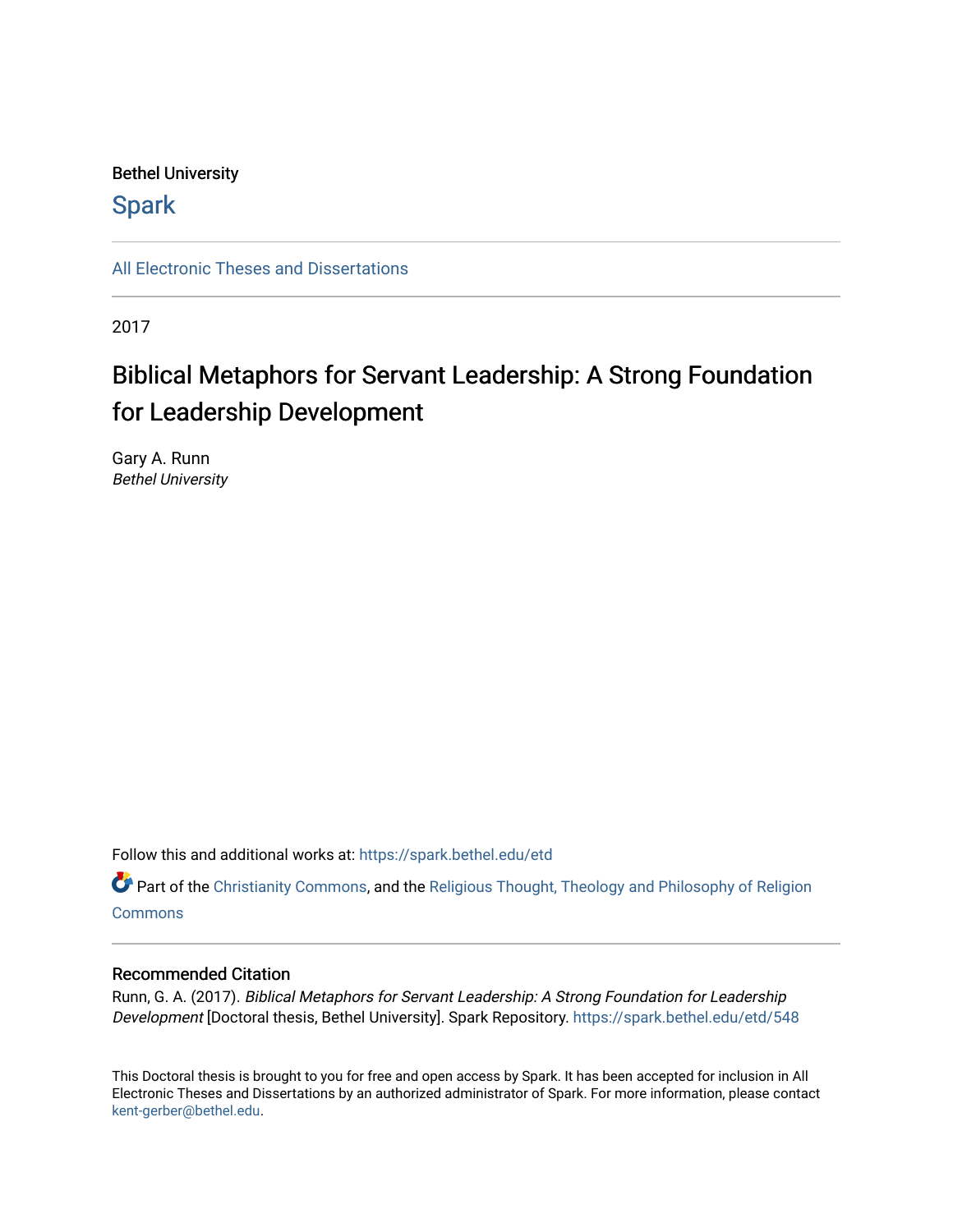## BETHEL UNIVERSITY BETHEL SEMINARY ST. PAUL

## BIBLICAL METAPHORS FOR SERVANT LEADERSHIP: A STRONG FOUNDATION FOR LEADERSHIP DEVELOPMENT

# A THESIS PROJECT SUBMITTED IN PARTIAL FULFILLMENT OF THE REQUIREMENTS FOR THE DOCTOR OF MINISTRY DEGREE

IN SERVANT LEADERSHIP FOR ORGANIZATIONAL EFFECTIVENESS

BY

GARY A. RUNN ST. PAUL, MINNESOTA

MAY 2017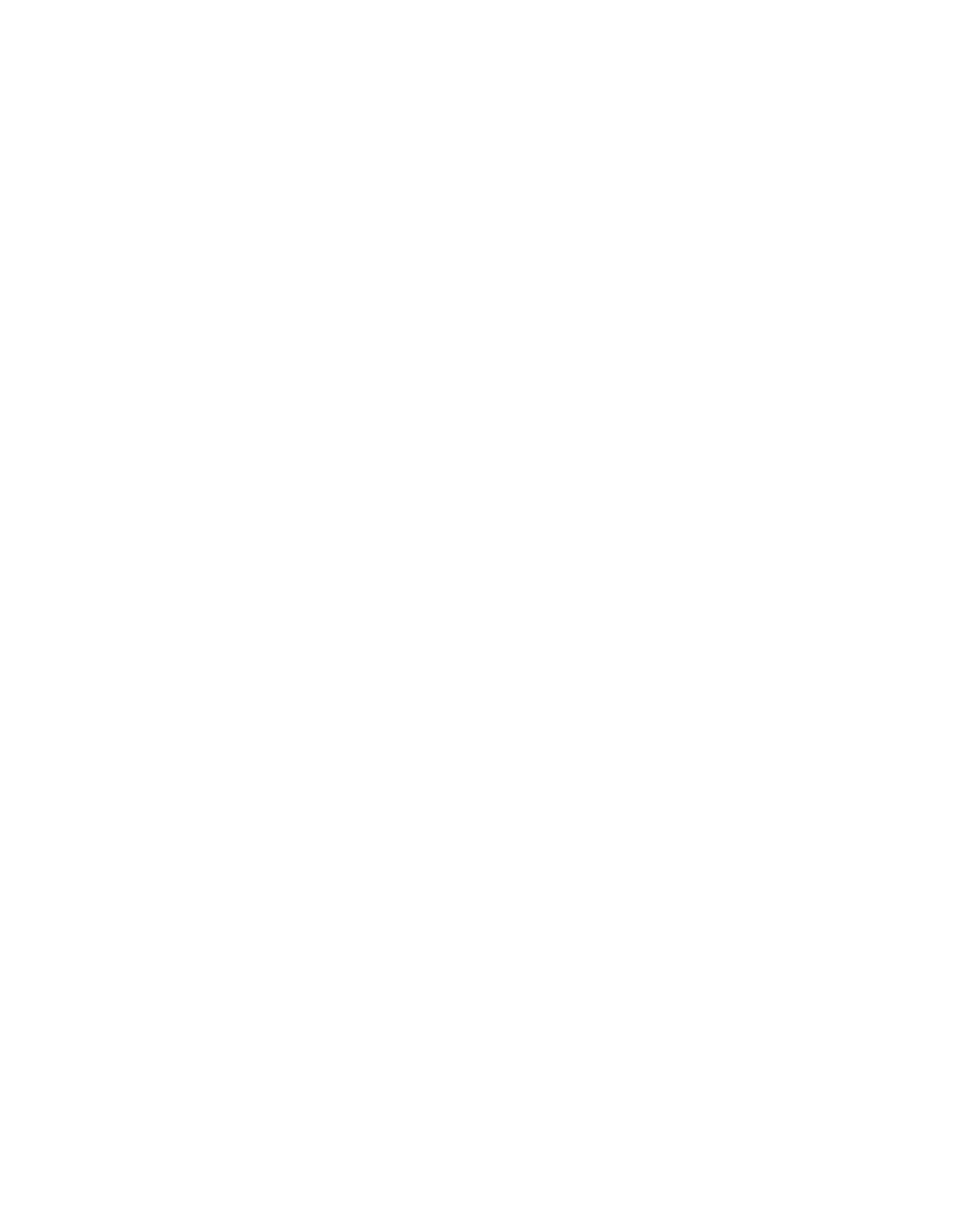#### ACKNOWLEDGEMENTS

It is only fitting that I begin by agreeing with the Apostle Paul in saying, "Thanks be to God for his inexpressible gift" (2 Cor. 9:15). Jesus is the anchor of my soul and my eternal hope—all glory belongs to him alone.

The doctoral journey has been a pursuit with a company of others, without which I would not have arrived. I want to thank my dear wife, Carrie, who cheered me on and supported me in too many ways to count. I also want to thank my children, Courtney and Davis, for extending me understanding when they saw their father too often in his study reading, writing, and editing. And I want to thank my Bethel learning cohort—you have strengthened my soul and made the journey more than memorable.

I want to thank my advisor, Dr. Jeanine Parolini, who coached me and counseled me with honesty and encouragement. Her availability and servant attitude were an inspiration to me and helped me to endure. I want to extend my deep appreciation to Dr. Justin Irving for his tireless hours in leading the program, teaching, and modeling servant leadership up close and from afar.

And finally, I want to thank the staff and leadership of Cru who have given me a gracious platform from which to minister and lead. I have learned much and been abundantly blessed by the camaraderie and friendship of these fellow missionary sojourners.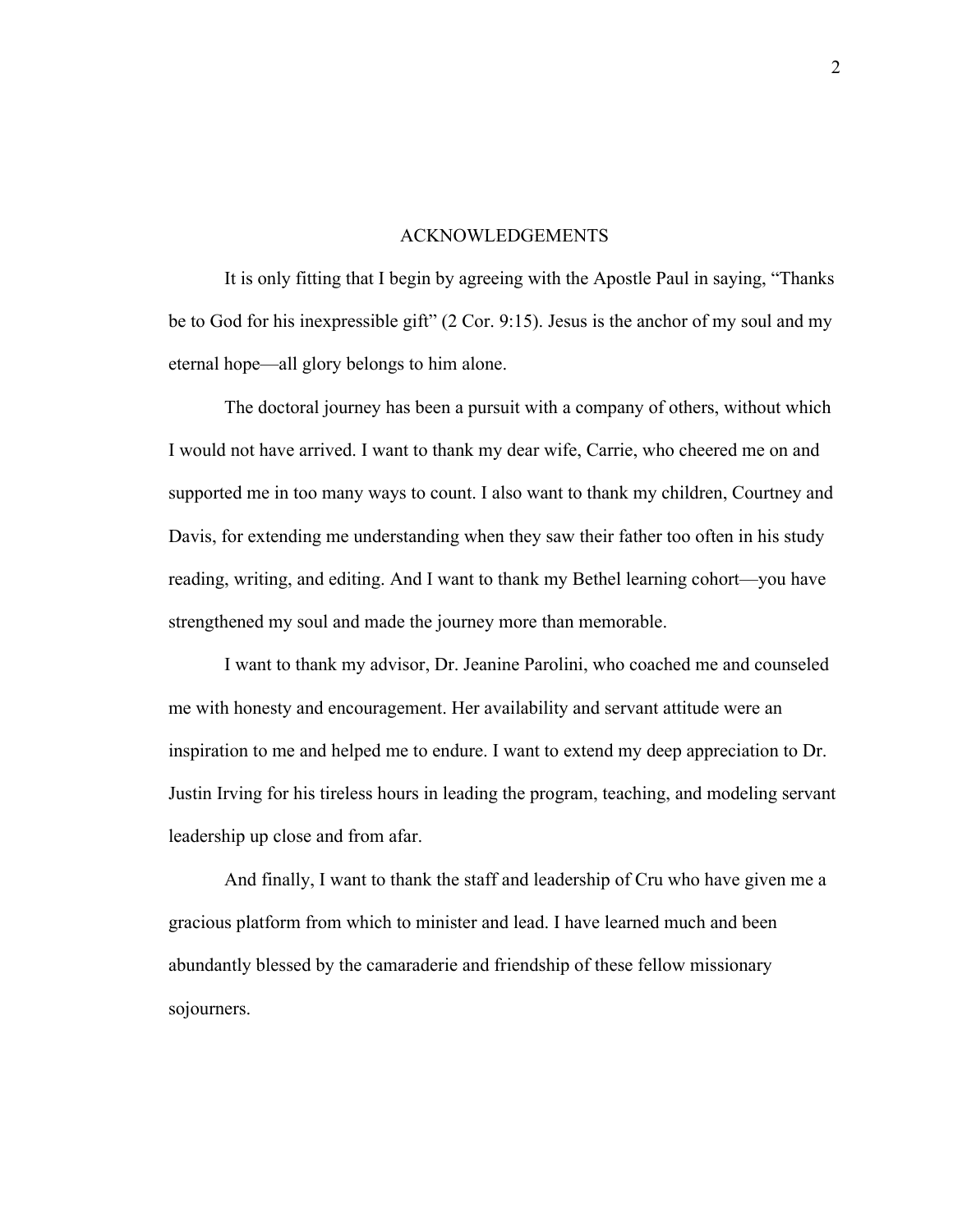## **CONTENTS**

| <b>CHAPTER ONE: THE NEED FOR A NEW</b>                     |  |
|------------------------------------------------------------|--|
|                                                            |  |
|                                                            |  |
|                                                            |  |
|                                                            |  |
|                                                            |  |
|                                                            |  |
| CHAPTER TWO: A BIBLICAL AND THEOLOGICAL ANALYSIS           |  |
| OF THREE BIBLICAL METAPHORS OF SERVANT LEADERSHIP  14      |  |
|                                                            |  |
|                                                            |  |
|                                                            |  |
|                                                            |  |
|                                                            |  |
|                                                            |  |
|                                                            |  |
|                                                            |  |
|                                                            |  |
|                                                            |  |
| CHAPTER FOUR: PROJECT DESCRIPTION AND RESEARCH METHODS 119 |  |
|                                                            |  |
|                                                            |  |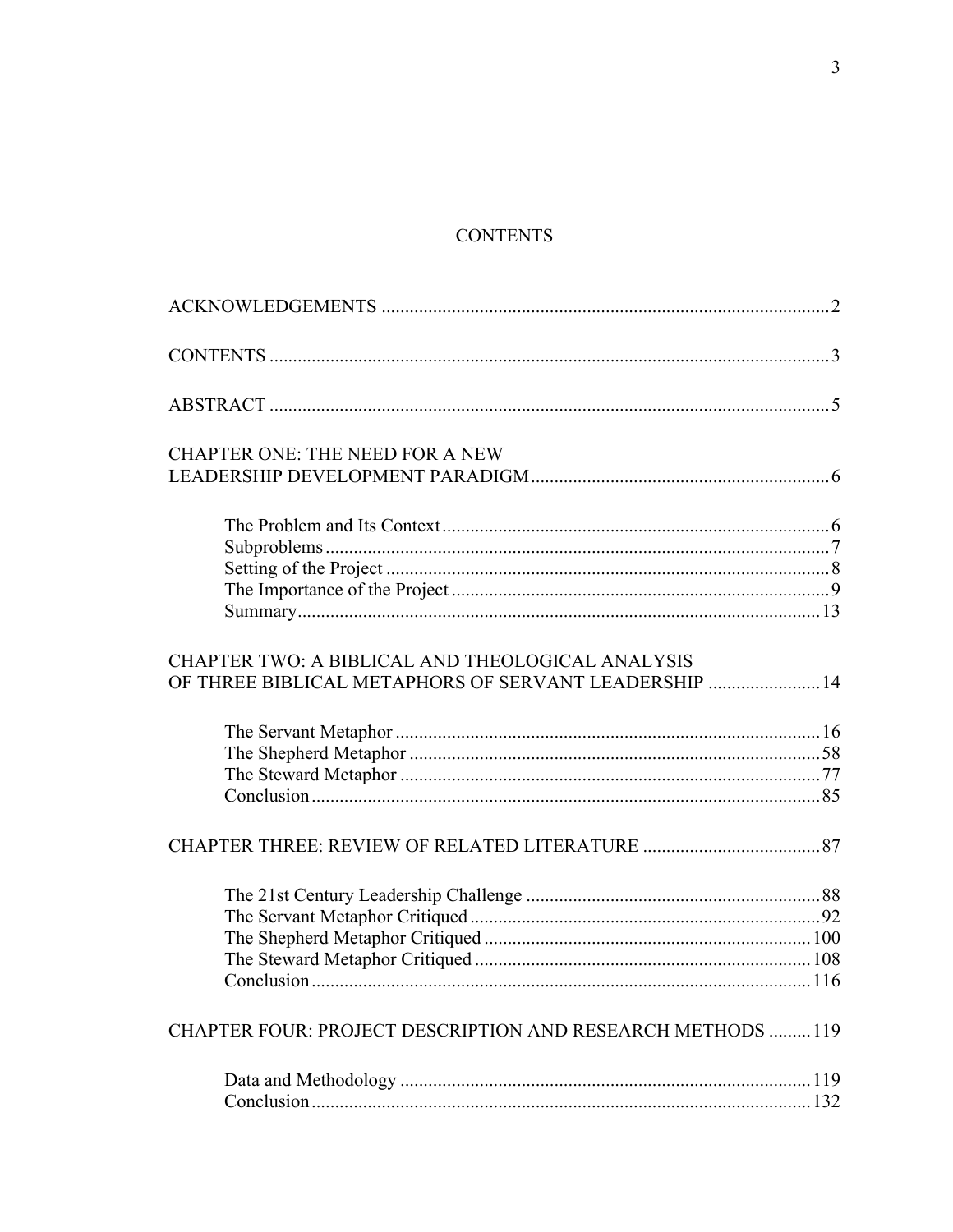| APPENDIX A: FIELD TEAM LEADER SURVEY QUESTIONS 184  |  |
|-----------------------------------------------------|--|
| APPENDIX B: NATIONAL LEADER INTERVIEW QUESTIONS 186 |  |
|                                                     |  |
|                                                     |  |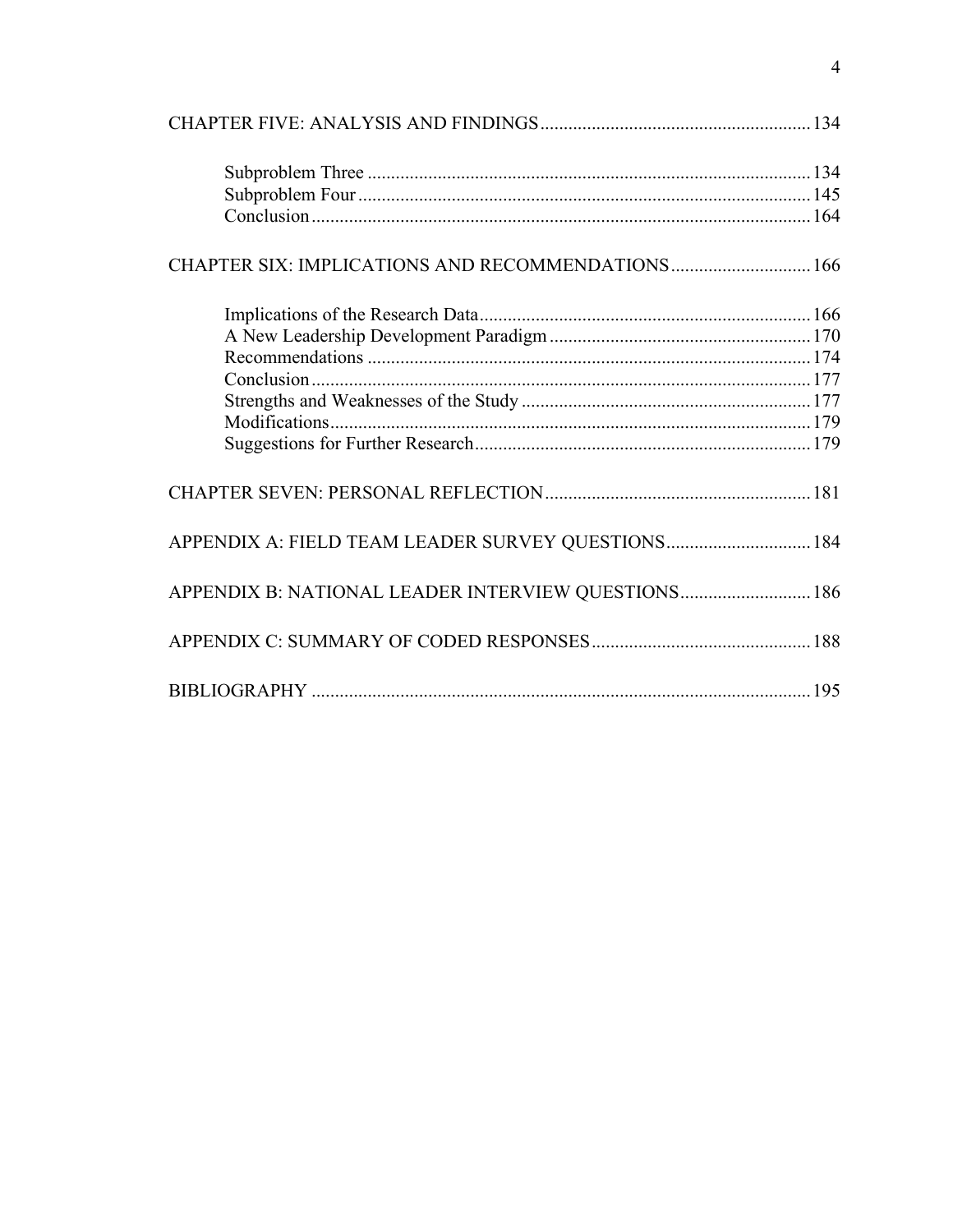#### **ABSTRACT**

This project addresses the lack of a biblically grounded model for servant leadership development at Cru (formerly Campus Crusade for Christ) for current and future leaders in the United States.

Research explored three biblical metaphors as the foundation for a leadership development framework: servant, shepherd, and steward. First, the servant metaphor, through a posture of worship and submission to Jesus, gives expression to servant leadership through representative authority and genuine humility. Second, the shepherd metaphor, through a posture of selfless sacrifice to followers, gives expression to servant leadership through compassion and care. Third, the steward metaphor, through a posture of extreme faithfulness to the Master, gives expression to servant leadership through courage and risk-taking in the mission.

A survey of 110 field team leaders and personal interviews with ten national leaders responsible for leadership development revealed some common needs. There is a desire for a development paradigm that is biblically grounded, addresses unique spiritual disciplines for leaders, provides better equipping for shepherding care of followers, brings clearer focus to role complexity, and aids leaders in experiencing greater fulfillment in their calling to help accomplish the mission of Cru.

The researcher presents a new leadership development paradigm to effectively increase the capacity of servant leaders for the kingdom of God.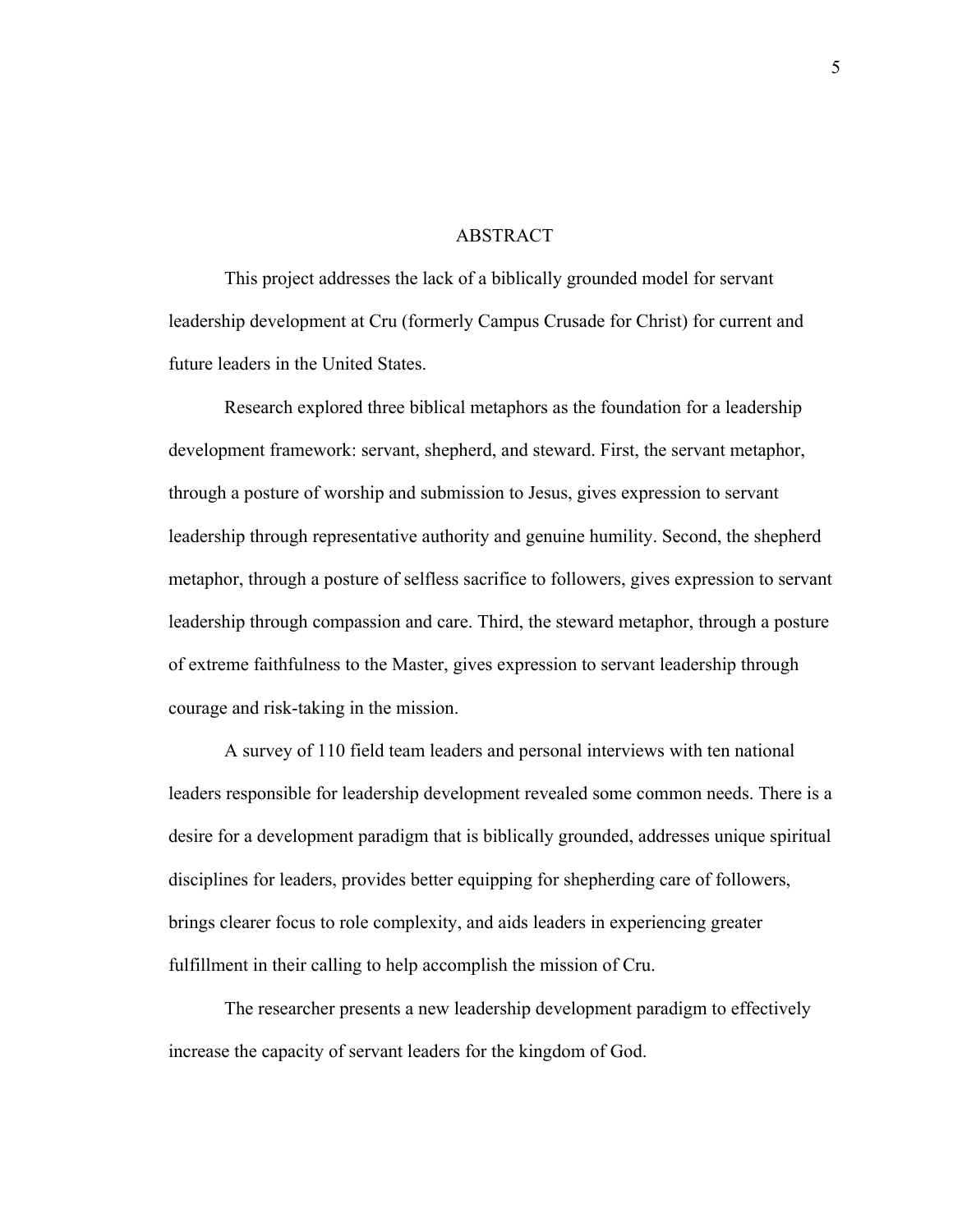#### CHAPTER ONE: THE NEED FOR A NEW LEADERSHIP DEVELOPMENT PARADIGM

#### **The Problem and Its Context**

#### *Statement of the Problem*

This project addresses the lack of a biblically grounded model for servant leadership development at Cru for current and future leaders. In response to this problem, the researcher took five main steps. First, the researcher examined the biblical and theological foundations of three leadership metaphors (servant, shepherd, and steward) as a potential framework for servant leadership and leadership development. Second, he reviewed the relevant literature regarding the cultural, biblical, and practical applications of these three biblical metaphors for foundational principles of servant leadership and leadership development. Third, he sought relevant insights from a wealth of recent historical data collected through the SLICE survey (6975 respondents over three years) and the Best Christian Workplace Institute staff engagement survey (3955 respondents). Fourth, he surveyed current Cru field leaders, and interviewed select Cru national leaders responsible for leadership development, to determine areas of needed improvement in developing servant-leaders. Fifth, the researcher proposed a servant leadership development paradigm built on the three biblical metaphors (servant, shepherd, and steward), for current and future leader development at Cru.

The research was limited to organizational leaders in Cru who serve as field team leaders and national directors for leadership development within Cru in the United States.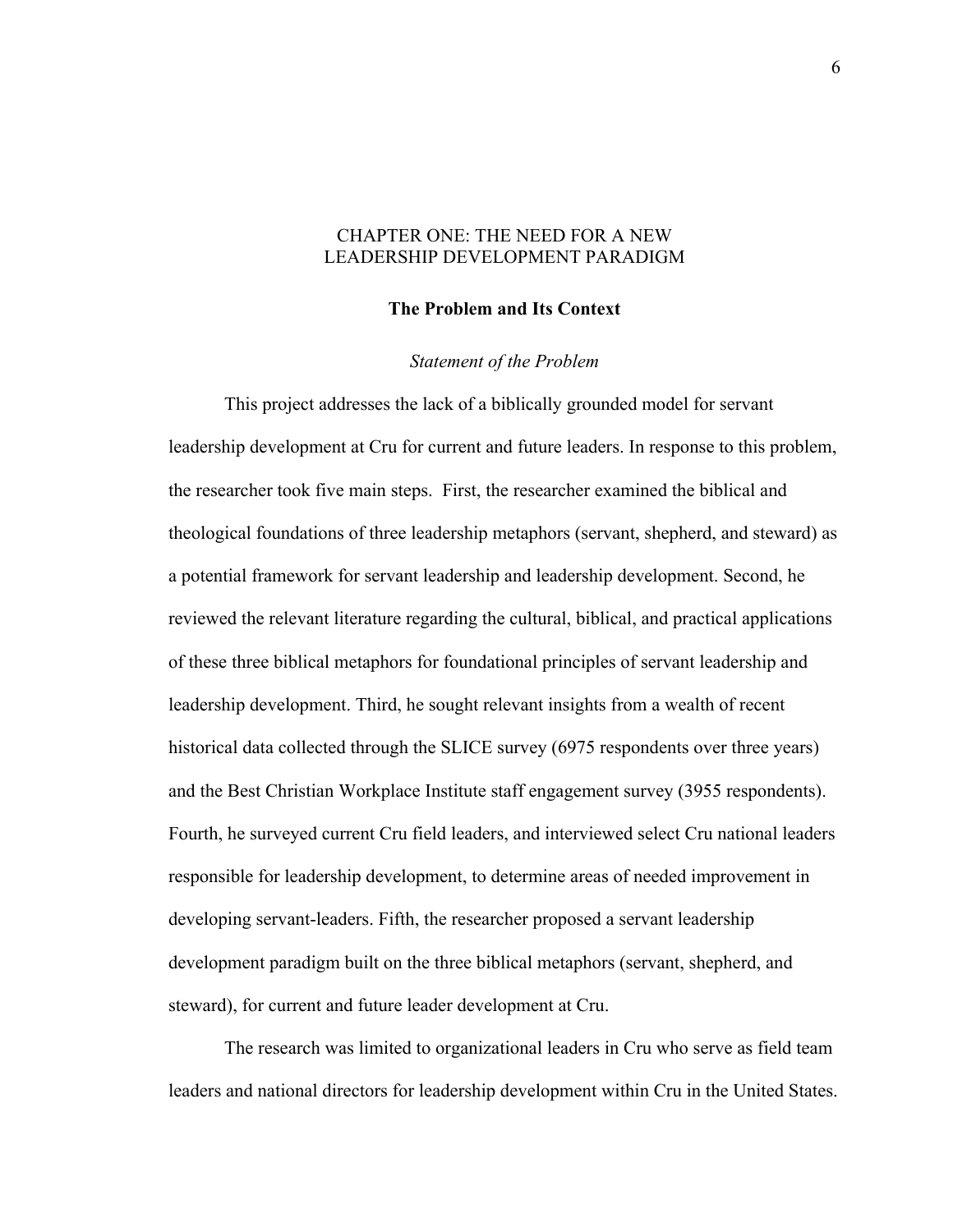The biblical research was limited to the study of spiritual and strategic leadership as expressed through biblical metaphor, and the resulting implications. The research was limited to the study of current literature pertaining to the specific objectives of this project.

#### *Assumptions*

The first assumption is that the Bible is the written word of God and is trustworthy, profitable, and effective in yielding leadership principles. The second assumption is that leaders are necessary for moving God's kingdom forward, as highlighted through the narratives of Scripture and salvation history. The third assumption is the supremacy of leadership development principles revealed in Scripture, which stand above unique cultural expressions of leadership and leadership development. The fourth assumption is that leaders need to be developed holistically, including their inner communion with God, attitudes, character, philosophy, and skills. The fifth assumption is that leaders never cease in the development process—there will always be a need for the continual development of God's leaders. The sixth assumption is that survey and interview participants offered honest responses regarding the assessment of their own leadership and the leadership development of others.

#### **Subproblems**

The first subproblem is to examine and analyze the leadership metaphors of servant, shepherd, and steward in Scripture to determine their functionality as an effective paradigm for servant leadership and servant leadership development.

The second subproblem is to discover what current literature reveals about each of these three metaphors and their application toward a leadership development framework.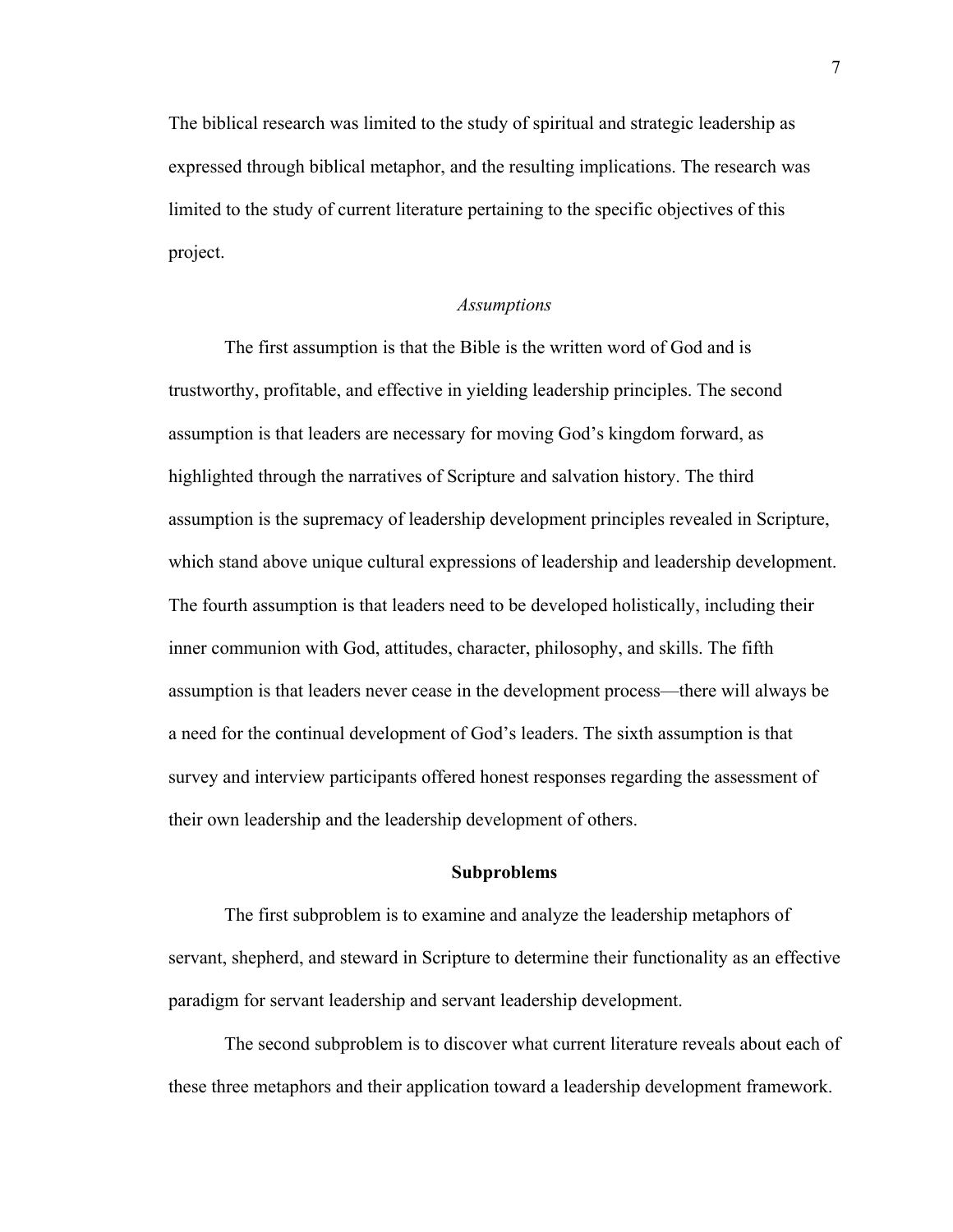The third subproblem is to ascertain relevant insights from existing Cru survey results regarding leadership satisfaction and organizational leadership development culture, including the SLICE survey results and the Best Christian Workplace Institute (B.C.W.I.) survey results.

The fourth subproblem is to survey current Cru field team leaders to discern their developmental exposure to key concepts revealed through the metaphors and to interview national level leaders responsible for leadership development in Cru to evaluate current efforts.

The fifth subproblem is to propose a new leadership development paradigm that will emphasize the three biblical metaphors of servant, shepherd, and steward for the effective development of current and future Cru servant leaders.

#### **Setting of the Project**

The setting of the research was current organizational leaders at Cru in the United States. It included field team leaders and national leaders responsible for leadership development to obtain a broad perspective on the current effectiveness, satisfaction, and best practices regarding leadership and leadership development.

Leadership development has been highly valued in the organization of Cru since its inception. Bill and Vonette Bright, the founders of Cru, placed great emphasis on the practical training of Cru staff toward the mobilization of hundreds and thousands of Christ-followers into the Great Commission. Since Bill Bright was an entrepreneur at heart, he also fostered a strong, entrepreneurial style of leadership at Cru.

Historically, specific equipping toward leadership development has been reserved for those who have taken on new organizational titles. The priority of that leadership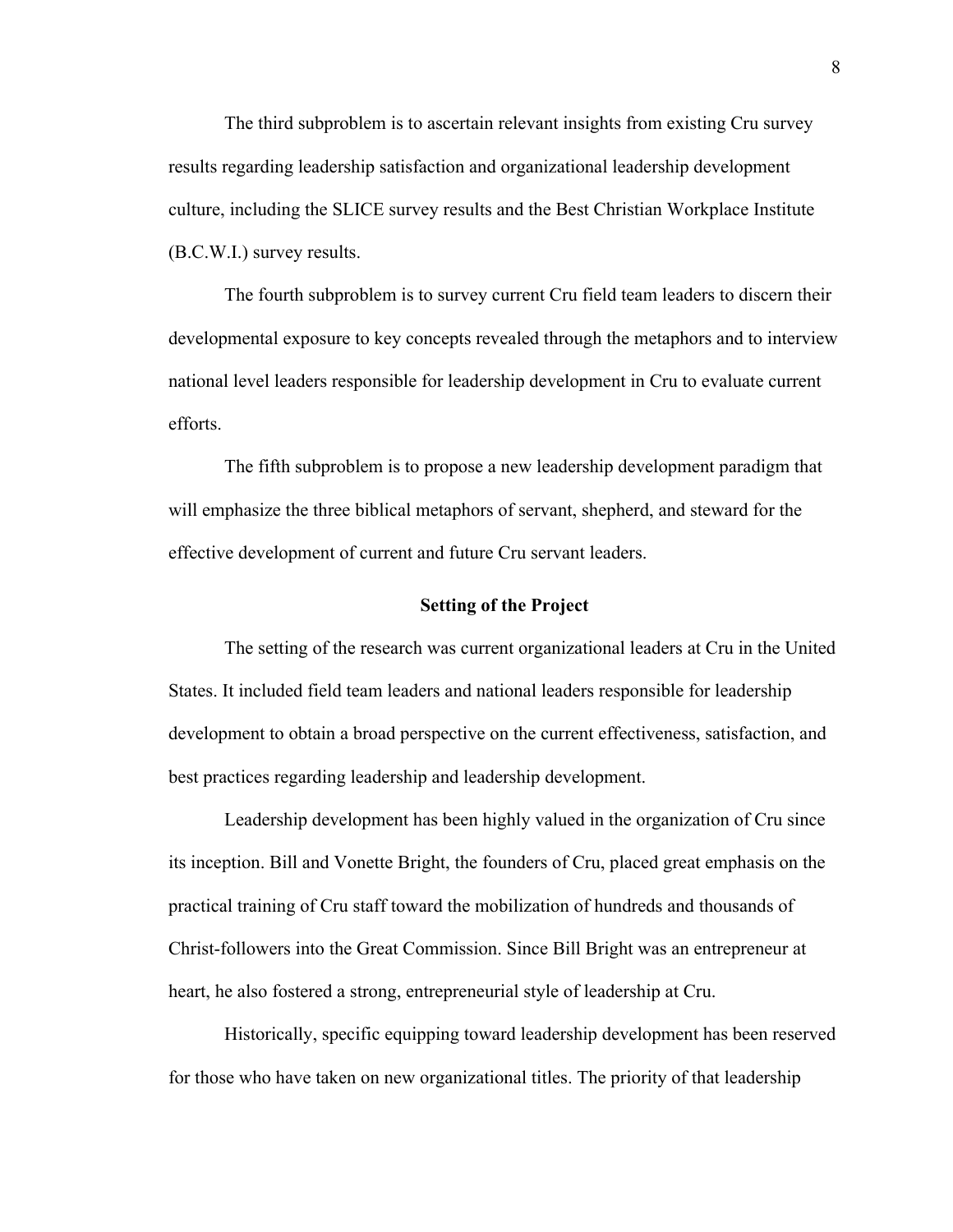development process has been the acquisition of new skills required for new roles. This precedent is beginning to change, however, as the organization has grown in size and complexity. Cru has taken steps to refine the function of leadership development, including improving classroom training as well as providing varied leadership experiences for the sake of development. Over time, emphasis has been given to developing greater leadership competencies and skills. An emphasis has also been placed on personal character growth, although not specifically toward the leadership task. The researcher believes that Cru's leadership development efforts have been inadequate in balancing a biblical orientation with competency development and spiritual maturation. There is a window of opportunity to step into the gap and provide a biblically-based framework that can better sustain current leaders and build future servant leaders toward the fulfillment of God's purposes for Cru.

#### **The Importance of the Project**

#### *The Importance of the Project to the Researcher*

Christ-centered leadership is essential for the advancement of the Church and God's kingdom. This statement is born from the observation of Scripture that God chooses leaders to advance the biblical storyline and build his kingdom. The Bible is replete with leadership principles, as well as leadership biographies, that help to build the foundation for godly, functioning leadership. There are clear examples of both good and bad leadership that provide a solid curriculum for who a leader is to be and what a leader is to do. The biblical narrative is not exhaustive. The researcher believes that all truth has its source in God and can add to the explanation and cultural understanding of biblical leadership capabilities. The researcher would also argue for a strong foundation of a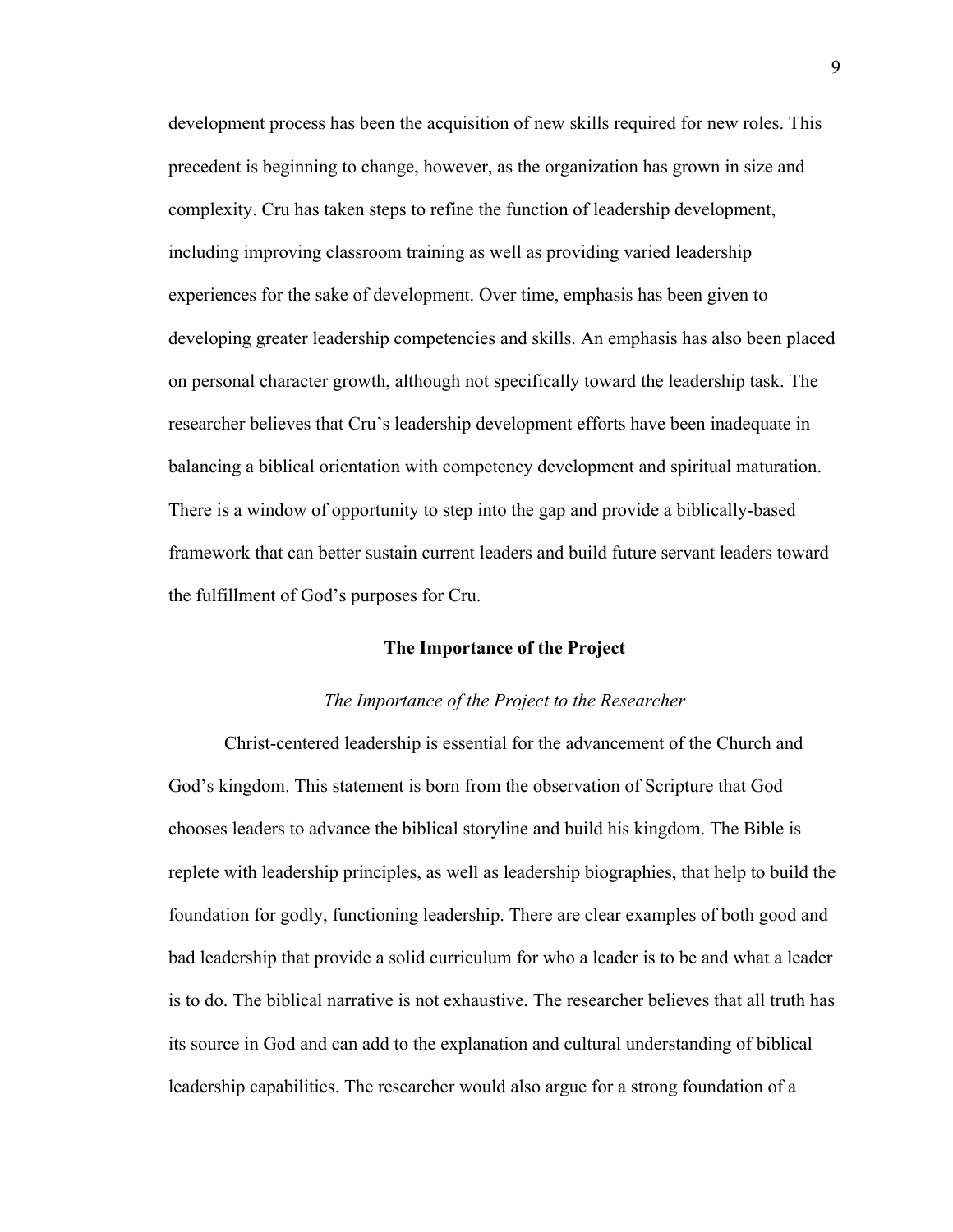leadership development paradigm that rests upon the cornerstone of Scripture for blessing, effectiveness, and deep leadership satisfaction.

The researcher has ministered and led in several different contexts at Cru. The researcher has led at the local and regional campus ministry level, has served on a national team in Italy, has led leadership development initiatives for all of Western Europe, and currently serves on a national team for a major division of the U.S. entity of Cru.

The researcher has benefitted greatly from gifted leaders. He has also benefitted from a variety of developmental efforts that have served to strengthen his understanding and expression of leadership. The researcher has witnessed critical leadership failures that have caused great harm to the cause of Christ. The researcher firmly believes that a significant cause of these leadership failures can be traced to a leadership development climate that values competence over character. There is a tendency toward corporate practices at the expense of a deep communion with Christ. The researcher has a passion for unleashing leaders worthy of being followed.

#### *The Importance of the Project to the Immediate Ministry Context*

Cru is a 65-year-old organization that comprises approximately 25,000 full and part-time staff with a presence in more than 190 countries around the world. Cru has a historical track record of raising up leaders for the body of Christ. Cru places a high value on leadership development for its staff. And like any other organizational entity, Cru lives or dies based on the quality of its leaders. If Cru's organizational leaders are not continuously growing in their communion with God, their personal character, their ability to live and collaborate in community, and their leadership competencies, it will be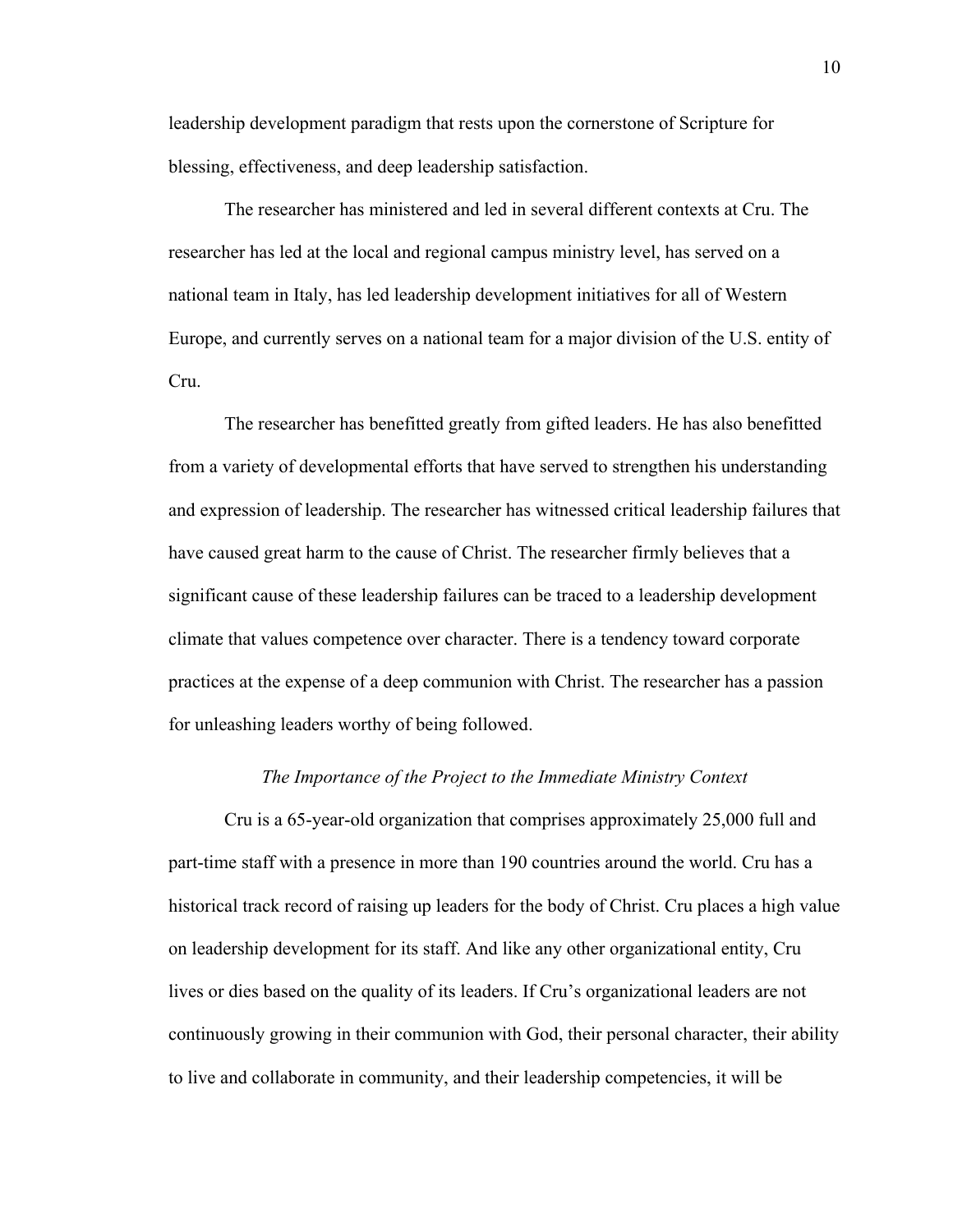challenging for them to lead the organization into the future of a rapidly changing landscape. A new paradigm is required that will orient leaders toward change while anchoring them in biblical principles that undergird robust servant leadership.

The current leadership development framework has been in place for over 20 years and is used globally. This framework has provided a level of standardization and a common language for the expression of leadership throughout Cru's regional and local chapters around the world. This framework has also provided a pragmatic approach, albeit mainly a Western orientation, to leadership understanding and expression according to the relationships, roles, responsibilities, and results of a leader. Though a longstanding framework, some have called into question the current model's effectiveness for a new generation of emerging leaders who see the expression of leadership, the world, and the mission differently from previous generations. The researcher believes that a construct anchored in Scripture and focused on servant leadership will be more appealing and effective than one built primarily on a pragmatic, corporate approach. The current model was rewritten three years ago to strengthen perceived weaknesses, but the revision entailed no major changes to the overall structure. The researcher made a small contribution to the revision in the form of an article titled, "The Heart of a Leader."

The researcher participated in a global study in 2012 related to the nature and quality of spiritual leadership as expressed and received by Cru staff. Two findings stood out. First, there was the distinct impression that the leader's spirituality was assumed rather than specifically expressed to their followers. The second finding was that most followers communicated that their leadership experience was more corporate than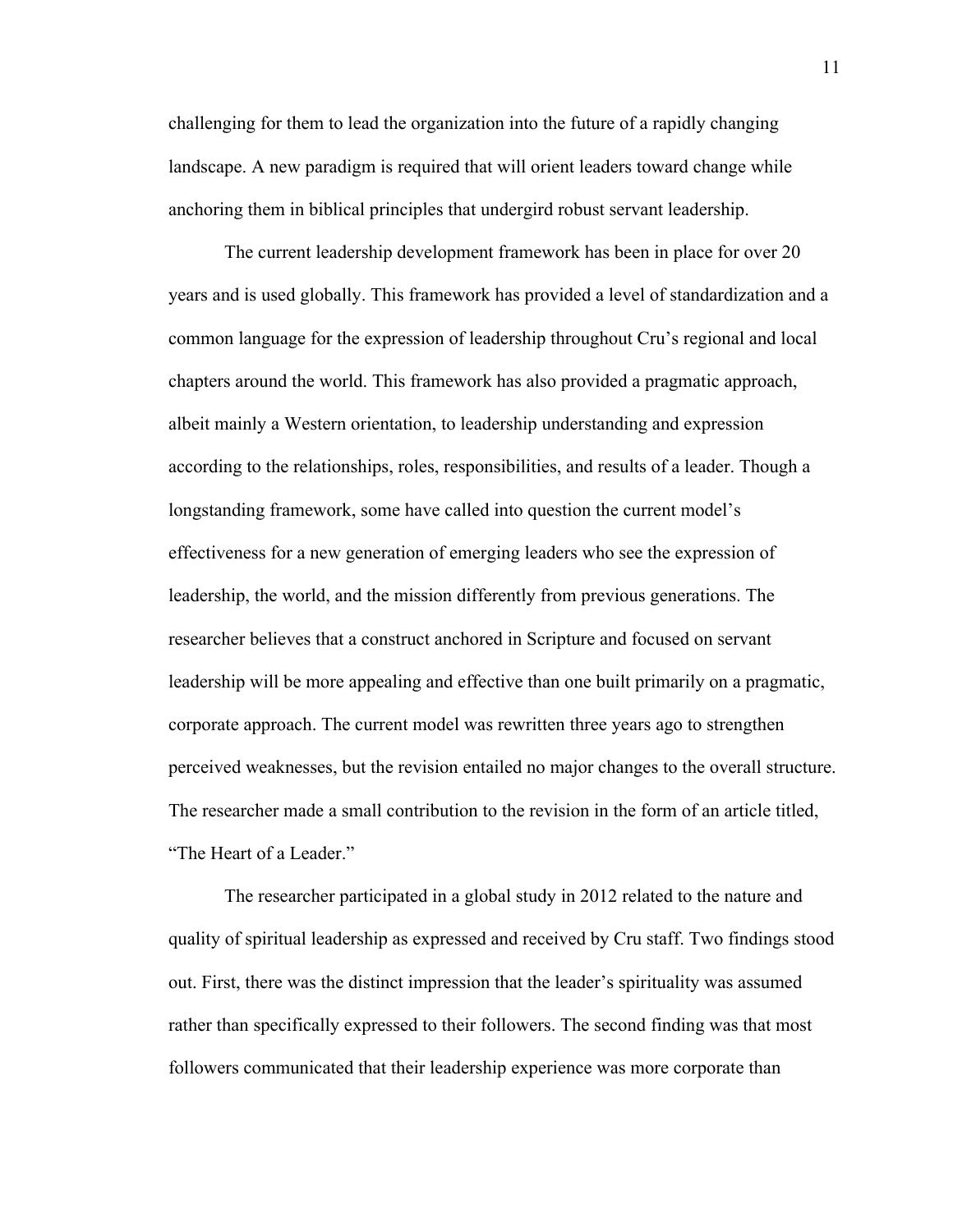spiritual in nature. In other words, when they experienced leadership from above they perceived that their leader was primarily wearing their corporate hat rather than their spiritual hat. The overall impression was one that focused on results or production rather than one that pointed followers to Christ. This perceived style of leadership seemed to be a consistent experience regardless of the level of leadership or the culture of the country in which it was reported. The researcher believes these findings reveal a greater need for a framework that emphasizes a more robust and biblically grounded approach over the current model. If Cru is to continue as an effective instrument for God's kingdom purposes and remain a leadership development engine for the body of Christ, there must be an expression of biblical and spiritual leadership that is pronounced and experienced by all who come in contact with the organization.

#### *The Importance of the Project to the Church at Large*

In our 21st century leadership climate, there is a dearth of qualified spiritual leaders for the Church. No local church, denomination, parachurch entity, or missionary agency would claim to have all of the leaders they desire or require. In one sense, the researcher believes that God purposefully allows this deficit to keep the body of Christ dependent upon his sufficiency. But in another sense, the researcher also believes that it represents a failure of leadership development to engage and build the next generation of Christ-centered leaders. In particular, the researcher believes that this scarcity often indicates a poor orientation to the nature of biblical leadership as revealed through its metaphors, narratives, and principles.

The complexity of a multicultural, pluralistic, and post-Christian context demands a leadership that is anchored in a secure biblical foundation. This reality is true for the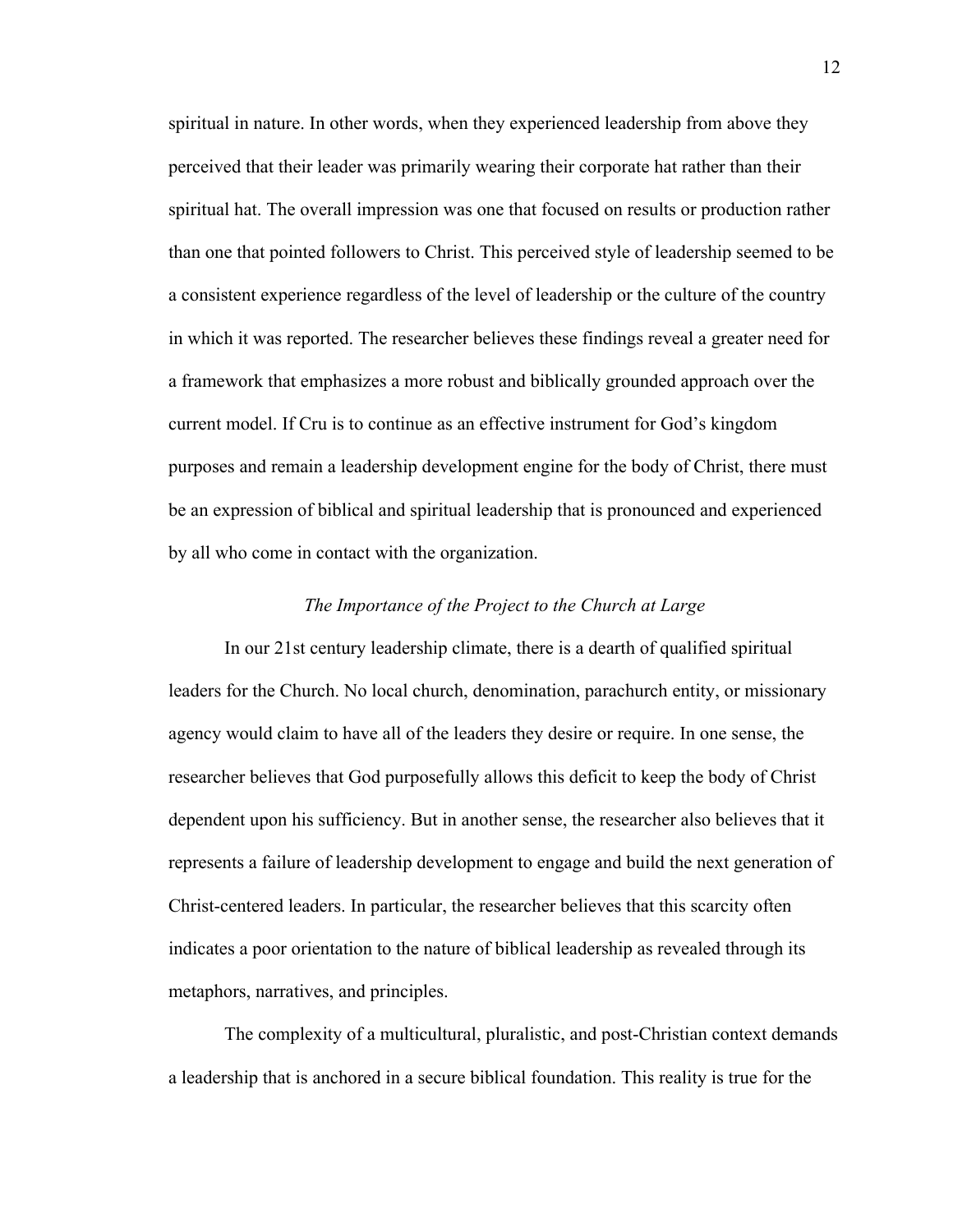pastor, the parachurch worker, and the kingdom citizen. The Church is in need of a framework that can orient leaders to a proper posture of godly servant leadership, provide a biblical clarity of the priority functions of godly servant leadership, and propose a model that transcends human culture. That was the aim of this project.

#### **Summary**

A biblically grounded leadership framework is a necessity for spiritual leaders who are striving to have an impact for Christ in the 21st century. The ability to lead one's self, lead a team, and lead into the mission requires more than what corporate principles have to offer. God's people long for leaders who are able to point them to Christ, provide spiritual care with authenticity, and appropriately usher them into God's kingdom purposes. The biblical metaphors of servant, shepherd, and steward provide a foundation that addresses the posture, function, and focus of a Christ-centered servant leader.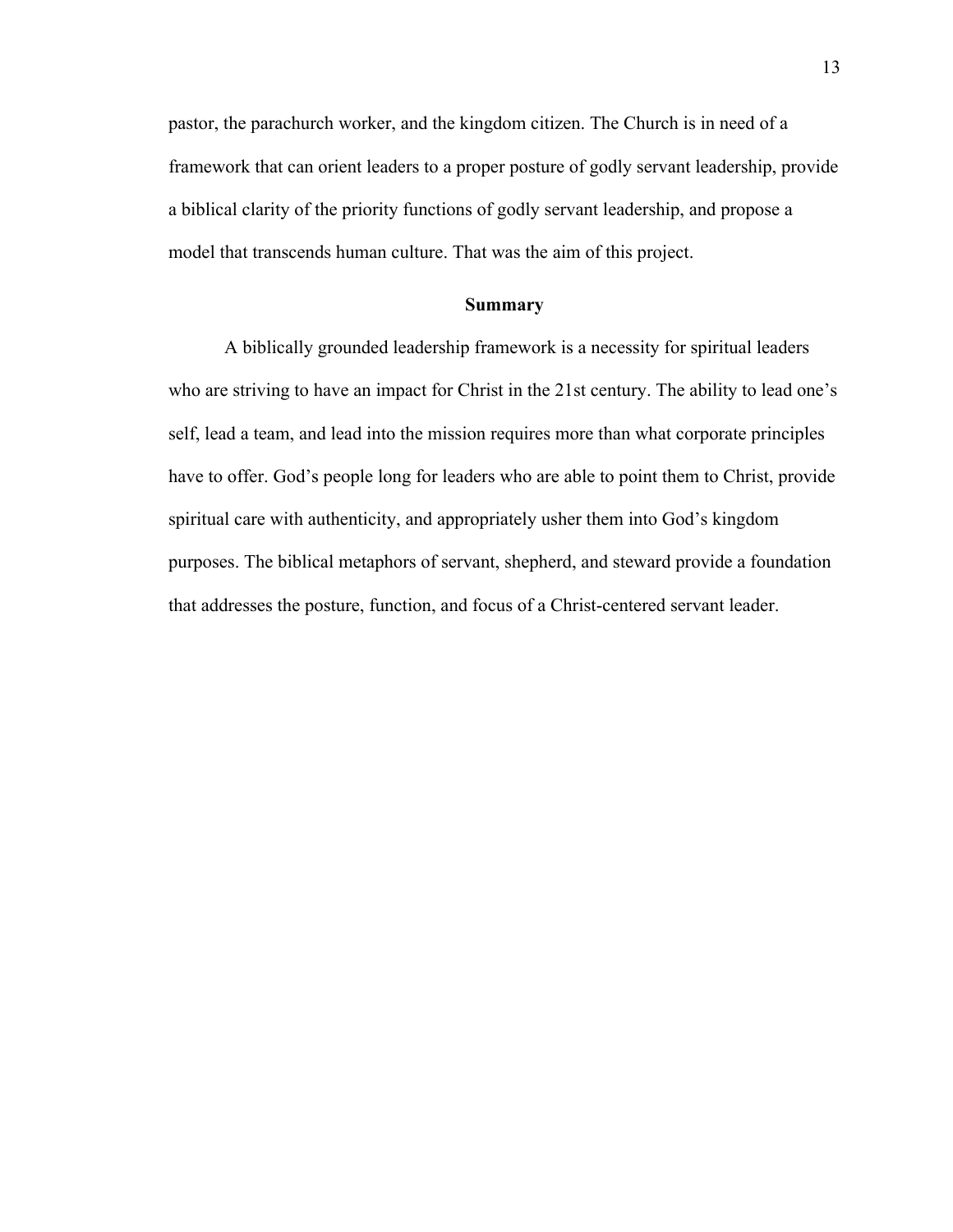#### CHAPTER TWO: A BIBLICAL AND THEOLOGICAL ANALYSIS OF THREE BIBLICAL METAPHORS OF SERVANT LEADERSHIP

Before going to the cross, Jesus instructed his closest followers about the way leadership was to function within his kingdom. The kind of leadership that Jesus valued stood in direct contrast to that of the first-century experience, a distinction his disciples knew quite well. Jesus understood that if his kingdom enterprise were to succeed, it would require leaders and leadership that were counter-cultural. It would have to be of such a distinguishing quality that all who came in contact with this leadership would be transformed. While other leadership theories call upon leaders to act as servants, it is imperative for Christ-centered leaders to serve.

Jesus was a master of cultural analogies in his teaching. He often used common imagery and metaphor to illustrate his principles more powerfully. Jesus used two different metaphors to describe the desired orientation of kingdom leadership (Matt. 20:20-28). Greatness is tied to being a servant and preeminence is connected to being a slave. It is critical to comprehend the metaphorical images of biblical leadership to understand best how to develop quality leaders. David Bennett illustrates the importance of metaphor when he states, "A metaphor helps us to understand a thing in terms of something with which we are already familiar. With a creative leap of the imagination we can perceive a previously undiscerned similarity, and to open new avenues of insight." This chapter will survey three important biblical metaphors tied to leadership.

 <sup>1</sup> David W. Bennett, *Metaphors of Ministry: Biblical Images for Leaders and Followers*, 2nd ed. (Grand Rapids, MI: Baker Book House, 1993), 13.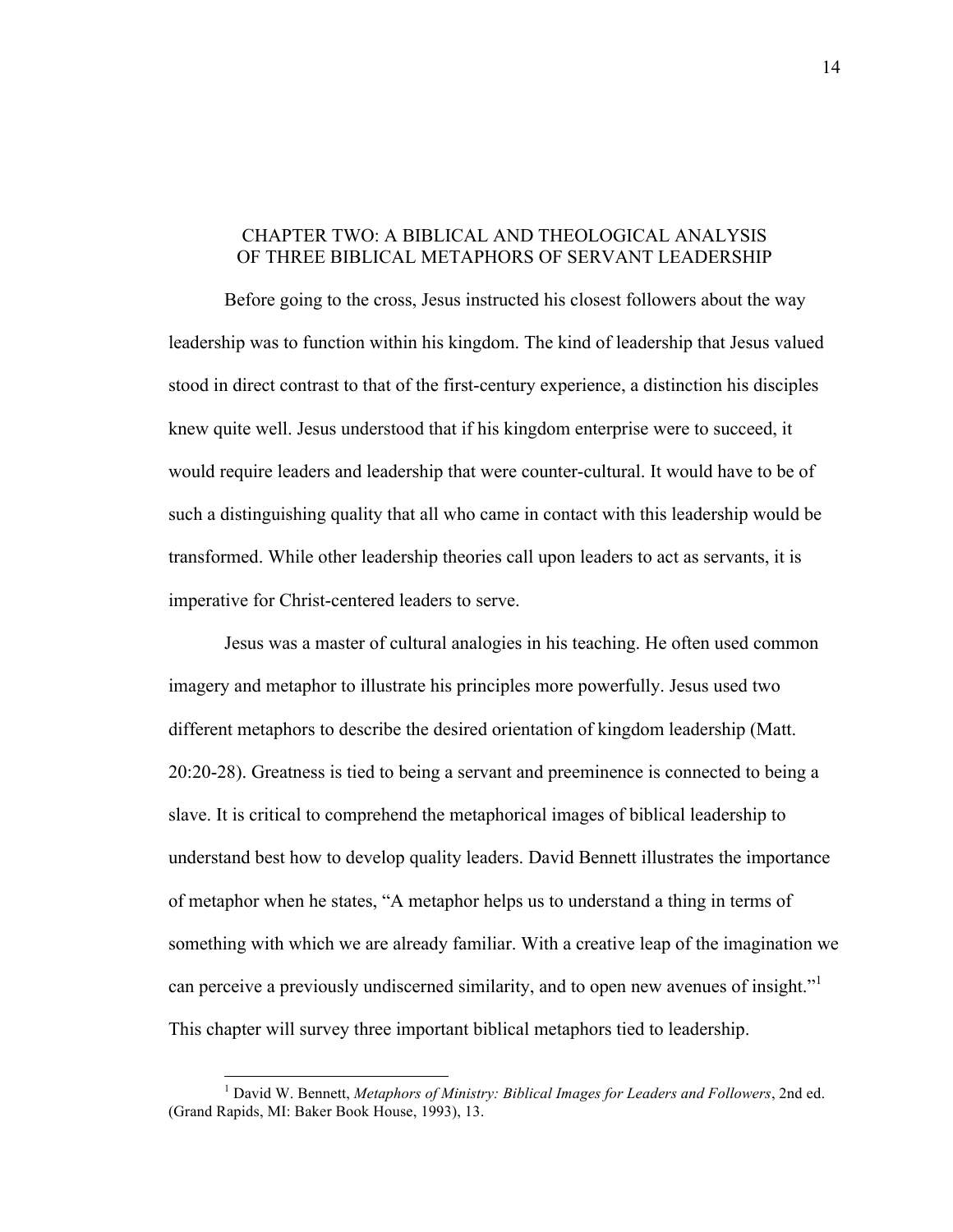There are many metaphorical images in the Bible, which provide greater insight toward spiritual principles.<sup>2</sup> Metaphor is one means by which biblical writers reveal what an invisible God is like and how he wants us to conduct life on this earth. George Lakoff and Mark Johnson describe the breadth of communication that metaphor usage can accomplish, remarking that "Metaphor is one of the most important tools for trying to comprehend partially what cannot be comprehended totally: our feelings, aesthetic experiences, moral practices, and spiritual awareness."<sup>3</sup> Francis Lyall explains, "Figures" of speech only help communication when the person using the figure and the person reading or hearing the words give the words the same content. It is not too much to say that if they do not, they might as well be speaking two different languages."<sup>4</sup> Therefore, it is critical to understand terms and metaphors in their original context to extract relevant meaning for today.

The words *leader* and *leadership* never appear in the Gospels.<sup>5</sup> Also, Paul's writings never directly use the language of leadership to describe pastoral function. Does this indicate that there is nothing to gain from the biblical writers concerning leadership? Derek Tidball observes:

It is undoubtedly true that Paul never describes pastors as leaders of congregations, presiding over church activities and services and as being the head of a complex organization. It is also true … that he stresses that leaders were

 $<sup>5</sup>$  Bennett, 11.</sup>

1

<sup>&</sup>lt;sup>2</sup> Unless otherwise indicated, all Scripture references are from The Holy Bible, English Standard Version , (Wheaton, IL: Crossway, 2001).

<sup>3</sup> George Lakoff and Mark Johnson, *Metaphors We Live By*, (Chicago: University of Chicago Press, 1980), 193.

<sup>4</sup> Francis Lyall, *Slaves, Citizens, Sons: Legal Metaphors in the Epistles* (Grand Rapids, MI.: Academie Books, 1984), 20-21.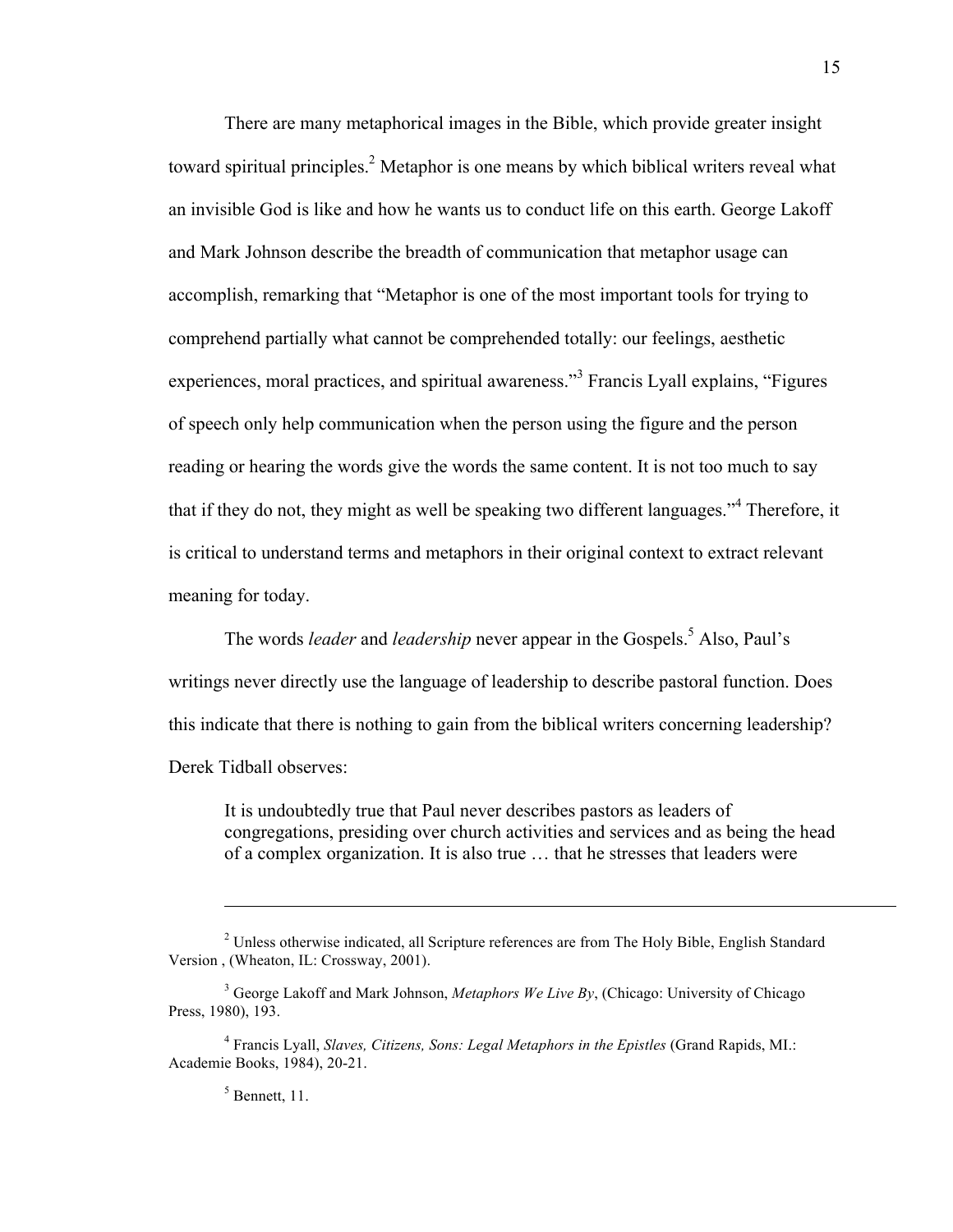servants. But to draw the implication that leadership, as such, was unimportant or a topic to be avoided in the New Testament would be misleading.<sup>6</sup>

Therefore, leadership from a biblical point of view remains a topic worth understanding. Bennett emphasizes that metaphor is one of the primary ways in which the Bible provides definition and understanding to leadership.

Imagery becomes especially important, therefore, in our attempts to fathom a God whom we cannot see, and to live in the context of realities that transcend space and time. We need images to help us comprehend the spiritual community of which we are a part, and understand the place of leadership in that community, which, as Jesus taught, often functions quite differently from society as a whole.<sup>7</sup>

#### **The Servant Metaphor**

The servant metaphor offers the foundational meaning underlying the other two metaphors under consideration (shepherd and steward) and therefore requires greater investigation. Don Howell states, "Those who stand in Scripture as leaders are designated, first of all, 'servants of the Lord.' The unfolding record of those individuals that God uses to further his saving purposes in the world demonstrates what we call a servanthood pattern of leadership."<sup>8</sup>

God regularly uses the phrase "servant of the Lord" to identify those he uses to move the story of salvation history forward (Deut. 34:5; Judg. 2:8; 1 Sam. 3:9; 2 Sam. 7:5; 1 Kings 3:7; Job 1:8). Therefore, the biblical metaphor of servant is essential in our understanding of leadership.

 <sup>6</sup> Derek Tidball, "Leaders as Servants: A Resolution of the Tension," *Evangelical Review of Theology* 36, no. 1 (2012): 33.

 $<sup>7</sup>$  Bennett, 14.</sup>

<sup>8</sup> Don N. Howell, *Servants of the Servant: A Biblical Theology of Leadership* (Eugene, OR: Wipf & Stock Publishers, 2003), 4.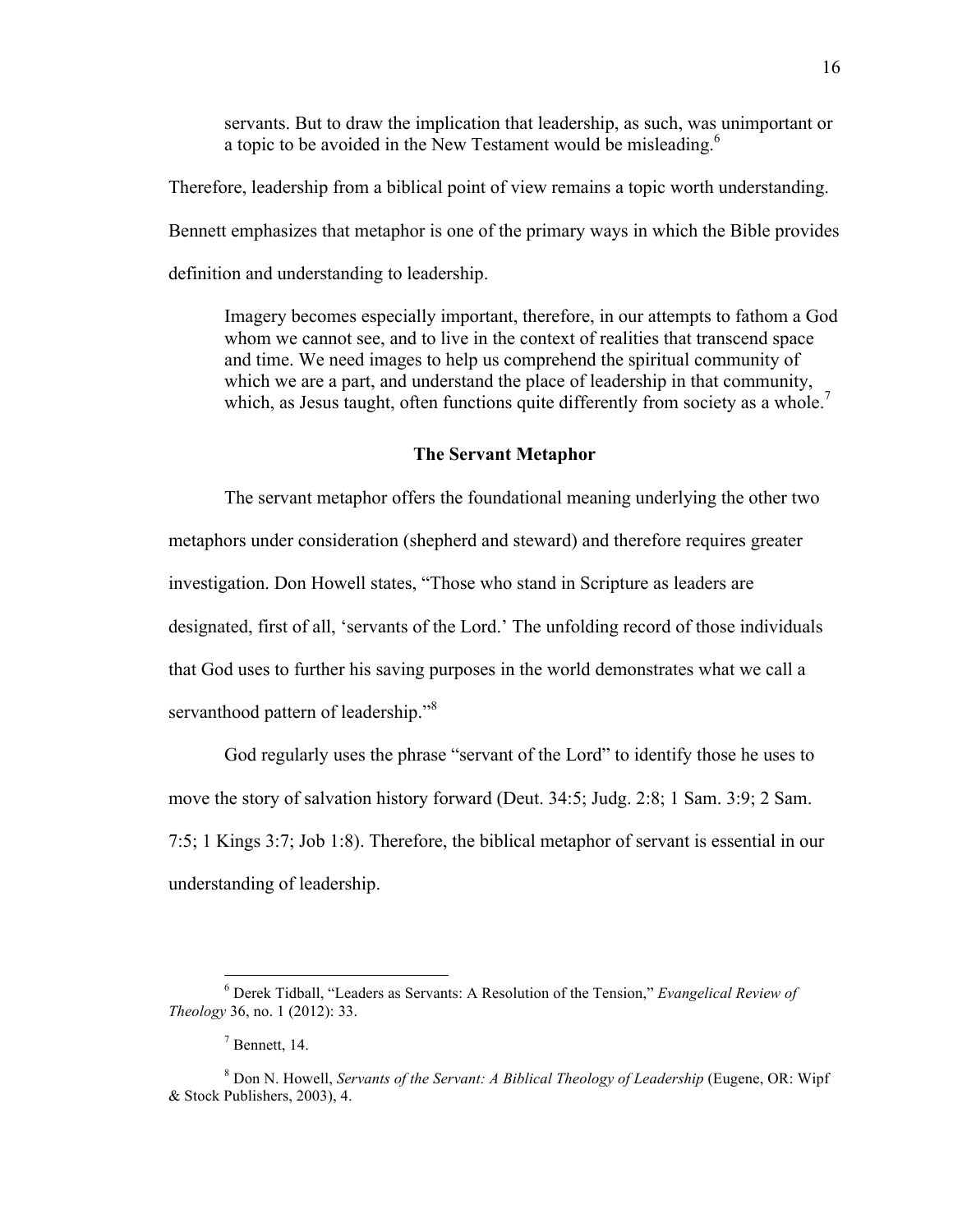#### *Lexical and Cultural Contexts for the Servant Metaphor*

#### **The Lexical Context**

The use of the word "servant" is not uncommon within the pages of Scripture, nor

is our English translation always the most accurate. Mark Allan Powell explains:

The word 'servant' is used over 800 times in the Bible, and in the great majority of instances where the application is literal the reference is to a slave rather than to a hired attendant. Both the Hebrew word (דֶבֶע (*ebed* and the Greek word (δοῦλος) *doulos* normally have the literal meaning of "slave." Thus, the chief characteristic of a person called a 'servant' in the NRSV (and other English translations) is usually that they belong to another and so have no legal rights.<sup>9</sup>

J. P. M. Van Der Ploeg concurs in his explanation of the Old Testament Hebrew *ebed*,

"The most common meaning of *ebed* is 'slave.' The slaves were the possession of their

masters who had captured, bought, or inherited them."<sup>10</sup> Murray Harris helps to

substantiate this point from a New Testament perspective in his important work, *Slave of* 

*Christ: A New Testament Metaphor for Total Devotion to Christ.*

In twentieth century Christianity we have replaced the expression "total surrender" with the word "commitment", and "slave" with "servant." But there is an important difference. A servant gives service to someone, but a slave belongs to someone. We commit ourselves to do something, but when we surrender ourselves to someone, we give ourselves up. $11$ 

Timothy Cochrell elaborates further when he examines lexical considerations

concerning the use of "slave" in the Old Testament, "A lexical examination of the

semantic range of *ebed* will demonstrate the variety of ways in which this slave language

could be employed including literal chattel bondage, deferential court language, and the

 <sup>9</sup> Mark Allan Powell, *The HarperCollins Bible Dictionary*, s.v. "servant," (New York: Harper Collins, 2011), 939.

<sup>&</sup>lt;sup>10</sup> J.P.M. Van Der Ploeg, "Slavery in the Old Testament." Vestus Testamentum Supplement 22 (1972): 75.

<sup>11</sup> Murray J. Harris, *Slave of Christ*, (Downers Grove, IL, Intervarsity Press, 2001), 18.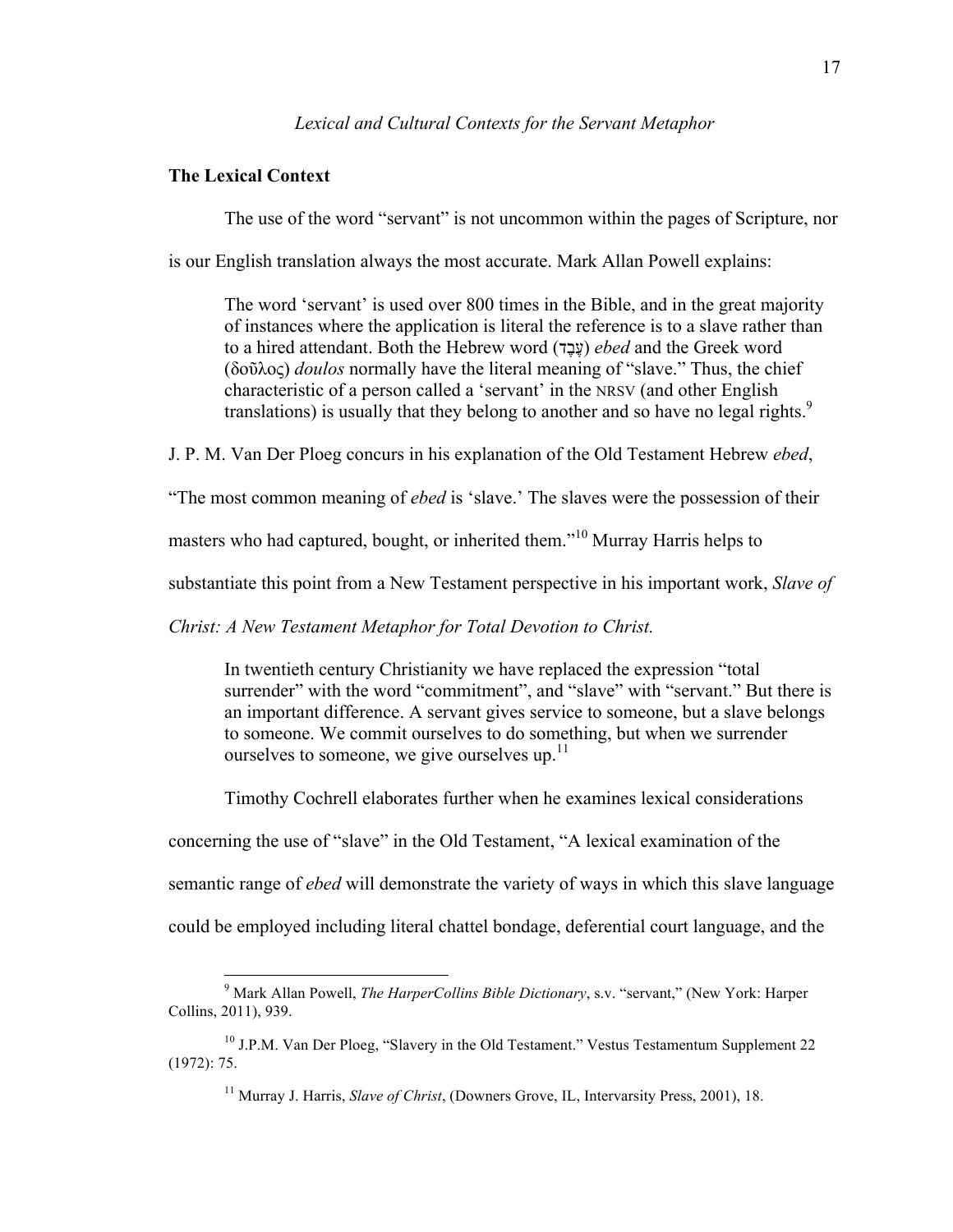submission of an inferior to a superior."<sup>12</sup> Harris amplifies the meaning of "slave" behind the Greek word *doulos*:

In New Testament Greek there are at least six terms that are often translated or could be translated by the English word 'servant.' But only one New Testament word—*doulos*—has the distinctive meaning of 'slave', and this word occurs 124 times in the New Testament and its compound form *syndoulos* ('fellow slave') ten times $13$ 

Despite the clear indication of both the Hebrew term and the Greek term,

translators continue to hesitate in translating either word as "slave" in most of our English Bibles. Lyall notes, "the usual meaning we give to the word (*slave*) is significantly weaker than the reality known to the writers."<sup>14</sup> Murray Harris provides three probable reasons for omitting this clear meaning of the Greek word *doulos*: first, the horrific history of modern slavery in the West touches on too many painful memories to make use of this term; second, translators go out of their way to aid readers in not making modern connections to ancient terms that might carry different connotations; and third, there are certain technical aspects surrounding linguistics that might cause a translator to favor the word *servant* over the word *slave*. <sup>15</sup> E. J. Goodspeed, Professor of Biblical and Patristic Greek at the University of Chicago from 1923 to 1937, defended this translation.

English translators of the Bible almost without exception have avoided the distasteful word 'slave' in translating the Greek word *doulos*. Yet it means nothing else, and their fastidiousness has led readers of the King James, for example, far astray; modern political scientists have gained from it the impression that Paul says nothing at all about slaves and slavery and cared nothing about them.<sup>16</sup>

18

<sup>&</sup>lt;sup>12</sup> Timothy Robert Cochrell, "Foundations for a Biblical Model of Servant Leadership in the Slave Imagery of Luke-Acts" (PhD diss., Southern Baptist Theological Seminary, 2015), 22.

<sup>13</sup> Harris, 183.

 $14$  Lyall, 28.

<sup>15</sup> Harris, 184.

 $16$  Harris, 185.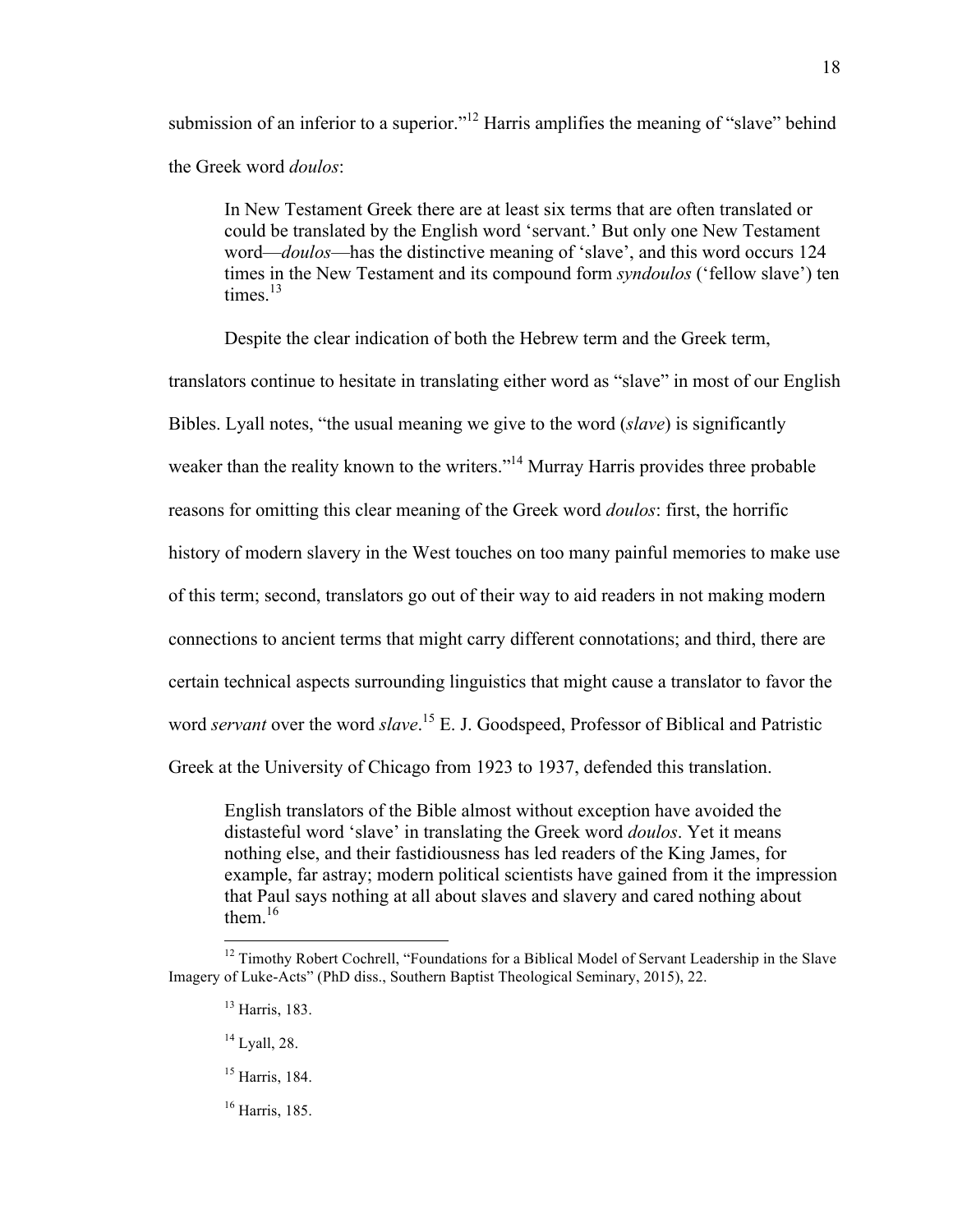Harris concludes his thinking on the translation of the word *doulos* as *slave* in stating that "the area where translators need to be more courageous is in translating the term *doulos* and *syndoulos* as 'slave' and 'fellow slave' in reference to the Christian's relation (a) to Christ or God, and (b) to other believers."<sup>17</sup>

This lexical reality is important for understanding the metaphor in its original setting. Only then can relevant connections be made for leadership today. When the Bible speaks of a *servant* it is describing a *slave*, implying ownership, submission, and surrender.

#### **The Cultural Context**

During the historical period in which the Old Testament was written, slavery was an institution permitted by Jewish law. The Jewish legal system, as expressed through the Old Testament law, spoke to two classifications of slavery: indentured servants and foreign chattel slaves. The Mosaic Law declared that Israelites were not to be considered slaves, but rather brothers and servants, for they wholly belong to God (Lev. 25:39-46). The clear connection was made that God was their Master as a result of the redemption he accomplished through their deliverance from Egypt. Israelites were to treat their fellow indentured servants with respect and not rule over them harshly. The indentured servitude was limited to six years of service, while other Near Eastern cultures defined a debt slave period as three years. This same passage prescribed that foreign chattel slavery could be permanent and that an Israelite indentured slave could elect to become a permanent slave (Exod. 21:5-6).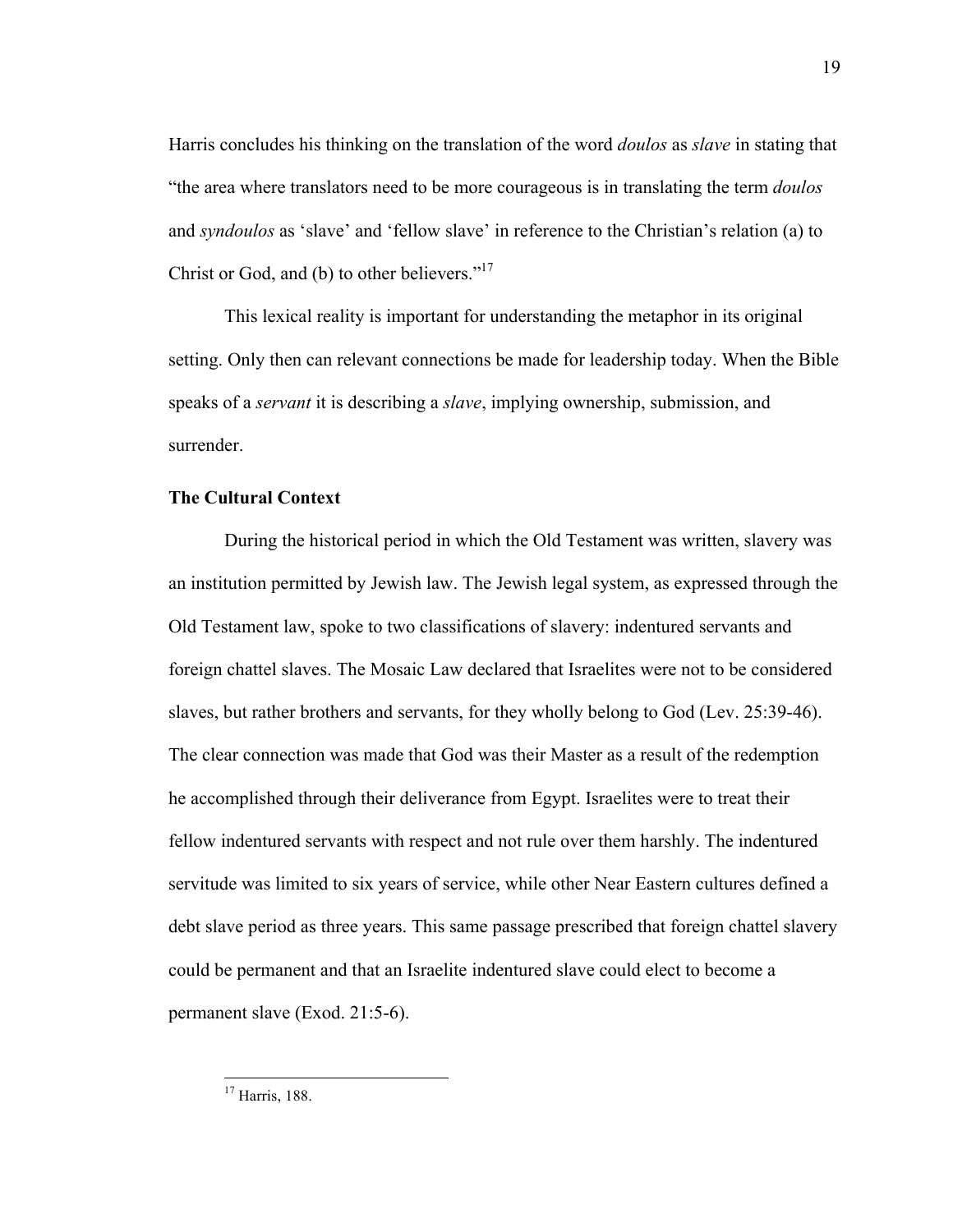There were differences, however, between the rights of slaves during the Old Testament period and those during the New Testament era. During the period of the New Testament slaves were given the right of ownership (even of other slaves) and the power to conduct business while they were kept under the master's control.<sup>18</sup>

The Roman legal system made it clear that a slave was usually considered to be a person (male or female) owned by another, without rights, and like any other form of personal property.<sup>19</sup> Often, the Roman system trumped Jewish law since Israel was subject to Roman rule during much of this time period. Lyall explains the dominance of the Roman legal context for the New Testament period:

The writers of the New Testament epistles could draw on three main sources for the legal language, analogies, and metaphors they used: Roman law, Jewish law, and the disparate systems which we, for the sake of convenience, call Greek law. Of these the Roman law was the best developed and the most widespread legal system, and we have the best evidence as to its content.<sup>20</sup>

Slaves were acquired in various ways during the reign of Rome. Mary Ann Beavis explains, "Before the *pax romana,* the slave population was largely drawn from war captives. After Augustus, other sources of slaves, such as kidnapping, debt enslavement, self-sale, home breeding, and the rescue of foundlings were more prominent."<sup>21</sup> Lyall states that under Roman law "The slave was a thing, a res, a commercial asset that could be owned. The slave was a chattel, a thing that could be bought and sold. The slave belonged wholly to his master. … The slave was therefore required to do his master's

 <sup>18</sup> D. R. W. Wood and I. Howard Marshall*, New Bible Dictionary*, 3rd ed. (Leicester, England: InterVarsity Press, 1996), 1110.

<sup>&</sup>lt;sup>19</sup> Wood and Marshall, 1110.

 $20$  Lyall, 191.

 $21$  Mary Ann Beavis, "Ancient Slavery as an Interpretive Context for the New Testament Servant Parables with Special Reference to the Unjust Steward (Luke 16:1-8)." *Journal of Biblical Literature* 111, no. 1 (1992): 39.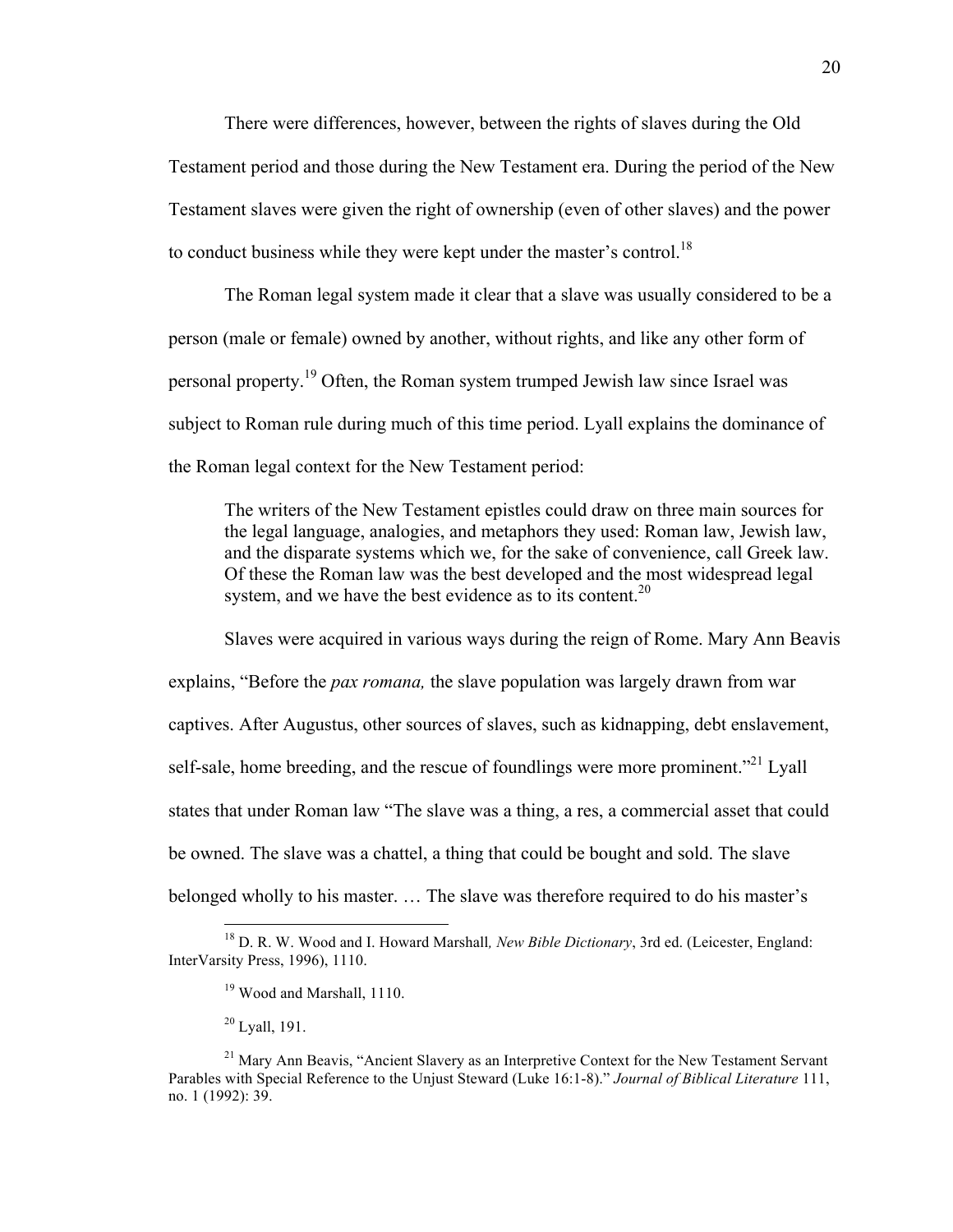will to the fullest extent of his abilities and wholly to serve his master's interests."<sup>22</sup> This last statement comes closest to the nature of servant leadership in the Bible. Because the leader belongs wholly to another, the master's will and interests should consume him or her.

The legal standing and role of a slave during biblical times informs the modern view of leadership in God's kingdom. The analogy demonstrates a unique master-slave relationship between God and the leader, both as a master-slave relationship and a master-patron relationship.

Beyond the legal realities, it is necessary to understand the cultural nuances of the Ancient Near East to appreciate the servant/slave metaphor. Three unique cultures— Jewish, Greek, and Roman—together formed the context for how servants and slaves were defined. It is also important to understand the cultural view of slavery of the nations surrounding Israel during the Old and New Testament periods. Cochrell identifies at least four categories of slavery during this period of history:

There were at least four identifiable categories of slavery in the Ancient Near East. First, the domestic slave was a chattel slave, typically a foreigner taken captive in war, who became the exclusive property of the master and served in the master's house as a part of the larger family unit. Second, the debt slave was not usually a foreigner, but rather a fellow countryman who was forced to work for his creditor for a limited span of time in order to pay a debt. It is important to note that the debt slave was not owned by the master, but was required to work to pay off his debt for a period not exceeding three years. Temple slaves were literally enslaved to a deity and served in various capacities in the function of the cult. Finally, state slavery consisted of large groups of people, typically taken captive in war, which became the property of the king and were subject to forced labor, often in very hazardous environments.<sup>23</sup>

21

 <sup>22</sup> Lyall, 35-36.

 $23$  Cochrell, 25.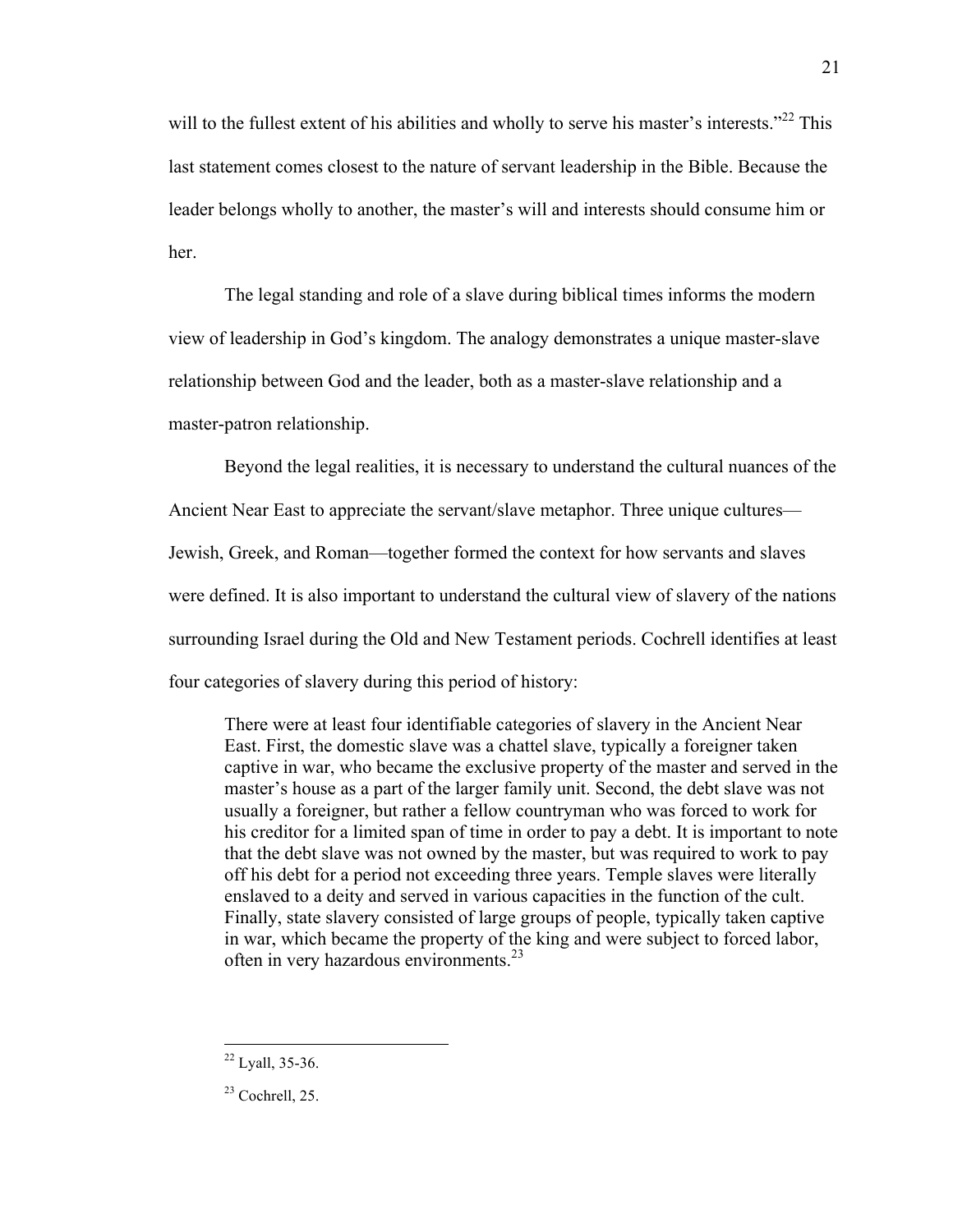These findings demonstrate heterogeneity in the context and practice of slavery during the biblical era. But there was one commonality—the slave was bound to a master and without rights.

Within Jewish culture, slaves were often treated more humanely than in other cultures. Still, Jewish slaves were considered to be among the socially oppressed and were few in the land of Palestine. They were often sold for as little as one or two minas since the period of service was limited to six years according to Mosaic Law. In contrast, Gentile slaves could fetch as much as 100 minas since their service could be for life.<sup>24</sup> Joachim Jeremias makes careful note that the legal status of a Jewish slave was to be equal to the elder son of the family. They were not to be tasked with the more mundane chores, such as washing the master's feet or putting shoes on the master's feet. They were to enjoy similar food and clothing as the master's household, good seats at the table, and a good bed.<sup>25</sup> This favorable treatment was not the case for Gentile slaves within Jewish culture. In contrast, the social position of Gentile slaves was that they were the absolute property of their master. They could not possess goods, and the master possessed all that the Gentile slave made, found, was given, or received. Everything belonged to the master, including the children of the Gentile slave.<sup>26</sup>

In Greek culture during the same period, slaves were primarily industrial rather than agricultural and therefore included many more skilled workers. It was common in Greek thinking that a slave could be considered half slave and half freedman. This

 <sup>24</sup> Joachim Jeremias, *Jerusalem in the Time of Jesus: An Investigation into Economic and Social Conditions during the New Testament Period* (Philadelphia: Fortress Press, 1969), 312.

<sup>25</sup> Jeremias, 314-315.

<sup>26</sup> Jeremias, 348.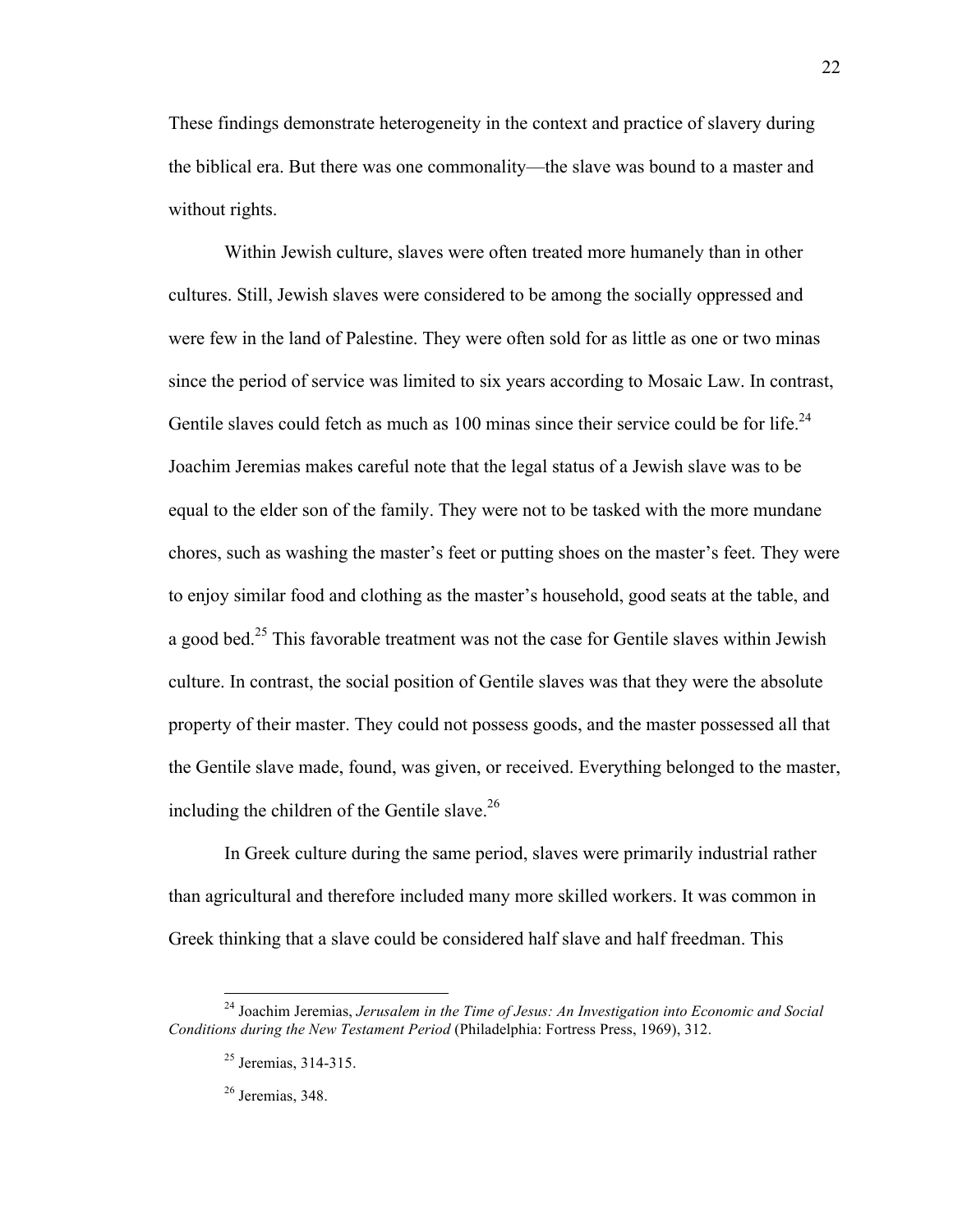pseudo status proved helpful in keeping the possibilities of slave revolts to a minimum.27 Howell notes a unique aspect of slavery in Greek culture: "The Greeks placed great value on personal autonomy, that is, freedom from subjection to the will of someone or something outside of oneself."<sup>28</sup> Howell explains further that Greek philosophy considered slavery something to be despised: "To be subject to the will of another is to be stripped of one's dignity and is thus a condition that is contemptible."<sup>29</sup> The Greek understanding, centered in human autonomy, plays the least influential role in helping to define the biblical servant leader.

Under Roman rule slavery was ubiquitous:

At the end of the first century BC there were some two million slaves in Italy out of a total population of five or six million. In Rome itself this 1:3 ratio of slave to free may have been higher. There may have been ten to twelve million slaves under Roman jurisdiction throughout the Roman Empire.<sup>30</sup>

Beavis observes that Roman slavery was marked by inequality. Even when masters treated slaves in a humane manner, it was ultimately for the benefit of the master. $31$  In Roman culture, every level of society would likely have slaves. Even those who were considered poor might have two to three slaves. The wealthy might have as many as 400 slaves. The typical slave under Roman culture could play as many as 120 different roles. "Slaves, then, did not form a single, homogenous class. At one end of the spectrum were

- <sup>30</sup> Harris, 34.
- $31$  Beavis, 40.

 $27$  Harris, 31-33.

 $28$  Howell, 11.

 $29$  Howell, 11.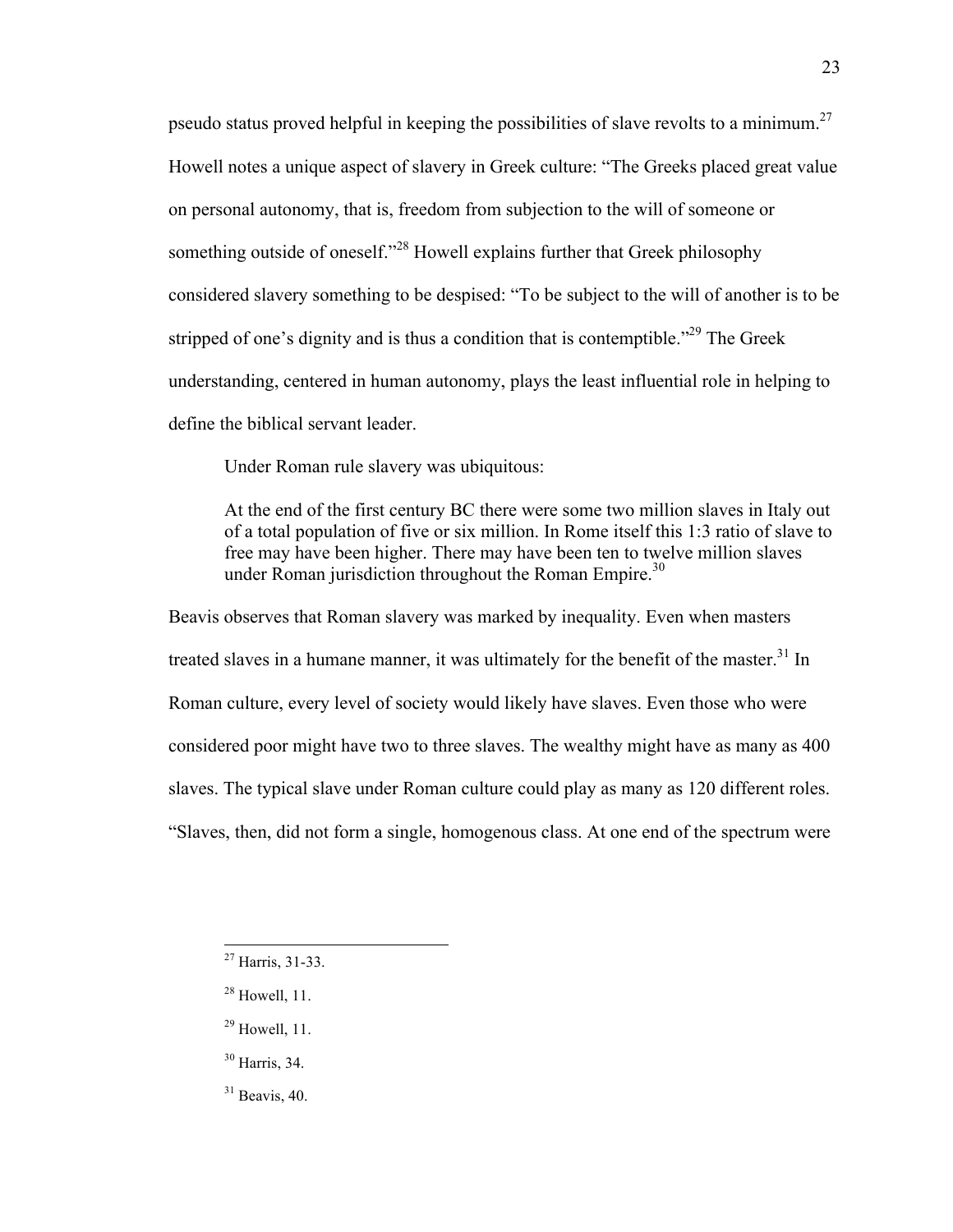the penal slaves condemned for life to the mines; at the other, Caesar's slaves, the attendants of the emperor."<sup>32</sup>

In Roman law, slaves were chattels, mortal objects. A Roman could buy, rent or sell a slave, as he would a piece of property. An owner's right to use and dispose of his slave as he wished was called dominium, the right of absolute ownership. Owners of an estate would classify slaves as articulate equipment as opposed to oxen, which were inarticulate equipment.<sup>33</sup>

Elizabeth Dowling also makes the case that slaves were not a homogenous class when it came to privilege and mobility: "Unskilled slaves involved in production, for instance, had little opportunity to change their situation whereas skilled and educated slaves had more possibilities for improvement."<sup>34</sup>

Under Roman law, a slave could only emerge from slavery in one of two ways: death, or manumission by the owner. Once a freedman, the former slave could enter into a legal relationship with his former owner playing the role of patron. This continued affiliation was unique to Roman law and likely what Paul had in mind when he referred to both the status of a freedman and a slave simultaneously  $(1 \text{ Cor. } 7:21-22).$ <sup>35</sup>

These facts demonstrated how the slave metaphor could be readily understood culturally and applied to leadership biblically. Therefore, the Roman cultural context is paramount when considering the servant/slave metaphor in the Bible, especially during the historical period of the New Testament.

It is important to establish a working definition of the servant/slave metaphor according to the socio-cultural context of Scripture. This historical clarity will allow the

 <sup>32</sup> Harris, 36.

<sup>33</sup> Harris, 37.

<sup>34</sup> Elizabeth V. Dowling, "Luke-Acts: Good News for Slaves?" *Pacifica* 24 (June 2011): 125. <sup>35</sup> Lyall, 39-41.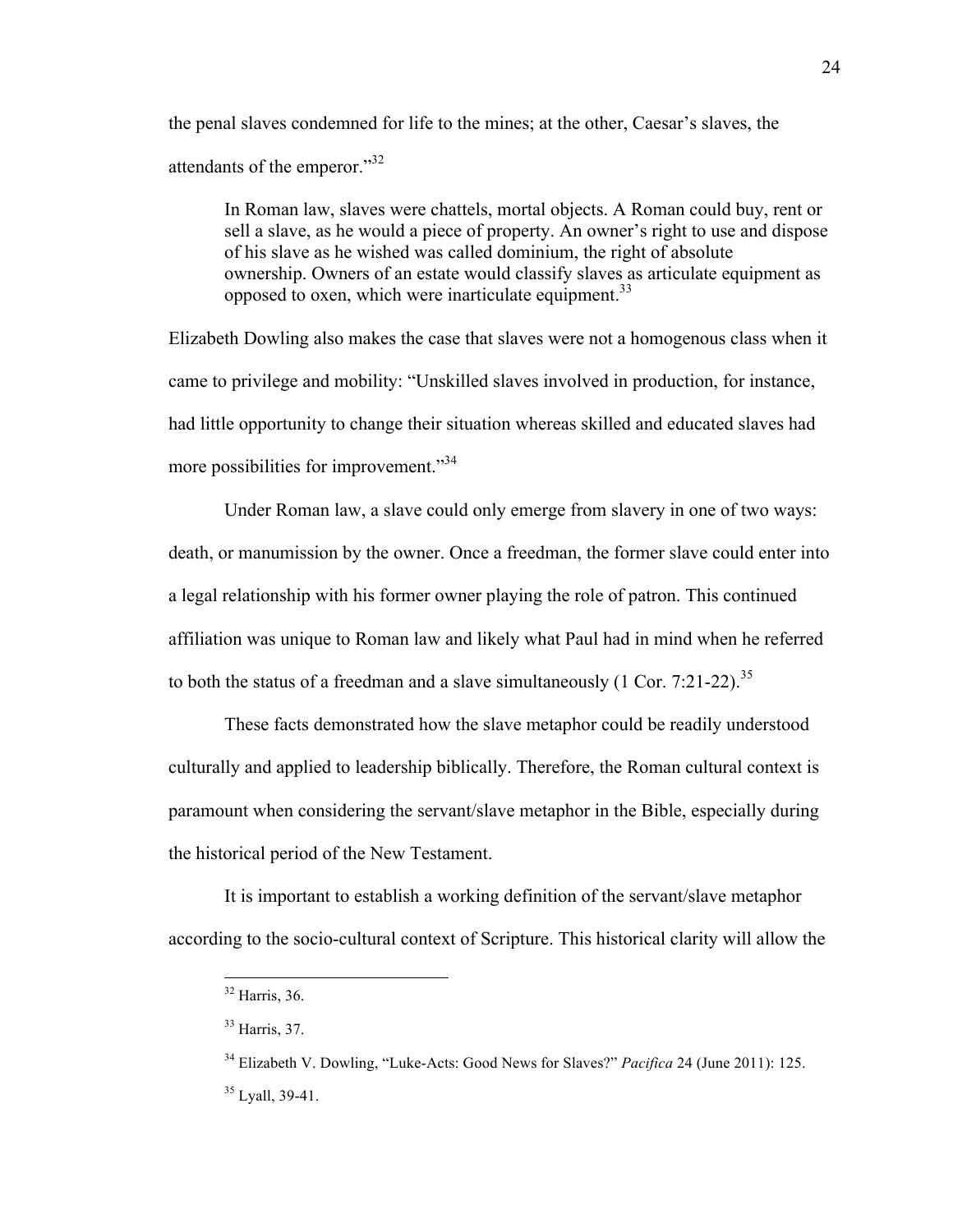researcher to better exegete critical biblical passages to form a strong foundation for a

developmental framework later in the paper. For this study the researcher will follow in

the footsteps of Harris in using the following definition as the basis of analysis:

We may define a slave (whether literal or figurative) as someone whose person or service belong wholly to another. On this view slavery involves (a) absolute ownership and control on the part of the master and the total subjection of the slave; and (b) the absence of the slave's freedom to choose his action or movement  $36$ 

Cochrell expands on the researcher's understanding of this definition:

As a corollary to this fundamental understanding, a slave's status was no longer defined by family background, national identity, or social standing for his identity was defined exclusively by his relationship to the master. As the master's possession, the slave was not autonomous or free to choose his own actions, but instead was subject to the master's will and responsible for exclusive obedience to the master's commands. Because he belongs exclusively to the master, a slave is completely dependent upon the master for provision and direction and the slave's primary responsibility is to please the master.<sup>37</sup>

In summary, the lexical, legal, and cultural concepts of slavery were known

fixtures throughout the Ancient Near East during the writings of both the Old and New Testaments. While variations existed within Jewish, Greek, and Roman thinking, slavery in one form or another was an accepted status and practice. The core concepts of being wholly owned, completely dependent, and at the service of the master are critical to understanding this metaphor for servant leadership. Total obedience and the practice of representative authority that flow out of this cultural metaphor are necessary for the proper functioning of biblical servant leadership.

 <sup>36</sup> Harris, 25-26.

<sup>37</sup> Cochrell, 23-24.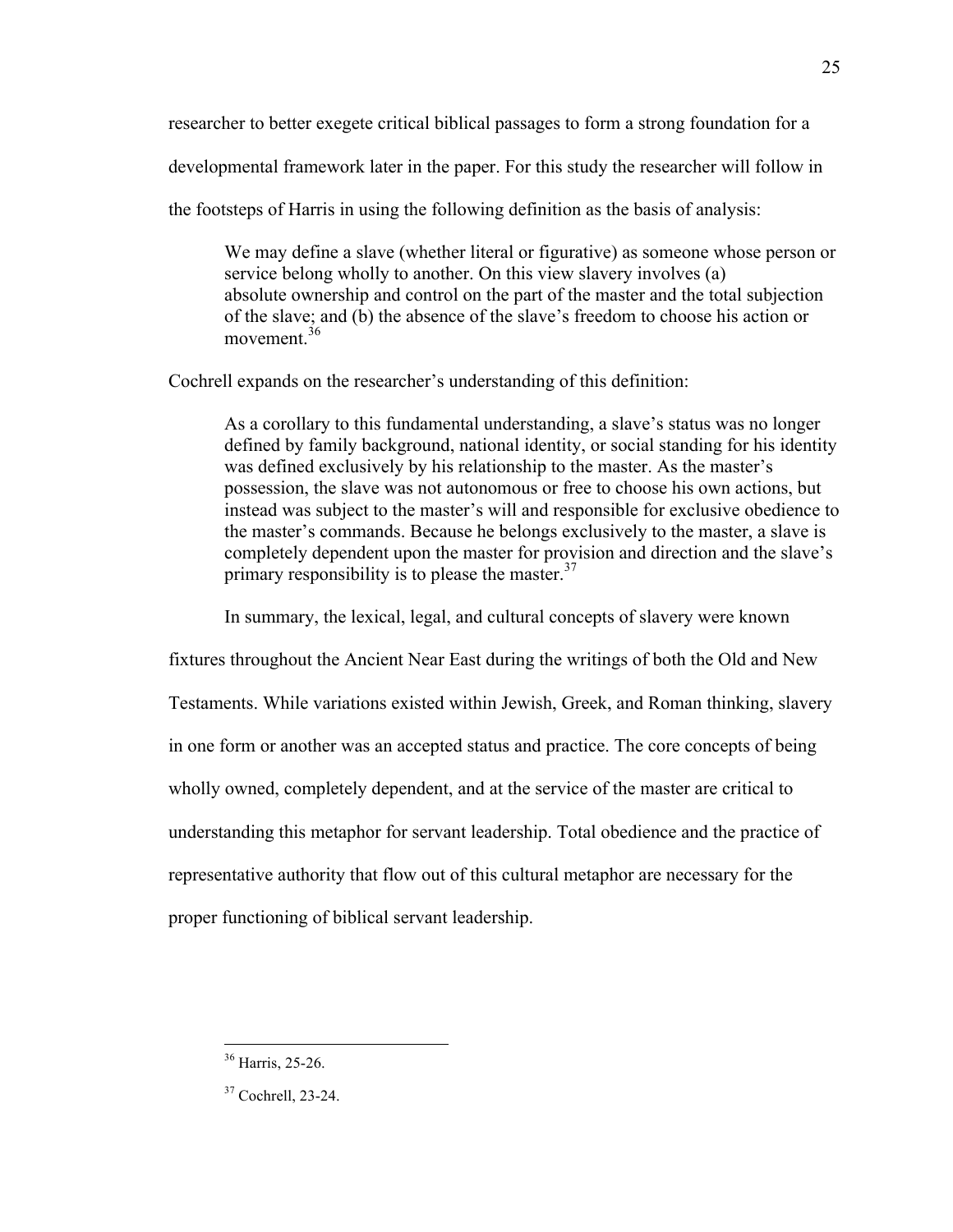#### *Old Testament Usage*

The word for *servant, ebed*, appears 799 times in one form or another in the Old Testament. Dexter Callender writes, "Such language reflects a conscious servant-lord relationship that extends beyond the expression of simple politeness or respect. Indeed the roots of this type of expression must certainly lie in the socio-economic servant-lord relationship."<sup>38</sup> By making this claim, Callender asserts the connection between a cultural understanding of this relationship and the use of the metaphor in the Old Testament.

One of the primary ways this servant-lord relationship is displayed is through individual leaders and the use of the titles "servant of the Lord," "my servant," or simply "servant." The researcher took note of this reality specifically with significant leaders such as Moses, Joshua, Samuel, David, Solomon, and Job. Among this notable list, Moses and David are given this title most often. The term *servant* also is applied to all of the prophets and the priests within the Old Testament. It is applied uniquely to the Servant Songs, five passages in the latter part of Isaiah that take on a messianic tone. The metaphor of slavery is also verbally proclaimed by Hannah in the Old Testament and by Mary, the mother of Jesus, in the New Testament (1 Sam. 1:11, Luke 1:38).

#### **Moses**

Robert Lennox discusses the importance of Moses bearing this title: "Certain individuals who have stood out in the history of God's dealings with his people are distinguished by this term. Moses was thus referred to forty times."<sup>39</sup> Five passages

<sup>&</sup>lt;sup>38</sup> Dexter E. Callender, "Servants of God(s) and Servants of Kings in Israel and the Ancient Near East," *Semeia* 83/84 (09/1998): 73.

<sup>39</sup> Robert Lennox, "The Servant of Yahweh in the Old Testament," *Theology Today* (October 1, 1958): 317.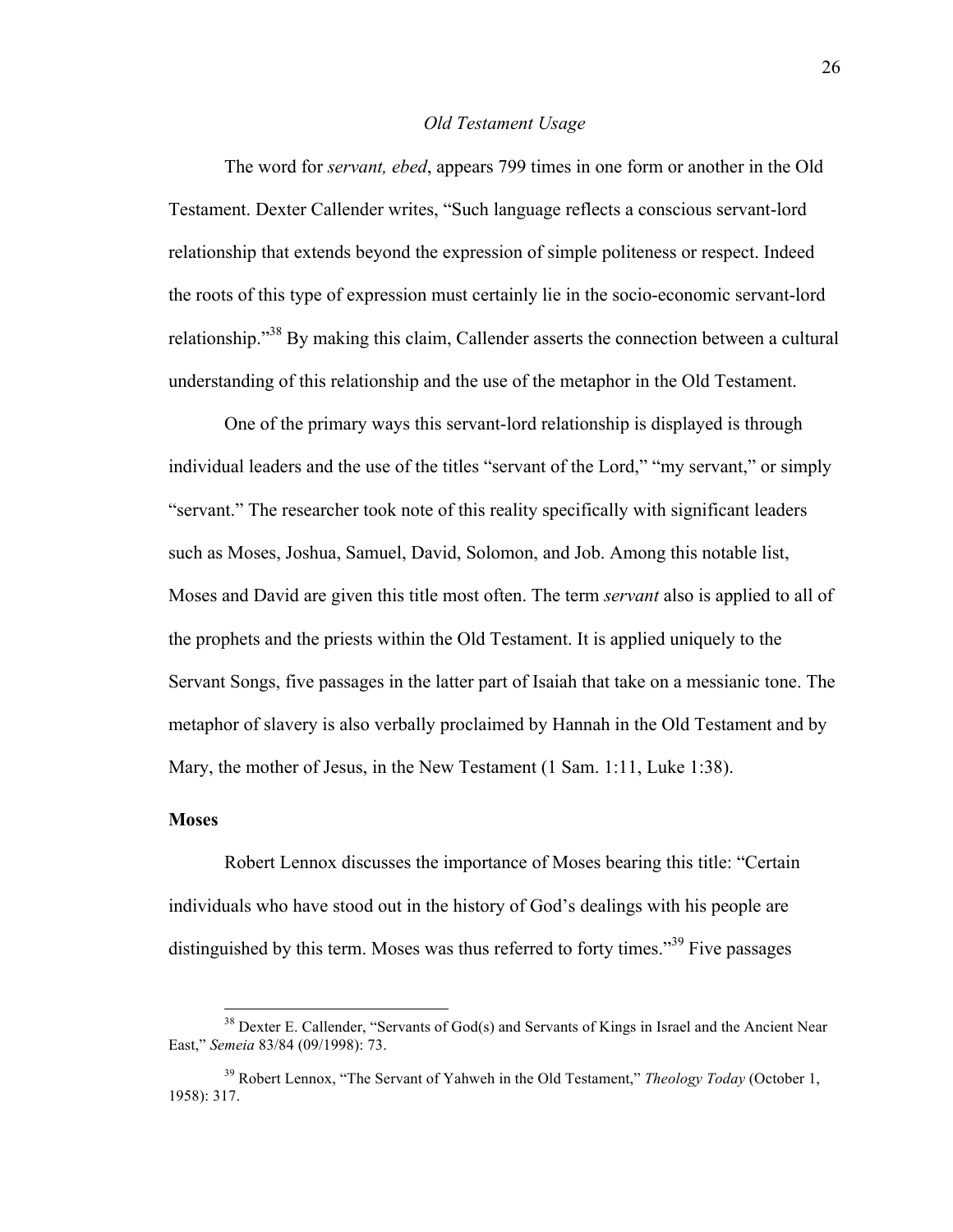within the Pentateuch use some form of this title to describe Moses. "Both the Old Testament and the New Testament make reference to Mosaic writing activity in connection with the Pentateuch, and both covenants assert that Moses was the primary human author of the Pentateuch."<sup>40</sup> This insight is significant if Moses is claiming the slave metaphor for himself.

Twice Moses referred to himself as "your servant" in his dialogue with Yahweh (Exod. 4:10; Num. 11:11). Once, the text labels Moses as "his servant," referring to the aftermath of the Red Sea experience and how the people of Israel viewed Moses (Exod. 14:31). And twice, Yahweh called Moses "my servant" in response to the opposition of Miriam and Aaron (Num. 12:7-8). Moses was given the full title of "servant of the Lord" at the end of his life (Deut. 34:5). Victor Hamilton notes, "The emphasis that is made in these concluding verses is not on Moses' knowledge of the Lord, but the Lord's knowledge of Moses."41 This particular proximity implies service in the context of relationship. The biblical servant-leader, though in complete submission to Yahweh, always stands in close relationship to Yahweh.

The double reference to "my servant" in Numbers 12:7-8 is noteworthy for two reasons. First, the writer of Hebrews referred to Numbers 12:7 when he stated, "Now Moses was faithful in all God's house as a servant, to testify to the things that were to be spoken later, but Christ is faithful over God's house as a son. And we are his house if indeed we hold fast our confidence and our boasting in our hope" (Heb. 3:5-6). The New Testament passage validates the servant metaphor used in Exodus in reference to Moses'

 <sup>40</sup> Andrew E. Hill and John H. Walton, *A Survey of the Old Testament* (Grand Rapids, MI: Zondervan Publishing House, 1991), 75.

<sup>41</sup> Victor P. Hamilton, *Handbook on the Pentateuch: Genesis, Exodus, Leviticus, Numbers, Deuteronomy* (Grand Rapids, MI: Baker Book House, 1982), 473.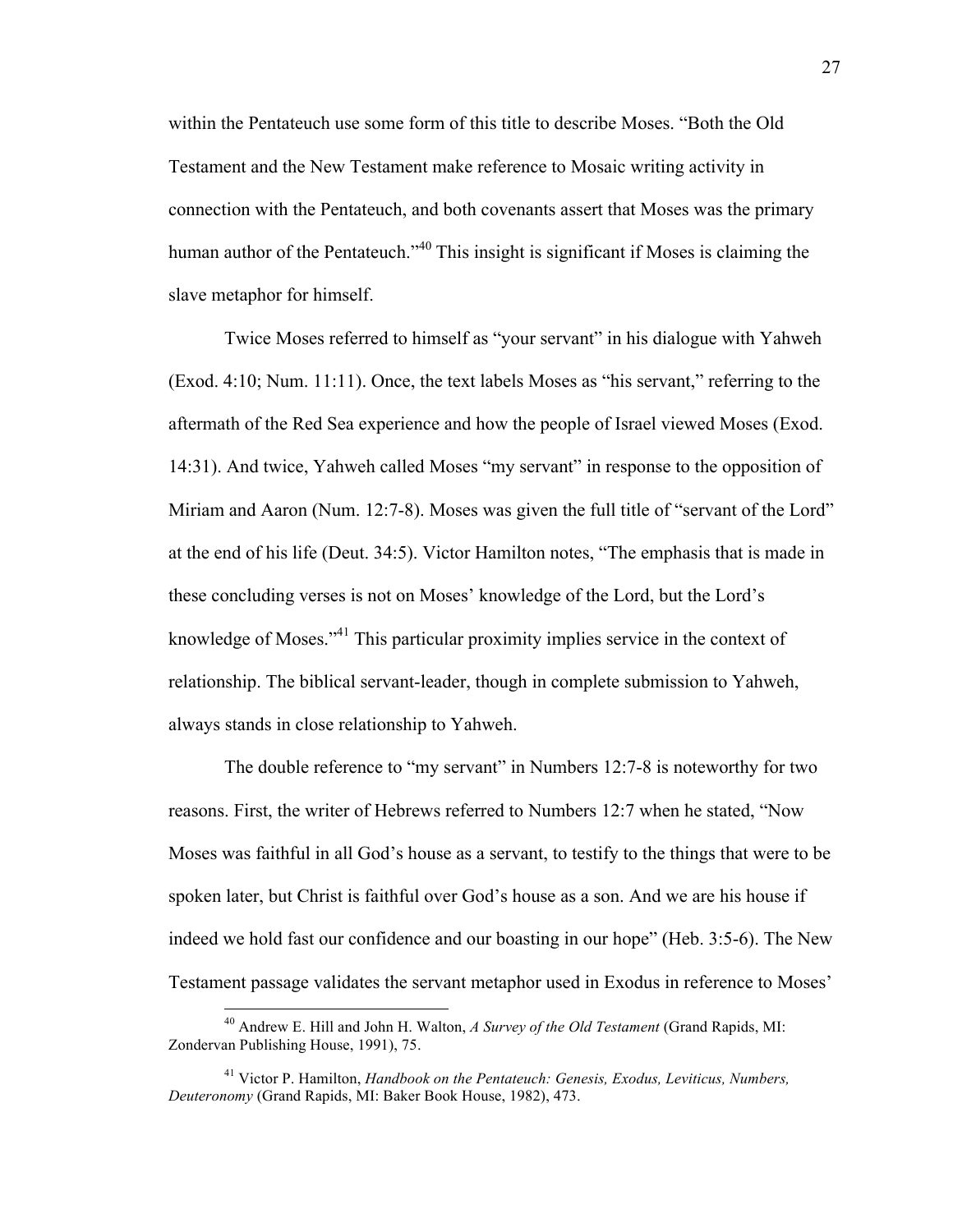leadership role within salvation history. Second, the context of the Exodus passage communicates an important aspect of Moses' character that demonstrates another aspect of the servant metaphor. "Now the man Moses was very meek, more than all people who are on the face of the earth" (Exod. 12:3)." Concerning the word *meek* Gordon Wenham comments:

It is a word that elsewhere is used only in poetry. It sometimes refers to those in real poverty, or those who are weak and liable to be exploited. But more frequently the word seems to denote an attitude of mind, more characteristic of the poor than of the rich, one of humility and dependence upon  $God.<sup>42</sup>$ 

This very notion of humility and dependence speaks directly to the nature of the servantlord relationship and a primary trait of servant-leaders. The language, "He is faithful in all my house," (Num. 12:7) is interesting in connection with the steward metaphor. Wenham combines the steward-slave reality with the knowledge that comes from close relationship: "He is God's servant entrusted with looking after all his estate, i.e. Israel, and like other men in his position he has immediate access to the owner of the estate.<sup>43</sup> This right (or ability) to approach the master is a distinct characteristic of a servantsteward.

Equally significant are the five references to Moses in Joshua 1:1-15. This narrative revealed the commissioning of Joshua in succeeding Moses. Verses one through nine involved direct communication from Yahweh to Joshua. The final six verses highlighted Joshua's exhortation to the leaders and people of Israel. In each of the five references to Moses he is referred to as "the servant of the Lord" or "my servant." Marten Woudstra remarked that "Joshua will not receive this significant title until the end of the

 <sup>42</sup> Gordon J. Wenham, *Numbers: An Introduction and Commentary, vol. 4 of Tyndale Old Testament Commentaries* (Nottingham, England: InterVarsity Press, 2008), 126.

<sup>43</sup> Wenham, 127.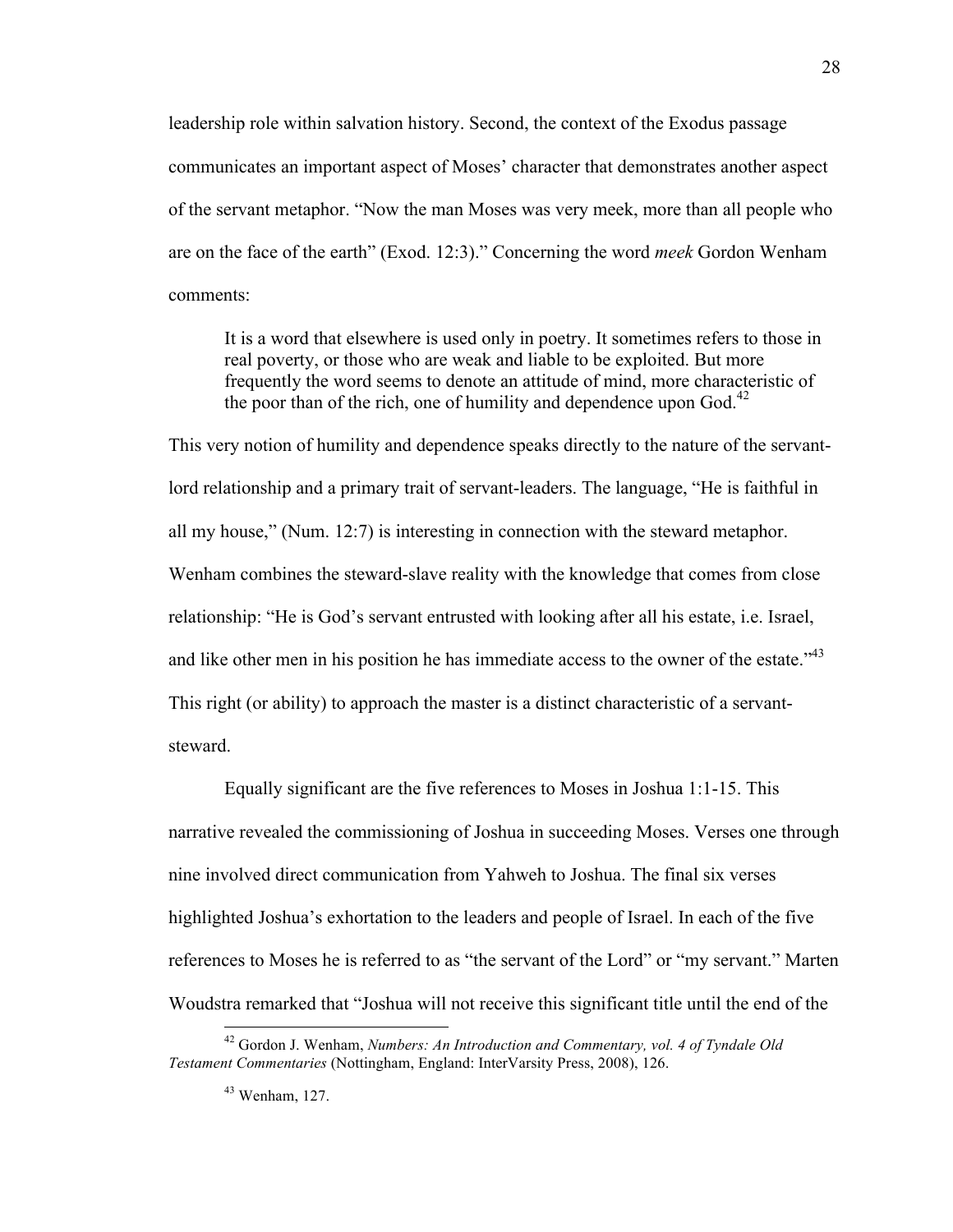book" (Josh. 24:29).<sup>44</sup> Verse seven, in particular, added to the explanation of the servant metaphor, "Only be strong and very courageous, being careful to do according to all the law that Moses my servant commanded you. Do not turn from it to the right hand or to the left, that you may have good success wherever you go" (Josh. 1:7). An important trait of the servant-lord relationship is complete obedience.

#### **Joshua**

Joshua, who was labeled "Moses' assistant" at the beginning of his service (Josh. 1:1), became "the servant of the Lord" at his death (Josh. 24:29). Concerning the death of this leader, Woudstra makes the case that this title keeps Joshua as a leader in parallel with Moses and marks him as one of the key figures in God's redemptive history.<sup>45</sup> Richard Nelson describes the leadership legacy of Joshua in these words: "As his name seems to signify, Joshua was the ideal 'savior,' who not only won battles and secured possession of the land, but he was able to hold the people to perfect loyalty his entire life."46 The Hebrew word, which is translated *assistant* in the ESV, is *sharat*. This word appears 96 times in the Old Testament. On 20 of those occasions it is found in the participial form and becomes the noun *minister*. <sup>47</sup> One connotation of this word is "the personal service rendered to an important personage."<sup>48</sup> This word is used in reference to Joshua's serving Moses (Exod. 24:13, 33:11; Num. 11:28). This word is used also in

 <sup>44</sup> Marten H. Woudstra, *The Book of Joshua*, New International Commentary on the Old Testament (Grand Rapids, MI: Eerdmans, 1981), 57.

 $45$  Woudstra, 359.

<sup>46</sup> Richard D. Nelson, *Joshua: A Commentary*, The Old Testament Library (Louisville, KY: Westminster John Knox Press, 1997), 22.

<sup>47</sup> R Laird Harris, Gleason L. Archer, and Bruce K. Waltke, *Theological Wordbook of the Old Testament* (Chicago: Moody Press, 1980), 958.

<sup>48</sup> Harris, Archer, and Waltke, 958.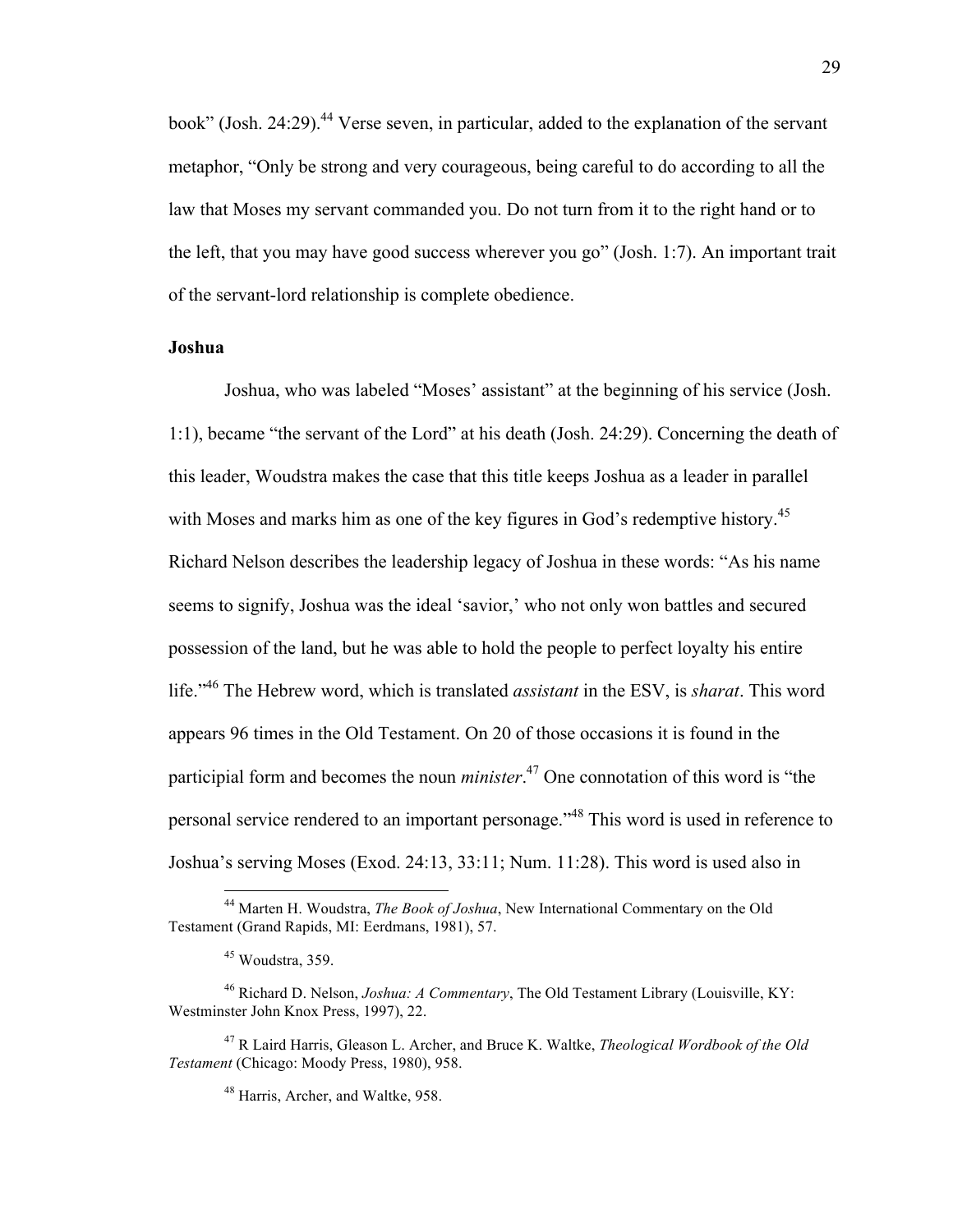reference to Joseph serving Potiphar (Gen. 39:4) and applied to the personal servant of the prophet Elisha (2 Kings 4:43, 6:15). In the case of both the servant of Elisha and Joshua they eventually succeeded their masters. This "assistant" role or "apprenticeship" points to a significant developmental aspect in effective servant leadership succession.

#### **Samuel**

Samuel encounters the Lord in a unique way through his calling into service. Samuel is a transitional leadership figure that covers the period of the judges through the establishment of the monarchy within Israel.<sup>49</sup> His direct calling  $(1 \text{ Sam. } 31:21)$ established him as a prophet, but he also wore the linen ephod, which established him as a priest (1 Sam. 2:18).<sup>50</sup> Eli, the high priest of Israel at that time, exhorted Samuel to respond to the Lord's calling with these words, "Speak, Lord, for your servant hears" (1 Sam. 3:9). Robert Jamieson explains, "The three successive calls addressed to the boy convinced Eli of the divine character of the speaker, and he therefore exhorted the child to give a reverential attention to the message."<sup>51</sup> Three elements stand out in this short response. First, the second person pronoun (your) is a mark of possession or submission. Second, the word for *servant* is the same one that the researcher has been reporting on, *ebed.* And finally, the use of the verb "to hear" is the Hebrew word *shama*. This is significant in that the verb, which is used some 1050 times in the Old Testament, carries the basic meaning "to hear and obey."52 The most famous use of the verb is found in

 <sup>49</sup> Hill and Walton, 187.

<sup>50</sup> Hill and Walton, 188.

<sup>51</sup> Robert Jamieson, A. R. Fausset, and David Brown, *A Commentary on the Old and New Testaments* (Peabody, MA: Hendrickson Publishers, 1997), 177.

<sup>52</sup> Harris, Archer, and Waltke, 938.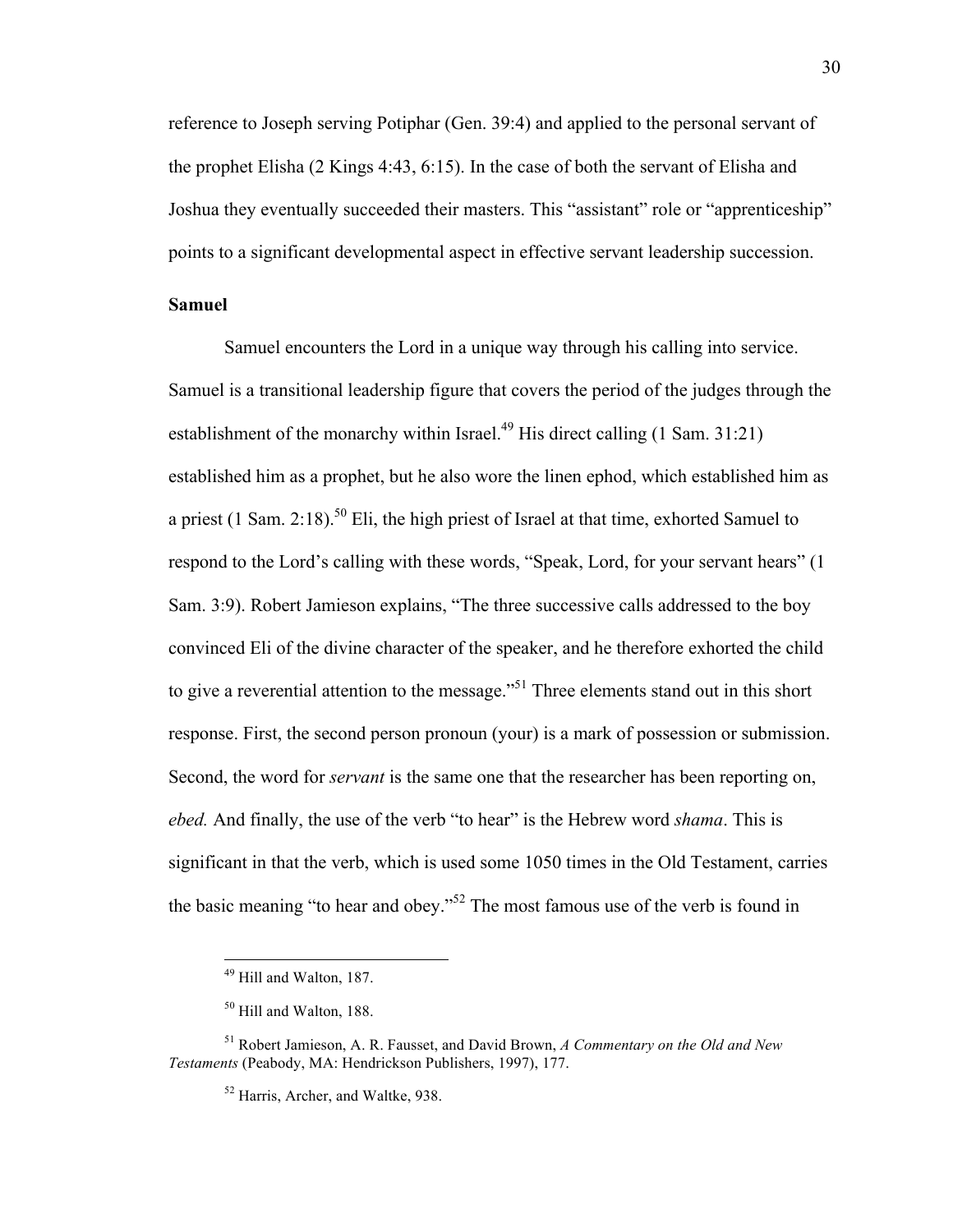Deuteronomy 6:4-9, in which verses four to six state, "Hear O Israel: The Lord our God, the Lord is one. You shall love the Lord your God with all your heart and with all your soul and with all your might. And these words that I command you today shall be on your heart." This passage acknowledged Jehovah "as the one absolute God, as king over all the earth."<sup>53</sup> John Peter Lange reminds us, "But as, and just because, Jehovah is one, His demand generally upon Israel, thus the whole law, with all its variety of commands, must have a unity (John 17:21 sq.), just as law and promise are also one (Gal. 3:21)."<sup>54</sup> Lange shows continuity between the Testaments and goes on to note that it is the unity of God that places a unity on the demands of the Law, thus creating a special emphasis on *shama* and the servant-lord relationship.<sup>55</sup> Yoon Jong Yoo makes the lexical connection between Deuteronomy 6:4-9, 1 Samuel 3:9, and 1 Samuel 15:22-23, which adds to our understanding of *shama* in 1 Samuel 1-15*. 56*

On the positive form of the first commandment expressed in the command to "love" (Deut 6:5), Olson interprets: Israel's "love" of God in Deuteronomy involves both "obeying" and "holding fast". According to the definition of Olson, it is suggested that 1 Samuel 15:22 clarifies the meaning of "obeying" whereas 1 Samuel 15:23 clarifies "holding fast."<sup>57</sup>

If *shama* can be expressed in this holistic way, then there are clear implications

for the servant-lord relationship, and Samuel both exhibits and proclaims this expression

#### <sup>57</sup> Yoo, 120.

 <sup>53</sup> C. F. Keil and F. Delitzsch, *Keil and Delitzsch: Commentary on the Old Testament* (Peabody, MA: Hendrickson Publishers, 1996), 1:884.

<sup>54</sup> John Peter Lange, *Lange's Commentary on the Holy Scriptures 12 Double Volumes*. (Grand Rapids, MI: Zondervan, 1960), 1:94.

<sup>55</sup> Lange, 94.

<sup>56</sup> Yoon Jong Yoo, "The Shema (Deut. 6:4-5) in the Story of Samuel (1 Samuel 1-15)," *Expository Times* (123/3): 119.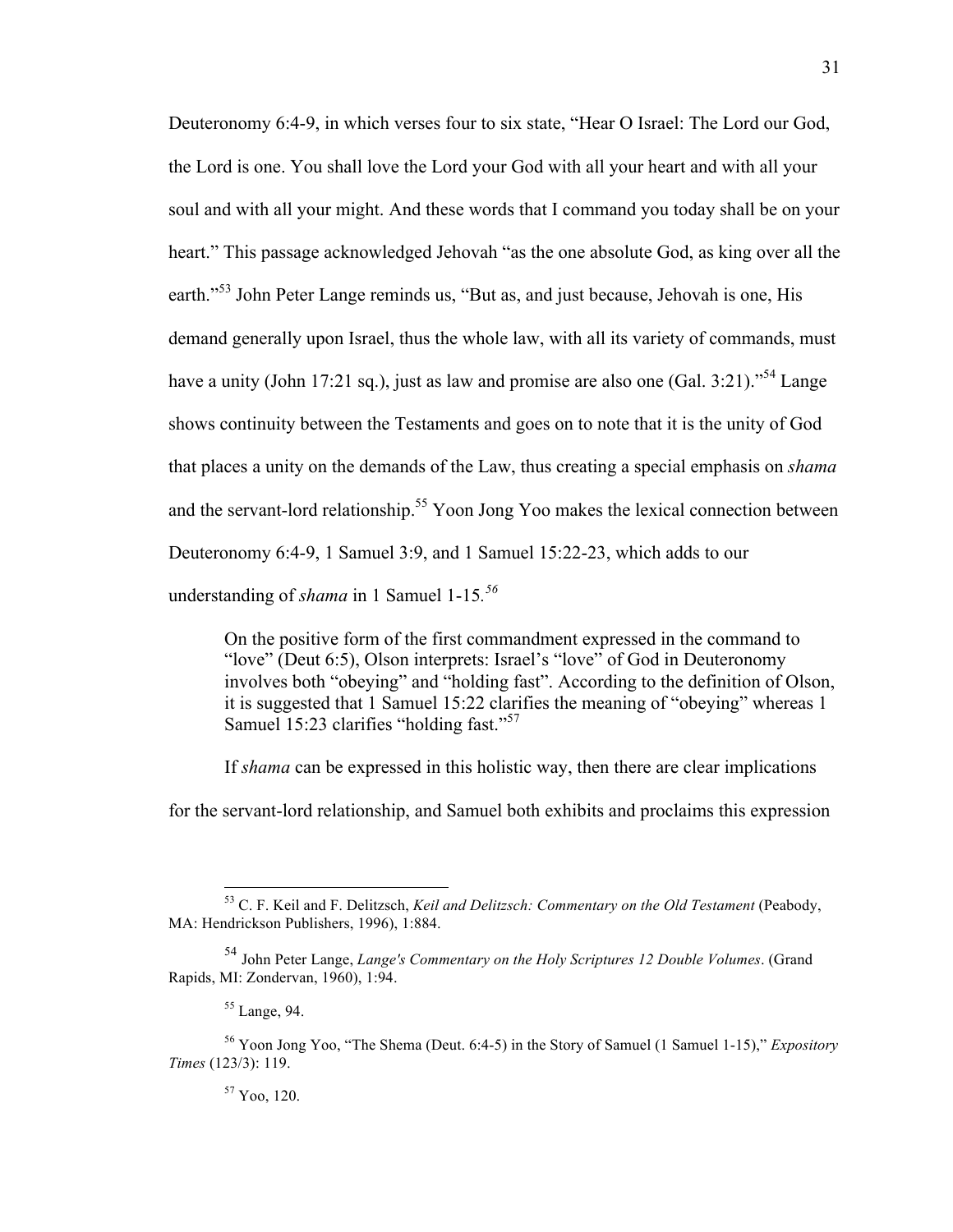of *shama* as he serves the Lord. Attentiveness, obedience, and abiding are three core traits of the leader who is a "servant of the Lord."

#### **David**

King David stands as a prominent character in the Bible who carries the title "servant of the Lord." There are over seventy references where the "servant" title is attached to his name.<sup>58</sup> 2 Samuel 7 is a critical text in understanding the servant-lord relationship between Yahweh and David. This chapter contains the covenant promise of God to establish an eternal throne through the line of David and David's response of gratitude.59 In verses one through three, David declared to Nathan the Prophet that he intended to build a house for the ark of the covenant, the symbol of God's very presence in Israel. Nathan affirmed David's desire. In verses 4-17, Yahweh responded to David. Twice within this response, God referred to David as "my servant" (2 Sam. 7:5, 8).

God established the divine nature of his kingship over David when he declared, "Thus says the Lord of hosts, 'I took you from the pasture, from following the sheep, that you would be prince over my people Israel'" (2 Sam. 7:8). W. J. Dumbrell explains, "Davidic kingship was witness to the further fact of divine kingship, and the function of the Davidic king was to implement in Israel the policy and the directions of Yahweh, the divine King."<sup>60</sup> David responded ten different times with "your servant" (2 Sam. 7:19, 20, 21, 25, 26, 27, 28, 29), in every instance using the Hebrew word *ebed*. David, though an earthly king, is seen as subservient to Yahweh, the King of kings. Verse 28 captured

 <sup>58</sup> Chad Brand, Charles Draper, and Archie England, *Holman Illustrated Bible Dictionary* (Nashville, TN: Holman Bible Publishers, 2003), 1465.

<sup>59</sup> W. J. Dumbrell, "The Content and Significance of the Books of Samuel: Their Place and Purpose within the Former Prophets," *JETS* 33/1 (1990): 58.

 $60$  Dumbrell, 59.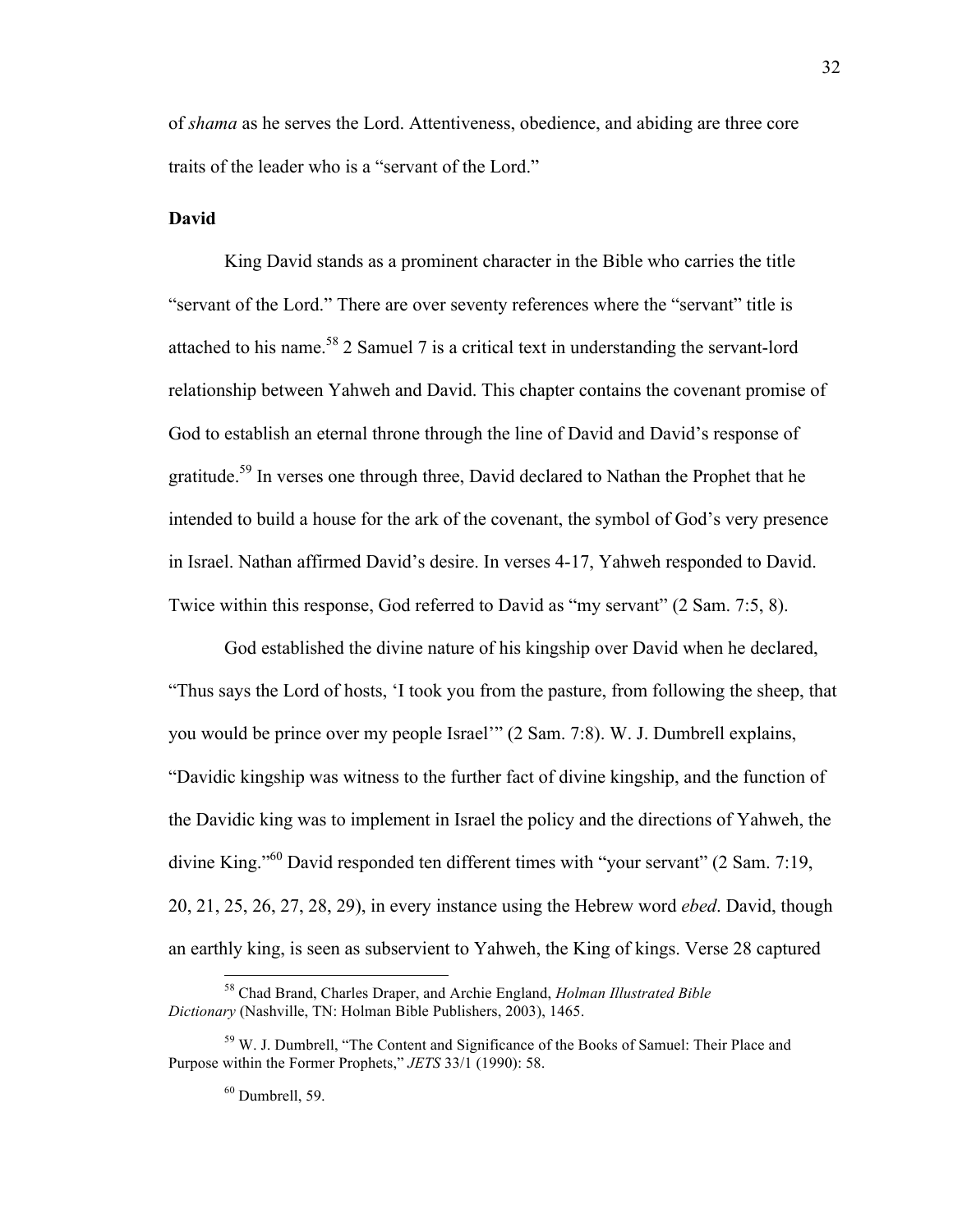well David's attitude of submission in the servant-lord relationship, "And now, O Lord God, you are God, and your words are true, and you have promised this good thing to your servant."

The book of 2 Samuel reveals the nature of an imperfect servant-leader who must rely on God's wisdom and instruction. David desired to build a temple for God, but God had other plans that involved a lineage that would lead to a divine kingship, which would ultimately be fulfilled in Messiah.<sup>61</sup> The servant-leader understands his imperfections, the greatness of God, and the absolute need to demonstrate reliance upon him. The servantleader also understands that God's grace allows him or her to fully participate in the promises and plans of the divine king.

Many of the Psalms were penned by David and exemplify the above traits. The Hebrew term *ebed* appears 56 times in the Psalms. A primary metaphorical meaning for this word in the Psalms is "worship." When this meaning is tied to Yahweh as a divine king, it carries the connotation of deference, loyalty, and trust.<sup>62</sup> When connected to deity the verb form can be extended to mean "to give allegiance to" or "give worship to."<sup>63</sup> Edward J. Bridge highlights the connection between the metaphor and the posture of a servant leader: "The metaphorical use of *ebed* in Psalms is built on the literal meaning of the term 'to serve' (verb) and 'slave/servant' (noun). In most cases, the term carries the idea of dependency and loyalty."64 Bridge elaborates, "In the verb form, the nations are

 $61$  Dumbrell, 60.

 $62$  Edward J. Bridge, "Loyalty, Dependence, and Status with YHWH: The Use of 'bd' in the Psalms," *Vetus Testamentum* 59 (2009): 362.

<sup>63</sup> Bridge, 364.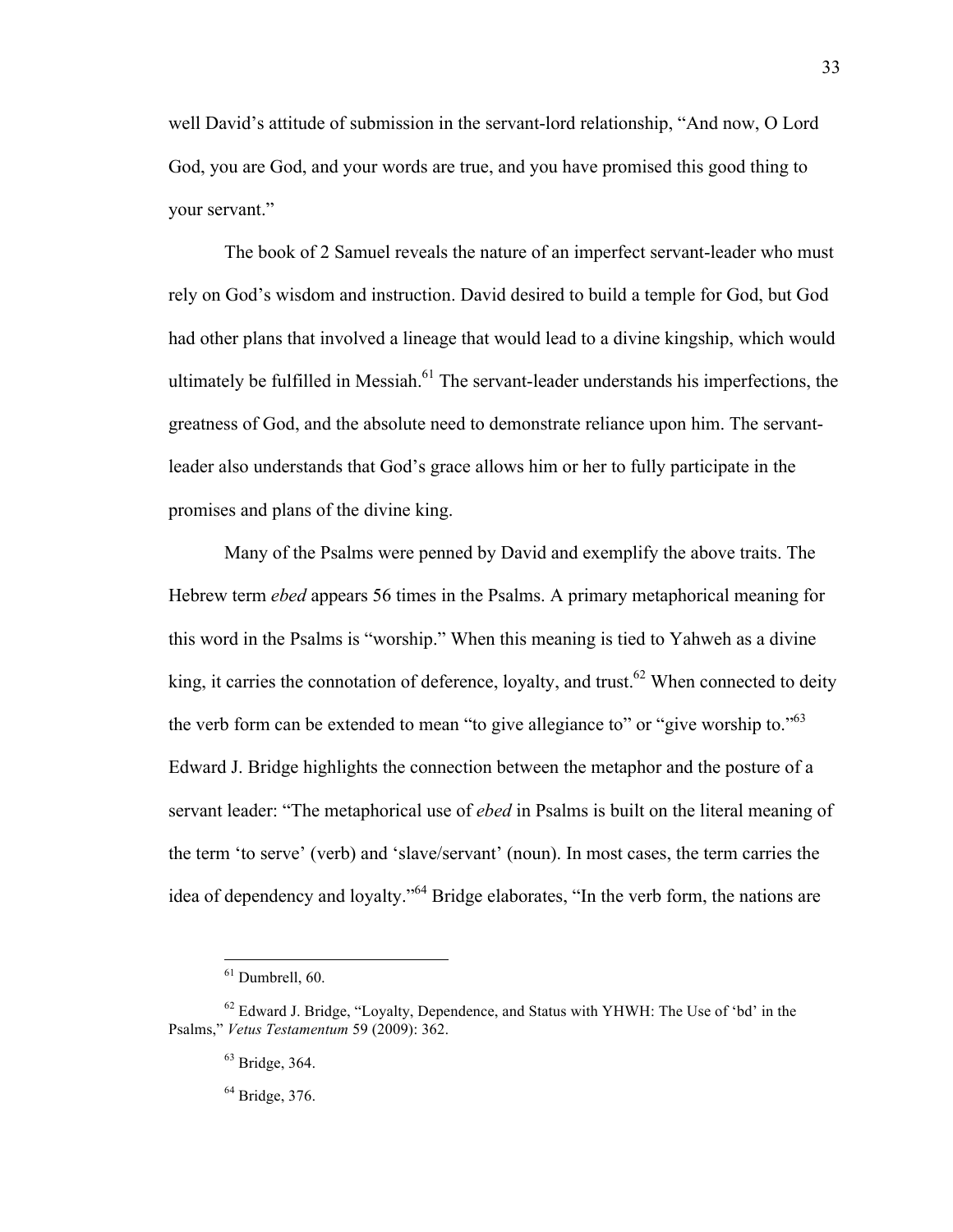pictured as subject to the Israelite king and worshippers are in effect subject to Yahweh."<sup>65</sup> Often the noun form is found in psalms of supplication. The types of supplication where the term *ebed* is found indicate that the word carries the meaning of submission and dependency such as a slave owes his or her master.<sup>66</sup> The abject dependency of a slave toward his master has been turned into a rich illustration of trust between the supplicant and Yahweh.

One Psalm worth noting in regard to David is Psalm 78. The last three verses (vss. 70-72) read, "He chose David his servant and took him from the sheepfolds; from following the nursing ewes he brought him to shepherd Jacob his people, Israel his inheritance. With upright heart he shepherded them and guided them with skillful hands." This Psalm is attributed to Asaph, who was a Levite that King David placed in charge of choral worship (1 Chron. 16:4-5). Asaph also wrote various Psalms during the reign of Hezekiah.67 These three verses not only represent the active work of Yahweh in the servant-lord relationship but also combine the shepherd metaphor with the servant metaphor. Psalm 78 is considered a historical psalm that recounts the great mercies of God toward Israel for her many sins.<sup>68</sup> Verse 70 states, "He chose David his servant and took him from among the sheepfolds." Once again, the Hebrew term *ebed* is used to describe the servant-lord relationship between David and Yahweh. Matthew Henry reflects on the initiating actions of God and his motives:

 <sup>65</sup> Bridge, 376.

<sup>66</sup> Bridge, 376.

<sup>67</sup> Woods and Marshall, 91.

<sup>68</sup> Matthew Henry, *Matthew Henry's Commentary On the Whole Bible: Complete and Unabridged in One Vo* (Peabody, MA: Hendrickson Publishers, 1991), 855.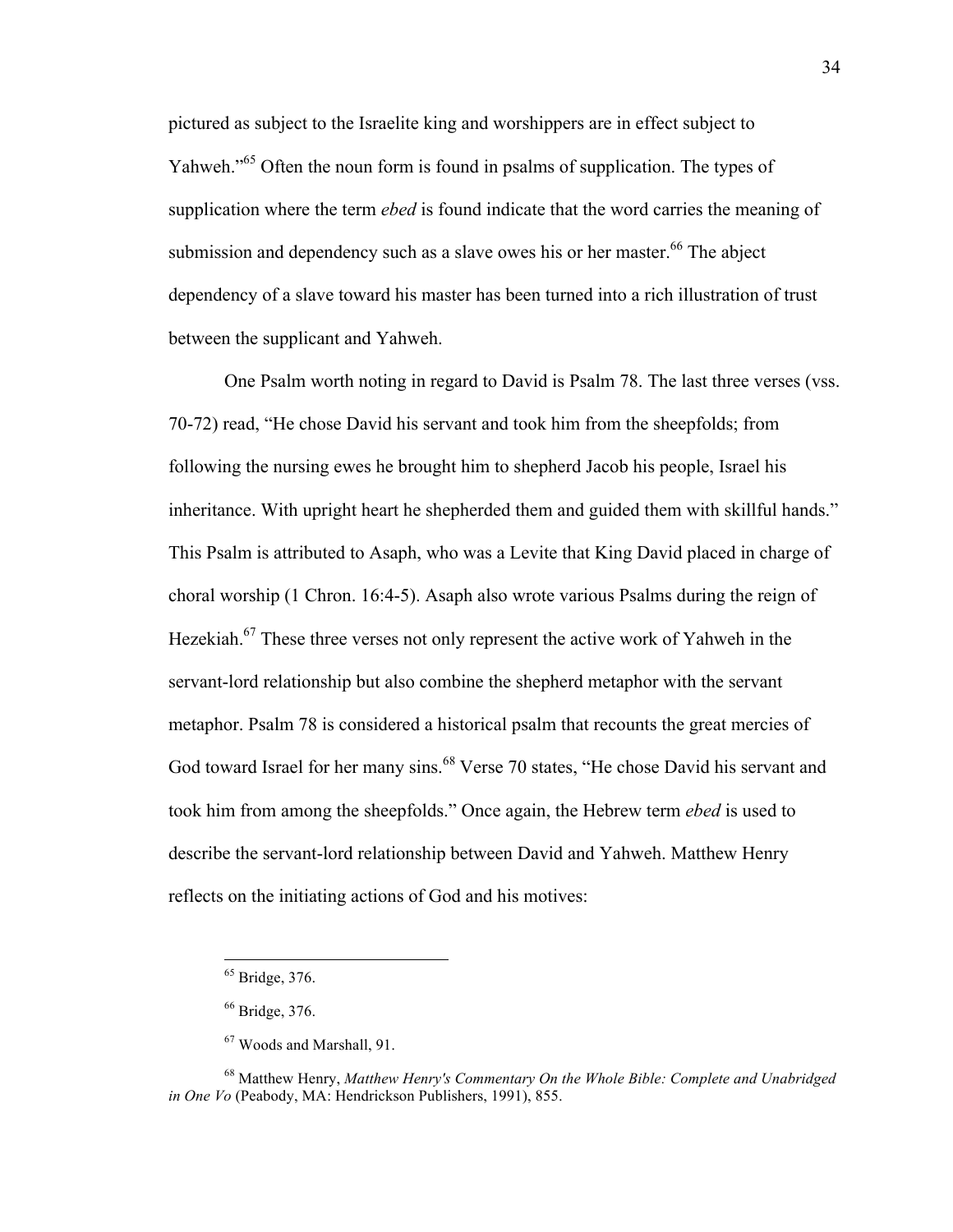His extraction indeed was great, for he descended from the prince of the tribe of Judah, but his education was poor. He was bred not a scholar, not a soldier, but a shepherd. He was *taken from the sheep-folds,* as Moses was; for God delights to put honor upon the humble and diligent, to raise the poor out of the dust and to set them among princes; and sometimes he finds those most fit for public action that have spent the beginning of their time in solitude and contemplation.<sup>69</sup>

God's purpose was that David might shepherd Israel.

## **The Servant Songs of Isaiah**

Finally, the researcher considered the "servant of the Lord" title beautifully depicted in the servant songs of Isaiah. "In a class all by itself, and, for our purpose of the greatest significance, is the 'suffering servant' of Deutero-Isaiah who is depicted in a series of passages (Isa. 42:1-4, 49:1-6, 50:4-9, 52:13-53:12)."<sup>70</sup> The songs describe the purpose and function of the servant. The first song portrays the servant's mission of justice. The second sets forth the double nature of the task to preserve Israel and to be a light to the nations. The third song describes the servant's suffering that will take place. And the fourth song provides us with a picture of the willing, pure, sacrificial death of the servant, which will secure forgiveness for all people.<sup>71</sup>

Cochrell sums up well the characteristics of the "servant of the Lord" that are

outlined through the servant songs:

A final and pivotal use of the slave metaphor is Isaiah's anticipation of the advent of an unidentified "*ebed* of the Lord" who would bring about justice (Isa. 42:4), endure frustration in his restorative task (Isa. 49:4), remain obedient in the face of violent opposition (Isa. 50:5-6), and ultimately bear the sins of the people through his death (Isa. 53:1-12). The identity and significance of this "suffering servant" has been widely and hotly debated. But for the purpose of this study it is sufficient to affirm the conclusion of Jeremias that this anticipated a messianic figure who

 <sup>69</sup> Henry, 858-859.

 $70$  Lennox, 318.

 $71$  Lennox, 320.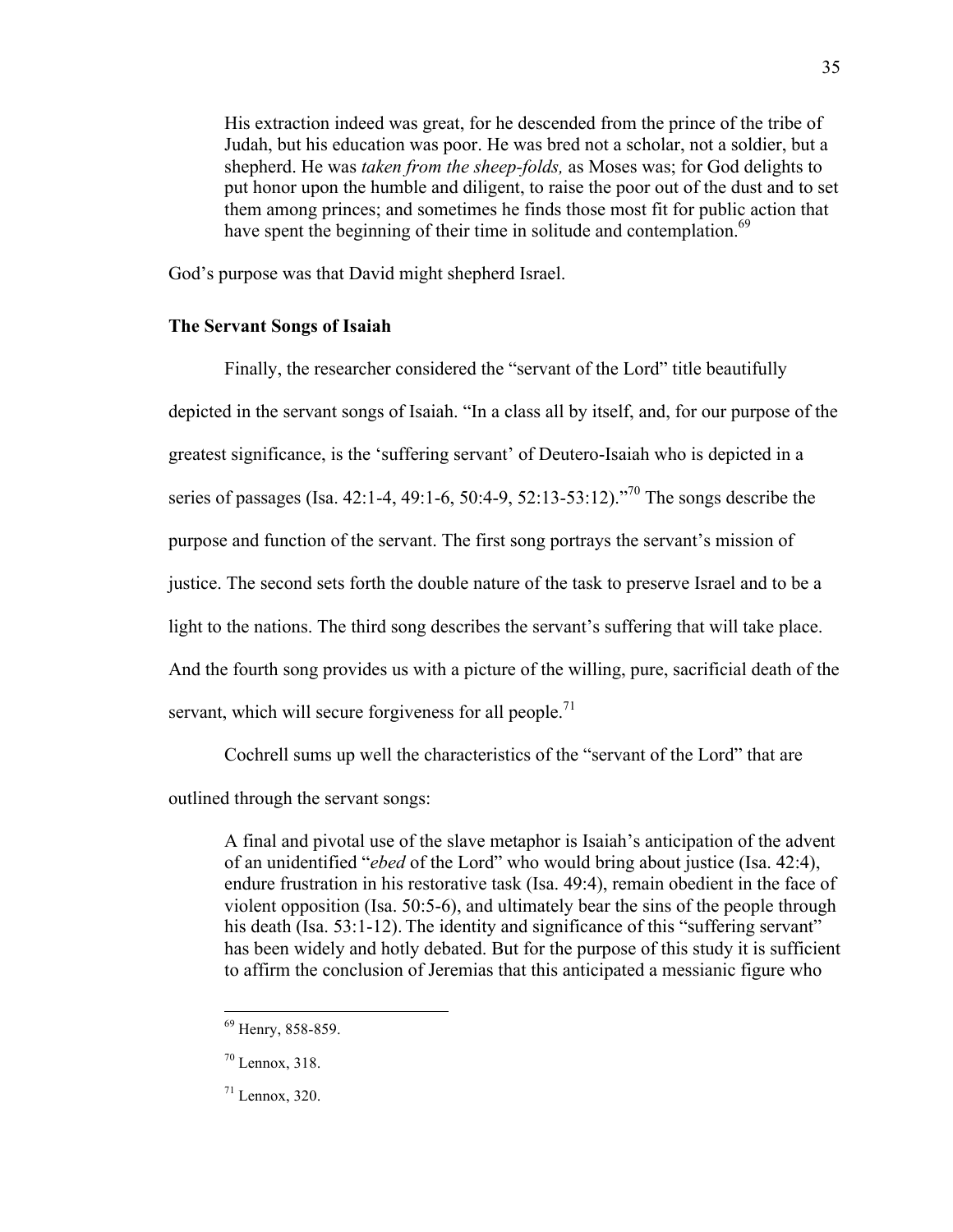would act as God's agent for the restoration of His people at some point in the future. $72$ 

Cochrell goes on to say:

This use of the slave metaphor, translated παῖς Θεοῦ in the LXX, depicts the messiah as the fulfillment of God's ideal king, God's faithful messenger, and God's exemplary slave who eternally exists in right relationship with God so that he perfectly represents his character to God's people as his royal representative. The prophets anticipate that the work of the messianic *ebed* will be exemplary and restorative, returning Israel and the nations to right relationship with God so that they might serve as his royal representatives upon the earth. <sup>73</sup>

One noteworthy aspect of the above quote is the connection between "the slave who eternally exists in right relationship" to the character that the servant-leader portrays or reflects towards those he or she leads.

In Isaiah 42:1, this messianic figure is referred to as "My servant, whom I uphold, my chosen, in whom my soul delights." J. A. Motyer breaks down the passage in this way: "In verses one through four the Lord speaks of his servant, describing his task; in verses five through nine he speaks to his servant, confirming his task."<sup>74</sup> Isaiah 42:1-3 is quoted in Matthew 12:18-20 in direct application to Jesus. While "my servant" is applied to the whole nation of Israel in certain parts of the Scripture (five times in Isaiah 40-55), it surely points to the Greater Deliverer in Isaiah 42. Lennox makes the case that it is common in Semitic thought to combine the collective with the individual and move in a reductionist way from the many toward the one, "from the whole of creation the course runs to man, from many to the people of Israel, from the people of Israel to the remnant,

 <sup>72</sup> Cochrell, 64-65.

 $73$  Cochrell, 65-66.

<sup>74</sup> J. A. Motyer, *The Prophecy of Isaiah: An Introduction and Commentary* (Downers Grove, IL: InterVarsity Press, 1993), 318.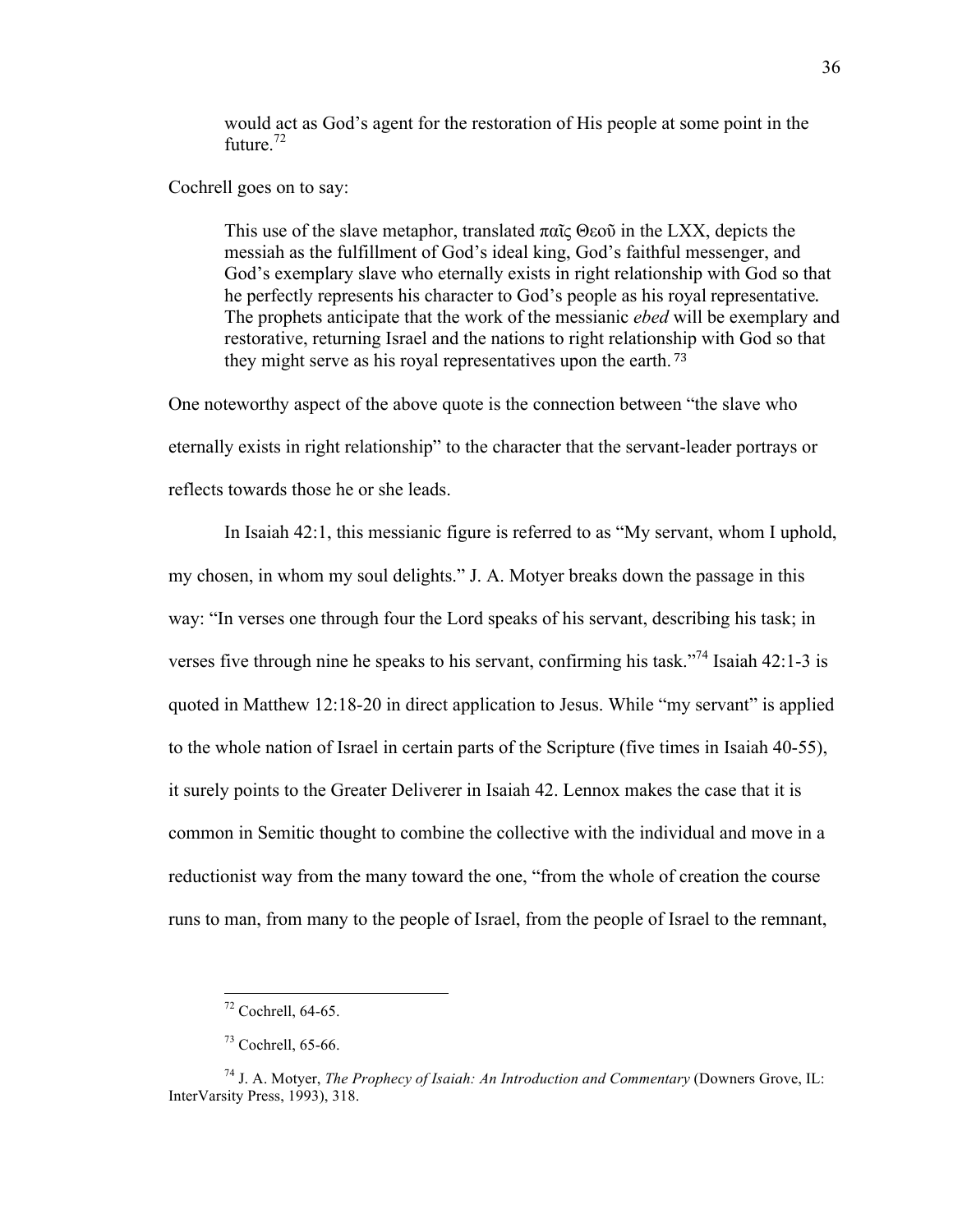from the remnant to the one, Jesus."75 "Without any qualifying proper name," Motyer notes, "It suggests here 'my preeminent servant,' one who embodies true servanthood."<sup>76</sup> He further comments regarding the *servant*, "He is the Lord's man for the job and the Lord's man for himself. $177$ <sup>77</sup> The first song identifies the nature of the servant and the source of his calling and care.

Twice in Isaiah 49:1-6 we find the title "my servant" (Isa. 49:3, 49:6). Once within this pericope, we find the term "his servant" (Isa. 49:5). The focus of this song is the double task of the servant toward both Israel and the world (Isa. 49:1). "The Servant is a covenant figure with a covenant ministry to the world (Isa. 42:6) and to Israel (Isa.  $49:8$ )."<sup>78</sup> Through this metaphor, the servant's identity is anchored in his or her calling and God's creative work. The second song highlights the scope and purpose of the servant's activity. These revelations are particularly meaningful for any leader facing tasks of great scope and complexity. The servant was created for a specific work. Motyer summarizes in this way, "Despondency arises through listening to ourselves and our selfassessment, instead of looking to God, recalling his purposes, living according to our dignity in him and rediscovering in him our source of power."<sup>79</sup>

Isaiah 50:4-9 displays the third servant song. The term "servant" appears nowhere within this text. The referent point comes in verse ten, "Who among you fears the Lord and obeys the voice of his servant?" The emphasis of this song is the suffering the servant

- <sup>77</sup> Motyer, 320.
- <sup>78</sup> Motyer, 384.
- <sup>79</sup> Motyer, 387.

 <sup>75</sup> Lennox, 320.

<sup>76</sup> Motyer, 319.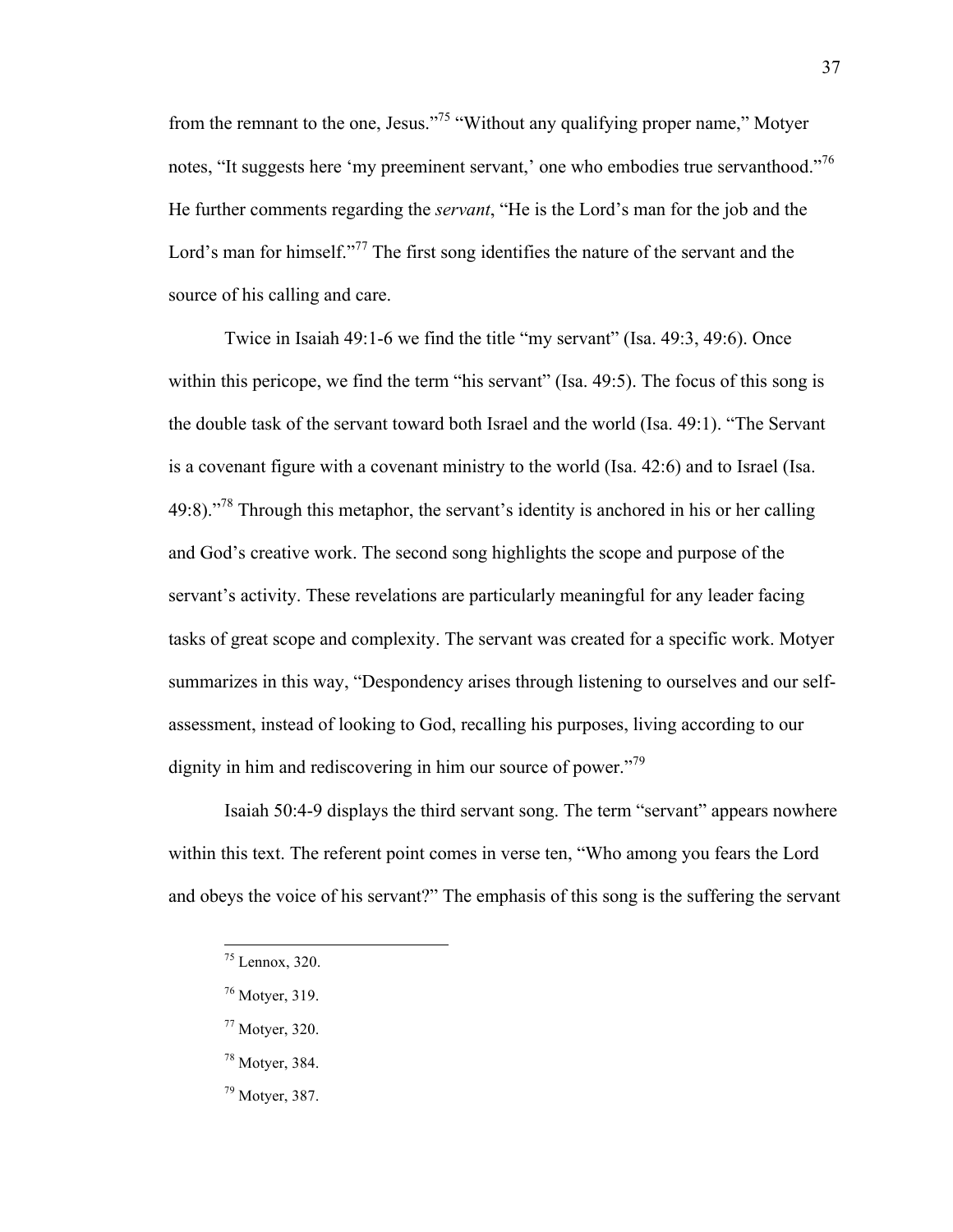experiences and the obedience that caused that suffering. $80$  Once again, this song highlights God's direct activity in preparing the servant for this season and God's sustaining presence throughout the ordeal.<sup>81</sup>

Galen Jones makes note of some of the characteristics of this type of servantleader: "The notion of one who is called God's servant is based on that person's singular love, faith, obedience and devotion to the Lord."82 There are strong implications for the servant-leader in this song. Every leader will suffer unjustly at some point for doing what is right. It is the helping presence of the Lord that will sustain his leaders amidst unjust treatment. This song also indicates the normal learning process that every leader must undergo to become an effective and mature leader, able to receive and give instruction. There can be no doubt from the explicit description in verse six that this song points to the coming servant, Jesus Christ. Verses ten and eleven serve as an exhortation to all who would listen and respond to this divine servant as a model. There are only two options, those who walk in self-sufficiency and those who model their leadership and lives after the messianic servant described in this song. $83$ 

The final servant song is recorded in Isaiah 52:13-53:12. The phrase "my servant" appears twice within this fourth song (Isa. 52:13, 53:11). This song portrays the consummation of the servant's mission to Israel and the world. The servant bears the sins of those deserving of punishment that they might be brought into covenant relationship

 <sup>80</sup> Motyer, 398.

<sup>81</sup> Motyer, 398.

<sup>&</sup>lt;sup>82</sup> Galen Wendell Jones, "A Theological Comparison between Social Science Models and a Biblical Perspective of Servant Leadership" (PhD diss., Southern Baptist Theological Seminary, 2012), 14.

<sup>83</sup> Motyer, 400.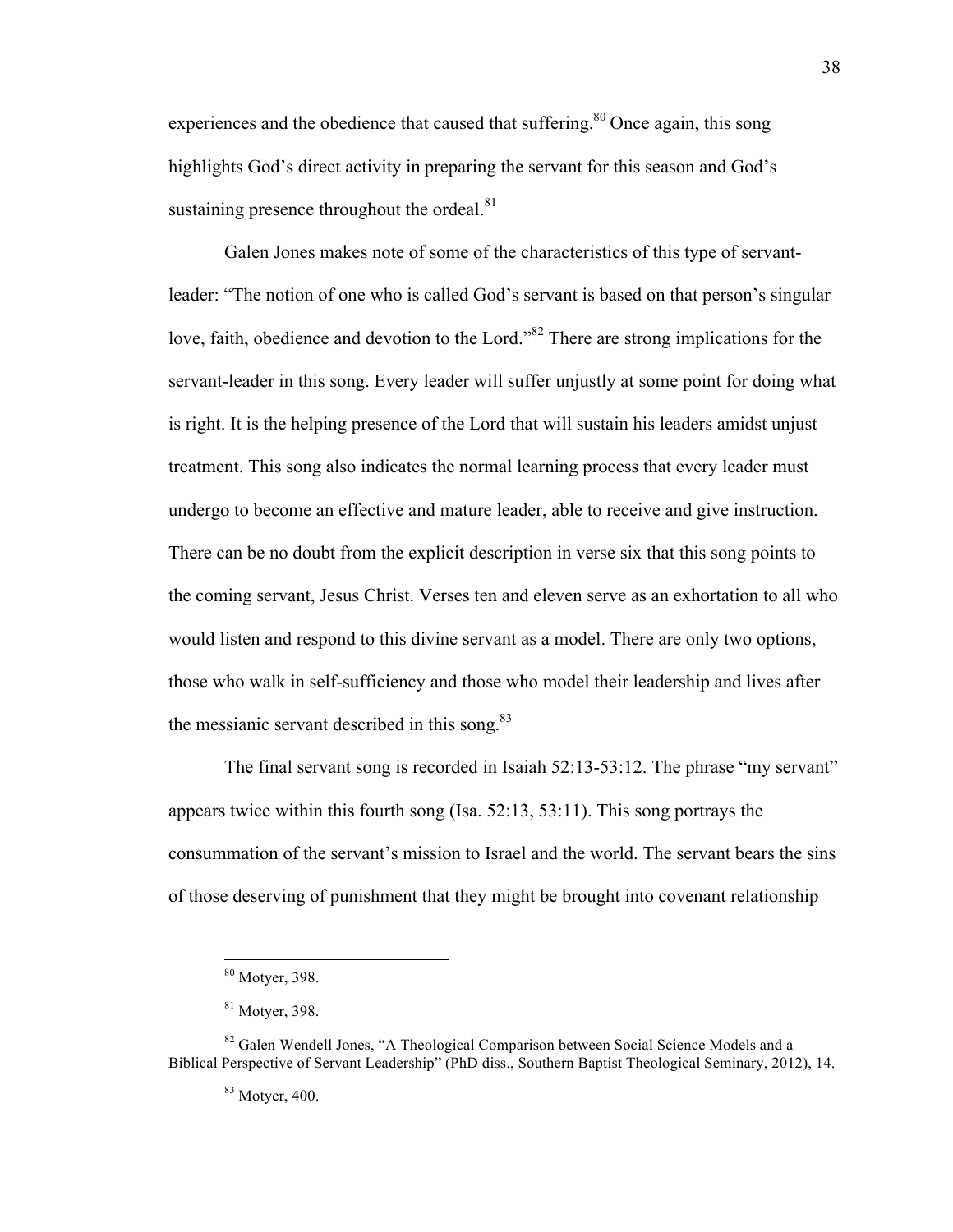with God. The *servant* metaphor is prominent in verses 52:13 and 53:11. They reflect the heart of a servant-leader, one who acts wisely, resulting in sacrifice for the benefit of those they are trying to influence. The very nature of the word *wisely* in 52:13 also carries the connotation "to act successfully."<sup>84</sup> There are twelve different words used in this passage to describe simultaneous suffering. The servant's suffering will result in a manifold impact, bringing blessing to many. Ultimately there is exaltation through suffering and sacrifice. The greatest benefit to the many lies in the suffering and sacrifice of the servant.<sup>85</sup>

There is much in Isaiah for the servant-leader to consider. There is the leadership principle of leverage, the acts of the one directly affecting the lives of many. There is the very heart of servant leadership revealed in willing suffering and sacrifice on behalf of those he or she leads. There is finding exaltation, not through grandiosity and selfsufficiency, but through dependence upon the Lord, experientially identifying oneself with those they lead, and through great personal humility. Servant leadership is not built on celebrity, but on sacrifice. In referring to the *servant* of the passage, Motyer concludes, "The Servant dealt with every aspect of our need. His work of suffering fulfilled the will of God. In his Servant, the Lord was dealing with all that merited his wrath. The Servant is the lamb of God."<sup>86</sup>

39

 <sup>84</sup> Motyer, 424.

<sup>85</sup> Motyer, 423.

<sup>86</sup> Motyer, 429.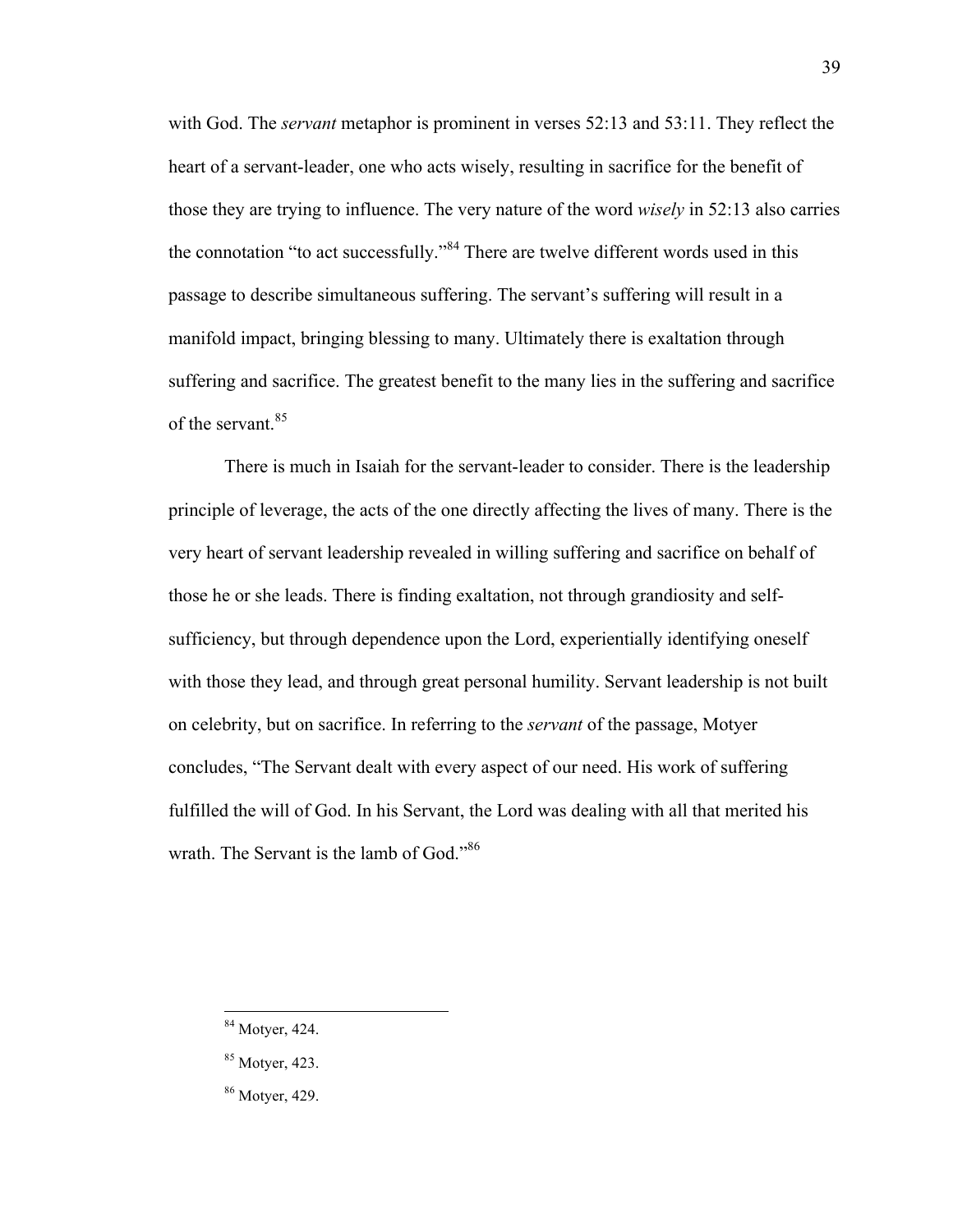#### *New Testament Usage*

Within the New Testament, we see the continuation of the use of this metaphor applied to leadership. *Doulos* is the primary Greek word under consideration. But the term *diakonos* is also worthy of consideration as an ancillary factor for the understanding of servant leadership. *Diakonos* usually is translated as *servant* in most English texts. As noted earlier, the word *doulos* should be translated *slave* to be faithful to its intended meaning. The focus of a *diakonos* is the work done or the service rendered. The emphasis that rests upon *doulos* is the subservient relationship between the master and the slave. The lexical emphasis is on the dependent relationship of someone who is wholly owned and without rights. Harris delineates the distinction when he states, "A *doulos* gives service (*diakonia*), as is illustrated by the sequence *doulon … diakonei* in Luke 17:7-8. Yet not all those who give service are 'slaves.' All *douloi* are *diakonoi*, but not all *diakonoi* are *douloi*; *diakonos* is the broader term." <sup>87</sup> The true servant-leader is to live and lead in regard to both terms, with the dependent posture of a *doulos* and the service orientation of a *diakonos*.

Four New Testament authors referred to themselves as "slaves of Christ" or "slaves of God": Paul (Rom. 1:1; Gal. 1:10; Phil. 1:1; Tit. 1:1), James (James 1:1), Peter (2 Pet. 1:1) and Jude (Jude 1). All used the Greek word *doulos*. It was unusual during the New Testament era for any follower of a deity to be called a slave of that deity. As was noted, these four human authors of the New Testament did just that. Harris provides the reason for this:

The answer lies . . . in the nature of the Master they were serving and in the example of slavery to God he himself afforded. The nature of any slavery is

87 Harris, 179.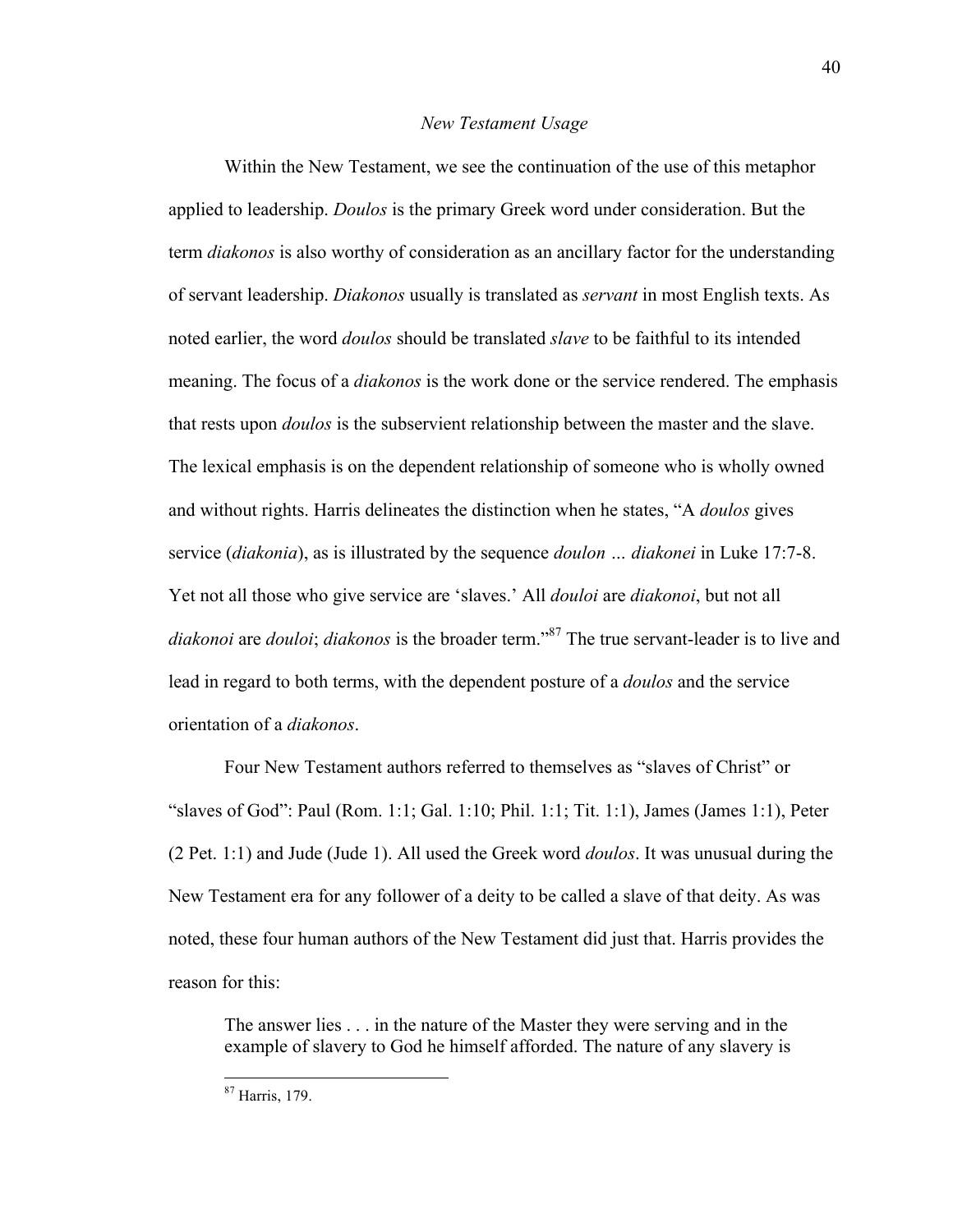determined by the nature of the master. Who and what the master is, determines the status of the slave, the attitude of the slave, and the significance of slave's work<sup>88</sup>

To better understand the principles that flow from the New Testament use of this metaphor, the researcher will examine its reference in six passages.

### **Matthew 20:20-28**

In this passage Jesus exhorted his closest followers about the very nature of leadership in his kingdom. This passage is often considered in parallel with Mark 10:35- 45 and Luke 22:24-27. The researcher will consider the Matthean passage for its richness of detail and setting.89 This passage also acts in concert with the prophecies recorded in the Servant Songs that were considered earlier. Leon Morris helps to make the connection between Old Testament and New Testament usage of this metaphor in describing the nature of the first Gospel: "Matthew shared many features with the other Gospels, but some of them are especially characteristic of the first Gospel. The writer seems concerned throughout to show that Christianity is the true continuation of the Old Testament—the true Judaism."<sup>90</sup>

The setting of this pericope is Jesus and the twelve moving toward Jerusalem and the consummation of Jesus' life and mission. This passage is preceded by the fourth announcement in the gospel of the impending suffering and death of Jesus (Matt. 20:17- 19).<sup>91</sup> Up to this point in the narrative, Jesus taught consistently about the nature and

 <sup>88</sup> Harris, 135.

<sup>89</sup> Leon Morris, *The Gospel According to Matthew*, The Pillar New Testament Commentary. (Grand Rapids, MI: William B. Eerdmans Publishing Co., 1992), 15.

 $90$  Morris, 2.

<sup>91</sup> Morris, 506.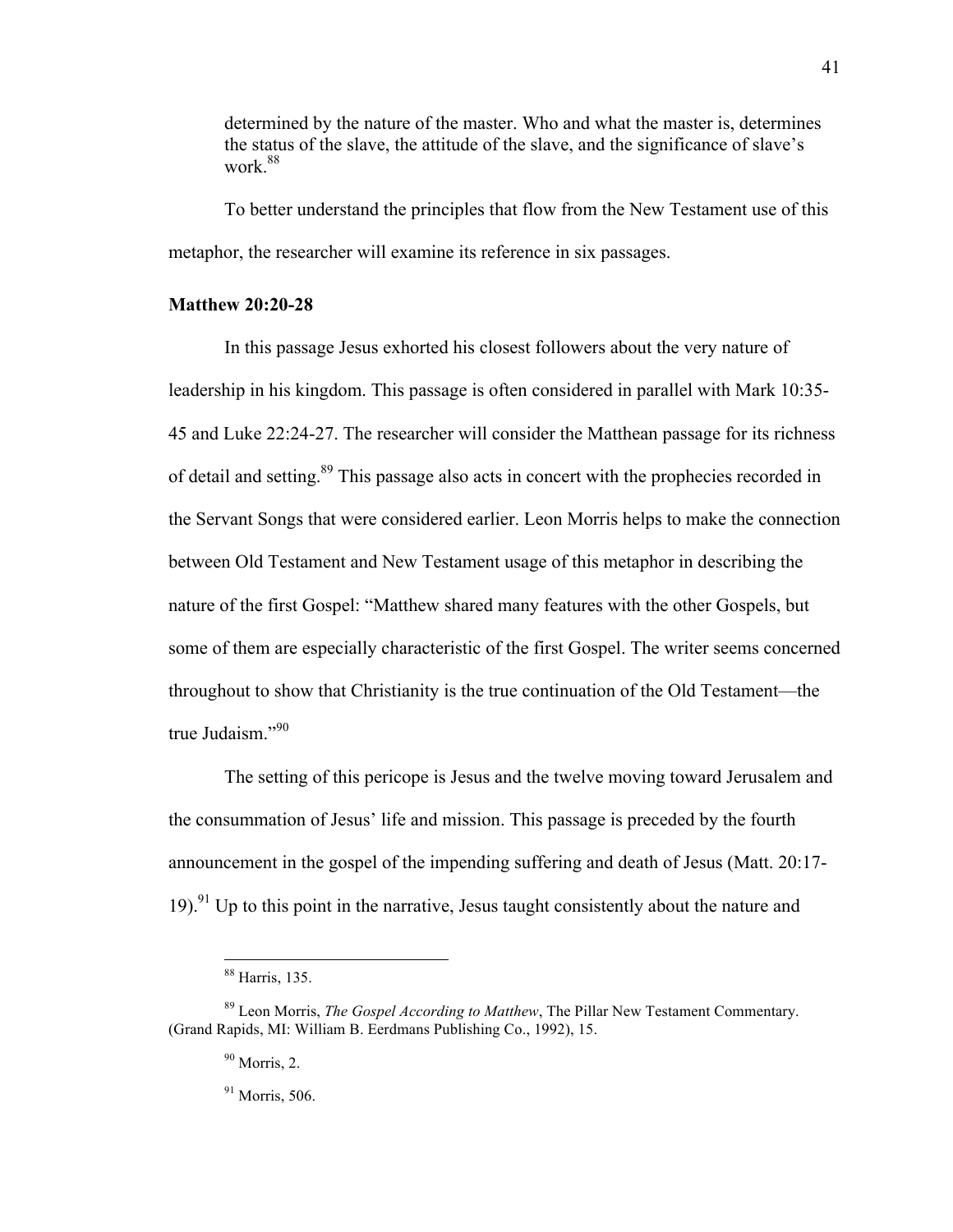coming reality of the kingdom of God (in particular, Matt. 5-7; Matt. 13; Matt. 18). This passage is significant since it highlights the disciples' lack of understanding concerning life and leadership in the kingdom of God. It is at this very moment in the narrative that James and John, two of Jesus' closest followers, will make a request through their mother for the second and third most important positions within the kingdom. Within Jewish culture of the time, older women held a place of respect not afforded to younger women. Jewish women could also make more stringent requests that Jewish men would dare not try before a superior.<sup>92</sup> D. A. Carson notes, "Despite Jesus' repeated predictions of his passion, two disciples and their mother are still thinking about privilege, status, and power.<sup>"93</sup> Morris highlights one of the strongest tenets of this episode: "Consistently" Jesus taught his followers that there is no place for pride and self-seeking of any sort in the life to which he called them."94 Pride and self-seeking are deadly motives for kingdom leadership.

Jesus laid out three important considerations concerning the very essence of biblical leadership as reflected through the servant metaphor: attendant judgment and suffering, God's calling, and a paradoxical posture and practice.

Jesus replied to the two brothers who made their audacious request through their mother: "You do not know what you are asking. Are you able to drink the cup that I am to drink?" (Matt. 20:22). In Greek, the response begins with the adversative *but*. Jesus set

 <sup>92</sup> Craig S. Keener, *Matthew,* vol. 1 of *Ivp New Testament Commentary Series*, vol. 1, (Downers Grove, IL: IVP Academic, 2011), https://www.biblegateway.com/resources/commentaries/IVP-NT/Matt/Reign-Suffering-Servant (accessed September 3, 2016).

<sup>93</sup> D. A. Carson, *The Expositor's Bible Commentary: with the New International Version of the Holy Bible* (Grand Rapids, MI: Zondervan Publishing House, 1984), 8:430.

<sup>94</sup> Morris, 508.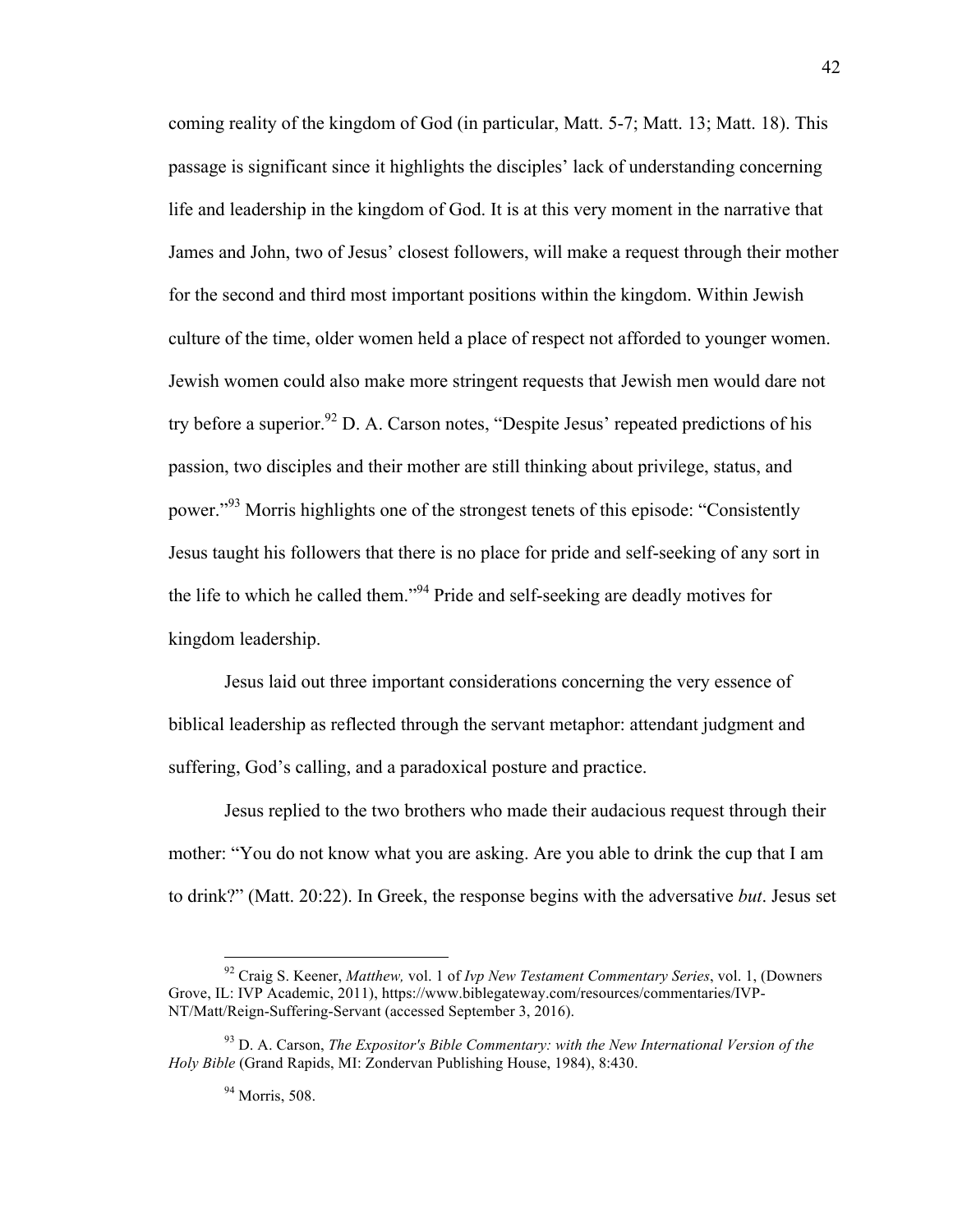up a contrast to their request for grandeur by pointing them to the reality of suffering. Morris notes, "Despite all the teaching Jesus had given, they had still not realized that the kingdom meant lowliness, sacrifice, and rejection in this world."<sup>95</sup> Jesus did not seek immediately to define "the cup" which is used most often in the Old Testament as a metaphor for suffering, judgment, and retribution.<sup>96</sup> The two disciples responded enthusiastically as to their readiness. Jesus affirmed that they certainly will "drink my cup" (Matt. 20:23), but he also instructed them that the positional power they seek is not his to give. Only God the Father has authority to give those positions to anyone. This granting and preparation by the Father reflect a unique invitation or calling extended to the twelve. The role of leadership calling was reserved for the Father alone. Carson explains that Jesus is demonstrating here the type of authority the twelve are to express: "Jesus makes it clear that his authority is a derived authority."<sup>97</sup> Derived or representative authority, expressed in service, is a hallmark of the servant metaphor tied to leadership. In commenting on the effects of this encounter, Morris notes, "In the end they would be ready to eschew self-seeking and be ready to endure whatever suffering was required of them as humble members of the kingdom."98 Jesus' use of the word *cup* certainly referred to his imminent suffering on the cross. He had already referenced this impending event. (20:17-19). Jesus reminded these two disciples that a similar "cup" awaited them. Ultimately, James became the first apostolic martyr (Acts 12:2) and John suffered exile

43

<sup>98</sup> Morris, 510.

 <sup>95</sup> Morris, 510.

<sup>&</sup>lt;sup>96</sup> Carson, 431.

<sup>&</sup>lt;sup>97</sup> Carson, 432.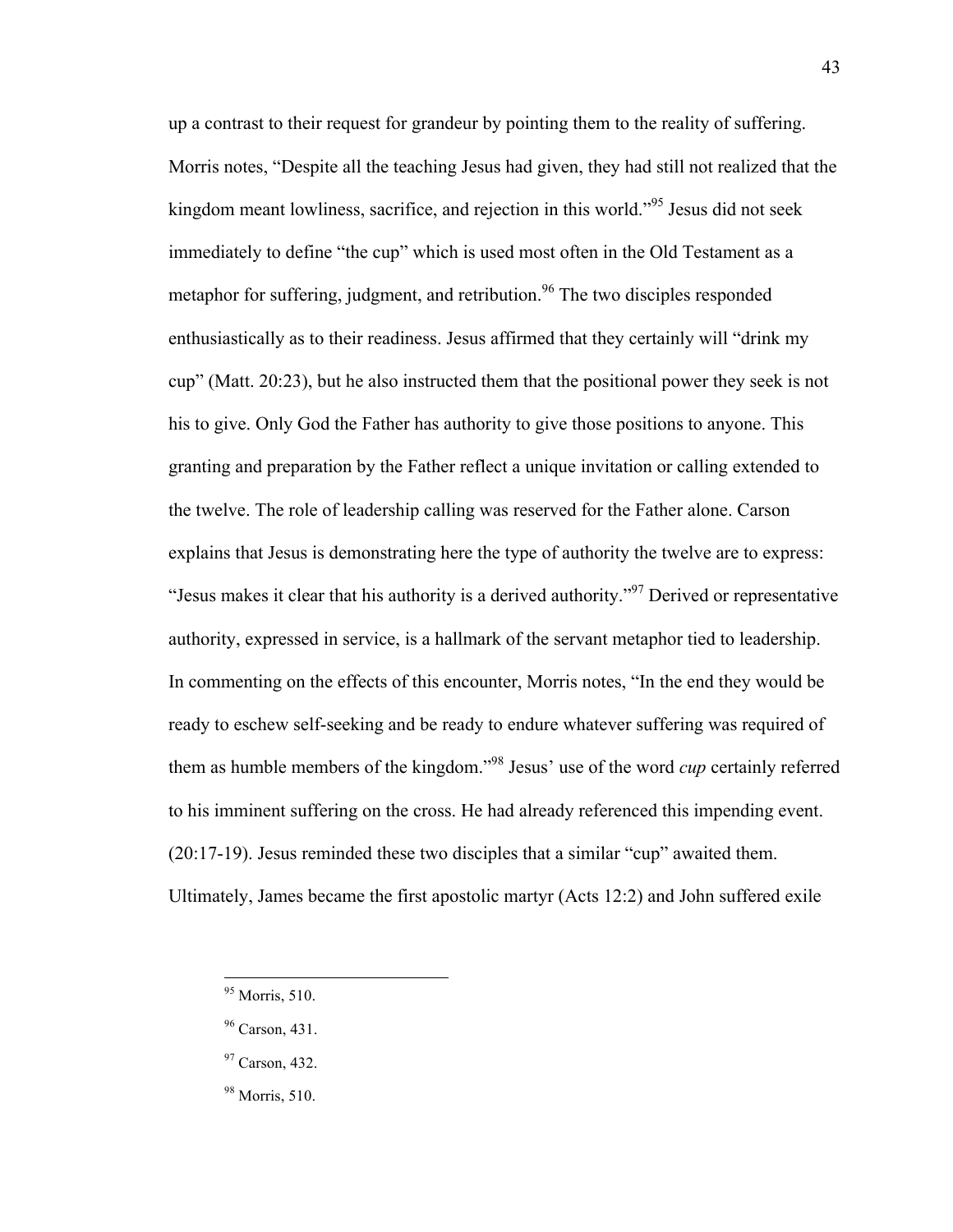$(Rev. 1:9)<sup>99</sup>$  Jesus was speaking to his twelve disciples (Matt. 20:24), who were in the process of becoming future leaders in carrying out his Great Commission (Matt. 28:18- 20). He clearly stated that suffering and judgment are attendant circumstances that await every leader who leads in his kingdom. Therefore, the surety of God's calling and placement of any leader will be a foundational element to enduring such suffering. This has bearing on today's servant-leader.

Jesus revealed a paradoxical descent into greatness, which also disclosed an appropriate leadership posture and practice (Matt. 20:25-28). This is where the servant/slave metaphor is clearly placed on display. Jesus set up a contrast between the Gentile culture and the nature of his kingdom (Matt. 20:25-28). He referenced a scenario that would have been very familiar to the twelve—the way leadership power was abused under Roman rule. Harris comments, "The words 'great' and 'first' reflect the woman's request for the 'right-hand' and 'left-hand' positions for her sons, and are starkly contrasted with the terms 'servant' and 'slave', virtual opposites in the estimation of the twelve disciples."<sup>100</sup> Jesus immediately referred to "the rulers of the Gentiles" (or alternately, "the rulers of the nations") and "their great ones." This comparison sets up the contrast that will make use of the servant metaphor. Morris points out the dominant tendency among leaders in the world: "It is the way of the world to look for the highest possible place and to take delight in making full use of the authority that that place gives. In political life the world over and the centuries through, humility is seen as a handicap, not a virtue."<sup>101</sup> These two unique Greek verbs, "to lord it over" and "to exercise

<sup>&</sup>lt;sup>99</sup> Carson, 432.

 $100$  Harris, 102.

 $101$  Morris, 511.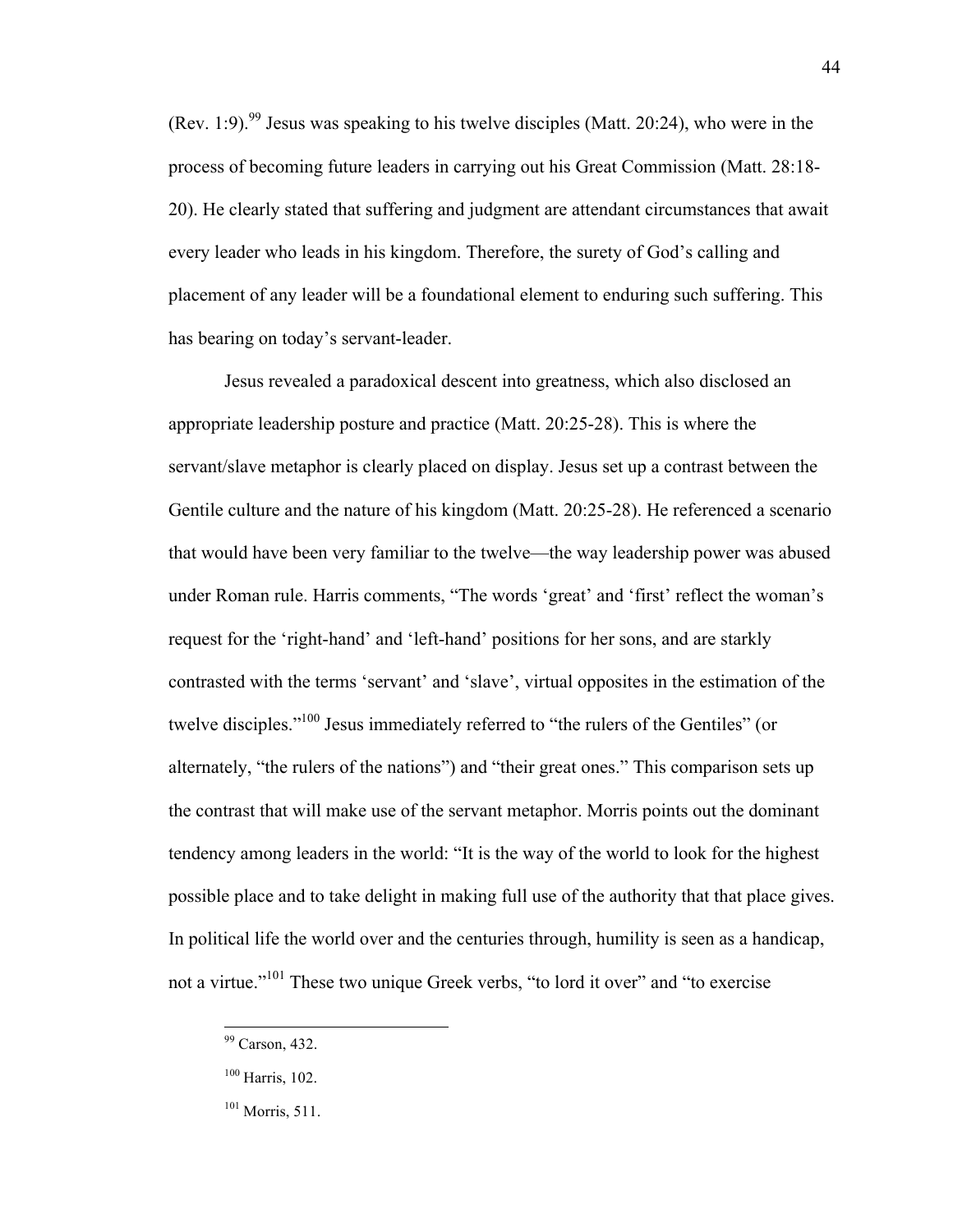authority over," carry the lexical meaning of exercising dominion over someone for one's personal gain<sup>102</sup> and with oppression.<sup>103</sup> Jesus' antidote to these two ruling verbs is the metaphor of a *diakonos* and a *doulos*. True "greatness" is measured by service for the benefit of others. Preeminence, prominence, and status are measured by a posture of total dependence and humility—the position of a slave. "Jesus was teaching that greatness in the community of his followers is marked by humble, self-effacing servanthood, or slavery, modeled on his own selfless devotion to the highest good of others."<sup>104</sup> Jesus is the supreme exemplar of the contrast: "The Son of Man came not to be served but to serve, and to give his life as a ransom for many" (Matt. 20:28). The language of "the Son of Man" is a clear reference to Daniel 7:13-14. This title serves as a Christological one, pointing to Jesus as the Messiah.<sup>105</sup> This messiah figure came to "serve" and "give his life as a ransom for many." The Greek word for *ransom* (*lytron*) denotes not only deliverance but also the price paid for that deliverance or release. It usually implies the giving of one's life.<sup>106</sup> The Greek conjunction at the beginning of verse 28 makes it clear that Jesus placed himself as the supreme example of what it ultimately means to be a *diakonos* and a *doulos* leader in his kingdom. It would cost Jesus his life upon the cross.

For the would-be follower of Christ, it is important to ask the question, "What price am I willing to pay to set other people free?" The descent into greatness involves

 <sup>102</sup> Gerhard Kittel and G W. Bromiley, *Theological Dictionary of the New Testament* (Grand Rapids, MI: Eerdmans, 1964-99), 3:1098.

<sup>&</sup>lt;sup>103</sup> Kittel and Bromiley, 2:575.

<sup>104</sup> Harris, 102.

<sup>105</sup> Carson, 212.

<sup>106</sup> William F. Arndt and F. Wilbur Gingrich, *A Greek-English Lexicon of the New Testament and Other Early Christian Literature*, 2nd ed. (Chicago: University of Chicago Press, 1979), 482.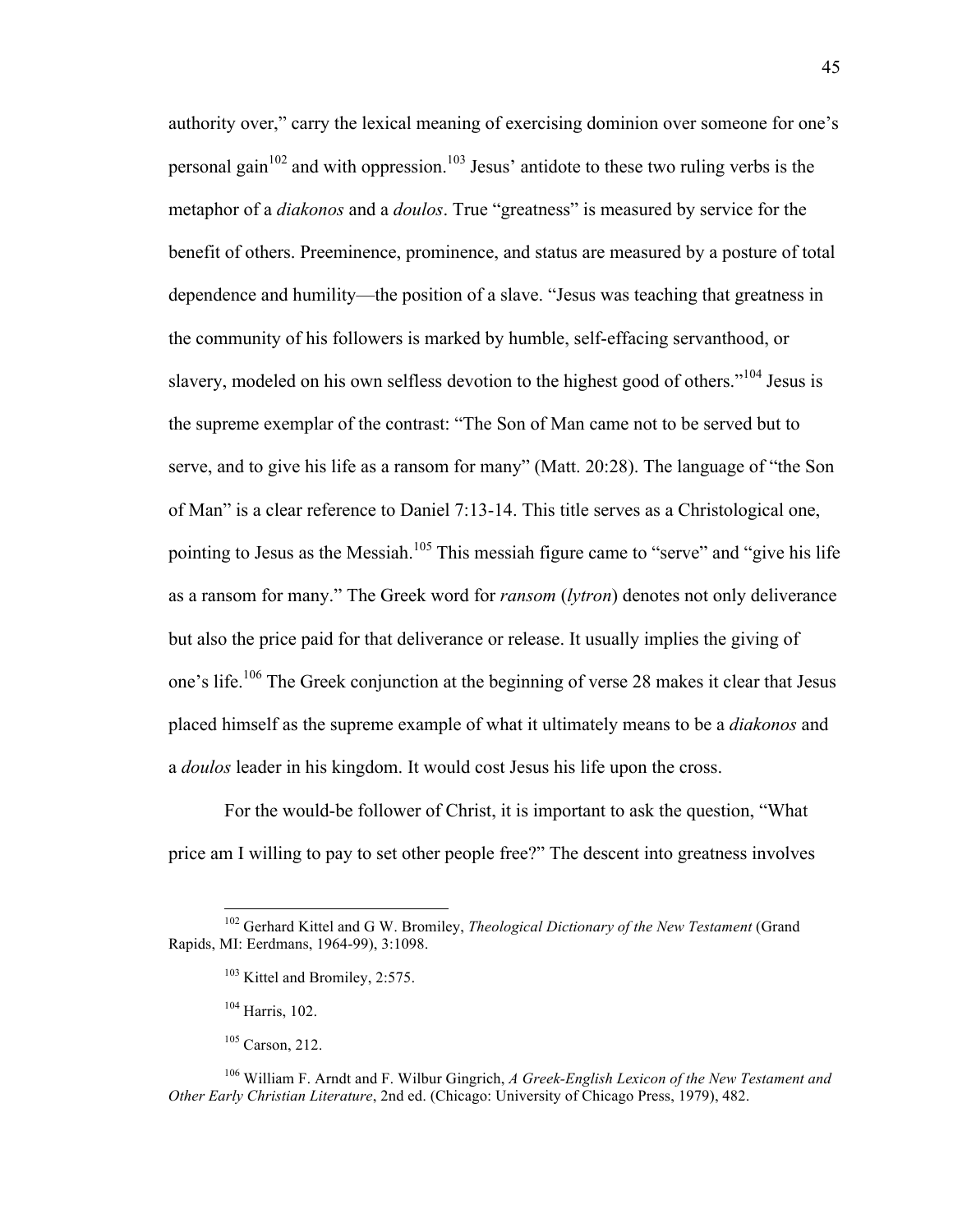sacrificial service for the benefit of others, through the humbling of oneself in a posture of total dependence, so that others might truly be delivered. It will require total commitment in leading many according to God's purposes.

# **Luke 17:7-10**

Jesus mentioned slaves no fewer than 13 times in his parables. Harris points out the cultural reality of these teachings: "These parables accurately reflect the circumstances under which slavery operated in the first century."107 One that bears mention is the story of the dutiful servant (Luke 17:7-10). The audience included the Twelve (Luke 17:5) and possibly other disciples (Luke 17:1). That people of some societal influence were present seems to be indicated by the words "any one of you who has a servant (*doulos*)" (Luke 17:10). Marshall rightly sees that the Twelve and their leadership were the focus of this teaching: "In its present context, however, the parable is addressed to the disciples, more specifically the apostles, and it may well be understood as a warning against the attitude of church leaders who think that their service in the church entitles them to some reward and they can be proud of what they have done."<sup>108</sup>

In this parable Jesus stated a widely accepted cultural reality and turned it on its head. He posed three questions through the parable to all who owned slaves:

Will anyone of you who has a servant plowing or keeping sheep say to him when he has come in from the field, "Come at once and recline at the table?" Will he not rather say to him, "Prepare supper for me, and dress properly, and serve me while I eat and drink?" Does he thank the servant because he did what was commanded? (Luke 17:7-9)

 <sup>107</sup> Harris, 47.

<sup>108</sup> I Howard Marshall, *The Gospel of Luke: A Commentary on the Greek Text*, vol. 3 of *The New International Greek Testament Commentary*, American ed. (Grand Rapids, MI: Eerdmans, 1978), 645.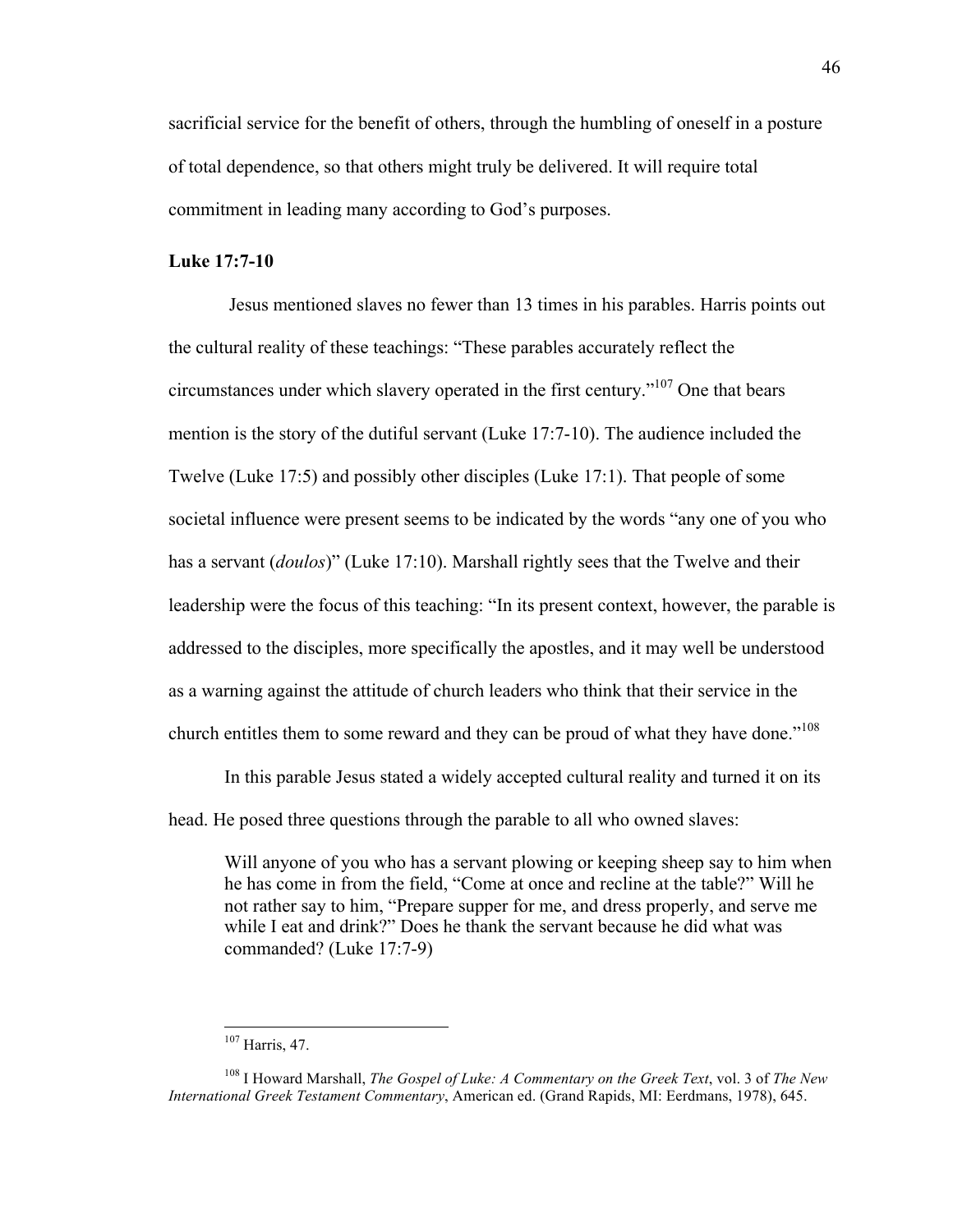It is possible that there is leadership meaning in the three verbs used in the second question of the parable. Jesus stated it would be proper for a slave owner to expect the slave to come in from the field and "prepare," "dress properly," and "serve" the master. The lexical meaning of *prepare* points to a readiness for action. In the New Testament, *readiness* is required in three aspects: to do good works, to bear witness to the gospel, and for the return of Christ.<sup>109</sup> To "dress properly" is to be girded up, to tie up one's tunic with a belt, or other type of cord, for the purpose of service. The Greek verb for "to serve" in this passage is an imperative and in the present tense, signifying a command and an ongoing action. This verb is *diakoneo*, part of the word group surrounding *diakonos*. The true servant-leader must be ready for action, prepared accordingly, and maintain an ongoing service orientation toward those she reports to and leads.

Jesus went on to express that this servant orientation was expected of a slave. "Does he thank the servant because he did what was commanded?" (Luke 17:9). The lord or master would not be expected to thank the slave for that which was expected. Jesus reversed the natural line of thought and applied this parable to his hearers. "So you also, when you have done all that you were commanded, say, 'We are unworthy servants; we have only done what was our duty'" (Luke 17:10). Joseph Fitzmyer makes clear the distinction between the teaching of the parable and its application: "In distinguishing the parable in verses seven through nine from its application in verse ten, we can see that the former concentrates on the master, whereas the latter explains the attitude of the servant."<sup>110</sup> The apostles, and the disciples at large, are to see themselves in the posture of

<sup>&</sup>lt;sup>109</sup> Kittle and Bromiley, 2:706.

<sup>110</sup> Joseph A. Fitzmyer, *The Gospel According to Luke: Introduction, Translation, and Notes*, vol. 28-28A in *The Anchor Bible* (Garden City, N.Y.: Doubleday, 1981-1985), 1145.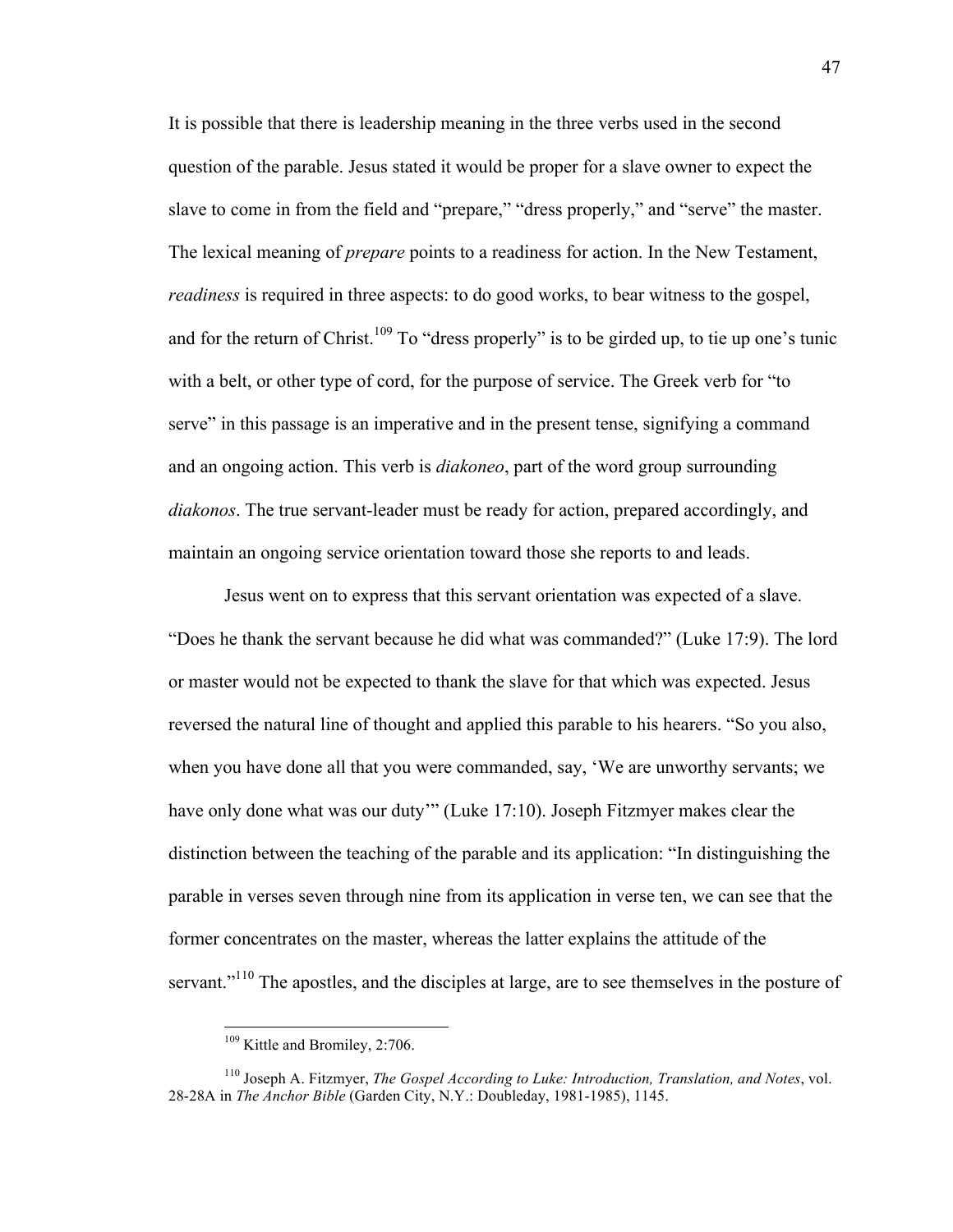a slave that they might never consider themselves superior to any other. The evaluative lens through which the servant-leader looks is made clear in Cochrell's analysis:

The apostles, like slaves, should not imagine that their service was an indication of self-sufficiency or an occasion for self-confidence. Because the slave is dependent upon the master and expected to carry out his will, faithful service does not exalt the worthiness of the slave but rather the supreme authority and worthiness of the master.<sup>111</sup>

The application of the parable lies with the posture of the servant-leader. Cochrell goes on to explain, "The apostles were not to view their leadership as a sign of status, power, or prestige, but rather as a reminder of their indebtedness to the grace of the Master who allowed them the privilege of serving Him through obedience to His will."<sup>112</sup> The metaphor, through its cultural implications, guides servant-leaders to a proper perspective on the source and nature of their leadership.

#### **John 13:1-17**

John 13:1-17 provides another foundational narrative from the life of Jesus for a more complete understanding of servant leadership. While Matthew 20:20-28 serves as an exhortation from Jesus to the twelve about the profound difference between the world's expression of leadership and leadership in his kingdom, John 13:1-17 stands as a powerful illustration of servant leadership. This episode takes place after his triumphal entry and another prediction of his sacrificial death. It is an introduction to the longest teaching of Jesus directly instructing the twelve disciples.<sup>113</sup> This larger section of teaching is often referred to as The Farewell Discourse or The Upper Room Discourse, as

<sup>&</sup>lt;sup>111</sup> Cochrell, 182.

 $112$  Cochrell, 183.

<sup>113</sup> Andreas J. Köstenberger, *John*, Baker Exegetical Commentary on the New Testament (Grand Rapids, MI: Baker Academic, 2004), 399.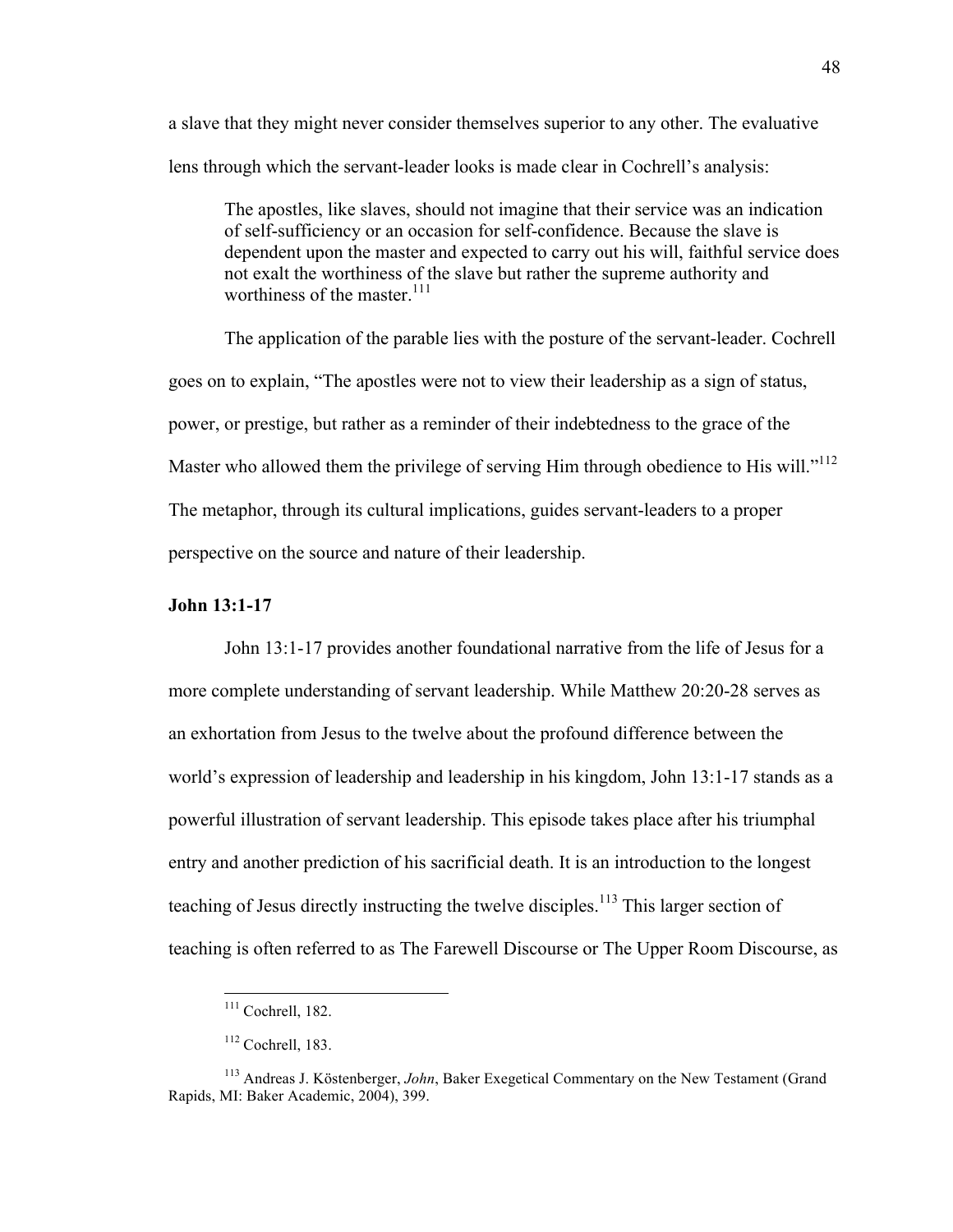it takes place immediately before Jesus goes to the cross and in the upper room where Jesus and the twelve were to celebrate Passover. The emphasis in this passage is the cleansing of the community. Cleansing is reflected in both the removal of Judas from the community as a traitor and Jesus' demonstration of the need for continual spiritual cleansing through the foot washing.<sup>114</sup> The foot washing also serves another purpose.

Jesus, knowing that the Father had given all things into his hands, and that he had come from God and was going back to God, rose from supper. He laid aside his outer garments, and taking a towel, tied it around his waist. Then he poured water into a basin and began to wash the disciples' feet and to wipe them with the towel that was wrapped around him. (John 13:3-5)

Andreas Köstenberger ties spiritual cleansing to humility and service: "The practice of foot washing, which has a long Old Testament tradition, usually was performed by slaves. Jesus stoops to perform this role, not in order to institute a permanent rite, but to teach his followers on the importance of humble, loving service."115 Jesus lowered himself to the status of a slave to illustrate a point. The word "servant/slave" is not even mentioned in these few verses, but the lesson was not lost on any of the twelve. The researcher also believes that the point of cleansing extends to the removal of any worldly orientation toward leadership principles. The cultural relevance made the illustration powerful, as demonstrated by Peter's response.

He came to Simon Peter who said to him, "Lord, do you wash my feet?" Jesus answered him, "What I am doing you do not understand now, but afterward you will understand." Peter said to him, "You shall never wash my feet." Jesus answered him, "If I do not wash you, you have no share with me." (John 13:6-8)

Peter was appalled that Jesus, his Lord, would take on the role of a slave and perform such a menial task. Jesus made clear what he was illustrating through the foot washing.

49

 <sup>114</sup> Köstenberger, 399.

<sup>&</sup>lt;sup>115</sup> Köstenberger, 400.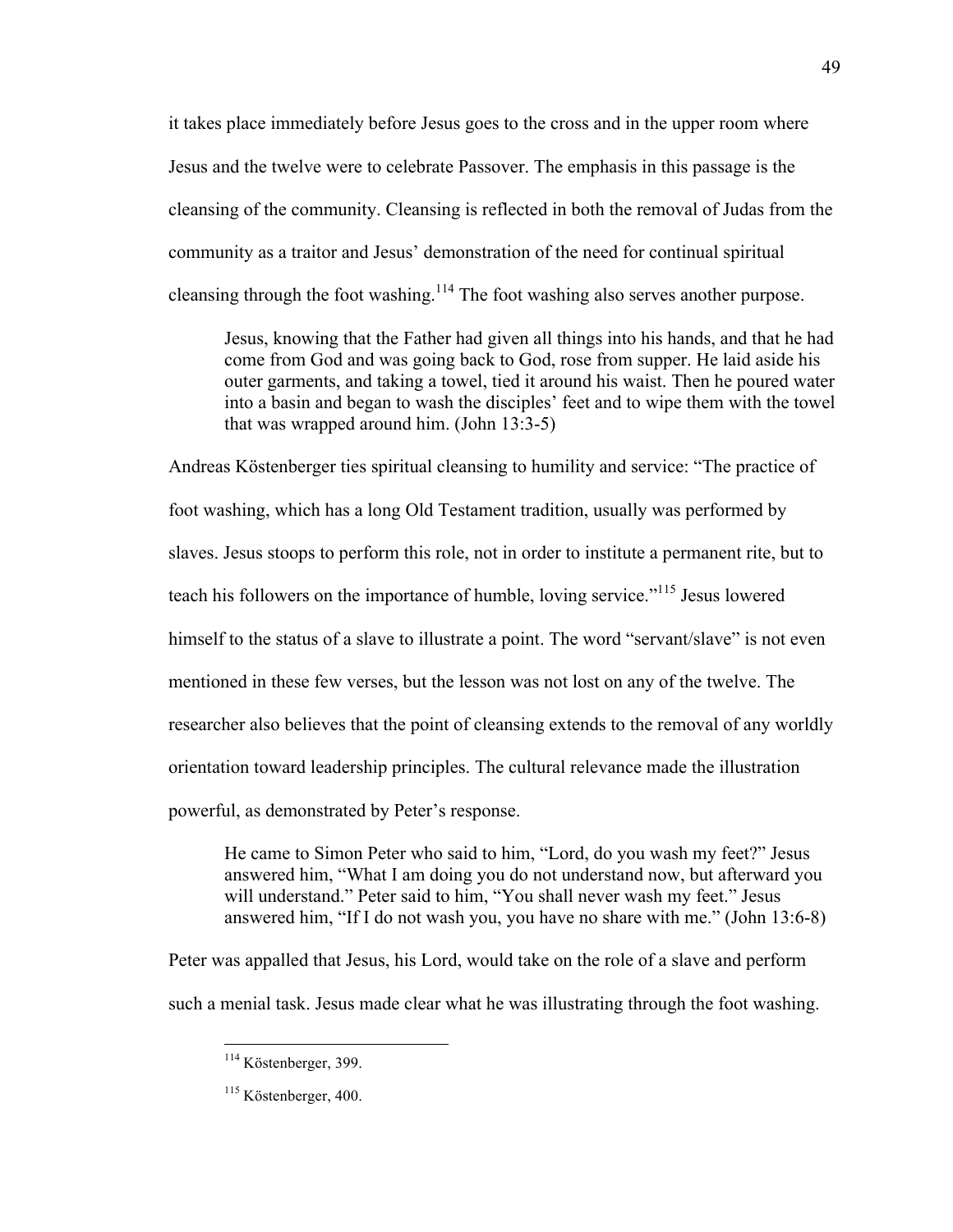When he had washed their feet and put on his outer garments and resumed his place, he said to them, "Do you understand what I have done to you? You call me Teacher and Lord, and you are right, for so I am. If I then, your Lord and Teacher, have washed your feet, you also ought to wash one another's feet. For I have given you an example, that you also should do just as I have done to you. Truly, truly, I say to you, a servant is not greater than his master, nor is a messenger greater than the one who sent him. If you know these things, blessed are you if you do them." (John 13:12-17)

By focusing on the servant metaphor, Jesus at once made clear that cleansing is necessary. He also explains that this live illustration is an *example*. This Greek word carries the connotation that this is a pattern or prototype to be imitated.<sup>116</sup> "In this episode" Jesus makes it quite clear to his disciples that His office as He sees it consists in His being a *doulos* rather than in striving for power of glory.<sup>"117</sup> If it is perfectly fine for the Lord and Teacher to wash feet, then it is perfectly fine for the slave and the student to do likewise. Carson sounds a leadership note from this passage that bears notice today: "Little becomes Jesus' followers more than humility. Christian zeal divorced from transparent humility sounds hollow, even pathetic."<sup>118</sup> Christian leaders would do well to "wash some feet."

Jesus introduced two new comparisons to complete the teaching: slave/master and messenger/superior (John 13:16). Again, Jesus lifted up the servant metaphor to draw a sharp contrast. "The Greek term *doulos* and the Latin term *servus* were associated with the lowest class of society, even degradation or abuse."<sup>119</sup> This conception stands in strong contrast to world's way of expressing leadership. Carson expands the application:

<sup>&</sup>lt;sup>116</sup> Kittle and Bromiley, 2:33.

<sup>&</sup>lt;sup>117</sup> Kittle and Bromiley, 2:277.

<sup>118</sup> D A. Carson, *The Gospel According to John*, Pillar New Testament Commentary (Leicester, England: InterVarsity Press, 1991), 468.

<sup>119</sup> John C. Hutchison, "Servanthood: Jesus' Countercultural Call to Christian Leaders," *Bibliotheca Sacra* 166 (January-March 2009): 67.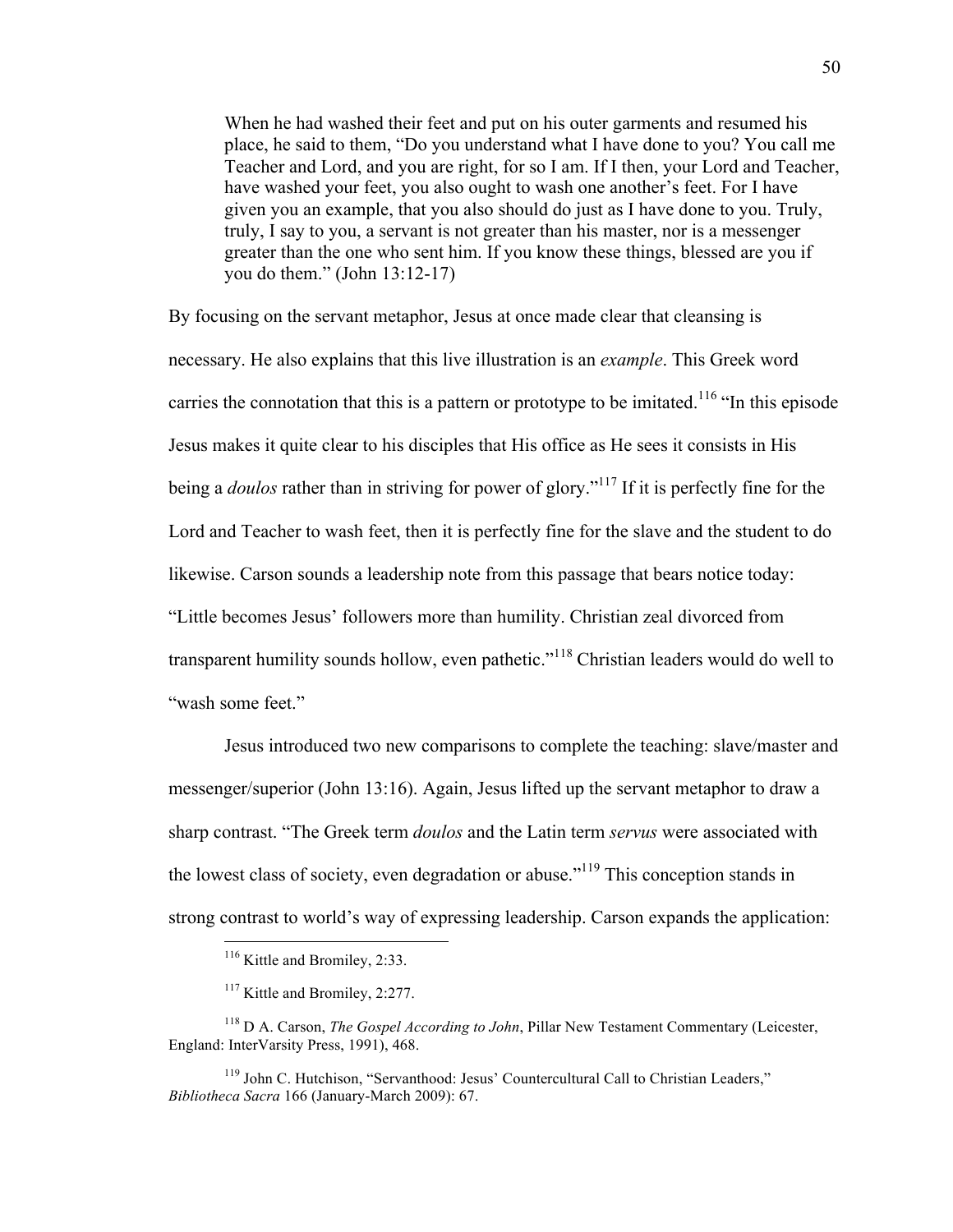"The point of the aphorism in this context is in any case painfully clear: no emissary has the right to think he is exempt from the tasks cheerfully undertaken by the one who sent him, and no slave has the right to judge any menial task beneath him after his master has already performed it."<sup>120</sup> As the emissaries of Jesus, these men were emerging leaders. Something more shocking than Jesus taking the role of a slave would soon take place. The very idea that the Messiah would go to the cross was also scandalous. Leaders in God's kingdom must be in a state of continual cleansing and embrace the lower position of a slave and an emissary. Köstenberger explains, "The major difference between Jesus and the Greco-Roman world on this point was not the concept of leaving an example but the nature of this example: whereas Greeks and Romans prized virtues such as courage or military prowess, Jesus exemplified humility, self-sacrifice, and love.<sup> $121$ </sup> Today, being proactive and intentional are often held up as markers of great leadership, but these traits are only truly effective if founded upon humility, self-sacrifice, and love.

The Apostle Paul provided further insights regarding the use of the servant metaphor in understanding biblical leadership. D. Michael Martin substantiates Paul's use of metaphor, stating, "Of the multitude of metaphors used by Paul, a number were used with reference to a particular Christian leader or more generally to Christian leadership."122 Paul identified himself as "your servants for Jesus' sake" (2 Cor. 4:5). Paul then depicted Christ Jesus as "taking the form of a servant" (Phil. 2:7) in his letter to the Philippians. Paul referred to one of his emissaries, Epaphras, as "our beloved fellow

 <sup>120</sup> Carson, 468.

<sup>&</sup>lt;sup>121</sup> Köstenberger, 408.

<sup>&</sup>lt;sup>122</sup> D. Michael Martin, "Pauline Metaphors Describing Christian Leadership." (PhD diss., Southern Baptist Theological Seminary, 1980), 98.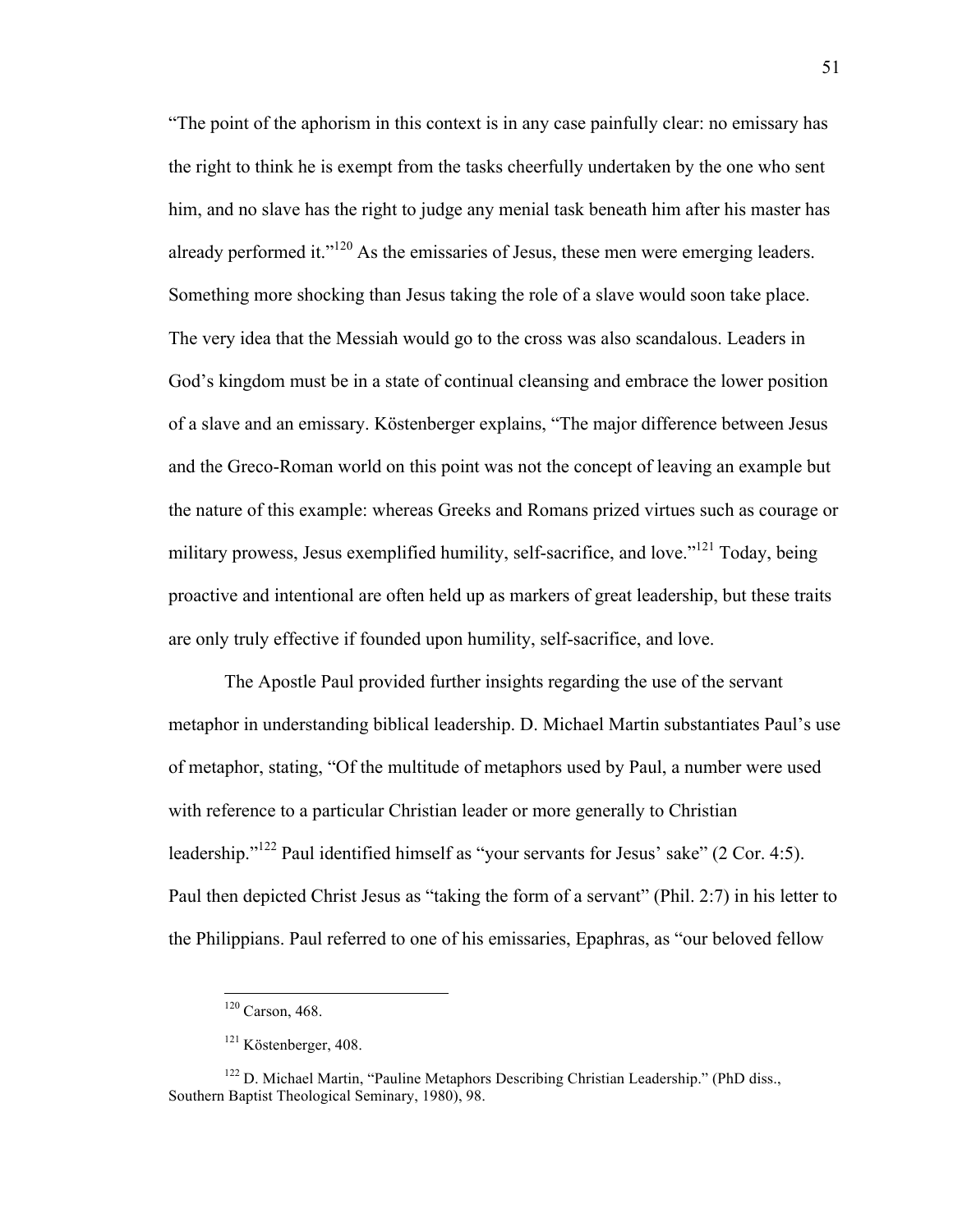servant" (Col. 1:7). "The term which Paul usually preferred when referring to himself as God's servant was *doulos*."<sup>123</sup> Remarkably, all three of the following passages use the Greek word *doulos,* whether Paul was referring to himself, to the incarnation of Jesus Christ, or to one of those on his missionary team.

# **2 Corinthians 4:1-6**

First century Corinth was a leading commercial hub in Southern Greece and, as a seaport, carried an international reputation for mixed nationalities, customs, and languages.<sup>124</sup> Acts 18:1-11 provides the biblical backdrop for the formation of the church in that city. Donald Guthrie supplies further background to this storied letter and it's setting:

The Corinthian church was bound to be troubled with many problems arising from the impact of Christianity on its pagan environment. Many of the Christians were as yet undisciplined extremists and needed strong handling. None of the apostle's churches seems to have given him such grave cause for concern as this, for these Christians were setting a poor example to their pagan neighbors. They also did not take kindly to the apostle's authority, either because of the false estimate of their own importance or because of the claims of false apostles among them. These two letters which have been preserved as our 1 and 2 Corinthians are invaluable for the light they throw, not only on the practical problems of a primitive community, but also on the personality of the great apostle.<sup>125</sup>

The very context of 2 Corinthians highlighted Paul's posture as a servant leader. Paul

responded to the challenge of the nature and superiority of his gospel message and his

 <sup>123</sup> Martin, 136.

<sup>124</sup> Ralph P. Martin, *2* Corinthians, vol. 40 of *Word Biblical Commentary* (Waco, TX: Word Books, 1985), xxviii.

<sup>125</sup> Donald Guthrie, *New Testament Introduction*, 4th ed., [the Master Reference Collection] (Downers Grove, IL: Inter-Varsity Press, 1990), 433.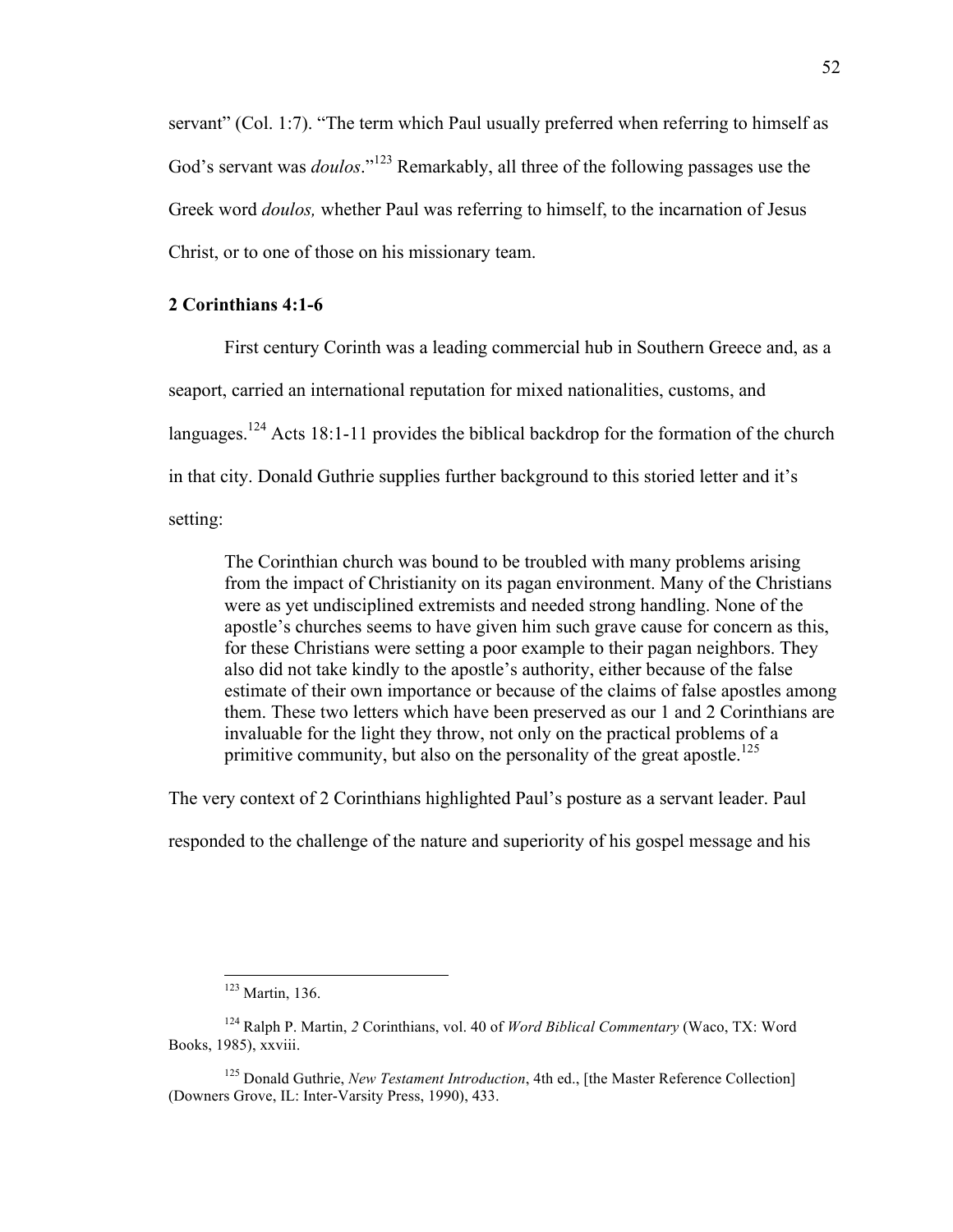authority as a genuine apostle  $(2 \text{ Cor. } 3-4)$ .<sup>126</sup> In 2 Corinthians 4:1 Paul referred to "having this ministry," indicating the service (*diakonia*) he described in 2:14-3:13.127 More importantly, Paul stated his foundation for this service as one who "possesses and exercises this commission as someone who received mercy, and who experienced this mercy at some particular point in the past."<sup>128</sup> Paul was not upholding his apostolic authority as a foundation for leadership but his experience of mercy from the Lord Jesus as the place from which his leadership was derived. This realization led Paul to distinguish his ethical style of leadership as one who had "renounced disgraceful, underhanded ways" and refused "to practice cunning" (2 Cor. 4:2). The heart of Paul's posture concerning his leadership is found in verse five, "For what we proclaim is not ourselves, but Jesus Christ as Lord, with ourselves as your servants for Jesus sake." Paul highlighted that Christ-centered servant leadership is opposed to self-promotion or any attempt to gain power over people.<sup>129</sup> This antithesis is because Paul proclaimed "Jesus" Christ as Lord." Victor Furnish expands on this understanding of the servant leadership posture remarking, "In Paul's view, those whom Christ has 'set free' are free to be 'slaves to one another' through love. It is because he himself is a slave of Christ that he is free to be their slave for Jesus sake."130 The servant metaphor in 2 Corinthians is critical to an understanding of Paul's posture as a leader. It supplies the grounding for Paul's

 <sup>126</sup> Margaret E. Thrall, *A Critical and Exegetical Commentary on the Second Epistle to the Corinthians*, vol. 34 in *The International Critical Commentary On the Holy Scriptures of the Old and New Testaments*, (Edinburgh: T. & T. Clark, 1994-2000), 297.

 $127$  Thrall, 298.

<sup>128</sup> Thrall, 298.

<sup>129</sup> Thrall, 313.

<sup>130</sup> Victor Paul Furnish, *II Corinthians* (Garden City, NY: Doubleday, 1984), 250.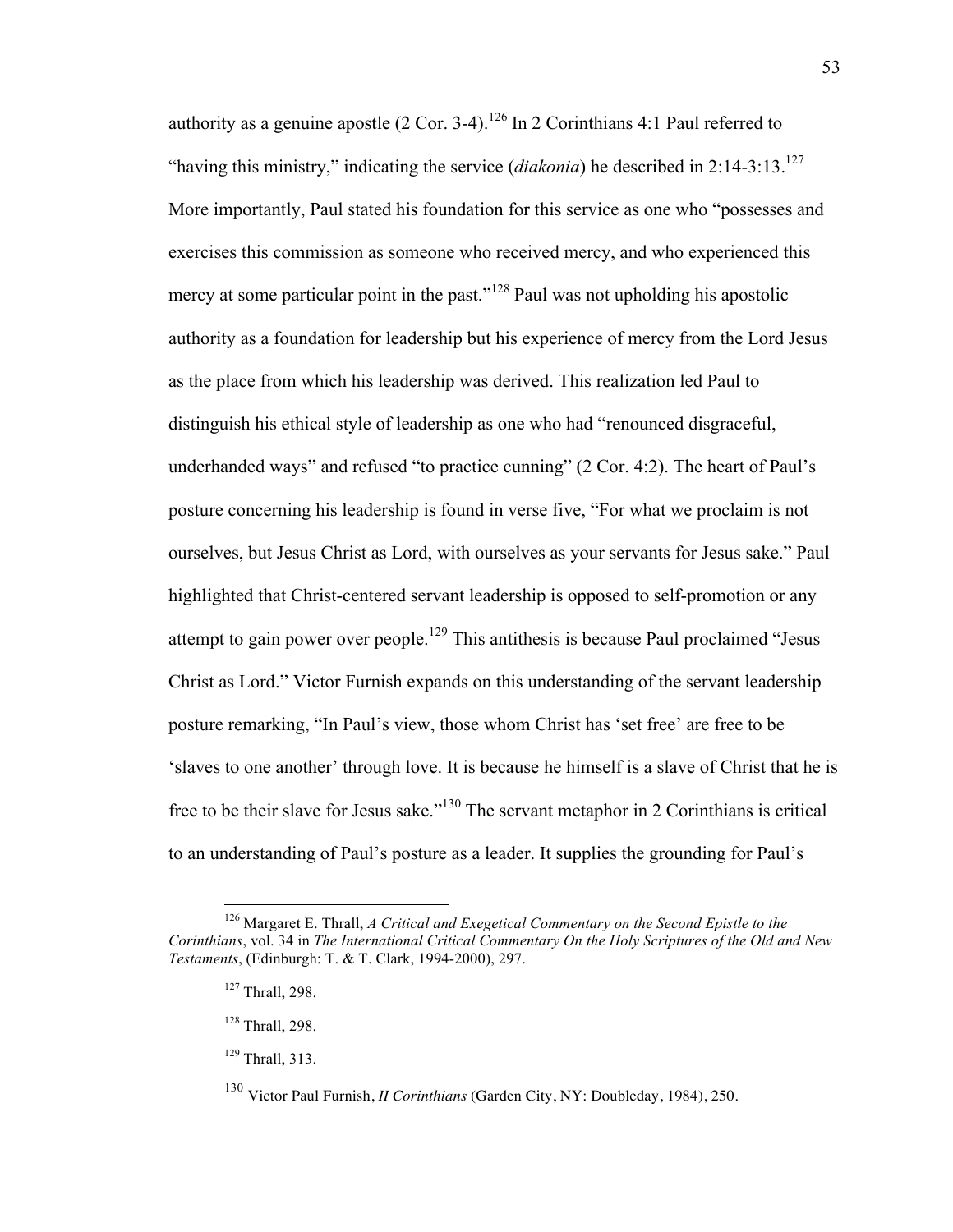service to this audience. Paul's reference point for his servant leadership was Jesus himself, not his title as an apostle. The freedom a Christian servant-leader enjoys is freedom from titles as the source of his identity, a freedom grounded in the spiritual freedom Christ supplies to serve one another.

# **Philippians 2:1-11**

Paul began his letter to the Philippians with these words, "Paul and Timothy, servants (*douloi*) of Christ Jesus " (Phil. 1:1). Paul again equated himself to a slave of Christ and applied this designation to his close missionary associate, Timothy. This letter finds its historical roots in Acts 16 and marks the establishment of the first church in Europe.<sup>131</sup> Paul penned this letter as preparation for the return of Epaphroditus, a fellow saint who was a part of the Philippian Christian community. It also represented another occasion to thank the Philippians for the generosity they had shown toward Paul, which came through the hands of Epaphroditus.<sup>132</sup> Finally, Paul wrote to correct a problem of some form of disunity within the church.

In the midst of these purposes Paul recounted a beautiful description of the incarnation of Jesus Christ in Philippians 2:5-11. P. T. O'Brien sums up well the heart of this description:

This magnificent passage is an early Christian hymn in honor of Christ. It is the most important section of the letter to the Philippians and provides a marvelous description of Christ's self-humbling in his incarnation and death, together with his subsequent exaltation by God to the place of highest honor.<sup>133</sup>

<sup>&</sup>lt;sup>131</sup> Guthrie, 541.

 $132$  Guthrie, 544.

<sup>133</sup> Peter Thomas O'Brien. *The Epistle to the Philippians: A Commentary on the Greek Text* (Grand Rapids, MI: W. B. Eerdmans, 1991),186-87.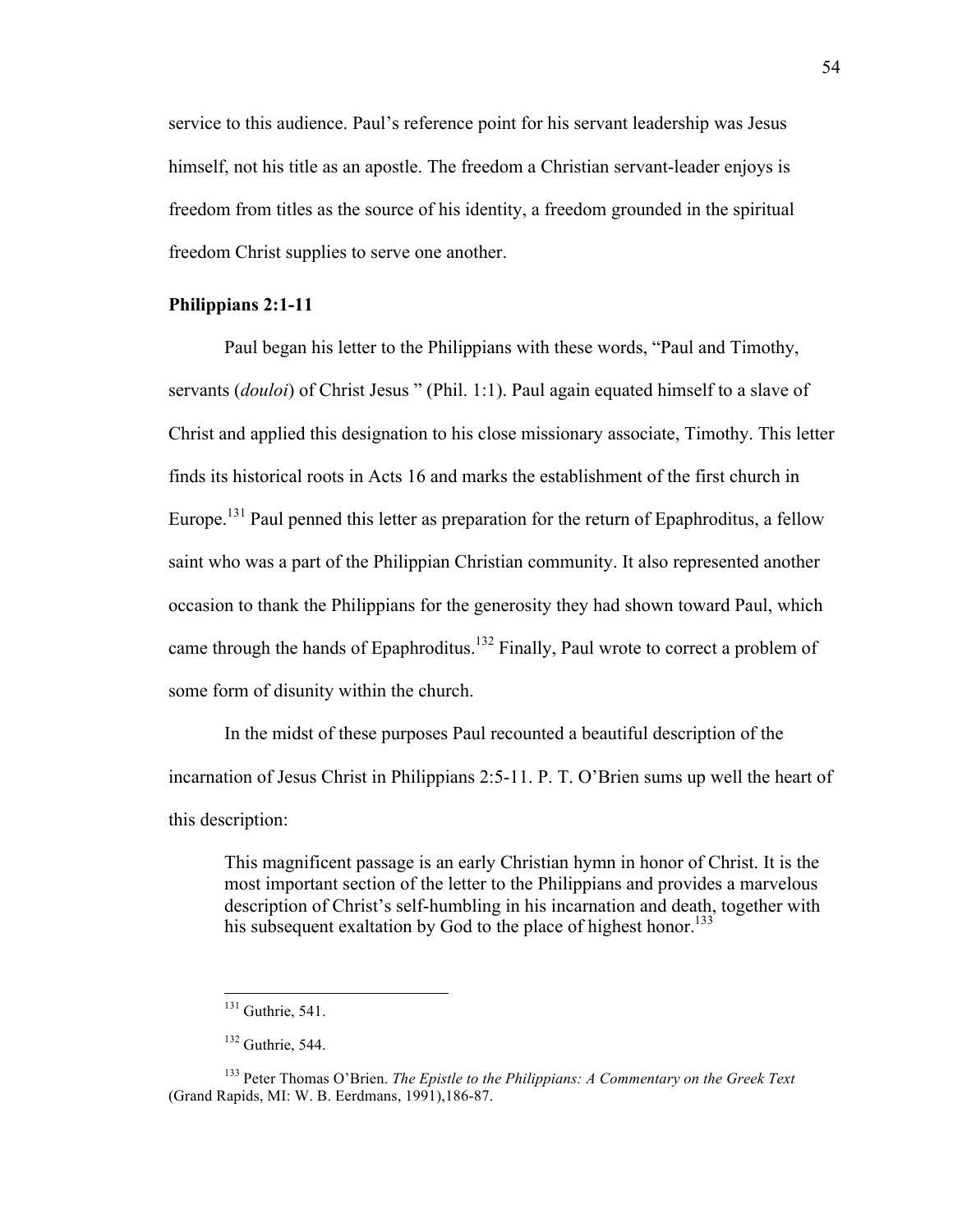The orientation described in this section is already outward-looking: "Let each of you look not only to his own interests, but also to the interests of others" (2:4). This instruction fits well with a servant leadership mentality. Paul appealed to his readers to be like Jesus, who chose to become a human being in order to become the perfect sacrifice for all mankind. O'Brien enumerates the specific character traits that this passage brings out: "The Christ-hymn presents Jesus as the ultimate model for Christian behavior and action, the supreme example of the humble, self-sacrificing, self-giving service that Paul has just been urging the Philippians to practice in their relations one toward another."<sup>134</sup> Jesus did not see his equality with God as something to be used for his own advantage but as a divine means of giving  $(2.6)$ <sup>135</sup> Harris adds further understanding in stating:

"The form of a servant" in Philippians 2:7 does not mean simply "the human form" as opposed to "the form of God" seen as "the divine form", as if Paul were saying that Christ emptied himself merely by assuming humanity. Rather, Christ's self-emptying was by assuming a slave's status (deprivation of rights) and role (humble, obedient service). $136$ 

Harris categorizes the idea of both a status and a role for the slave of Christ. This connects well for the purpose of servant leadership. Paul indicated the pathway for Jesus from incarnation as a humble slave, to sacrifice on the cross, and finally to supreme exaltation where all will acknowledge his lordship (2:8-11). Paul held up Jesus Christ as the supreme example of the fact that the path of exaltation comes by way of a status without rights, great personal sacrifice, and humble service. Paul also declared Jesus as rightful Lord to whom every person will one day give allegiance (2:9-11). Paul framed his leadership, and the leadership of Timothy, as servants (*douloi*) of the Servant

<sup>&</sup>lt;sup>134</sup> O'Brien, 205.

<sup>135</sup> O'Brien, 206.

<sup>136</sup> Harris, 83.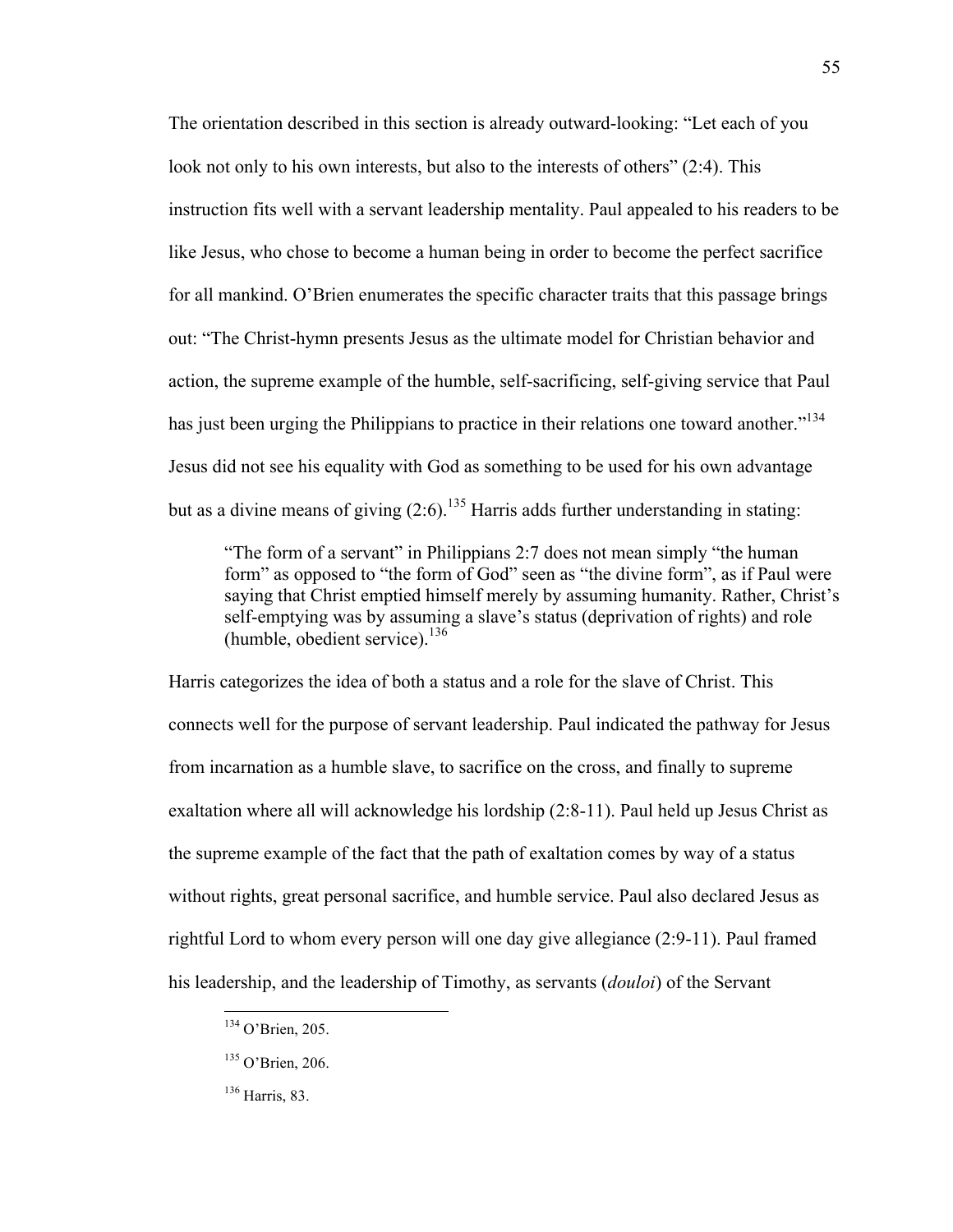(*doulos*), looking to Jesus as the quintessential model of leadership. That model continues to reiterate a leadership without rights, embodies self-sacrifice, and demonstrates humility of service that reflects the character of Jesus.

#### **Colossians 1:7-8**

In Paul's letter to the Colossians, there is a unique example of the servant metaphor in reference to leadership. Paul opened his letter by telling his audience of his unending thanksgiving for their active faith in Christ Jesus. This gospel, which they embraced, was proclaimed to them by way of one of Paul's trusted co-laborers, "Epaphras our beloved fellow servant. He is a faithful minister of Christ on your behalf and has made known to us your love in the spirit" (Col. 1:7-8). Scholars note that the name Epaphras is a shortened form for Epaphroditus, but should not be considered as the same person listed in Philippians 2. <sup>137</sup> Paul called Epaphras a *sundoulos* in verse seven. Later in the letter, Paul also referred to Epaphras as "a servant of Christ Jesus," using the root word *doulos* (Col. 4:12). In using *sundoulos* the meaning of "fellow slave" is evident.<sup>138</sup> Harris makes the connection that, "Epaphras, like Paul, was a bondslave of Christ."<sup>139</sup> This term carried the added benefit of Paul's validation of the message that Epaphras brought to the church at Colossae.<sup>140</sup> Paul could use the servant metaphor to refer to one of his emissaries as easily as he could use it to refer to himself. Paul saw himself as a slave of Christ. He also saw those he led and his co-laborers as slaves of Christ. His leading of leaders was not from above but from beside.

<sup>&</sup>lt;sup>137</sup> Wood and Marshall, 325.

<sup>138</sup> Arndt and Gingrich, 785.

<sup>139</sup> Murray J. Harris. *Colossians and Philemon*. (Grand Rapids, MI: W.B. Eerdmans, 1991), 21.

<sup>140</sup> Peter Thomas O'Brien. *Colossians, Philemon*. (Waco, TX: Word, 1982), 15.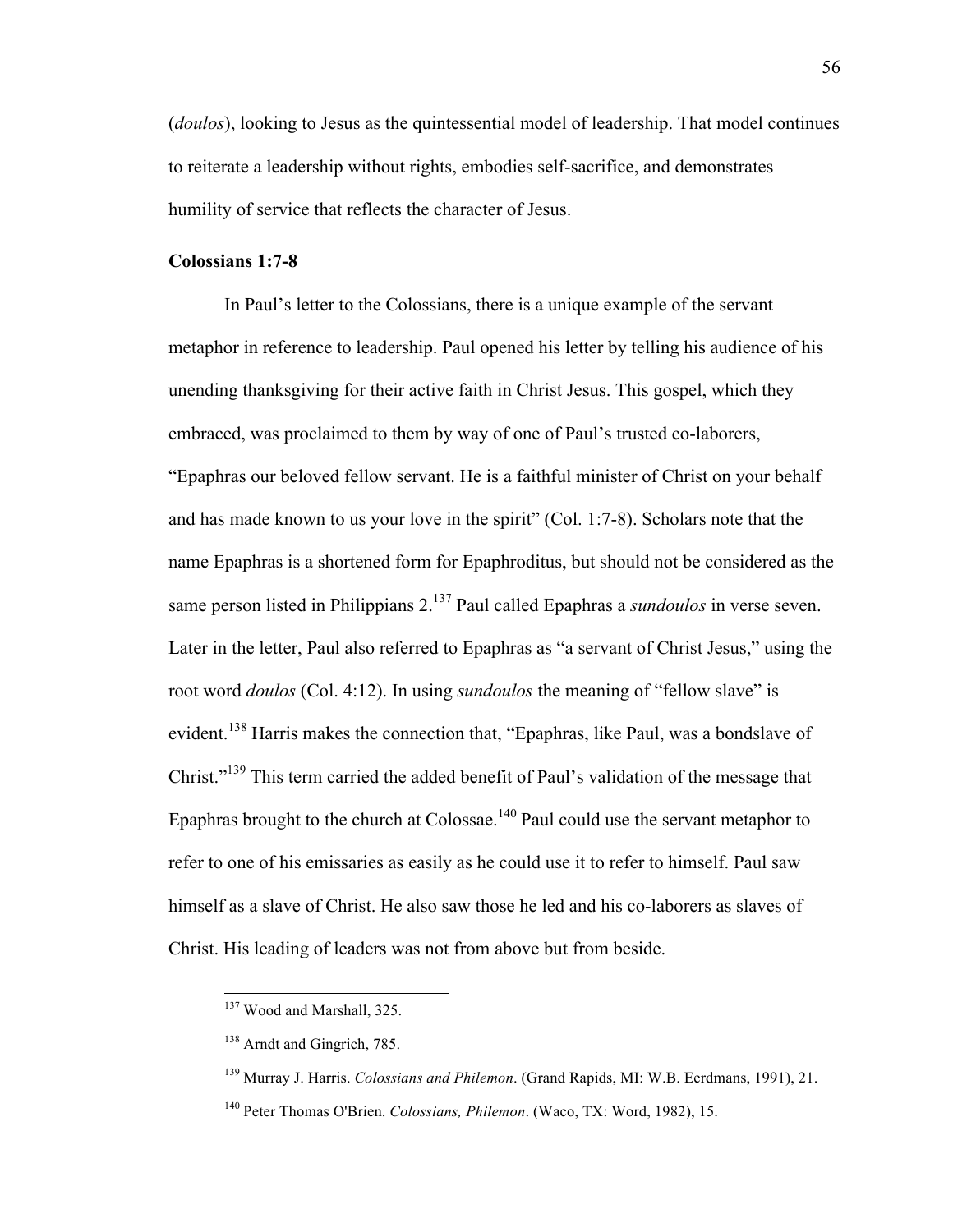"The aim of Paul is not to dominate the Church. He seeks rather to edify it as one who, set in the service of Christ, discharges his office in the place appointed," observes Kittle, who makes a careful distinction between domination and edification. <sup>141</sup> The servant leader's purpose must be building up, not manipulation for personal gain.

Paul strongly communicated his subservient role when he made use of the word *doulos*. For Paul, a Christian leader is one who is in submission to and under the absolute authority of Jesus Christ. This derived authority is for the purpose of living out God's calling to serve a people and creating a place for their genuine edification.

## *Summary of Servant Metaphor Principles*

The servant metaphor in reference to leadership is about relationship. The servant metaphor is about the leader's vertical relationship with God as his or her Savior, Lord, and Master. The developmental aspect is to aid the leader in his intimacy with God as his primary source of leadership influence. This metaphor is foundational for the expression of the other two metaphors. The servant metaphor implies a sense of total dependence through a strong sense of belonging. It implies absolute obedience through the posture of complete subjection. It maintains representative or derived authority through the knowledge of a complete absence of personal freedom—all with the desire to please the Master. This vertical aspect is characterized by an abiding relationship—remaining in continual fellowship with the One who called the leader into service. This abiding is marked by attentiveness, deference, loyalty, and trust. It is expressed through prayer and worship. It yields a clear sense of a sustaining presence to endure the requisite suffering

<sup>&</sup>lt;sup>141</sup> Kittel and Bromiley, 2:276.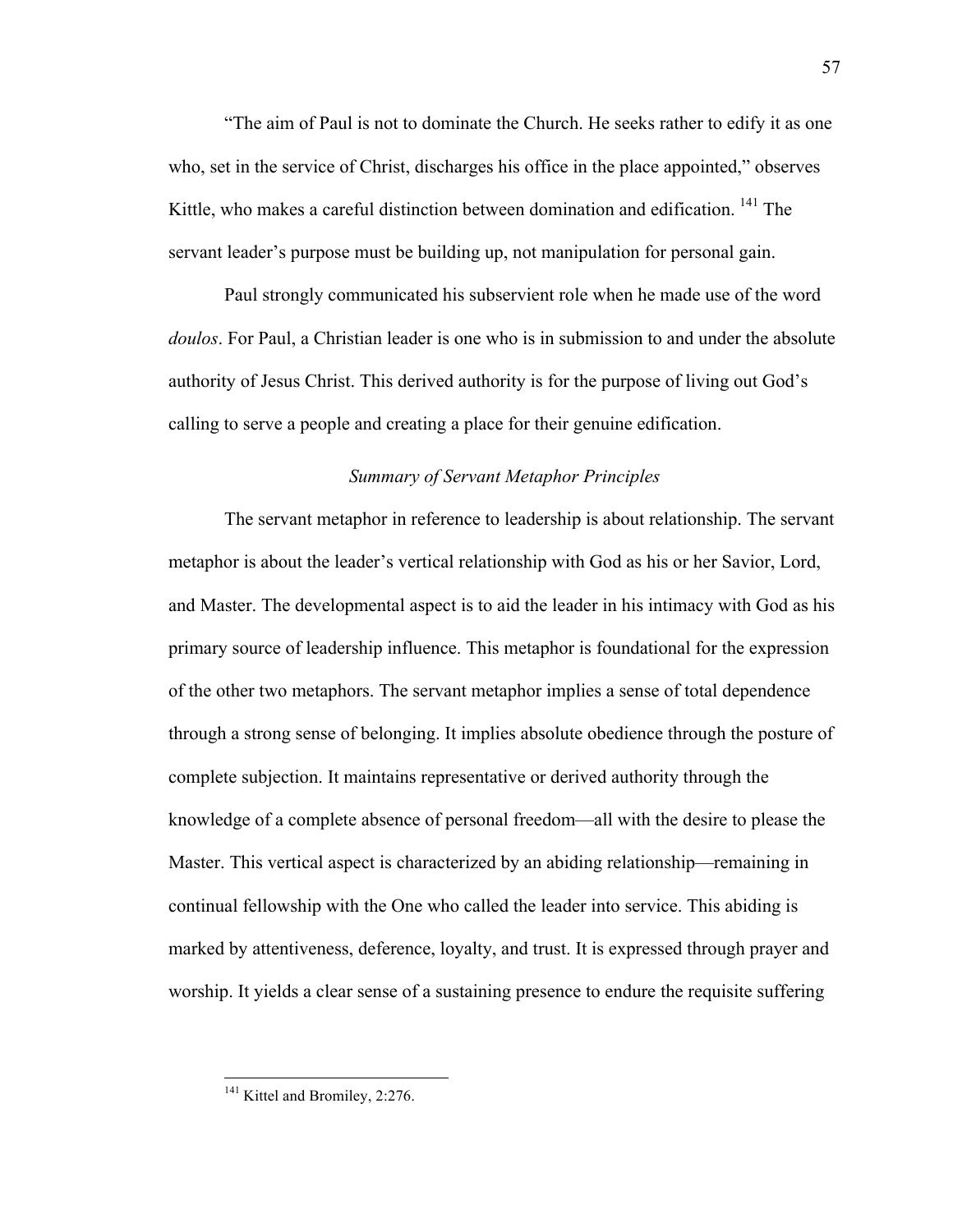that comes with leadership. It produces a profound humility on the part of the servantleader with an outward focus of ready service.

The servant metaphor for leadership comes down to a status and a role—the status is that of a slave without rights and the role of humble, obedient service with Jesus as the model. The developmental task is to usher the leader into this kind of sustainable relationship with God, showing all of the beauty and benefits for himself and his servant leadership. This necessary posture will allow the leader to express a powerful presence in service to others.

#### **The Shepherd Metaphor**

The shepherd metaphor is the most prevalent in the Bible applied to leadership.

## *Lexical and Cultural Contexts for the Shepherd Metaphor*

The shepherd metaphor was familiar to the understanding of everyday people in the Ancient Near East. The occupation of shepherd is considered one of the oldest in the world, having been documented as a legitimate profession some 10,000 years ago in Central Asia.<sup>142</sup> Leaders were pictured as shepherds in the Ancient Near East. Phillip Carnes amplifies the use of the metaphor tied to kingship: "Shepherds and sheep were so fundamentally a part of Ancient Near Eastern cultures that they often referred to their kings as shepherds of the people."<sup>143</sup>

Abel was the first shepherd mentioned in the Bible (Gen. 4:2). Most of the early patriarchs in the Bible, including Abraham, Isaac, and Jacob, were shepherds. Carnes

<sup>&</sup>lt;sup>142</sup> Sheep 101, "Sheep in History," Sheep 101.info, http://www.sheep101.info/history.html., (accessed September 28, 2016).

<sup>&</sup>lt;sup>143</sup> Phillip Gene Carnes, "Like Sheep Without a Shepherd: The Shepherd Metaphor and Its Primary for Biblical Leadership" (master's thesis, Reformed Theological Seminary, 2007), 2.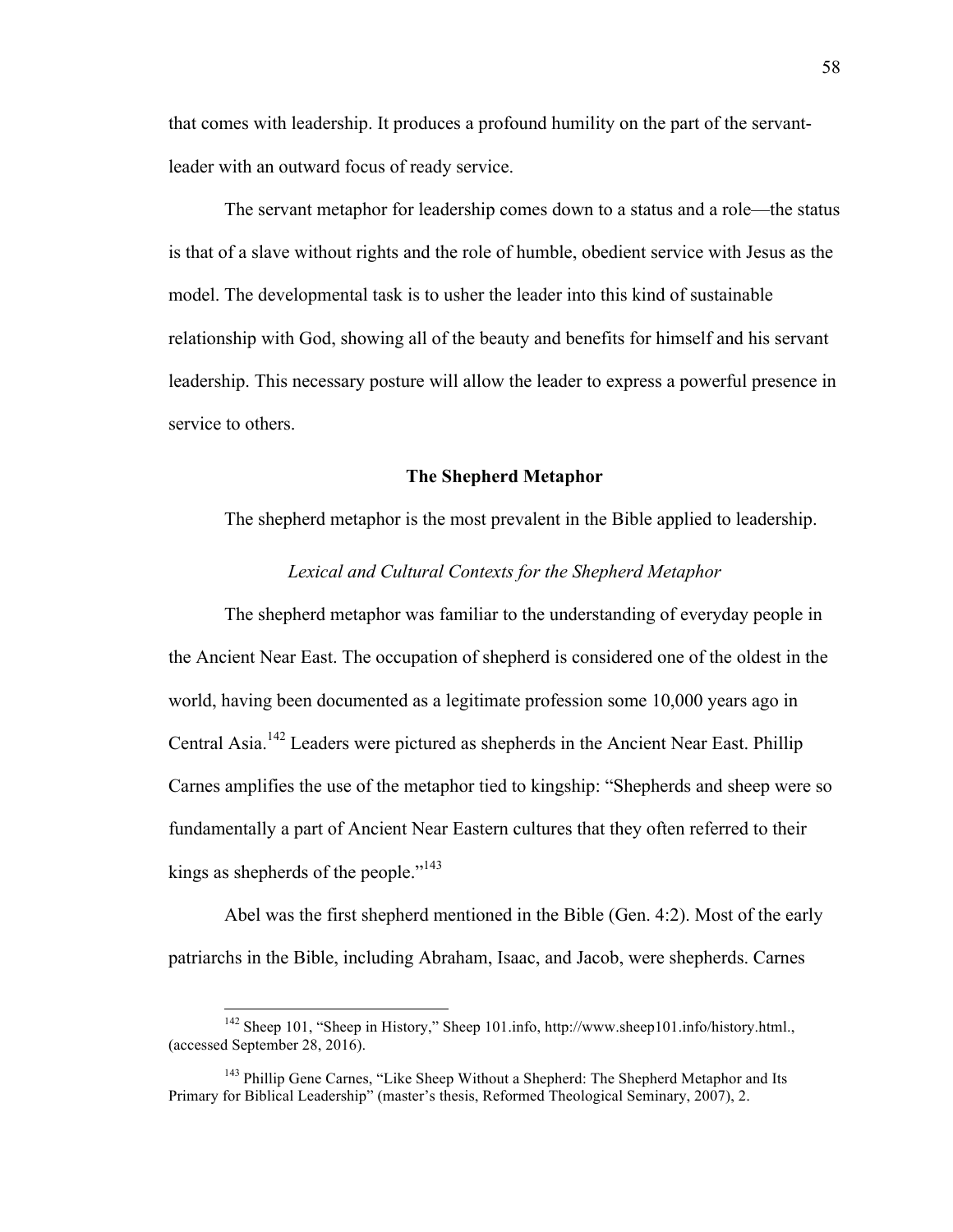notes the connection between the metaphor and actual biblical history in the life of Moses: "Interestingly, although Moses was highly placed in Egyptian society for most of his early life, it wasn't until he had spent time as a shepherd that God called him to shepherd God's people."<sup>144</sup> King David, the greatest king in Israel's history, was also taken from the sheep fields to fulfill his calling (1 Sam. 16:10-12). Carnes states that God himself is pictured as a shepherd within the Bible (e.g., Gen. 49:24; Ps. 23; Isa. 40:11; Ezek. 34:11-24). He also points out that Jesus declared himself the shepherd of God's people in two of the Gospels (Matt. 9:6; John 10:1-18).<sup>145</sup>

Qualifications for actual shepherds in the Ancient Near East varied. Carnes reports from his research on cultural customs:

Although there are many references in the Bible to men, young or otherwise, engaged in herding, not all shepherds were men. Among the Bedouin, a young girl of eight to ten years old might begin herding as a trainee, and continue to herd until fifteen or sixteen by which time she would usually be married and begin housekeeping and childbearing.<sup>146</sup>

Not every shepherd was the owner of the sheep. "Large herds often required multiple leaders who would be hired by the owner under a contract which provided a salary, some clothing, food, and sometimes a grant of livestock from the herd's increase each year."<sup>147</sup> The primary products obtained from the sheep were milk, meat, and wool.<sup>148</sup> Goats and sheep were also considered some of the most common sacrifices in

 $147$  Carnes, 21.

59

<sup>148</sup> Timothy S. Laniak, *Shepherds after My Own Heart: Pastoral Traditions and Leadership in the Bible,* vol. 20 in *New Studies in Biblical Theology* (Leicester, England: Apollos, 2006), 50.

 $144$  Carnes, 1.

 $145$  Carnes, 2.

 $146$  Carnes, 21.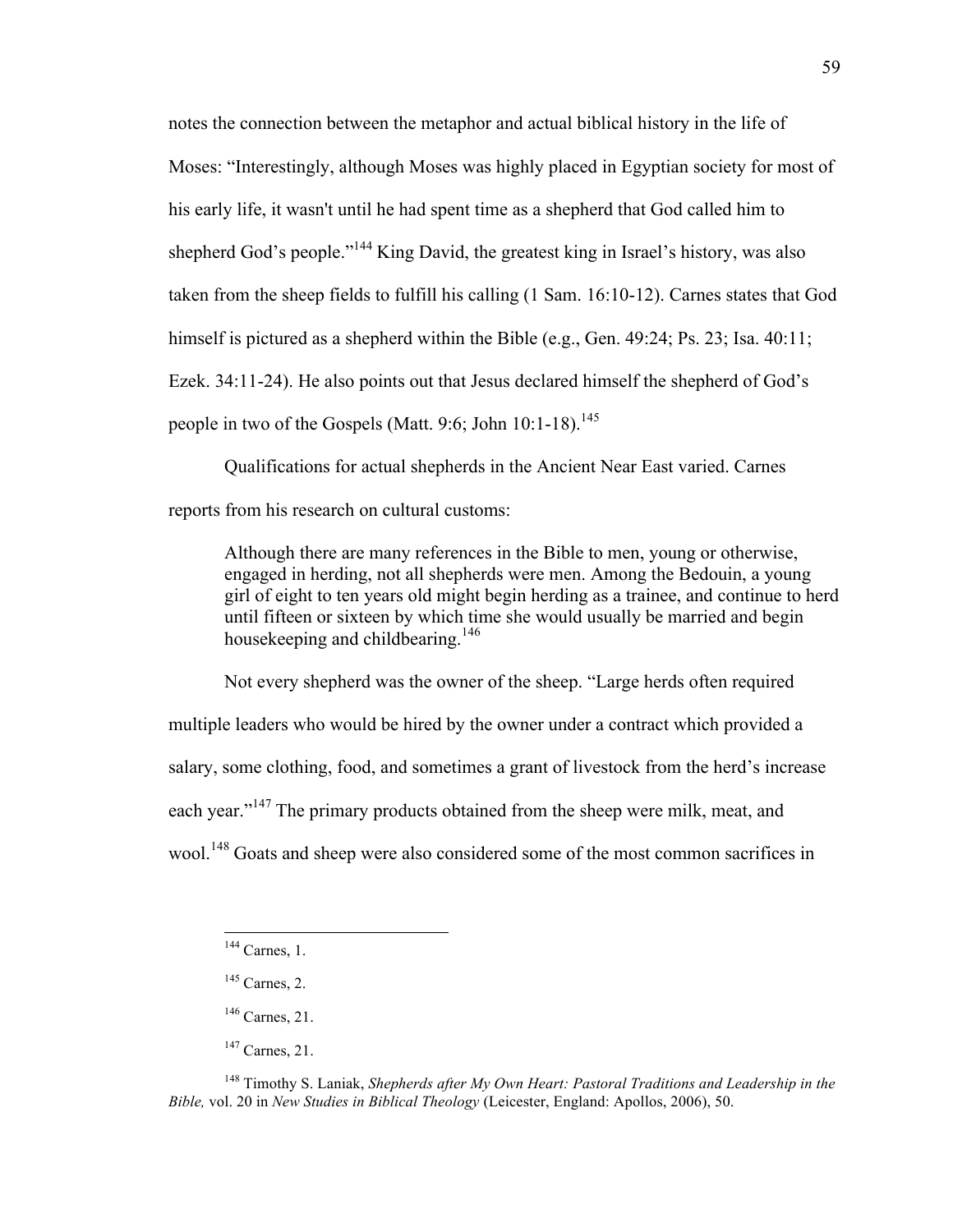the ancient world and were raised for this purpose.<sup>149</sup> A competent shepherd could handle a herd of some 500 sheep in the open pasture.<sup>150</sup>

Timothy Laniak makes an important observation about the well-being of sheep: "The condition and growth of a flock depends greatly on the care, attentiveness, and skill of the shepherd."<sup>151</sup> This reality has great implications for the function and development of servant leaders. Care, attentiveness, and skill are necessary elements for any leader who seeks to empower others by focusing on their best interest. The functions of a shepherd are delineated through the connotations of the verb *poimaino,* "to shepherd." This verb covers the breadth of shepherding tasks including feeding, leading, and tending.152 To lead is to take sheep where they will ultimately have water, food, and rest. This caretaking was no small feat in the arid terrains of Palestine. In this setting, sheep must have daily water or be at risk for dehydration and death. "Successful shepherds needed to understand the needs and characteristics of their animals as well as have an intimate knowledge of the area in which they lived. Otherwise the flock would not survive." $153$ 

To lead also meant to change pastures, sometimes several times a day to avoid overgrazing or to ensure a balanced diet for the sheep.<sup>154</sup> To tend is to provide general oversight, including rest and protection from prey. This idea of tending also included the

 <sup>149</sup> Laniak, 52.

 $150$  Laniak, 51.

 $151$  Laniak, 53.

<sup>152</sup> Laniak, 53.

<sup>153</sup> Thomas A. Golding, "The Imagery of Shepherd-Part 2," *Bibliotecha Sacra* 163 (April-June 2006): 164-65.

<sup>154</sup> Laniak, 54.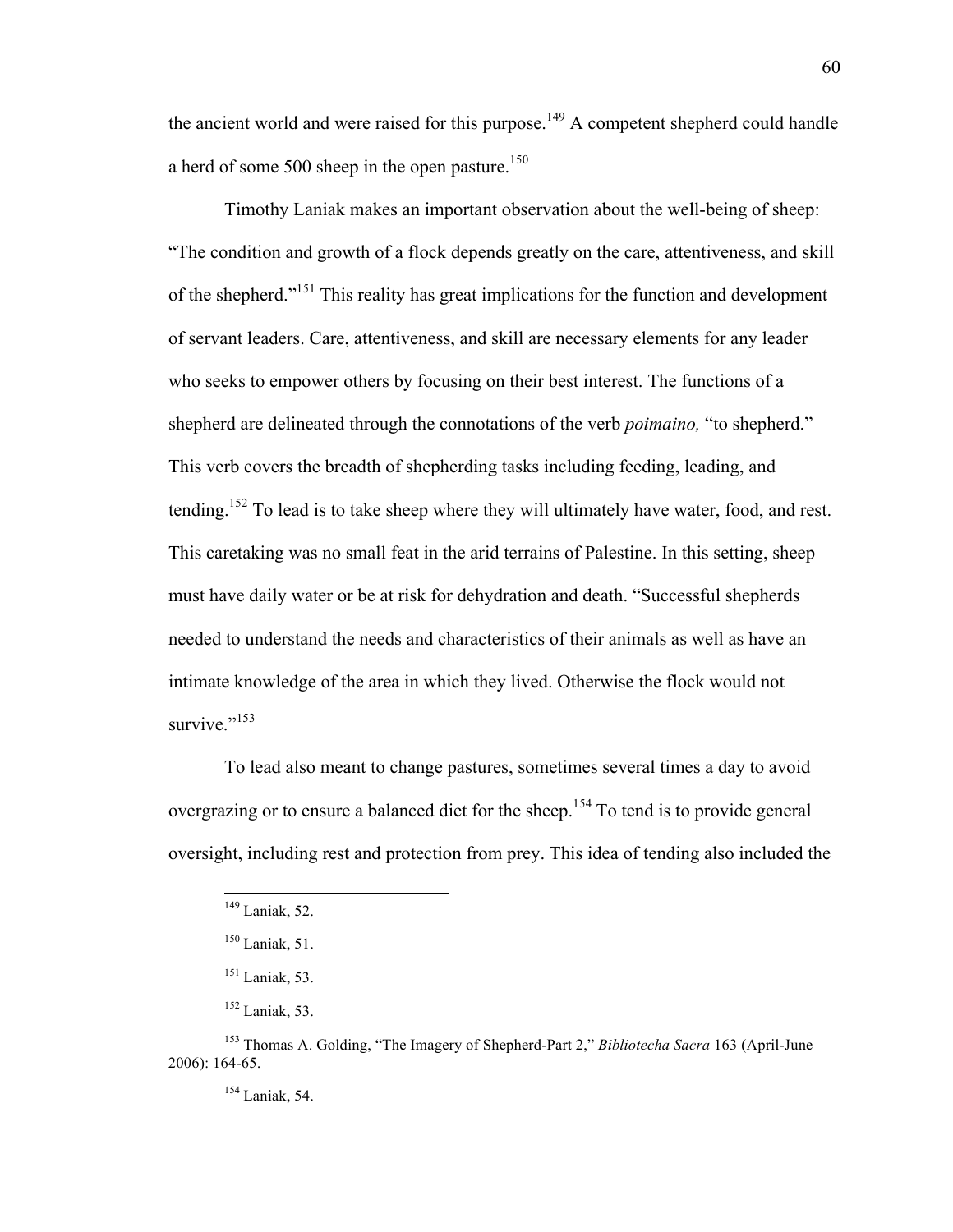function of gathering those sheep that were lost and in need of rescue.<sup>155</sup> Laniak expands the lexical understanding of "rest" tied to shepherding, stating that, "Rest is not only a function of being well provided for. It is a state of security that comes from the shepherd's protective presence."<sup>156</sup> "It is important to note that the shepherd-sheep image is a highly relational one. The words of the psalmist in Psalm 23 beautifully reflect both the relational and the emotional aspects implicit in the image.<sup> $157$ </sup> In summary, the primary functions of an Ancient Near Eastern shepherd—leading, providing, and protecting—also make for essential elements of a 21st century servant leader.

Carnes highlights the fact that shepherding could be a dangerous occupation. Predators and thieves were reasons for great vigilance on the part of the shepherd.<sup>158</sup> The shepherd's response sometimes depended upon whether they were owners or hirelings. This distinction becomes important when looking at John 10. Hired shepherds were notorious for their dishonesty in selling milk, meat, or wool for their own gain.

The shepherd typically had two implements available as helping tools, a rod and a staff. The Hebrew word *makkale* can mean both "rod" and "staff."159 This instrument functioned as a tool for counting sheep. It could also function as a weapon for protection. Sometimes this Hebrew word can be translated *scepter* and be seen as an instrument of discipline in the hands of a king in the biblical narrative.<sup>160</sup> This word is most often

 <sup>155</sup> Thomas A. Golding, "The Imagery of Shepherd-Part 1," *Bibliotecha Sacra* 163 (January-March 2006): 22.

<sup>156</sup> Laniak, 55.

 $157$  Golding, 26.

<sup>158</sup> Carnes, 21.

<sup>&</sup>lt;sup>159</sup> Harris, Archer, and Waltke, 1:524.

 $160$  Golding, 168.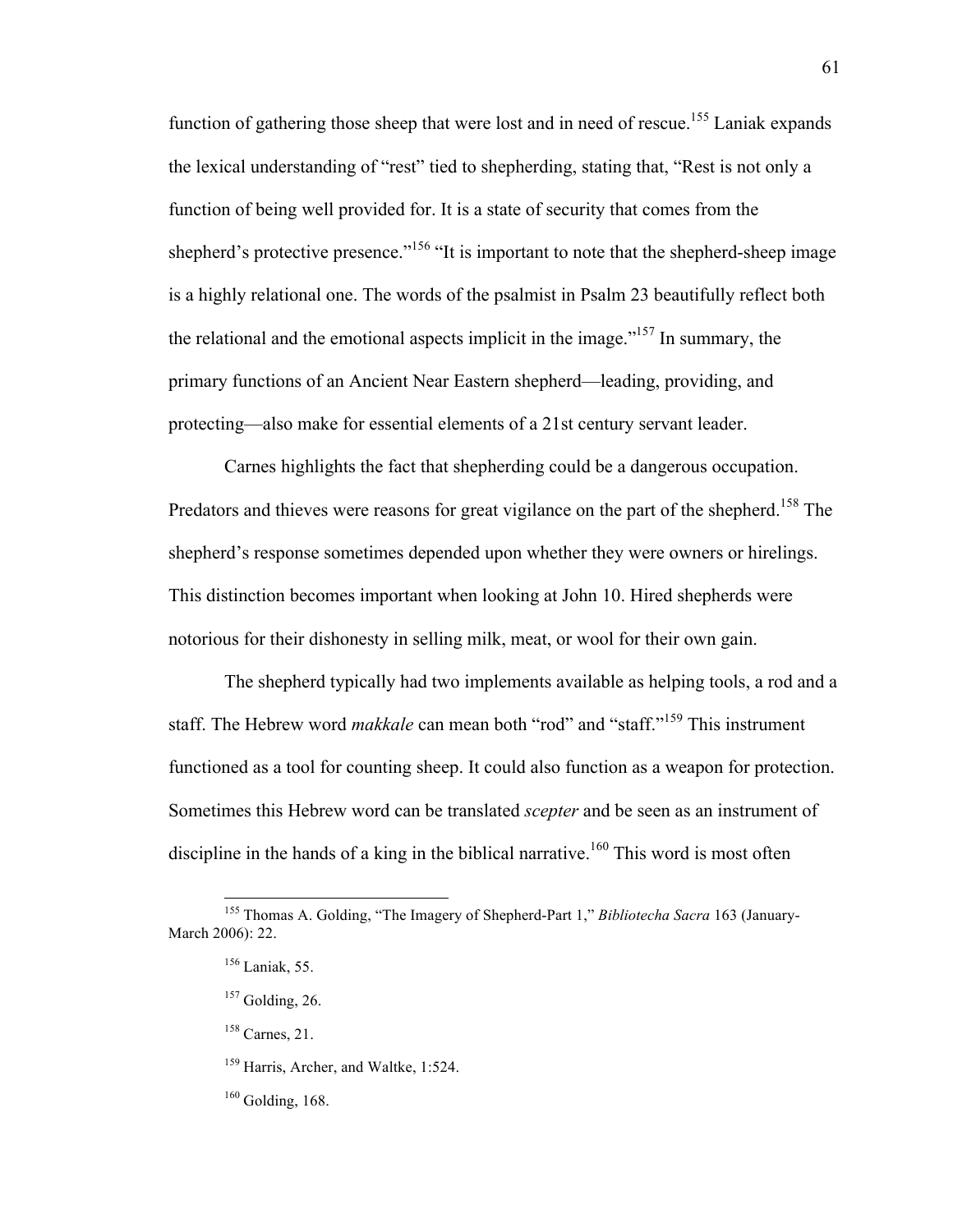translated as *rod* in English translations. A separate Hebrew word, *matteh*, is more commonly translated as *staff* as it was typically a longer, slender stick that the shepherd used for walking in difficult terrain.<sup>161</sup> It was not uncommon for a shepherd to carry a pouch and sling. The pouch was a multipurpose bag that could carry food and stones for the sling. The sling was a hand instrument for warding off predators.<sup>162</sup> We see these tools in play when the shepherd David faces Goliath in battle (1 Sam. 17). The use of the metaphor implies the necessity and importance of tools that also can aid the servantleader in his task of serving and protecting those entrusted to him. Practical tools are not to be shunned, but should be used wisely to help others succeed.

Psalm 78:70-72 reads, "He chose David his servant and took him from the sheepfolds; from following the nursing ewes he brought him to shepherd Jacob his people, Israel his inheritance. With upright heart he shepherded them and guided them with his skillful hands." This passage is significant in that it combines the servant and shepherd metaphors. The psalmist declared that Yahweh saw David as both a slave and a shepherd. Yahweh chose David to lead his people, the nation of Israel. "Shepherd" becomes a term that the psalmist used to describe David's leadership of Israel. Psalm 78 could be understood as a historical psalm, but it also reminds us of the cost of disobedience and the consequences of that faithlessness for Israel.<sup>163</sup> This reality necessitates good leadership.

 $161$  Golding, 169.

 $162$  Golding, 169-70.

<sup>163</sup> Nancy L. DeClaissé-Walford, Rolf A. Jacobson, and Beth LaNeel Tanner, *The Book of Psalms*, The New International Commentary on the Old Testament (Grand Rapids, MI: William B. Eerdmans Publishing Company, 2014), 617.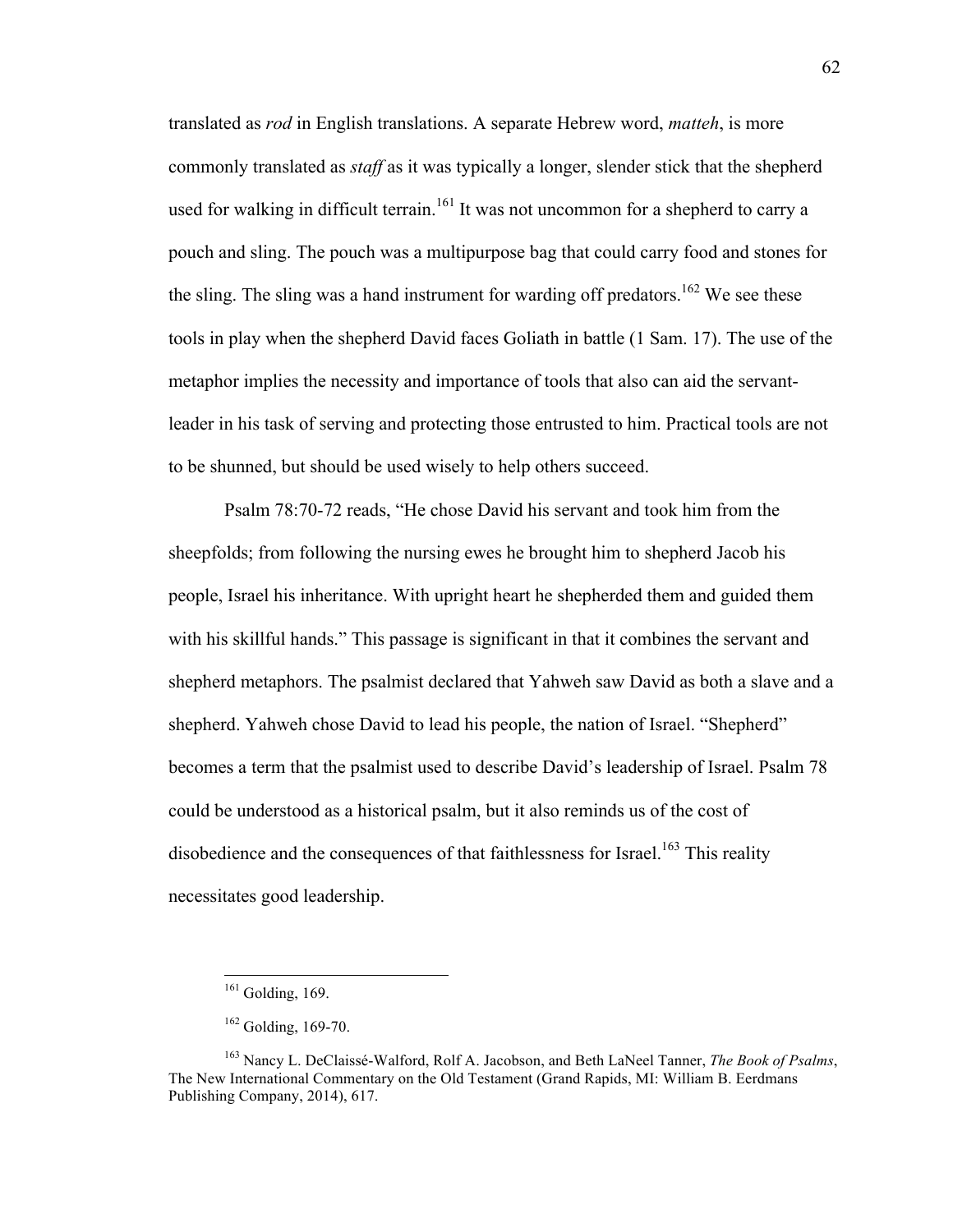The writer of the Proverbs made reference to the pastoral setting concerning wisdom toward leadership.

Know well the condition of your flocks, and give attention to your herds, for riches do not last forever; and does a crown endure to all generations? When the grass is gone and the new growth appears and the vegetation of the mountains is gathered, the lambs will provide your clothing, and the goats the price of a field. There will be enough goats' milk for your food, for the food of your household and maintenance for your girls (27:23-27).

Taking care of those entrusted to you will be a blessing to you and your household, just as a shepherd nurtures his or her flock. This attentiveness indicates the desire a servantleader should have to understand well the makeup, condition, and potential of each person they lead. There will be blessing for the leader as well as those led. Derek Kidner concludes, "This country scene is not designed to make farmers of everybody, but to show the proper interplay of man's labor and God's nurture, which a sophisticated society neglects at its peril."<sup>164</sup>

# *Old Testament Usage*

The researcher will examine two Old Testament passages as examples of the shepherd metaphor in reference to servant leadership. One will focus on the leadership of God over his chosen leader, and the other will expose the nature of failed servant leadership.

# **Psalm 23**

In describing Psalm 23 Laniak observes, "The direct personal reign of God over his people and his king is affirmed most eloquently in Psalm 23. Here the psalmist

 <sup>164</sup> Derek Kidner, *Proverbs: An Introduction and Commentary*, vol. 17 in *Tyndale Old Testament Commentaries* (Nottingham, England: InterVarsity Press, 2008), 161.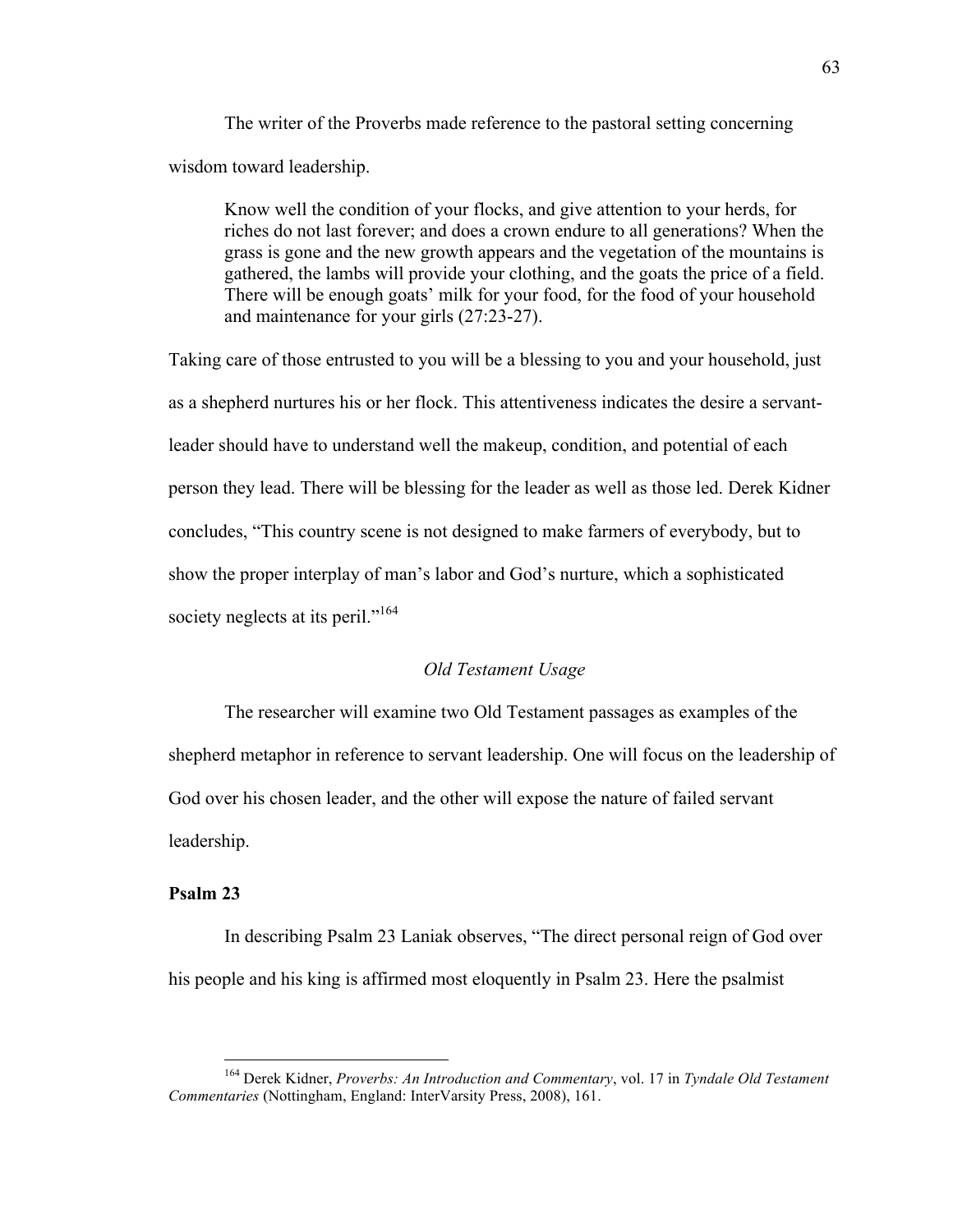expresses trust in the provision, protection, and guidance of the divine Shepherd."<sup>165</sup> This psalm of trust is attributed to King David, the paradigm of a shepherd ruler for Israel. David uses rich pastoral imagery to describe his relationship to Yahweh the Shepherd. The opening verse acts as a summation of David's perspective when he considers God as his ultimate shepherd, "The Lord is my shepherd; I shall not want" (Ps. 23:1). As previously mentioned, throughout the Ancient Near East the shepherd was a royal metaphor. To portray Yahweh as a shepherd was to portray him as a royal figure.<sup>166</sup>

The metaphor of shepherd is seen as communal throughout much of the Old Testament and certainly within the Psalms. In Psalm 23 it is communal at a deeply personal level.<sup>167</sup> God, the creator of the universe, and the one who has declared his shepherding role over all of Israel, also cares for the individual. The rest of verses one to four act as commentary for this extraordinary opening statement.<sup>168</sup> Deep care is expressed through these verses. David made clear that it was Yahweh, his shepherd, who took the initiative to cause him to rest, to eat, to drink, to be restored, and to remain on the path of righteousness. Verse four also showed Yahweh as a protective shepherd who dissolved fear. The two primary tools of a shepherd were referenced, the rod and the staff, as a source of protective comfort.

Verse five presented Yahweh in another unique role. "What is undeniable is that the Lord is a hospitable host, who provides plenteous nourishment and honor for the

 <sup>165</sup> Laniak, 110.

<sup>166</sup> deClaisse-Walford, Jacobson, and Tanner, 240.

<sup>&</sup>lt;sup>167</sup> deClaisse-Walford, Jacobson, and Tanner, 240.

<sup>&</sup>lt;sup>168</sup> deClaisse-Walford, Jacobson, and Tanner, 241.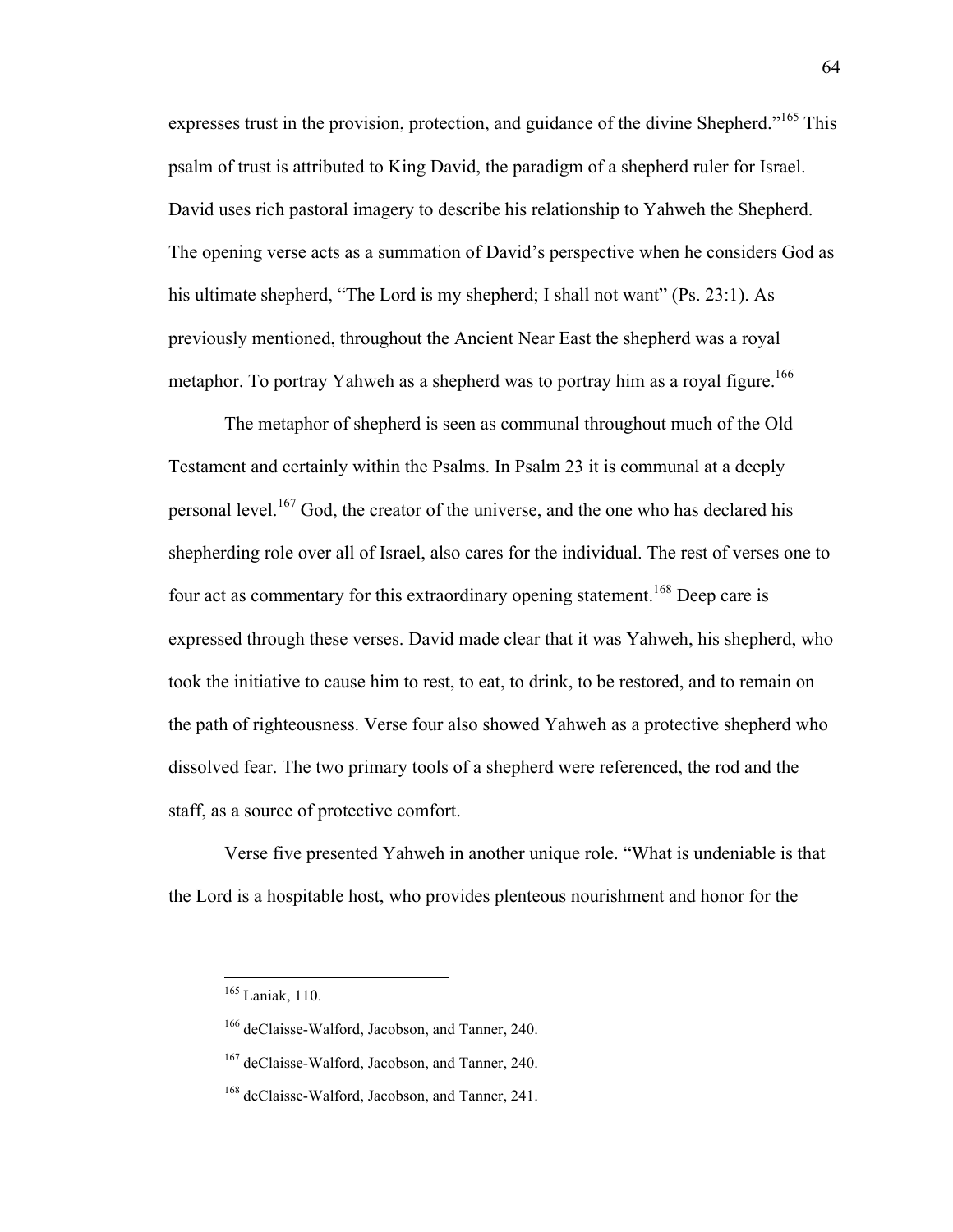psalmist in the face of hostile foes."<sup>169</sup> Philip Nel makes the case that this psalm is primarily about provision and presence: "Verses one and six form an inclusion; whereas verse one is a statement of confidence, expressing the psalmist's view of Yahweh as his 'shepherd' who will provide, verse six reemphasizes that confidence in the presence of Yahweh, where goodness and love will follow him continually."<sup>170</sup>

This psalm is profound in its use of the shepherd metaphor. At once, it depicts the human leader as a truly dependent being in need of provision, protection, guidance, and presence. The Christian servant-leader sees Yahweh as her primary source to lead others. Psalm 23 reflects well the primary functions of the Ancient Near Eastern shepherd as provision, protection, and guidance. This realization is where the metaphor is rich with meaning for the servant-leader today. How can the servant-leader provide, protect, and guide those he or she leads toward God's calling and purposes for their lives? This psalm also adds the powerful element of presence. Yahweh's intimate presence is a necessity for David as he leads. So it is for the Christian servant-leader. But it also depicts the power of presence for any servant-leader among his or her followers. Presence implies relationship in its manifold expressions.

#### **Ezekiel 34:1-16**

The prophet Ezekiel addressed the Israelites who were in exile in Babylon, which began in 597 BC.<sup>171</sup> It is evident from the biblical prophecy that Ezekiel lived among the

 <sup>169</sup> deClaisse-Walford, Jacobson, and Tanner, 244.

<sup>170</sup> Philip J. Nel, "Yahweh is a Shepherd: Conceptual Metaphor in Psalm 23," *Horizons in Biblical Theology* 27 (December 2005): 86-87.

<sup>&</sup>lt;sup>171</sup> C Hassell Bullock, *An Introduction to the Old Testament Prophetic Books* (Chicago: Moody Press, 1986), 228.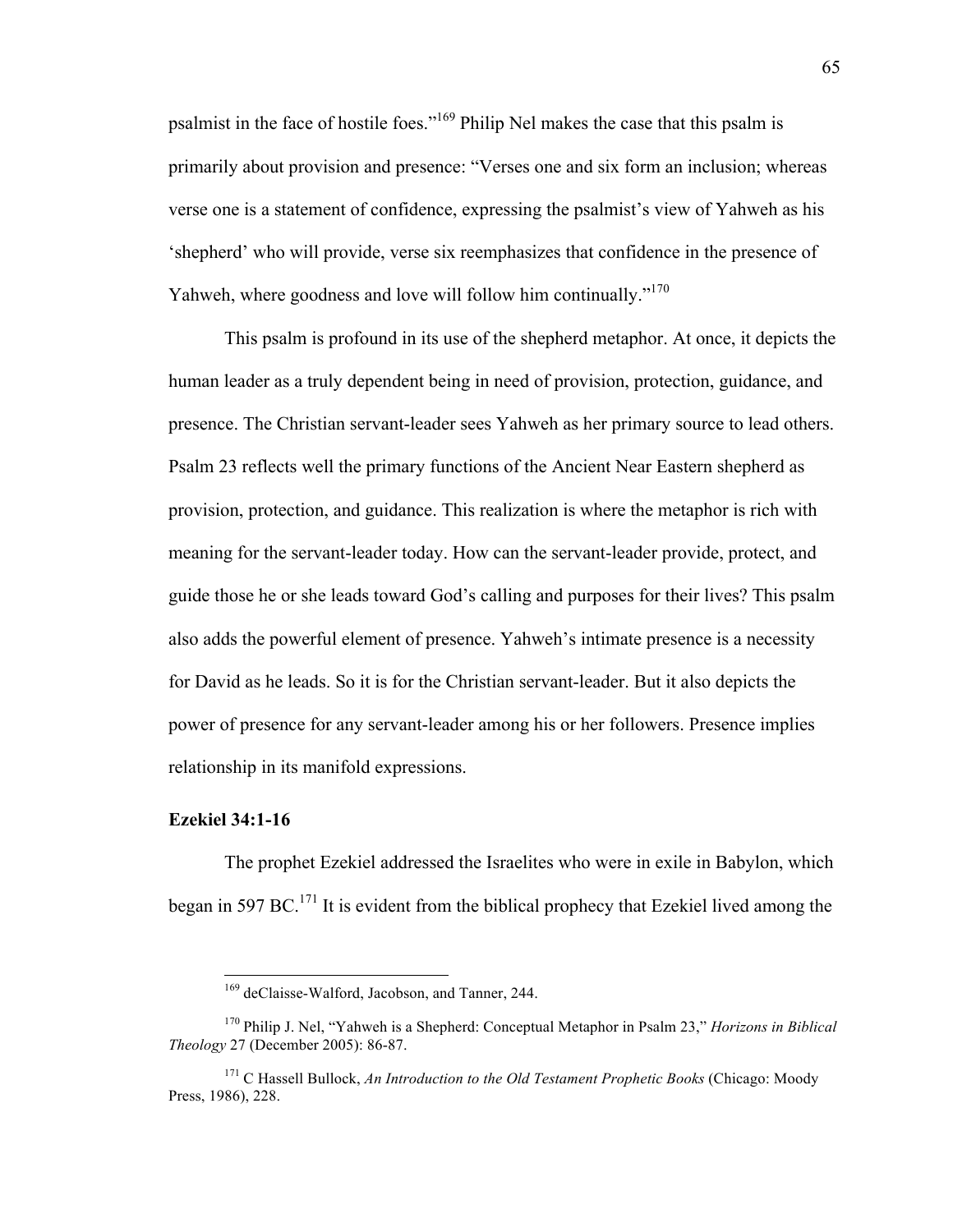exiles during this time.<sup>172</sup> The first 24 chapters of Ezekiel are "filled with unspeakable judgments against Yahweh's people . . . they predict, justify, and announce the end of the kingdom of Judah."<sup>173</sup> Chapters 25-32 constitute the second major section of the book and emphasize the divine wrath that will fall upon the unrepentant at the great Day of the Lord.<sup>174</sup> The final section of the book turns to Israel's restoration and comfort.<sup>175</sup> "Yahweh, the covenant keeping God of Abraham, would once again restore the fortunes of Israel and Judah by joining them into a single nation under one messianic king—the Davidic prince who will rule forever."<sup>176</sup>

Ezekiel 34 began a fresh prophetic oracle, marked by the opening words in verse one: "The word of the Lord came to me: 'Son of man, prophesy against the shepherds of Israel." Yahweh, through the prophet, had some harsh things to say to the spiritual leaders of Israel at that time. Golding states, "The primary emotions associated with the shepherd and the sheep images are, negatively, fear, and positively, a sense of peace and well-being."<sup>177</sup> Andrew Mein sums up the heart of the prophetic indictment:

The prophet casts "Israel's shepherds" as greedy hirelings who have taken advantage of the flock they were suppose to nurture and protect (34:2-8). The oracle contrasts the failed human shepherds with Yahweh the divine shepherd, who cares for his sheep, rescuing them from the rulers who have brought about their exile and returning them to a land of peace, blessing, and security (34:10- 16). 178

<sup>176</sup> Hill and Walton, 343.

 $177$  Golding, Part 1, 22.

<sup>178</sup> Andrew Mein, "Profitable and Unprofitable Shepherds: Economic and Theological Perspectives on Ezekiel 34," *Journal for the Study of the Old Testament* Vol. 31.4 (2007): 494.

<sup>&</sup>lt;sup>172</sup> Bullock, 230.

 $173$  Bullock, 239.

 $174$  Bullock, 243.

<sup>&</sup>lt;sup>175</sup> Bullock, 246.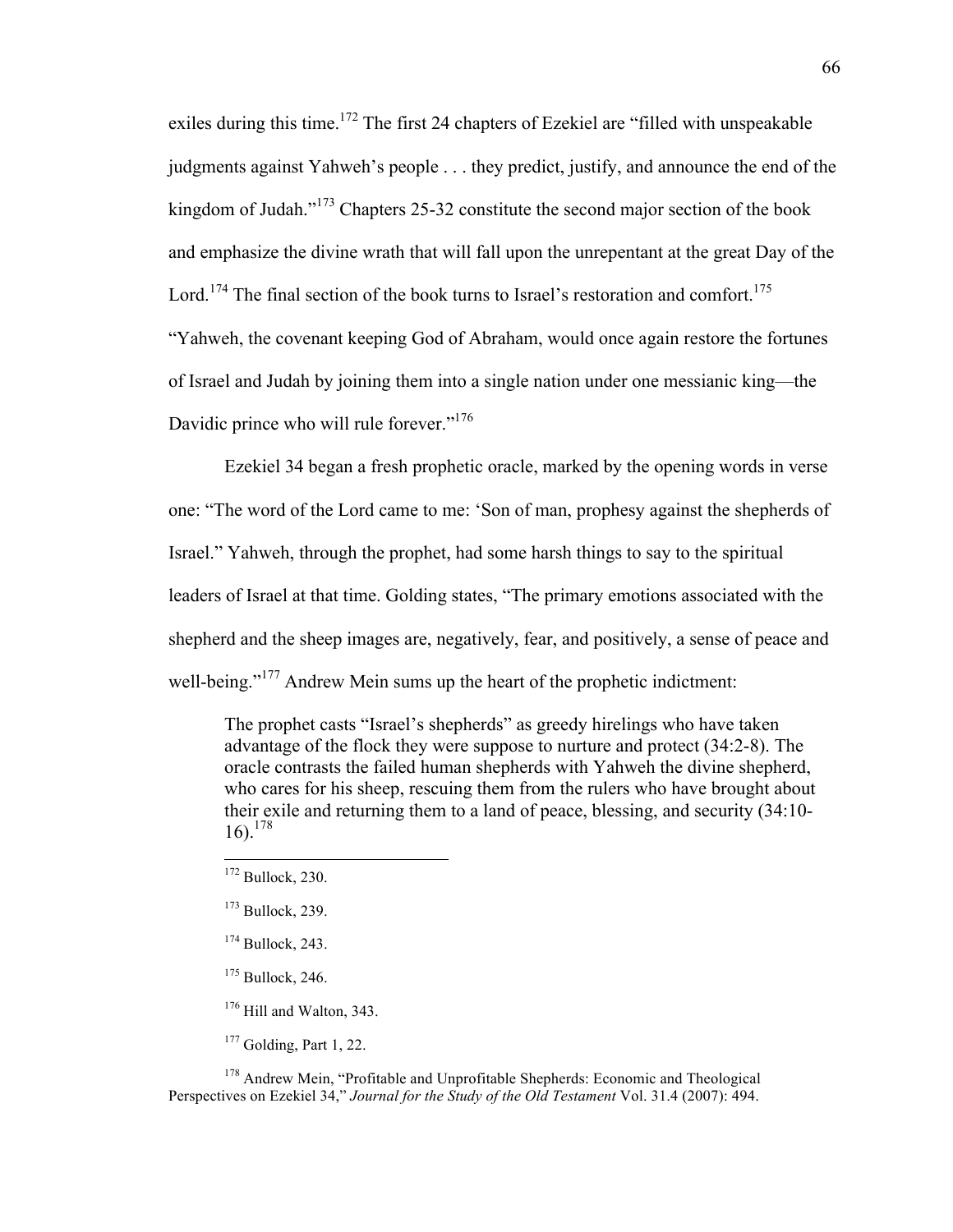Mein goes on to observe, in agreement with most scholars, that the "shepherds" that Ezekiel referenced were Judah's Davidic monarchs of the time.<sup>179</sup> Certainly a strong aspect of what held the exiles together as a unique people was the leadership that existed among them, those political and spiritual leaders who helped to maintain the covenant requirements before God. The exiles would have consisted of a displaced people who were physically, emotionally, and spiritually overwhelmed. They were also a people who had become increasingly disobedient to God, and, even in exile, had apparently taken on an even greater expression of idolatry. They were a people in great need of correction and comfort from their leaders. The overall judgment of Ezekiel 34 was that these leaders had forsaken the very orientation of a "shepherd." There actions were completely contrary to the nature of a true servant-leader. "The well-being of the sheep is of prime importance and the royal shepherds' failing is to have acted selfishly when they should have looked after the interests of the sheep."<sup>180</sup> The very opportunity they were afforded as shepherd leaders was service. This passage has great resonance with John 10 and the declaration of Jesus as the Good Shepherd who "lays down his life for the sheep (John 10:11).

"Thus says the Lord God: Ah, shepherds of Israel who have been feeding yourselves! Should not shepherds feed the sheep" (Ezek. 34:2). This verse was an indictment on the leaders of the people who were not fulfilling one of the primary functions of a shepherd, that of provision. "As I live, declares the Lord God, surely because my sheep have become a prey … and my shepherds have not searched for my sheep … I am against the shepherds" (Ezek. 34:8-10). These shepherd-leaders also failed

 <sup>179</sup> Mein, 494.

<sup>&</sup>lt;sup>180</sup> Mein, 494-495.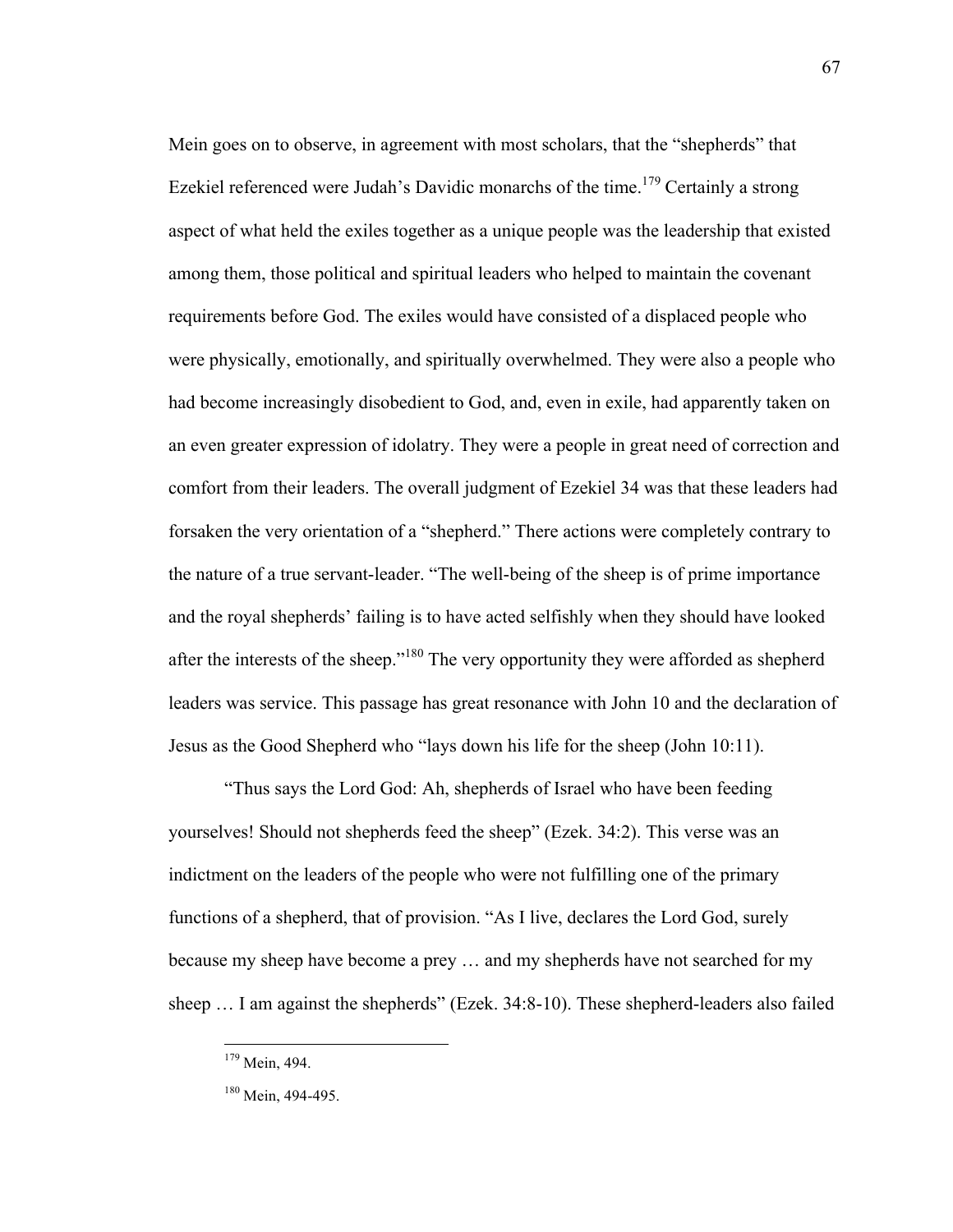to protect the sheep. Implied in both of these indictments is that the shepherds were also not providing guidance for the sheep. Otherwise, they would be led to "good pasture" and protected from their "predators." In verse ten these shepherd-leaders found themselves in direct opposition to God. The researcher also makes note of the fact that Yahweh claimed these sheep as his own. Shepherd-leaders always realize that they tend another's flock, not their own. Finally, in verses 11 to 16, it is clear that Yahweh will take action where the shepherds of Israel have failed. Phrases like, "I myself will search for my sheep," "so will I seek out my sheep," and "I will bring them out ... and gather them" demonstrated Yahweh's care and compassion for those he claimed as his own. "So just as Yahweh was the true king of his people, he also was the true shepherd. The flock that was scattered, in part because of the failure of its human shepherds, would have to be supernaturally regathered."<sup>181</sup> God established himself as the consummate shepherd.

Laniak notes:

Ezekiel's most theologically developed leadership exposé is his māšāl on sheep and shepherds in chapter 34. In this extended metaphor we find a summary of the themes and perspectives that dominate the prophetic understanding of leadership. The passage begins with a vivid—and tragically ironic—picture of sheep that are abused by those charged to care for them.<sup>182</sup>

There are two critical aspects worth noting: one, the shepherd leader serves the sheep who actually belong to another and two, failure to provide, protect, or guide, is tantamount to abuse from God's perspective. God takes seriously the leadership of those whom he has called to lead. Laniak blends all three leadership metaphors in his summary of this passage, "As undershepherds Israel's leaders were servants of their heavenly

 <sup>181</sup> Mark J. Boda and J. G. McConville, *Dictionary of the Old Testament: Prophets*, vol. 4 in *Ivp Bible Dictionary Series* (Downers Grove, IL: IVP Academic, 2012), 291.

<sup>182</sup> Laniak, 151.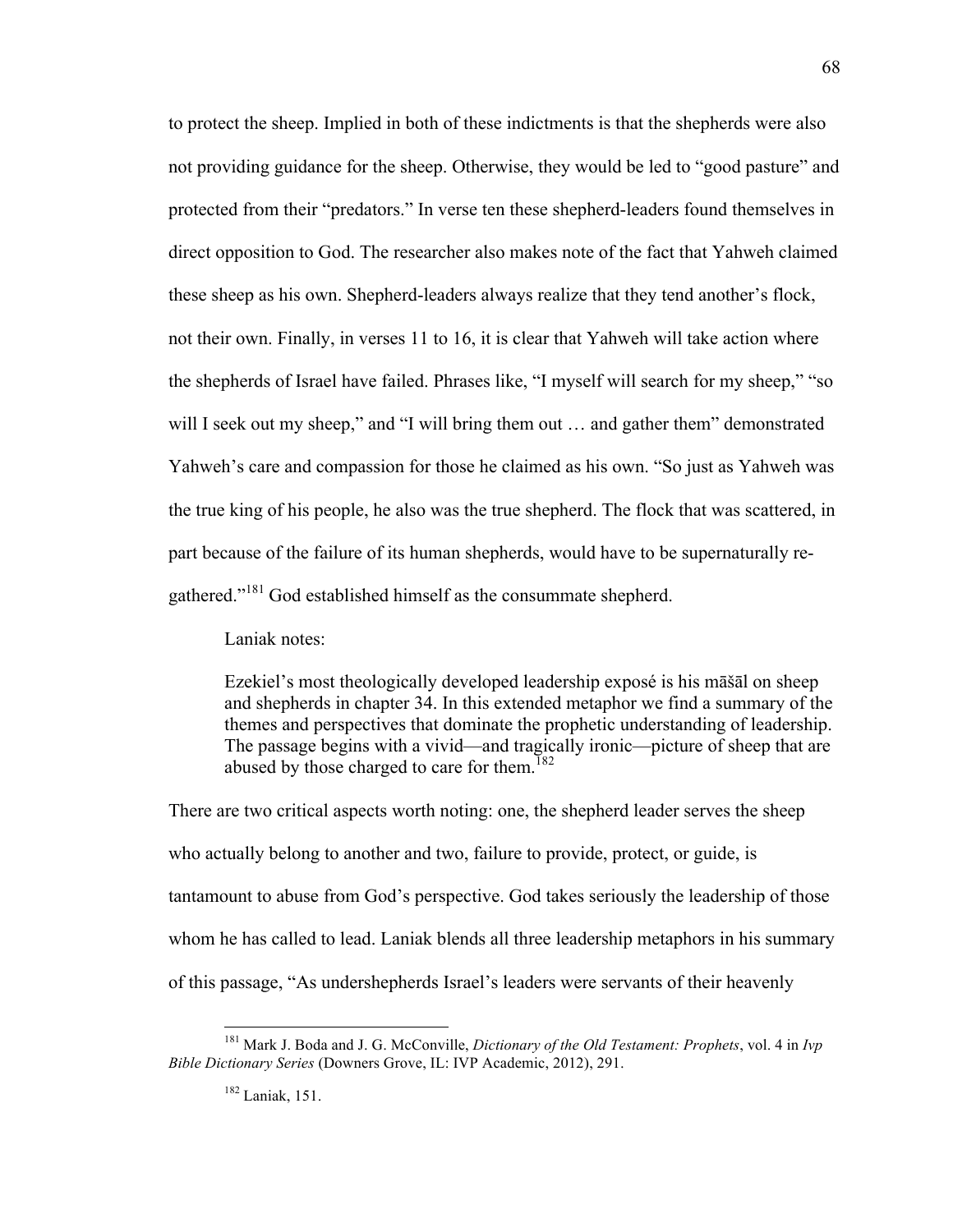Master, stewards of God's flock, not their own." That is to be the perspective of every Christ-centered servant-leader. The development of such leaders must take direct aim at this understanding and posture. The shepherd-leader as a servant-leader shows that God expected and encouraged human agency, but with derived authority and accountable to God himself.

### *New Testament Usage*

The researcher will analyze two New Testament passages on the shepherd metaphor and examine how they inform the development of servant leadership. One passage will examine the Good Shepherd as expressed through Jesus Christ in John 10. The other passage will focus on leader-to-leader communication using the shepherd metaphor and the posture of a servant-leader as expressed through the Apostle Peter in his first epistle. Laniak highlights, "One of the primary metaphors by which biblical authors conceptualized leadership is shepherding. This is quite consistent throughout the Old and New Testaments."<sup>183</sup>

# **John 10:1-18**

Jesus declared, "I am the good shepherd. The good shepherd lays down his life for the sheep" (John 10:11). Joel Green and Scot McKnight point out the primacy of John 10 in stating, "The idea of Messiah as shepherd is most fully developed in John 10:1-18."<sup>184</sup> "Among the Gospels, John provides the richest example of pastoral imagery. The famous tenth chapter is a comprehensive māšāl on the model shepherd who lays down his life for

 <sup>183</sup> Laniak, 21.

<sup>184</sup> Joel B. Green and Scot McKnight, *Dictionary of Jesus and the Gospels,* vol. 6 in *The IVP Bible Dictionary Series* (Downers Grove, IL: InterVarsity Press, 1992), 752.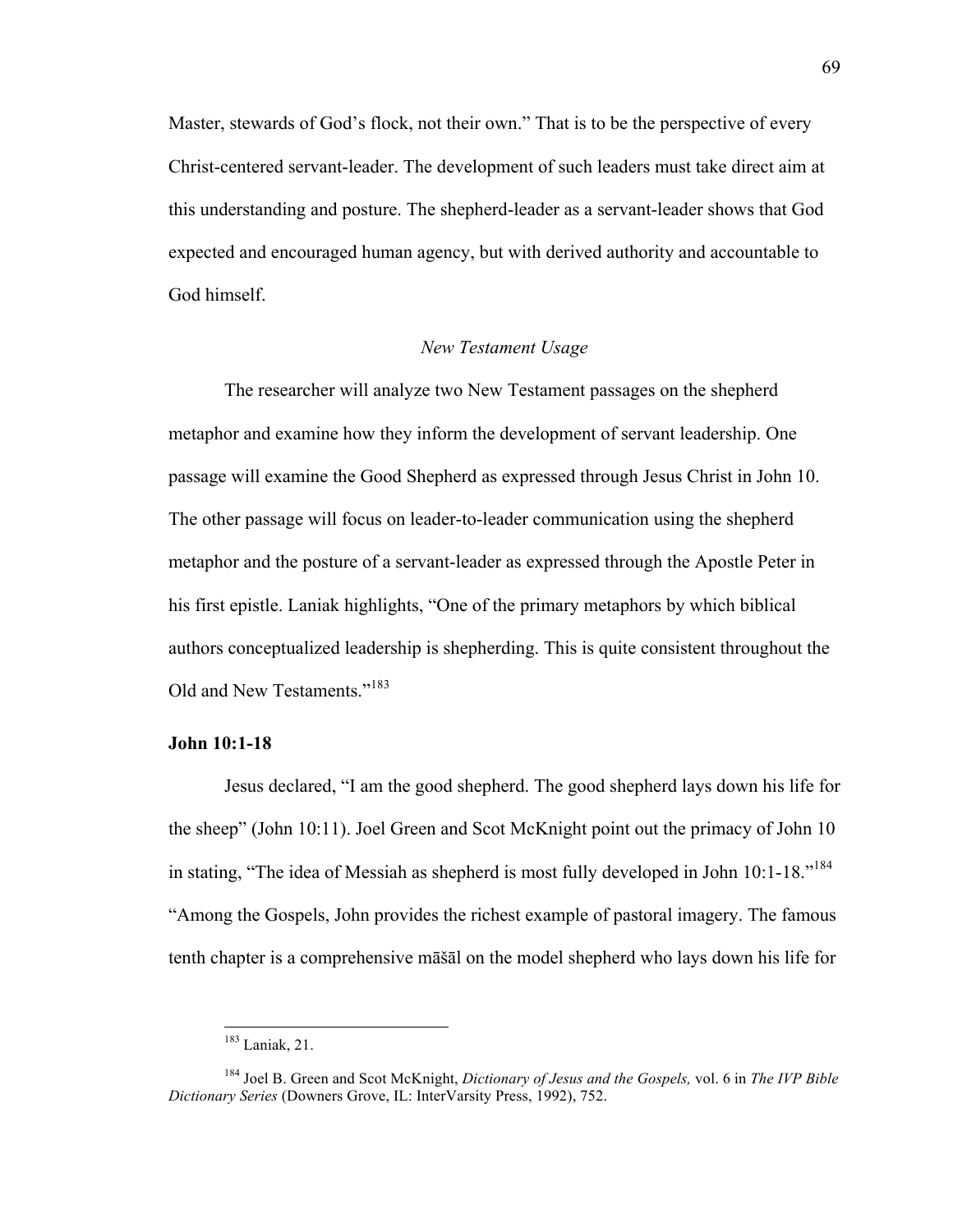the flock."185 Laniak also explains, "The most obvious source of inspiration for John 10 is Ezekiel 34. … John sees in Jesus both the fulfillment of God's promise to shepherd his people personally and the fulfillment of his promise to appoint a Davidic shepherd ruler."186 The Greek word *kalos* can mean an attractive quality, something that is noble and ideal. In this context, the word implies that Jesus, as the Good Shepherd, is a good model to be emulated.<sup>187</sup> In combining "good" and "shepherd," we also understand something of the nature that Jesus claimed in this verse. Quentin Kinnison makes this plain: "Jesus' self-proclamation to be shepherd is indicative of his claim to be Yahweh incarnate."<sup>188</sup>

Jesus also claimed to be "the door." In verse seven he states, "Truly, truly, I say to you, I am the door to the sheep." "As the door he is the exclusive means of entrance into the protected fold. As the shepherd he is the one who leads the flock to pastures (abundant life)."<sup>189</sup>

There are two "I am the good shepherd" statements and these highlight the critical points of what Jesus modeled regarding shepherd leadership. In verse eleven, Jesus championed sacrifice through the metaphor. "The good shepherd is sacrificial. He is willing to ignore his own needs in order to meet the needs of the sheep."<sup>190</sup> Mary Beth

<sup>189</sup> Laniak, 214.

<sup>190</sup> Mary Beth Gladwell, "The Shepherd Motif in the Old and New Testaments," Xenos Christian Fellowship, http://www.xenos.org/essays/shepherd-motif-old-and-new-testament (accessed September 29, 2016) 3.

 <sup>185</sup> Laniak, 207.

<sup>186</sup> Laniak, 210-211.

<sup>187</sup> Laniak, 211.

<sup>188</sup> Quentin P. Kinnison, "Shepherd or One of the Sheep: Revisiting the Biblical Metaphor of the Pastorate," *Journal of Religious Leadership* 9, no. 1 (Spring 2010): 82.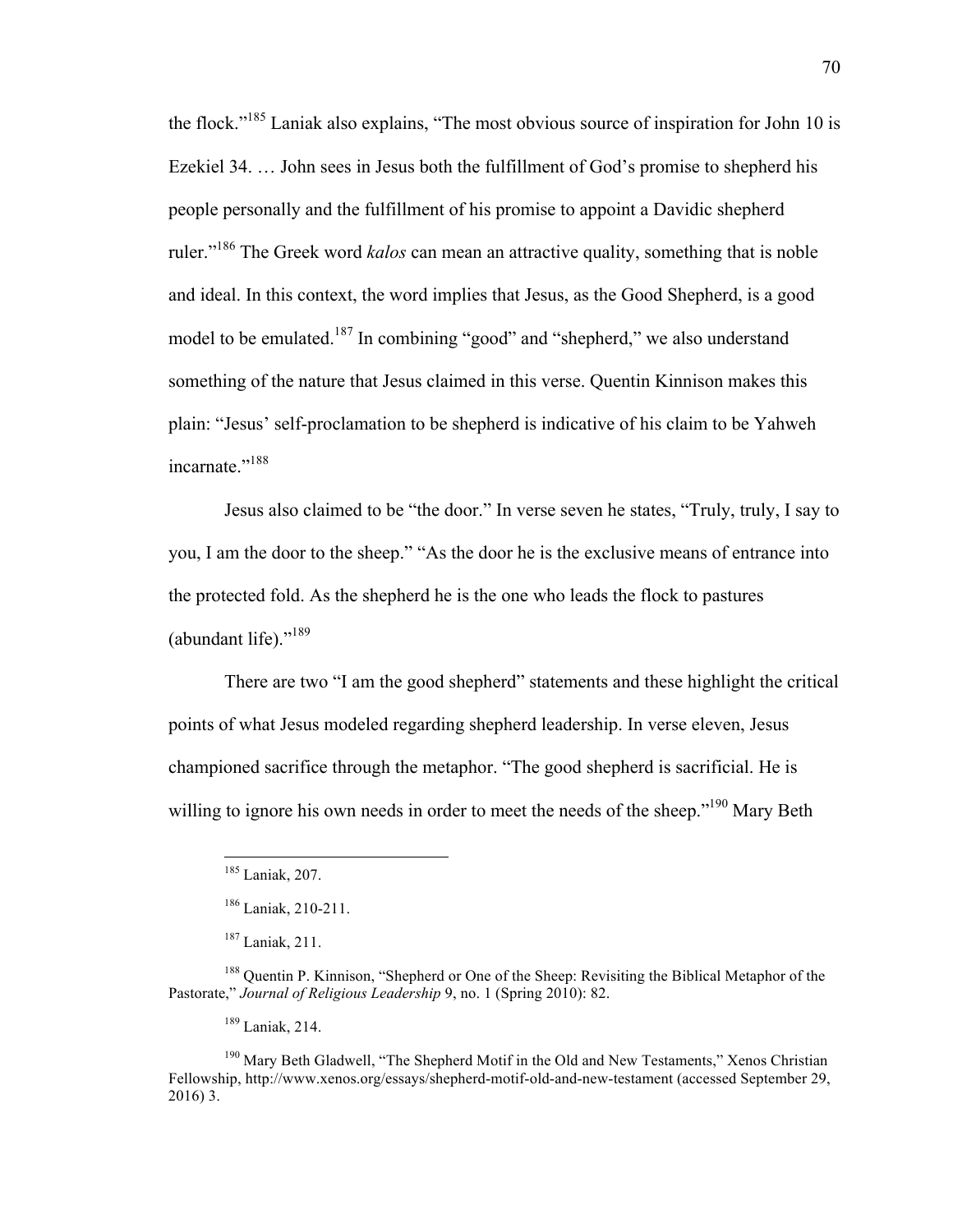Gladwell illustrates how Jesus uses the metaphorical illustration of the sheep pen to bring

home the nature of sacrifice:

When sheep were penned in at night outside the city, the shepherd himself would often construct a makeshift fold. He would take brush and bushes and construct them in a "u" shape or some other formation depending on what was already at hand. He would then place thorny branches on top of the brush to both inhibit the sheep from jumping out and from wild animals and thieves jumping into the enclosure to hurt or kill the sheep. The only way in and out of the fold was through a space he would leave open. The shepherd himself would actually lie across the opening, becoming the door in and out of the sheepfold. The shepherd's own comfort and sleep were secondary to the comfort and safety of the sheep. $^{191}$ 

Jesus championed relationship as a critical element of shepherding leadership. "I am the

good shepherd. I know my own and my own know me" (John 10:14). Köstenberger

further emphasizes the relational aspect of the shepherd metaphor:

The present verse continues the contrast between the shepherd and the hireling . . . Jesus' sacrificial death will institute a reciprocal relationship between believers and himself. Jesus' relationship with his followers is portrayed as an intimate, trusting relationship in which Jesus, the good shepherd, cares deeply for those in his charge. $192$ 

"In the Good Shepherd story great emphasis is laid on the fact that there is knowing

relationship between the sheep and the Shepherd."<sup>193</sup> Carson elaborates in describing this

relational knowledge as experiential in nature: "This mutual recognition, or better, mutual

knowledge, is clearly experiential, and is analogous to the mutual knowledge of the

Father and the Son (John 10:15)."<sup>194</sup> Finally, verse 16 highlights the fact that Jesus saw

there are others who need to be a part of his "flock." "If Jesus has other sheep that are not

<sup>194</sup> Carson, 387.

<sup>&</sup>lt;sup>191</sup> Gladwell, 3.

<sup>192</sup> Köstenberger, 306.

<sup>193</sup> Donald L. Fowler, "The Background to the Good Shepherd Discourse in John 10," *Digital Commons@Liberty University* (1991): 11.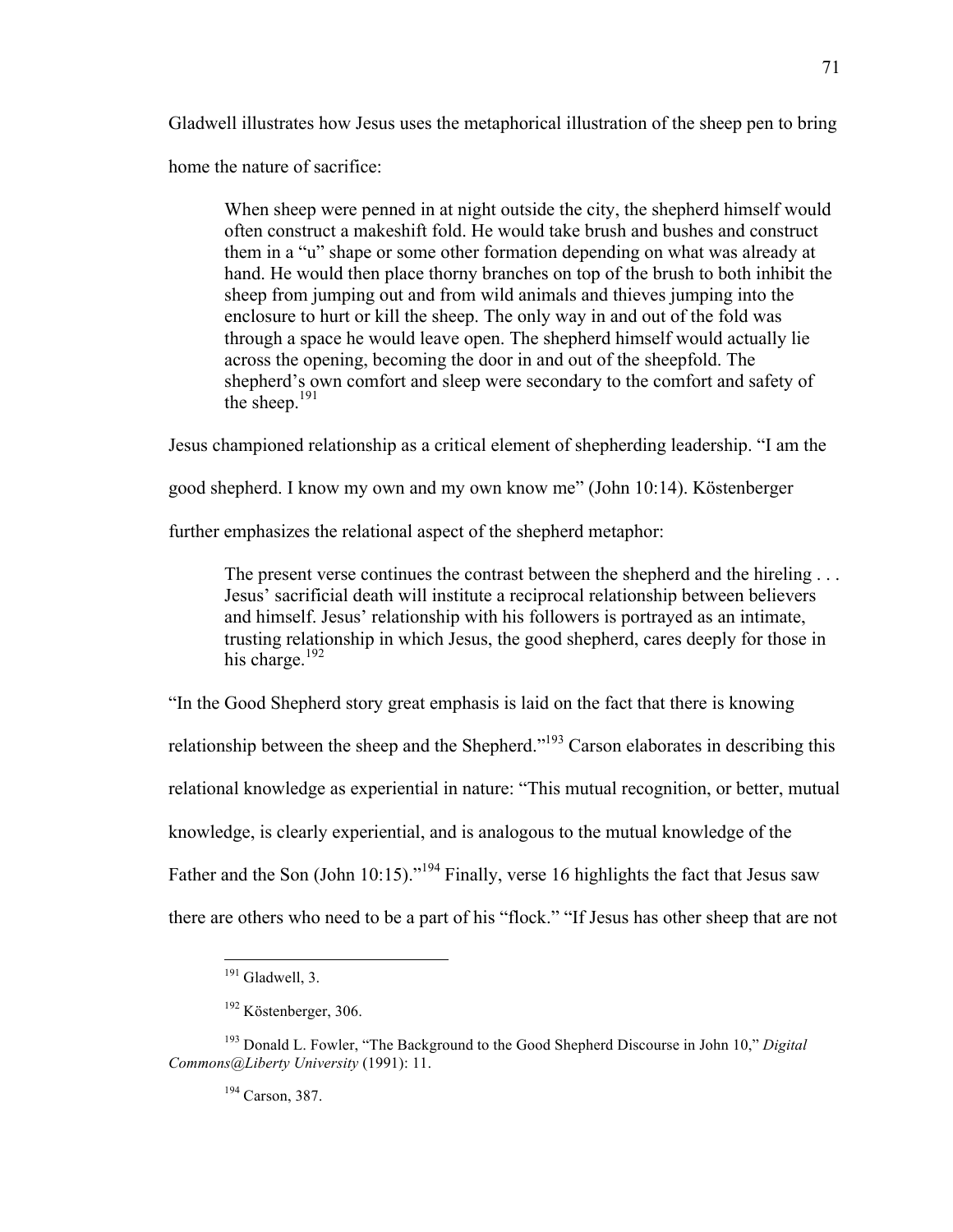of this sheep pen, the reference must be to Gentiles."<sup>195</sup> Once again, as shown in Ezekiel 34, there is a gathering aspect to being a good shepherd-leader.

In what ways does Jesus serve as a model through this metaphor to be emulated towards servant leadership? The servant-leader who sacrifices for the good of those he leads takes the time to get to know those whom he leads at an intimate level. They will also make every effort to continue to gather others and emulate well the very nature of Jesus as the Good Shepherd.

#### **1 Peter 5:1-5**

The Apostle Peter wrote his first epistle from the city of Rome around 62-64 AD.<sup>196</sup> This letter was a circular letter intended for Christians throughout Asia Minor who were suffering in some way, possibly due to persecution.<sup>197</sup> Most of the letter is addressed to the body of churches at large. Alan Stibbs makes a strong case that the leaders of these house churches are the focused audience of chapter five, "Peter here addresses those responsible in the local churches for the pastoral care of God's flock."198

The *presbyteroi* in verse one undoubtedly referred to the community of leaders within the church, rather than simply those who were chronologically older in the church.<sup>199</sup> It could also indicate those leaders within the church who had obtained honor

 <sup>195</sup> Carson, 388.

<sup>196</sup> Wayne A. Grudem, *The First Epistle of Peter: An Introduction and* Commentary, vol. 17 in *Tyndale New Testament Commentaries* (Leicester, England: InterVarsity Press, 1988), 34-35.

<sup>&</sup>lt;sup>197</sup> Grudem, 38-39.

<sup>198</sup> Alan M. Stibbs and A. F. Walls, *The First Epistle General of Peter: a Commentary*, vol. 17 in *The Tyndale New Testament Commentaries* (Leicester: Inter-Varsity, 1983), 164.

<sup>&</sup>lt;sup>199</sup> Chloe Lynch, "In 1 Peter 5:1-5, who are the πρεσβύτεροι and what is said about their role?" *The Expository Times* 123, no. 11 (2012): 530.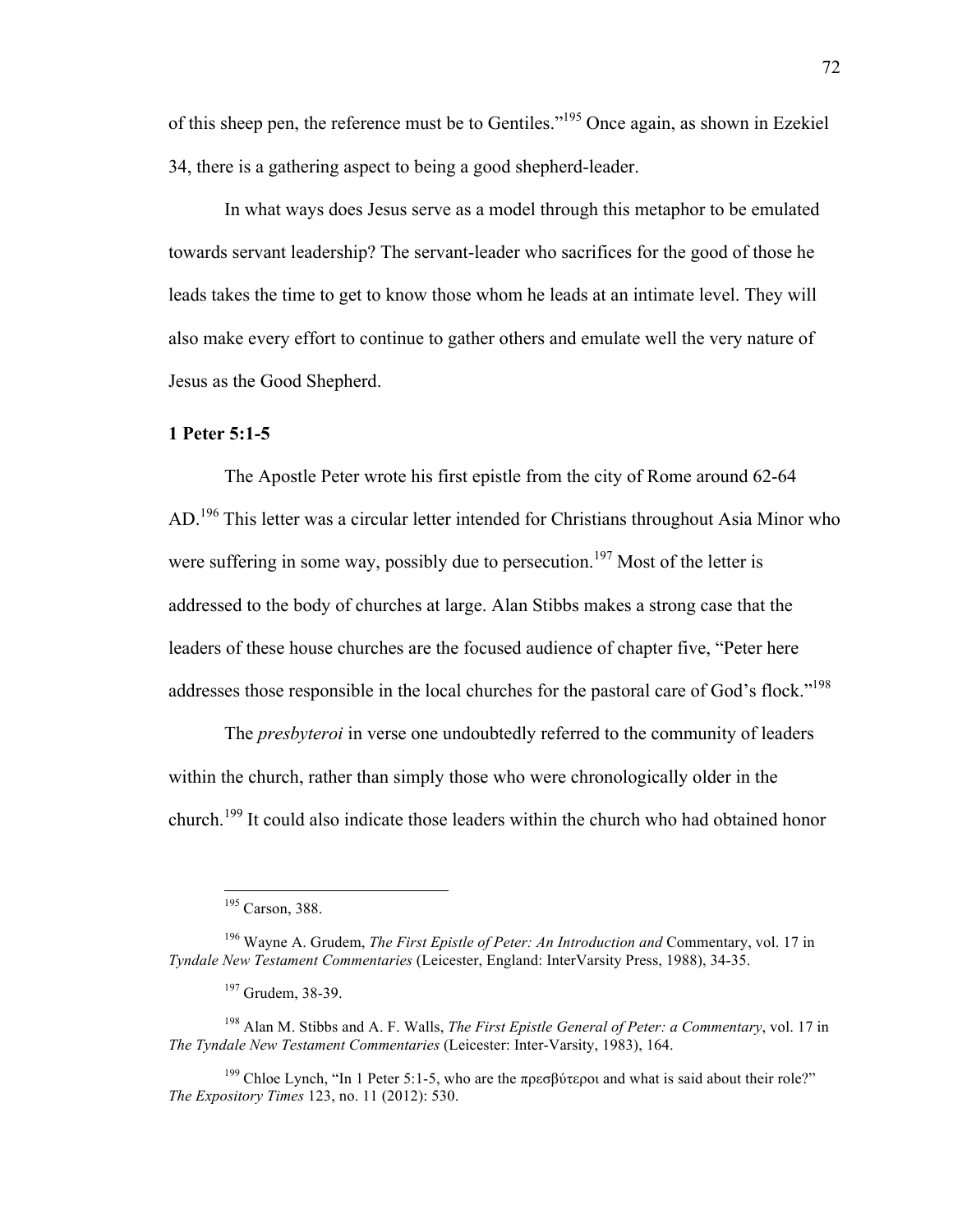and were older in the faith than some.<sup>200</sup> There is leader-to-leader communication here as Peter exhorted the house church elders. Peter does so from a posture of humility. The letter opens with, "Peter, an apostle of Jesus Christ" (1 Pet. 1:1). Wayne Grudem appreciates the positional authority apostles could wield: "Those who held this office had authority at least equal to the Old Testament prophets, for the apostles could speak and write God's very words."<sup>201</sup> This very title placed Peter in a position over the house church leaders he addressed in chapter five. But as Peter addressed these leaders he used a unique term, *sympresbyteros*, which means "fellow elder." Grudem takes note that Peter chose a different posture in addressing these leaders, "This lets the elders know that he thinks of himself as one of those with whom judgment will begin (see 1 Peter 4:17) even he, an apostle, is not exempt, nor should any among his readers think themselves too important or too sanctified to be exempt."202 To illustrate this posture of humility, Peter referenced a particular episode in his life that could be counted as his greatest failure when he stated that he was "a witness of the sufferings of Christ." This acknowledgement "bluntly recalls … the most painful episode in Peter's life … whose courage failed and who three times denied that he even knew Christ (Matt. 26:69-75)."<sup>203</sup> Grudem points to an authentic leadership posture that resided in Peter, "an elder who has sinned, repented, and been restored, and will share with Christ in glory."<sup>204</sup> This is a posture well worth

- <sup>203</sup> Grudem, 186.
- <sup>204</sup> Grudem, 187.

<sup>&</sup>lt;sup>200</sup> R. Alastair Campbell, "Review of 'The Elder and the Overseer: One Office in the Early Church' by Benjamin L. Merkle,' *Evangelical Quarterly* 77, no. 3(2005): 281-282.

 $201$  Grudem, 47.

<sup>202</sup> Grudem, 186.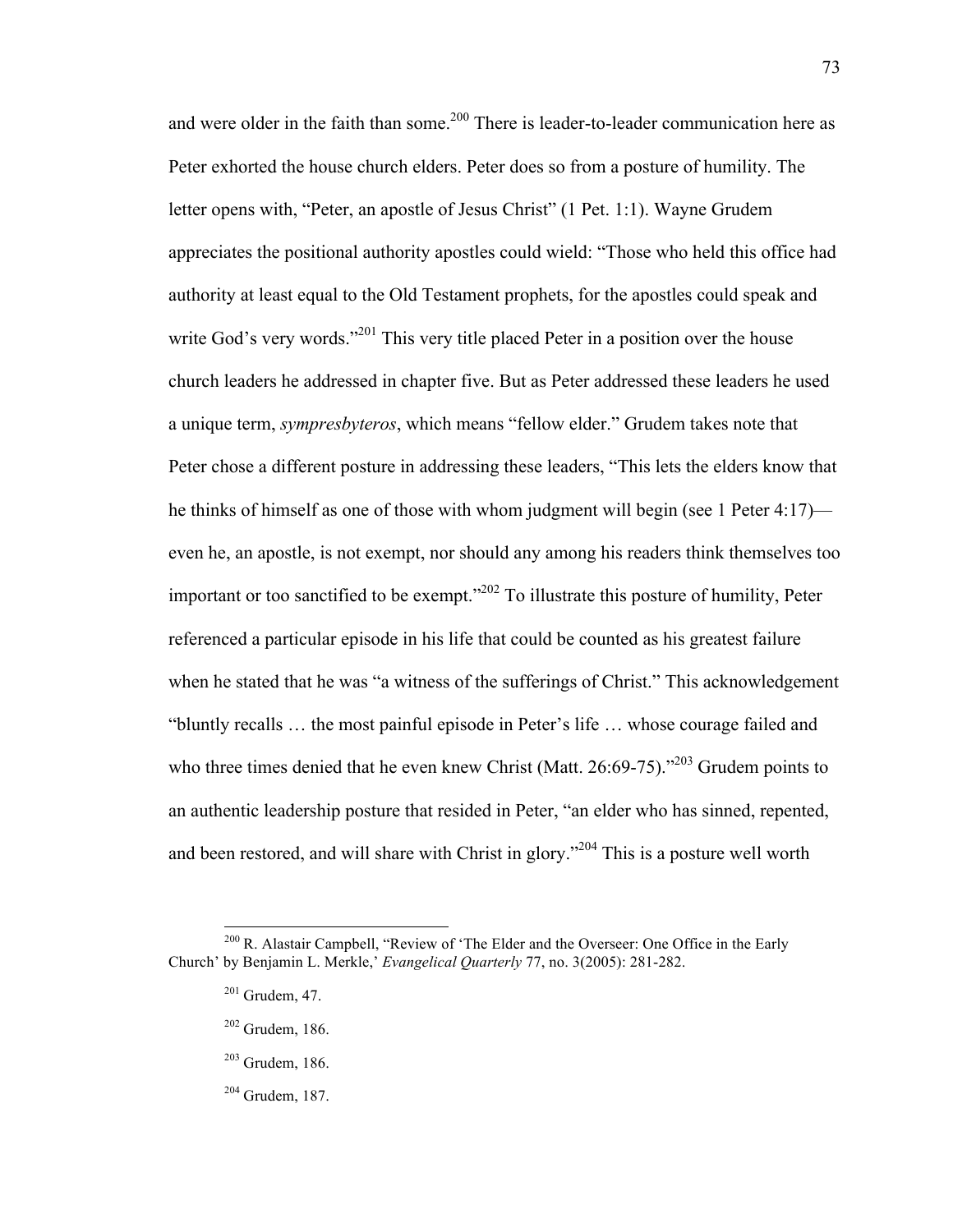considering for any servant leader. It is the ability to come alongside instead of leading from above, knowing that he or she has failed too.

In verse two Peter charged the church leaders with the task of shepherding God's flock. This commission surely recalls Peter's restoration in John 21 when Jesus charged him three times: "Feed my lambs," "Tend my sheep," and "Feed my sheep."<sup>205</sup> The verb "to shepherd" refers to the primary functions of a shepherd that the researcher noted previously. They are to guide, provide, and protect those they are to tend. "These shepherds are reminded that the flock is God's, not theirs, and that they are only undershepherds."<sup>206</sup> The use of "flock" also indicates "this is a defined group of persons under a leader."<sup>207</sup> These leaders were to fulfill their functions as spiritual shepherds by giving careful oversight, with the understanding that they do so with humility and the knowledge that they too are under the authority and accountability of God.

Peter went on to provide these church leaders with three sets of contrasting motives for carrying out their stated task. The first set of contrasting motives was to carry out their task "willingly" and not "under compulsion." Lynch notes that this necessity may have arisen from the fact that these churches were under persecution, and thus these elders might have been reluctant to lead under these circumstances. However, they must lead from a true desire and not out of obligation, for this is the will of God. 208

 <sup>205</sup> Simon Kistemaker, *Exposition of the Epistles of Peter and of the Epistle of Jude*, vol. 26 in *New Testament Commentary* (Grand Rapids, MI: Baker Book House, 1987), 190.

 $206$  Stibbs and Walls, 167.

 $207$  Lynch, 534.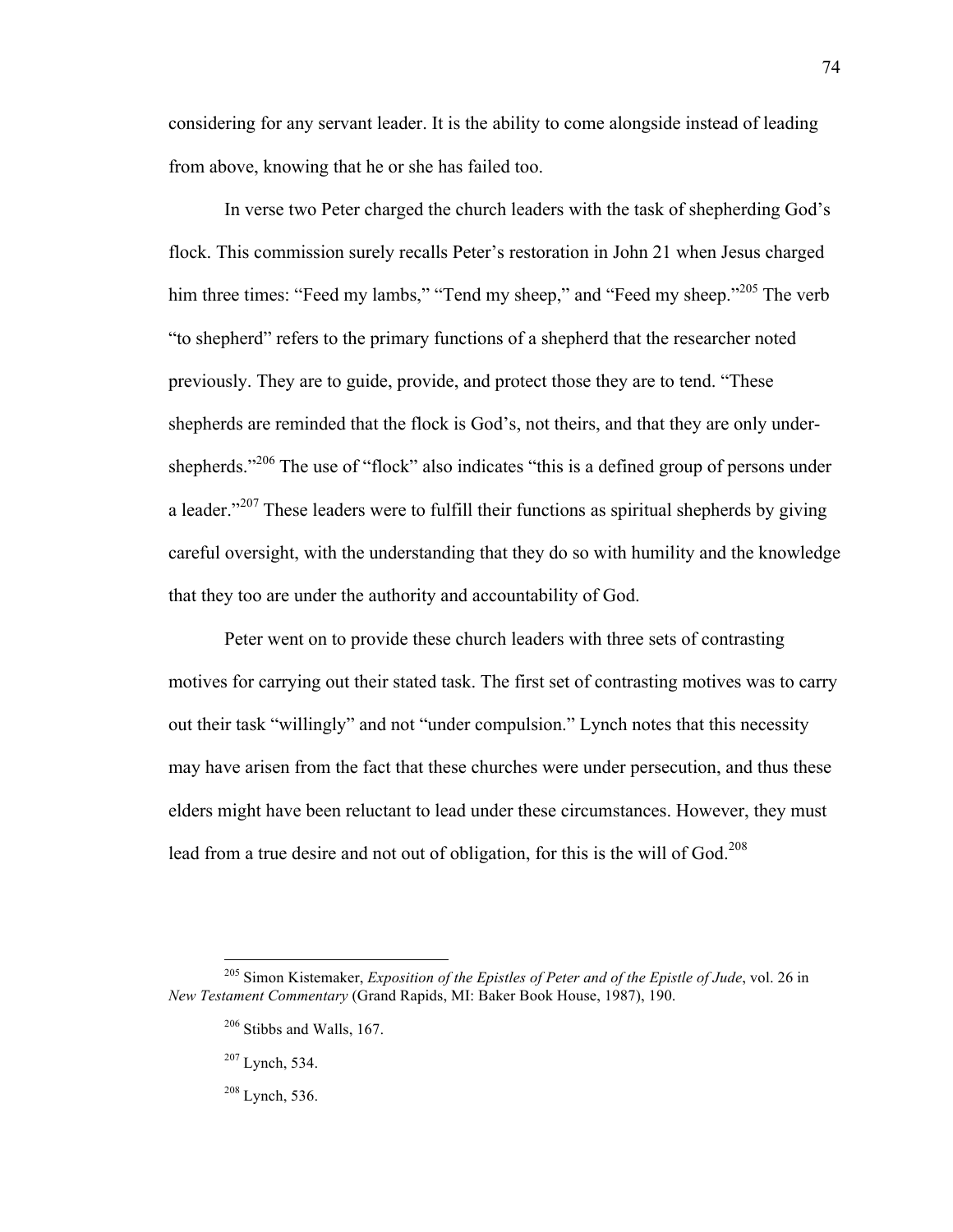The second set of motives focuses on the fact that leadership should not result from a desire for monetary gain. Money is not to be the motivator for shepherding leadership. This instruction is not to say that elders were not paid or not worthy of being compensated. Historical evidence indicates that they were compensated for their labor. But Peter is clear that money was not to be their foundational motive. Instead, these leaders were to serve enthusiastically, "eager to meet the needs of others."<sup>209</sup> They were to give and serve without the expectation of return. This attitude accords well with the very essence of servant leadership.

The third, and final, set of motives reveals the need for serving as examples, and not out of a love for power.<sup>210</sup> According to Peter, money and power were two primary stumbling blocks to the servant-leader as shepherd. The Greek verb for "domineering over" also shows up in Mark 10:42-45 where Jesus strongly contrasted domineering leadership with servant leadership for the twelve disciples as emerging leaders. Simply, Peter taught that servant-leaders, as shepherds, were not to lead others in a domineering way. Instead, "the elders were to fulfill their roles by being models whom the flock could imitate."<sup>211</sup> This directive is a powerful form of servant leadership as it places the onus on the servant-leaders to live out what they are exhorting others to do. The servant-leaders' authority springs from their teaching and lifestyle, not their title.<sup>212</sup>

Peter referenced the foundational motive for shepherding well in verse four, "And when the chief Shepherd appears, you will receive the unfading crown of glory." This

 <sup>209</sup> Lynch, 536.

 $210$  Lynch, 537.

 $211$  Lynch, 537.

 $212$  Lynch, 537.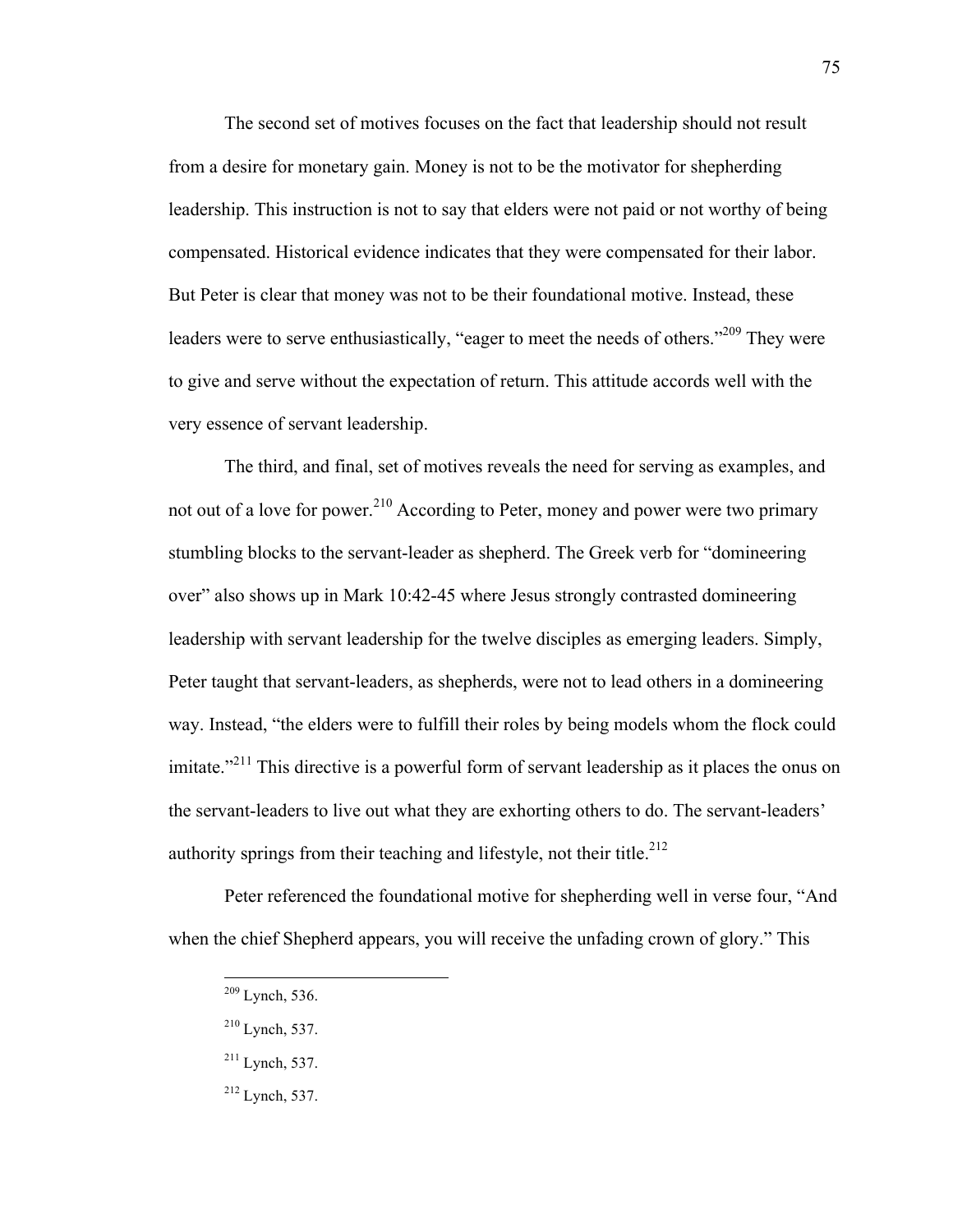reference to the return of Christ reminded the elders that they were people under authority and that there was a sure reward for those who carry out the task faithfully to the end. Simon Kistemaker presses the nature of a leader's calling: "The elders serve God's people not because of natural leadership capabilities or because Peter ordained them as presbyters. They serve because Jesus the Chief Shepherd called them to this task."<sup>213</sup>

As Peter provided one final exhortation to humility in verse five, Lynch states the task of shepherding leadership like this, "Elders, then, must depend not on position in a social hierarchy but operate as equals within God's household."<sup>214</sup> There is a practice of mutual submission that goes hand in hand with shepherding leadership.

# *Summary of Shepherd Metaphor Principles*

The shepherd metaphor is horizontal in nature. The primary function of the shepherd is to guide, provide, and protect those entrusted to him. This instruction means that servant-leaders are fundamentally oriented toward those they lead—the "flock." The developmental task is to aid the shepherd-leaders to understand in practical ways how to care for those they lead. This directive, like the servant metaphor, requires great attentiveness on the part of the servant-leader. Under the rubric of the servant metaphor, that attentiveness was directed vertically to understand best the will of God in their leadership. This level of attentiveness is directed horizontally to understand the needs, hopes, and dreams of those they have been called to lead. This focus implies depth of relationship with those they lead. The developmental task includes learning key competencies in order to guide, provide, and protect those entrusted to them. The

 <sup>213</sup> Kistemaker, 192.

 $214$  Lynch, 538.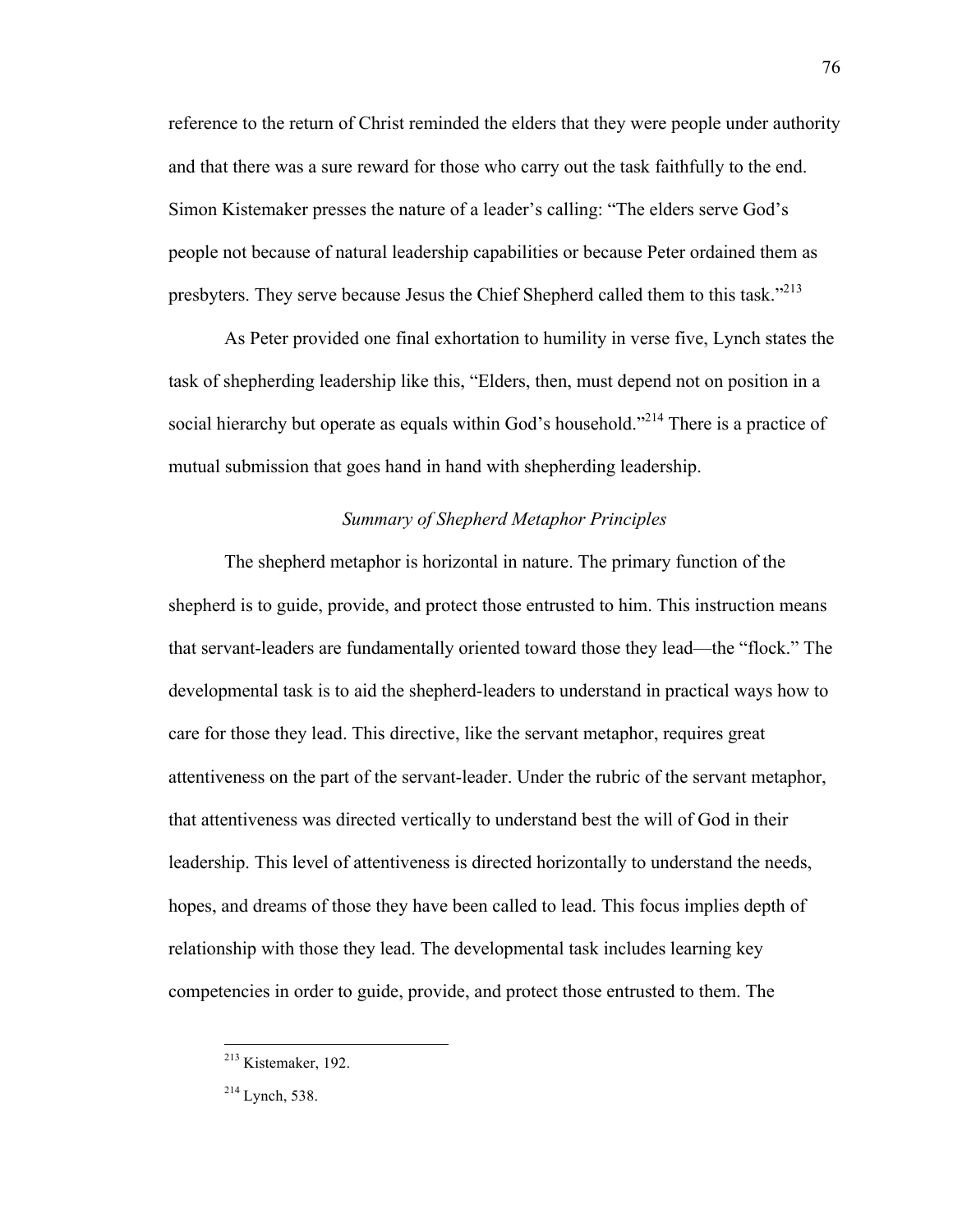acquisition of quality tools is necessary to help the servant-leader live out these shepherding competencies. Development of an attitude of personal sacrifice is foundational to the outward orientation of the shepherd-leader. Finally, there is the need for the development over time of proper motives through the use of this metaphor. The servant-leader as shepherd must lead willingly, not looking primarily for monetary gain or power. The Christ-centered servant-leader would do well to remember that God himself cares for his sheep and he takes this aspect of the leader's role very seriously.

#### **The Steward Metaphor**

The final biblical metaphor under consideration for a developmental construct is that of *steward*. As was true with the shepherd metaphor, the image of a steward is founded upon the servant metaphor.

## *Lexical and Cultural Contexts for the Steward Metaphor*

R. Scott Rodin concretely states the nature of a steward as a servant: "Christian leadership, which I define as the work of the steward leader, requires nothing less than a complete, wholesale submission of your life in service to God and God only."215 Bennett makes the case that the biblical steward was almost always a slave (*doulos*). "That is, he occupies a position of authority, but he also remains under authority. The 'manager' (*oikonomos*) fulfills a particular function within the larger category of 'servant' (*doulos*)."216 When we compile all of the biblical data, we see that a steward is one who makes good use of another's resources (people and possessions) in light of the coming

 <sup>215</sup> R Scott Rodin, *The Steward Leader: Transforming People, Organizations and Communities* (Downers Grove, IL: IVP Academic, 2010), 14.

<sup>216</sup> Bennett, 44.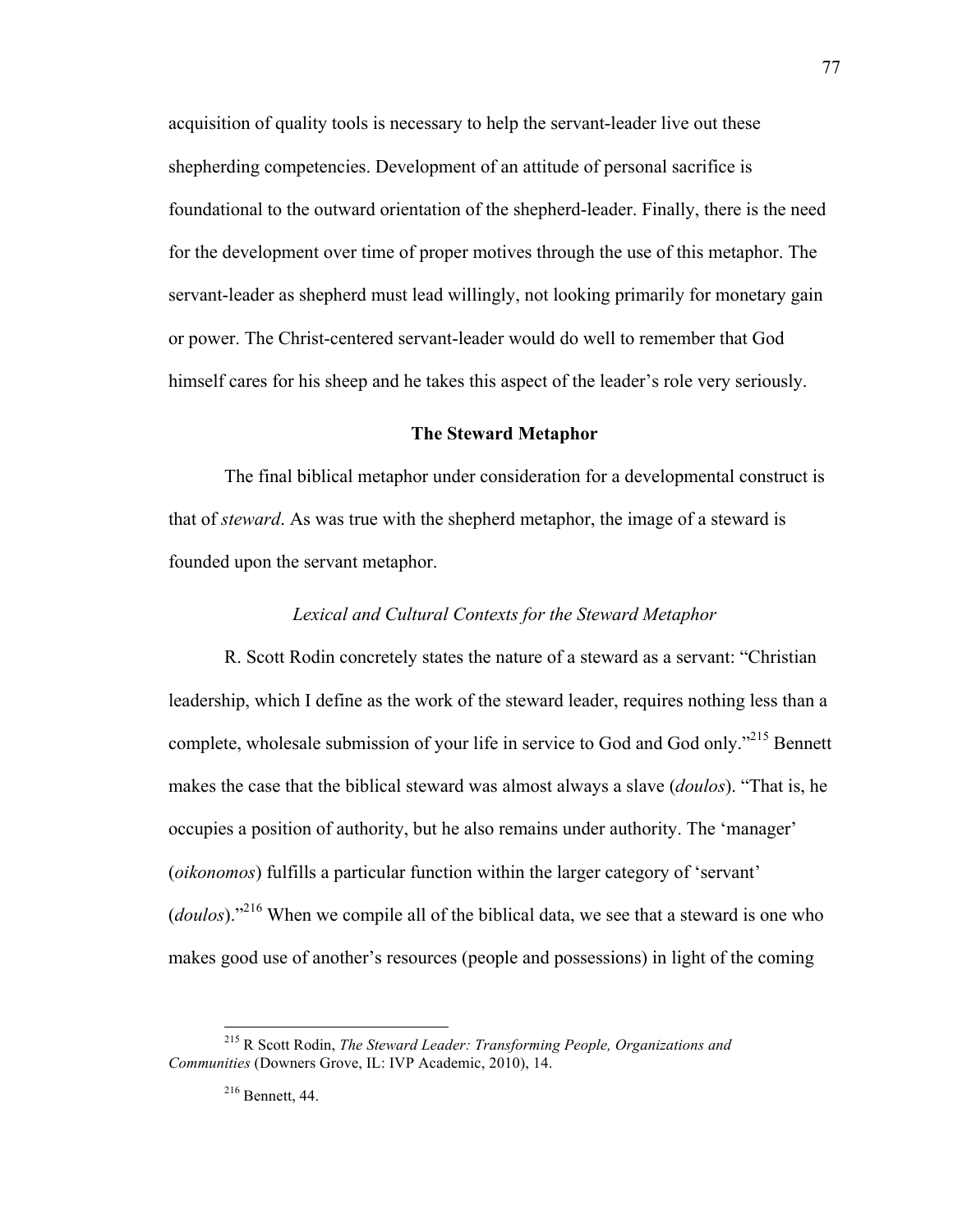judgment.217 Judgment implies urgency. The overall mission of Jesus implies wisdom and faithfulness—proper stewardship.

## *Old Testament Usage*

There are nine instances where the English translation of *steward* is used in the Old Testament. Four of those uses are found in the Joseph narrative in the book of Genesis (Gen. 35-50). Joseph himself was placed in this role when he was under the mastery of Potiphar in Egypt (Gen. 39). The specific use of the word is found in the story after Joseph became a leader of influence in Egypt (Gen. 41-50). The actual "steward" in this narrative was the slave who served Joseph within his house. It can also be confidently said that Joseph played the role of steward at the behest of Pharaoh when Pharaoh stated, "You shall be over my house" (Gen. 41:40).

Two references are related to the stewards possessed by King David (1 Chron. 27:31; 28:1). The other three references are found in the prophetic literature of the Old Testament (Isa. 22:15; Dan. 1:11, 16). In each case, the same basic meaning is maintained, "being over another's house" or "being over another's possessions." The *steward* in the Old Testament could be over a house, over an estate, or even over a royal realm.<sup>218</sup> The obligation seems clear that the steward was to manage the owner/master's resources to the expectations of the owner/master. Though slaves, stewards did have leadership influence over others and the use of the owner's resources.

 <sup>217</sup> Bennett, 43-44.

<sup>&</sup>lt;sup>218</sup> Scott C. Layton, "The Steward in Ancient Israel: A Study of Hebrew (ĂŠER) AL-HABBAYIT in its Near Eastern Setting," *Journal of Biblical Literature* 109, no. 4 (1990): 641.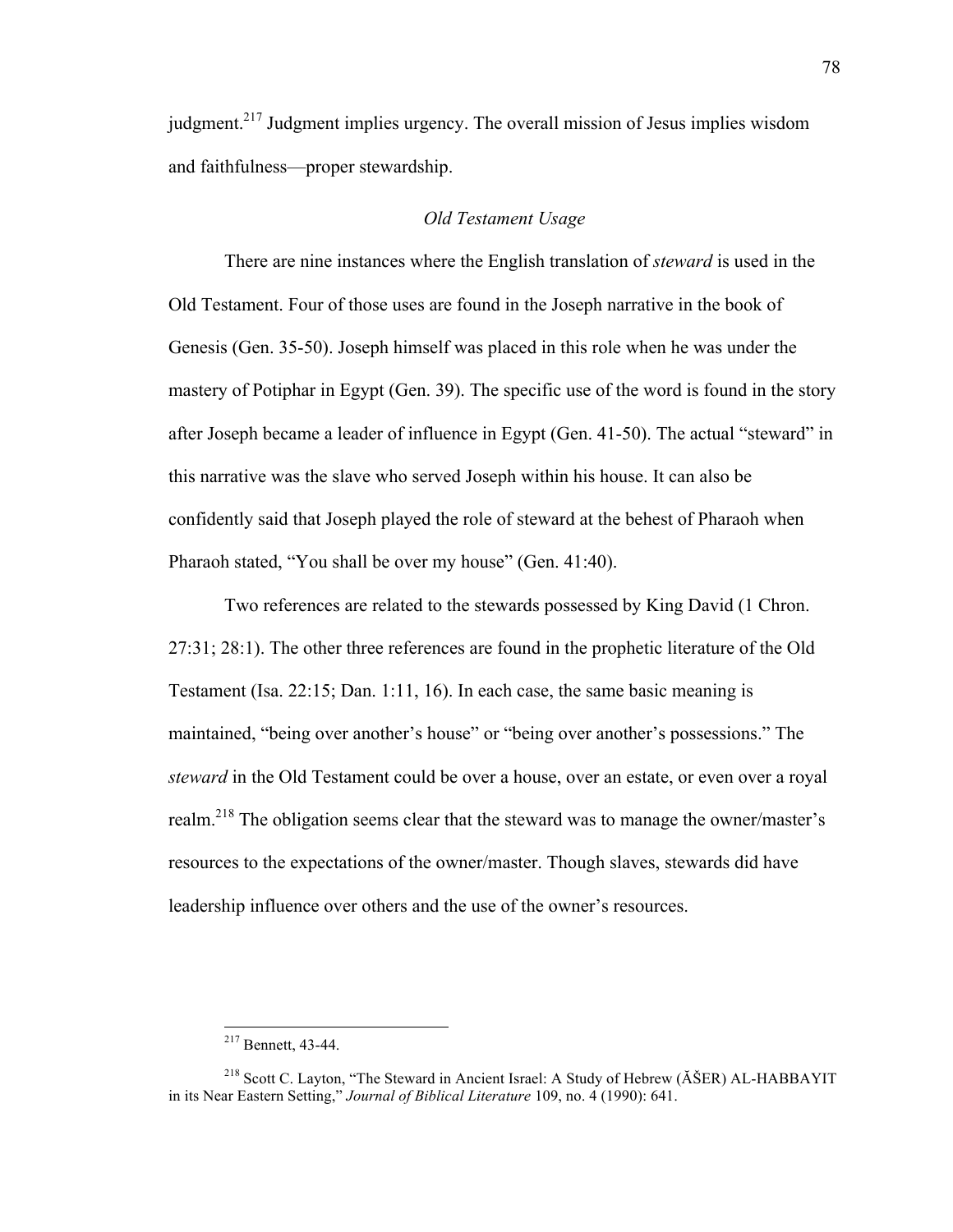#### *New Testament Usage*

There are two words in the Greek that can be translated *steward*. The first is *epitropos*, which carries the connotation of a manager, foreman, or steward and is used ony three times in the New Testament.<sup>219</sup> The second, and more common Greek word, is *oikonomos*, which is most commonly translated as "house manager," "house steward," or simply "steward."<sup>220</sup> The verb or noun form is found nine times in the New Testament.<sup>221</sup> There are also seven occurrences of the related noun *oikonomia*, which is most often translated "stewardship" in the ESV. Of all of the usage in the New Testament, the greatest number of occurrences is found in Paul's writings.

We see in the New Testament that most often the steward was also a slave. This particular slave would be placed in charge over a whole household and would superintend the other slaves.<sup>222</sup> The steward was typically one who was owned and without rights. This paradox made the steward both a slave and a ruler. He had authority over other slaves and servants, yet he was accountable to the master for the wise use of his resources. One other connotation that bears consideration is the fact that often the *oikonomos* is pictured in the New Testament as carrying out his leadership task while the master is away.<sup>223</sup> This fact has implications for the Christ-centered servant-leaders as

<sup>223</sup> Harris, 96.

 <sup>219</sup> Arndt and Gingrich, 303.

<sup>220</sup> Arndt and Gingrich, 560.

<sup>221</sup> Robert L. Thomas, *New American Standard Exhaustive Concordance of the Bible: Including Hebrew-Aramaic and Greek Dictionaries* (Nashville, Tennessee: Holman, 1981), 1174.

 $222$  Kittel and Bromiley, 5:150.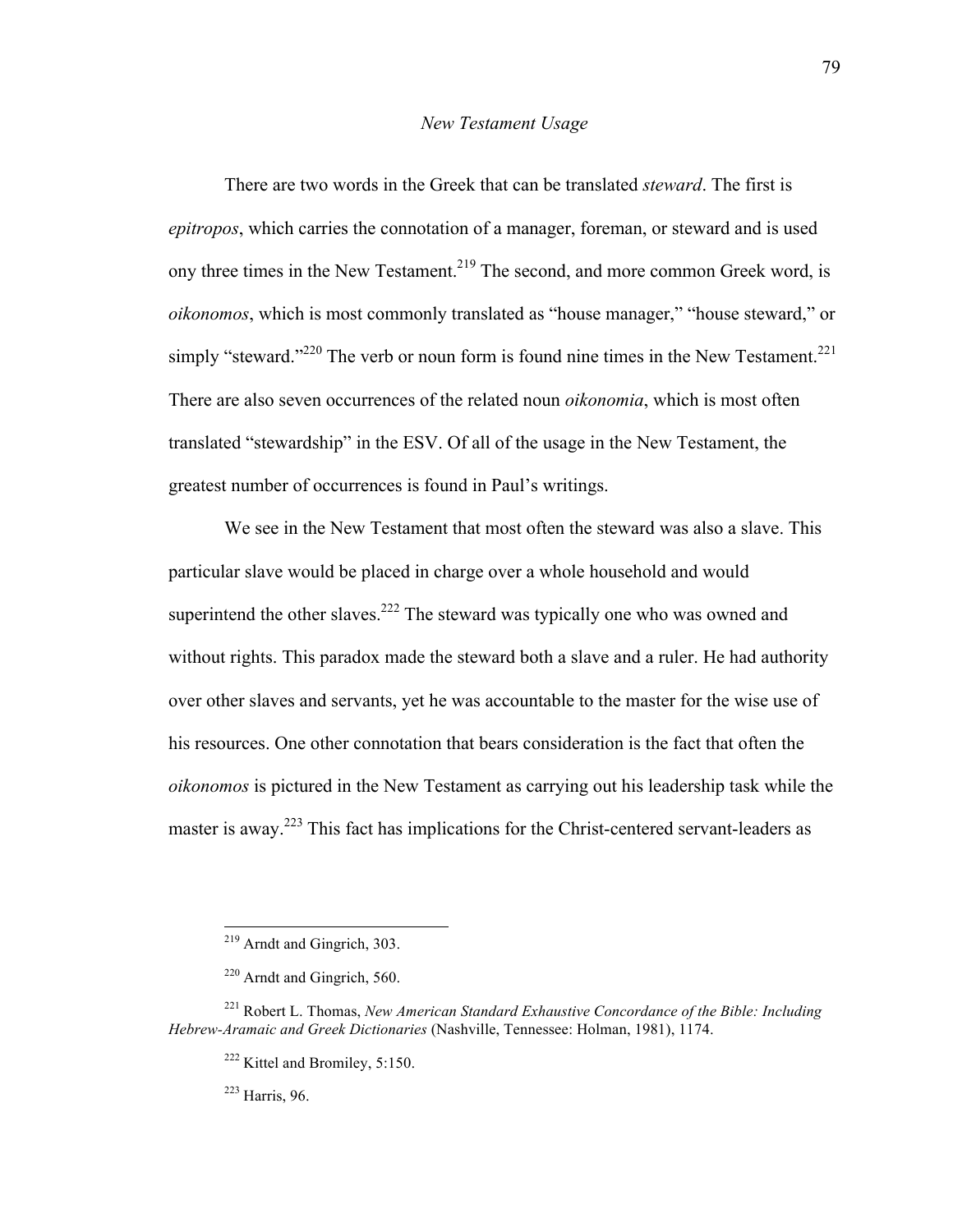they lead in anticipation of Christ's return. This understanding places a premium on faithfulness.

80

# **The Gospels**

Jesus made use of the steward metaphor primarily in his teaching through parables to illustrate important lessons regarding stewardship principles.

The parable of the talents is one of the richest parables that Jesus used regarding leadership principles from the steward metaphor (Matt. 25:14-30). The characters of the parable included the owner/master and three stewards of various talent levels. Most scholars agree that this parable is about the kingdom of heaven and the requirement of readiness in anticipation of that kingdom.<sup>224</sup> Essentially, the parable highlights two good stewards who take what is entrusted to them and make a profit. The contrast is with the third steward who takes what is entrusted to him and gains nothing while the master is away. The master praises and rewards the first two stewards but condemns the third steward, calling him a "wicked and slothful servant" (Matt. 25:26). The first two stewards are called "good and faithful" servants. Each time the word *servant* is used it is the Greek word *doulos*. This translation (of the Greek) strengthens the idea that a steward was a slave first, owning nothing, but entrusted with the master's resources.

The praise that the master accorded the first two stewards in the parable points to the primary character trait of good stewards—faithful in growing the resources entrusted to them. Morris notes that the expression of "good and faithful" "approves both his character and his diligence."<sup>225</sup> The ultimate reward in the story is that the good stewards

 <sup>224</sup> Morris, 626.

<sup>225</sup> Morris, 629.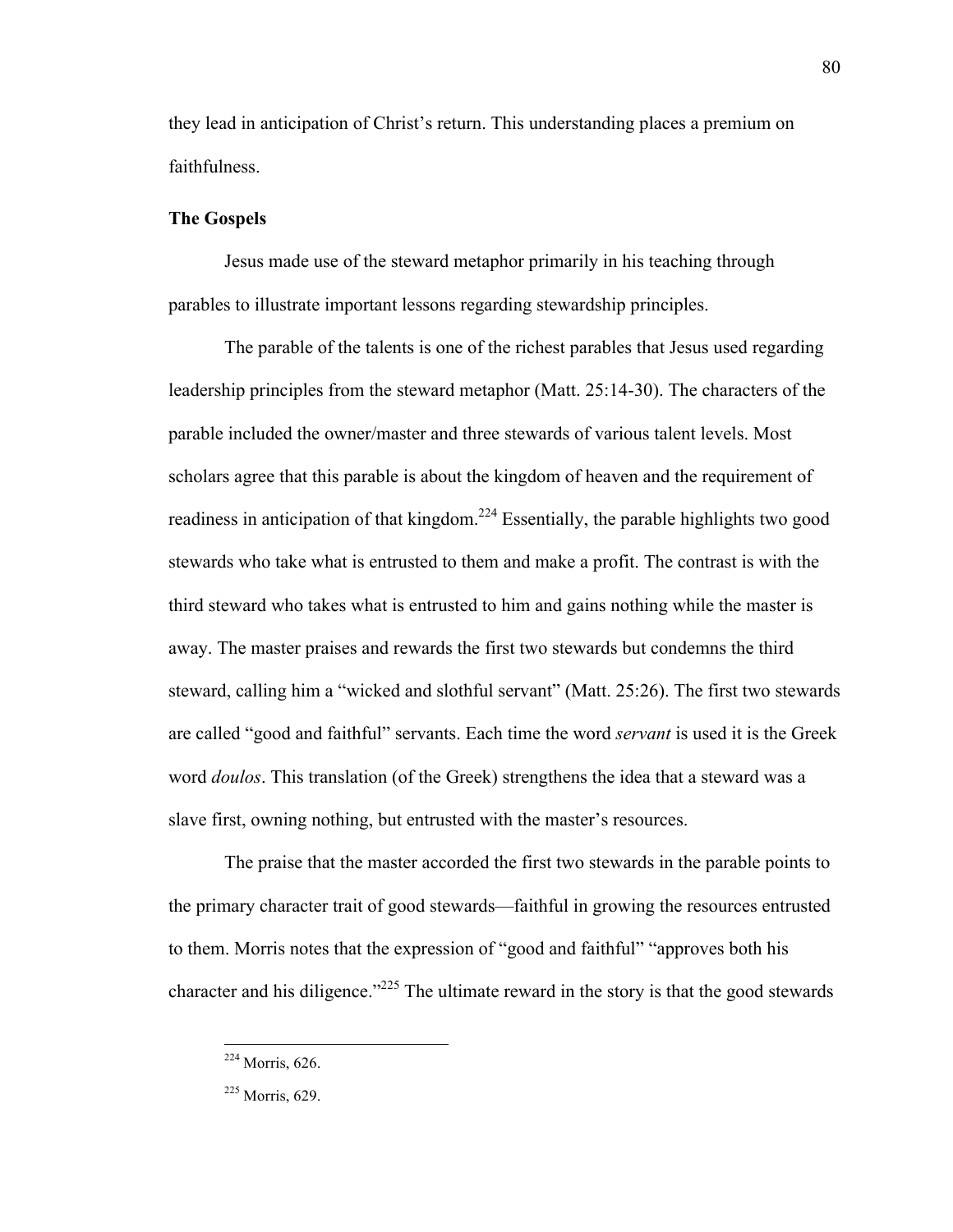will be given even greater scope of responsibility. This compensation also serves to demonstrate the generosity of the master. Morris states, "It clearly means that the servant has received the warm approval of the master and that his future is one in which joy will be prominent."<sup>226</sup>

In response to a question from Peter, Jesus made use of another parable about the nature of stewards (Luke 12:41-43). At the heart of the application is the idea that a steward is a leader. He is placed in charge of other servants and is blessed if the master of the house finds him faithfully doing what he is supposed to do. Faithfulness is a characteristic quality of an *oikonomos*. <sup>227</sup> Luke's use of *oikonomos* indicates that he sees Jesus addressing the twelve as future leaders of his church.

Through another parable, Jesus provided an additional layer of understanding about his use of the steward metaphor (Luke 16:1-13). In verse one, we have three critical elements surrounding the meaning behind the steward metaphor. There are two characters: the "rich man" who is obviously the owner/master of the estate, and the "manager" (*oikonomos*). It is obvious that this manager was wasting the master's resources, which would be a violation of the vital characteristic of real stewardship. This parable is difficult to interpret, and many commentators have tried to make sense of that which seems nonsensical. The overall meaning of this parable is beyond the scope of this paper, but the surrounding details and use of the steward metaphor is profitable for the discussion at hand. Verses ten through twelve help to inform the metaphor described in verses one and two. Paul Bretscher explains, "In verses ten to twelve the theme is

 <sup>226</sup> Morris, 629.

<sup>&</sup>lt;sup>227</sup> Marshall, 540-541.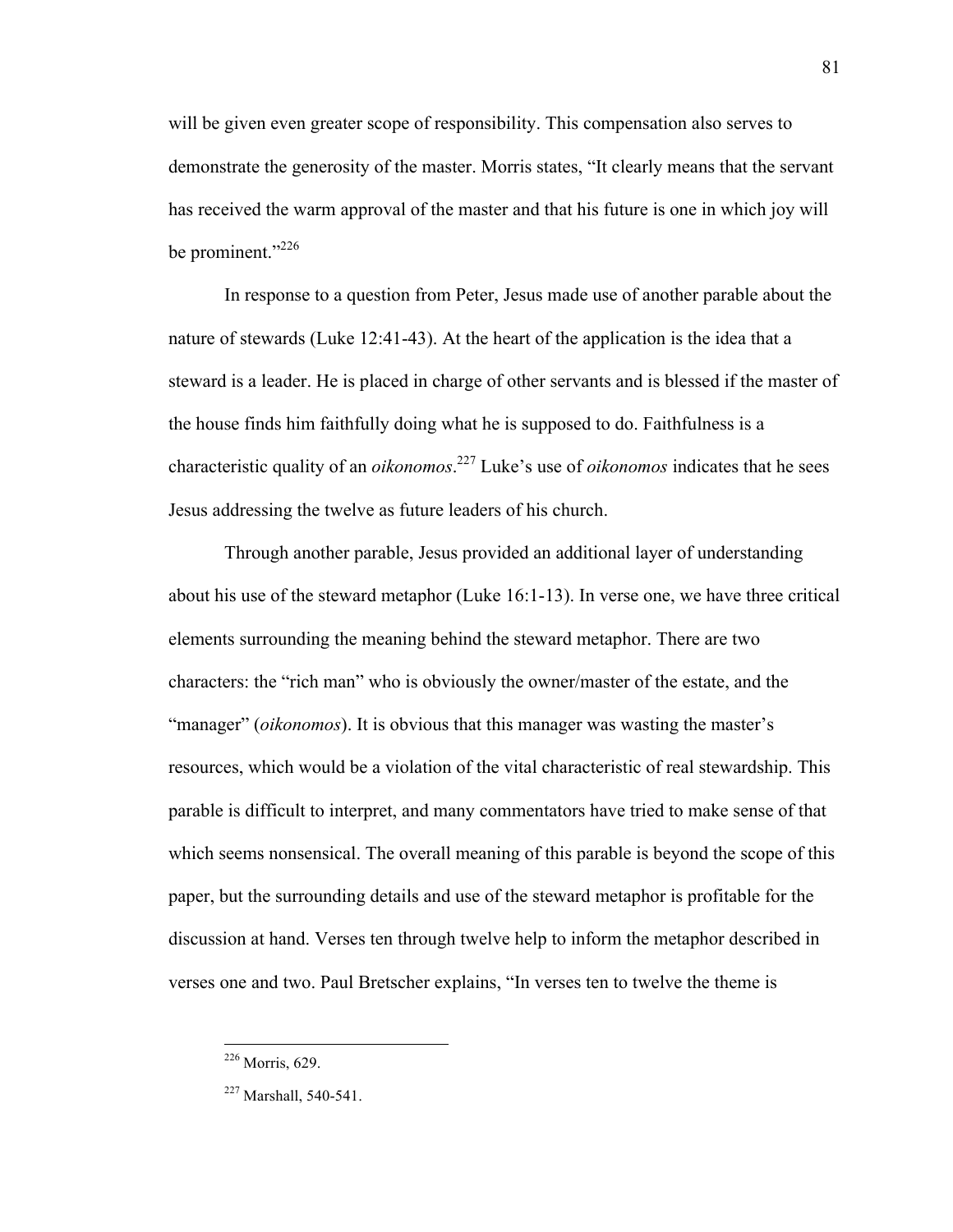faithfulness to one's trust, clearly showing that theme of stewardship in verses one and two is by no means to be regarded as purely incidental to the theme of wisdom."<sup>228</sup> In verses ten through thirteen, we see the secondary application that provides the researcher with some principles of leadership related to the steward metaphor. Marshall sees the first application as faithfulness in stewardship. He sees the unfaithfulness of the unjust steward in the story in contrast to the faithfulness required by the disciples. The second application is the notion that a servant cannot serve two masters—personal wealth and the human owner of the resources entrusted to the steward.<sup>229</sup>

# **Pauline Literature**

While the steward metaphor in the Gospel accounts explains the nature of this role, Paul and Peter's usage of the metaphor provides particular Christian resources that are to be wisely managed. The Apostle Paul is the primary writer in the New Testament who turns the function of the metaphor toward the mission of the Church. The researcher will use the following passages to highlight those precious resources that find their source in God but have been entrusted to people as servants of the Most High.

Paul stated, "This is how one should regard us, as servants of Christ and stewards of the mysteries of God. Moreover, it is required of stewards that they be found trustworthy" (1 Cor. 4:1-2). Paul freely mixed the servant and steward metaphors, opening with a declarative statement that his apostleship is to be counted as servant leadership. This statement is phenomenal since Paul could have asserted his rightful

<sup>&</sup>lt;sup>228</sup> Paul G. Bretscher, "The Parable of the Unjust Steward: A New Approach to Luke 16:1-9," *Concordia Theological Monthly* 22, no. 10 (October 1951): 760.

<sup>229</sup> Marshall, 622.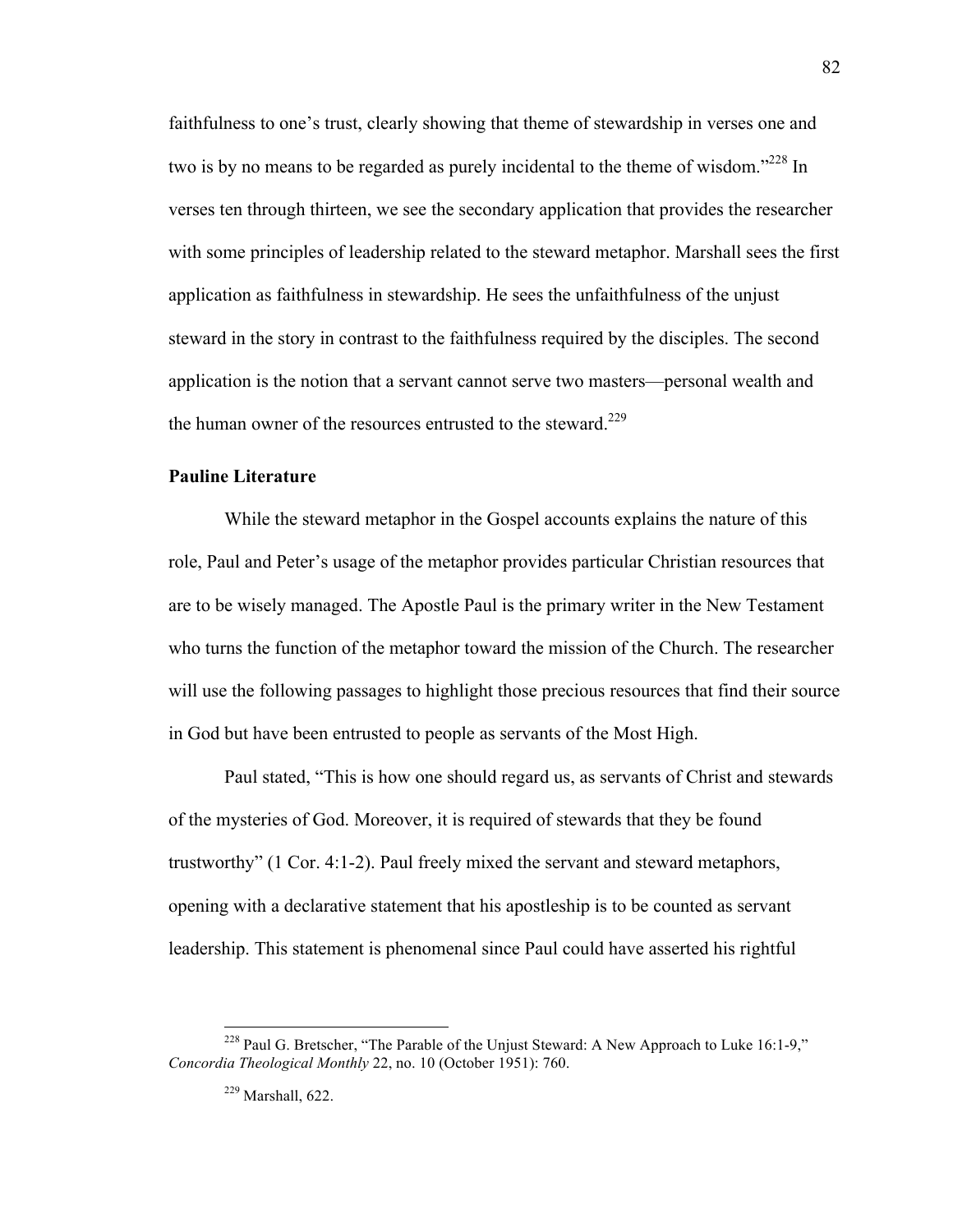authority as an apostle. But he chose not to do so.<sup>230</sup> Paul made it clear that although he "belongs to them, he is not accountable to them."231 Paul labeled himself as a "servant (*hypēretēs*) of Christ." This was a new term that was closely akin to *diakonos* and simply meant "a person who renders service." This word carries the connotation of "ministering the affairs of another." This meaning is verified by Paul's use of *oikonomos* in the rest of the sentence.<sup>232</sup> Being "servants of Christ" also references Paul and his companion's humble position in expressing their leadership. Certainly "the mysteries of God" refer to the revelation of the gospel itself that Paul came to proclaim to the Corinthians.<sup>233</sup> As servants of Christ, and as accountable to God, we are to faithfully steward the gospel message with all humility. Paul also emphasized the stewardship of the gospel that must take place (Eph. 3:1-3). This imperative is a sacred trust that has the expectation of being carried out. The gospel in all of its fullness is one of the critical resources that every Christ-centered steward-leader must manage well.

Paul addressed one of his protégés and made plain the qualifications for leadership within God's Church (Titus 1:7). "For an overseer as God's steward, must be above reproach." The word *overseer* is a clear leadership term that designates one who exercises oversight of others.234 Paul equated the overseer as God's *oikonomos*, a steward. This understanding at once shows that the spiritual leader belongs to God, in

 <sup>230</sup> Gordon D. Fee, *The First Epistle to the Corinthians*, The New International Commentary On the New Testament (Grand Rapids, MI: William B. Eerdmans, 1987), 158.

<sup>231</sup> Fee, 158.

<sup>232</sup> Fee, 159.

<sup>&</sup>lt;sup>233</sup> Fee, 160.

<sup>234</sup> George W. Knight, *The Pastoral Epistles: A Commentary On the Greek Text*, The New International Greek Testament Commentary (Grand Rapids, Mich.: W.B. Eerdmans, 1999), 291.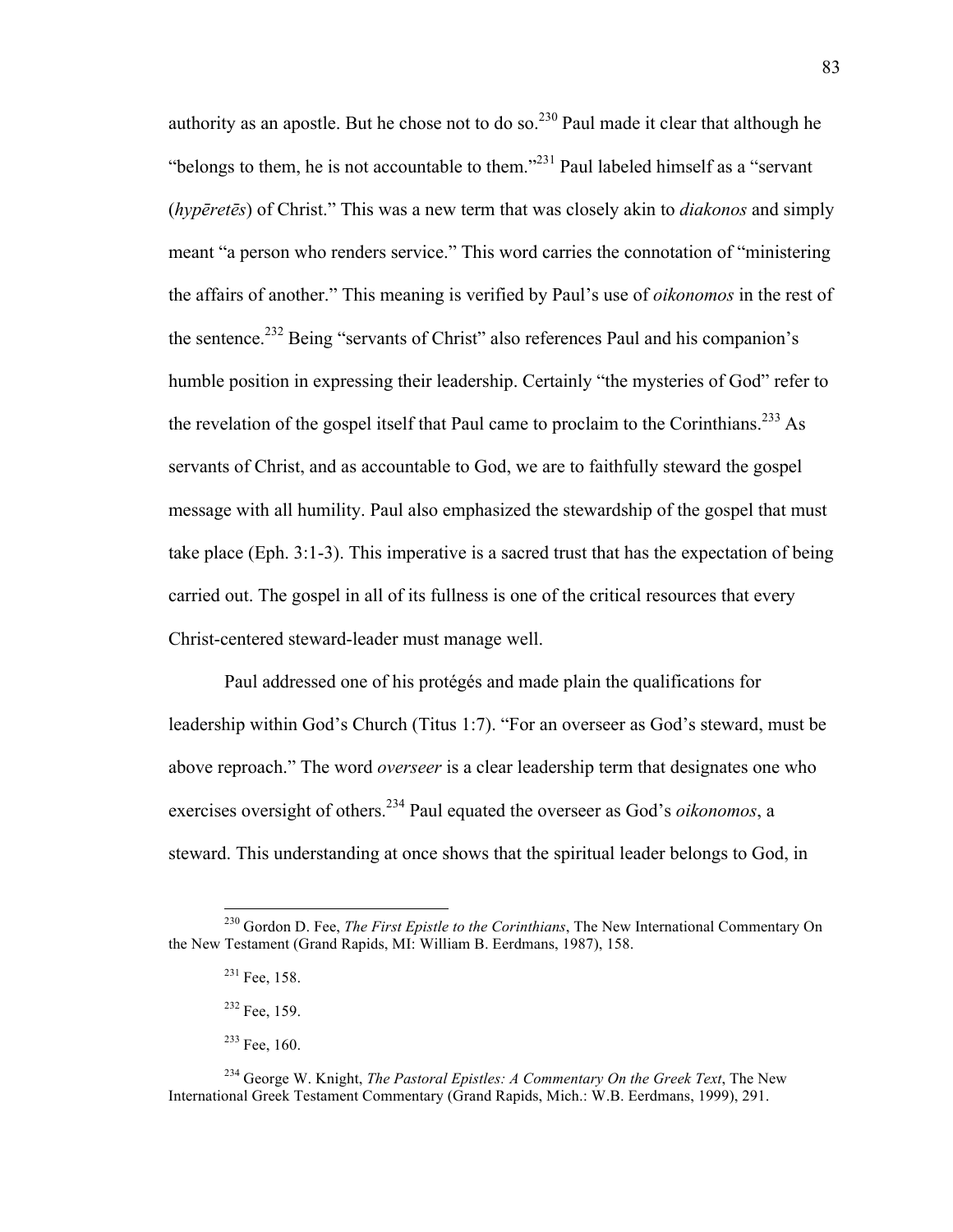keeping with the slave aspect of the derivation of *oikonomos*. <sup>235</sup> But it also states that the steward must be "above reproach." George Knight notes that being above reproach being blameless—not only shows the character of the steward, but to the ability to display God's transforming grace.<sup>236</sup> How we steward matters as much as what we steward.

## **Petrine Literature**

Finally, within Peter's writings we find one more resource that is to be stewarded well: "As each has received a gift, use it to serve one another, as good stewards of God's varied grace" (1 Pet. 4:10). Peter spoke about spiritual gifts, which each believer in Christ receives at the moment of spiritual birth (Rom. 12; 1 Cor. 12; Eph. 4). The focus here is on individuals in the church, and thus leaders are also obligated to steward well the gift(s) entrusted to them. The very use of the term *steward* shows that the gifts have their source in God and are meant to benefit of others.<sup>237</sup> The spiritual gifts God has entrusted to every believer, and certainly the leader within God's Church, are to be stewarded well in an effort to serve one another.

## *Summary of the Steward Metaphor*

The steward metaphor places a leadership emphasis on the faithful management of precious resources in carrying out the mission. The steward was almost always a slave who had exhibited great faithfulness and therefore could be trusted by the master, even in

 <sup>235</sup> Gordon D. Fee, *1 and 2 Timothy, Titus*, vol. 13 in *New International Biblical Commentary* (Peabody, MA: Hendrickson Publishers, 1988), 174.

<sup>236</sup> Knight, 291.

<sup>237</sup> J. Ramsey Michaels, *1 Peter*, vol. 49 of *Word Biblical Commentary:* (Waco, TX: Word Books, 1982), 249.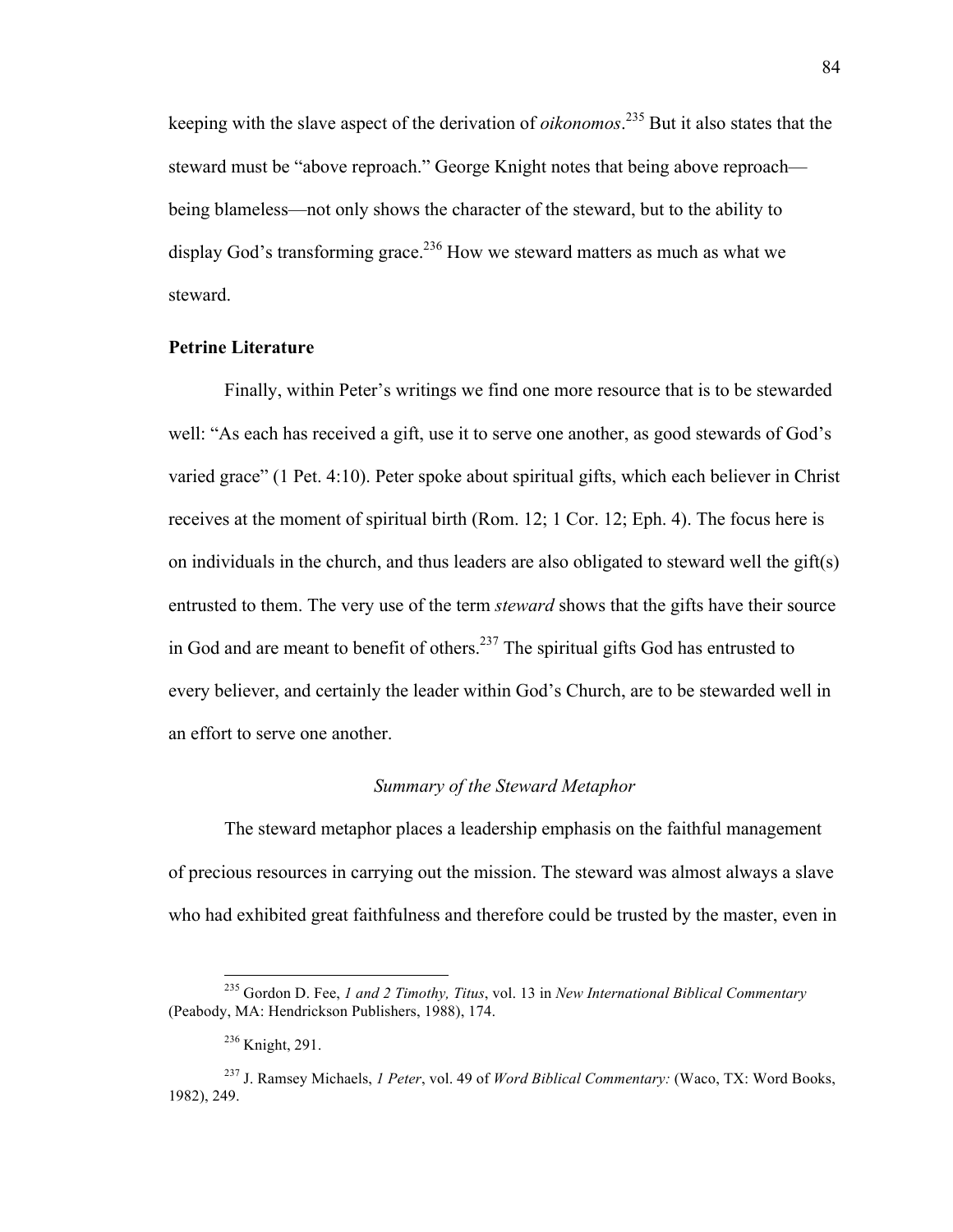the master's absence. The steward was often placed over the other slaves as well as the other resources that the master owned. In that regard, a good steward could be placed over a whole estate. The expectation of the master is that the steward would create a profit for the master and manage the master's resources according to his expectations.

In line with the biblical exhortations, the developmental task is to help Christcentered servant-leaders steward well the spiritual gifts they have received from God and the totality of the gospel itself. It is important that developmental consideration be given to the inner life of the steward-leader. The steward-leader is to be a person of high character who can faithfully carry out the will of the master. Steward-leaders must also be anchored in their calling so that they do not lose sight of the strategic nature of what they do. Beyond these specifics, servant-leaders as stewards should be developed in the management and strategic skills necessary to make wise use of all of the resources entrusted to them in fulfilling their portion of the mission. Steward-leaders graciously receive the resources entrusted to them by the Master and manage them wisely toward the fulfillment of Kingdom purposes, that which is the will of the Master.

#### **Conclusion**

In conclusion, the biblical metaphors of servant, shepherd, and steward have been proven to be effective images for drawing out developmental principles for the 21st century servant leader. They lay a biblical foundation and provide a developmental path of necessary character traits, attitudes, and skills for godly leadership in the Church.

The servant metaphor speaks to the leader's vertical relationship with God and defines the posture of a humble slave abiding in intimate relationship with the One who redeemed him.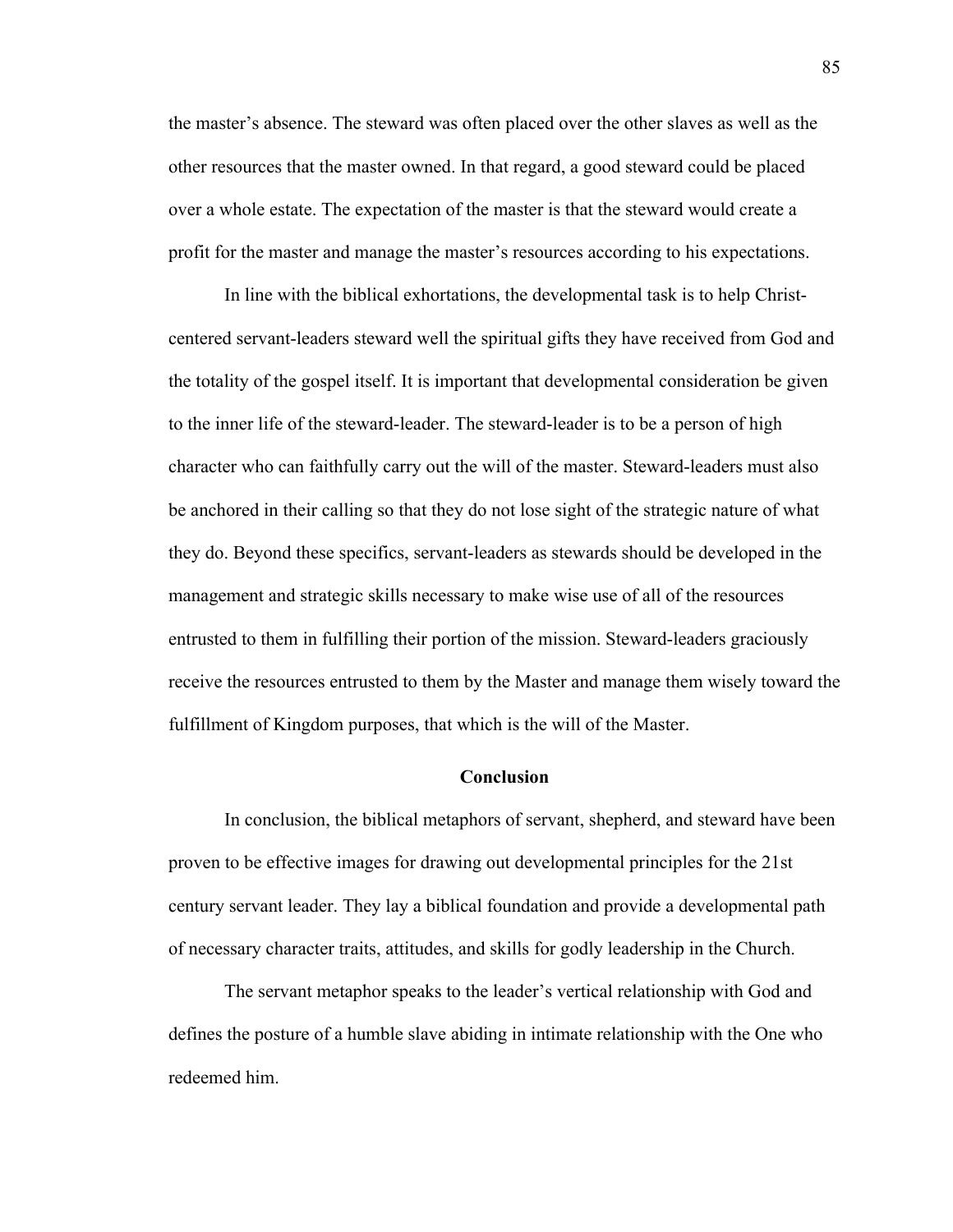The shepherd metaphor articulates the leader's horizontal relationships with those that he leads. The shepherd never forgets that his posture is still one of a dependent slave. The shepherd seeks to serve through guiding, providing, and protecting those entrusted to his care.

The steward metaphor looks out to the mission. The steward metaphor tasks the leader with the wise management of the Master's people and resources to the effective accomplishment of the mission.

In each case, the orientation is upward in dependence, inward in posture and character, and outward in its expression of sacrifice and service for leading those entrusted to them. This alignment provides a solid foundation for a developmental construct for Christ-centered servant leadership.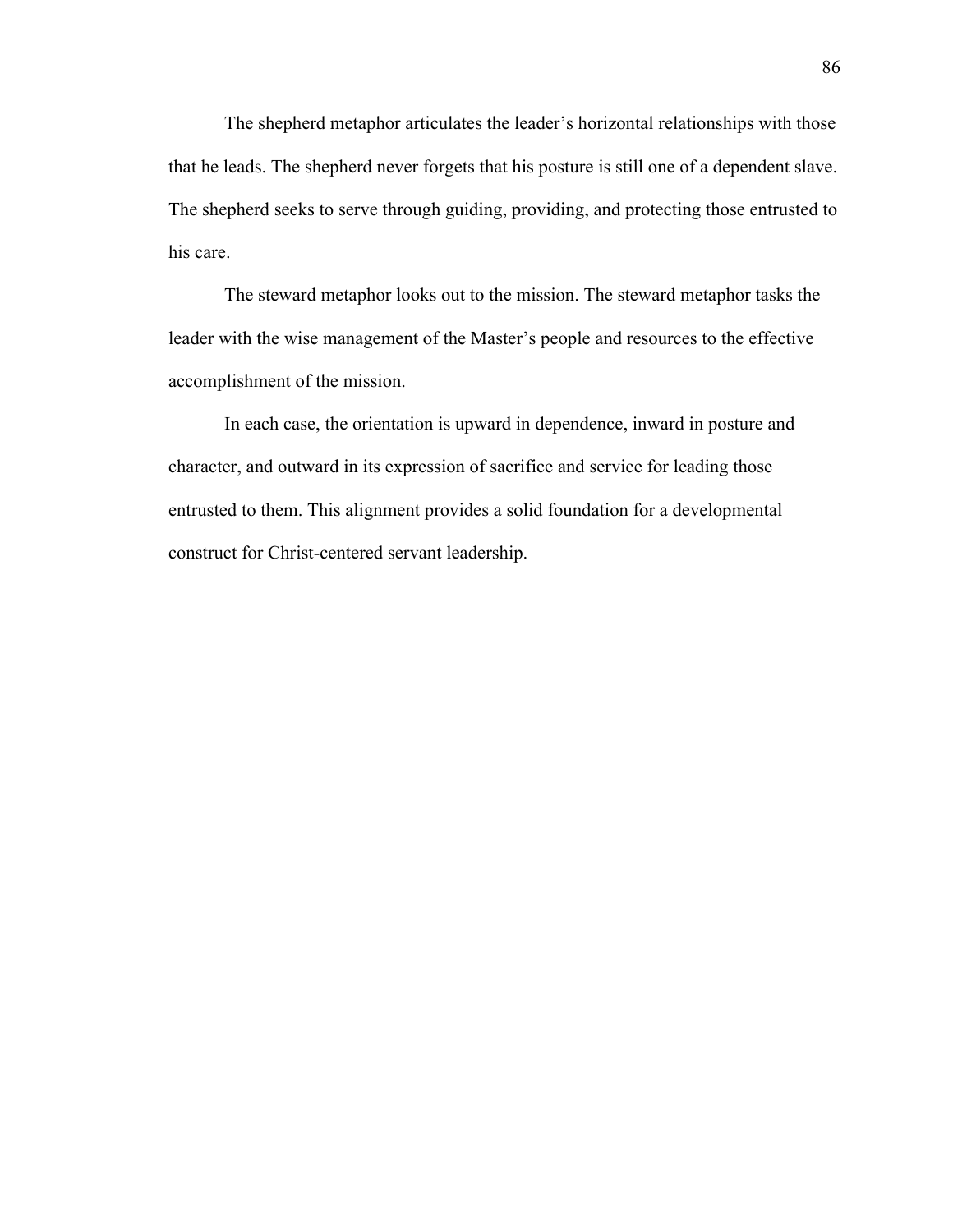## CHAPTER THREE: REVIEW OF RELATED LITERATURE

At the core of this research is the biblical data. By definition, this construct for servant leadership development flows from the pages of Scripture. Yet, it is incumbent upon the researcher to evaluate the contributions of others as they reflect on these biblical metaphors toward practical application. From the broader literature, the researcher will look at each metaphor through the lenses of cultural application, biblically drawn application, and practical application. Metaphors carry meaning in their historical and cultural context for the audience of that day. The Scriptures take that meaning and add theological value for the covenant community in the form of timeless truths. The modern reader then must draw out practical applications for today. To allow these applications to have their intended impact the researcher will first highlight the dynamics of shifting leadership, propose a definition of leadership and leadership development, and emphasize the need for a more holistic approach. This framework matters because the modern-day setting is vastly different from that of the Bible. These reflections will take note of the complexity of the leadership landscape and what is required of the leader in character and skills.

The tension for the researcher lies in understanding that this topic is grounded in the biblical data and that chapters two and three both reflect that same data. The tension is resolved through the emphasis of each chapter. Chapter two focuses on the biblical and theological reflection to establish the leadership metaphors as legitimate. Chapter three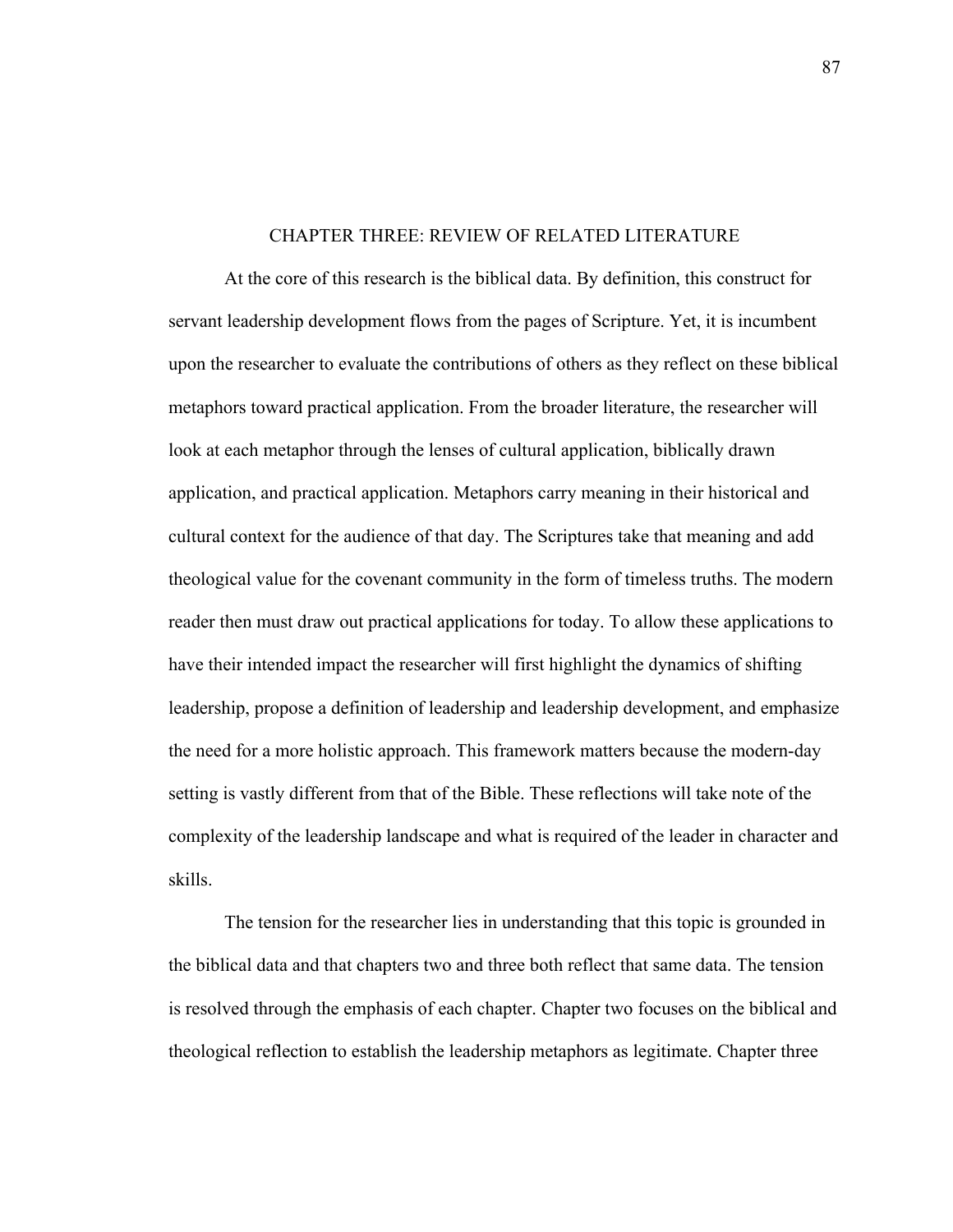will focus on the leadership application of those metaphors as it arises from the reflection and evaluation of others.

#### **The 21st Century Leadership Challenge**

Deborah Rowland writes that too many leaders are out of touch with those they lead—this despite the fact that billions of dollars are spent each year on leadership development. She notes, "Our primary method of developing leaders is antithetical to the type of leadership we need."<sup>1</sup> Most development programs are focused on the individual, classroom oriented, and separated from the workplace. Rowland states, "study after study, including my own, tells us the qualities that leaders in today's world need are intuitive, dynamic, collaborative, and grounded in here-and-now emotional intelligence."<sup>2</sup> The Church is not immune to this reality. The pressure on church leaders and specialized ministry leaders is great. In a climate of religious confusion and an increasing variety of ministry models, Christian leaders must possess strong character and effective competencies to navigate the complexities. In the midst of great cultural change, there have been some significant leadership shifts. These shifts reflect the need for change in how leaders lead and are developed, and why this research is important.

Richard Daft and Patricia Lane highlight six significant paradigm shifts in leadership thinking in Table 1. These cultural shifts in leadership point to the need for new paradigms in both leadership style and in how we develop leaders. For leaders to lead in fresh ways they must be developed differently.

 <sup>1</sup> Deborah Rowland, "Why Leadership Development Isn't Developing Leaders," *Harvard Business Review* October 14, 2016, accessed October 14, 2016, https://hbr.org/2016/10/why-leadershipdevelopment-isnt-developing-leaders.

<sup>2</sup> Rowland.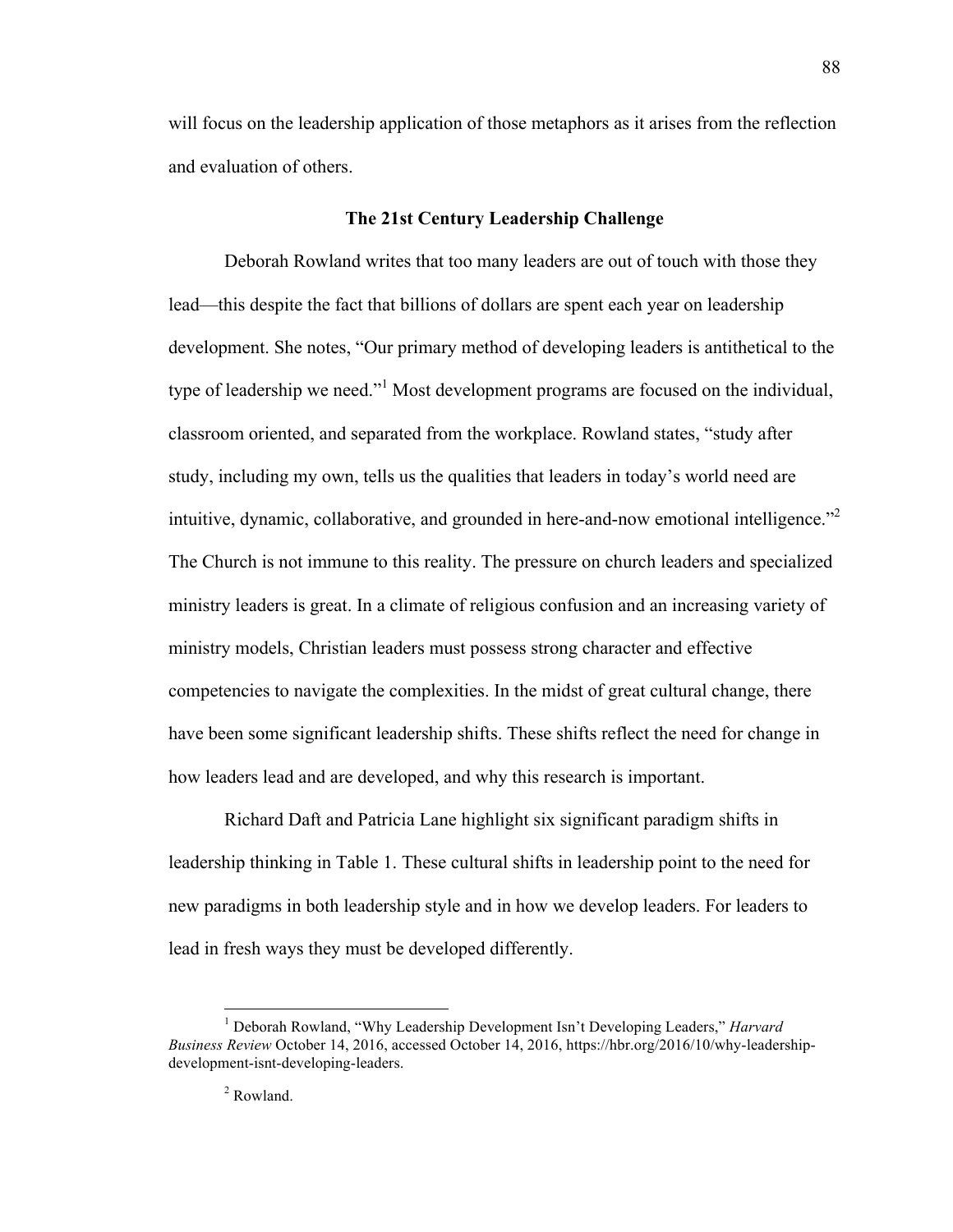| Table 1. The New Reality for Leadership <sup>3</sup> |                            |
|------------------------------------------------------|----------------------------|
| <b>Old Paradigm</b>                                  | <b>New Paradigm</b>        |
| Stability                                            | Change & Crisis Management |
| Control                                              | Empowerment                |
| Competition                                          | Collaboration              |
| Uniformity                                           | Diversity                  |
| Self-centered                                        | <b>Higher Purpose</b>      |
| Hero                                                 | Humble                     |

*Source:* Adapted from Richard L. Daft and Patricia G. Lane, *The Leadership Experience*, 3rd ed. (Mason, Ohio: Thomson/Southwestern, 2005), 8.

What type of leadership will satisfy the demands of these new realities as corroborated by Daft and Lane? What form of development will help leaders meet these needs and place them on a pathway of learning? There are many definitions of leadership. Daft and Lane define it as involving "the influence of people to bring about change toward a desirable future."4 Peter Northouse defines leadership as "a process whereby an individual influences a group of individuals to achieve a common goal.<sup>55</sup> Both definitions include the idea of influence, which is fundamental to the task of leadership. While Northouse emphasizes process, implying that leadership is not an event but happens over time, Daft and Lane bring focus to the idea of change. By combining these elements, a more substantial definition is that leadership is the process of influencing others toward achieving desirable change.

5.

<sup>&</sup>lt;sup>3</sup> Daft and Lane, 8.

<sup>4</sup> Daft and Lane, 5.

<sup>5</sup> Peter Guy Northouse, *Leadership: Theory and Practice*, 6th ed. (Thousand Oaks: SAGE, 2013),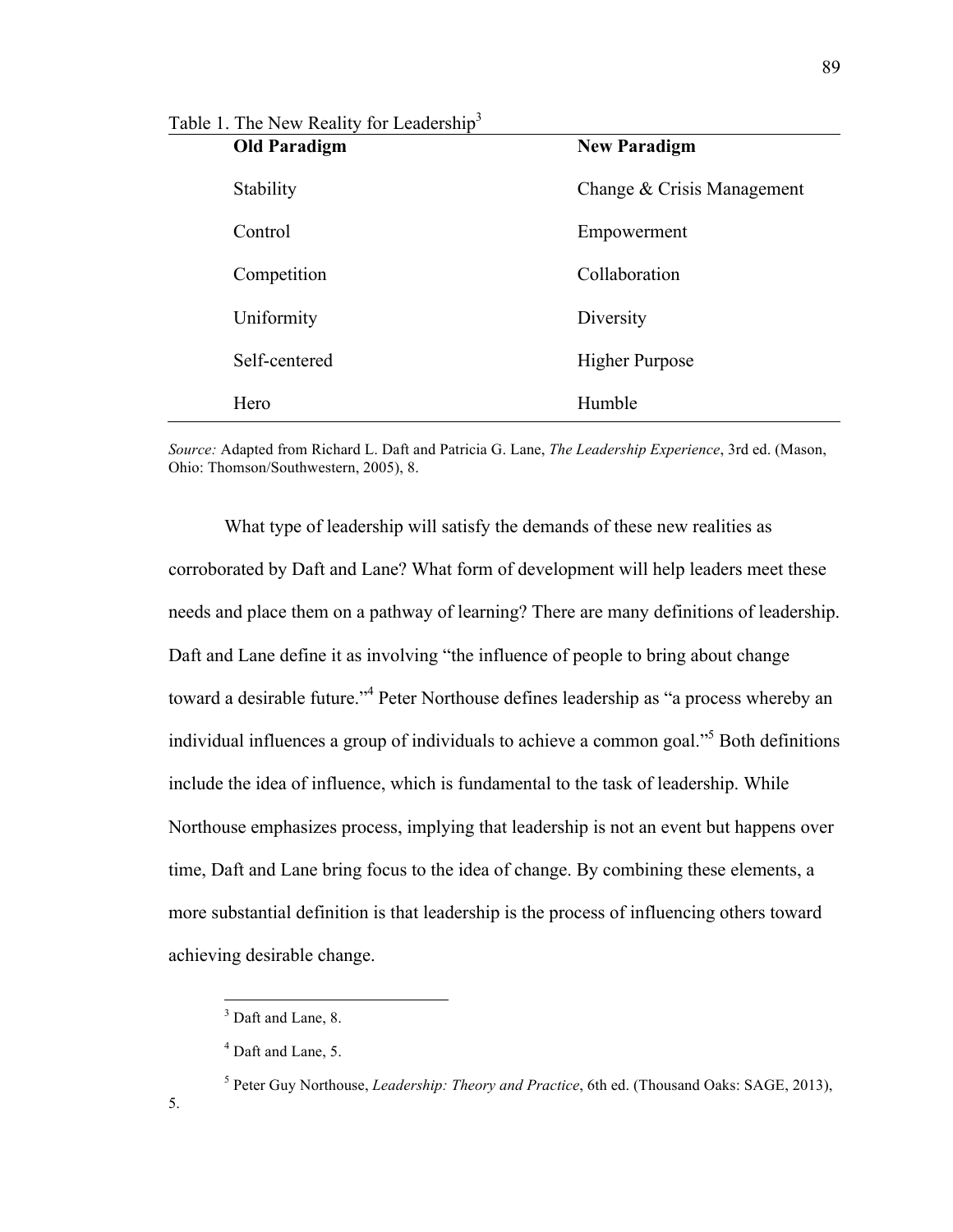After highlighting the dynamics of shifting leadership and proposing a better definition, it is important to define and provide some description of the leadership development process. There are few well-honed definitions to consider. The Center for Creative Leadership defines leader development as "the expansion of a person's capacity to be effective in leadership roles and processes."<sup>6</sup> This definition places an emphasis on the development of individual leaders and their capacity, on the attempt to equip leaders with a variety of roles (formal or informal) and processes (instead of a focus on the development of certain key traits), and on the belief that leader capacity can be expanded.<sup>7</sup> This thinking aligns well with the biblical metaphor construct.

Gina Hernez-Broome and Richard Hughes point to the increase of interest in leadership development in recent years: "The last two decades have witnessed something of an explosion in leadership development in organizations." <sup>8</sup> They also acknowledge that modern leadership development thinking has broadened to include development of the whole person. $9$  There is the current need to understand better the nature of leadership and what practices will best develop leaders for this dynamic reality.<sup>10</sup> This insight is equally true for Christ-centered servant-leaders.

In considering the Christian dynamic for leadership development, The Lausanne Committee for World Evangelization put out a clarion call and some potential pathways

 <sup>6</sup> Cynthia D. McCauley and Ellen Van Velsor, *The Center for Creative Leadership Handbook of Leadership Development*, 2nd ed. (San Francisco: Jossey-Bass, 2004), 2.

<sup>7</sup> McCauley and Van Velsor, 2-3.

<sup>8</sup> Gina Hernez-Broome and Richard L. Hughes, "Leadership Development: Past, Present, and Future," *Human Resource Planning* 27, no. 1(January 2004): 25.

<sup>&</sup>lt;sup>9</sup> Hernez-Broome and Hughes, 27.

<sup>&</sup>lt;sup>10</sup> Hernez-Broome and Hughes, 31.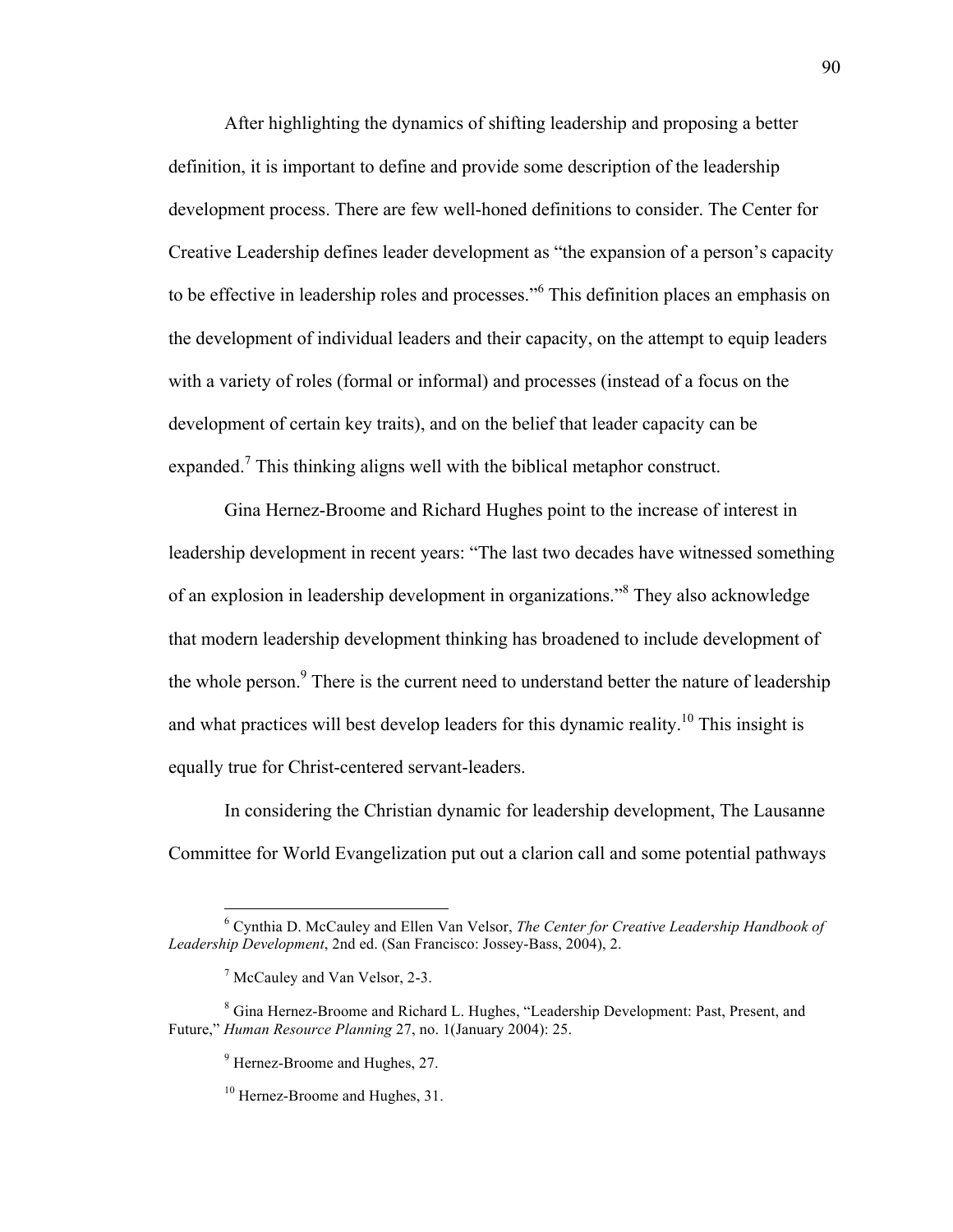in their 2004 paper, "A Call to Develop Christ-like Leaders." In defining the problem, Lausanne stated seven barriers to the above goal: a lack of models, a lack of time, a lack of patience, a lack of development opportunities, a lack of intentionality, a lack of willing and able learners, and a lack of cooperation.<sup>11</sup> The Committee cited great missional opportunity, great danger, and a lack of developmental constructs and training for keeping pace with the current reality.<sup>12</sup>

The current state of both the Church and culture exposes the need for a biblical and holistic approach to servant leadership. The necessity of Christ-centered leaders has never been greater. Leaders of a certain kind will be required to navigate the realities of dynamic change, increasing pressure on the Church in a post-Christian era, and the complexity of culture. Fresh leader development constructs are essential to help facilitate leadership capacity. It is this understanding of current realities and leadership needs that will give greater meaning to the evaluated contributions of others toward the biblical metaphors. "A Scripture-centered theology provides perceptions of leadership within universal truths that transform people and culture and inform the definition of leadership."<sup>13</sup> The leadership metaphor construct proposed in this thesis seeks uniquely to meet the challenges of today's leadership reality, to provide clarity and hope for leaders determined to lead well, and to do so from a biblical foundation.

 $11$  David W. Bennett, "A Call to Develop Christ-like Leaders," Lausanne Occasional Paper No. 41, prepared for the Lausanne Committee for World Evangelization, Pattaya, Thailand, September 29-October 5, 2004.

<sup>&</sup>lt;sup>12</sup> Bennett, section 2.1.

<sup>&</sup>lt;sup>13</sup> Skip Bell, *Servants and Friends: A Biblical Theology of Leadership* (Berrien Springs, Michigan: Andrews University Press, 2014), 5.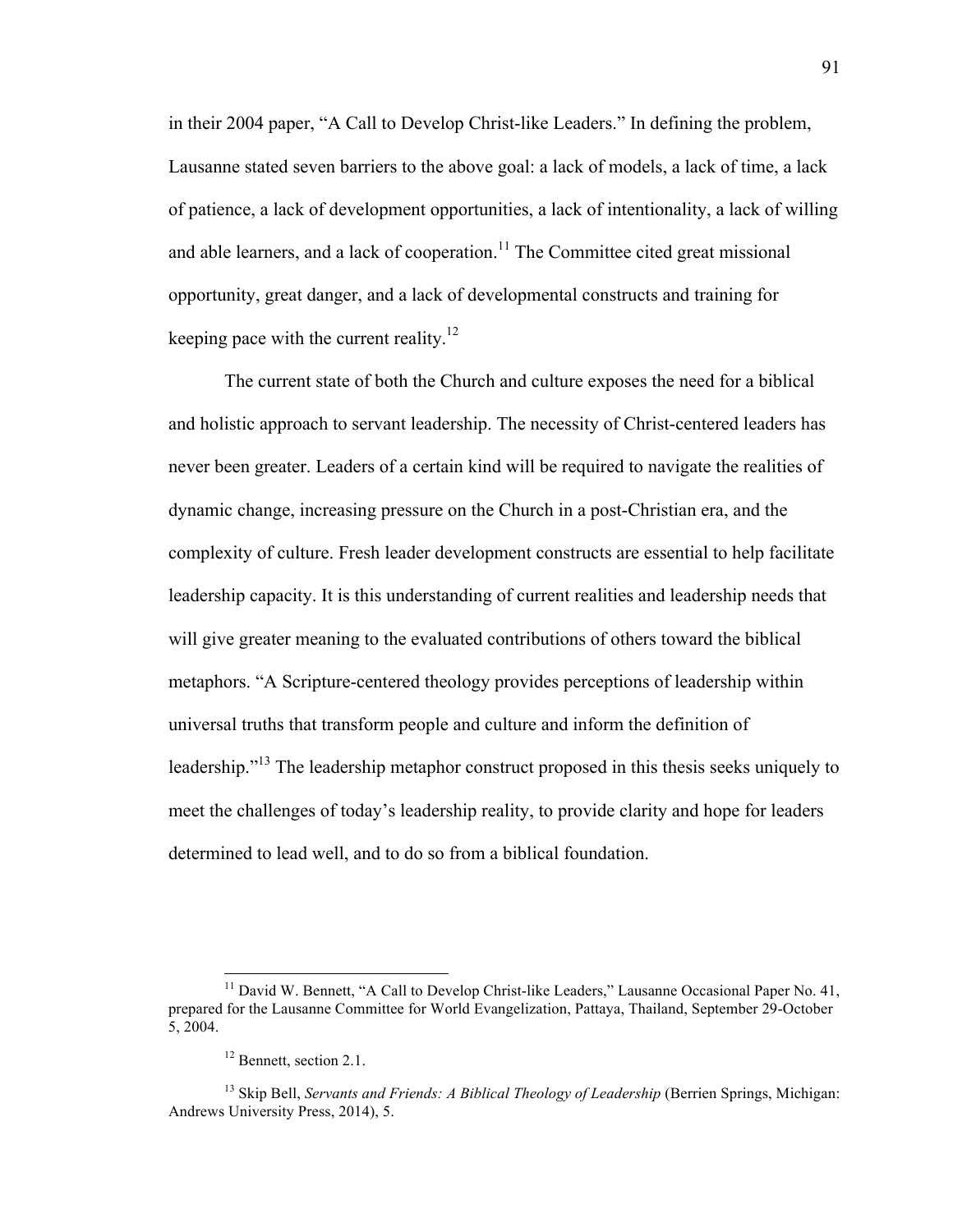# **The Servant Metaphor Critiqued**

The servant metaphor in the Bible has been proposed by the researcher as foundational to the development construct for Christ-centered servant-leaders. This metaphor undergirds the shepherd and steward metaphors—and ultimately every aspect of biblical servant leadership.

# *Cultural Applications*

The researcher has followed the path of Harris and Cochrell in defining the servant metaphor according to its cultural connotation. The servant represents a person and service that is wholly owned. The servant is under total subjection with the absence of freedom to choose.<sup>14</sup> The servant's identity is defined by his relationship to the master. He is completely subject to the master's will and completely dependent upon his provision and direction. The primary responsibility of the servant is to please the master.<sup>15</sup>

When considering the confluence of both Greek and Roman cultures, Cochrell makes a case for a distinct view of truly spiritual servant leadership in light of slave imagery:

Slave leadership in Luke-Acts was rooted in both Hebrew and Greco-Roman understandings of slavery in which Christians generally, and leaders particularly, were to understand their salvation as placing them in subordination to God as Master with clear ethical implications for the manner in which leadership was to be carried out  $16$ .

 $14$  Harris, 25-26.

<sup>15</sup> Cochrell, 23-24.

 $16$  Cochrell, 5.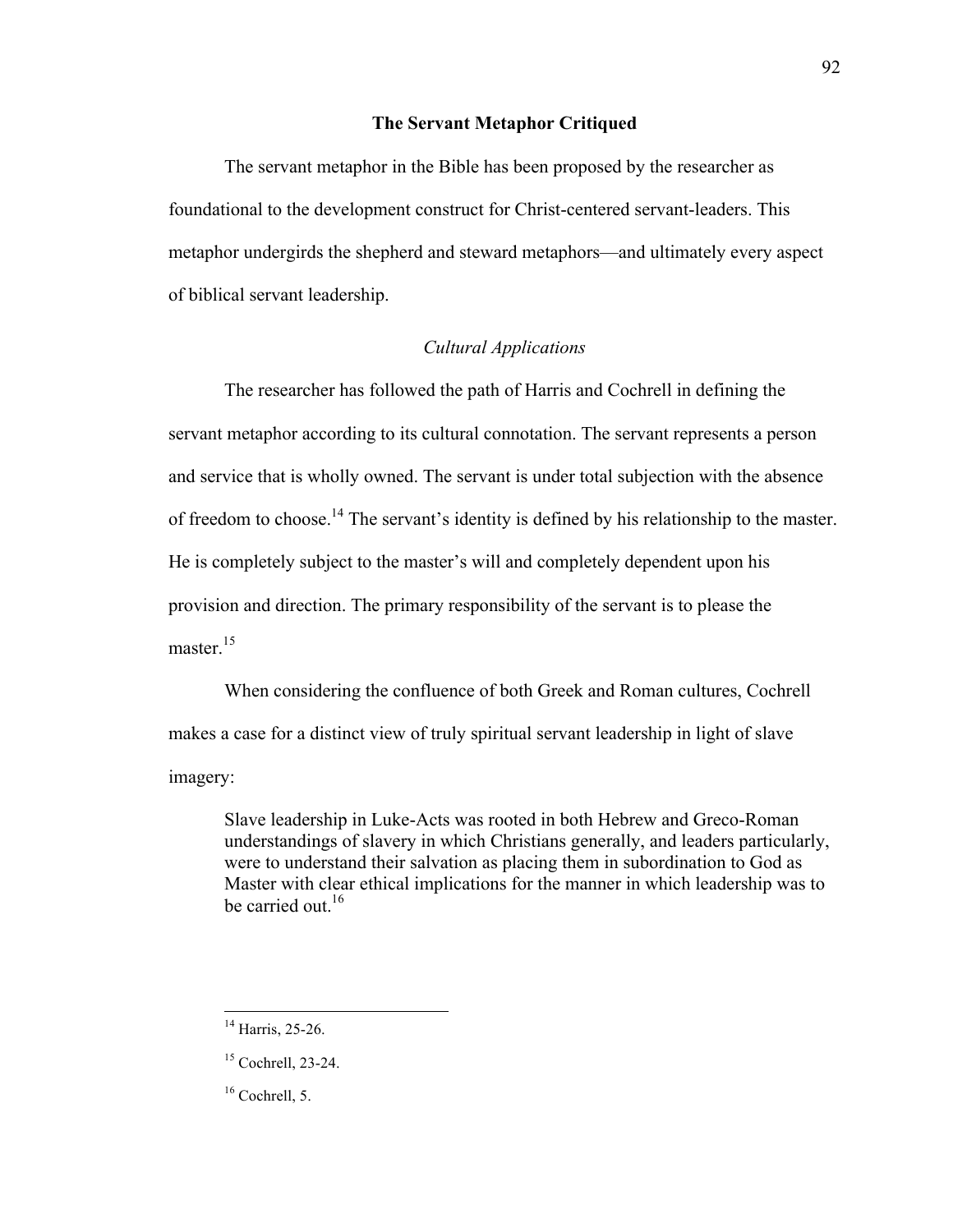Even within the overall scope of the Ancient Near East, Cochrell affirms,

In spite of the fact that slavery was minimally practiced in the Ancient Near East compared to Greco-Roman society, slavery as a metaphor was frequently employed to express humble submission to a human or divine authority with nuances of complete dependence, exclusive obedience, and representative authority.<sup>17</sup>

John Hutchison points out a critical aspect of Jewish and Greco-Roman culture that impacts how leadership would have been viewed then and today. The concepts of kinship, patronage, and honor were rooted in these cultures and came to bear in the narrative involving Jesus and two of his disciples, James and John. In Mark's account (Mark 10:35-45) James and John asked Jesus for the right and left hand of the throne. These two positions would have been the second and third most significant leadership roles in Jesus' kingdom.

In Matthew's account of the same episode, the mother of James and John, Salome, was also present to enhance the request. Salome, Mary (the mother of Jesus), James, John, and Jesus were related, and therefore family. Hutchison notes, "Kinship identity carried much influence in both Greco-Roman and Jewish society. A person's merits begin with the merits of their lineage, the reputation of their ancestral house. Greeks and Romans receive a basic identity from their larger family . . . This is even more pronounced in Jewish culture."18 James and John were acting as natural kin would in seeking greater honor. Hutchison explains that people of power and wealth in biblical times served as patrons or benefactors to others, providing them with access to goods, protection, debt relief, or opportunities for employment and advancement to a position in

<sup>&</sup>lt;sup>17</sup> Cochrell, 30.

<sup>&</sup>lt;sup>18</sup> Hutchison, 61.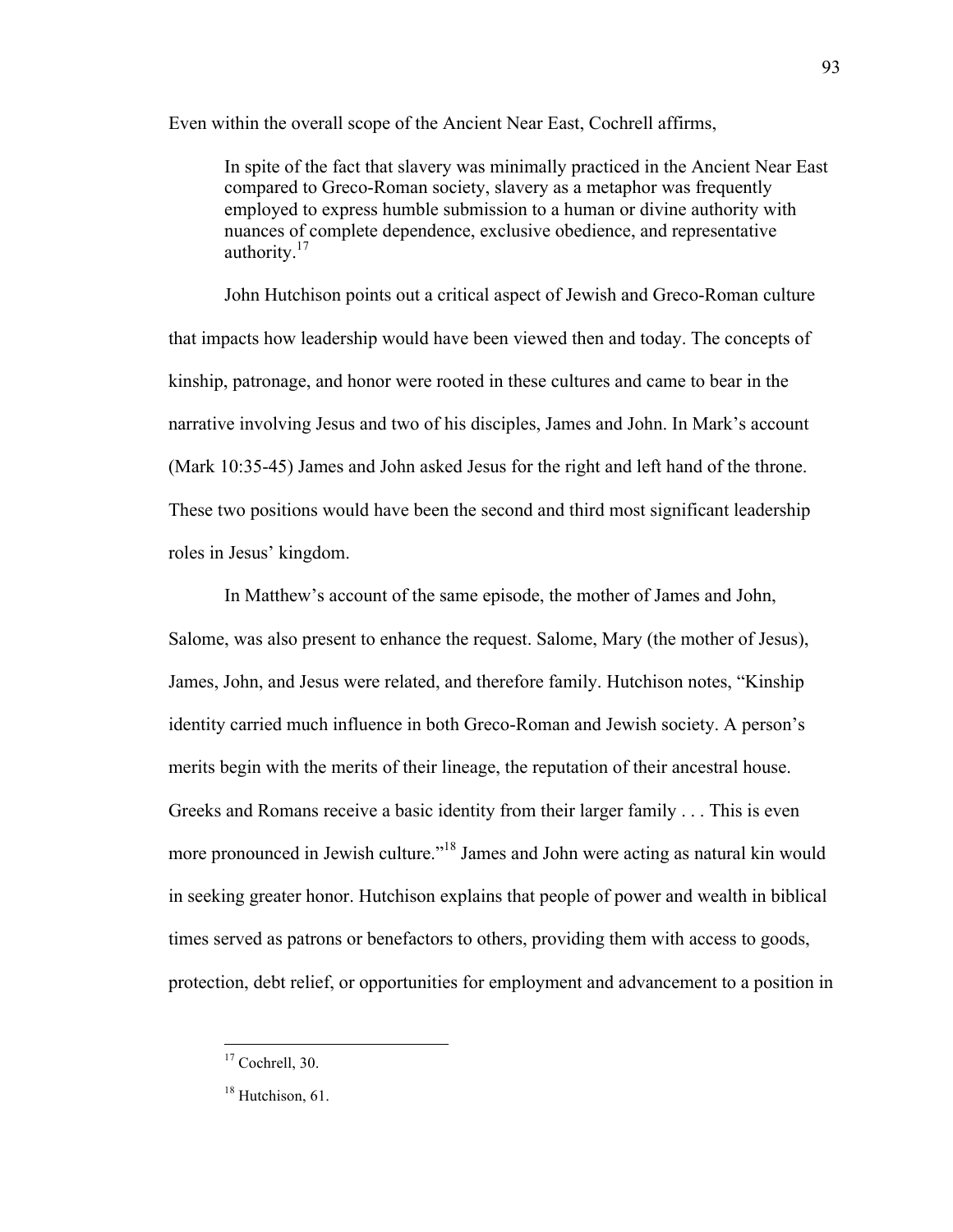government.19 Certainly James and John, as affirmed by the presence of their mother, were making use of this kinship patronage system. But Jesus turned this system on its head and declared that greatness was in serving those around you, not in seeking a place of honor through kinship relationships. It was a blow against the "it's not what you know, but who you know" attitude that embodied a kinship society.

Another aspect of culture that influenced the leadership of the Ancient Near East was the Stoic philosophical influence of self-glory. It was believed that the winning of glory was the only true reward for merit in life. Therefore, it became a prime objective for public figures to enshrine themselves by defining their own glory into posterity. This thinking was so dominant that self-magnification became a feature of Hellenic education. "The quest for glory represented the greatest goal of all public life."<sup>20</sup> This pursuit can still bring a public Christian leader to ruin. Jesus countered, "Whoever would be great among you must be your servant and whoever would be first among you must be your slave" (Matt. 20:26-27). This biblical truth is a paradox to the honor-seeking nature of cultural leadership. Hutchison concludes:

Most models of leadership in secular settings reward those who are selfpromoting and 'climbers' on the ladder of success. Many leaders instinctively seek out positions of control over others and try to avoid showing weakness or vulnerability. Not surprisingly, this pattern has influenced many church leaders. By contrast Jesus is the greater example of servanthood and powerful leadership. Servanthood does not avoid leadership. It is a different kind of leadership, one committed to meeting the needs of others. $21$ 

The imagery of a servant tied to leadership was a clear cultural feature of the

biblical era. The identity, function, and motivation of the servant revealed in ancient

 $19$  Hutchison, 61.

 $20$  Hutchison, 64.

 $21$  Hutchison, 69.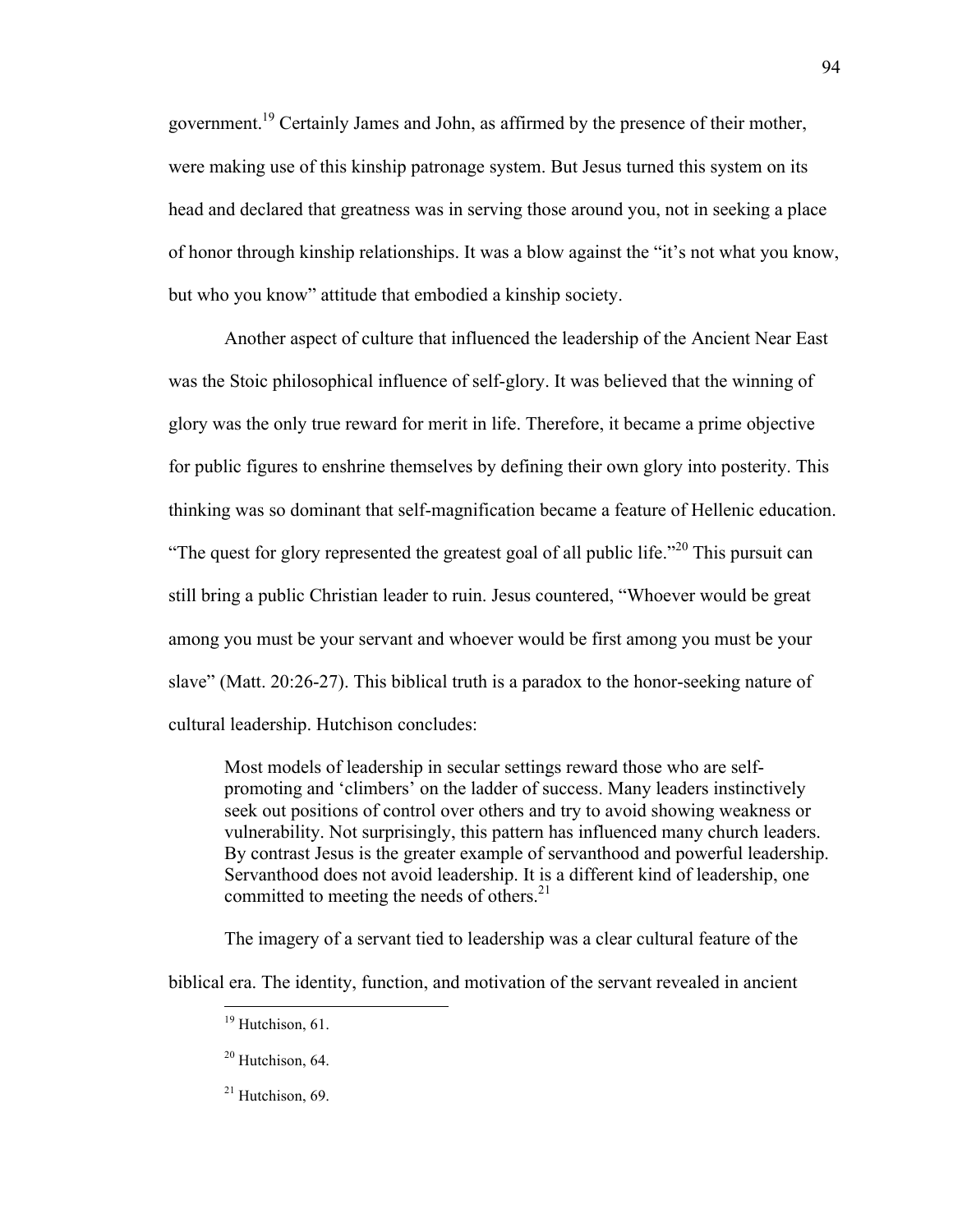culture helps to define the same aspects for God's servant-leader today. A clear sense of being wholly owned, totally dependent, subject to the master's will, with representative authority, and bent on pleasing the one who redeemed him, should be the growing understanding of every Christian servant-leader.

# *Biblical Applications*

In speaking to the weight of biblical evidence, Jones points out, "The Hebrew concept of the *ebed Yahweh*, or 'servant of the Lord,' introduces a unique design for leadership; biblical leadership is synonymous with slave leadership."<sup>22</sup> Harris has noted that the terms "slave(s) of God" and "slave(s) of Christ" can be found 35 times in the New Testament, with 18 of those usages being applied directly to leaders.<sup>23</sup> Harris sees this terminology extending beyond the apostolic leadership of the New Testament and being applied by derivative to all believers in general, particularly Christian leaders.<sup>24</sup> These conclusions give weight to the idea of applying this metaphor to spiritual leaders today. Every Christ-centered leader should strive to be a slave of Christ.

Cochrell, when speaking about King David in the Old Testament, connects the cultural connotation of a shepherd-king with the use of *ebed*: "The Israelites were the slaves of God and their king was a fellow slave, a 'first among equals,' whose authority was rooted in his willingness to yield to God's ultimate authority through obedience and dependence."<sup>25</sup> God's imperfect servant-leaders are to be truly cognizant of their calling by God, the divine King. The proper response is one of deference, loyalty, and trust,

 $22$  Jones, 16.

<sup>23</sup> Harris, 133.

<sup>24</sup> Harris, 128.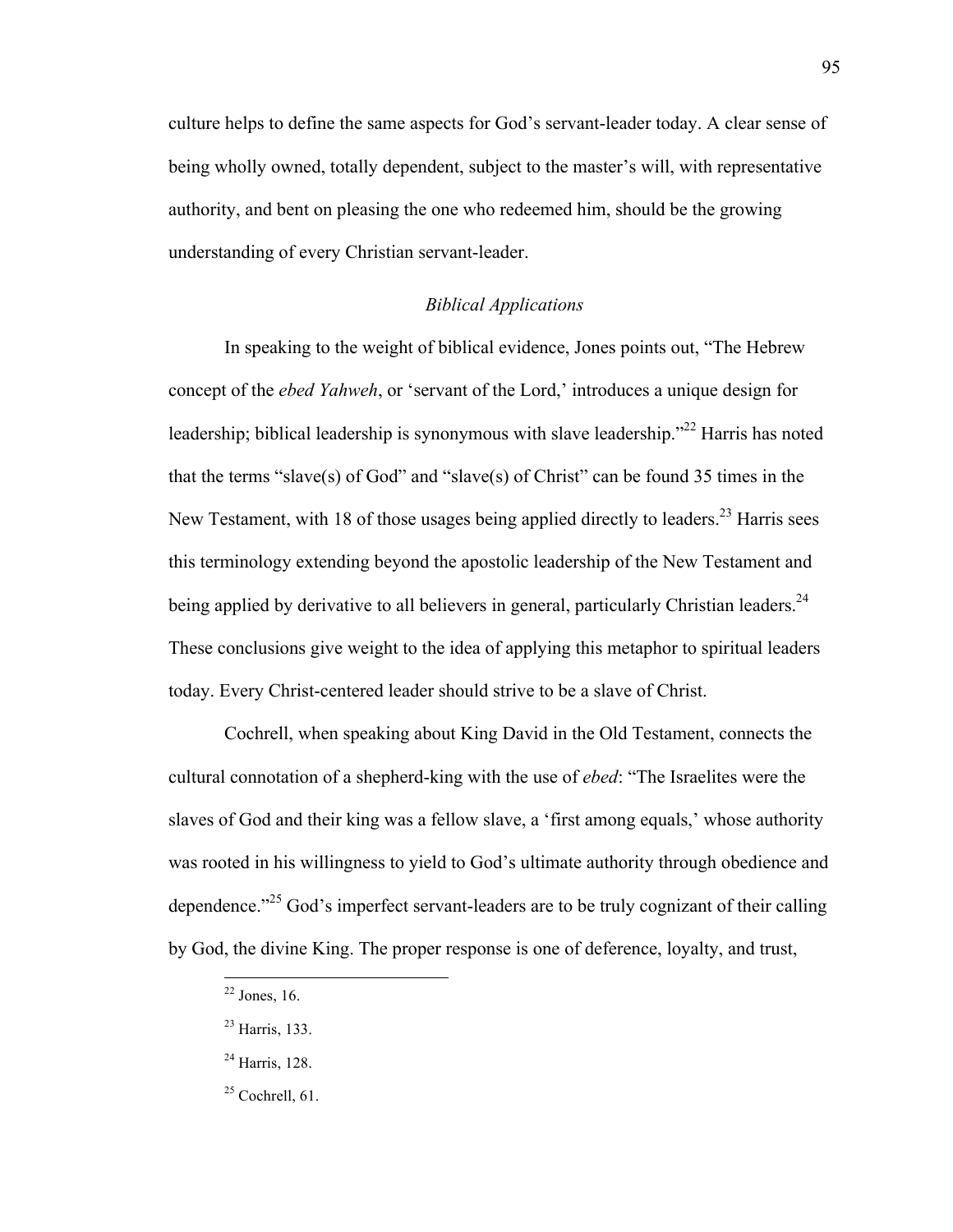which flow from worship of and submission to a great God. This authority that comes through being totally yielded is a critical part of understanding power. Practically, worship of God and submission to God keep a leader from overly inflating their own sense of importance—a slave of slaves.

Hutchison takes note of the theme of servanthood that runs throughout the book of Mark. In reference to Mark 10:35-45, the parallel passage to Matthew 20:20-28 discussed earlier in this paper, Hutchison ties the theme of servanthood and suffering to leadership:

His (Jesus) use of this motif in His teaching modeled for His followers the need for them to demonstrate servanthood and sacrifice. In Mark 10:42-45 Jesus challenged His disciples to a radical and paradoxical form of leadership and showed that He Himself would provide the ultimate example through his suffering and death. $^{26}$ 

Like the account in the book of Matthew, Jesus made use of the servant, slave, and ransom metaphors in declaring what he expected of Christian leaders. He also powerfully demonstrated this through his own sacrifice on the cross. Hutchison explains, "Jesus' words about leadership are paradoxical and would have sounded absurd when compared with Jewish and Gentile societal norms."<sup>27</sup> Hutchison goes on to explain that this absurd, paradoxical view of leadership was to alert his disciples that a new order was coming, one in which leadership and greatness were to be viewed very differently from societal norms.<sup>28</sup> In Mark and Matthew, the paradox of servant leadership was presented alongside the paradox of a suffering and dying Messiah. By way of application,

 $26$  Hutchison, 54-55.

 $27$  Hutchison, 55.

<sup>&</sup>lt;sup>28</sup> Hutchison, 56.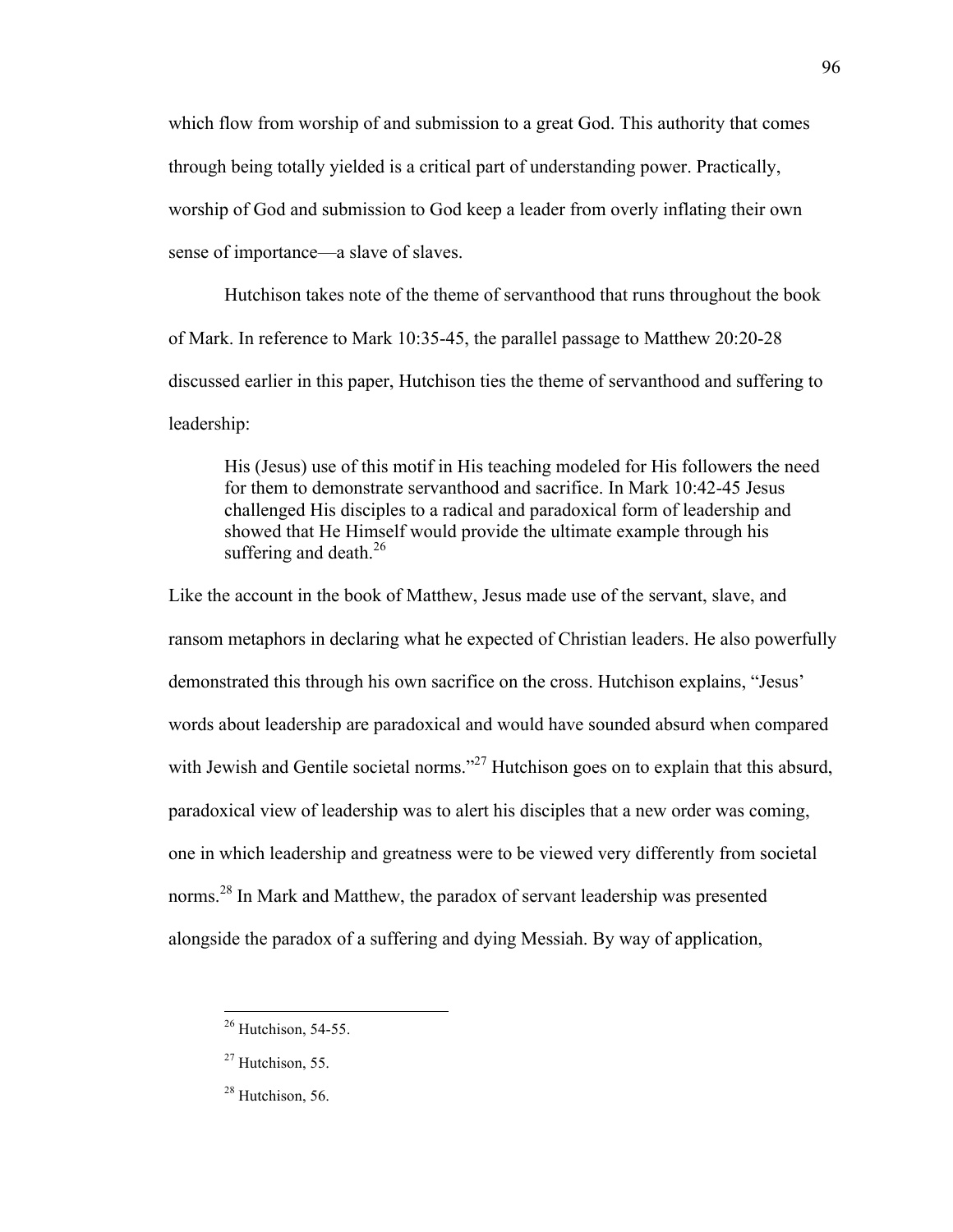Hutchison notes, "Spiritual authority and leadership are demonstrated through servanthood, selflessness, and sacrifice for others."<sup>29</sup>

Jack Niewold, in referring to Philippians 2:5-11, suggests that powerful servant leadership must be rooted in Christ's divinity as well as his humanity. He argues that current leadership thinking has made too much of Christ's humanity at the expense of his divinity, leaving the imitation of Jesus' leadership too powerless. Niewold's concept of *martyria* (witness, testimony) leadership claims that Christ's humility was primarily expressed toward God, the Father—while boldly challenging the religious and secular cultures of his day. Servanthood for Niewold is rooted in boldness that flows from humility. *Martyria* leadership expresses itself in bold proclamation of Jesus, while also suffering for Jesus. Servant leadership for Niewold is witness and servanthood walking side-by-side: "It is precisely in the context of Christian proclamation that servanthood can reclaim its rightful biblical place. It is there that the servant will partake in the redemptive work of Christ on earth.<sup>330</sup> The researcher can certainly appreciate Niewold's emphasis of boldness flowing out of a deep humility tied to the servant metaphor. It is this metaphor that is claimed for Jesus Christ as part of his incarnational identity in Philippians 2:5-11. The researcher also appreciates that the servant metaphor can express a profound servanthood in conjunction with a verbal proclamation. The storyline of the whole Bible points in the direction of redemption, both personally and in society. For the Christian leader, serving and witness to the work of Jesus flow from the servant metaphor as this reflects well the heart of the Master.

<sup>&</sup>lt;sup>29</sup> Hutchison, 64.

<sup>30</sup> Jack Niewold, "Beyond Servant Leadership," *Journal of Biblical Perspectives in Leadership* 1, No. 2 (Summer 2007):132-133.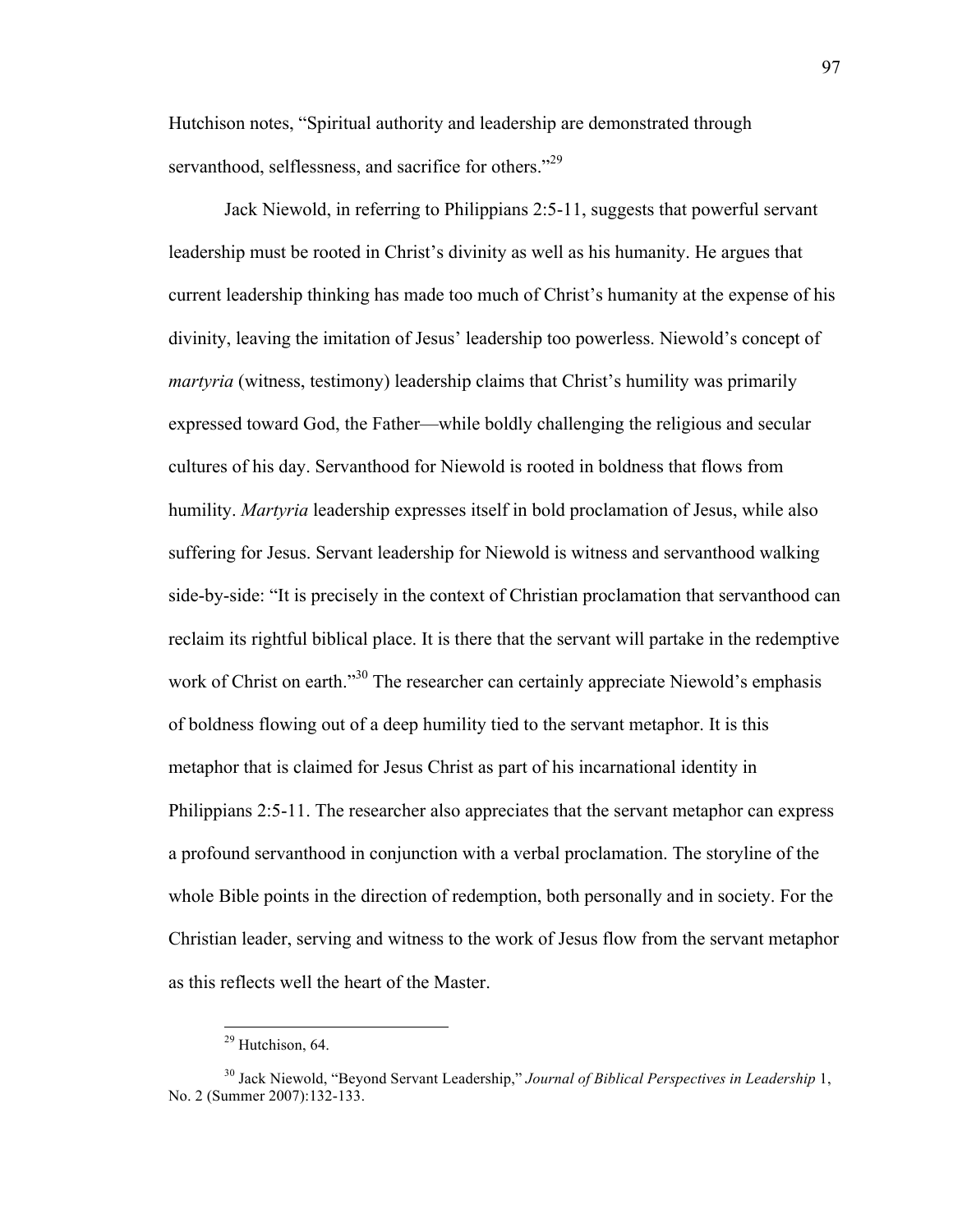Earlier, 1 Corinthians 4 was addressed regarding Paul's posture as a servant and steward-leader. D. A. Carson captures the problem of the Corinthian church related to leadership when he states:

Paul found it necessary to address several Corinthian misconceptions regarding the nature of genuine Christian leadership. These believers were adopting too many models from their surrounding world. They were infatuated with Sophist teachers, many of whom prized form above content, prestige above humility, stoicism above passion, and organizing philosophy above frank confessions of ignorance of the limitations of human knowledge, rhetoric above truth, money above people, and reputation above integrity. He also had to disabuse his readers of the evil in their tendency to lionize certain Christian leaders and ignore others $^{31}$ 

Remarkably, the above quote could be stated with today's culture in mind. In making the connection to the Corinthian problem and the essence of the servant metaphor, Carson states, "Christian leaders are servants of Christ and are not to be accorded allegiance reserved for God alone. Indeed, as servants, they are accountable to God for the kind of ministry they exercise."<sup>32</sup> It is worth noting one more observation by Carson. In assessing Paul's admonition in 1 Corinthians 4:1, tied to the servant metaphor, Carson prescribes application for every Christian servant-leader: "Christian leaders do not try and be independent gurus, all-wise teachers. They see themselves simply as servants and want other Christians to see them that way, too. But they are servants of one particular Master: they serve Jesus Christ."<sup>33</sup>

The real paradox of servant leadership is laid bare by Howell, as he reflects on Paul's exhortation in 1 Corinthians 4: "Servant leadership for Paul means humble status

 <sup>31</sup> D. A. Carson, *The Cross and Christian Ministry: An Exposition of Passages from 1 Corinthians* (Grand Rapids, MI: Baker Book House, 1993), 93.

<sup>32</sup> Carson, *The Cross and Christian Ministry*, 93.

<sup>33</sup> Carson, *The Cross and Christian Ministry*, 94.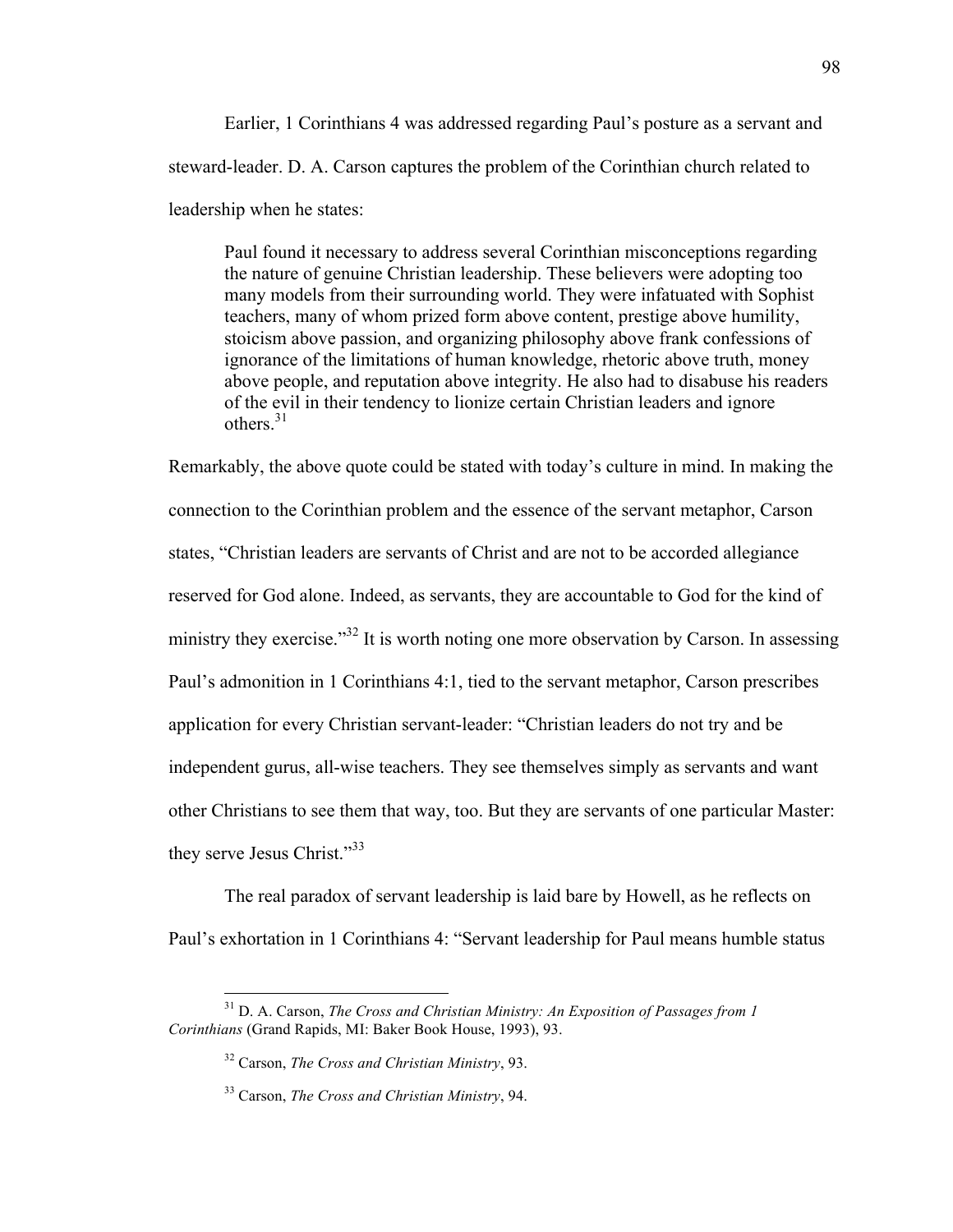and privileged stewardship. To one of lowly position has been committed a sacred trust<sup>34</sup> Tidball also reveals a tension in Christ-centered servant leadership: "the one serving is in a subordinate position to the one he serves and subject to his authority, and yet, as a representative of the one he serves, he carries the responsibility and authority that derives from the one he serves."<sup>35</sup> Tidball's point rightly squares the tension of a servant-leader—he is under authority and carries representative authority. His mandate is to carry out the will of the one who rules over him and sends him.

Howell summarizes the mandate for 21st century Christian leaders in stating, "New covenant servant-leaders learn, by imitating their servant-Lord, to abandon their own agendas and preferences in order to seek the good of their fellow servants. Through such imitation they become servants of the great Servant."<sup>36</sup>

## *Practical Applications*

Michael Martin draws Paul's use of the servant metaphor back to a relational level, not merely a cultural or legal one: "The slave image related to the Christian leader is overall to be understood as a positive statement of his relationship to God."<sup>37</sup> Martin goes on to explain, "An overview of the images used by Paul in his description of Christian leadership reveals several elements which all or most have in common … the images chosen by Paul were of individuals actively engaged in a task."38 Martin also notes three key characteristics of Christian leaders posited by Pauline metaphors:

- <sup>37</sup> Martin, 138.
- <sup>38</sup> Martin, 155.

 $34$  Howell, 16.

 $35$  Tidball, 37.

<sup>36</sup> Howell, 19.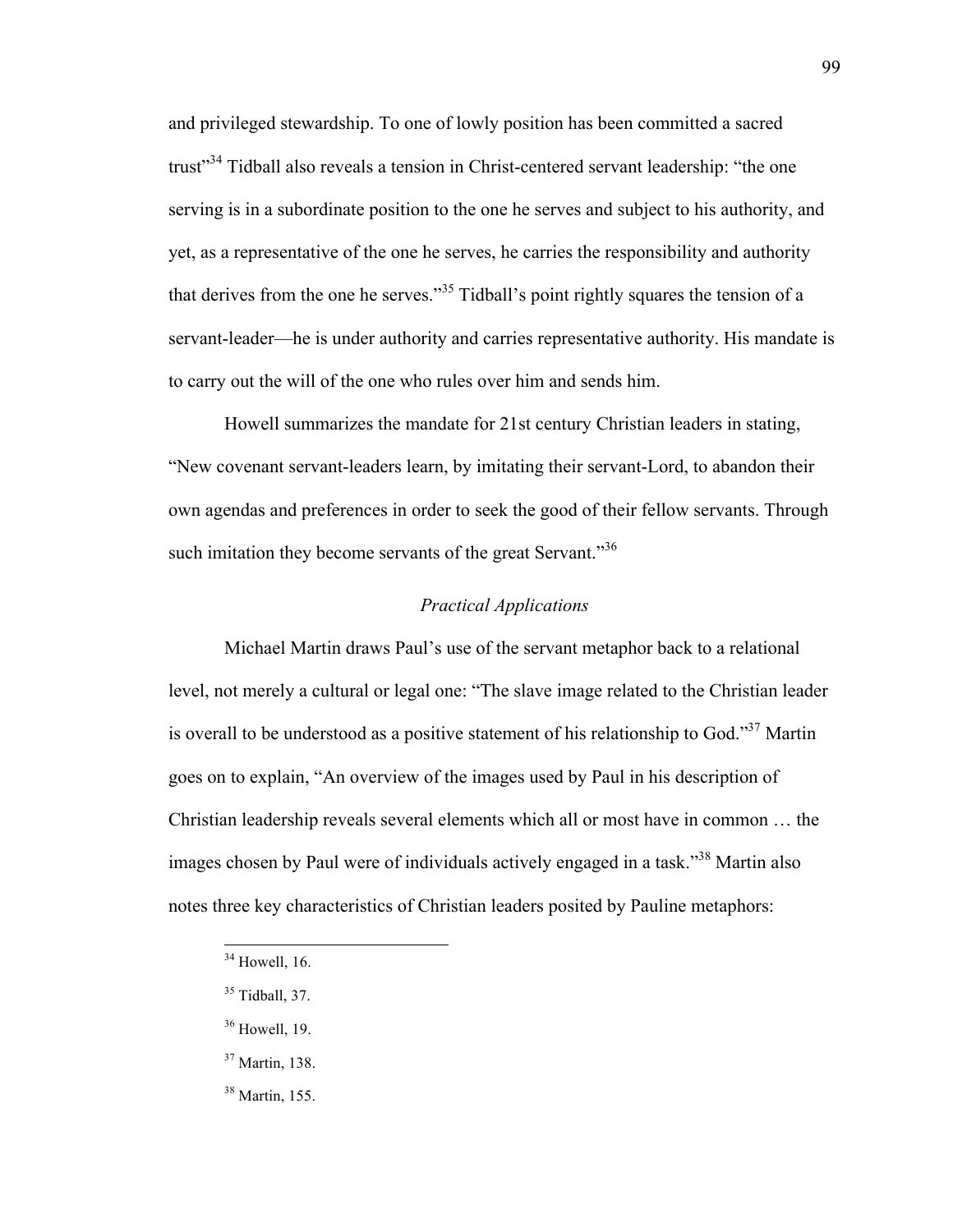submissive, always seeing themselves under the authority of a superior; interactive, cooperating through joint participation with others to accomplish the task; responsible, with inherent faithfulness to complete the task or communicate the message.<sup>39</sup> Martin sees the intended result of Paul's teaching as edification: "The purpose of the authority of the minister, according to Paul's metaphorical messages, was to build up the church.<sup>140</sup> The posture of the servant metaphor is vertical, seeing oneself in right relationship to God as a leader. But the impact of the servant metaphor is outward, leading to the benefit of others and their maturation in Christ.

The servant metaphor is fundamentally about one's identity as a leader—whose we are. This sense of self reveals itself in three aspects of one's identity: character, motive, and agenda. Who the leader is, and is becoming in one's essential being, speaks to character. Why a leader takes a particular course of action indicates motive. What the leader pursues in the mission points to agenda.<sup>41</sup> When one truly sees himself as a slave of Christ, his core identity is established and his character, motives, and agenda for leadership become purified. The servant metaphor, biblically, and affirmed by other scholars and contributors, is fundamentally concerned with the leader's relationship with God and the resulting leadership posture expressed toward those they lead.

## **The Shepherd Metaphor Critiqued**

The shepherd metaphor in the Bible is the most dominant one applied to leadership. The researcher has surveyed cultural concepts and key passages which speak

 <sup>39</sup> Martin, 156-58.

<sup>40</sup> Martin, 164.

 $41$  Howell, 296.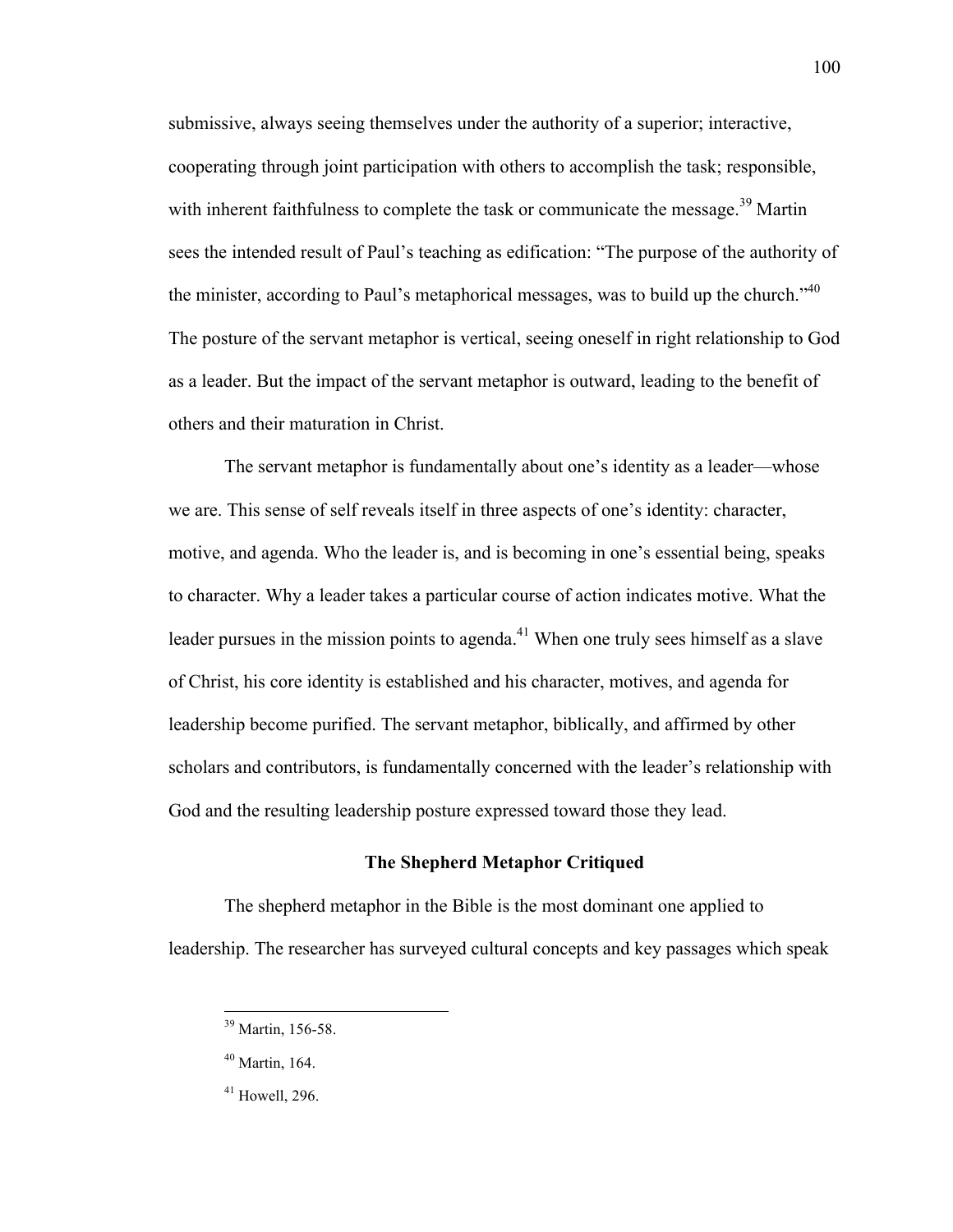to the nature of a shepherd-leader. Others have weighed in concerning the relevance and application of this metaphor to leadership.

# *Cultural Applications*

The shepherd metaphor has a rich cultural context in the Ancient Near East. The very function of shepherds during that time, and even today, reveals the function of spiritual leaders.

Mary Beth Gladwell states, "It may be most noteworthy to realize that leaders and rulers being called shepherds was not exclusive to the Bible or for that matter to the nation of Israel. King Hammurabi of Babylon called himself a shepherd, and Homer regularly styles the Greek chiefs as shepherds of their people."42 It was common for people of the Ancient Near East to associate shepherds and leadership. It permeated every aspect of society. This understanding articulates an oversight function that leaders carried then and express today. Through the imagery of the shepherd metaphor, kings and other rulers of that day were expected to demonstrate a just leadership, military protection, and abundant provision. The king's staff was a ubiquitous symbol for ruling and derived its meaning from the shepherd metaphor.<sup>43</sup>

During the Classical Greek period, Plato provided one of the more insightful portrayals of leadership. In his work *Republic*, Plato captured a dialogue between Thrasymachus and Socrates. "Thrasymachus assumed 'sheep' were meant to be exploited by their 'shepherds.' Socrates argued that the essence of a shepherd's art is selfless concern for the flock; otherwise, he is no shepherd at all. Worse, careless shepherds are

 <sup>42</sup> Gladwell, 1.

<sup>43</sup> Laniak, 66-67.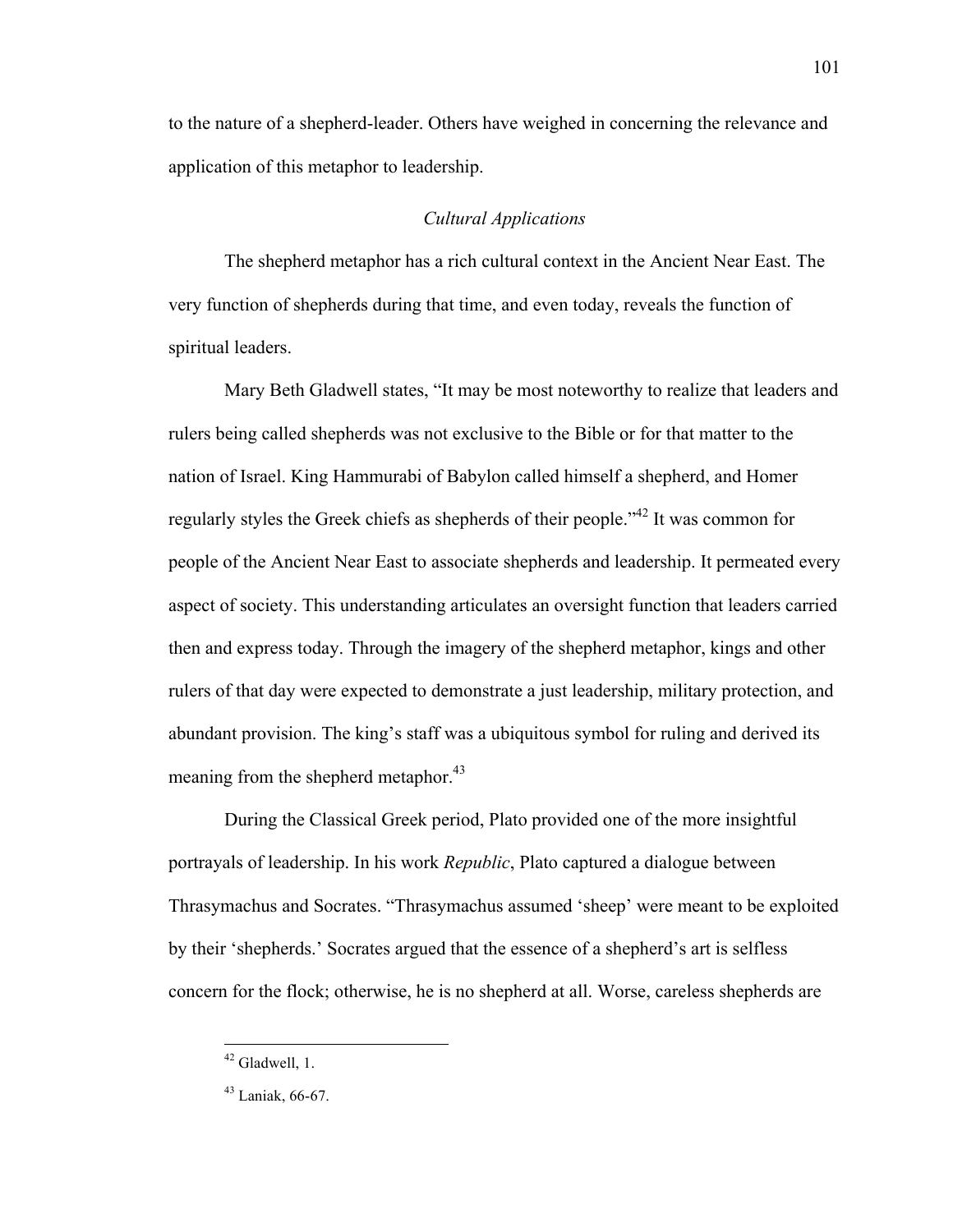like the wolves from which they are expected to protect the sheep."<sup>44</sup> This understanding from Socrates is akin to the words of Yahweh in Ezekiel 34 that were considered earlier. The shepherd-leader does not exist to care for himself, or to consume those entrusted to him. He exists to care diligently for those he is called to lead.

A good shepherd during biblical times hoped for an 80 percent birthing rate, and therefore had the opportunity to see growth sufficient enough to provide all of the milk, meat, and wool needed for the season ahead. Laniak makes the connection to spiritual leadership of a community through good shepherding: "Figuratively, the health and multiplication of a community was a sign of good leadership.<sup>345</sup> He also notes that the primary roles of an ancient shepherd were to feed, lead, and tend. This equates well with the primary roles of a shepherd-leader today. Shepherd-leaders are to provide for, give direction to, and protect those entrusted to their care.<sup>46</sup> Shepherds in the Ancient Near East were known for their breadth of knowledge and skill. They were resourceful, adaptable, and vigilant. Laniak points out the fact that the very nature of shepherding in that day cultivated a capacity for attentiveness, self-sacrifice, and compassion. He affirms, "For these and other reasons, the shepherd naturally became an icon of leadership."47

Golding explains that bad shepherds brought a sense of fear to the sheep, while good ones cultivated a sense of peace and well-being. He adds, "When shepherd-leaders fail to perform their expected functions, there is shock, outrage, and a sense of

 <sup>44</sup> Laniak, 73.

 $45$  Laniak, 51.

<sup>46</sup> Laniak, 53-54.

 $47$  Laniak, 57.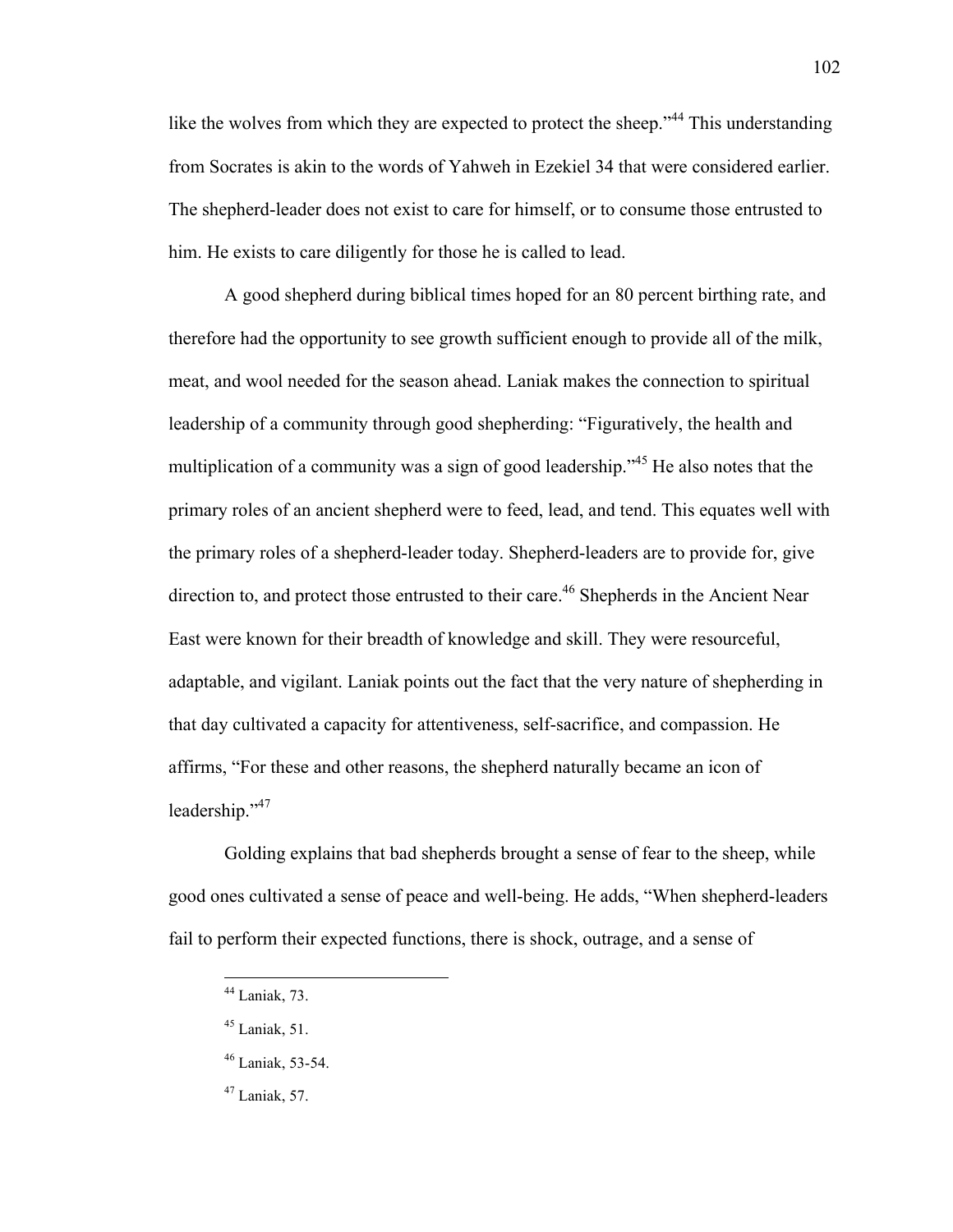betrayal."<sup>48</sup> This fall-out is still true today. While there may be a sense of forgiveness that follows a failed leader over time, the initial response to failed shepherd leadership today is the same. But Golding also explicates the traits of a good shepherd—one that would be diligent about knowing the nature of his animals, their current needs, and the terrain in which they were grazing. He could never be too far from sources of water or good pasture. Successful shepherd-leaders must understand the needs and characteristics of their people and the place in which they live. Golding particularly notes that a good shepherd is aware of the things that sheep lack. This alertness bears importance for the shepherd-leader of today as well.<sup>49</sup> The good shepherd-leader knows when guidance is needed instead of provision. Or when protection is the need of the hour, whether from sin or false teaching. They are keenly attuned to those entrusted to them.

## *Biblical Applications*

Gerald Aranoff highlights Abel, the first shepherd mentioned in Scripture, as a paradigm leader in light of the metaphor. We discover early in the storyline that Abel, the second born of Adam and Eve, was a shepherd by trade (Gen. 4:1-7). It is also revealed that Abel's sacrifice of a lamb was an acceptable offering to Yahweh. Aranoff sees Abel's meat offering becoming the main form of sacrificial service throughout the Old Testament. The offering of a shepherd became the accepted form of sacrifice and worship. Aranoff sees this offering as both validation for the occupation as applied to leadership and as declaration of the holiness of Israel's future leaders.<sup>50</sup> There is an

<sup>&</sup>lt;sup>48</sup> Golding, Part 1, 28.

 $49$  Golding, Part 2, 174.

<sup>50</sup> Gerald Aranoff, "Shepherding as a Metaphor," *Jewish Bible Quarterly* vol. 42, no. 1(2014): 38.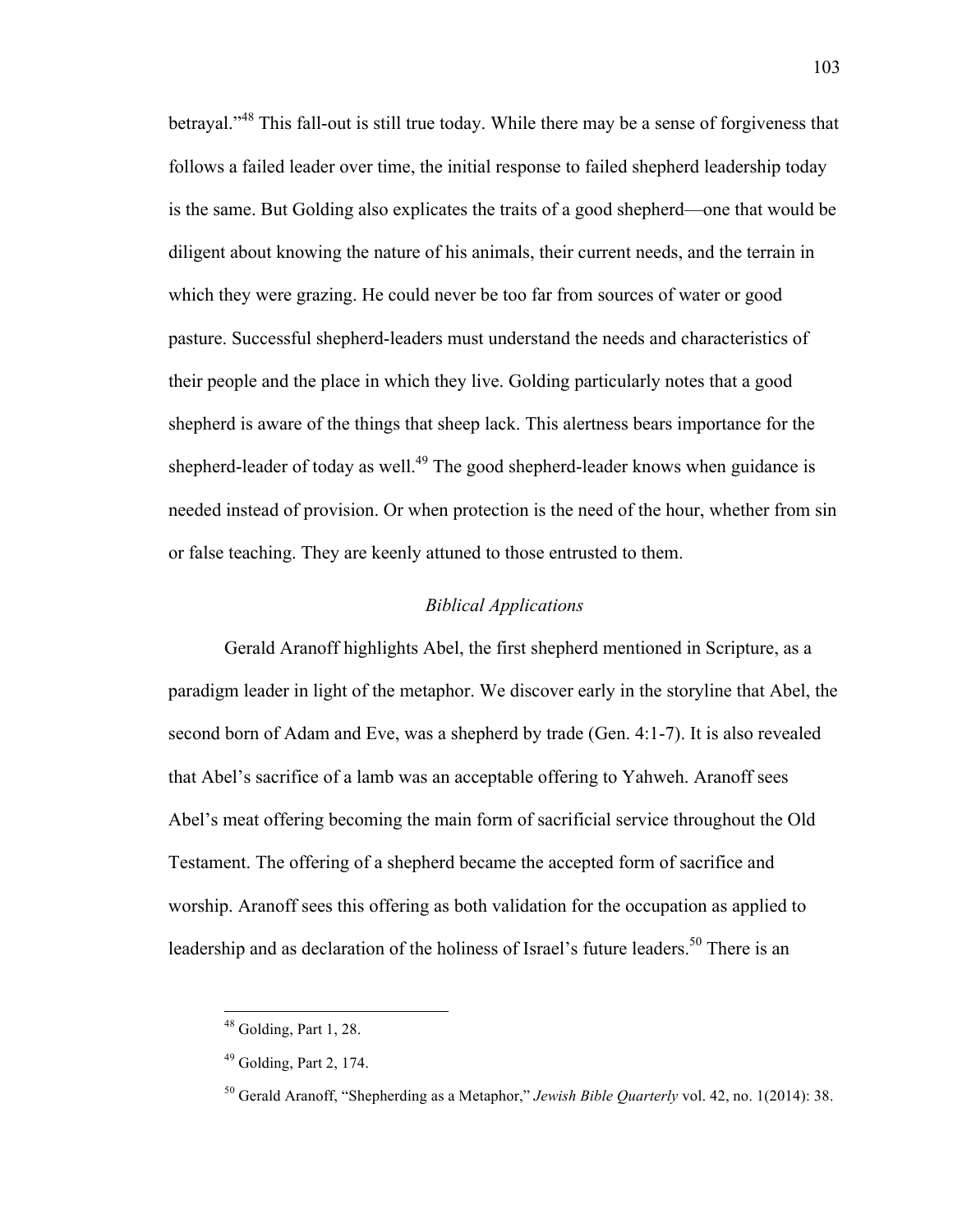important element here for today's shepherd-leader. The biblical metaphor of shepherd not only reveals the roles and functions of a leader, but also points to leader validation through offering, sacrifice, and worship. The leader, as a shepherd, offers herself or himself completely in surrender to the Lord as a form of acceptable sacrifice and worship—validating the call to shepherd God's people.

John Paul Heil writes to the strength of the imagery when he states, "The use of the metaphor shepherd and sheep for the leaders and their people embraces the entire gospel of Matthew."<sup>51</sup> In the book of Matthew, Jesus is the shepherd struck by God with suffering and death, but raised to continue as the shepherd who brings together his scattered sheep to send them out again—as shepherds to all peoples. Heil concludes that leaders are to identify both as shepherd and sheep. This recognition aids them greatly in being able to relate authentically to the needs of people. In particular for Heil, shepherdleaders are to seek out the straying and scattered "sheep" to bring them back into the fold. This rescuing function of leadership is accompanied by the mandate of Jesus to make disciples (Matt. 28:19)—teaching all that Jesus commanded and baptizing the new "sheep" into the covenant community. Heil sees this shepherding imagery as the primary leadership function played out in the pages of Matthew.<sup>52</sup>

John 21 is one of the few places in the Gospels where Jesus made a direct reference to those other than himself being shepherds. Three times Jesus exhorted Peter to either feed or tend his sheep. This episode stood not only as a future calling but also as

<sup>&</sup>lt;sup>51</sup> John Paul Heil, "Ezekiel 34 and the Narrative Strategy of the Shepherd and Sheep Metaphor in Matthew," *The Catholic Biblical Quarterly* 55 (1993): 698.

<sup>52</sup> Heil, 707-708.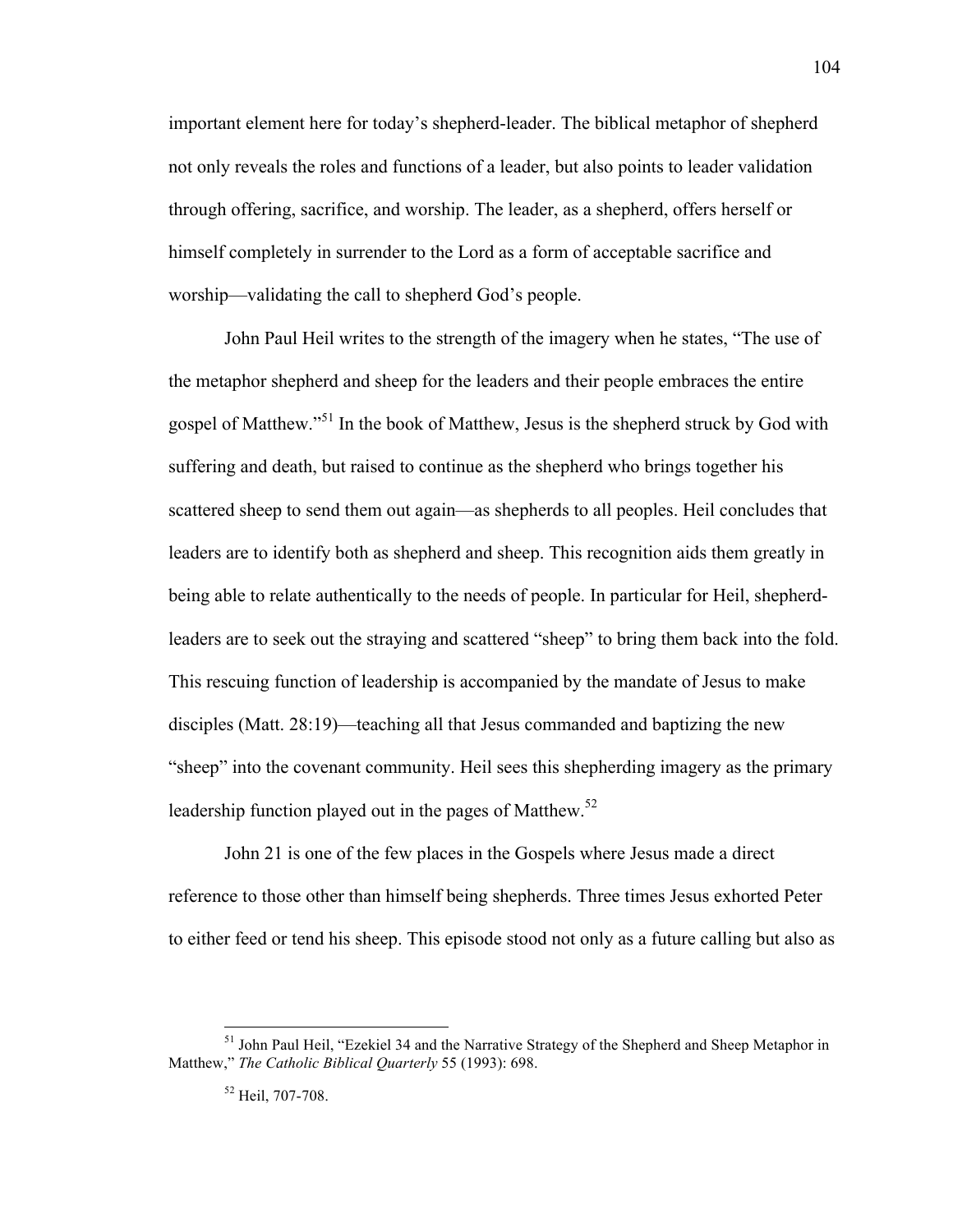a restoration from Peter's failings in the courtyard (Matt. 26; Mark 14; Luke 22; John 18). Bennett comments in reference to John 21 and the restoration of Peter:

Notice that Jesus refers all three times to 'my lambs', 'my sheep.' The sheep belong to Jesus, not to Peter. The disciple, even as shepherd, remains a servant, caring for the property of another. The emphasis is not on the authority of the shepherd, or the leadership of the shepherd, but on the loving care rendered by the shepherd, and on the accountability of the shepherd to the owner of the sheep.<sup>53</sup>

The proper emphasis for the leader is to recognize that even as a shepherd, he is also a servant. The sheep, those under his care, belong to another. He holds no ownership or authority over them. But he is accountable to the owner for their proper care. A proper understanding of this role informs the shepherd-leader concerning his motives, authority, and focus in ministry. This knowledge also serves as an encouragement to the leader that failure is never final, for every servant-leader is also a part of the sheep and in need of shepherding.

Lynch, in her study of 1 Peter 5, emphasizes that the "elders" who were exhorted to "shepherd the flock of God that is among you" (1 Peter 5:2) were men of distinction or honor in the community. Their overall leadership purpose did not flow only from the example of the synagogue, but from their standing in the community.<sup>54</sup> This broader standing as leaders in the community, as well as the church, would accord well with the use of a metaphor that is drawn from the culture at large. Lynch also comments that the primary function of a shepherd, in the context of this passage, was to "watch out for people."<sup>55</sup> This function stood in biblical continuity with Moses, David, and even God himself, in looking after people as God's own possession. The nature of the modifier (*in* 

 <sup>53</sup> Bennett, 48-49.

<sup>&</sup>lt;sup>54</sup> Lynch, 530-531.

<sup>55</sup> Lynch, 533.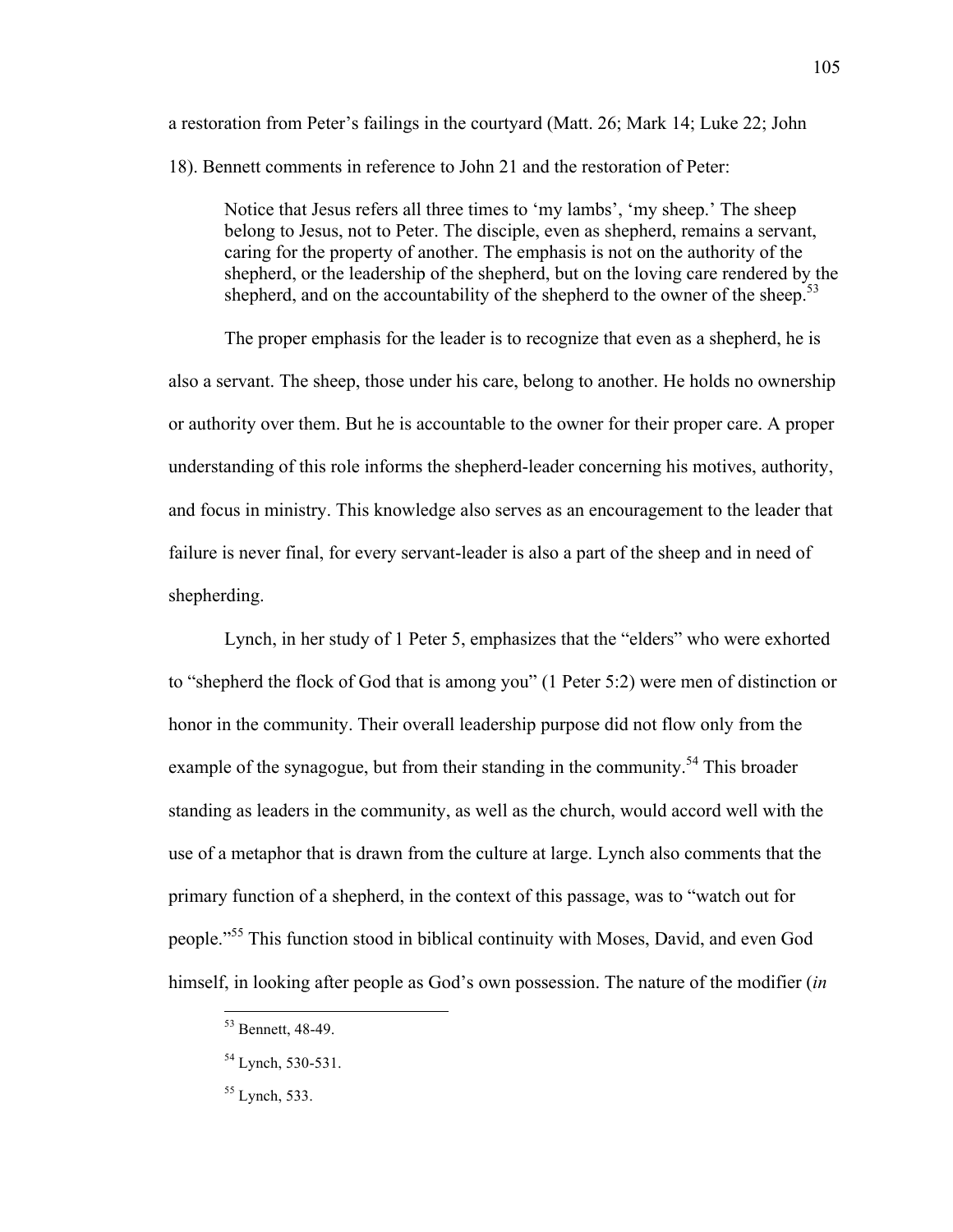*you* or *among you*) in verse two (1 Pet. 5:2) also communicates that these people were those in proximity to the leader/elder and likely in relationship with the leader/elder. Nearness, physically and relationally, is a necessity in expressing the shepherding role.<sup>56</sup> "The elder's role here is to lead. Yet, Peter seeks to describe clearly the duties and style of such leadership. Not for Christian elders a leadership which benefits leader and not followers: they must be shepherd leaders who nurture, protect and guide God's people without gaining great worldly advantage."<sup>57</sup>

Laniak, in making connections to Christian leadership from 1 Peter 5, emphasizes the quality of humility: "Like Jesus, good shepherd elders can say, 'Follow me as I lay down my life for you.' Those who lead the flock of marginalized suffering members are to be exemplars in self-sacrifice. Humility is the distinguishing mark of their service."<sup>58</sup> Humility lays the foundation for imitation.

# *Practical Applications*

In making his concluding observations, Laniak takes note of seven features of 21st century shepherding leadership from the imagery of the metaphor. First, shepherd leadership is comprehensive in scope. Shepherd-leaders protect, guide, and provide. Pastors are generalists who do whatever is required by the current circumstances. Their decisions always benefit the flock. This ability requires a benevolent authority. Laniak explains, "Authority without compassion leads to harsh authoritarianism. Compassion without authority leads to social chaos. Shepherds must be able to express their

 <sup>56</sup> Lynch, 534.

<sup>57</sup> Lynch, 538.

<sup>58</sup> Laniak, 234.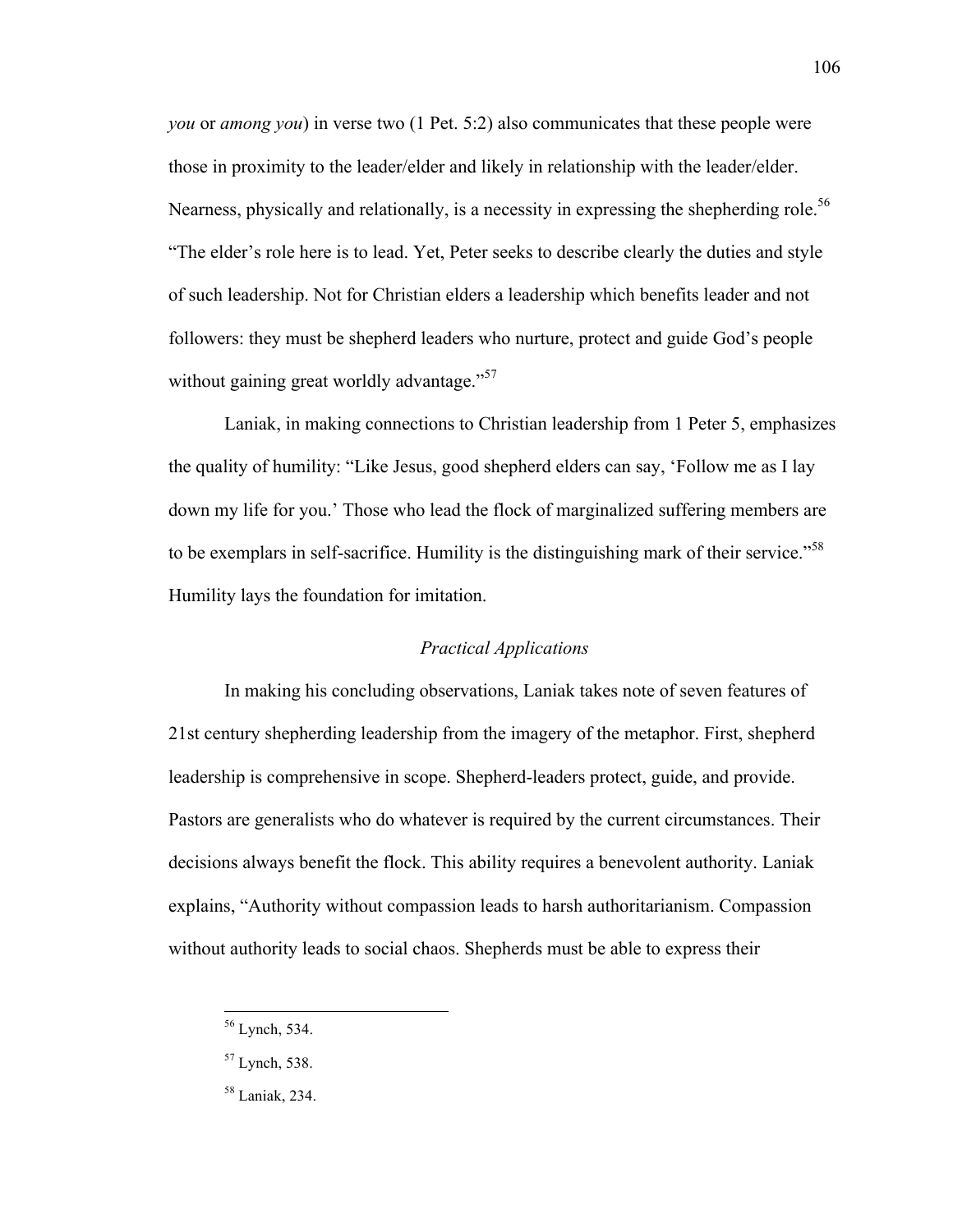leadership in a variety of ways."<sup>59</sup> Second, bad shepherd leaders use their position to serve their own needs. They must be ever diligent never to forget whose flock they serve. Third, every shepherd-leader is first and always a sheep who relates and reports to God as "my Shepherd." Leaders are appointed by God and are effective to the degree they are empowered by his Holy Spirit. "Shepherd leadership … resists pretense, posturing, and privilege."<sup>60</sup> Fourth, biblical leadership can only be fully understood through a comprehensive pastoral theology. The root of the metaphor of both *shepherd* and *sheep* demonstrate the vulnerability and dependence of God's people faced with bad leadership. They are prone to wander, become scattered, and get lost. This implication can be true theologically and practically. Therefore, shepherd-leaders must be even more accountable for the potential of neglect and abuse. Fifth, leaders lead in the context of God's redemptive-historical narrative that depicts his leadership against the backdrop of a wilderness motif. This earth is not our home. We are aliens and sojourners. The *wilderness* is filled with many difficulties, and good under-shepherds provide diligent oversight and guidance to help insure that every member of the flock makes it home safe.<sup>61</sup> Sixth, no one metaphor can fully depict the divine Shepherd. The Bible uses many metaphorical images to express the dynamic and inexpressible nature of God, our eternal Shepherd. Leaders must respond to him in his fullness. And finally, seventh, the Bible uses common metaphors as images to mediate meaning to us. Common occupations can carry meaning as a way to explain important leadership functions. Laniak concludes: "Any person in pastoral ministry is heir to a remarkable heritage that stretches back more

 <sup>59</sup> Laniak, 247.

<sup>60</sup> Laniak, 248-249.

 $61$  Laniak, 250.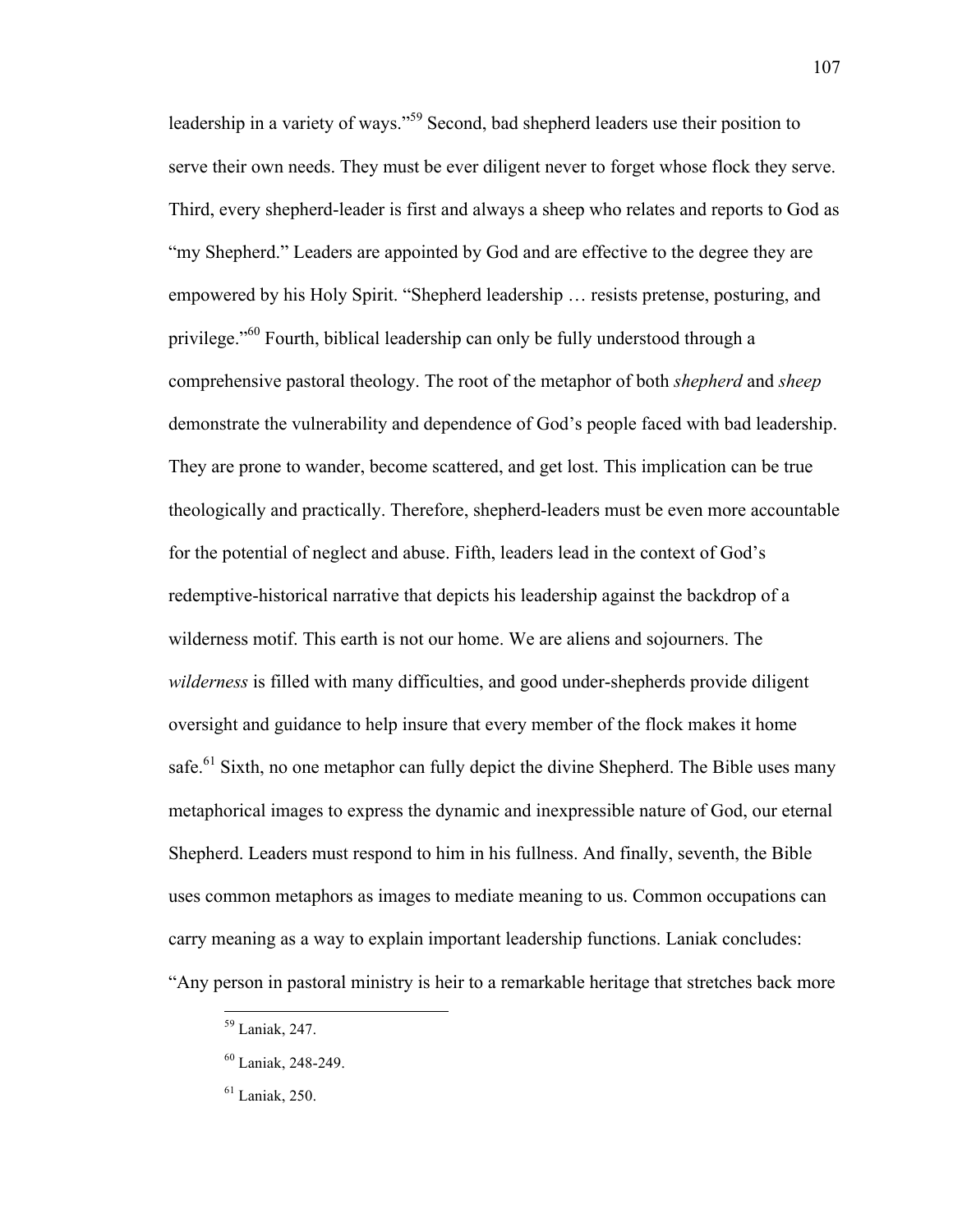than four thousand years. . . . We affirm that the Great Shepherd 'pitched his tent' among us and showed us how to live and die for those sheep who recognize his name."<sup>62</sup>

The shepherd metaphor, as revealed in Scripture and through the extra-biblical literature, is servant leadership lived out horizontally, focused on guiding, providing for, and protecting the people entrusted to its care. The metaphor is grounded in surrender toward and worship of the good Shepherd. The metaphor informs the leader he is still one of the sheep.

## **The Steward Metaphor Critiqued**

The steward is the third biblical metaphor considered as a necessary aspect of the developmental construct. It is illustrated through Old Testament narratives as a leadership image and taught by New Testament writers as an important element of leadership as applied to the mission. There is less extra-biblical literature dedicated to this metaphor but important applications can be made from what is readily available.

# *Cultural Applications*

Culturally, the steward of any estate was almost always a slave. Beavis makes this clear in stating, "It is important to note that a Greco-Roman reader would probably assume that the *oikonomos* of the parable was a slave."<sup>63</sup> Layton notes, "The position of household manager or steward was … an integral part of the social structure of the Ancient Near East from Egypt to Mesopotamia."<sup>64</sup> The steward in ancient times could be in private service over a house or estate or serve in a high governmental position. In each

 <sup>62</sup> Laniak, 251.

 $63$  Beavis, 45.

 $<sup>64</sup>$  Layton, 635.</sup>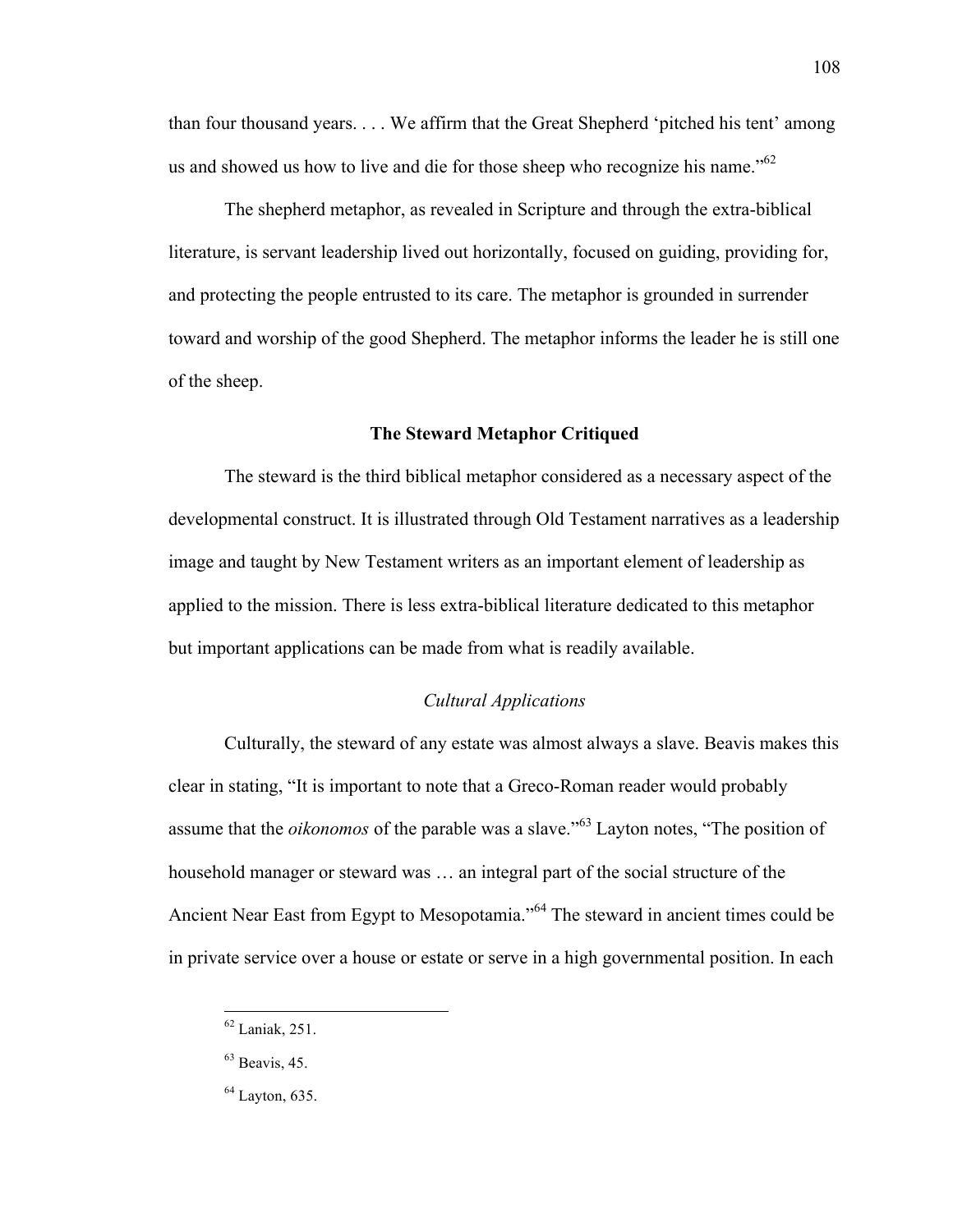case, they would be subject to another, managing the resources of the master toward the master's desires and for the master's benefit.<sup>65</sup> A royal steward was known to be a senior administrator with great responsibility, one of the highest officials of the state.<sup>66</sup> This status gives weight to the understanding of seeing the steward metaphor tied to leadership. Whether the slave served as a private steward or as a royal steward he would have representative authority to manage the resources entrusted to him on behalf of another.

Bennett makes the case that the steward was always a person with a position of responsibility, either in charge of people, possessions, or both. Being a slave, he held a position of authority but was always under authority. "The *oikonomos* fulfills a particular function within the larger category of *servant* (*doulos*)."<sup>67</sup> Rodin makes the connection that a steward-leader must come to the point of understanding that "ownership" is bondage. It is only the lordship of Christ in the life of a leader that will free him from that bondage and allow him to function as a faithful steward.<sup>68</sup> At a principled level, these observations accord well with Christ-centered servant leadership and offer a healthy perspective that transcends culture and time. Acting responsibly toward the desires of the Master, using representative authority to accomplish those desires, and doing so to the benefit of the Master helps the modern-day leader to maintain a proper posture and a singular focus.

 $65$  Layton, 635.

 $66$  Layton, 641.

<sup>67</sup> Bennett, 44.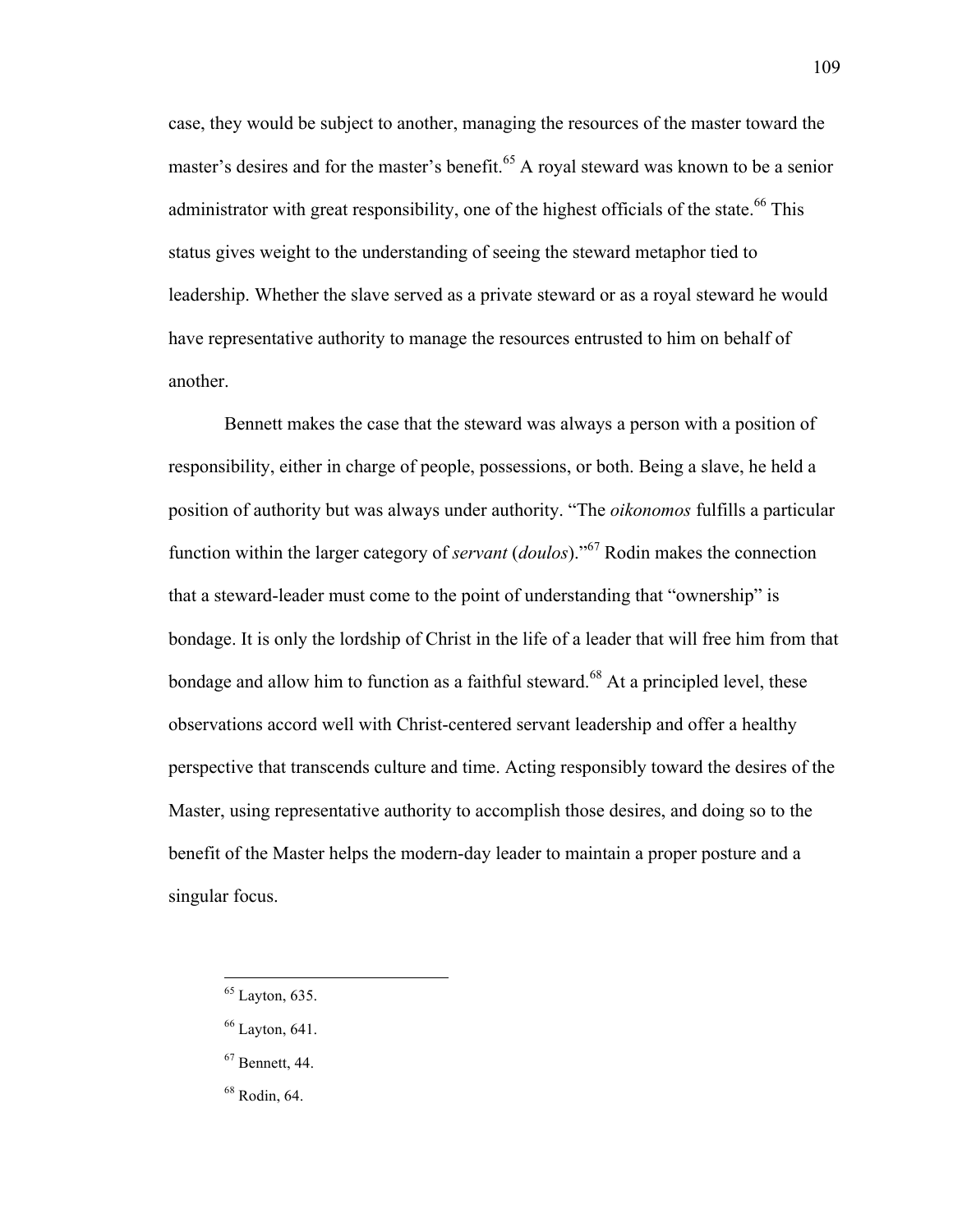### *Biblical Applications*

Julien C. H. Smith and T. Lane Scales anchor the image of a steward-leader in creation and the doctrine of the *imago Dei*. As created beings, we were created in the image of God, and we were created with a ruling and stewarding function over the rest of creation<sup>69</sup>

Creation exists for God's glory, not merely for human benefit. Indeed, it is precisely a persistent misreading of Genesis 1:26-28 that has earned Christians a share of the blame for the present ecological crisis. Once again, however, Christians are realizing that stewardship, not exploitation, is the essence of the divine mandate to humankind.<sup>70</sup>

The leadership implications of this view of stewardship are emphasized well by Smith and Scales. First, our stewardship task mirrors God's creative task. As God brings order from chaos, we too must consider how our function as a steward-leader might bring order to chaos. Second, all of God's creation has been entrusted to our care. Having dominion does not mean that we stand over creation, but that we seek God's glory through our stewardship activities of creation, rather than seeking merely our own benefit.<sup>71</sup> Our Godgiven ability to create and redeem order out of chaos, for God's glory, should embolden our leadership efforts as stewards. Laying the foundation of the steward metaphor within the act of creation and the creation mandate also aids our ability to highly value all of the resources that God has entrusted to us as leaders. We must value what God values if we are to treat resources as precious and manage them well toward his intended purposes.

 <sup>69</sup> Julien C. H. Smith, and T. Lane Scales, "Stewardship: A Biblical Metaphor for the Formation of Christian Scholars," *Journal of Education and Christian Belief.* 17, no.1 (2013): 84.

<sup>70</sup> Smith and Scales, 85-86.

<sup>71</sup> Smith and Scales, 86.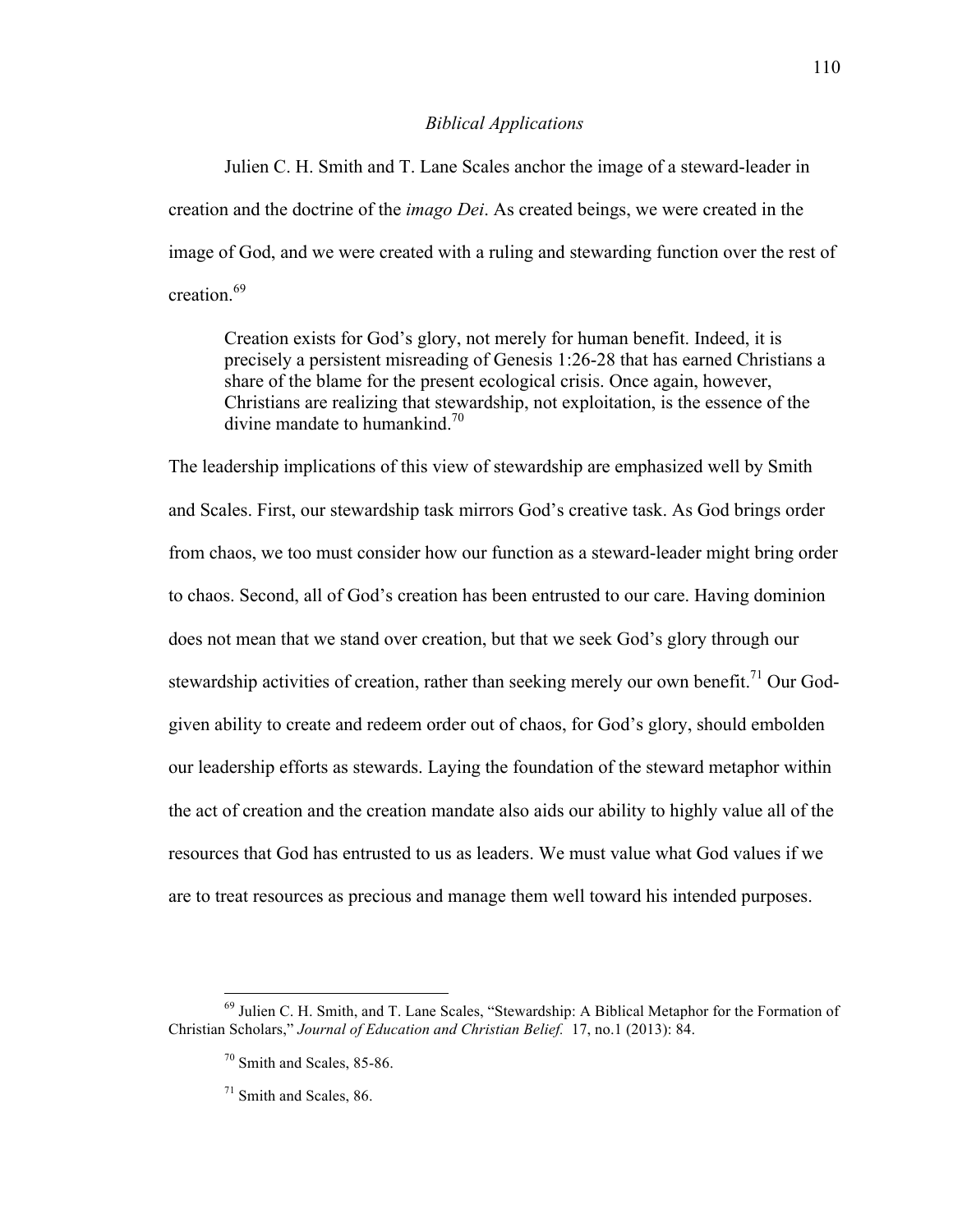The researcher sees the steward metaphor, as taught by Jesus, primarily through the lens of the parables. From these parables, Bennett explains several traits that are important elements for the servant-leader today. The steward-leader is responsible to God and held accountable for the wise investments of God's resources. The steward-leader, like the characters in the parables, is considered shrewd for the use of material possessions applied to the accomplishment of intended goals (Luke 16). Readiness or preparedness is another leadership qualification that is drawn from the metaphor of the steward in Scripture. Faithfulness and wisdom are considered primary character traits in governing the ability to be prepared (Luke 12).<sup>72</sup>

Smith and Scales, in their examination of Luke 19 and Matthew 25, point to the fact that steward-leaders are to invest and take risks. The idea is not to hoard and save, but to risk and invest wisely, aiming for a greater return.<sup>73</sup> The perception of the nature of the master makes all the difference. In Matthew 25, the master is depicted as expecting a return, but also as incredibly generous in his rewards. Servant-leaders should view God in the same way. Risk and investment are expected because the Master is good, expectant, and generous. Peter Jones takes the application one step further in commenting on this parable: "Stewardship involved the necessity of action. To play it safe and not act is to lose existence. Stewardship is a call to risky action."<sup>74</sup> In a day and time where being proactive as a Christian leader is sometimes considered presumptuous or arrogant, the

 $72$  Bennett, 44.

<sup>73</sup> Smith and Scales, 86.

<sup>74</sup> Peter Rhea Jones, "Biblical Teachings on Stewardship" *Review and Expositor* 70, no. 2 (1973):142.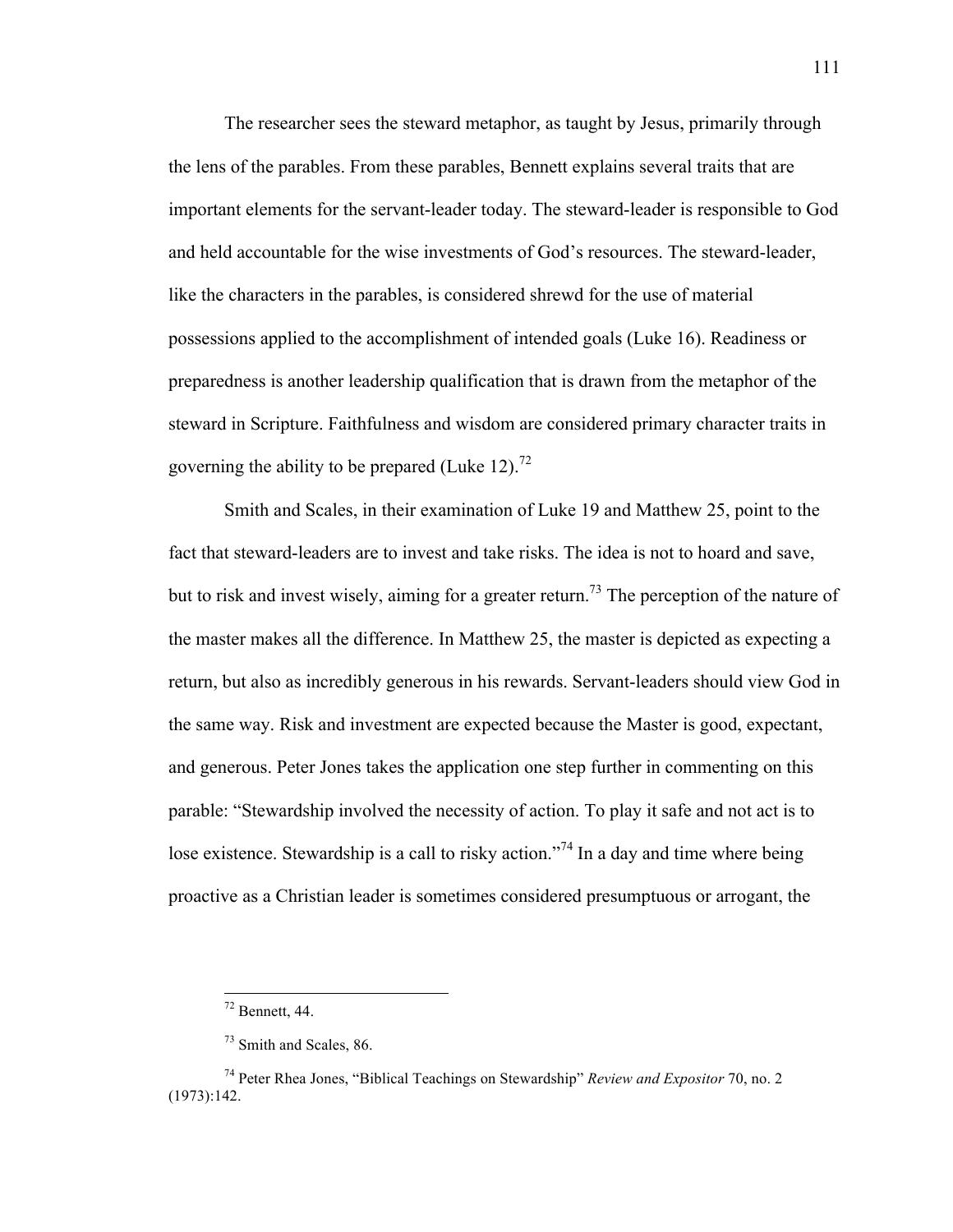steward metaphor requires movement based on unknown outcomes. This initiative requires an element of faith in a benevolent and purposeful Master.

The parable in Luke 19 also depicts the master as expectant and generous. The parable is foundationally about the kingdom of God. Jesus tells the parable because his followers thought that God's kingdom was imminent. The reality was that the kingdom of God was about to be inaugurated but was not yet coming to fulfillment. This eschatological tension is an important realization for the steward-leader today. God expects his leaders to invest and take risks for the sake of building the kingdom of God because he is good, expectant, and generous.<sup>75</sup> The character and effort of the stewardleader are in direct proportion to his view of the Master and his allegiance to the Master's plan. Jones moves the application forward by stressing that the steward metaphor leaps from illustrative material to being squarely focused on the purposes of God in every age. He explains: "Stewardship is partnership with Christ, through the Holy Spirit, in fulfilling the purpose of God in the world. From this vantage point stewardship may be seen as supporting with all of one's being the purposes of God revealed in Jesus Christ."<sup>76</sup>

Mary Jo Burchard makes some important points regarding the metaphor of steward as used by Paul in 1 Corinthians 4:1-2. Paul stated that he and his missionary band should be regarded "as servants of Christ and stewards of the mysteries of the God" (1 Cor. 4:1). "The significance of Paul's identification with the roles of servant and steward are lost in contemporary language and culture, but to the Corinthian mind, this

<sup>&</sup>lt;sup>75</sup> Smith and Scales, 86.

<sup>76</sup> P. Jones, 142.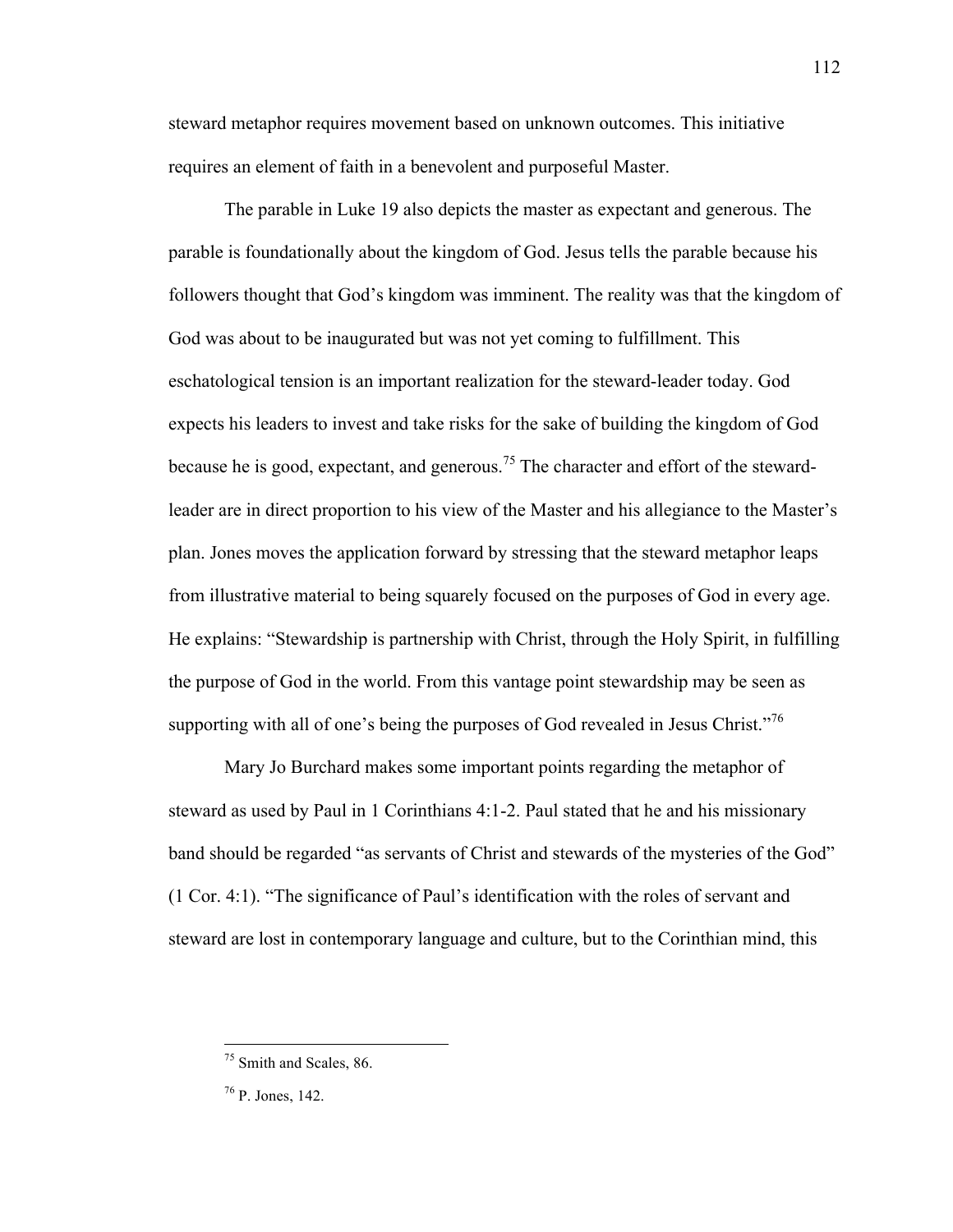was a radical move."<sup>77</sup> In a culture that gave status to those who could garner it through oration skills or superior wisdom, Paul chose to refer to himself as a farmhand and a household servant. Burchard highlights the cultural importance of these identities by stating, "As a prototypical leader, Paul modeled for the Corinthians how to disassociate from this element of their cultural and social identity, helping them to reshape the rules of engagement with one another.<sup>778</sup> Paul applied the identity of servant and steward to all leaders within the church, and thus removed the tendency toward cultural values of authority, power, and status (1 Cor. 4:6). Paul correctly pointed out that if one is a receiver of leadership responsibility, which the steward metaphor clearly indicated, then one has nothing in which to boast (1 Cor. 4:7). To go even further, Burchard states, "Paul stripped all Christian members of the elite of their right to create factions to elicit power, followership, and material dependence within the church. Like Paul and Apollos, no matter their standing outside the church, Corinthian believers could not claim that any position or power within the body of Christ came from grasping, competition, or personal merit."<sup>79</sup> Paul reinterpreted the social norms of Corinth away from status identity for the church. There is no less temptation today for God's leaders.

Cullen Story takes up Pauline stewardship as represented in the Corinthian correspondence too. He notes, "Paul is a responsible steward. The gospel is his stewardship, a gospel which he had received and which brought God's saving work to

113

<sup>79</sup> Burchard, 73.

 $77$  Mary Jo Burchard, "This Is How One Should Regard Us': An Exegetical Study on Paul's Treatise to the Corinthians Regarding His Relational Expectations with His Spiritual Children," *Journal of Biblical Perspectives on Leadership* 5, no. 1 (2013): 70.

<sup>78</sup> Burchard, 72.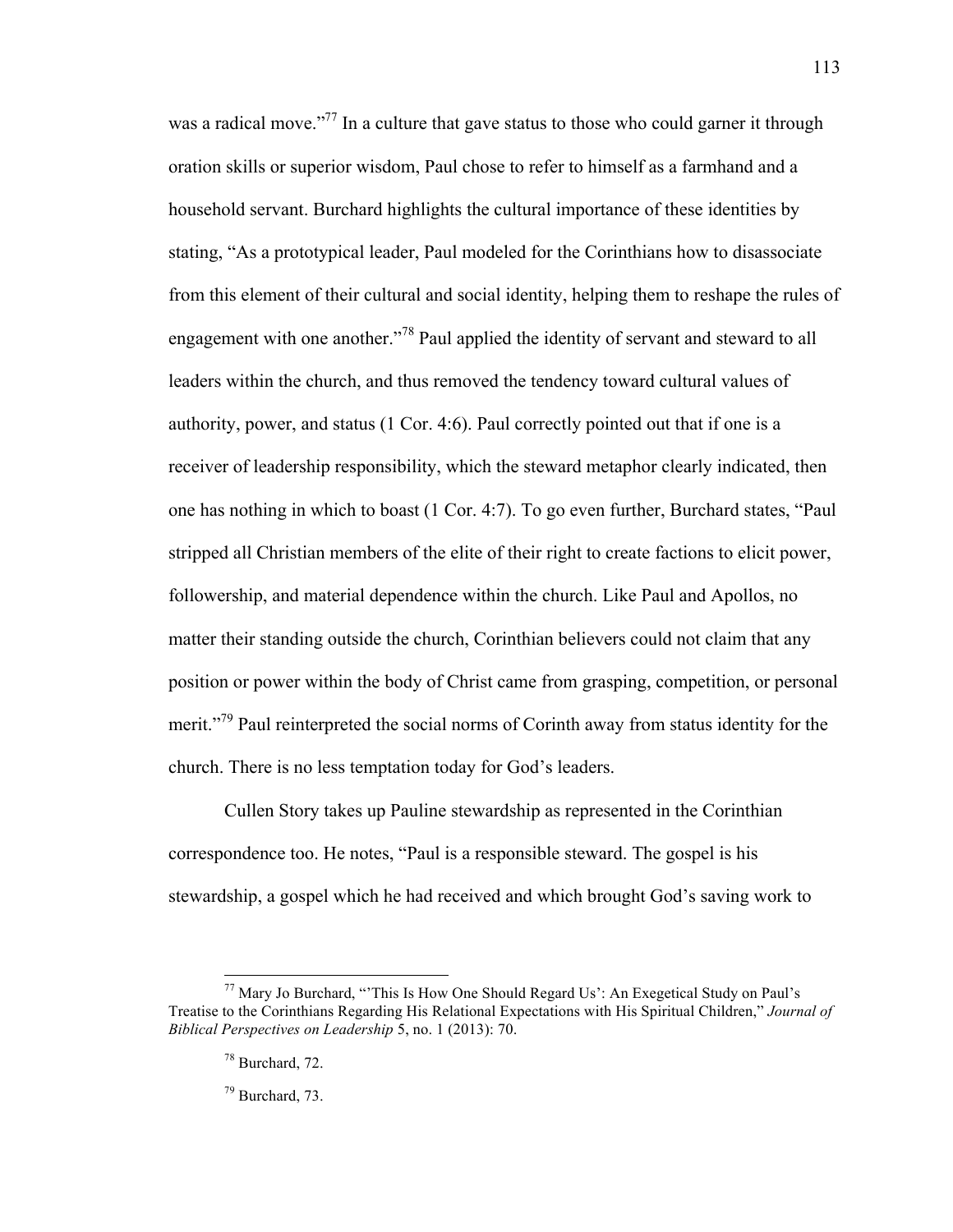those who believed."<sup>80</sup> Paul's example points to the nature of a leader's specific mission. Story sees Paul's apostleship tied to his stewardship. Paul was called to preach the gospel to the Gentiles. That was what he was responsible for to God, his great commission.<sup>81</sup> Story reveals the implications for the servant-leader of today. The call to steward the gospel is something specific. It is a calling that is worthy of every Christian servantleader's wise stewardship. The call to steward the gospel usually includes a people and a place, as well as the resources of the Master in conjunction with that people and location. The steward metaphor implies that resources are to be invested to this end, including money, strategies, tools, people, and one's spiritual gifts.

# *Practical Applications*

Rodin makes an important practical consideration applied to the steward metaphor: "The steward leader does not derive her identity from being a leader, even being a steward-leader, but from solely being a godly and faithful steward. The stewardleader starts with the call to be a godly steward and ends with the heart of the godly steward, open to transformation, called to lead."<sup>82</sup> The steward is a slave first and then called to manage other's resources toward kingdom purposes. Jones adds that the steward metaphor lived out in the life of a leader works against greed, covetousness, abuse of power and authority, sloth, social injustice, and hoarding. A true steward serves one Master and gives of himself and the resources at his disposal to the glory of that Master.<sup>83</sup>

 <sup>80</sup> Cullen I. K. Story, "The Nature of Paul's Stewardship with Special Reference to 1 and 2 Corinthians," *The Evangelical Quarterly* 48 (Oct-Dec 1976): 217.

<sup>81</sup> Story, 228.

<sup>82</sup> Rodin, 76.

<sup>83</sup> P. Jones, 144-145.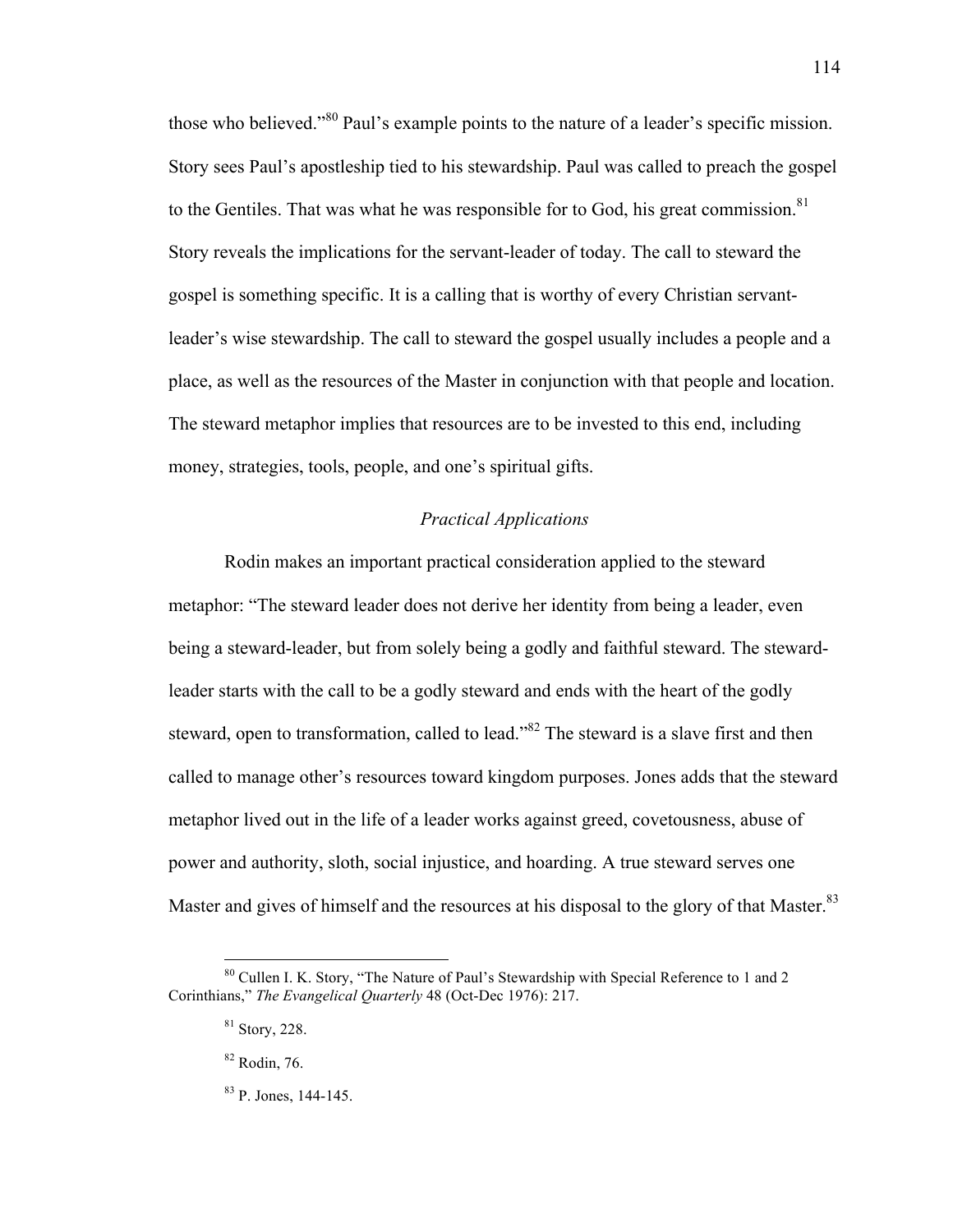Jones notes that when a steward-leader rightly sees God and comprehends God's love for him, he will love the things that God loves and value the things that God values. This comprehension drives good stewardship.<sup>84</sup>

Leslie Pollard, in reflecting upon the Apostle Paul's approach to the mission, makes a case for increasing self-awareness in living out the steward metaphor. Increasing self-awareness allows a leader to comprehend better what they bring to the mission through their leadership. Pollard explains, "In Paul's thinking, everything that he had inherited or acquired was a part of his leadership resource bank for the execution of the mission."<sup>85</sup> Pollard goes on to list some of Paul's assets as recorded in 1 Corinthians 9:19-23: his talents, the Jewish markers of his birth, race, ethnicity, education, class, and status. Pollard adds a note of perspective: "For Paul these are clearly resources to be stewarded; they are not possessions to be worshipped or protected."<sup>86</sup> The good stewardleader must have a keen sense of understanding that they always influence through all of who God has made them to be. That knowledge is the first application of resources for the leader toward the mission.

Howell summarizes well the nature and function of the modern-day servant-leader as steward: "Servant-leaders are not visionaries who devise a brilliant plan, then by dint of personal charisma draw others to fulfill those ambitions. Rather they are faithful stewards of the divine mandate—to fish and to feed, to evangelize and to teach, to pioneer and to pastor."87 Stanley Patterson highlights the main priority of a steward-

 <sup>84</sup> P. Jones, 146.

<sup>85</sup> Bell, 315.

 $86$  Bell, 315-316.

 $87$  Howell, 301.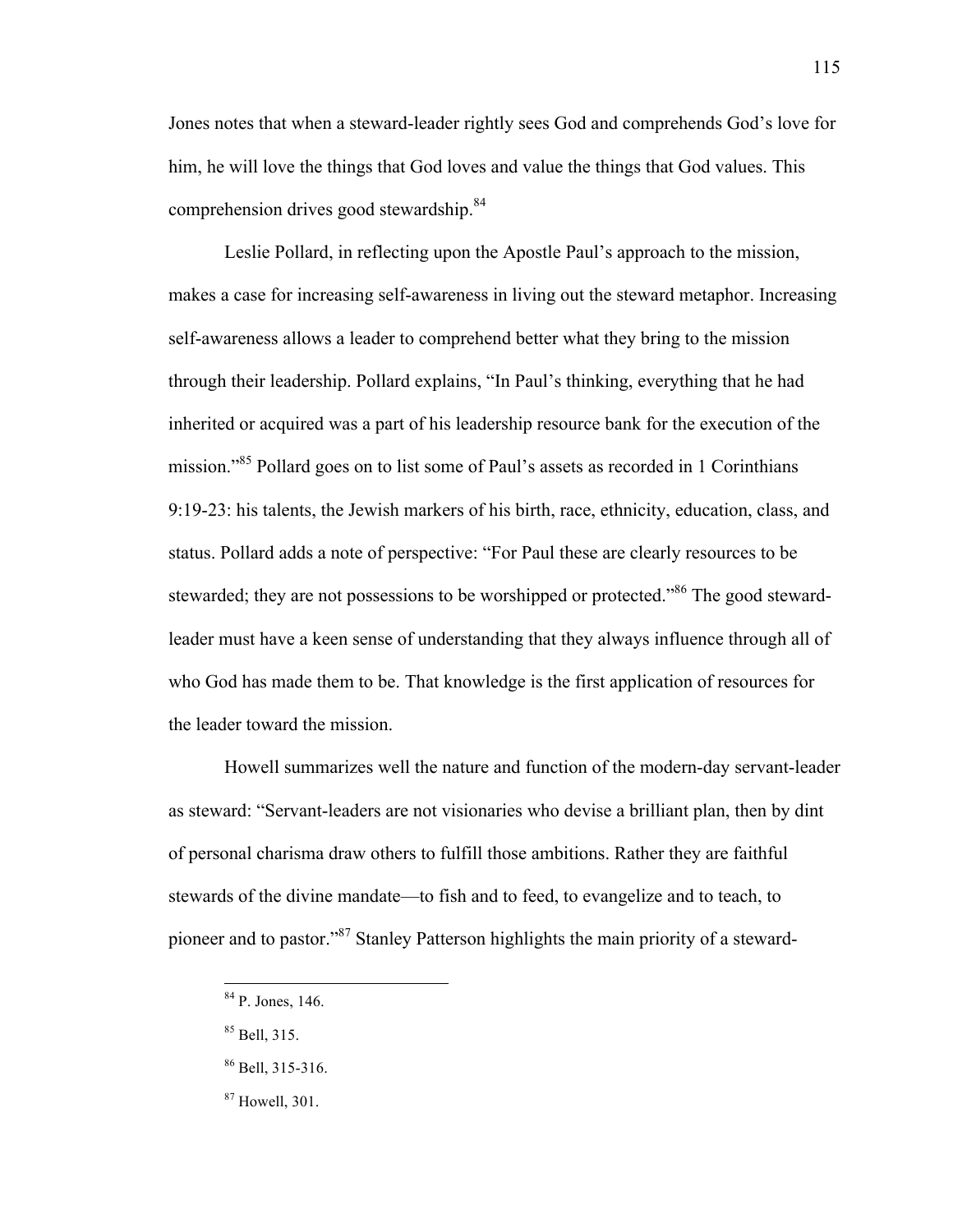leader: "If the model of Jesus was about developing leaders to engage in the revision and expansion of the kingdom of God, then it stands to reason that the primary function of Christian leaders is the stewardship of developing leaders."<sup>88</sup>

Ken Blanchard sums up the application of the steward metaphor well when he states, "Leaders who are servants will assume leadership only if they see it as the best way to serve. They are called to lead, rather than driven, because they naturally want to be helpful. They aren't possessive about their position. They view it as an act of stewardship, rather than ownership."<sup>89</sup>

### **Conclusion**

The consensus of scholars and other contributors is that the servant metaphor is foundational to the shepherd and steward metaphors. The servant metaphor informs the servant-leader that he is wholly owned by God and totally dependent upon God. The leader's will is subjected to the will of God as he lives out his leadership life. Yet, this servant/slave posture is sourced in the context of a rich relationship with God. The very identity of the Christ-centered servant-leader is that of a beloved slave. This understanding sustains the leader's posture of humility and leadership expression of representative authority. The primary trait is one of complete submission.

The shepherd metaphor is the aspect of leadership most discussed and evaluated by scholars. There is agreement that shepherd-leaders exhibit selfless concern to guide, provide for, and protect those they are called to lead. Guiding includes leading with clear direction and with a keen understanding of God's purposes for his flock. Provision

 <sup>88</sup> Bell, 360.

<sup>89</sup> Kenneth H. Blanchard, Bill Hybels, and Phil Hodges, *Leadership by the Book: Tools to Transform Your Workplace* (Colorado Springs, CO: WaterBrook Press, 1999), 42.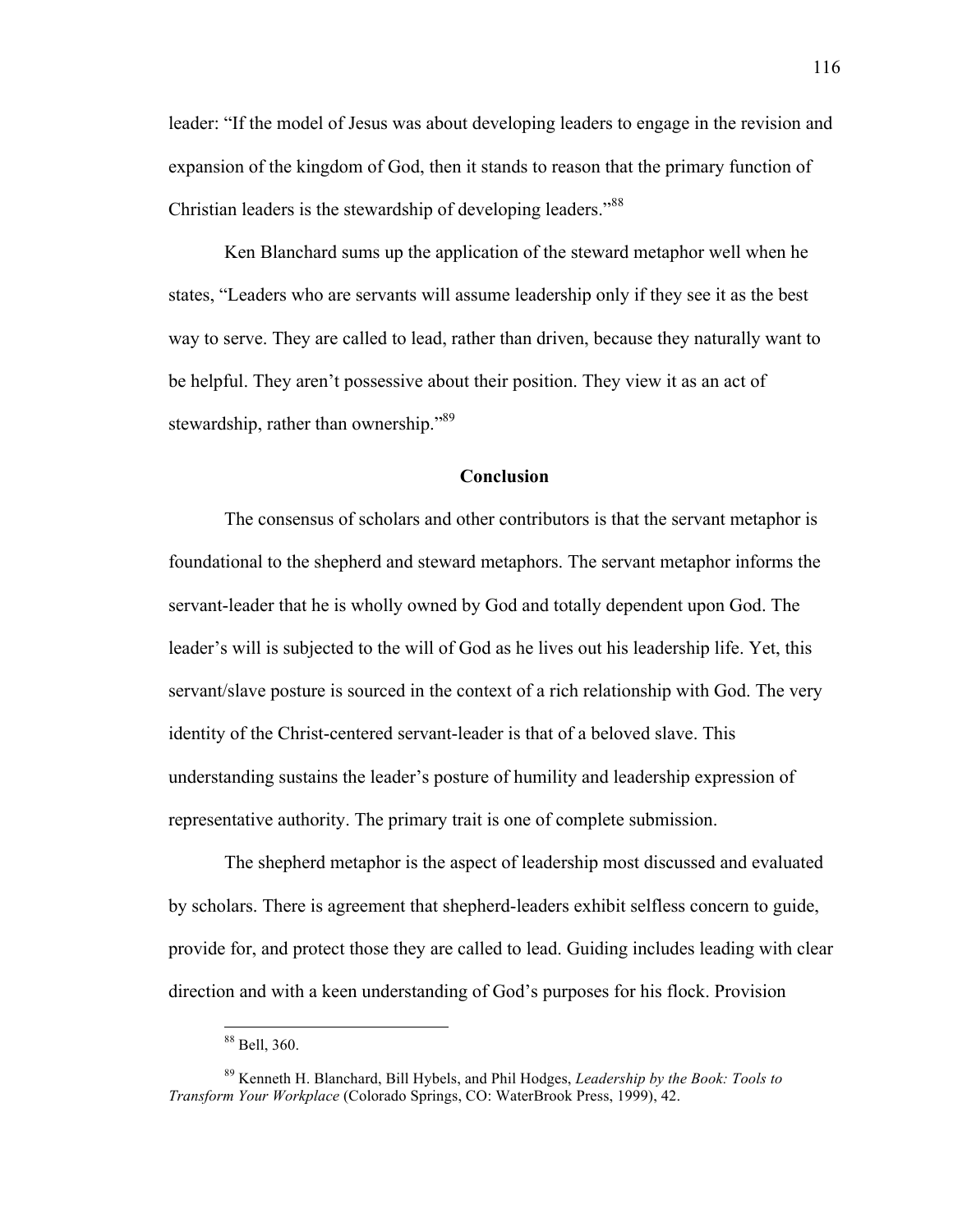includes feeding followers from the Word of God and creating environments of true biblical community for the purpose of formation and sanctification. Protection includes keeping followers from habitual sin and false teaching. The result of good shepherding leadership is growth for the individual and the covenant community. The good shepherdleader understands of the needs of his followers and attends to those needs. This care requires physical and relational proximity. The motives of the shepherd-leader must not flow from self-indulgence, material gain, or power. Only the Spirit empowered motives of willingness, eagerness, and authentic modeling will allow people to move toward the leader and Jesus Christ. The primary trait of the shepherd-leader is humility. The shepherd-leader also understands that he leads in gratitude to the Good Shepherd and is accountable to the Chief Shepherd for his effective leadership efforts.

The steward metaphor is less discussed than the other two. It seems to have been somewhat overlooked as a leadership metaphor, yet it is featured consistently in the narratives and teaching of the Bible. The steward-leader understands first that he is a slave. He is one with representative authority to manage the precious resources of another, while still being one who is under the authority of the Master. How well the steward-leader carries out his task completely depends upon his view of the Master. If he sees the Master as purposeful, loving, and generous, he will risk wisely and expect the increase. The primary trait of a steward-leader is faithfulness. His faithful efforts are focused on the management of God's resources entrusted to him for the furtherance of the kingdom.

It is evident to the researcher that no one has studied and brought these three metaphors together to create a developmental construct for Christian servant leadership.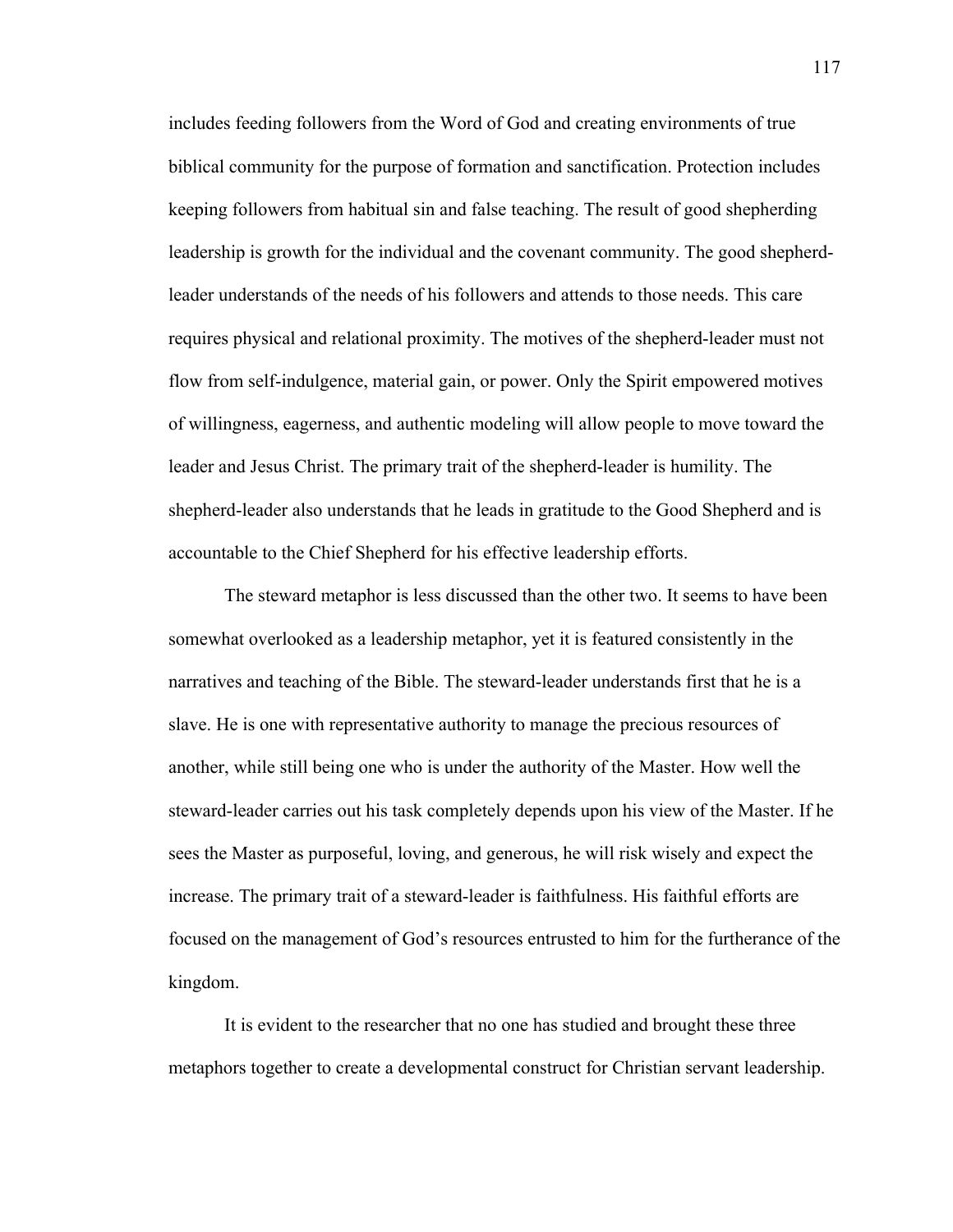The pursuit is ripe with possibilities for fruitful application toward the benefit of any Christian leader.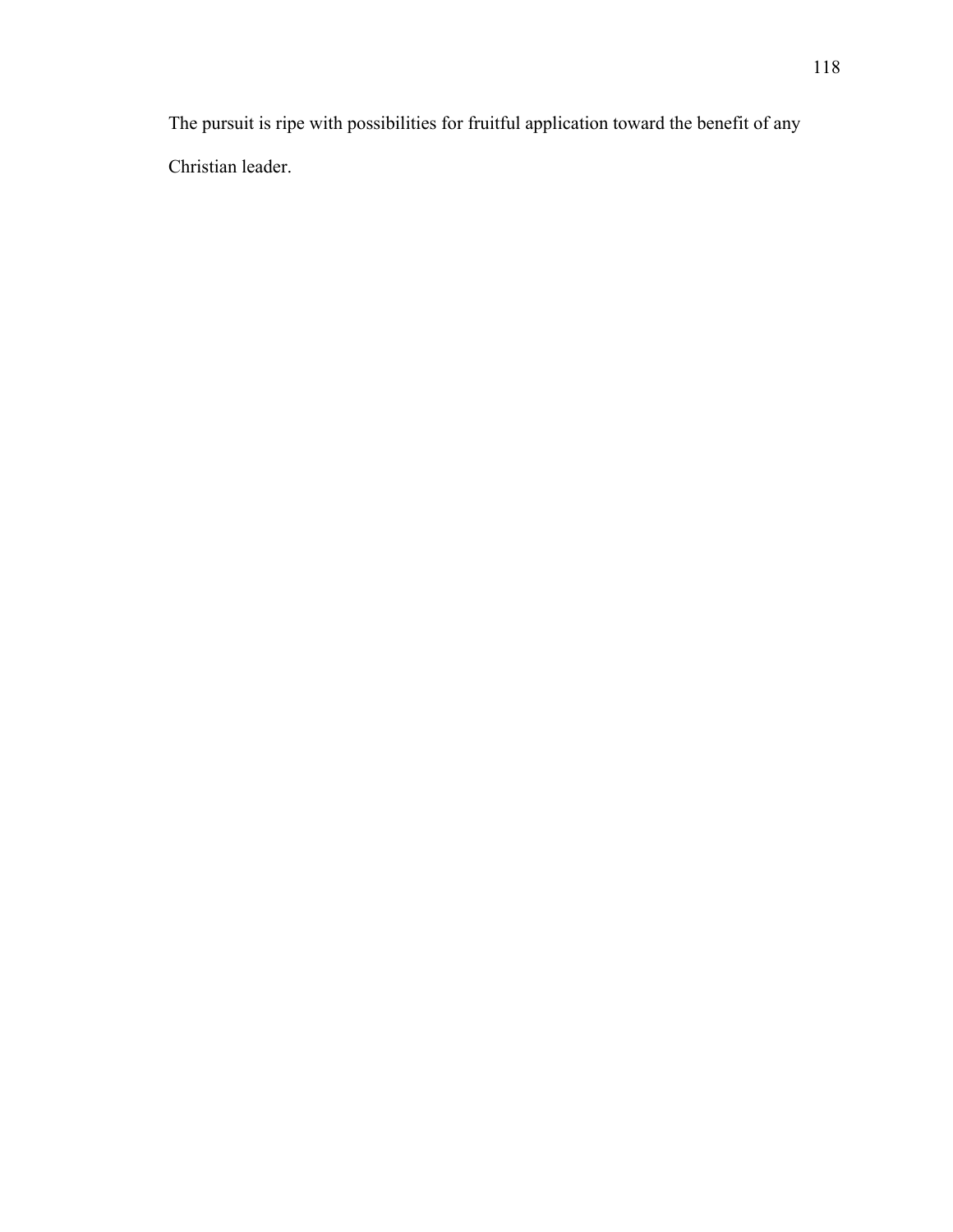# CHAPTER FOUR: PROJECT DESCRIPTION AND RESEARCH METHODS

### **Data and Methodology**

### *The Purpose of the Research Project*

The problem this project addressed was the lack of a biblically grounded model for servant leadership development within Cru for current and future leaders. The purpose of this paper was designed to begin with Scripture as the foundation for a fresh leadership development approach. The biblical and theological analysis revealed that there is strong support for the leadership metaphor construct of servant, shepherd, and steward being proposed. Indeed, the Bible has much to say on leadership through its principles, narratives, and metaphors. The literature review revealed that little had been written concerning a biblical metaphor construct for leader development. Only the shepherd metaphor has received much treatment tied to leadership and leadership development. This reality demonstrates the value of this work. The field research is all the more necessary to determine the current state of leadership development in Cru and how well those efforts are developing servant leaders for Cru.

# *Subproblems*

This project was executed by tackling four subproblems. Subproblems one and two, previously addressed in chapters two and three in this paper, were examined during the spring, summer, and fall of 2016 through a biblical and theological analysis and a literary review of religious and secular publications. As each of the three biblical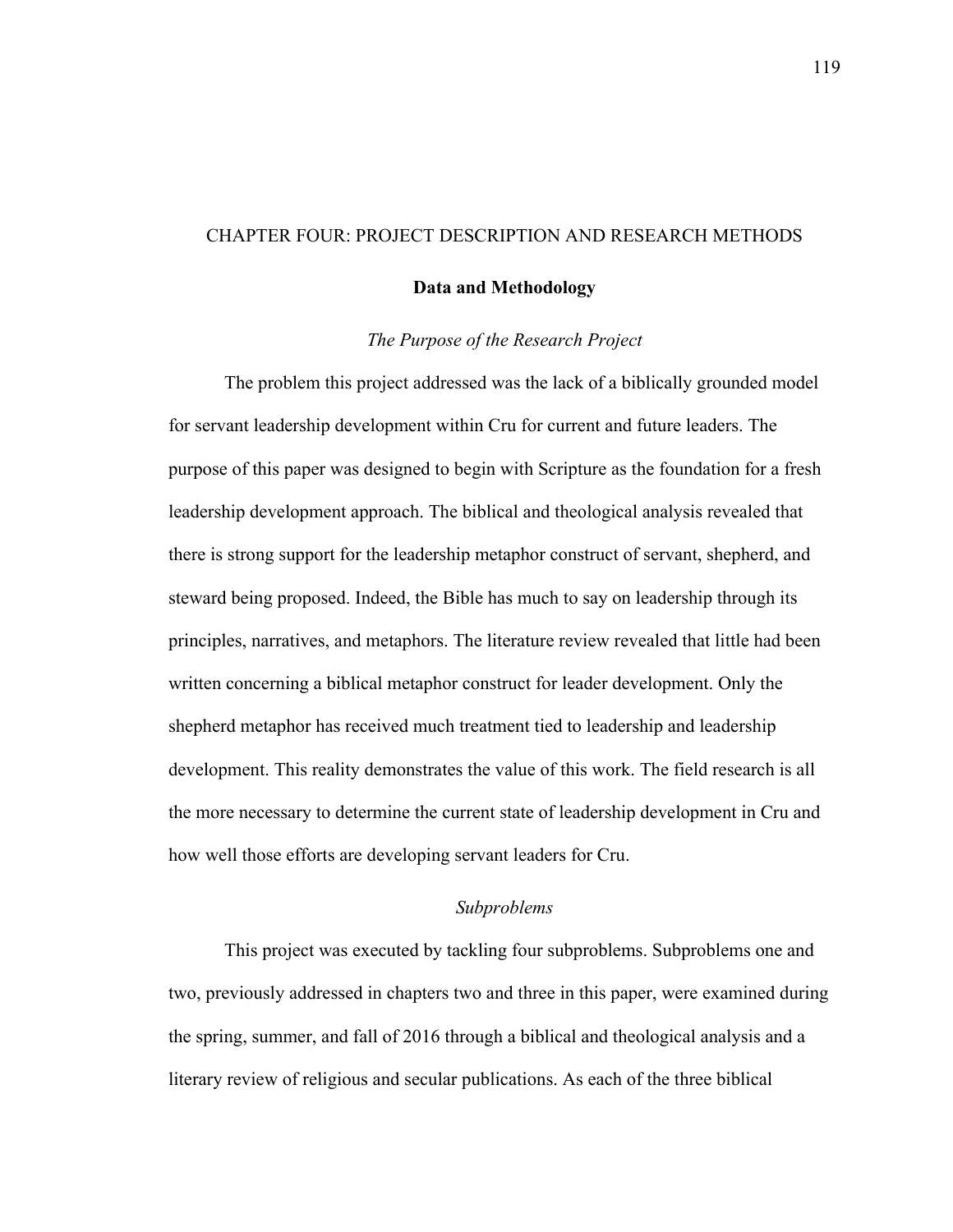metaphors was considered, specific traits were revealed through the analysis of Scripture and other literature. These traits form the essence of the leadership development construct being proposed for the development of Christ-centered servant-leaders for Cru. The analysis of subproblem three, the secondary data from the SLICE survey and the BCWI survey, and subproblem four, the primary data from the local field leader survey and the national leader interviews, revealed not only the overall environment for leader development within Cru, but also the discrepancies of current leader development efforts compared to the traits being proposed.

Subproblem three was completed in the fall of 2016 by analyzing secondary data from Cru's 2013, 2014, and 2015 SLICE surveys. The SLICE survey was an in-house instrument consisting of 108 questions given to every Cru staff member in the United States to better determine the health and ministry effectiveness of the organization. Secondary data was also analyzed from the Best Christian Workplace Institute (BCWI) survey given to Cru in 2016. Subproblem four was addressed by surveying and interviewing selected Cru leaders during the fall of 2016. The tools for this primary research were phone interviews and an online survey. Field study leading to grounded theory was the main research method employed.

Paul Leedy and Jeanne Ormrod define the purpose of grounded theory as "to begin with the data and use them to develop a theory." <sup>1</sup> Leedy and Ormrod go on to explain the philosophy behind grounded theory: "The term grounded refers to the idea that the theory that emerges from the study is derived from and rooted in data that have

 <sup>1</sup> Paul D. Leedy and Jeanne Ellis Ormrod, *Practical Research: Planning and Design*, 10th ed. (Boston, MA: Pearson, 2013), 146.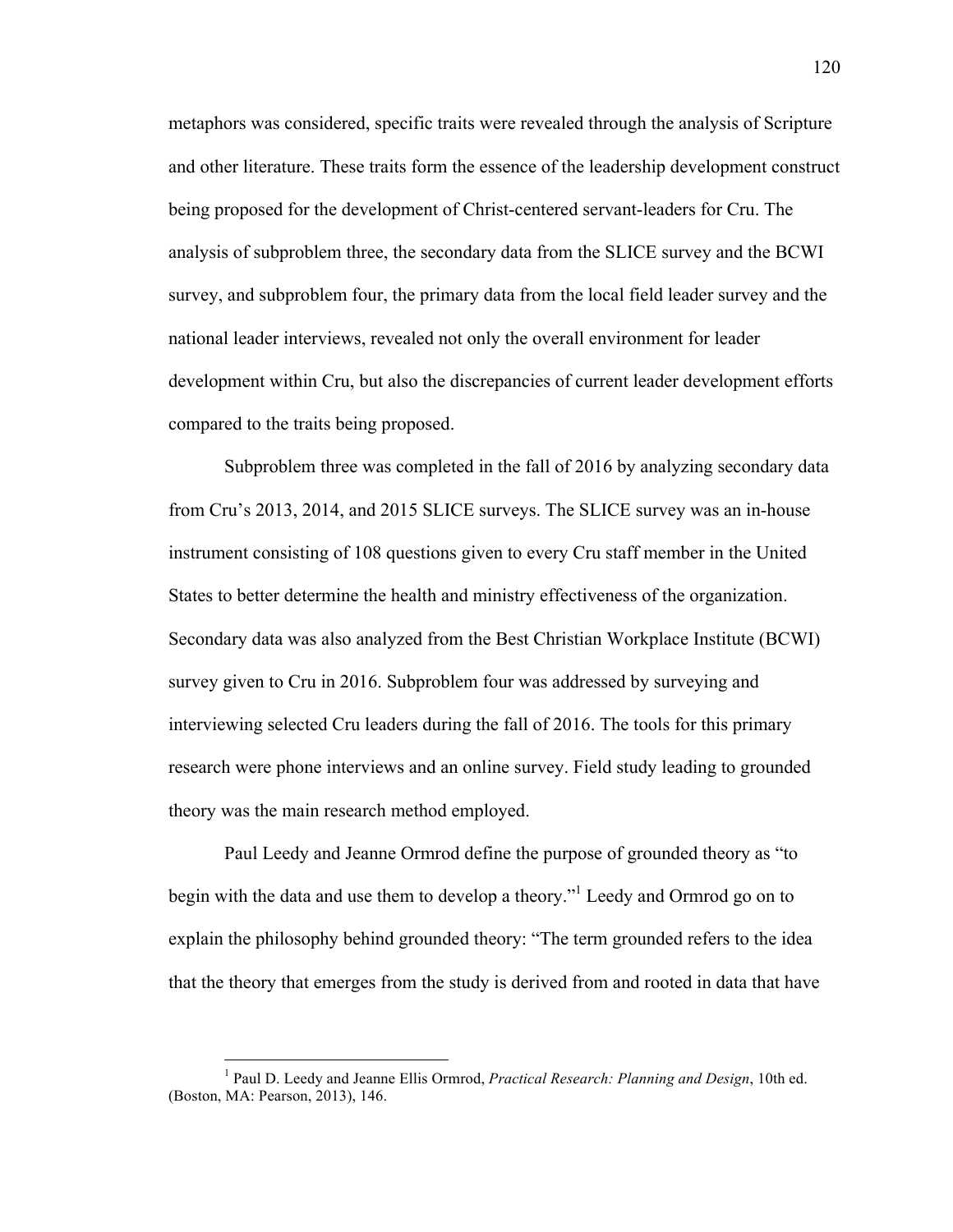been collected in the field rather than taken from the research literature."<sup>2</sup> Grounded theory, as a qualitative research method, is broad and flexible in its approach. Leedy and Ormrod cite the only restriction as being "the data must include the perspectives and voices of the people being studied."<sup>3</sup>

From the secondary and primary research data for this project, theories emerged as to the current experience of Cru leaders and their development. The primary data also surfaced themes regarding the leader development efforts of Cru by those who provide such development. These grounded theories inform how to strengthen leadership development within Cru toward a servant leadership approach, by way of the biblical metaphor construct of servant, shepherd, and steward being proposed.

# *Subproblem Three*

The third subproblem was analyzed through secondary data from the SLICE culture survey<sup>4</sup> and the Best Christian Workplace Institute (BCWI) staff engagement survey. 5

The SLICE survey was given annually and sent to all United States Cru staff through the online tool Survey Monkey. The researcher was given access to three years of data covering 2013-2015. This particular survey tool was discontinued after 2015 in favor of the BCWI staff engagement survey. The SLICE survey consisted of 108

 <sup>2</sup> Leedy and Ormrod, 146.

<sup>&</sup>lt;sup>3</sup> Leedy and Ormrod, 147.

<sup>&</sup>lt;sup>4</sup> SLICE was a survey created by Cru as an internal tool to assess staff well-being. The word "SLICE" does not stand as an acronym and merely reflects the desire and ability to "slice" up the data in various ways for effective analysis and usage.

<sup>5</sup> "About," Best Christian Workplace Institute, accessed December 12, 2016. http://www.bcwinstitute.com/about.html.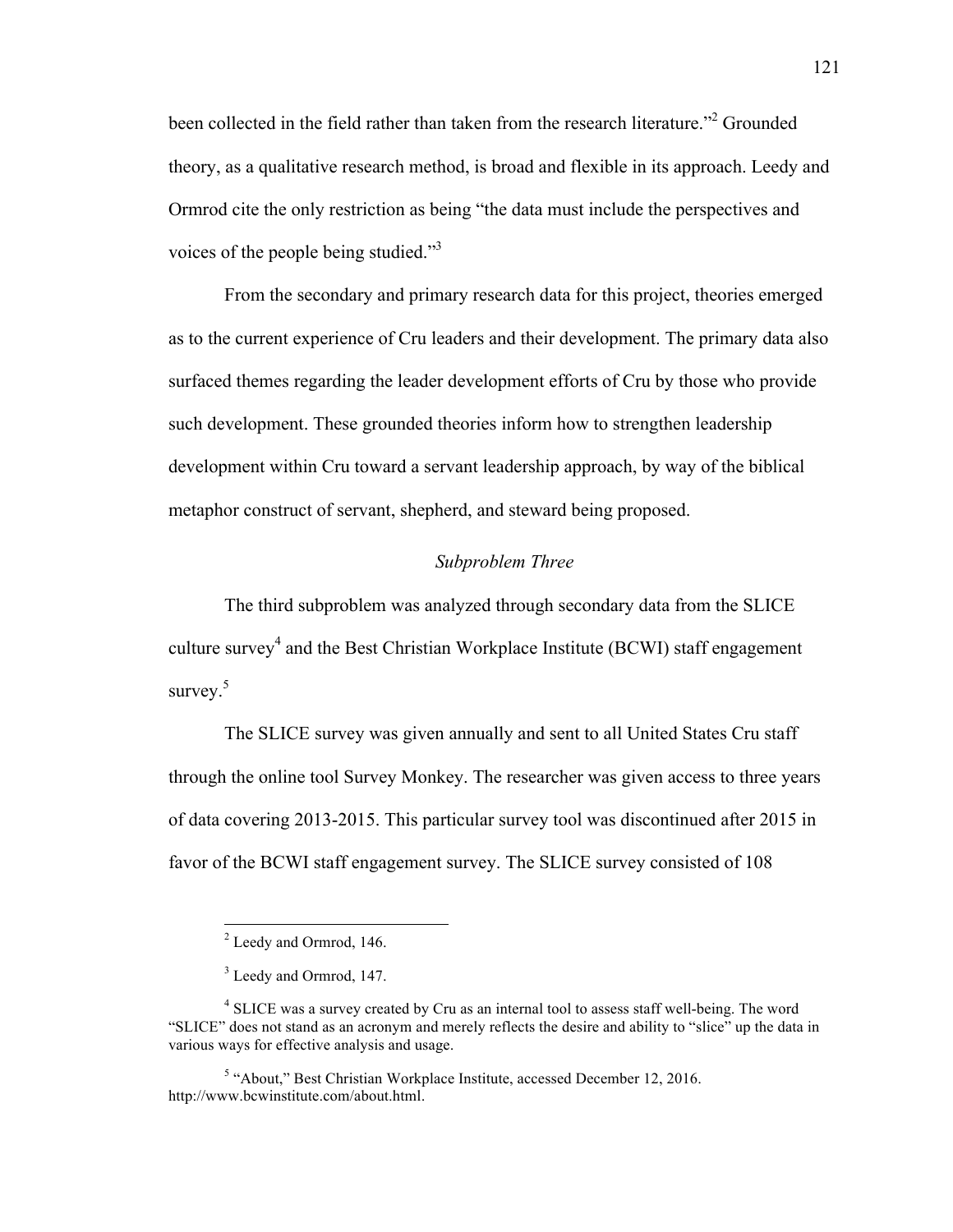questions divided into 17 categories. The same questions were used each of the three years under consideration. The 17 categories included were: biographical data, ministry location, spiritual life and growth, personal and professional development, team environment, ministry direction, recruiting, Cru branding, ministry assignment, evangelism, launching movements, lifetime laborers, ministry status, biblical and theological training, ministry partner development, marital status, and mothers.

In 2013 there were 2089 respondents. In 2014 there were 2364 respondents. And in 2015 there were 2522 respondents. The growth in participation over the three-year period being analyzed resulted in a total of 6975 total responses. This data allowed the researcher to analyze both a composite view of the results and three-year trends. As of December 2016, there were 6139 full-time staff, part-time staff, and interns in the United States. Therefore, the participation size for each year of the survey being considered was deemed worthy for producing an accurate reflection of attitudes and behaviors.

This researcher did not design the SLICE survey questions, and the survey was not focused on organizational leaders specifically. Eleven questions in particular, which related to personal, spiritual, and professional development, were analyzed by the researcher for this study. Overall results for the three-year period will be considered, as well as trend analysis over the course of the three years. The relevance was determined by the survey results that reflected the overall developmental environment for Cru staff. A list of the questions analyzed is located in Table 2.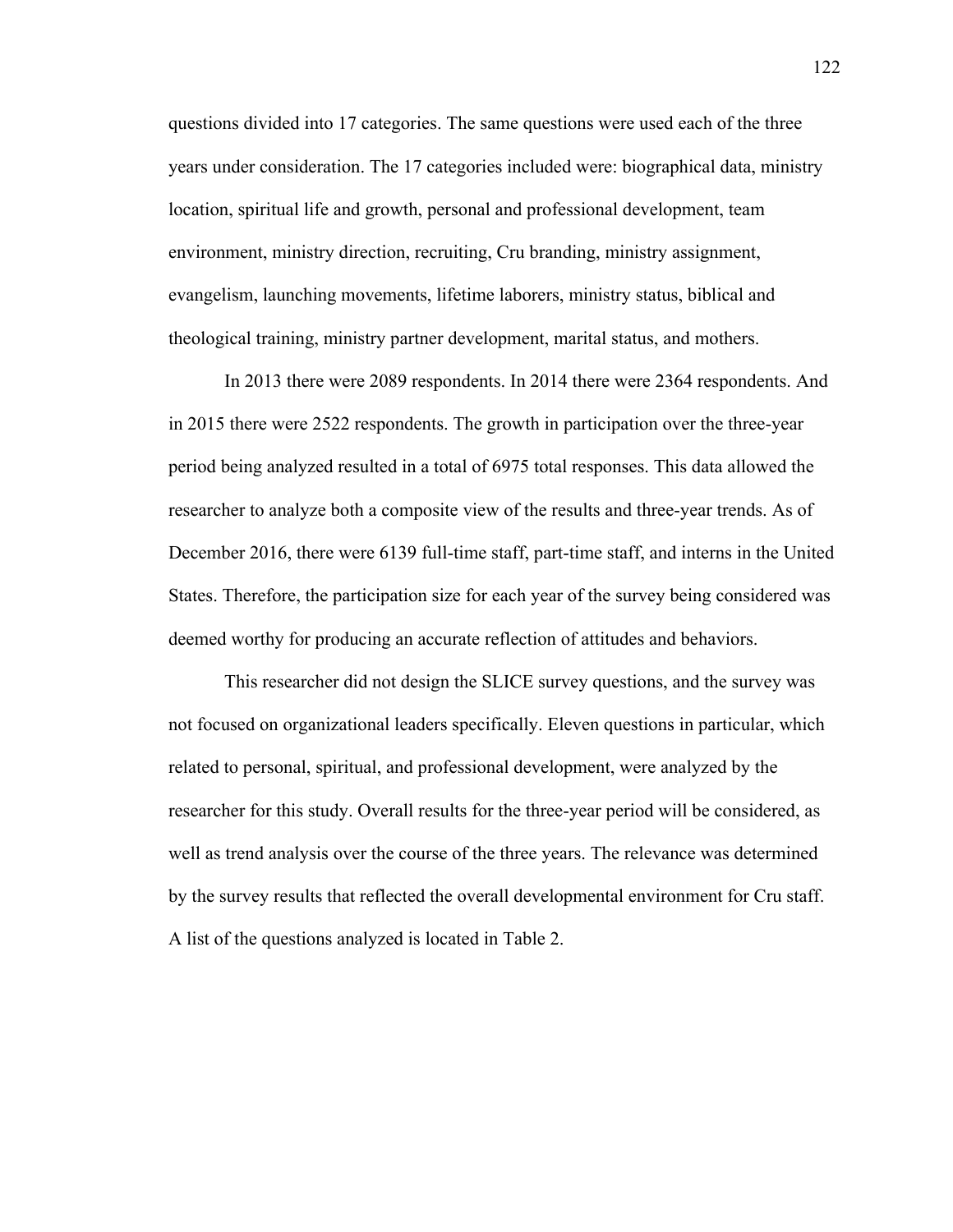# Table 2. SLICE Survey Questions Analyzed

# **Spiritual Life and Growth**

25. My walk with God reflects a strong dependence upon Christ.

(Strongly Disagree, Disagree, Somewhat Disagree, Neither Agree or Disagree, Somewhat Agree, Agree, Strongly Agree)

27. I experience intimacy in my relationship with Christ.

(Strongly Disagree, Disagree, Somewhat Disagree, Neither Agree or Disagree, Somewhat Agree, Agree, Strongly Agree)

# **Personal and Professional Development**

32. I am taking healthy responsibility for my own growth-spiritually, personally, and professionally.

(Strongly Disagree, Disagree, Somewhat Disagree, Neither Agree or Disagree, Somewhat Agree, Agree, Strongly Agree)

33. During this season of my life, I feel that my Cru leadership is partnering with me to help me develop and grow personally.

(Strongly Disagree, Disagree, Somewhat Disagree, Neither Agree or Disagree, Somewhat Agree, Agree, Strongly Agree)

34. I feel equipped to fulfill my role and responsibilities. (Strongly Disagree, Disagree, Somewhat Disagree, Neither Agree or Disagree, Somewhat Agree, Agree, Strongly Agree)

37. I have a written job description that adequately describes expectations for my job. (Yes or No)

38. I have a Position Focus (that includes part of my Personal Development Plan) that I have reviewed with my supervisor or coach. (Yes or No)

39. In the past year, I have received formal feedback from my supervisor or coach (face to face or virtual)

(Yes or No)

41. I am satisfied with the frequency of the coaching I receive from my supervisor or coach (face-to-face or virtual)

(Strongly Disagree, Disagree, Neither Agree or Disagree, Agree, Strongly Agree)

42. I received quality coaching from my supervisor or coach. (Very Poor, Poor, Fair, Good, Excellent)

43. I have received adequate feedback in the past year regarding my personal and professional development.

(Strongly Disagree, Disagree, Somewhat Disagree, Neither Agree or Disagree, Somewhat Agree, Agree, Strongly Agree)

The BCWI staff engagement survey was applied to Cru in early 2016 as a tool to

measure workplace flourishing. BCWI lists eight categories critical to a flourishing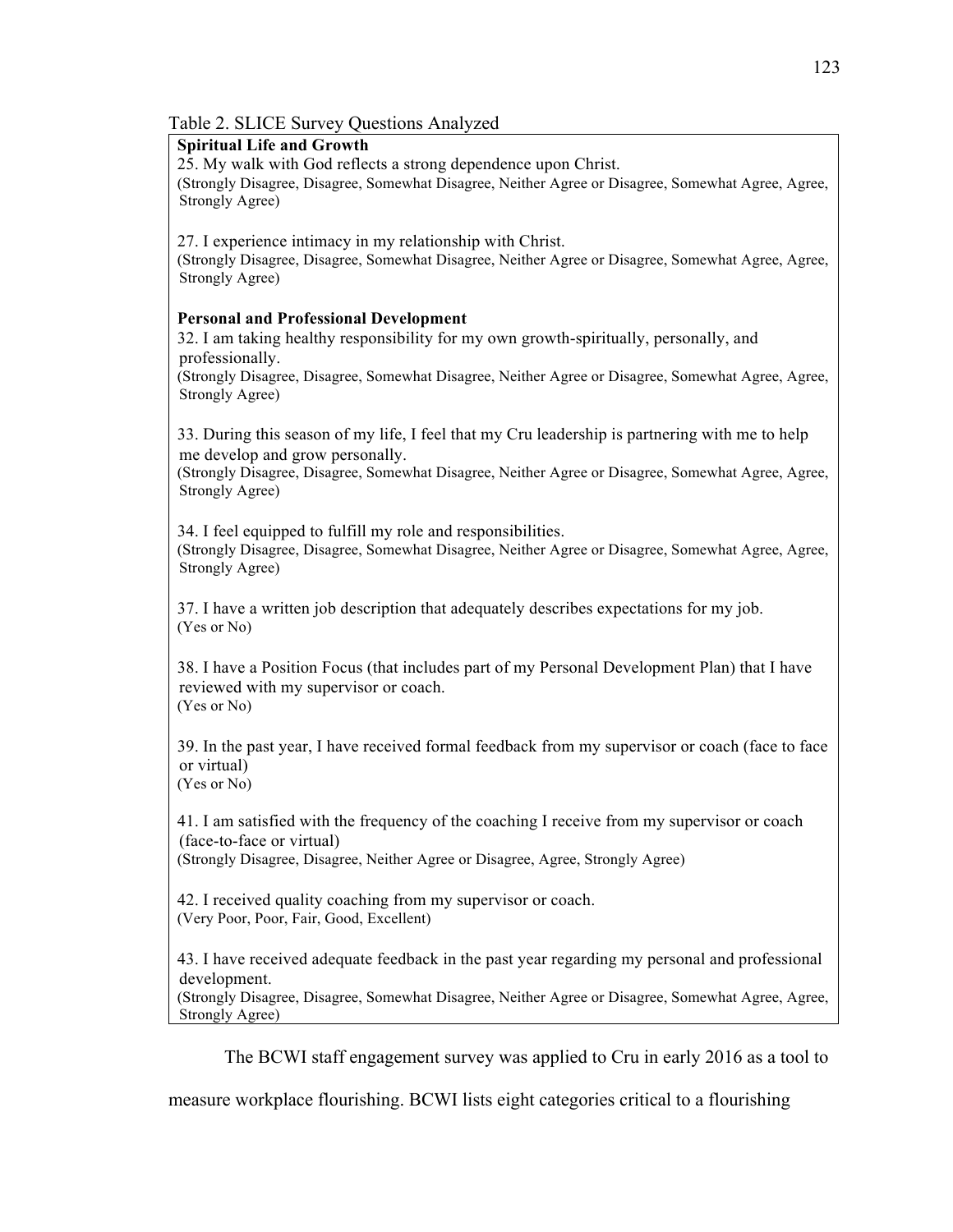organizational culture: fantastic teams, life-giving work, outstanding talent, uplifting growth and development, rewarding compensation, inspirational leadership, sustainable strategy, and healthy communication. Each of these categories begins with a letter to form the acronym F.L.O.U.R.I.S.H.<sup>6</sup> BCWI connects a flourishing organizational culture with the enhancement of employee engagement. BCWI defines *engagement* as: "An employee's willingness and ability to contribute to organizational success. Put another way, engagement is the extent in which employees 'go the extra mile' and put discretionary effort into their work, contributing more of their energy, creativity, and passion on the job."<sup>7</sup> The eight characteristics of the flourish model are seen to be the prime drivers of employee engagement. BCWI lists *Inspirational Leadership* as the number one driver of employee engagement for para-church and missions organizations like Cru. The BCWI survey tool consists of 58 questions to measure the strength of the eight traits of the flourish model. BCWI distributed 6753 surveys; 3955 were completed, a 52.7 percent completion rate. Cru's overall score was 3.97, which is deemed slightly below the designation of "Healthy," which is scored at 4.00.

The researcher focused on the categories of "Uplifting Growth and Development" and "Inspirational Leadership" as the most relevant factors for this study. While the overall survey measures employee engagement by addressing eight categories, the researcher saw these two categories as the most directly related to leadership culture and leader development. As with the SLICE survey, the BCWI survey was not addressed to

 <sup>6</sup> "8 Factors of a Flourishing Workplace," Free Resources, accessed December 14, 2016, http://blog.bcwinstitute.org/free-resources/.

 $7$  "The Flourish Model for Para-church/Missions Organizations" was provided by BCWI as a portion of the results report given to Cru after the survey was completed in the spring of 2016. This definition was included in the report.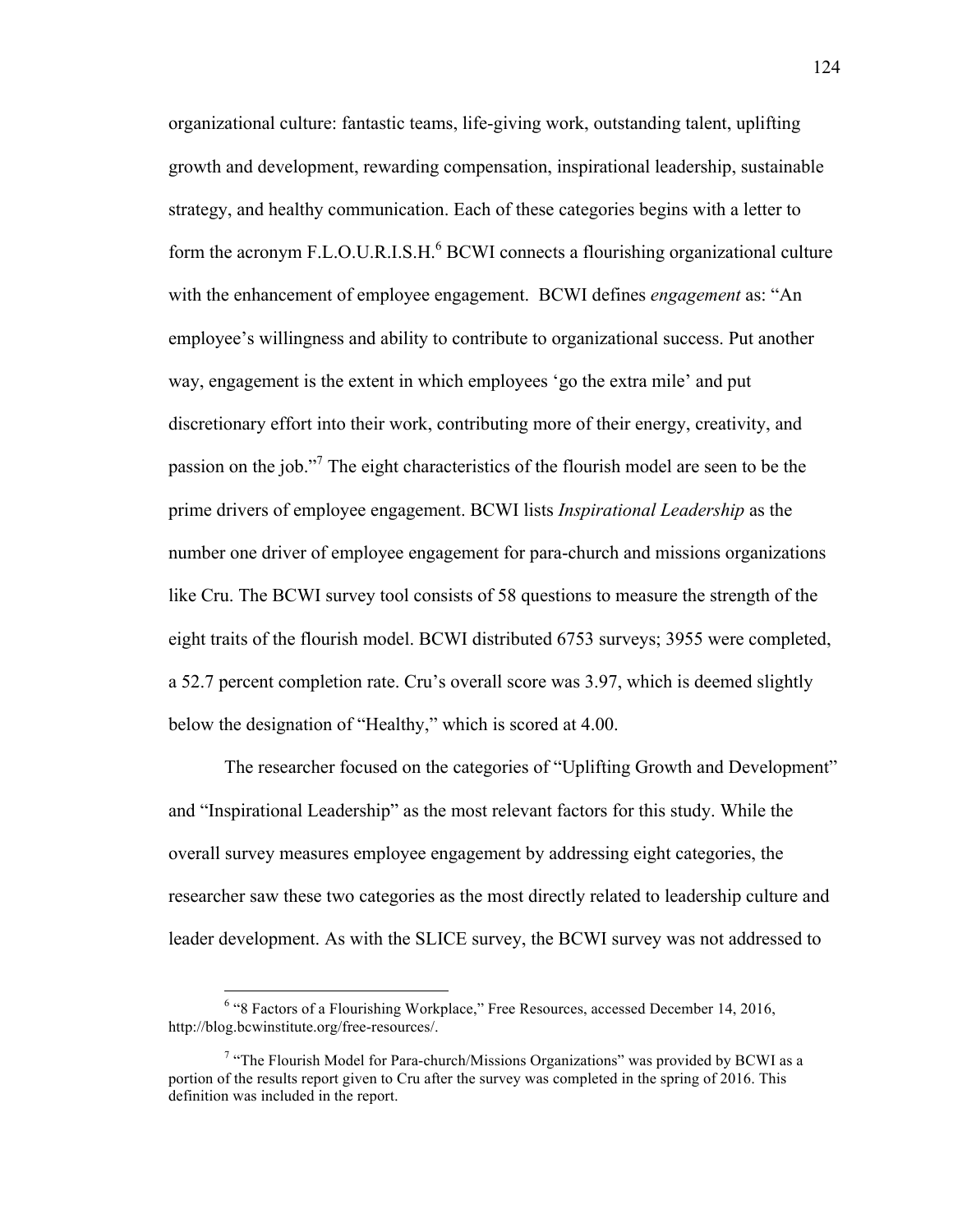organizational leaders specifically, but to Cru staff overall. The relevance was determined by the survey results that reflected the overall developmental environment for Cru staff. Since the BCWI survey was implemented in the spring of 2016, only one year of data was available for analysis. A list of the questions analyzed is located in Table 3.

# Table 3. BCWI Staff Engagement Survey Questions Analyzed (in order reported) **Uplifting Growth and Development**

- 31. Someone in Cru encourages my development.
- 17. My supervisor cares about me as a person.
- 18. My supervisor helps me solve work related problems.
- 27. In the last six months, someone has talked to me about my progress.
- 30. In the past year, I have had opportunities at work to learn and grow.
- 29. I am satisfied with the recognition I receive for doing a good job.
- 25. I receive the training needed to carry out my current assignment.

# **Inspirational Leadership**

- 11. Leaders in Cru exhibit the fruit of the Holy Spirit.
- 15. Leaders in Cru model humility.
- 13. Leaders in Cru keep a focus on putting Christ first in daily decision-making.
- 19. Leaders in Cru model fairness and integrity.
- 20. Leaders in Cru demonstrate compassion for people at all levels.
- 16. There is a high level of trust between leaders and staff/employees in Cru.
- 14. Cru reflects Christ to the world.
- 12. Overall, I am very satisfied with the level of Christian fellowship and spirituality in Cru.
- 37. Cru conducts its activities openly and honestly.
- 7. Over the past year, Cru has improved for the better.
- 6. Cru provides good job security to staff/employees that perform well.
- 33. Cru is well managed.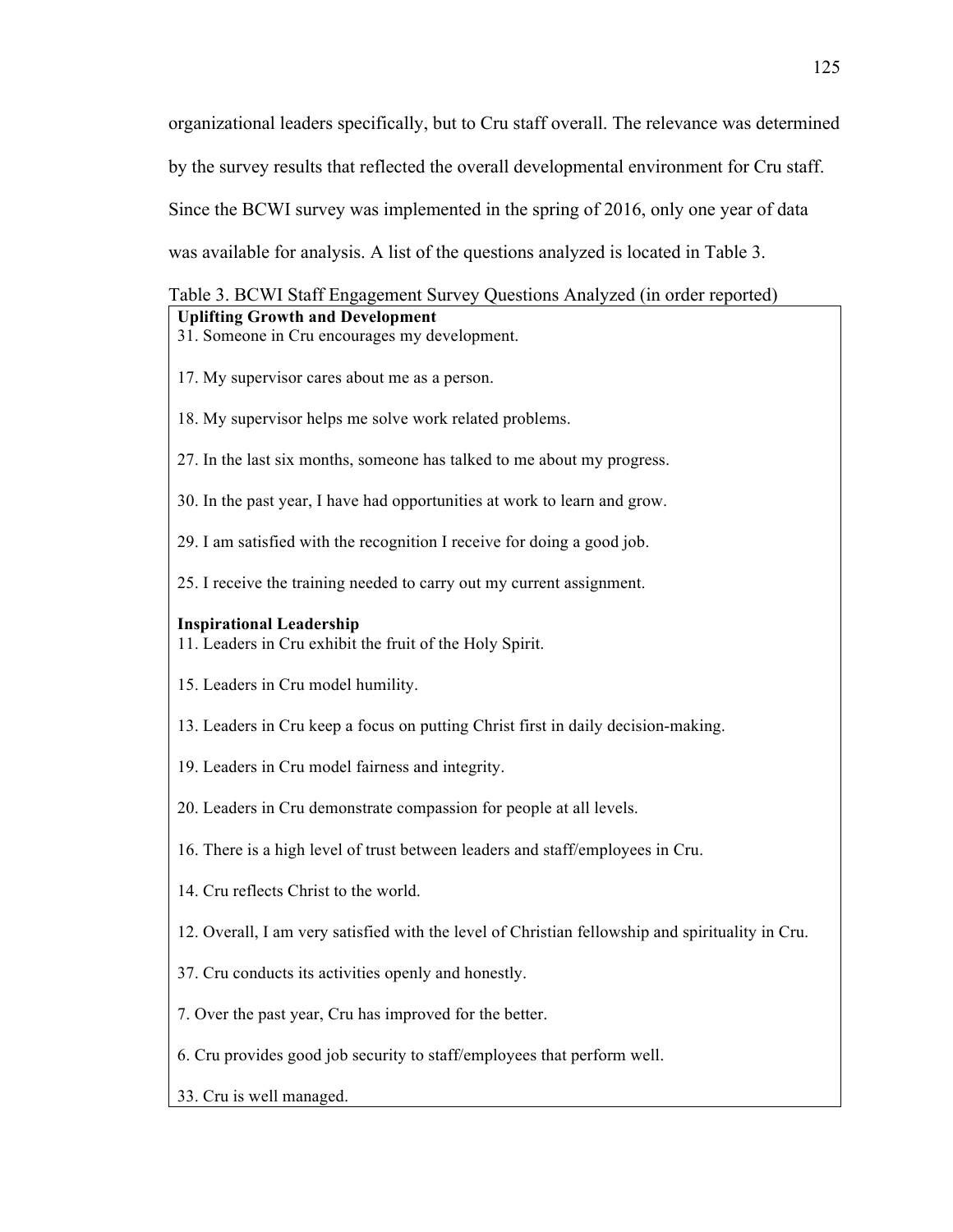## *Subproblem Four*

Subproblem four was approached in two ways. The first approach was to survey local level team leaders within Cru in the United States. The second approach was to interview ten national level leaders who have responsibility for leadership development for Cru in the United States. John W. Creswell highlights the importance of participant selection when considering data collection procedures: "The idea behind qualitative research is to purposefully select participants or sites (or documents or visual material) that will best help the researcher understand the problem and the research question."<sup>8</sup> The researcher was intentional to survey a quality sample size of field leaders who receive leadership development and to interview a quality sample size of those who provide leadership development. The overall purpose was to discover and analyze theories that emerged from the data regarding strengths and weaknesses of the current efforts and to discover discrepancies between current efforts and the construct being proposed. This search required careful selection of participants who could represent the breadth of Cru on both sides of the equation.

The survey that was implemented consisted of 17 questions and was distributed through the online tool Survey Monkey. The researcher designed specific questions for the survey to determine the degree local level leaders feel knowledgeable in and equipped to live out key traits related to the three-metaphor construct. The survey was conducted between December 6th and December 12th of 2016. Originally, the researcher set out to survey all local level field leaders in Cru within the United States. That original request

 <sup>8</sup> John W. Creswell, *Research Design: Qualitative, Quantitative, and Mixed Methods Approaches*, 4th ed. (Thousand Oaks, CA: SAGE Publications, 2014), 189.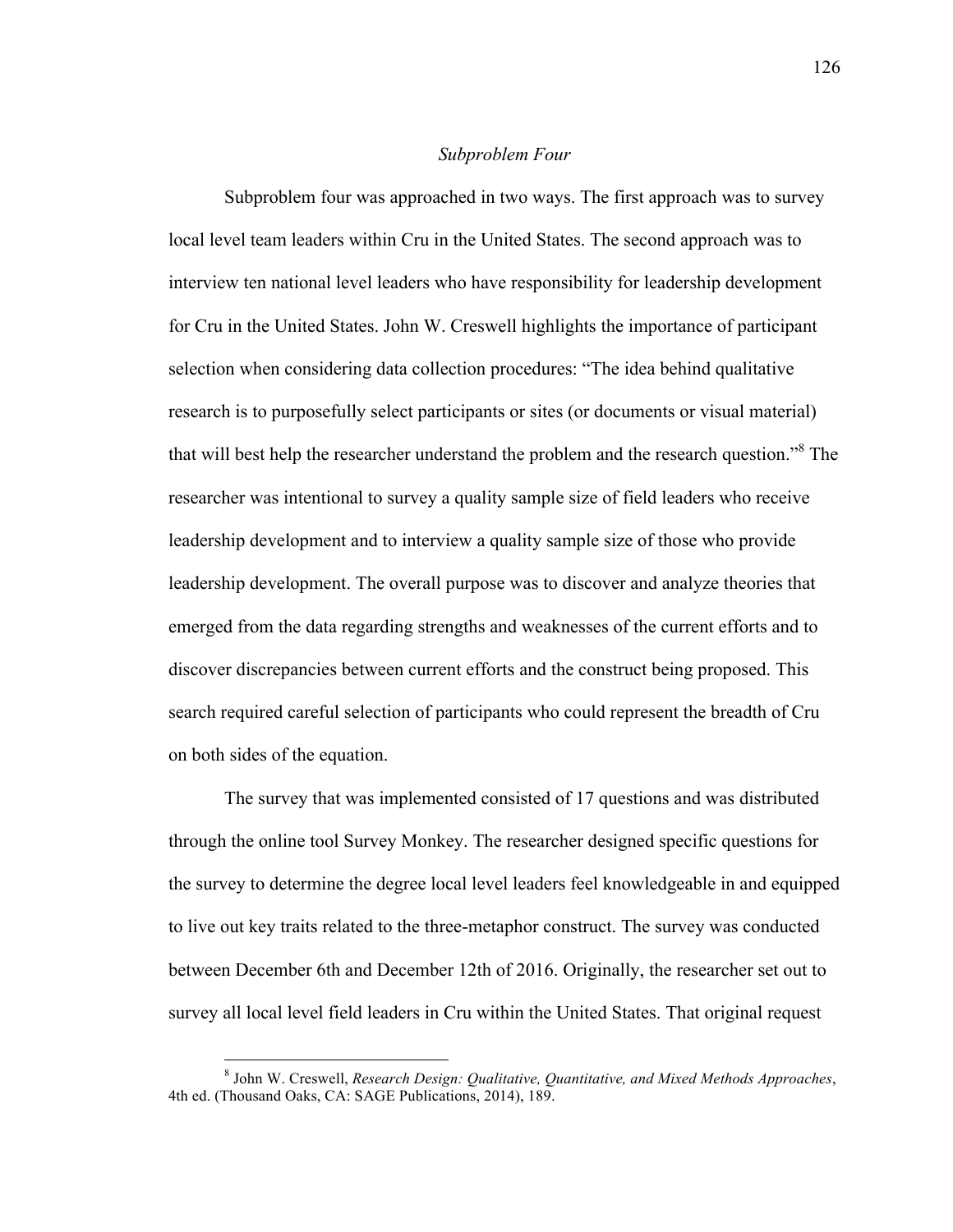was denied by Cru. A representative sample size of local level field leaders was sought by the researcher and agreed upon by Cru. The survey was sent to 160 local level team leaders, with 110 leaders responding. This sampling was deemed a representative sample size (greater than 10 percent) of U.S. field leaders within Cru. Local team leaders across the three major field ministries of Athletes in Action, Campus, and City comprised the participant list. The researcher intentionally included participants who were men and women, majority culture leaders, and ethnic minority leaders. The participants were evenly distributed according to geography within the U.S., and participants were selected with a broad range of ministry leadership experience. The survey questions were designed to elicit both positive and negative data regarding the current leadership development efforts of Cru. The questions were also designed to gather data relevant to the key traits of the biblical metaphor construct being proposed in this paper. A list of the survey questions with the corresponding metaphor and trait is located in Appendix A.

Leedy and Ormrod provide a refined definition of *survey research*: "Survey research involves acquiring information about one or more groups of people—perhaps about their characteristics, opinions, attitudes, or previous experiences—by asking them questions and tabulating answers."9 Survey research captures a moment in time during a specific season of activity. Generalizations are made about the culture or state of affairs from that moment in time toward a longer time period.<sup>10</sup> Leedy and Ormrod suggest 12 guidelines for developing a quality questionnaire for participant engagement.<sup>11</sup> All 12 were considered by the researcher and adhered to as much as possible. Creswell's design

 <sup>9</sup> Leedy and Ormrod, 189.

<sup>&</sup>lt;sup>10</sup> Leedy and Ormrod, 190.

 $11$  Leedy and Ormrod, 196-200.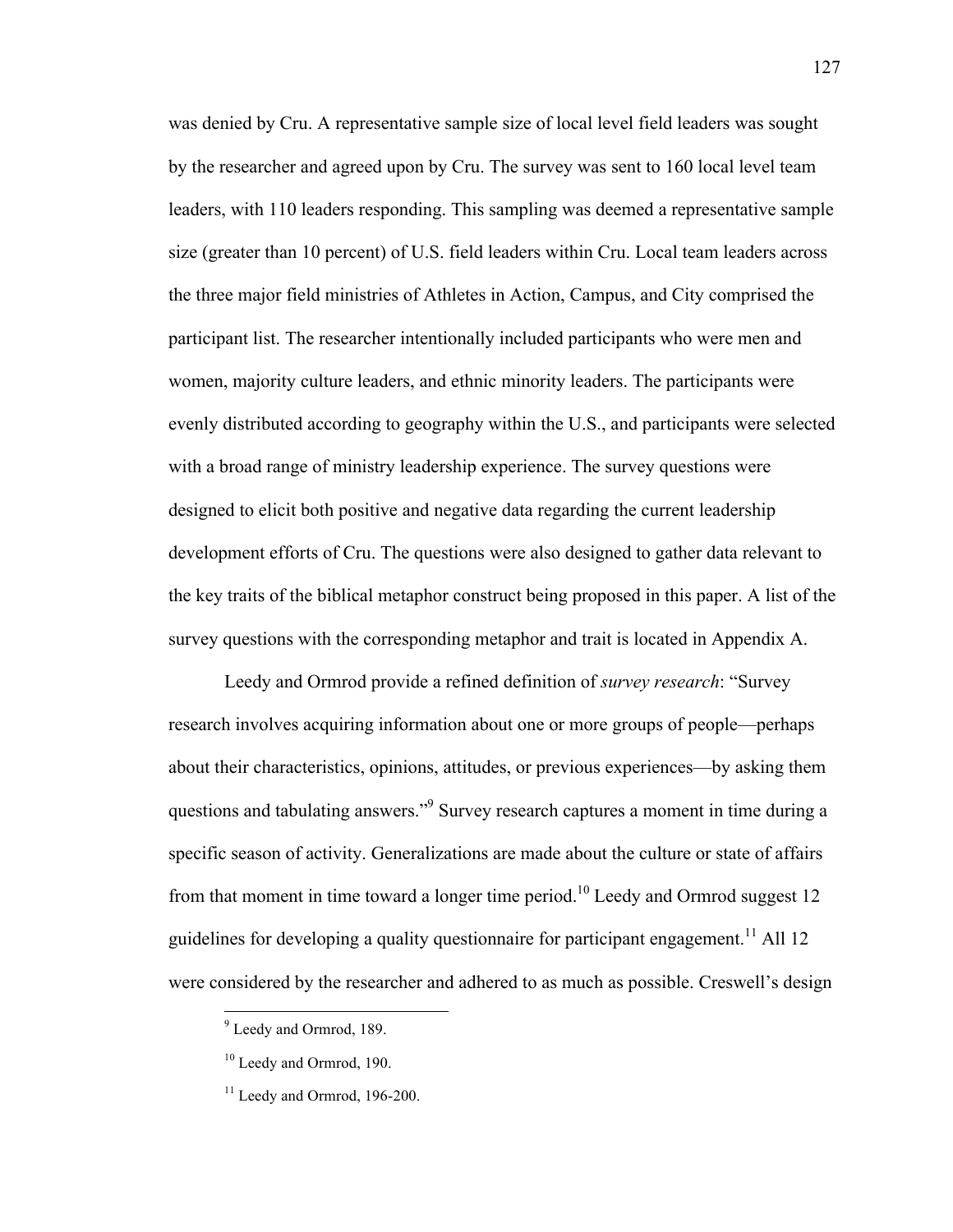procedures were also used as a guideline for the survey design, data collection, analysis, and write-up.<sup>12</sup>

The qualitative interviews were conducted with ten different national level leaders and consisted of 14 questions. They were all done over the phone. Each interview was recorded and transcribed. Nancy Jean Vyhmeister notes, "Interviews permit a deeper and fuller understanding of the attitudes of a respondent. Whereas the survey may have room only for 'agree' or 'disagree' answers, an interview can tell the researcher why the person disagrees or agrees."<sup>13</sup> The researcher designed specific questions for the interview to determine the degree current leadership development in Cru addresses key traits related to the three-metaphor contrast. The question guide for the individual interviews is located in Appendix B, with a summary of coded responses listed in Appendix C.

The researcher used a semi-structured interview approach as described by Karin

Klenke:

In semi-structured interviewing, the researcher combines the use of closed-ended and open-ended questions. The content of the interview is focused on issues that are central to the research question, but this type of questioning and discussion allows for greater flexibility than the structured interview. This leaves the interviewer free to rephrase the questions and add further inquiries … based on the interviewee's answers and conversation flow.<sup>14</sup>

Klenke notes that there are some advantages and disadvantages to the semi-structured interview. The researcher observed that one advantage is the allowance for addressing and clarifying complex issues raised in the interview. Another advantage of this approach

<sup>&</sup>lt;sup>12</sup> Creswell, 155-166.

<sup>13</sup> Nancy J. Vyhmeister, *Quality Research Papers: For Students of Religion and Theology*, 2nd ed. (Grand Rapids, MI: Zondervan, 2008), 161.

<sup>&</sup>lt;sup>14</sup> Karin Klenke, *Qualitative Research in the Study of Leadership*, 2nd ed. (Bingley, United Kingdom: Emerald Publishing, 2015), 131.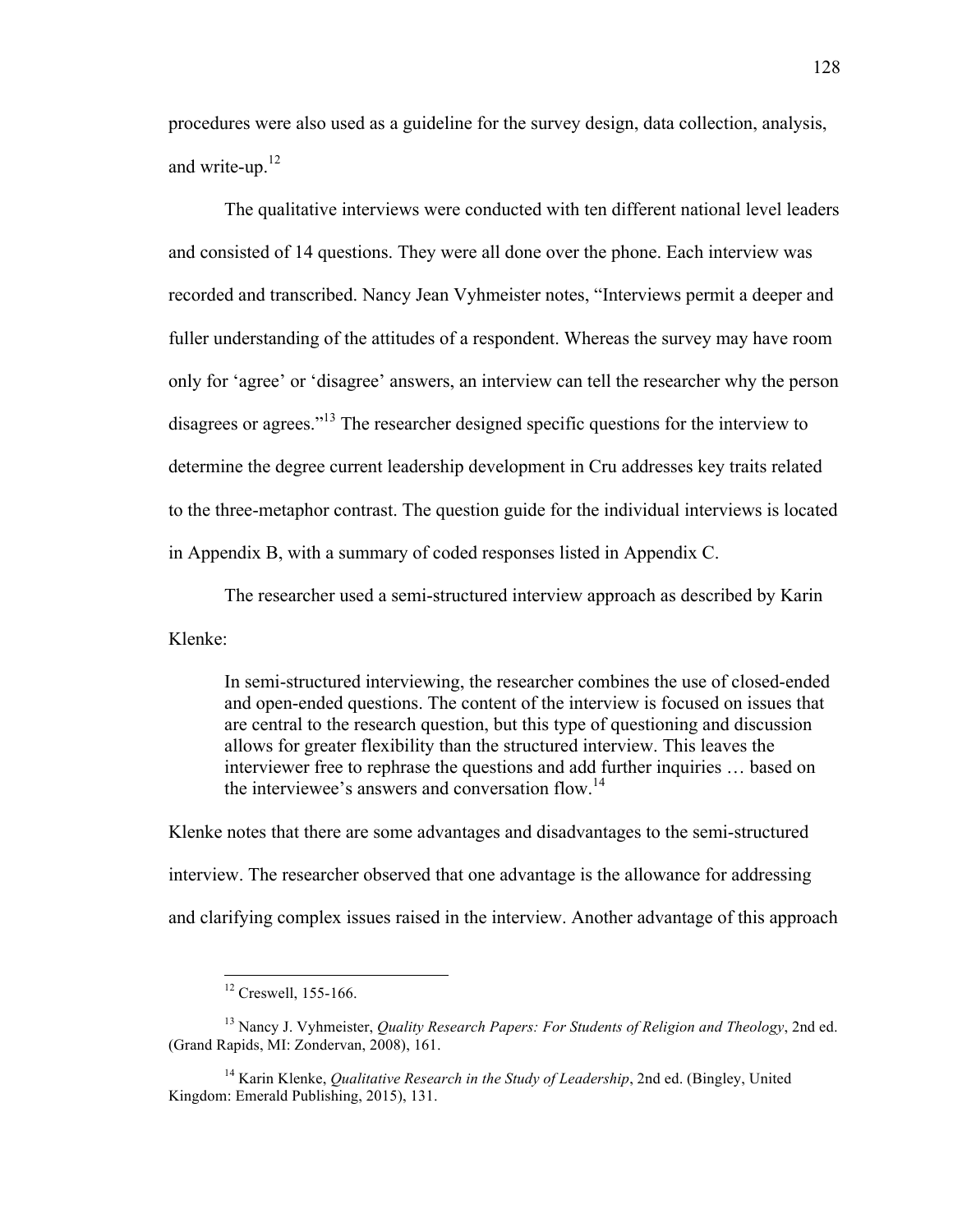is the ability to reduce some of the prejudgment on the part of the interviewer as to what the interviewee might say. One challenge that the researcher took note of was the weight placed on the interviewer to form quality follow up questions in dialogue and for the interviewee to articulate quality answers in response. One other disadvantage was the depth of information a semi-structured approach produced and the challenge to analyze that amount of data well.<sup>15</sup>

Creswell's qualitative design procedures provided a guideline for the interview design, data collection, coding, analysis, interpretation, and write-up.<sup>16</sup> In particular, Creswell's comments on the researcher's role in the qualitative research process proved helpful in acknowledging and protecting against potential bias. The researcher has served in various leader development efforts for Cru over his 36-year career. From 2011-2014 the researcher carried the title of Executive Director for Leadership Development for the City division of Cru. During those years the researcher reported to the Vice President for Leadership Development for all of Cru in the United States in a matrix structure. This Vice President served as one of the ten interview participants for this study. The other nine interview participants served Cru as peers along with the researcher in leadership development.

Therefore, the researcher took great measures to communicate and insure that the survey results from the local level field leaders remained anonymous. The researcher was intentional to select a broad representation of those who are responsible for leader development with Cru for the interview research. The researcher also took measures to

<sup>&</sup>lt;sup>15</sup> Klenke, 132.

<sup>16</sup> Creswell, 183-213.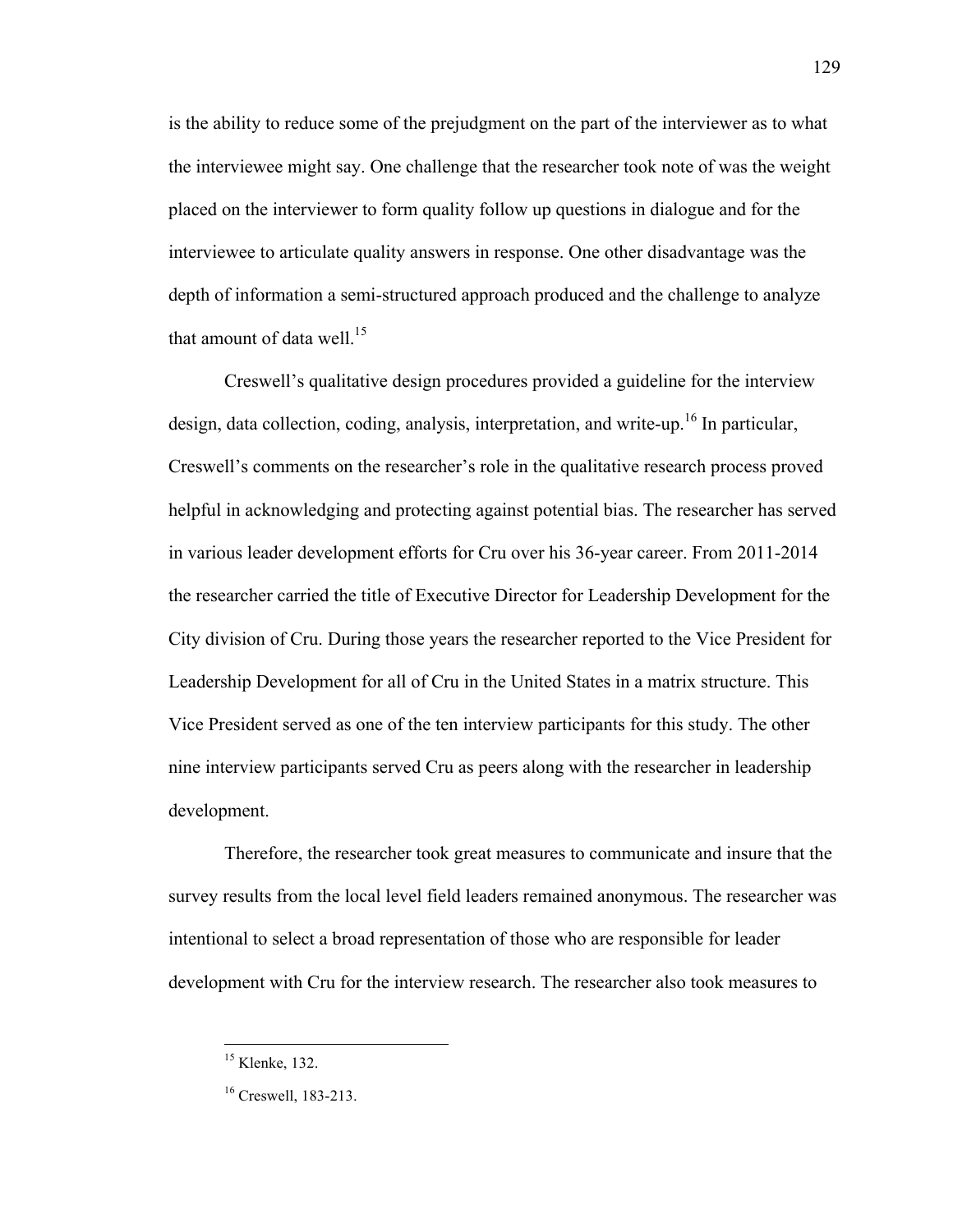structure the phone interviews around open-ended questions that pertained directly to the biblical metaphor construct of servant, shepherd, and steward. The interviewee's anonymity was communicated and insured by the researcher throughout the process. The Vice President for Leadership Development of Cru served as a sponsor for the primary and secondary research, providing permission and access to all that was required.

The recorded and transcribed interviews also served to prepare the data for coding. In defining coding, Leedy and Ormrod state, "The data are divided into segments and then scrutinized for commonalities that reflect categories of themes. In general, open coding is a process of reducing the data to a small set of themes that appear to describe the phenomena under investigation."<sup>17</sup> This definition served the researcher in preparing the content analysis. Creswell provides a helpful template for understanding three categories codes may fall into: codes on topics that readers would expect to find, based on the past literature and common sense; codes that are surprising and that were not anticipated at the beginning of the study; codes that are unusual, and that are, in and of themselves, of conceptual interest to the reader.<sup>18</sup> This delineation was a helpful construct for the researcher in designing codes for this study. The researcher served as the primary and secondary coder in coding the data, defining descriptions, surfacing themes, and analyzing and interpreting those themes for meaning. Emerging information codes and some predetermined codes were used for this qualitative study. Coding analysis was done through the online research tool Dedoose.<sup>19</sup>

<sup>&</sup>lt;sup>17</sup> Leedy and Ormrod, 147.

<sup>&</sup>lt;sup>18</sup> Creswell, 198-199.

 $19$  "History," About, accessed December 15, 2016, http://www.dedoose.com/about/history.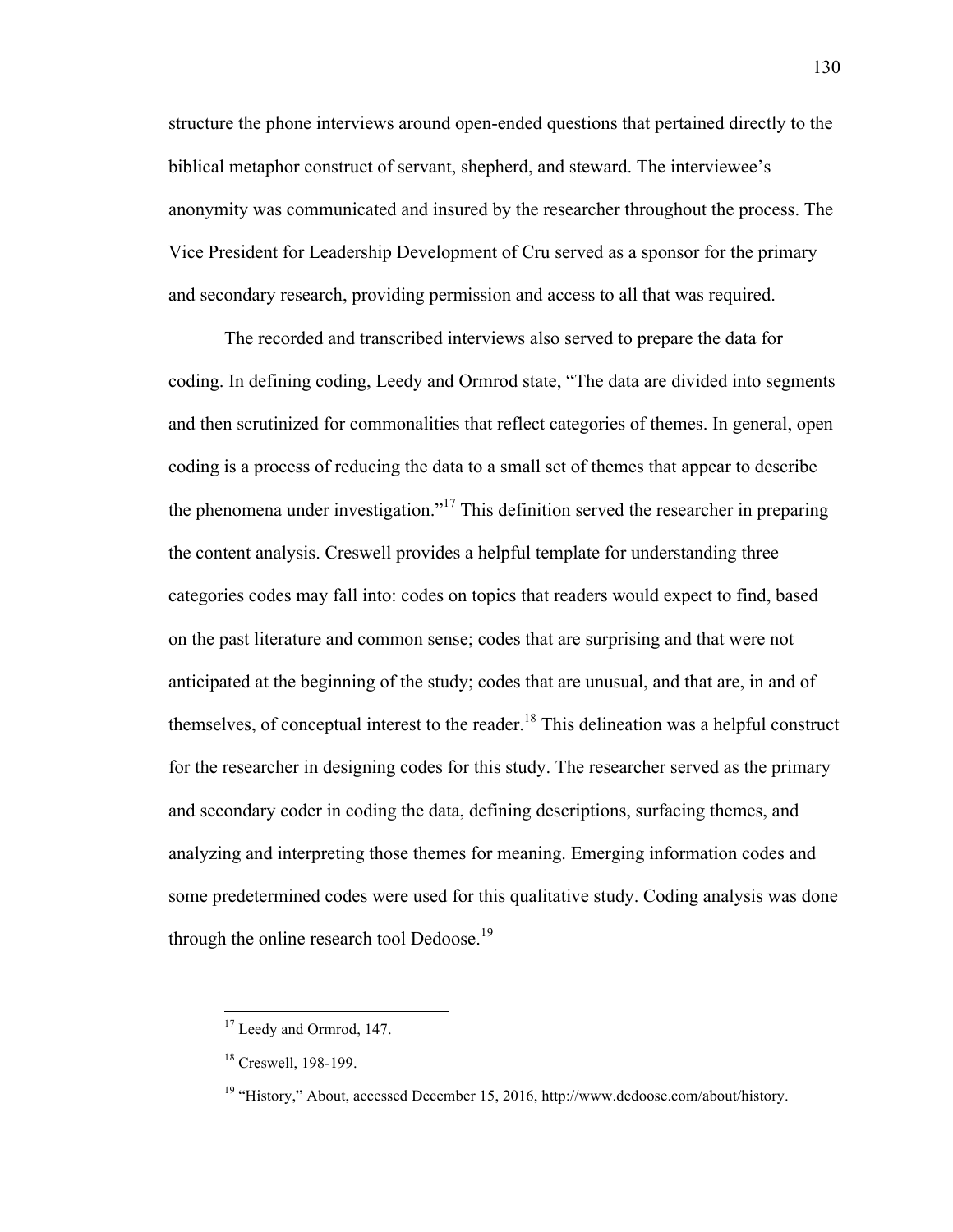Creswell lists eight criteria for validating qualitative research strategies and results, suggesting that more than one be used in the validation process.<sup>20</sup> The researcher made use of three of those criteria, including prolonged time in the field, peer debriefing, and the presentation of negative or discrepant information.

The researcher conducted interviews during November and December of 2016. Ten national level leaders who are currently, or recently, responsible for leadership development in Cru were interviewed, including six women and four men. One participant recently left Cru staff but has not yet been replaced. That participant is still considered the most knowledgeable and respected person in their former scope of responsibility. The researcher was intentional to include leaders responsible for leadership development across the three major divisions of field ministry with Cru: Athletes in Action, Campus, and City. The researcher was intentional to include at least one participant not from the majority culture. This participant was an Asian American woman responsible for leadership development within Epic, the Asian American student ministry of Cru. All of the participants are viewed as well-respected leaders within their spheres of influence in Cru. The interview questions were open-ended in nature and formed to elicit both positive and negative data regarding the current state of leadership development efforts in Cru. The questions were also designed to gather data relevant to the key traits of the biblical metaphor construct being proposed in this paper.

Table 4 summarizes the primary field research methodology, time frame, and participation related to subproblem four.

 <sup>20</sup> Creswell, 201-202.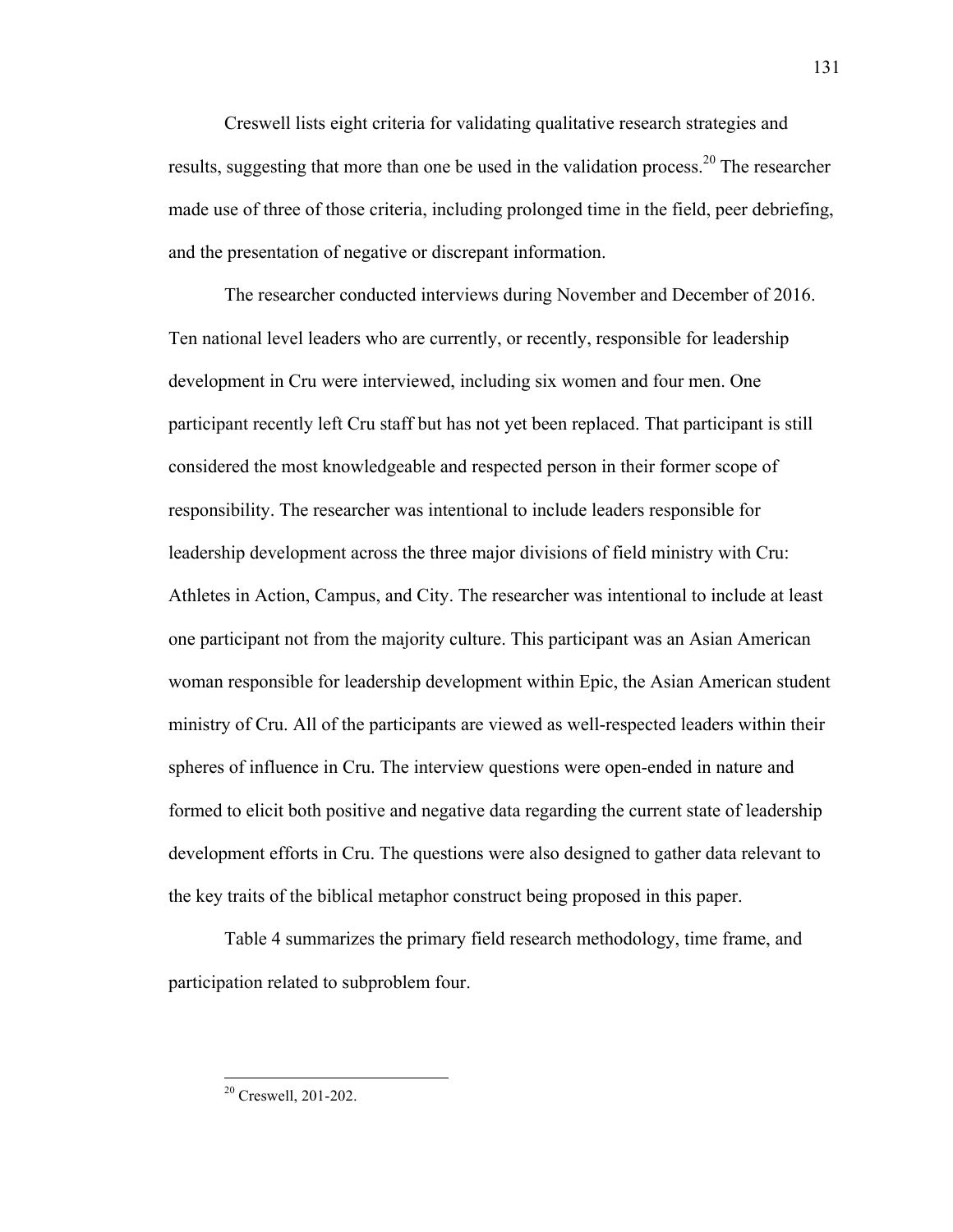| <b>Type of Research</b>            | <b>Research Period</b>  | Participants                                                    |
|------------------------------------|-------------------------|-----------------------------------------------------------------|
| <b>Online Survey</b>               | December 6th-12th, 2016 | 110 local level team leaders                                    |
|                                    |                         | Three divisions: Athletes in<br>Action, Campus, City            |
|                                    |                         | 34% women, 66% men                                              |
|                                    |                         | Varied levels of leadership<br>experience                       |
|                                    |                         | Varied geography                                                |
|                                    |                         | Varied ethnicity                                                |
| <b>Individual Phone Interviews</b> | November-December 2016  | Ten national level leaders-<br>leadership development           |
|                                    |                         | Six women and four men                                          |
|                                    |                         | Three divisions: Athletes in<br>Action, Campus, City            |
|                                    |                         | Nine majority culture<br>leaders, one ethnic minority<br>leader |

Table 4. Summary of Field Research Participation

# **Conclusion**

The purpose of this research project was to gain insight on the leadership development environment of Cru, allowing theories to emerge that would reveal congruence with or divergence from the three biblical metaphor construct of servant, shepherd, and steward. Secondary data was ascertained and used from existing surveys to determine the current state and trends of leadership development efforts in Cru. The survey inquiry allowed field team leaders to express their self-evaluation against traits from the three-metaphor construct. The interview inquiry allowed national leaders of leadership development to express their analysis of Cru's efforts to develop leaders according to the three-metaphor construct. The questions were open ended to allow these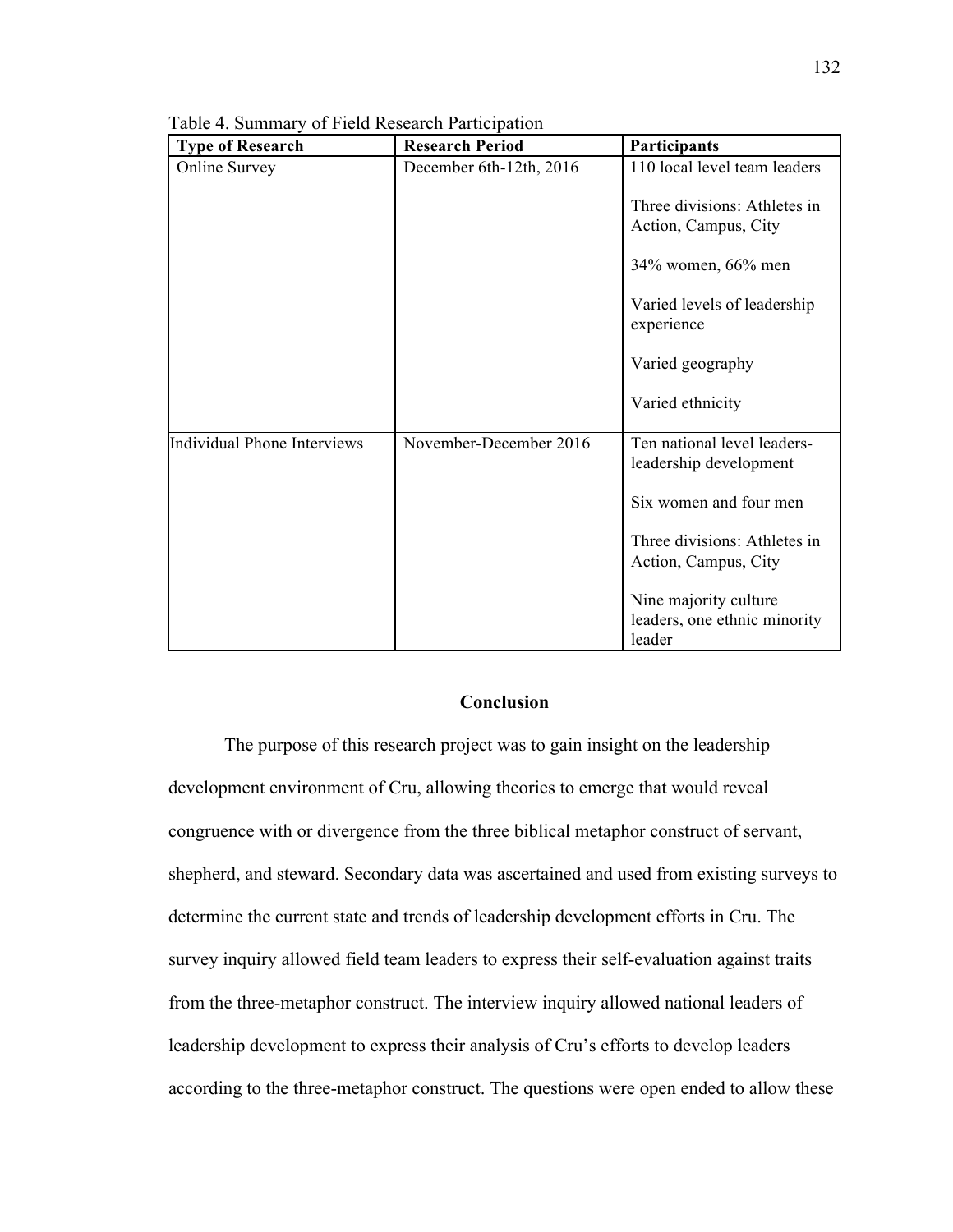leaders freedom to express their expert opinions on this topic. The interviews were also semi-structured to allow the researcher the opportunity for follow-up questions to gain greater understanding and clarity. The results of the secondary and primary data will be discussed in the next chapter.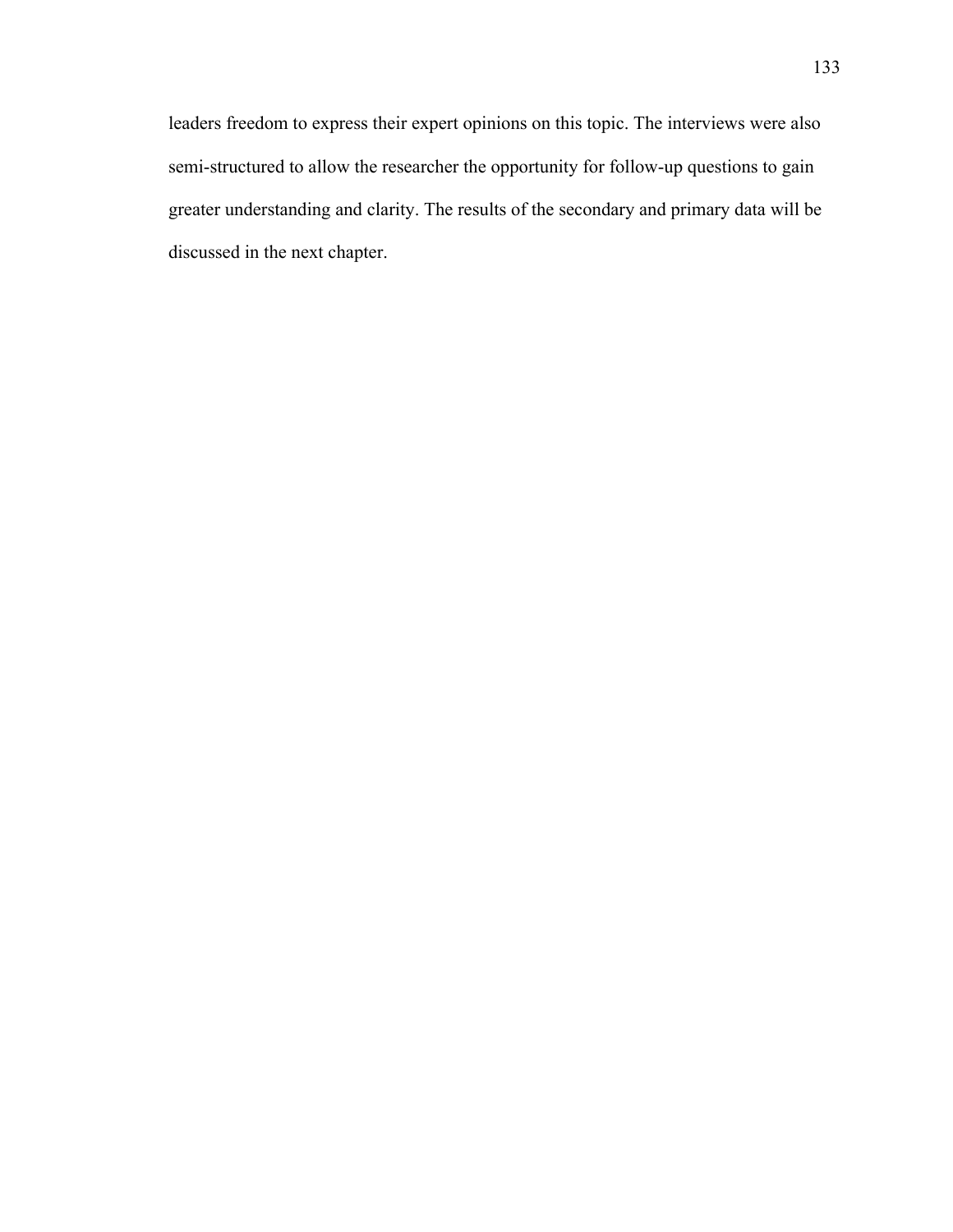## CHAPTER FIVE: ANALYSIS AND FINDINGS

### **Subproblem Three**

### *Analysis of SLICE Culture Survey*

The SLICE survey was created in 2005 and provided Cru with many years of valuable data on the behavior and attitudes of its staff in the United States. The researcher was given permission to analyze the data that was produced in the final three years of its usage. The researcher's intent in analyzing the SLICE data from 2013-2015 was to determine the current overall development environment for Cru staff. The researcher sought to identify relevant information from the data that would either support or contradict the primary data from the field research. The data from the SLICE survey helped to convey a clear picture of the overall culture of leader development in Cru, revealing its deficiencies and its effective elements. This provided the researcher with the ability to assess how the three metaphors of servant, shepherd, and steward would serve to strengthen the Cru leadership culture and its leader development efforts. The SLICE survey measured 17 different facets of staff life and work. The desire was to inform top organizational leaders about the overall health of Cru staff. The researcher analyzed two particular categories seen as pertinent to the topic of this paper: spiritual life and growth, and personal and professional development. The category of spiritual life and growth directly relates to the servant metaphor and its correlation to the leader's vertical relationship with God. The category of personal and professional development correlates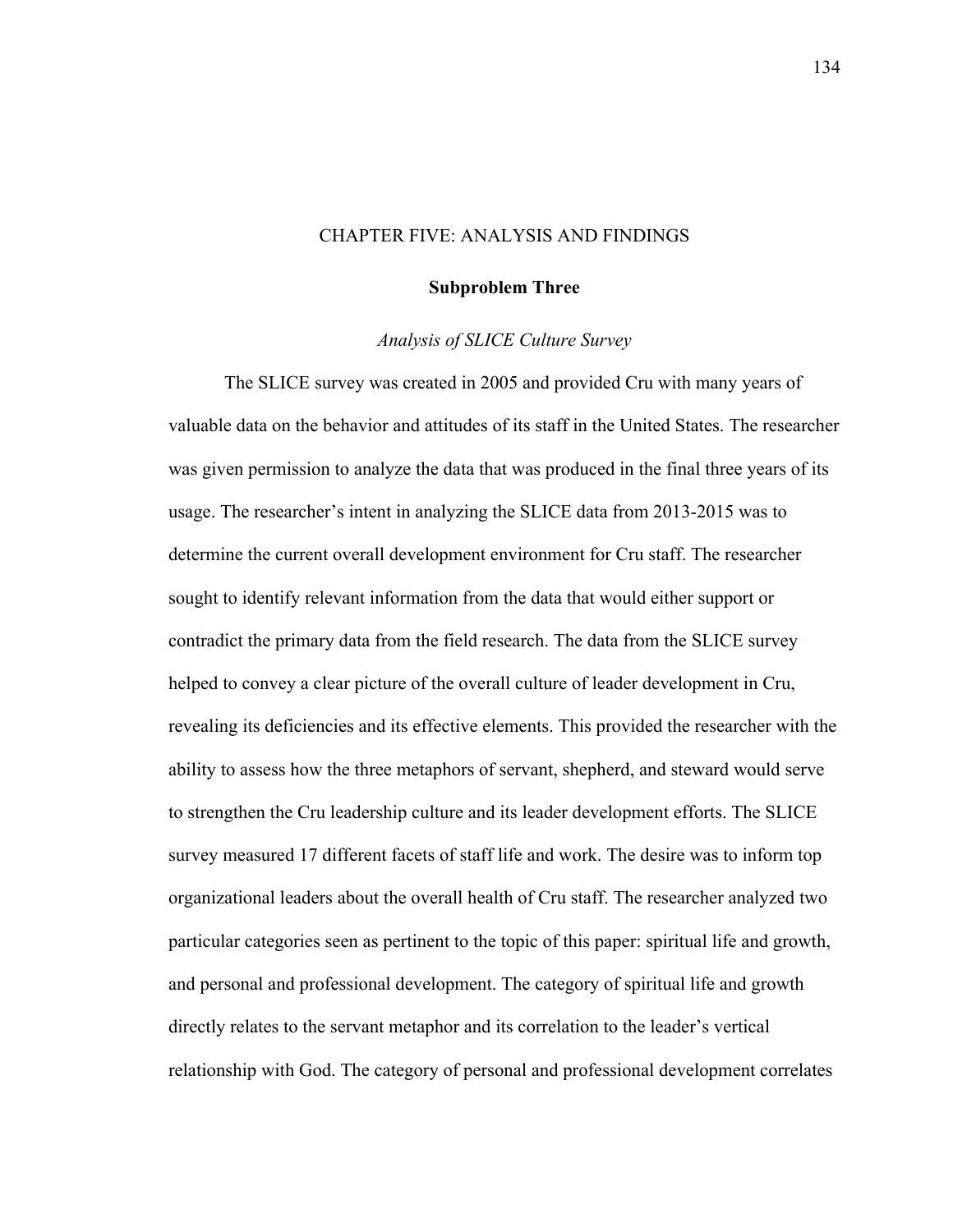with the shepherd and steward metaphor as they inform a leader's expression of his leadership toward those he leads and toward the mission. The analysis surfaced four topics from these two categories that proved relevant to the themes that emerged from this project's biblical review and the literature review. The SLICE survey question topics, scores, trends, and implications are listed in Table 5.

| <b>Survey Topic</b>                     | 3 Year                 | Mean          | 3 Year       | <b>Implications</b>                                |
|-----------------------------------------|------------------------|---------------|--------------|----------------------------------------------------|
|                                         | <b>Score</b>           |               | <b>Trend</b> |                                                    |
| Q. 25-Dependence upon Christ            | 83% A, SA <sup>a</sup> | 6.09 of 7     | No change    | Staff feel confident in                            |
|                                         |                        |               |              | their relationship with                            |
| Q. 27-Intimacy with Christ              | 73% A, SA              | 5.89 of 7     | $SA > 1.1\%$ | the Lord                                           |
| Q. 33-Cru helps me grow                 | 54% A, SA              | 5.28 of 7     | No change    | Strong correlation                                 |
| personally                              |                        |               |              | between feeling                                    |
|                                         |                        |               |              | equipped for the role                              |
| Q. 34-Feel equipped for role and        | 69% A, SA              | 5.68 of 7     | $SA > 1\%$   | and the tools and                                  |
| responsibilities                        |                        |               |              | processes used to                                  |
|                                         |                        |               |              | clarify expectations of                            |
| Q. 37-Have a written job<br>description | 70% Yes                | 1.30 of 2     | $Yes > 5\%$  | the role (PF, PDP,<br>Feedback <sup>d</sup> )(Good |
|                                         |                        |               |              | progress in use of                                 |
| Q. 38-Have a Position Focus and         | 67% Yes                | $1.39$ of 2   | $Yes > 8\%$  | tools)                                             |
| a Personal Development Plan             |                        |               |              |                                                    |
| Q. 39-I received formal feedback        | 62% Yes                | 1.38 of 2     | $Yes > 9\%$  | Staff like the quality                             |
|                                         |                        |               |              | of coaching received,                              |
| Q. 41-Satisfied with frequency of       | $89\%D, NOb$           | 2.91 of 5     | No change    | but deem the                                       |
| feedback                                |                        |               |              | feedback they are                                  |
|                                         |                        |               |              | receiving as                                       |
| Q. 42-I received quality coaching       | $73\%$ G, $E^{c}$      | 3.84 of 5     | $E > 2\%$    | inadequate. (Good                                  |
|                                         |                        |               |              | progress overall in                                |
| Q. 43-I received adequate               | 49% A, SA              | 5.05 of 7     | $A > 3\%$    | use of formal                                      |
| feedback                                |                        |               |              | feedback)                                          |
| Q. 32-Taking personal                   | 82% A, SA              | $6.07$ of $7$ | $SA > 3\%$   | This is a strong and                               |
| responsibility for growth               |                        |               |              | growing attitude                                   |
|                                         |                        |               |              | among staff                                        |

Table 5. SLICE Survey Analysis

<sup>a</sup> A=Agree, SA=Strongly Agree

 $b$  D=Disagree, NO=Neither Agree Or Disagree

d PF=Position Focus, PDP=Personal Development Plan, Feedback=360 Feedback Tool

<sup>&</sup>lt;sup>c</sup> G=Good, E=Excellent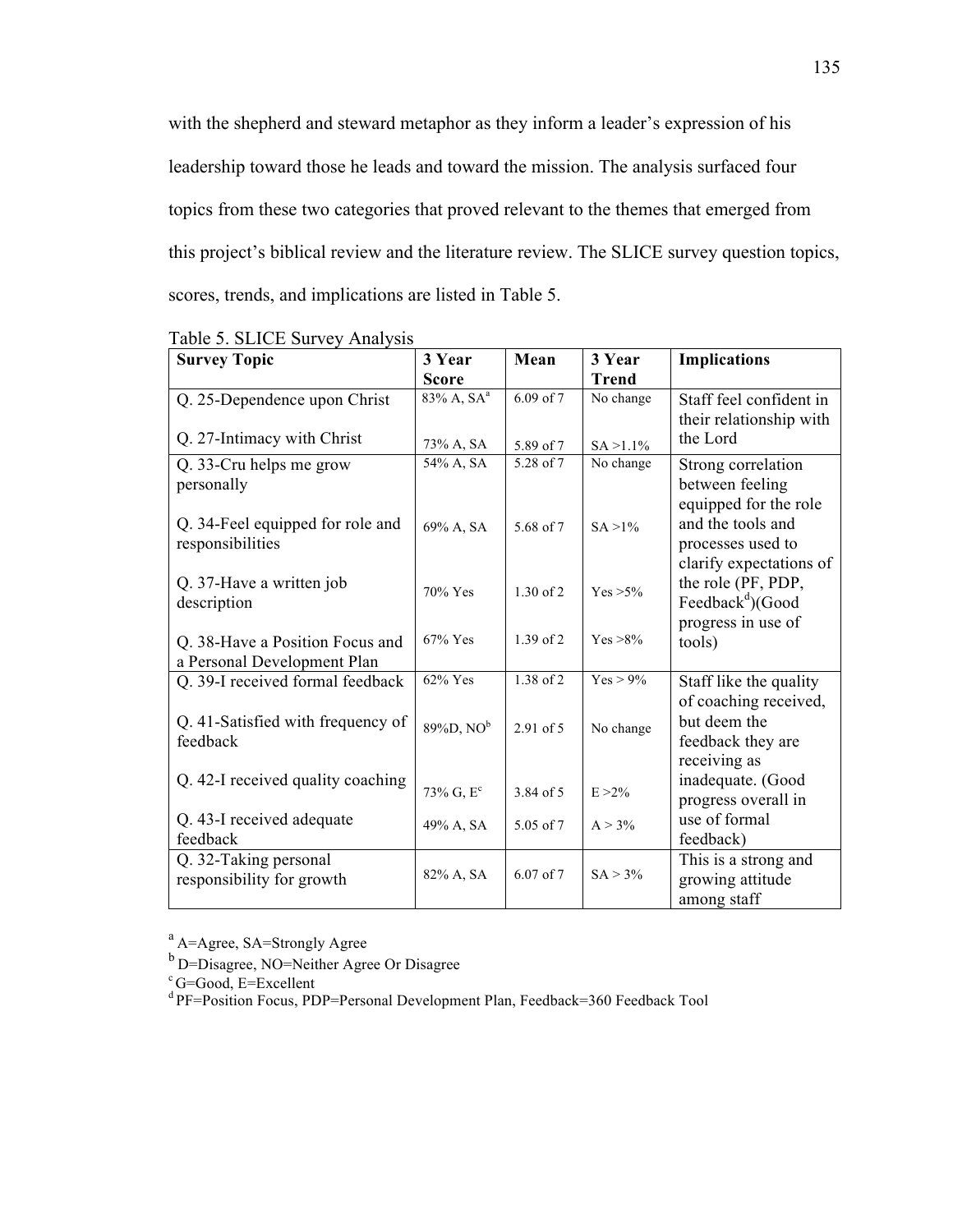#### *Analysis*

According to the SLICE survey, Cru staff have a strong sense of confidence in their overall walk with Christ. This confidence is reflected in their view of their personal intimacy with Christ and their dependency on him for their staff role. While there was very little change in the three-year trend, the overall score for the three-year period was very high—the intimacy score was the highest by mean average of all the questions that were analyzed. The researcher believes that a sense of intimacy with Christ and dependence upon Christ have always been cultural values of Cru. From Cru's beginnings, Bill and Vonette Bright taught and modeled these values throughout their lives. These scores accord well with the servant metaphor as revealed in the biblical and theological reflection, which focus on a person's relationship with Christ as shown through intimacy and dependence.

The two lowest reported scores related to the category of personal and professional development. The lowest composite and mean average score was found under the topic of adequate feedback. This is an important marker as feedback is crucial to ongoing leader development in every way. If feedback is inadequate, then it will be difficult for a leader to grow in their ability to relate to God and their expression of leadership through their roles.

The second lowest composite and average mean score related to the sense Cru staff had in how well the organization partnered with them toward their personal growth. *Personal growth* is distinguished from *professional growth* on the SLICE tool. *Professional growth* is marked by those traits that staff and leaders are developed in according to their organizational job description. These are the common organizational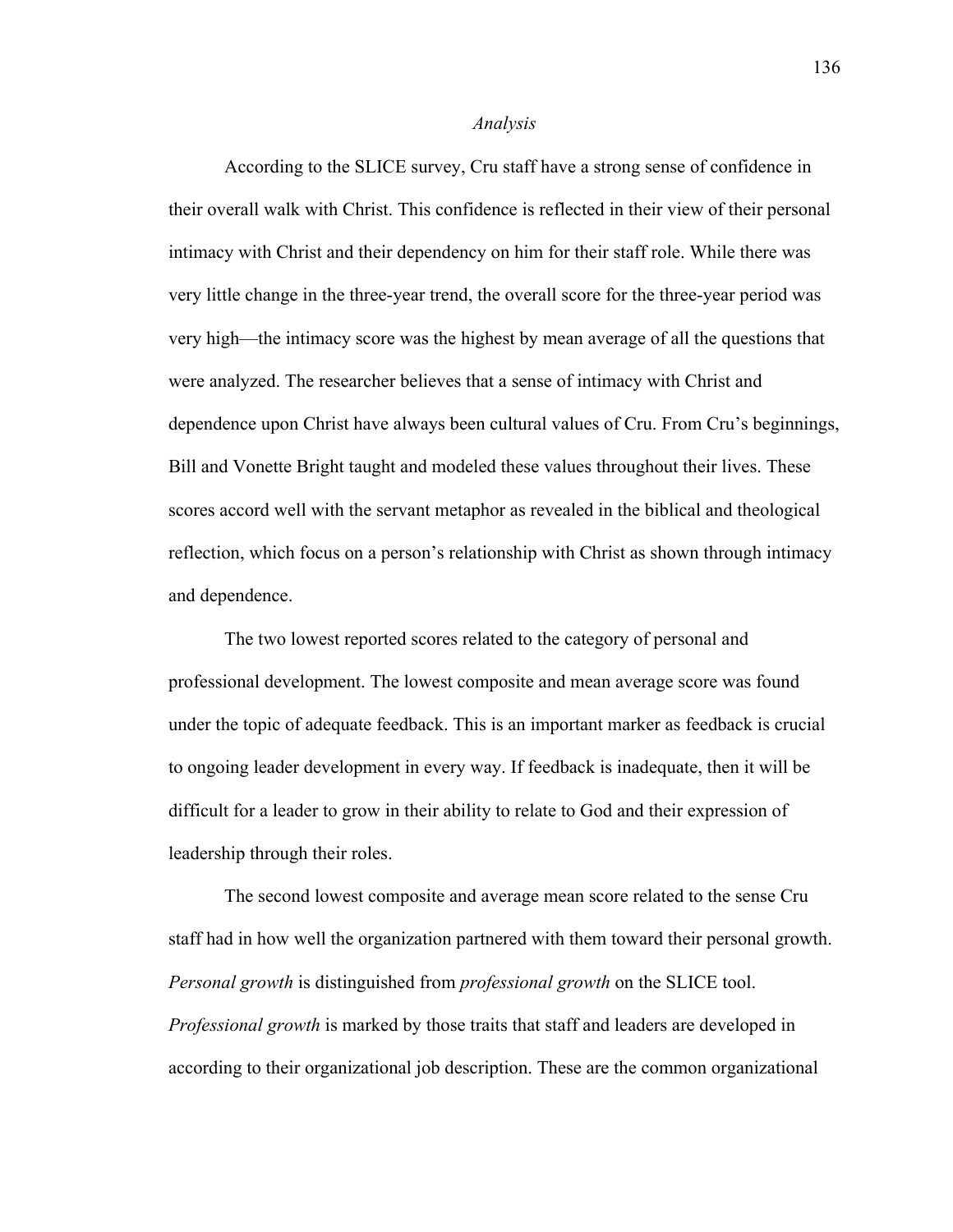elements of development that match each staff person's title. *Personal growth* relates to the staff leader's unique gifts and abilities that add personal expression to the common job description and leadership role. Cru staff do not have a great sense of confidence in the organization's desire or ability (or both) to provide development in this realm.

The SLICE tool never defines the term *adequate* related to the staff's desire for feedback. The survey indicated that 62 percent of staff did receive formal feedback on a yearly basis. This score demonstrated a 9 percent growth rate over the three years that were analyzed. Cru staff stated at a rate of 73 percent that they received good to excellent coaching, which is a category that relates to professional development. Therefore, the researcher believes that the issue of adequacy is directed more at frequency of feedback, rather than the quality of feedback. The researcher also observed that Cru has been using the same 360 feedback tool, largely unchanged, for over 20 years. Another possible factor for the topic of feedback getting lower scores is that the tool provides the same feedback year after year, and therefore is seen as inadequate. Staff may not be receiving feedback in a timely way to aid them in their professional development, or they may feel as if the yearly feedback they are receiving is redundant and therefore not helpful. Both of these realities could be true.

The scores related to professional growth and development revealed a high correlation between feeling equipped for their staff roles and the tools and processes used to clarify those roles. Of all the staff surveyed, 69 percent stated that they felt equipped to carry out their Cru roles and 70 percent stated that they had a written job description that helped to define that role. Both scores showed upward growth trends over the three years that were analyzed. Fully 67 percent of the staff stated that they had a written personal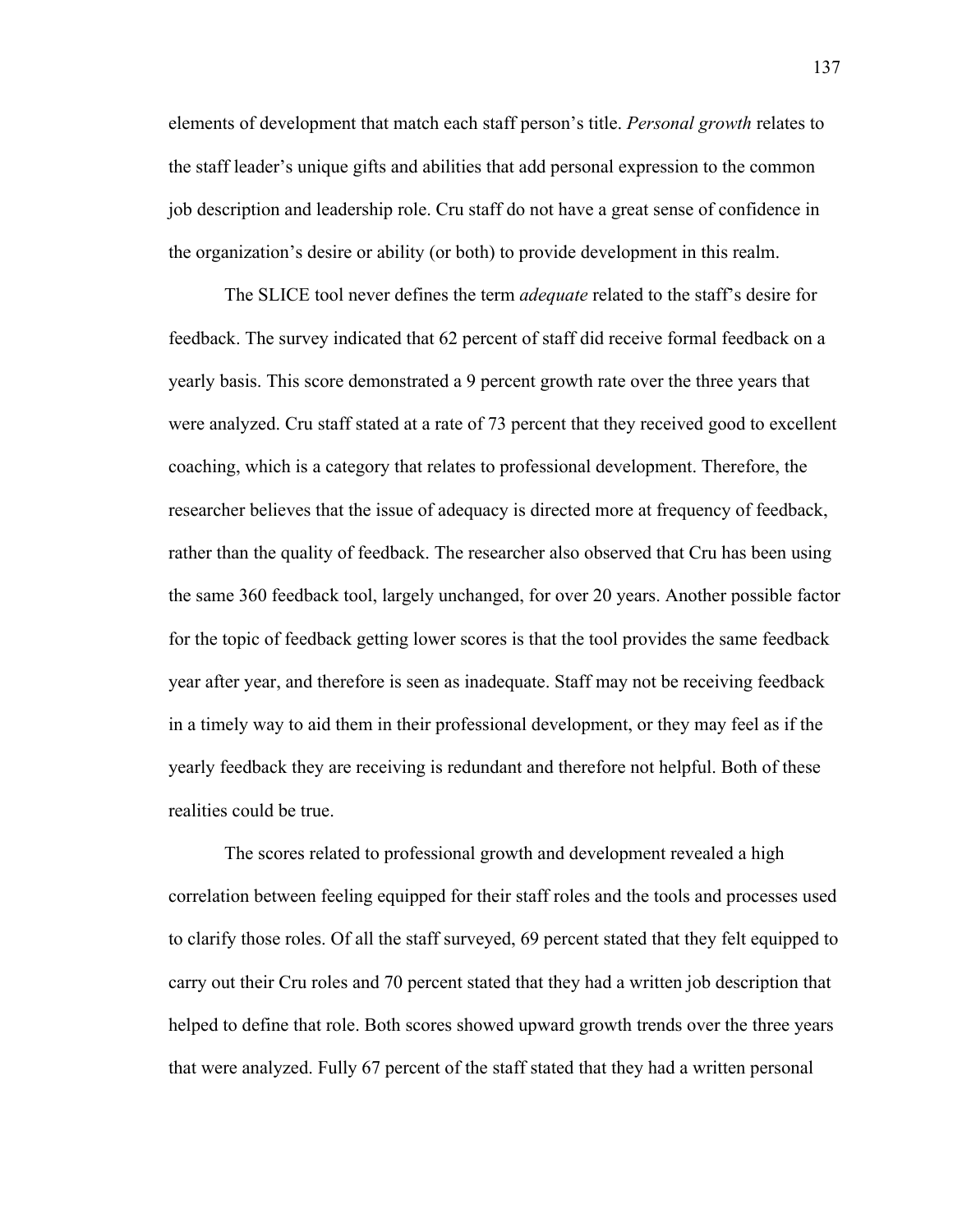development plan. This score showed the second greatest growth rate over the three-year period. Conversely, nearly a third of the staff could not state that they felt positively equipped for their roles. This uncertainty reveals work yet to be done in helping staff to utilize better the tools that are currently available.

Finally, it must be noted that 82 percent of Cru staff believe that they are taking greater responsibility for their own growth. This is one of the stated desires for the personal development plan tool and implementation. The researcher believes that this is a good and growing trend for Cru leaders toward leadership viability and longevity. To only rely on the organization for personal and professional development is to always feel inadequately prepared.

### *Summary*

The SLICE survey revealed three key observations related to spiritual life and personal and professional development. Cru staff are confident in their intimacy and dependency upon Christ for life and ministry. This spiritual security correlates well to the same traits represented by the servant metaphor. While Cru staff feel equipped for their ministry roles, they would prefer more frequent feedback and possibly would be bettered by the introduction of a new feedback tool. Adequate feedback, and potentially a new feedback tool, would strengthen the expressions of the shepherd and steward metaphors for field leaders in caring for their teams and leading their teams into the mission. Finally, Cru staff are growing in their desire and attitude toward self-leadership, taking more responsibility for their own growth and development.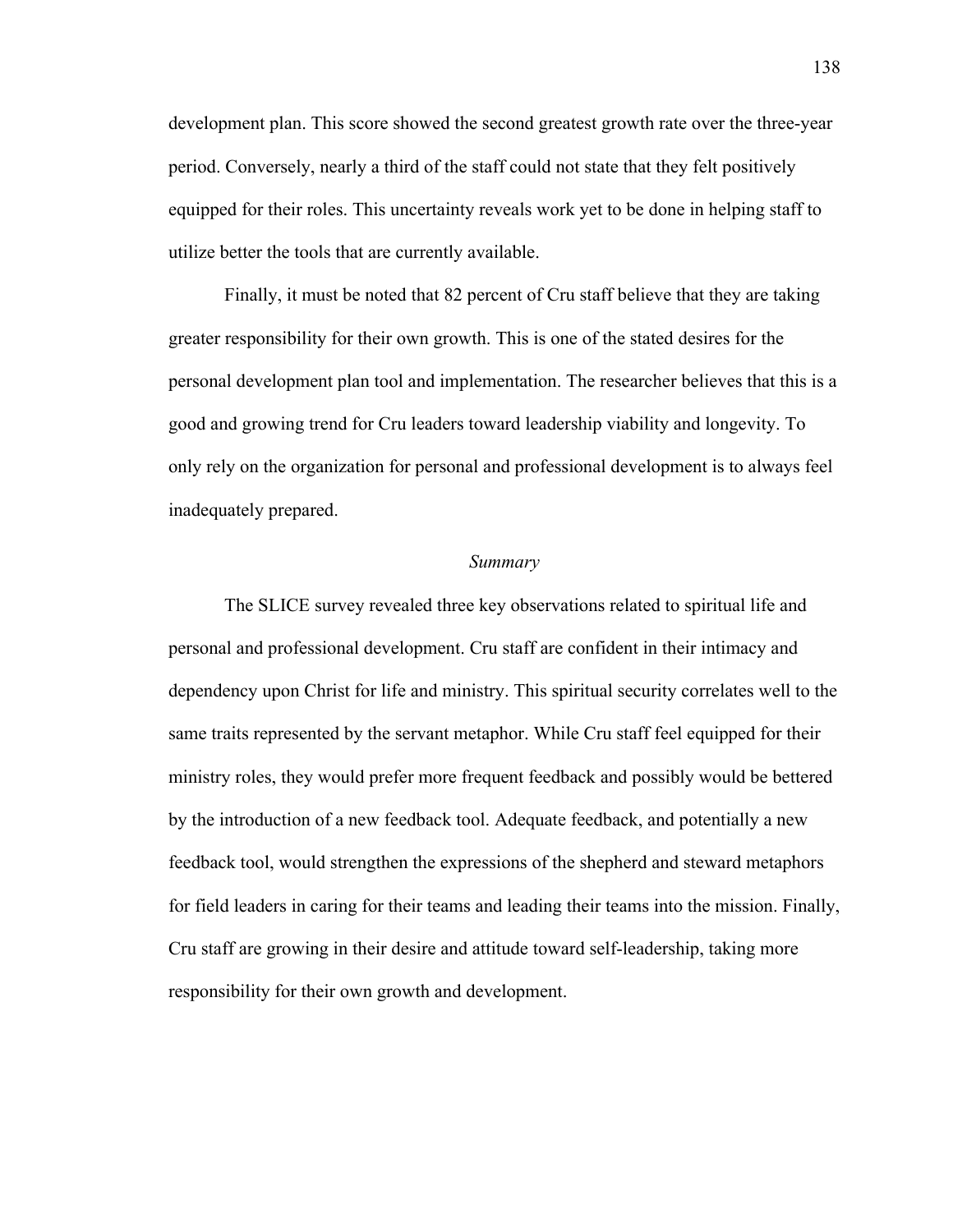# *Analysis of BCWI Staff Engagement Survey*

The Best Christian Workplace Institute staff engagement survey was implemented for Cru in early 2016 and took the place of the SLICE survey, which had been in place for 11 years. The researcher was given permission to analyze the executive summary that was provided to Cru's national leadership body by BCWI. As with the SLICE survey, the researcher sought to identify relevant information from the data that would either support or contradict the primary data from the field research. The BCWI instrument measures eight factors considered important for meaningful staff engagement that lead to a flourishing organizational culture. The researcher focused on two factors that were relevant to this project: inspirational leadership and uplifting growth and development. Some factors are seen as more determinative to staff engagement and a flourishing culture than others. Cru was measured against other organizations of like kind—parachurch and mission organizations. The scores reflect this comparison. For organizations like Cru, BCWI lists inspirational leadership as the single most important factor contributing to good employee engagement that leads to a flourishing organizational culture. BCWI sees uplifting growth and development as sixth in order of importance for staff engagement that leads to a flourishing organizational culture. BCWI defines inspirational leadership with this descriptive sentence: "Imagine a leader who leads with the fruit of the Holy Spirit, demonstrates compassion toward employees, and also manages well."<sup>1</sup> BCWI defines uplifting growth and development in this way: "This

 $<sup>1</sup>$  "The Flourish Model for Para-church/Missions Organizations" was provided by BCWI as a</sup> portion of the results report given to Cru after the survey was completed in the spring of 2016. This definition was included in the report.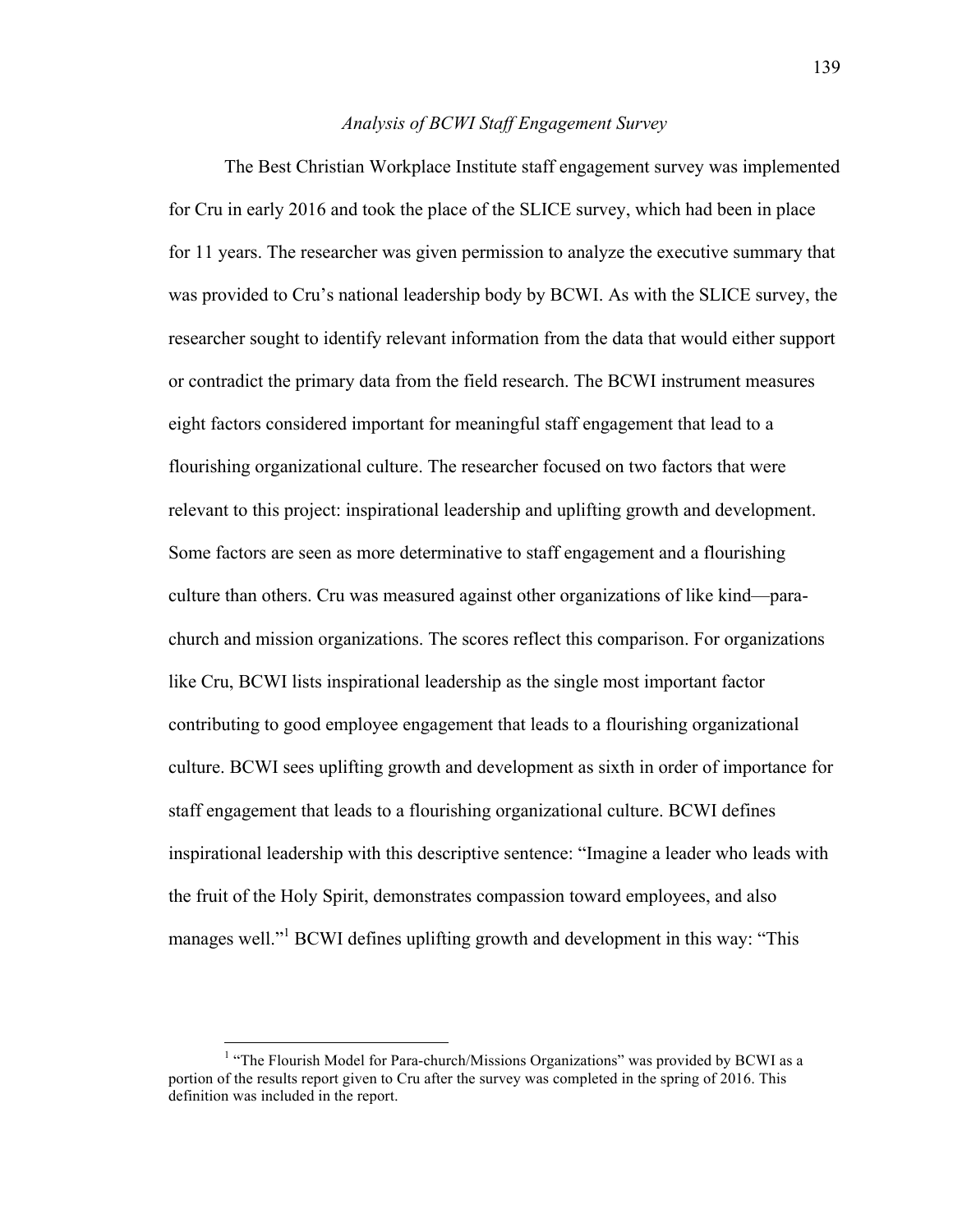element measures supervisory competence and compassion, the quality of performance feedback, and recognition and the opportunity to learn and grow."2

# *Analysis*

Overall, Cru obtained a score of 3.97, which lies below the baseline for a healthy organizational culture, measured at 4.00. BCWI determined that 52 percent of Cru staff are truly engaged. This score falls below the average of other organizations like Cru that typically have an average of 54.6 percent of staff engagement. Engagement towards a flourishing culture is defined as, "An employee's willingness and ability to contribute to organizational success … engagement is the extent in which employees 'go the extra mile' and put discretionary effort into their work, contributing more of their energy, creativity, and passion on the job."<sup>3</sup> The researcher noted that seven of the eight factors that drive engagement scored below the average for organizations like Cru. Only inspirational leadership scored higher than the average for organizations like Cru, and only by a factor of .01. Uplifting growth and development fell short of the industry average by a factor of .06, which placed it fourth in needed areas of improvement.

Inspirational leadership ranked as the highest factor for Cru, according to the BCWI indicator. This is significant since BCWI values this as the most important factor driving employee engagement for organizations like Cru. Seven of the twelve questions used in the survey to gauge inspirational leadership scored above average for Cru as compared to similar organizations. Fully 25 percent of the questions used to appraise inspirational leadership scored higher than 4.00, signifying that Cru was considered

 <sup>2</sup> "The Flourish Model," BCWI.

<sup>&</sup>lt;sup>3</sup> "The Flourish Model," BCWI.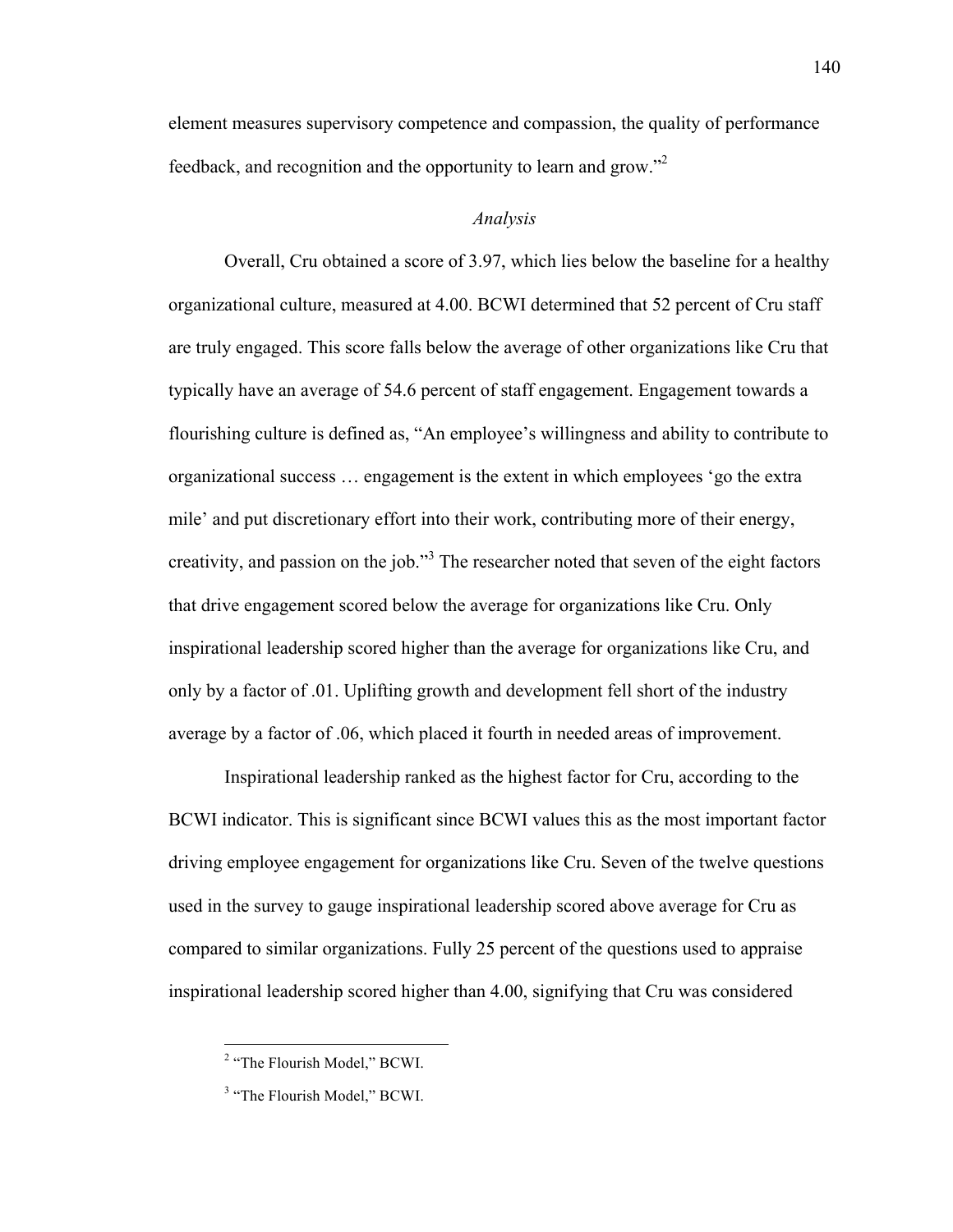categorically better than "healthy" regarding these specific areas. Two of these traits are especially important to the researcher as they measure leadership humility and integrity. Another specific factor that related to inspirational leadership, which also scored in the top ten, was leadership trust. While it scored 3.71 and was seen as slightly below healthy, it registered in the top ten. This data shows the researcher that there is a good baseline for leadership trust, and yet room to improve. The researcher took specific note of the fact that inspirational leadership, according to BCWI, is built on humility, integrity, and trust. These traits distinctly speak to the character of a leader and directly relate to the servant metaphor.

Of the ten lowest ranked items in the report, the category of fantastic teams was ranked at the bottom and scored below the industry average by a factor of .16. The researcher sees a discrepancy between the score that was attributed to the character of leaders in Cru and the potential ability for that leader to create and sustain quality team environments. This inconsistency may inform some competency issues related to leading teams. It demonstrates to the researcher that both character and competency matter in leading teams into the mission. The potential competency issue relates to the category of uplifting growth and development, at least for leadership development. The ability to lead teams well connects to both the shepherd and steward metaphor within the proposed construct. The shepherd metaphor informs the ability a leader possesses to demonstrate care and provide a nurturing environment for a team. Shepherding care takes the form of guiding team members toward spiritual nourishment through the practice of individual and corporate spiritual disciplines. Care includes helping team members in their dealing with sin, doubt, and doctrinal issues. The leader does not have to be personally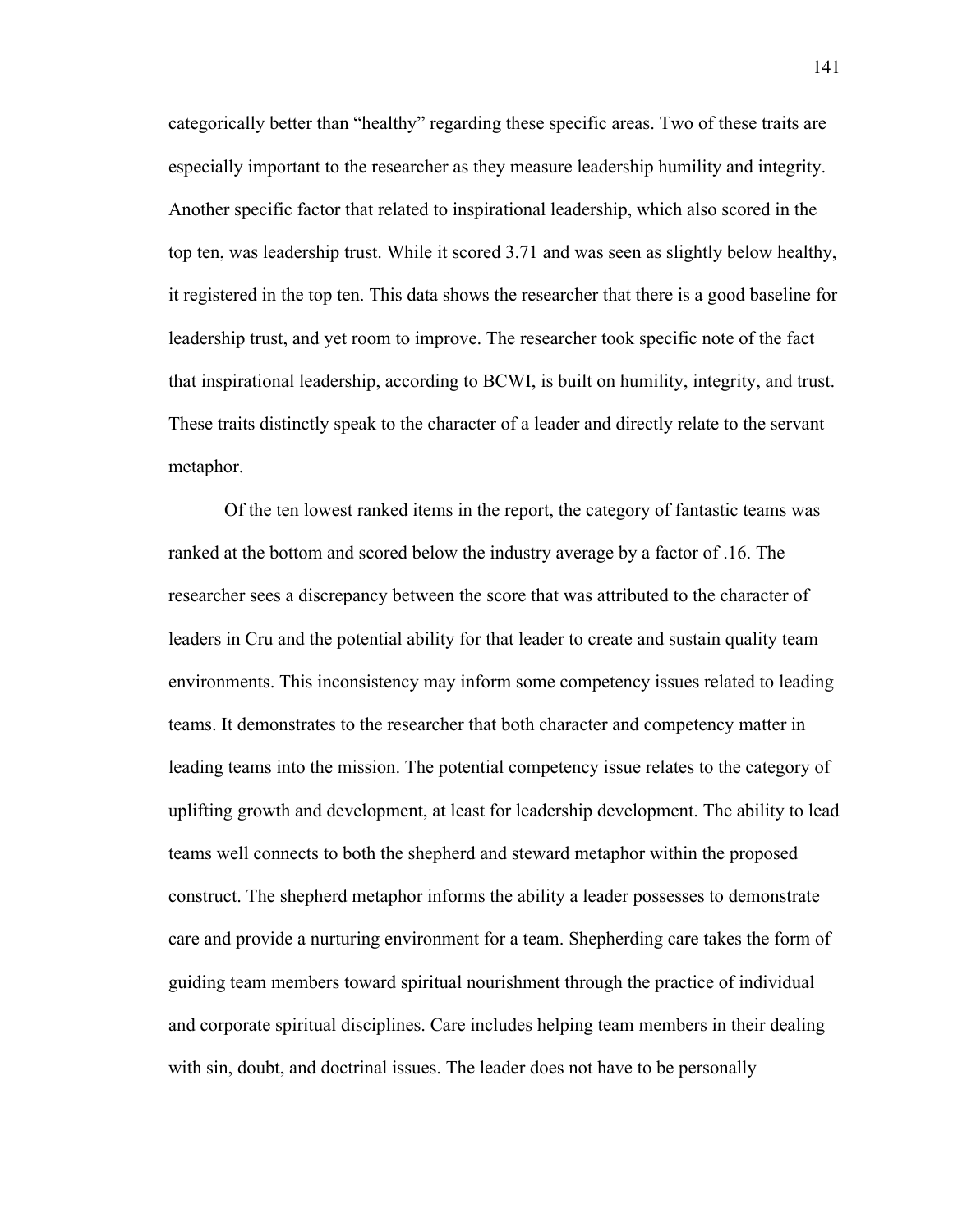responsible for every care issue, but they take responsibility for creating a caring and correcting team environment where team members live and serve in healthy ways. The steward metaphor informs the ability a leader possesses to lead teams into the mission with excellence. The steward-leader sees his team as his greatest resource. Therefore, it is important for the steward-leader to provide his team with clear strategic direction, adequate funding, and helpful ministry tools and strategies for the accomplishment of the mission. Teams that feel cared for and resourced for the mission will be sustainable and effective.

One aspect of uplifting growth and development rated among the lowest scored items was employee recognition for doing a good job. To the researcher's understanding, this is a critical element for faith-based organizations that rely heavily on a volunteer spirit. Recognition for a job well done is a meaningful component of employee engagement when material rewards are few. The shepherd metaphor would inform the function of employee recognition as an aspect of care. Shepherding care is not only about correcting what's wrong but also about affirmation and praise for a job well done. Shepherd-leaders look for opportune moments to communicate praise to their team members privately and publically. Leader recognition helps a team member to endure and discover personal strengths for greater growth.

One other aspect of the BCWI executive summary that the researcher found to be important was a series of five measurements for Christian leadership. Two leadership measurements, "culture of character" and "commitment to learning," scored above the 4.00 "healthy" threshold. Three leadership measurements, "capability and competence," "compensation," and "climate for action" all scored below the 4.00 "health" threshold.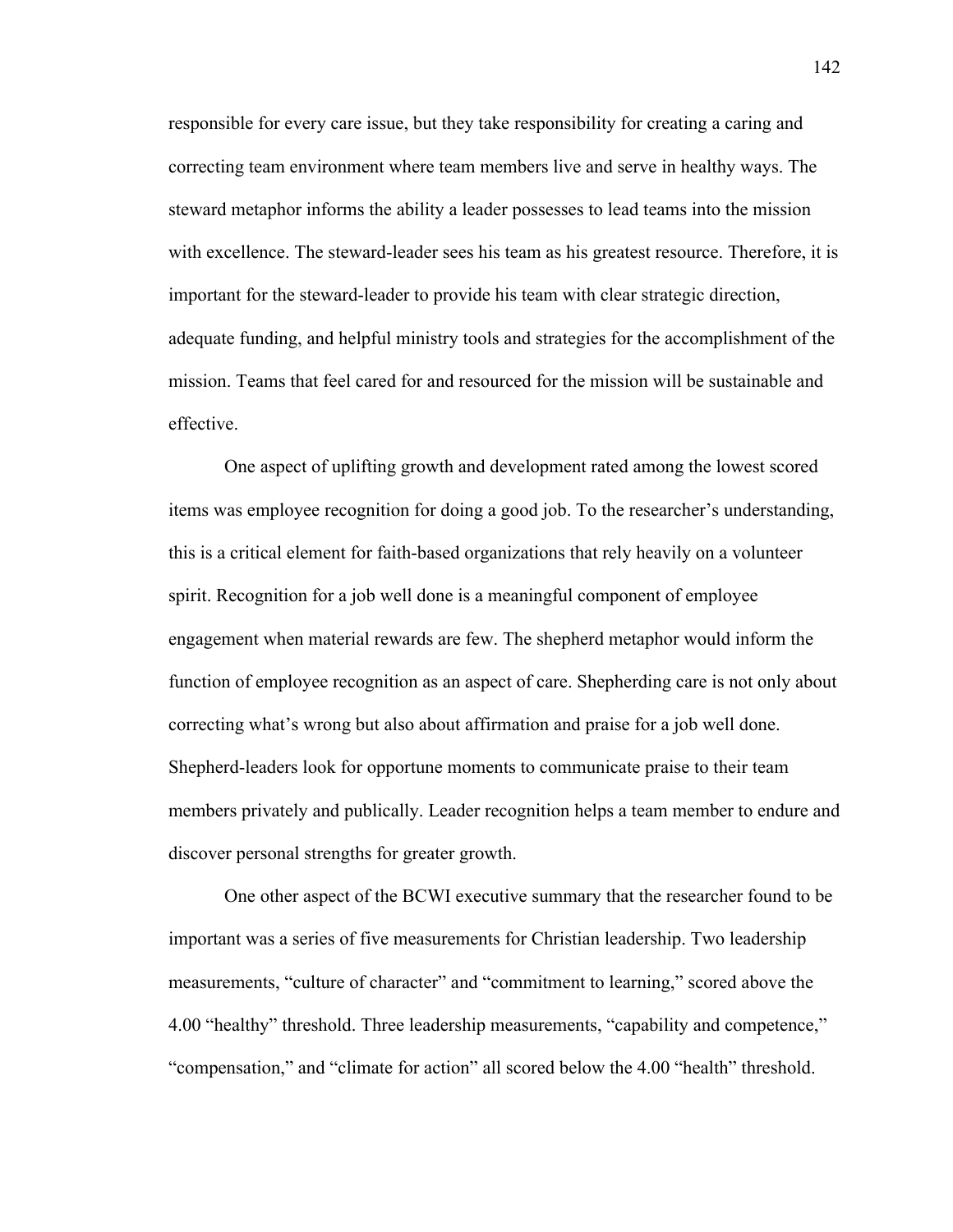The researcher believes that this reveals that staff hold their leaders in high esteem and trust their leaders, but do not see their leaders as possessing a high enough level of capability and competence to lead at a high level.

Table 6 highlights the highest and lowest ranked themes from the survey

comparing Cru to the industry average of other para-church and mission organizations.

These themes took into consideration a compilation of survey questions that comprised

the theme category. The researcher has provided a description of those compilations and

the variation of the average score between Cru and the rest of the industry.

| <b>Survey Topic</b>     | $\bullet$ $\circ$ . De $\circ$ is baint empagement barry intense and lower radius intense.<br><b>Description</b> | <b>Cru vs Industry Average</b> |
|-------------------------|------------------------------------------------------------------------------------------------------------------|--------------------------------|
| (Highest Ranked Themes) |                                                                                                                  | (Para-church/Mission           |
|                         |                                                                                                                  | Agencies)                      |
| Leadership              | Seven of the twelve Leadership                                                                                   | Cru rated .03-.09 above the    |
|                         | questions rated above average                                                                                    | industry average for these     |
|                         | and among the top thirteen                                                                                       | questions.                     |
|                         | overall questions.                                                                                               |                                |
| Overall Engagement      | The highest three survey                                                                                         | Cru rated .08-.10 above the    |
|                         | questions correlated to staff                                                                                    | industry average for these     |
|                         | engagement were in Cru's top                                                                                     | questions.                     |
|                         | ten questions.                                                                                                   |                                |
| <b>Survey Topic</b>     | Description                                                                                                      | <b>Cru vs Industry Average</b> |
| (Lowest Ranked Themes)  |                                                                                                                  | (Para-church/Mission           |
|                         |                                                                                                                  | Agencies)                      |
| Teamwork                | Three of the four Teamwork                                                                                       | Cru rated 09-11 below the      |
|                         | survey questions rated in Cru's                                                                                  | industry average for these     |
|                         | bottom ten survey questions.                                                                                     | questions.                     |
| Recognition & Reward    | Both rewards and staff                                                                                           | Cru rated .22 below the        |
|                         | satisfaction/recognition were                                                                                    | industry average for these     |
|                         | rated significantly below                                                                                        | questions.                     |
|                         | average.                                                                                                         |                                |
| Strategy                | Five of the six Strategy survey                                                                                  | Cru rated .12-.17 below the    |
|                         | questions rated below                                                                                            | industry average for these     |
|                         | average—especially among                                                                                         | questions.                     |
|                         | leaders.                                                                                                         |                                |
| Communication           | Eight of the nine                                                                                                | Cru rated .03-.19 below the    |
|                         | Communication survey                                                                                             | industry average for the       |
|                         | questions rated below average.                                                                                   | questions.                     |

Table 6. BCWI Staff Engagement Survey-Highest and Lowest Ranked Themes

*Source:* Adapted from the *Cru Executive Summary 2016 Debrief* provided by BCWI to Cru, dated April, 2016.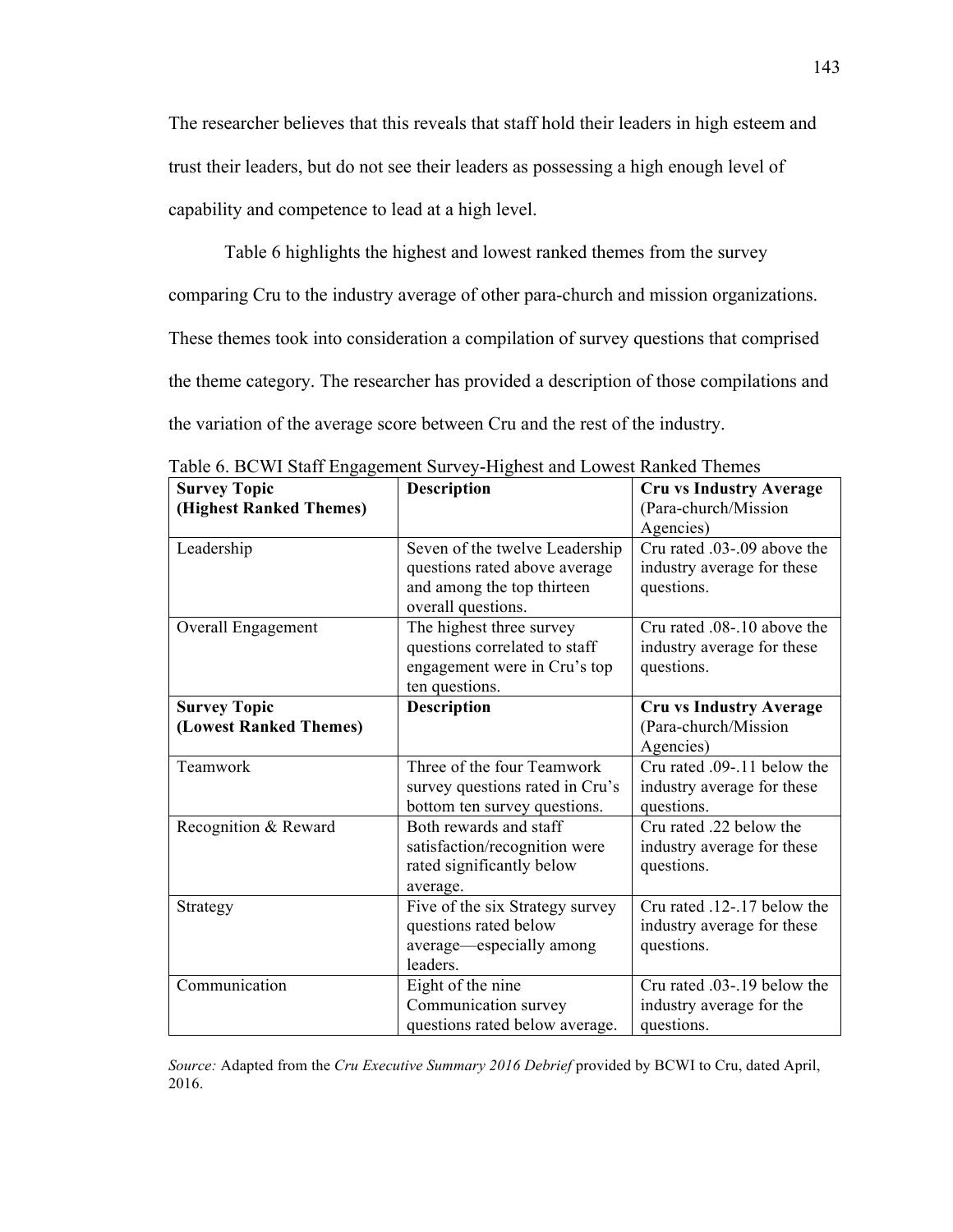#### *Summary*

The BCWI staff engagement survey is an improvement over the SLICE instrument in determining key leadership measurements. A primary reason is that it counts inspirational leadership as the most important factor in driving healthy employee engagement. This metric provides specific input on leadership and intentionally indicates organizational culture. It is evident that Cru staff have an elevated level of respect and trust in their leaders because they see their leaders demonstrating high levels of humility and integrity. That bodes well for moving forward and addressing needed issues, such as raising leadership competencies toward better team leadership and employee recognition. Both the healthy leadership traits revealed and those that are in deficit connect well to the three-metaphor construct of servant, shepherd, and steward as a pathway for sustaining and improving leadership development. Humility and integrity flow from the servant metaphor emphasis on the leader's vertical relationship with Christ. Seeing oneself as a slave of Christ, yet deeply loved by Christ, will provide fertile ground for the growth of leadership humility and integrity. As mentioned earlier, team leadership and employee recognition are extensions of a leader's desire to provide shepherding care through leading a team into spiritual nourishment, authentic community, and affirmation. The researcher also strongly believes that organizational culture is critical to the recruitment, establishment, and development of leaders. BCWI takes aim at helping organizations create a flourishing culture. The intentionality of senior leaders to act on the results of this survey could go far toward improving Cru culture and leadership development.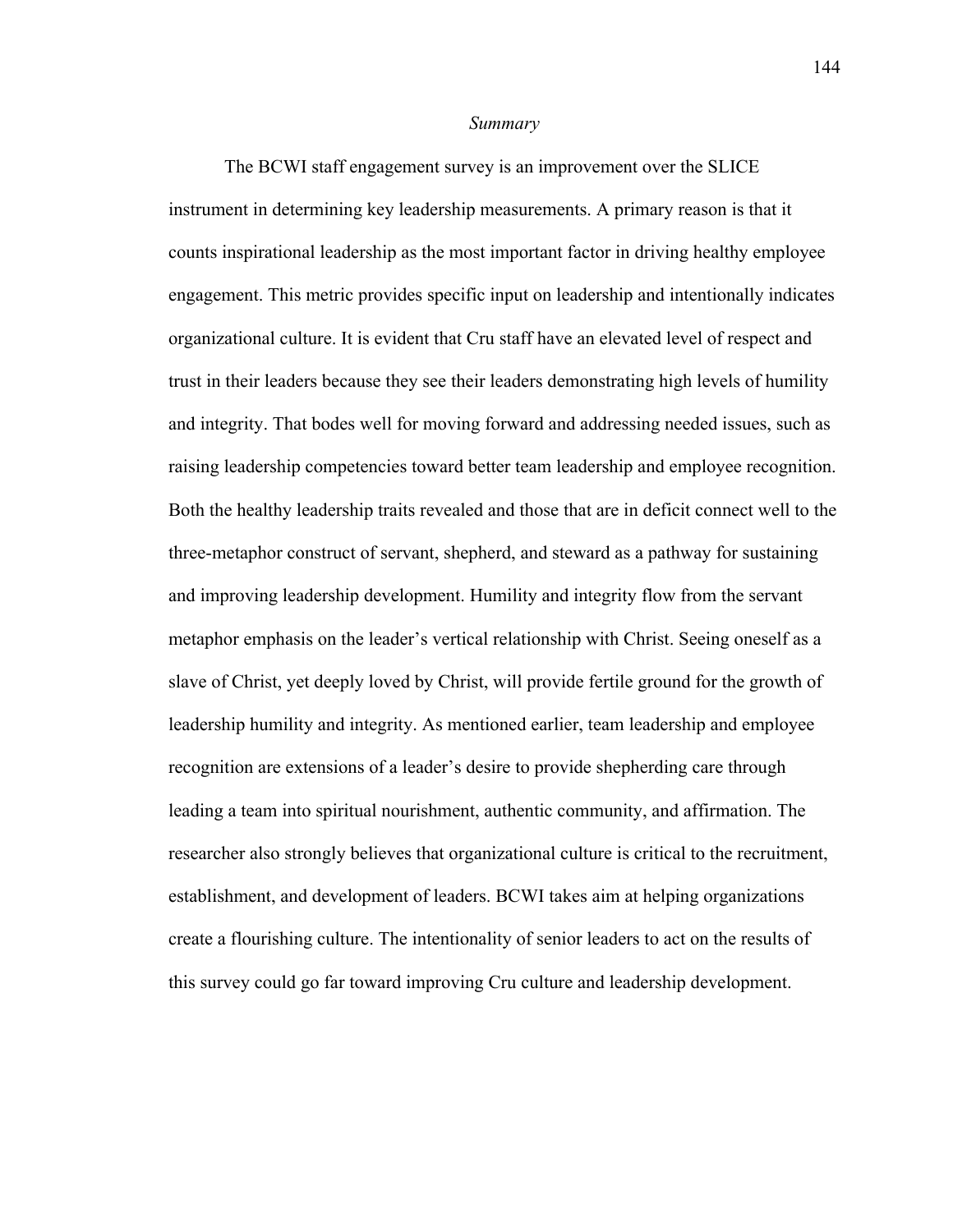## **Subproblem Four**

# *Analysis of the Field Team Leader Survey*

The field team leader survey yielded several data points that aligned with the SLICE survey and the BCWI staff engagement survey. These results provided congruence and depth of understanding for some of the strengths of staff leadership development, as well as some areas of needed improvement. The survey was given to 160 Cru field team leaders with 110 leaders responding. The leaders ranged in age from 23 years old to over 60 years old. The gender make up consisted of 34 percent women and 66 percent men. The largest age grouping was from 30-39 years of age. Fully 50 percent of the leaders who responded had 10 or more years of leadership experience with Cru. The leaders surveyed varied by ministry focus, geographical locations, and ethnicity. Table 7 provides an analysis of the most critical data. This data, combined with the results of the SLICE survey and the BCWI staff engagement survey, surfaced important themes related to the stated purpose of this project.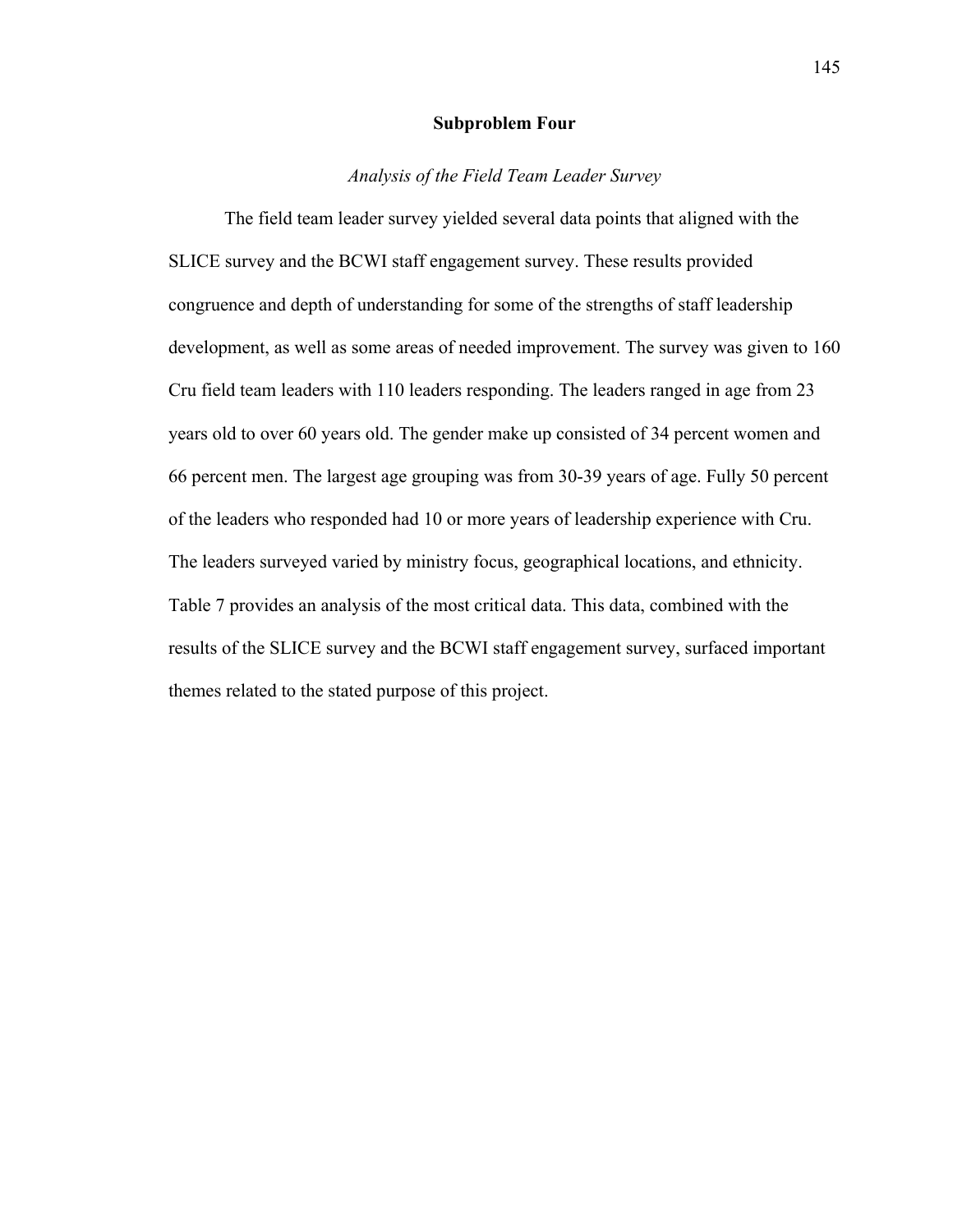| <b>Survey Topics: 3 Highest Rated and 3</b> | Overall Score/            | <b>Comments</b>                  |
|---------------------------------------------|---------------------------|----------------------------------|
| <b>Lowest Rated</b>                         | <b>Weighted Average</b>   |                                  |
| Q.12-The ability to articulate one's call   | 93% FC/VA <sup>a</sup>    | There was a significant drop in  |
| to ministry                                 | 4.40 out of 5.00          | ability to articulate one's call |
|                                             |                           | and the current sense of         |
|                                             |                           | fulfillment of one's call        |
| Q.11-Personal knowledge of strengths,       | $84\%$ FK/VK <sup>b</sup> | There seems to be a healthy      |
| spiritual gifts, and abilities              | 4.16 out of 5.00          | sense of self-awareness          |
|                                             |                           | regarding personal leadership    |
|                                             |                           | abilities                        |
| Q.5 & Q.7-Dependence upon Christ and        | 79/80%                    | This seems to point to a healthy |
| Desire to lead (tied with same score)       | 4.00 out of 5.00          | balance of humility and desire   |
| Q.15-Equipped to utilize all of the         | $47\%$ FC/VE <sup>c</sup> | This relates to awareness of     |
| resources around you                        | 3.41 out of 5.00          | additional resources and ability |
|                                             |                           | to make use of them in the       |
|                                             |                           | mission                          |
| Q.8-Equipped to deal with follower          | <b>63% FC/VE</b>          | This ranged from a lack of       |
| issues (sin, doctrinal error, emotional     | 3.65 out of 5.00          | desire to deal with issues to a  |
| challenges, etc.)                           |                           | lack of competency to deal with  |
|                                             |                           | issues                           |
| Q.6-Equipped to care for those you lead     | 65% FC/VE                 | This included the ability to     |
|                                             | 3.78 out of 5.00          | create a sense of spiritual      |
|                                             |                           | community as well as a sense of  |
|                                             |                           | team                             |

Table 7. Field Team Leader Survey Analysis

a FC=Fairly Confident, VA=Very Able

 $b$  FK=Fairly Knowledgeable, VK=Very Knowledgeable  $c$  FC=Feel Confident, VE=Very Well Equipped

## *Themes from the Online Survey*

There were several themes that emerged from the field team leader survey that

were in agreement with the secondary data and the biblical and literature reviews.

# **Leader Credibility**

One theme that was congruent with the BCWI survey was how leaders were

perceived in Cru and how leaders viewed themselves. The BCWI survey noted that staff saw their leaders as leading from a foundation of humility and a great sense of integrity,

both resulting in a good sense of trust between follower and leader. This survey finding

could be summed up as leader credibility. The field team leader survey demonstrated that

leaders viewed themselves as having and maintaining a strong sense of intimacy with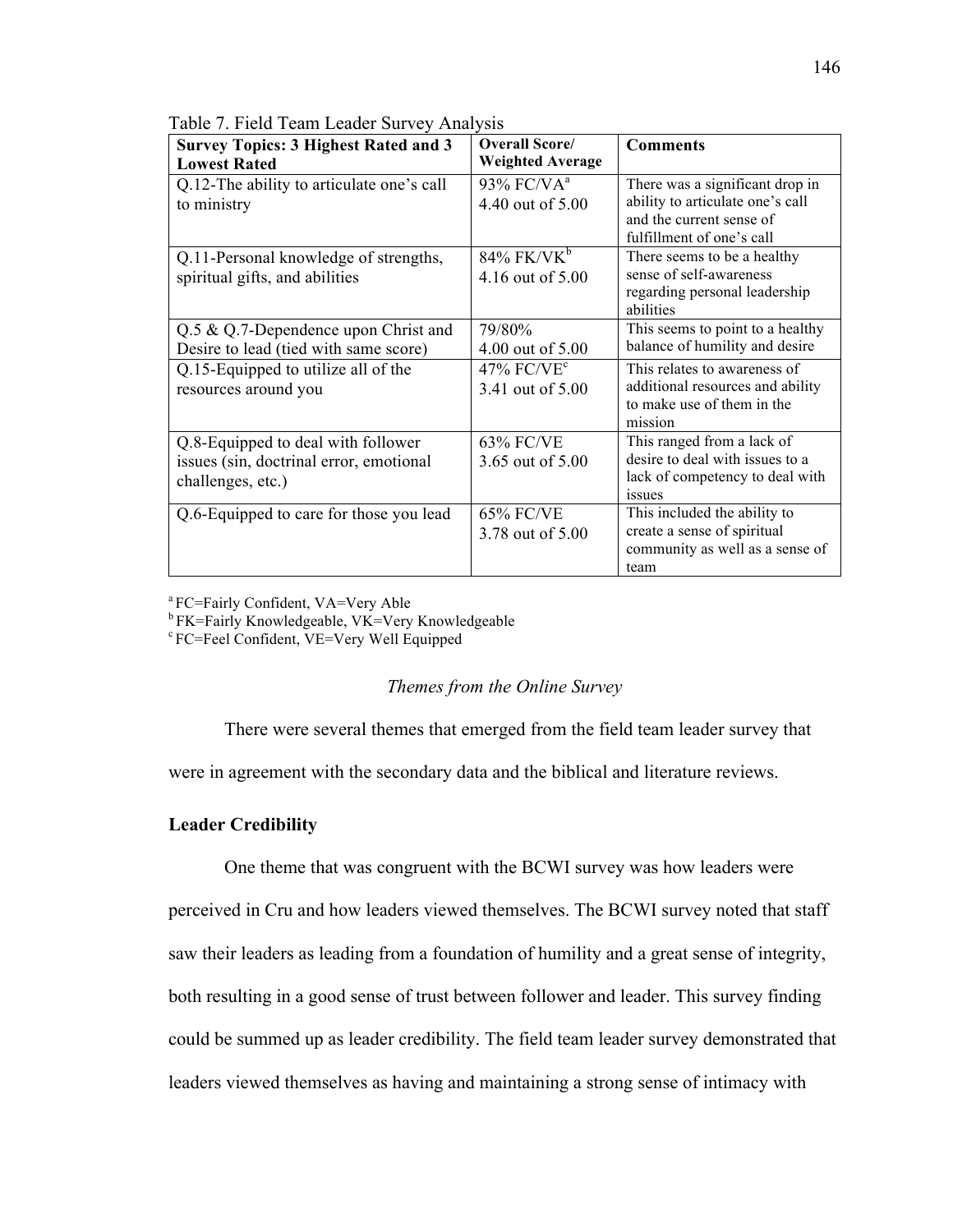Christ and a strong sense of dependence upon Christ for their leadership lives. Credibility is the power to inspire belief or confidence. The connection between the credibility of a leader and the spiritual life of a leader is found in the servant metaphor. The field team leader survey also noted that the leaders expressed a strong desire to lead. Of the 110 participants, 79 percent indicated that their desire to lead others was true most days or every day. The researcher believes that this sense of desire is attributable to the spiritual intimacy and dependence on Christ expressed by these leaders. The desire to lead, combined with a healthy sense of dependence on Christ for their leadership lives, produces a proper tension that can be tangibly experienced by followers. This leadership aspiration, combined with dependence, likely helped to fuel the humility and integrity of these leaders that was noticed by their followers. One other factor that the researcher believes contributed to leader credibility is the keen understanding the field team leaders seemed to have concerning their strengths, gifts, and abilities. This aspect of leader selfawareness, surrounding their abilities and gifting, provides a sense of who they are and who they are not. This self-perception also may have aided their ability to express humility and integrity.

# **Leader Care**

Two of the lowest scores from the survey recognized the challenge these leaders feel in caring for those entrusted to them. Field leaders felt unequipped to demonstrate care for their teams, and in particular, they felt ill equipped to deal with specific follower issues, such as personal sin, doctrinal error, or emotional challenges. These inadequacies may also provide understanding as to why Cru staff overall cited "fantastic teams," one of the eight key factors for a flourishing organizational culture by BCWI, as a weakness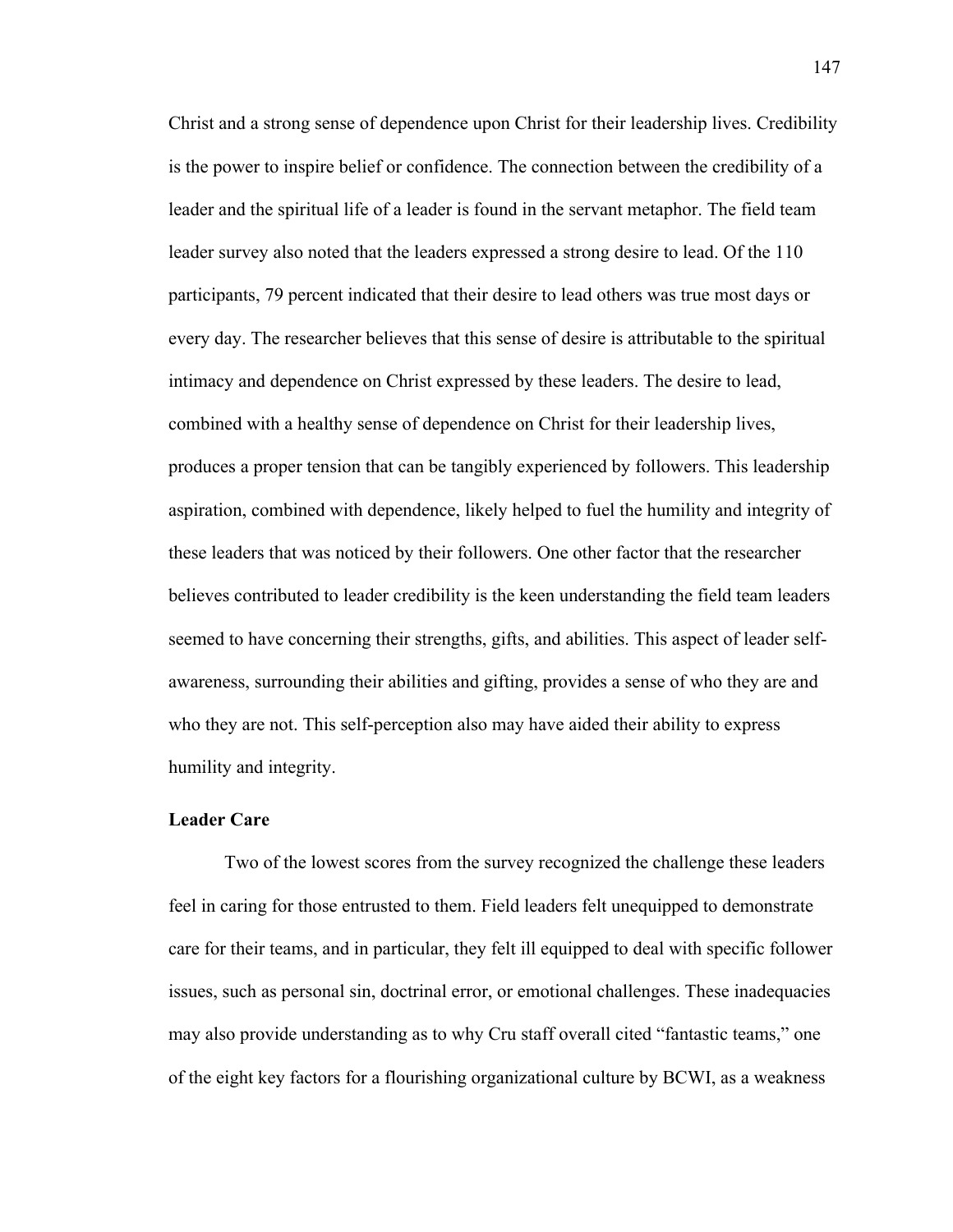in Cru. The researcher believes that the deficiency these leaders feel contributes in one way or another to the overall team and organization environment. Frank LaFasto and Carl Larson note, "Organization environment … has an enormous impact on teamwork. It can encompass and saturate everything we do: how we communicate; how we make decisions; how we interact with one another; what we celebrate; and what discourages us."<sup>4</sup> The competence and confidence a team leader exhibits in caring for his team will certainly affect the team culture and environment. If a team is not experiencing some sense of nurturing, community, and care, it will almost certainly be less engaged in the mission of the team. One survey participant stated, "I do not feel equipped or knowledgeable enough to deal with issues people face—depression, pornography addiction, low motivation, same sex attraction, anxiety, and other things that seem more prevalent today than 20 or 30 years ago." Another participant expressed his discouragement in this area when he said, "There have been multiple times that our staff have mentioned that they want our team to feel more like a family. I don't know how to do that, and I don't even know if it is even fair to place that expectation on me that I will lead us toward this family feel." The shepherd metaphor tied to leadership development informs this competency. The three primary functions of a shepherd-leader are guidance, provision, and protection. A shepherd-leader is concerned about follower issues and pointing his followers toward a rich relationship with Christ. He does this by equipping his team in various spiritual disciplines and striving to create spiritual community. He does not allow follower challenges resulting from sin, false teaching, or doubt to go

 <sup>4</sup> Frank LaFasto and Carl Larson, *When Teams Work* (Thousand Oaks, CA: Sage Publications, 2002), 157-158.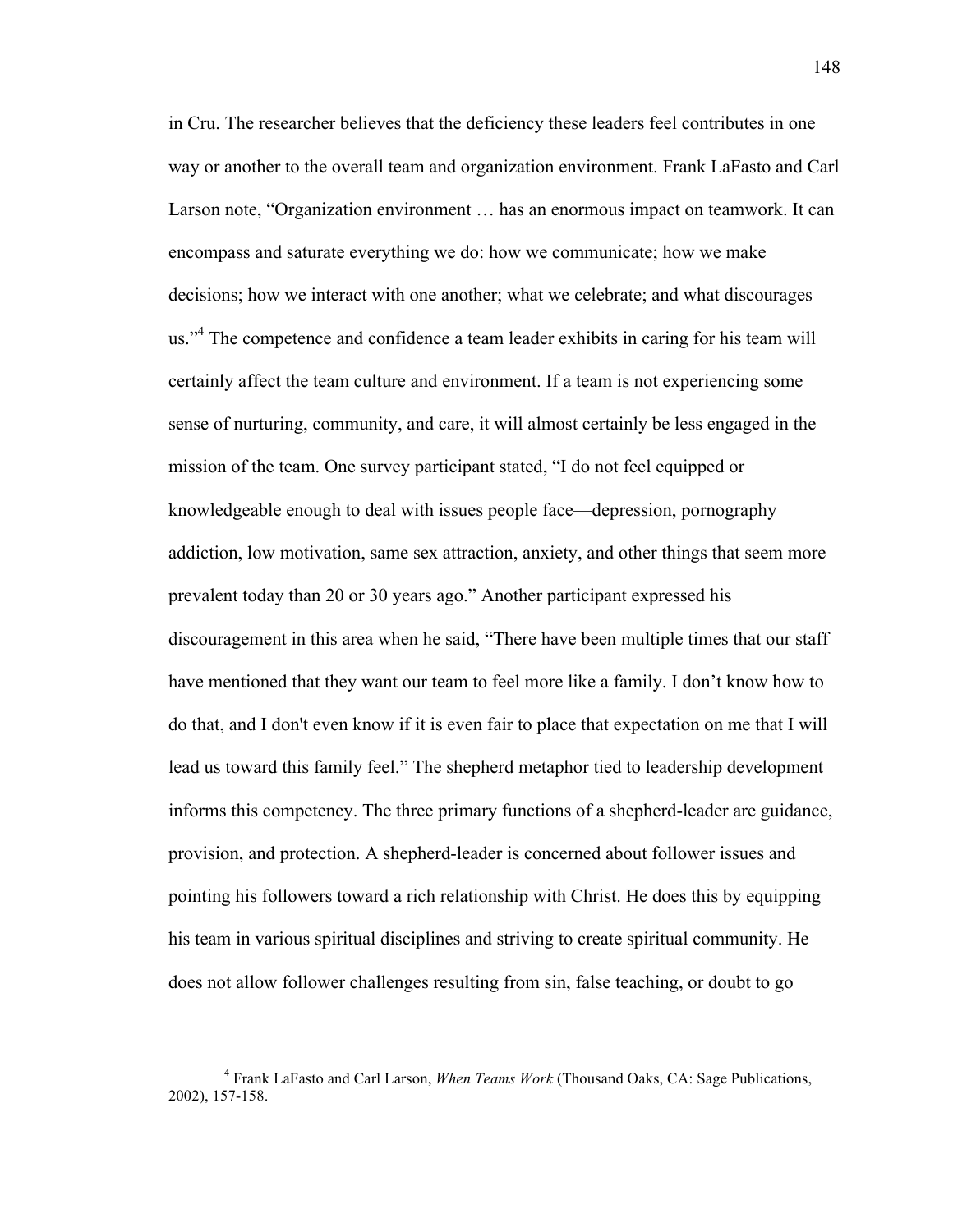unchecked and disrupt team unity. He communicates care and models authenticity willingly and eagerly.

## **Leader Management**

The lowest rated score from the survey related to the leader's ability to utilize all of the resources available to him toward the mission. This question was derived from a trait associated with the steward metaphor. The steward-leader must be able to manage well the resources entrusted to him toward the pleasure and purpose of the master. In the comments section where a leader could state one trait in which they would like to receive more training, the ability to manage resources was rightly attributed to such things as funding, partnership, and time management. This question revealed that only 47 percent of the leaders felt fairly confident or very well equipped to carry out this leadership task. One participant commented on his desire: "I wish I had connections with large donors—I don't know how to get into those types of networks and fund-raising is one thing holding our team back from a much bigger impact." Another participant saw time as his greatest resource that needed attention:

I would like to be better developed in time management—not necessarily in how to do it, but just in accountability—am I being the most strategic in my use of time? I need to ask questions like, 'What are you doing that others can do?' 'What, if you took it off your plate, would dramatically increase your impact?'

The last comment highlights the essence of this theme. This field leader clearly senses the weight of complexity and business of the ministry. He is expressing a desire for needed skills and feedback that would help him focus and be strategic in his role. The questions this respondent is asking are one of leadership leverage. He understands that there are certain things that only he can and should do as a leader—and he seems to long for clarity to make the best contribution possible as a steward-leader.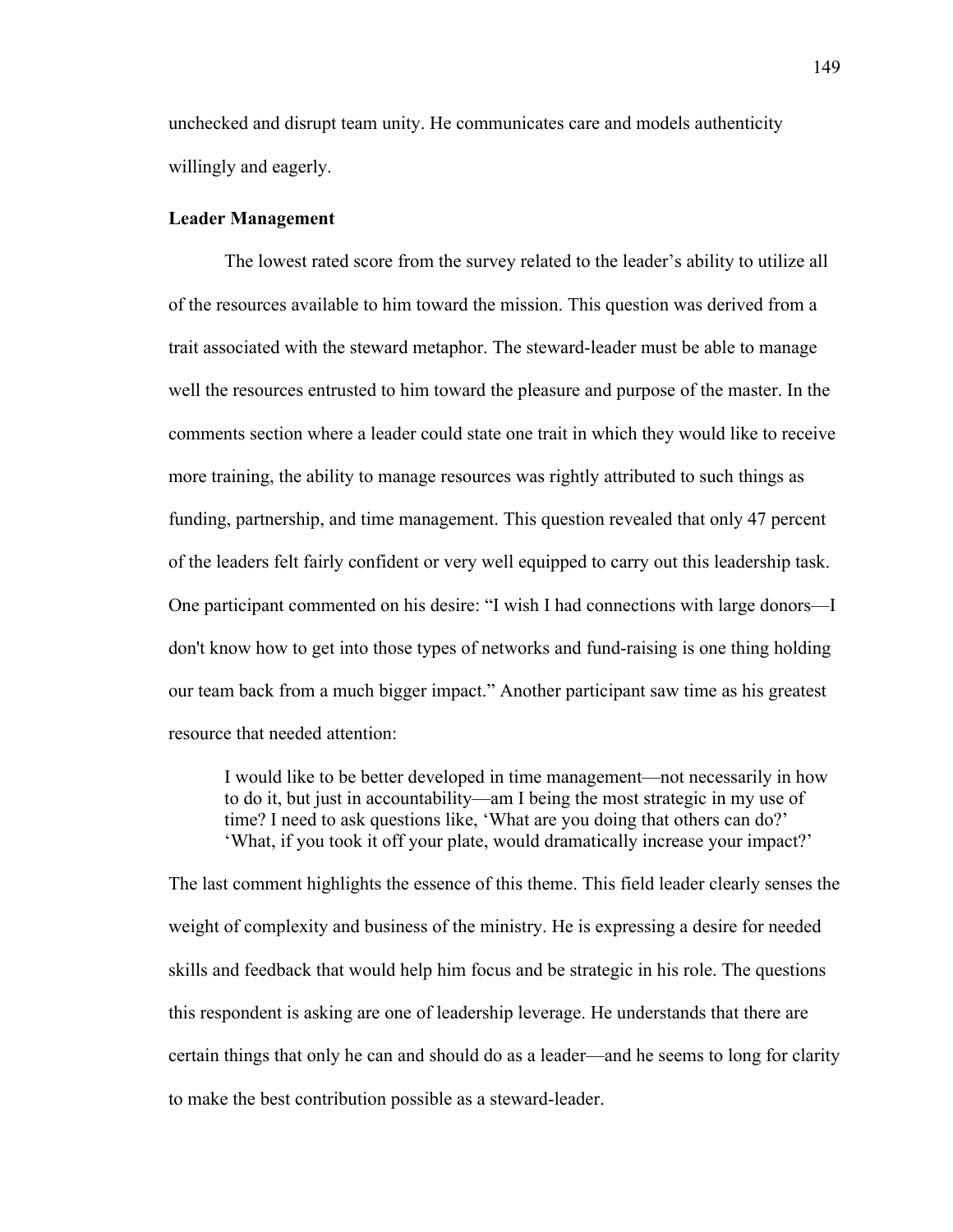### **Leader Calling and Fulfillment**

One surprising aspect that stood out to the researcher from the survey was the gap between the ability to articulate ministry calling and the sense of calling fulfillment. The ability to articulate one's calling was the highest rated element in the survey, with 93 percent of respondents being "fairly confident" or "very able." Yet, when the question changed to the degree of fulfillment a leader feels in his or her current ministry, the score at the highest end of the continuum dropped by 20 percent. In other words, Cru team leaders feel very confident in their ability to articulate their ministry or leadership calling, but much less confident in the sense that they are actually fulfilling that calling on a regular basis or feel fulfilled in living out their leadership calling. The researcher could not discover an apparent correlation with other elements revealed in the SLICE survey or the BCWI survey. One potential issue might be a leadership glut within Cru. This survey revealed that there are a number of leaders who have served ten years or longer and are 50 years old or older. It may be possible that leaders are becoming stale in their current roles with nothing new on the horizon to challenge them. This longevity also limits the number of new roles younger leaders can take.

Another indicator might be what the leaders expressed in the final question of the field team leader survey—in what one trait would you appreciate more training? The answers grouped around four distinct needs. First, Cru field leaders are challenged by the need to deal with the complexity of the mission and the care of their people. Second, they want to be better equipped to lead their teams spiritually and create better team community. Third, they want to be better equipped in resource management—particularly in organizational fund development, partnering, and in the recruitment and use of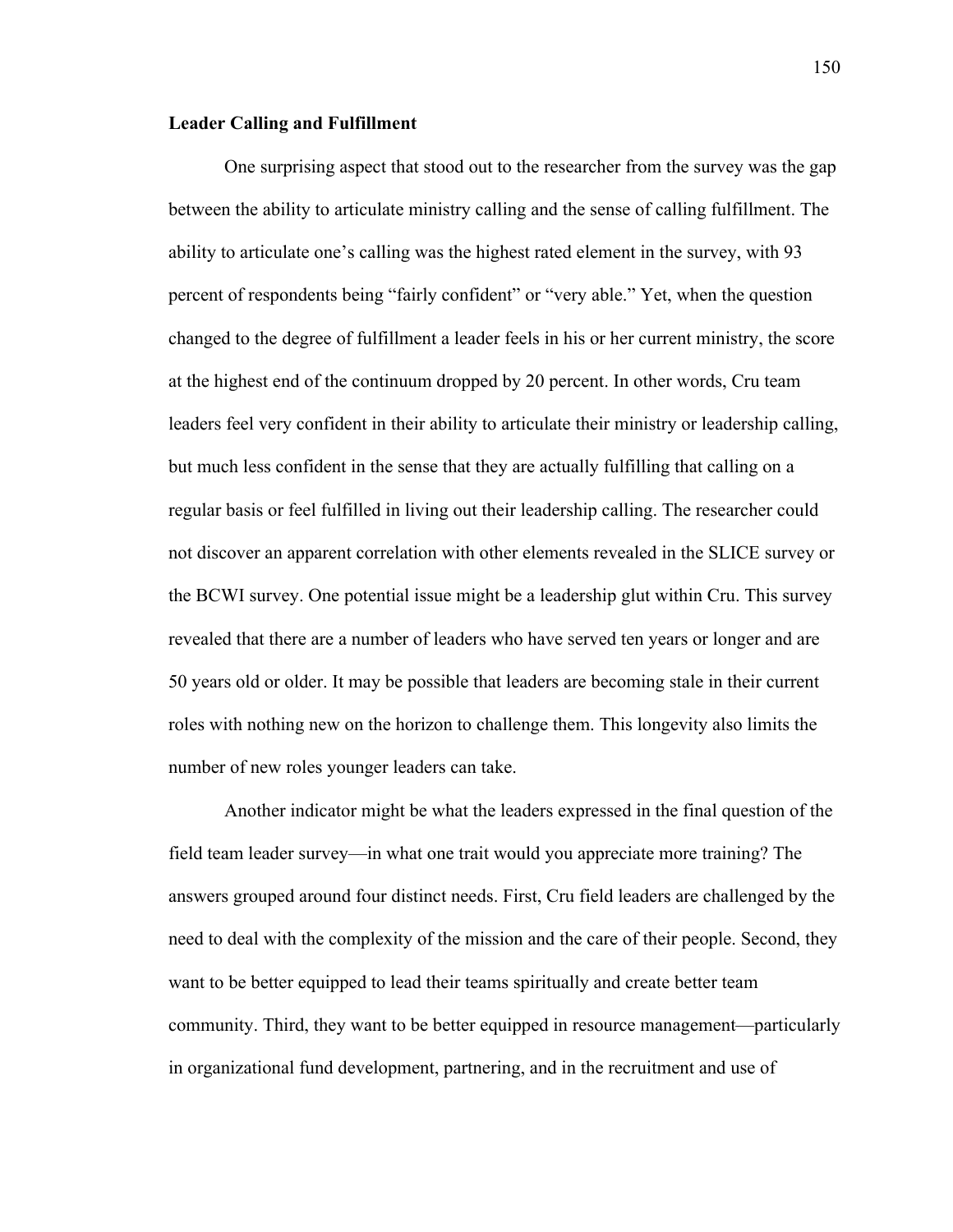volunteers. Finally, it was mentioned several times that these leaders desire to be better equipped in personal growth habits and ongoing development for their own leadership lives. The researcher could understand that if any one of these developmental issues, or all of these issues, went unaddressed over time the leader would sense some disconnect between their aspiration of calling and the fulfillment of that calling on a daily basis.

#### *Summary*

Participants in the field team leader survey revealed four themes that were noteworthy to the researcher and complied with the secondary data, the biblical review, and the literature review. The most positive aspect was leader credibility. This discovery supported the findings of the BCWI survey and provided even further strength as to why Cru staff see their leaders exhibiting humility, integrity, and trust—it is built on the foundation of intimacy with Christ and dependence on Christ. Three areas that need attention arose in the form of leadership care, leadership management, and leadership calling and fulfillment. All three of these factors certainly contributed to the low BCWI score on teams in Cru. If a leader can become more proficient in caring for his followers, managing the resources around him better, and doing so with a consistent sense of fulfillment, then an improved team environment and a move toward a flourishing organizational culture are within reach.

## *Analysis of the National Leader Interviews*

The national leader interviews provided valuable data from the perspective of those who are responsible for leadership development on a national level for Cru. This data continued to undergird many of the findings from the SLICE survey, the BCWI staff engagement survey, and the field leader survey. The data from the interviews revealed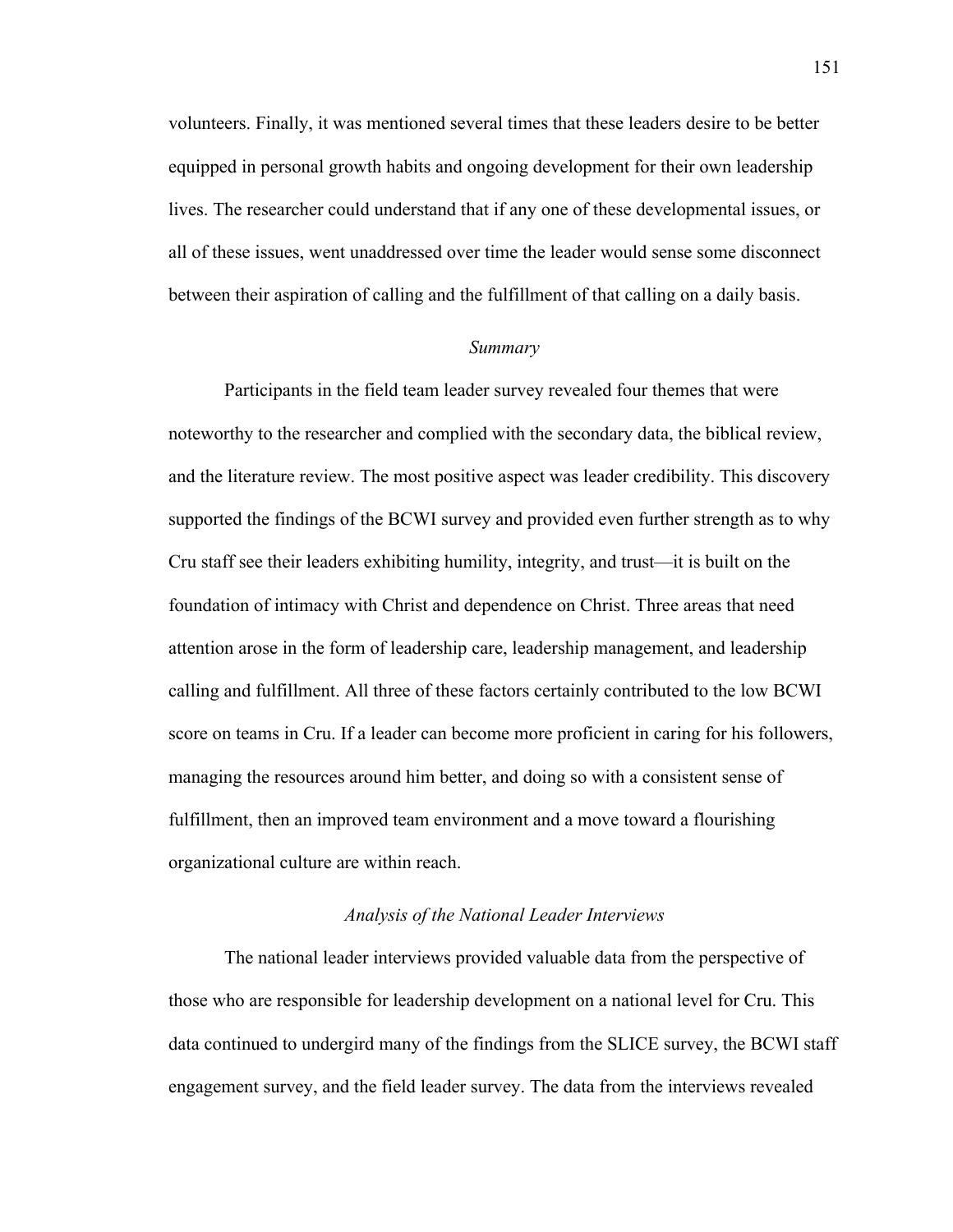findings that were systemic in nature to the whole of the organization, as well as specific findings that related to the metaphor construct (servant, shepherd, and steward) being proposed. The data also exposed some divisional and regional differences in how leadership development is approached and the results that have been gained.

The interviews were conducted with ten national level leaders during November and December of 2016. The participants consisted of six women and four men. Two of the participants represented the City division, one represented the division of Athletes in Action, six represented the Campus division, and one of the participants is the Vice President for Leadership Development for Cru in the United States. The participant representation aligns with the current size (by number of total staff) of each division in Cru. Nine of the participants are from the majority culture, and one participant is Asian American serving with Epic, the Asian American student ministry of Cru.

From the qualitative research, 33 codes were revealed and applied to the interview data for analysis. Of the 33 codes applied, seven were labeled root codes, and 26 were labeled child codes. A summary list of the codes may be found in Appendix C. Table 8 shows the code co-occurrence of the top three code applications. The only child codes included were those that had an occurrence of ten times (in application) or more. This analysis reveals the importance of these three metaphors and the developmental traits that support them.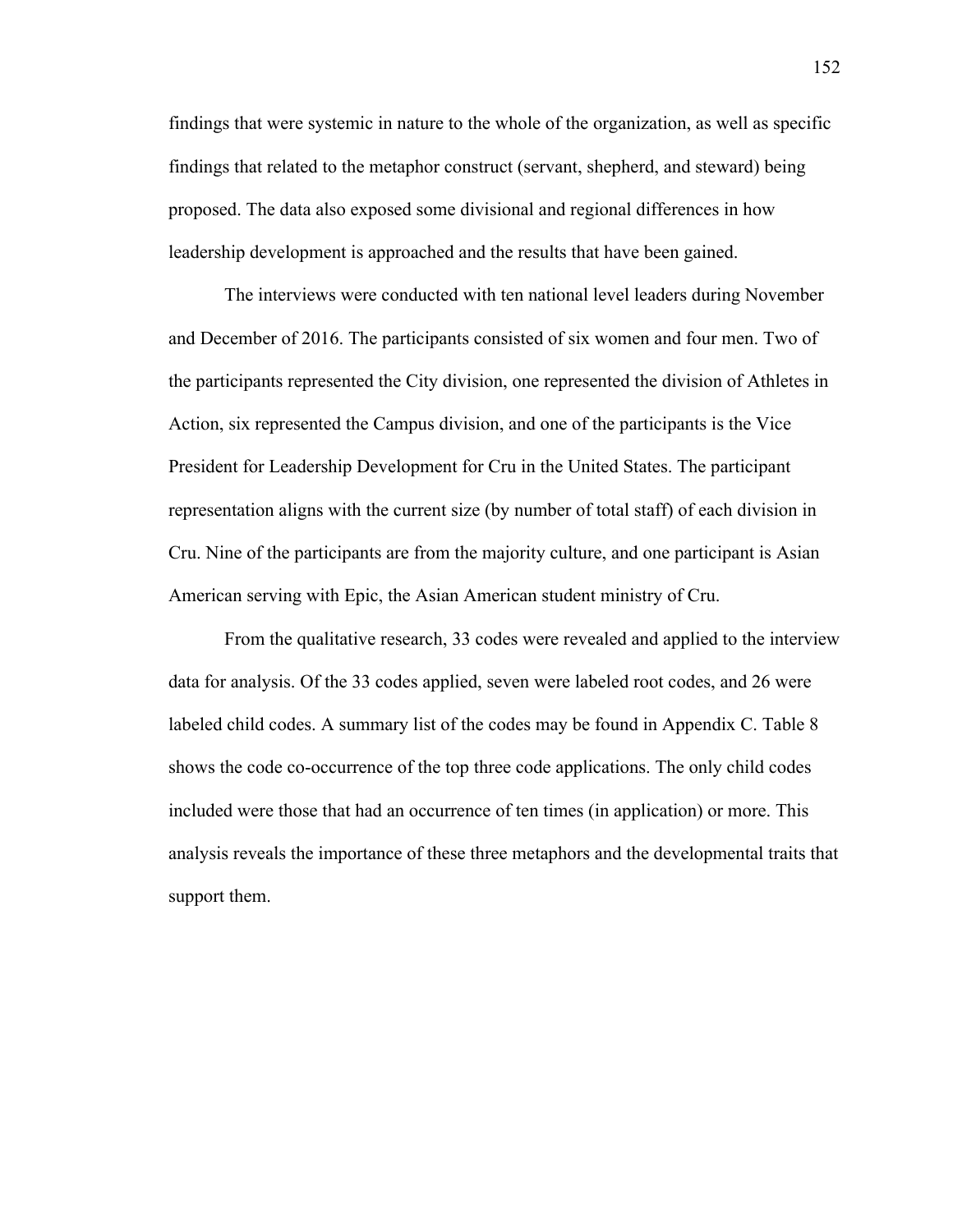| Table 8. National Leader Interview Code Co-Occurrence |
|-------------------------------------------------------|
|-------------------------------------------------------|

| $Code$ (# of times applied) | <b>Code Co-Occurrence</b><br>(# of times applied) | <b>Comments</b>                                           |
|-----------------------------|---------------------------------------------------|-----------------------------------------------------------|
| Shepherd (77)               | Care $(28)$                                       | The shepherd function of                                  |
|                             | Spiritual Health (26)                             | leadership was valued most.<br>Four traits of a shepherd  |
|                             | Personal Guidance (14)                            | leader were deemed most                                   |
|                             | Emotional Health (14)                             | relevant. Modeling was seen<br>as one of the primary ways |
|                             | Modeling $(11)$                                   | to help develop a shepherd                                |
|                             |                                                   | leader.                                                   |
| Steward (60)                | Competencies (25)                                 | The steward function of                                   |
|                             | Strategic Direction (20)                          | leadership was valued<br>second highest. Four traits      |
|                             | Complexity (15)                                   | of a steward leader were                                  |
|                             | Equipping Others (15)                             | deemed most relevant.<br>Complexity was seen as one       |
|                             | Resources (13)                                    | of the greatest barriers to                               |
|                             |                                                   | the function of steward                                   |
|                             |                                                   | leadership.                                               |
| Servant (57)                | Humility (23)                                     | The servant function of                                   |
|                             | Connecting to Jesus (21)                          | leadership was valued third<br>highest. Three traits were |
|                             | Authority (18)                                    | deemed most relevant to                                   |
|                             |                                                   | this function.                                            |

### *Themes from the National Leader Interviews*

The national leader interviews were conducted to gain the perspective of those who are organizationally responsible for recruiting, assessing, onboarding, and developing leaders for the mission of Cru. This input was a critical contribution to the secondary data that evaluated the staff health and effectiveness of Cru. The interviews also played a significant role in combination with the field team leader survey conducted by the researcher in determining where leader development was effective and where change was necessary. Several themes arose from the coding process and analysis that proved helpful in aiding Cru towards a more effective leadership development effort.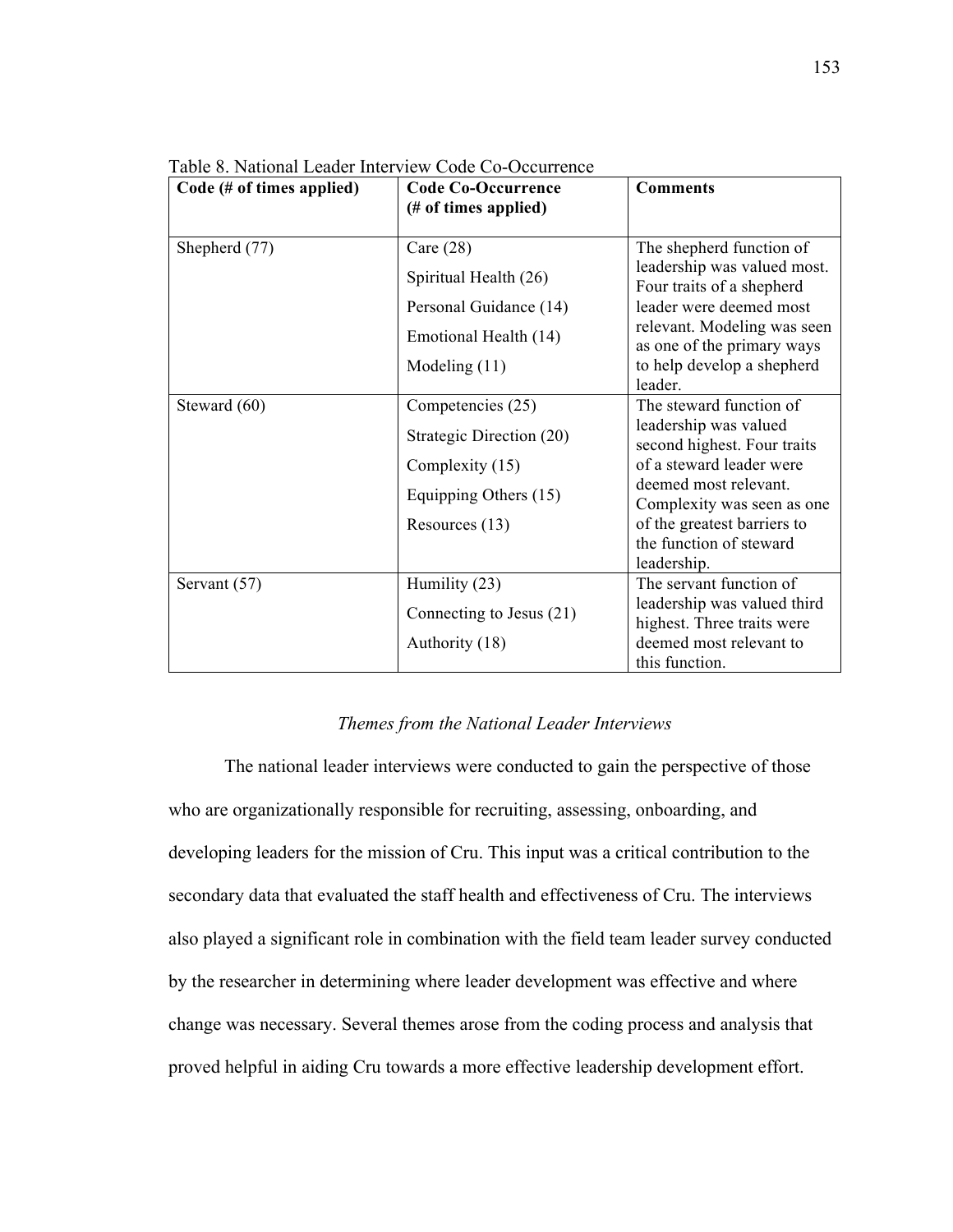# **A Better Developmental Paradigm**

Questions one and five of the national leader interview guide focused on Cru's ability to develop servant leaders. Eight out of the ten leaders interviewed expressed some desire to see a stronger approach to Cru's current leadership developmental efforts. While the current leadership development framework, which has been in existence for over twenty years, was regularly credited for improving the quality of leaders within Cru, there was an expressed desire for a stronger biblical foundation and more specific teaching and training toward a servant leadership model. Four of the interviewees stated their desires this way:

I think we are good at talking about the heart and good at talking about the character of leadership. But at times I think we assume servanthood. I don't know if we always use that as a term in common language. I think we assume it more than talk about it.

Part of being a Christian is being a servant, but I don't think that there is specific training or development related to servant leadership.

I wish we would take every opportunity to teach servant leadership.

I think we talk about biblical leadership as servant leadership. I think our leadership framework lacks a robust biblical and theological grounding. Sadly, I would have to say we don't do a very good job.

The current framework for developing leaders was considered by several of the

respondents to be either outdated in its ability to address 21st century leader needs or

deemed too corporate for a mission organization in its initial approach. The expressed

desire was for a biblically grounded framework that would help develop adaptive leaders

for the 21st century reality and be simple enough to both guide leaders in their daily

function and provide clear categories for ongoing development.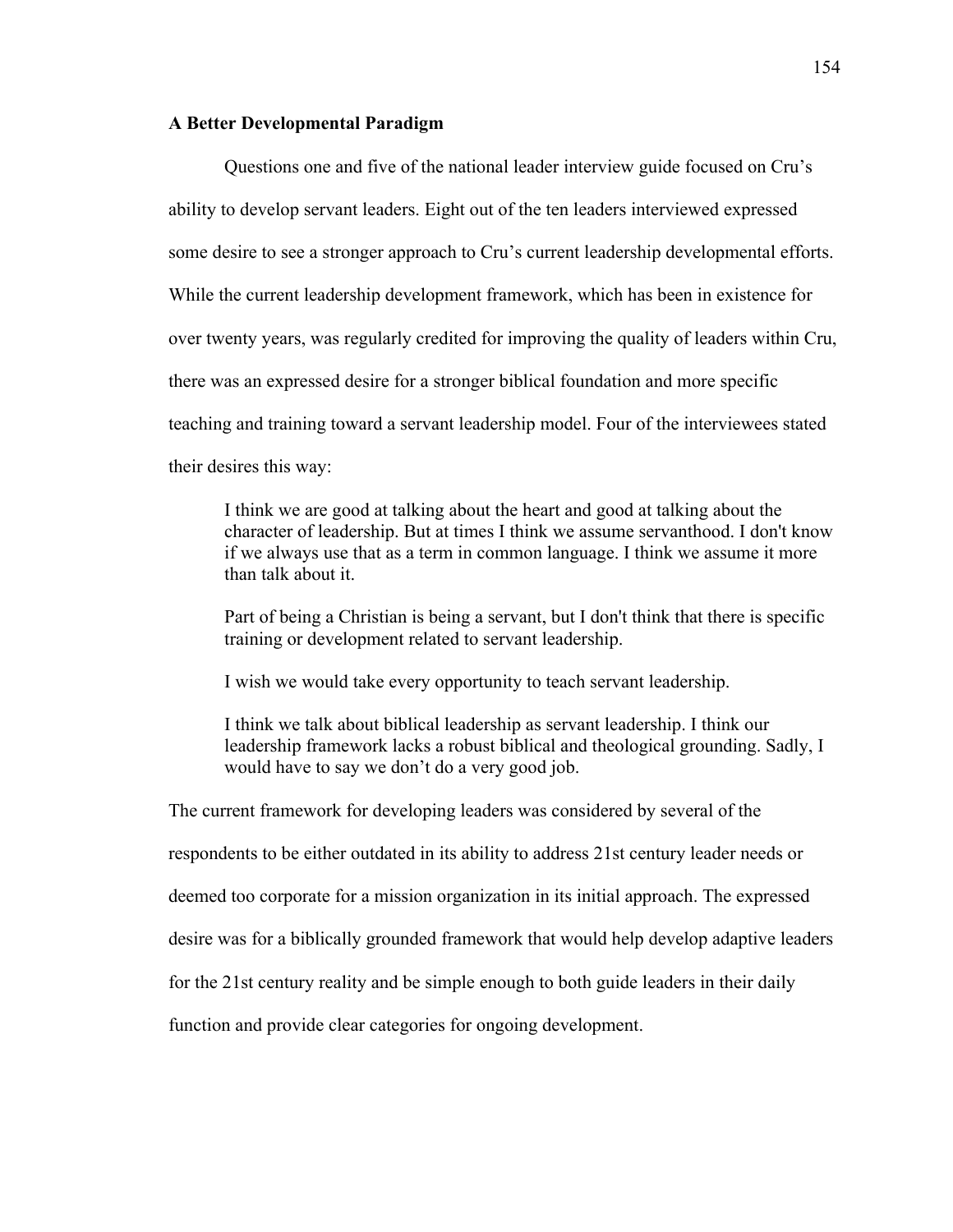### **The Challenges of Shepherding Care**

Questions related to the biblical metaphor of shepherd received the most coded responses among all ten interviews. Questions six, seven, eight, and ten focused on the shepherding function of leadership through the aspects of defining what it means to shepherd, overall follower care, specific follower issues, and the ability to lead others into personal intimacy with Christ and spiritual community.

The researcher discovered three developmental needs that arose from the interviews. First, there was the expressed need to define better the shepherding responsibility of a field team leader. Should the leader feel solely accountable for all follower issues on a team? What part does the local church play in caring for staff needs? Does the shepherding function take away from Cru's primary call to help fulfill the Great Commission for a field team leader? One national leader described the issue in terms of a personal tension: "What is the expectation? It can be quite overwhelming. Either it seems too overwhelming to touch, or they make a sacrifice and other priorities get shifted away from what they should be." One of the interviewees summarized the issue as an organizational tension: "I think it would be good to have more of an emphasis on devotional life, soul care, and spiritual formation. But that's the tension of being a mission-driven organization and what we miss out on."

A second developmental need related to the shepherding role and care was the sense of complexity. The word complexity was used so often in the responses to several of the interview questions that the researcher made it a separate code. Regarding care, one aspect of the complexity seemed to lie in the myriad of follower issues faced today by leaders. One national leader described a specific challenge this way: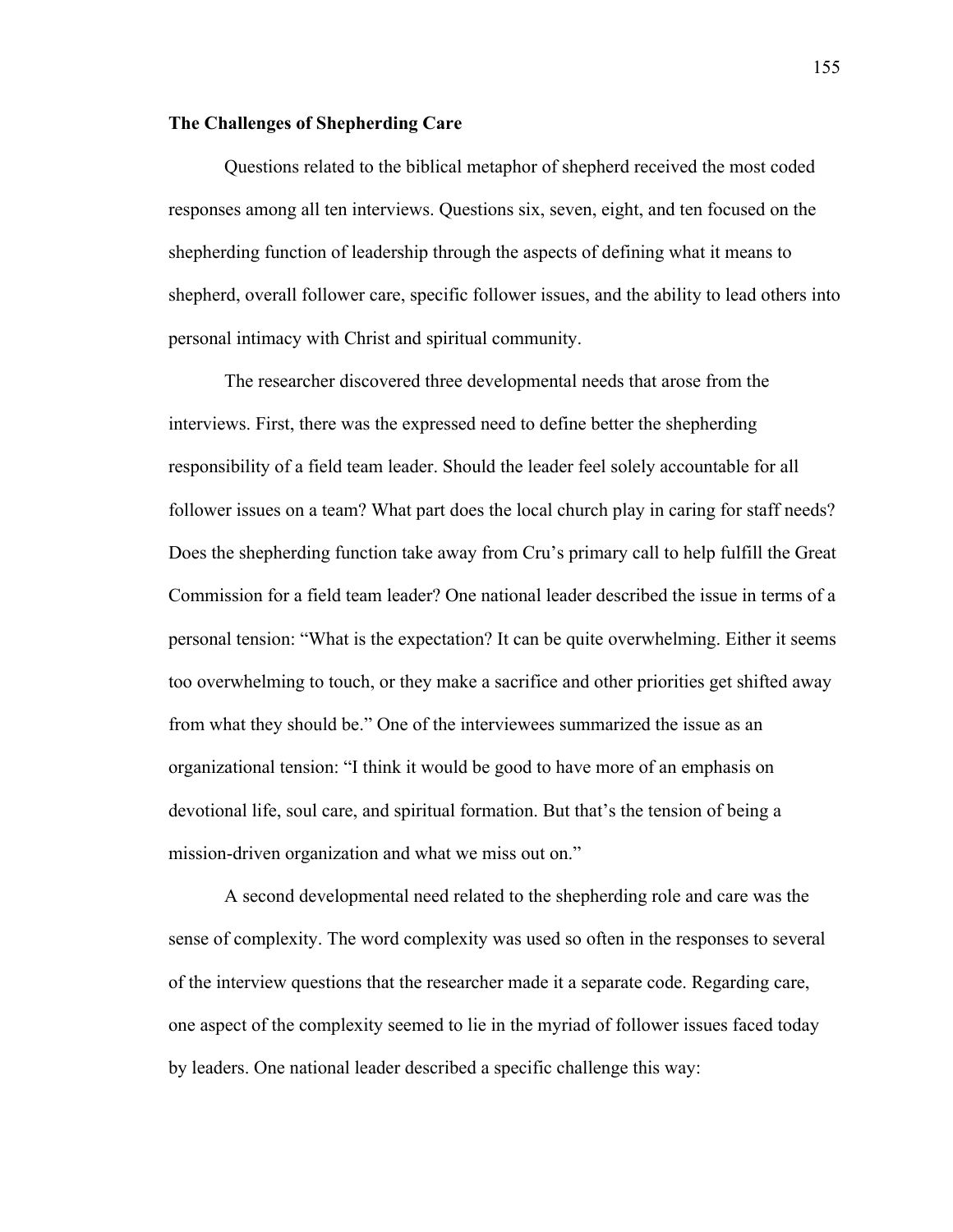When I was on campus as a leader the issue of human sexuality was everywhere. It's what I dealt with everyday—porn addiction, sexual identity struggles, samesex attraction. When I moved into the leadership development job one of things I wanted to see was that as an organization we would do a better job of equipping our staff to deal with these issues.

Often, the issue of complexity was described as a tension between the reality of addressing staff team needs and fulfilling the organizational calling and mission. One interviewee stated the tension as, "I think we counted up and there are 36 things they are responsible for and that's not realistic. That's why I think leaders don't think about servant leadership. They see the job as very big and complex." The national leader responsible for leader development in the City division of Cru summarized what she would desire for every field leader:

I think a true shepherd feeds and tends and cares for the sheep. They have an other-centeredness. They care about those under their care and not just the overall goal or vision. If you take it literally, a shepherd would have a vision of getting his sheep where they need to go but with a sense of tending and caring all along the way.

The third developmental need related to shepherding care was the equipping issue. The field team leader survey revealed that most team leaders do not feel equipped to handle follower issues. National leaders highlighted the same need. One national leader connected the equipping deficiency to the way Cru evaluates leaders: "When I think about some of the ways we evaluate leaders we focus on dynamic determination, perseverance, being resourceful, being a self-starter—we track those things well. But in developing people—the gaps would be more along the line of shepherding." Most of the national leaders agreed that Cru equips its leaders well in the basics of leading providing direction, casting vision, strategic planning, and problem-solving. Another interviewee noted that Cru equips to what is deemed important or valuable. She also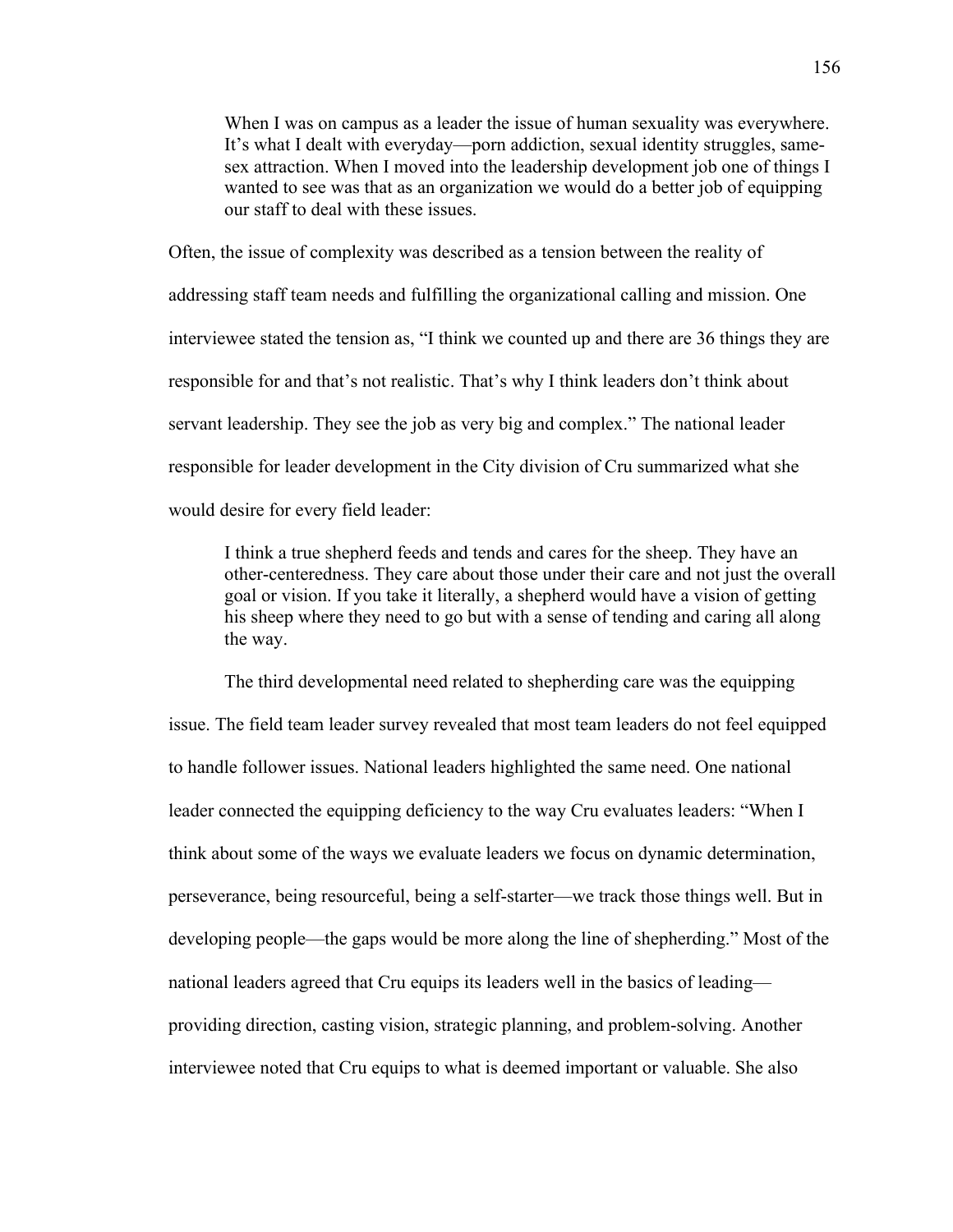believed that the tension surrounding staff care versus the mission is not a new one, remembering that this was a national conversation 20 years ago. She stated her desire in light of current challenges while acknowledging the debate, "I would say we need shepherd leadership, but there is always a tension here." This same leader took note of Cru's strengths in equipping, while seeing the need for change:

I think we are good at developing leaders for the mission. We are good at creating confident and competent leaders in those things that are clear and that we know we are good at. But our leaders don't know how to use those skills elsewhere. They are not adaptable—adaptability is an important role for a leader because nothing is the same.

The consensus among the national leaders is that Cru needs to equip team leaders to lead better spiritually (from Scripture with grace and truth), equip team leaders in practical ways to better know the staff on their team (personal history, strengths and weaknesses, and desires), and to equip these leaders in how to create strong environments of spiritual community.

### **The Need to Strengthen the Steward Role**

Questions related to the biblical metaphor of steward received the second most coded responses among all ten interviews. Question nine and questions eleven through fourteen focused on the steward function of leadership, focusing on the core issues of strategic direction, day-to-day team leading skills, the management of available resources toward the mission, and overall leadership competency.

The researcher discerned four developmental needs through the coded responses of the interviewees. The first developmental need is in the arena of providing strategic direction. While all of the respondents agreed that the steward function is the strongest aspect of Cru leadership (over the shepherd or servant roles), systemic and personal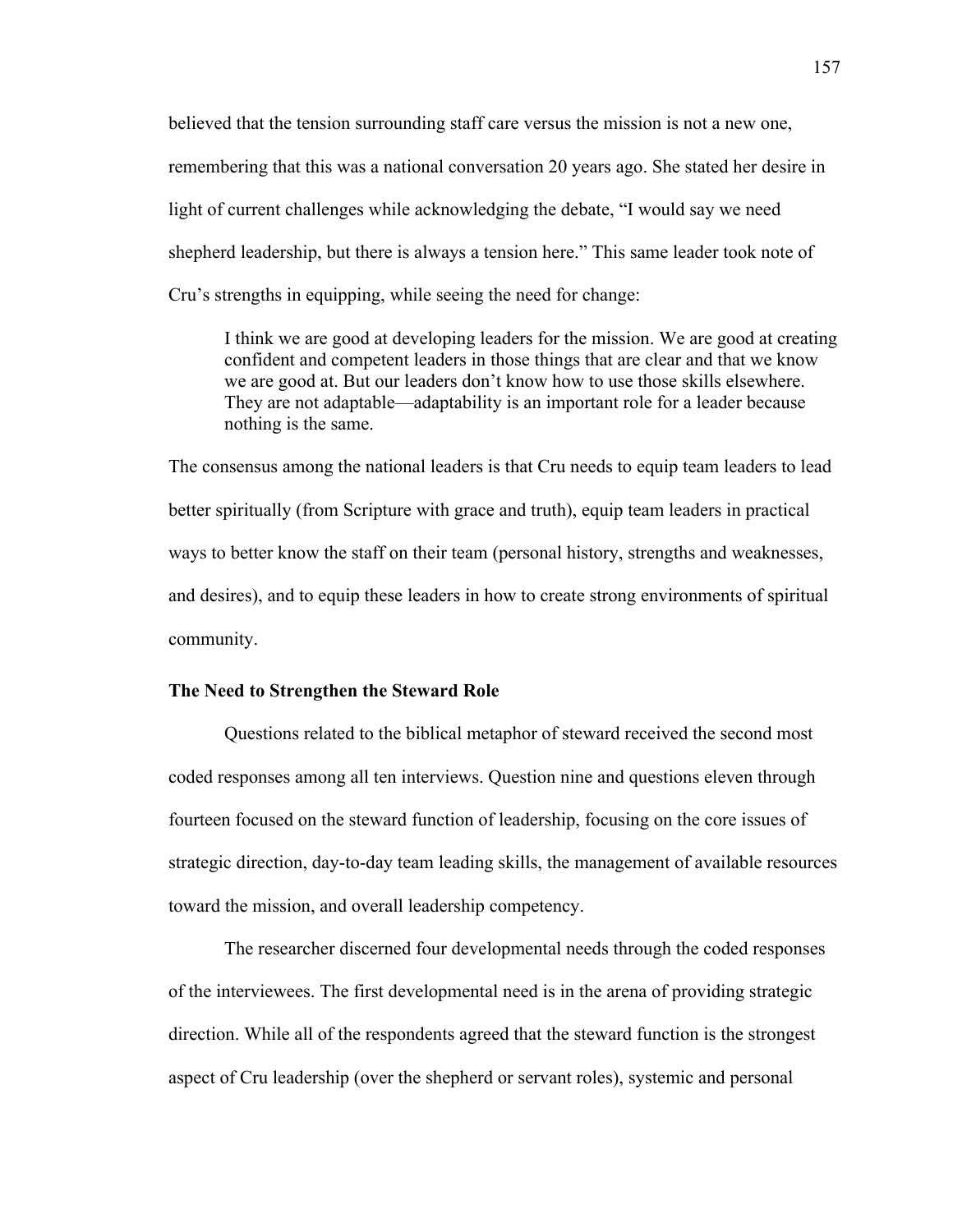deficiencies were noted regarding the ability of field team leaders to provide ongoing strategic direction for their teams. One national leader, referring to this developmental need from a systemic perspective, stated, "Strategic direction? I think that is a huge gap nationally. We don't know what our long-term goals are. We don't get this from our U.S. leadership team—it doesn't cascade down." This lack of direction was also noted in the BCWI staff engagement survey. While staff held their leaders in high esteem as having great integrity and character, they also pointed out that strategic direction from the top of the organization was a weakness. This gap in overall organizational strategic direction could explain some of the complexity that field team leaders feel. The complexity child code was applied twelve times to the questions referencing the steward function of leadership, more than any other parent code. This lack of clear direction from the top of the organization may also be hampering the ability of a field team leader to communicate well-defined direction to his or her team. One interviewee addressed another systemic view concerning the deficiency of providing strategic direction when he stated, "We mostly go for inspirational [leaders]; we don't go for a very highly directive [style]." In stating an overall consequence related to this systemic reality, this same leader said, "We tend to have a high view of our leaders and a tend toward a low view of leadership." Another consequence of low strategic direction is a lack of strategy execution. In commenting on some or Cru's developmental weaknesses, one of the respondents stated, "Strategy formulation execution is the weakest. There is this inability to put together a strategy that involves all stakeholders and to execute it—this is what we tend to be weakest in."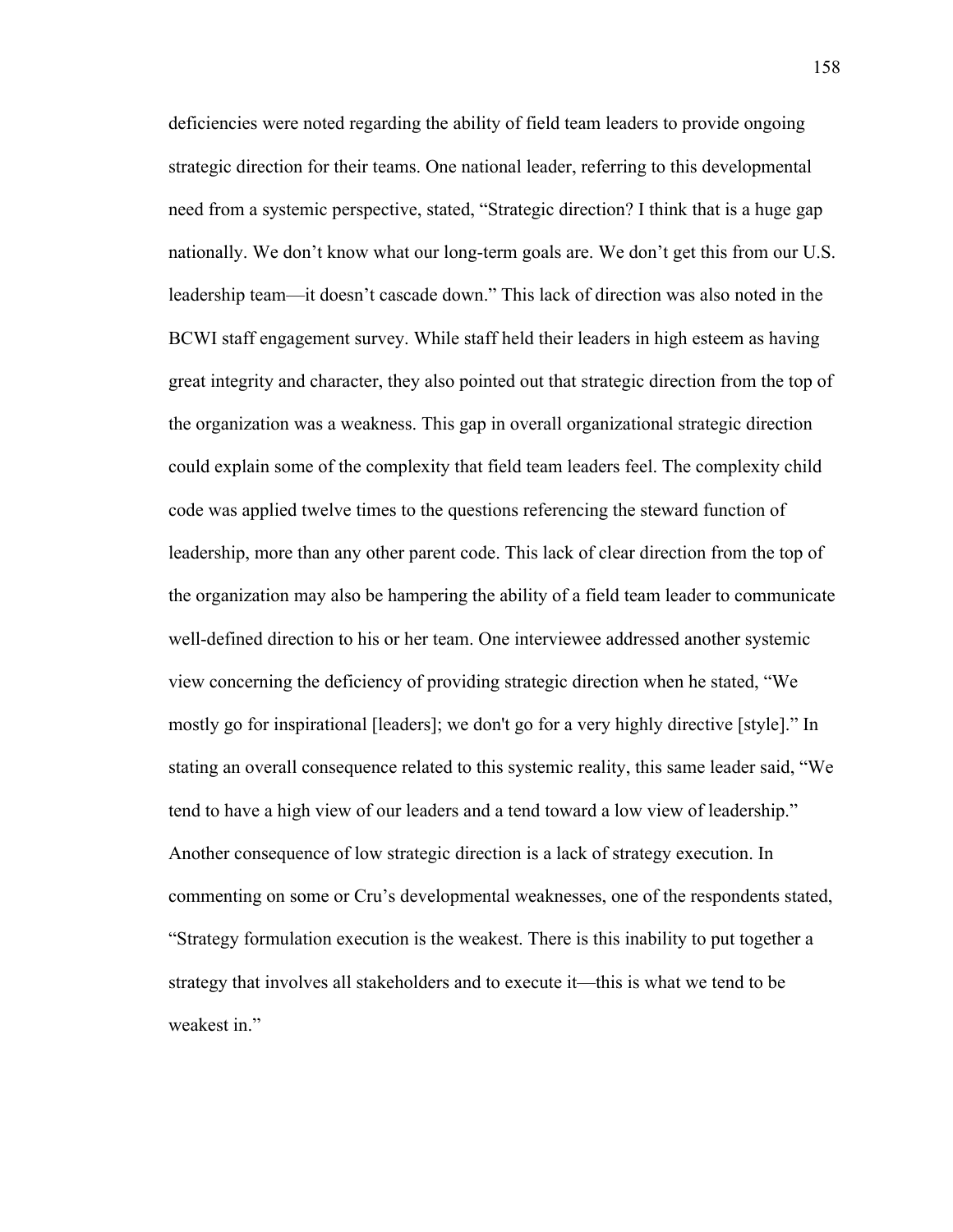A second developmental need that emerged from the interviews was advantageous use of available resources by a field team leader. These resources might consist of strategies, tools, volunteers, churches, funding—anything that might accelerate the accomplishment of the mission in that setting. There was an acknowledgment that field leaders have a difficult time seeing and utilizing all of the resources around them outside the organization, but there was also the feeling that there was not a great sense of internal partnership and taking full advantage of resources within Cru between divisions. One national leader stated, "I don't think inside the organization we share resources or learning very well. Somehow we remain in silos and do not figure out a way to use the resources beyond us [in our own setting]." This issue would be a problem best solved at the national level where internal partnerships could be formed and resources promoted from one division to another.

One national leader saw the inability to tap outside resources as a pride issue: "It goes back to a significance issue or a pride issue in saying, 'I can do it better.' Oh, my gosh, there is amazing stuff out there. Why are we not using it? I don't think we do that well." Not only might this represent a heart issue that needs correction on the part of the field leader, but it might also be a perspective issue that needs to be corrected to understand better how the body of Christ might work together to create a greater impact.

Another respondent wondered if the problem was the inability to see what was available in any local setting or the failure to know how to utilize what was seen. Two suggestions were provided through the interviews as a way to correct these deficiencies. One suggestion was to expose the field team leader to outside coaching. One national leader referenced this idea in stating, "When you get coaching from a business man you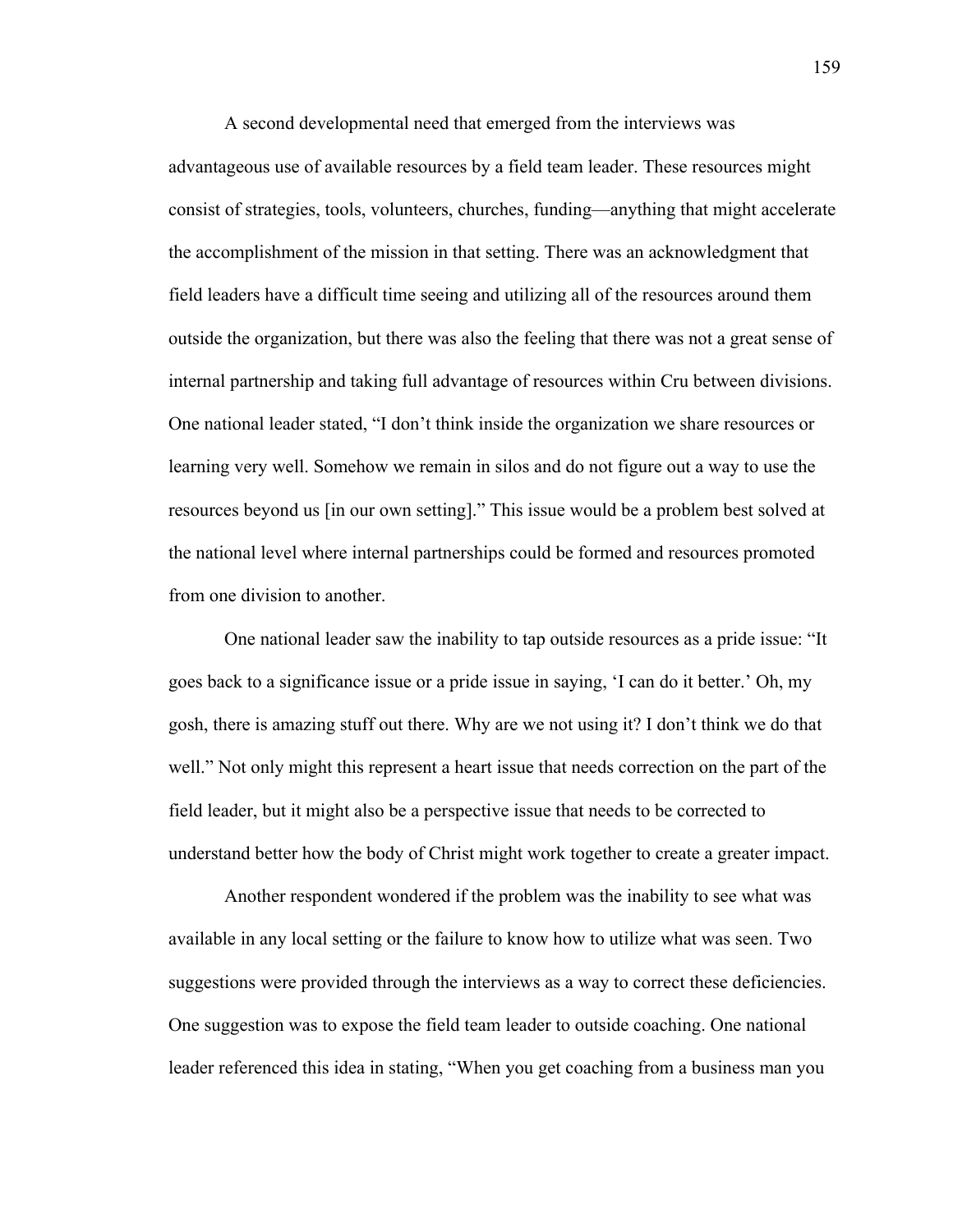are opened up to resources and places to get help. I received that in my coaching" The second suggestion was that necessity, in the form of outside challenges, is the mother of invention. One of the interviewees related a story about a campus field team getting kicked off campus by the university administration. This setback forced that leader and team to become creative, turning to a local church as a gathering point and for meeting room facilities.

A third developmental need that was raised was accountability to results. It was acknowledged that while Cru is a mission-driven organization, Cru is not always strong on holding leaders accountable for what they can control. One interviewee tied this shortcoming to a lack of clear direction on the one hand and the natural role of stewardship on the other hand: "We need everybody [staff] to be able to articulate our five priorities of strategic focus on a campus and what it means for them. What would help with that is measuring results and accountability. I think those two go hand in hand." Another national leader commented on the same topic: "We are really deficient in accountability for leaders. This is the stewardship piece where we realize that this isn't a game, it's a job, and we have resources entrusted to us. Leaders need to know that they are accountable and what they are accountable for."

A fourth developmental need that was raised in one way or another was for the leader to be a better steward of self. National leaders communicated that many field leaders feel exhausted and overwhelmed. Certainly, part of the reason was attributed to the current complexity of the role, as was stated earlier. But another aspect was the lack of self-leadership on the part of the field leader. This exhaustion led to a dumbing down of the leadership role. Field leaders would shrink the role to what they could control in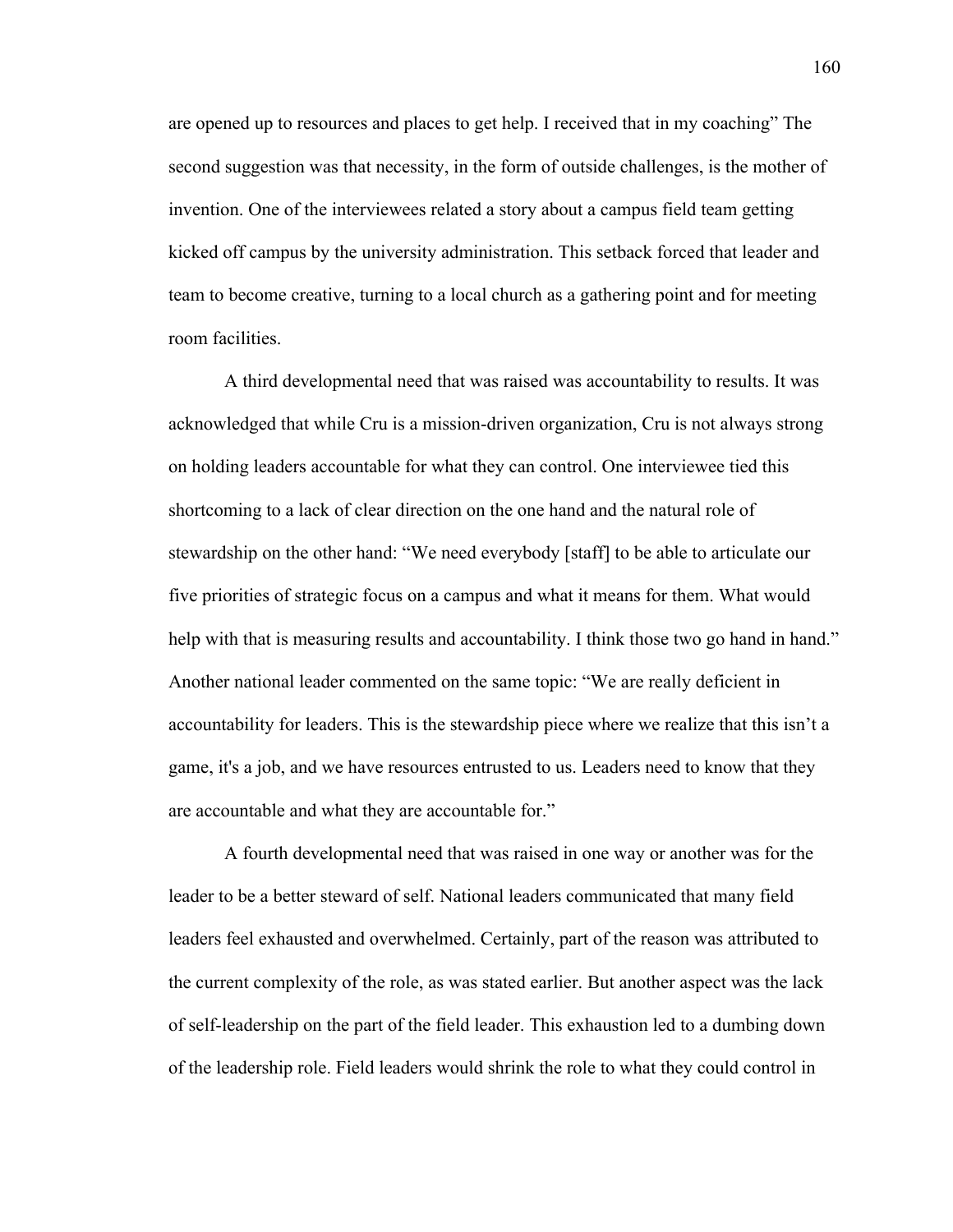their tiredness. This capacity was seen as a stewardship issue. One interviewee stated, "I see many of our leaders as overstretched and exhausted because they feel they need to do it all themselves. They need to steward their time, steward their lives—not say 'yes' to everything."

# **Better Define and Apply the Servant Role**

Questions related to the biblical metaphor of servant received the third most coded responses among all ten interviews. Questions two through five of the interview guide were focused on the servant metaphor. The biblical metaphor of servant is characterized by a leader's vertical relationship with God and the expression of leadership that flows from that relationship. The common code co-occurrences associated with this metaphor were connecting with Jesus, humility, and authority. These three traits also stood out as defining elements for this aspect of leadership.

It was commonly noted among the national leaders interviewed that Cru does a good job of equipping new staff in the basics of spiritual disciplines for connecting well with Jesus. But when asked how Cru does at equipping leaders who connect well with Jesus, a developmental need surfaced. One national leader summarized well that need:

I think it is definitely an aspiration that we want ministry to be an overflow out of one's relationship the Lord … but because we are mission-driven and effectiveness is a high value, which can lead to a performance orientation … it can crowd out the devotional aspect of a leader's life.

There is a need for developmental efforts to aid leaders in what it means to connect with Jesus as a leader. Another national leader attributed part of this dichotomy between aspiration and reality to organizational culture: "We sometimes send a mixed message. The leadership examples we tend to hold up are the ones who are most fruitful in ministry—we overlook a lot in a leader's life in seeing how they live out the mission."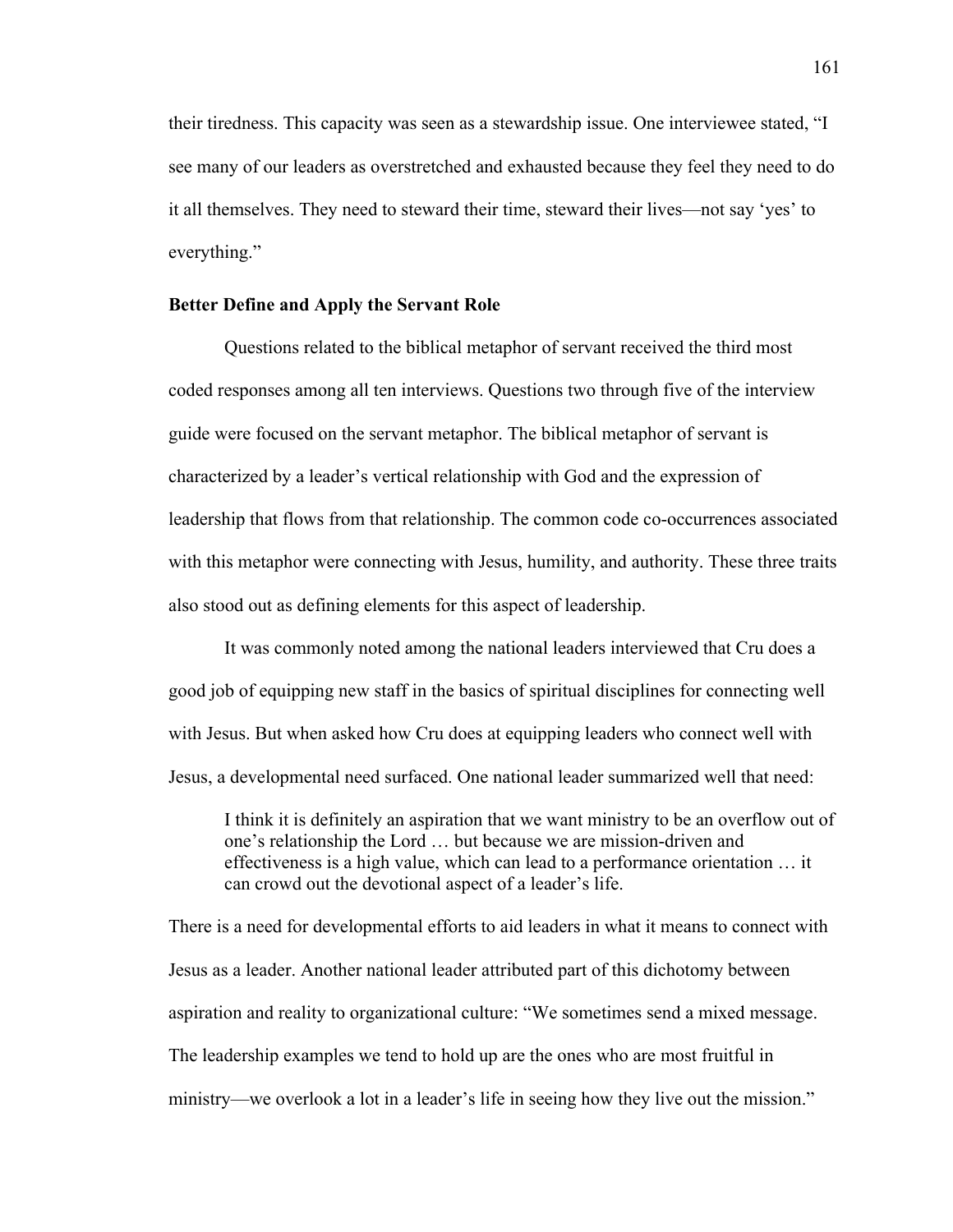Another developmental need related to a leader's vertical relationship with God was the expression of leadership authority. In responding to the interview question one national leader noted the importance of the issue: "How we use authority is probably where most damaging leadership problems come from—that inability to actually lead out of a proper sense of power and authority. It's easy to feel entitled and manipulate people." Yet, several national leaders believed that Cru did not teach enough on this topic: "I don't think we do a good job in training leaders in that." Another leader responded with, "I haven't heard too many people talk about it [authority]. Organizationally I don't know that we have talked about it, what is it, what are the limits, where does it stop." Several leaders recognize that Cru assesses leadership character, but fails to provide specific feedback on the expression of and response to leadership authority. This gap reveals a practical leadership development opportunity.

The final developmental need related to the servant metaphor concerned the character trait of humility. Both the SLICE staff survey and the BCWI staff engagement survey recognized that staff believe that their leaders demonstrate true humility. There was a strong consensus among the national leader responses that this was a trait to be modeled throughout the organization from the top down. Three areas where humility was seen as being occasionally absent were in the areas of entitlement, a disregard for authority over a leader, and a sense of superiority. While these issues were not seen as being widespread, they were seen as antithetical to the very understanding of humility and worthy of being a regular development topic for leaders.

One national leader summed up well the servant aspect of leadership, "It's not your job that connects you to Jesus, but Jesus who connects you to your job."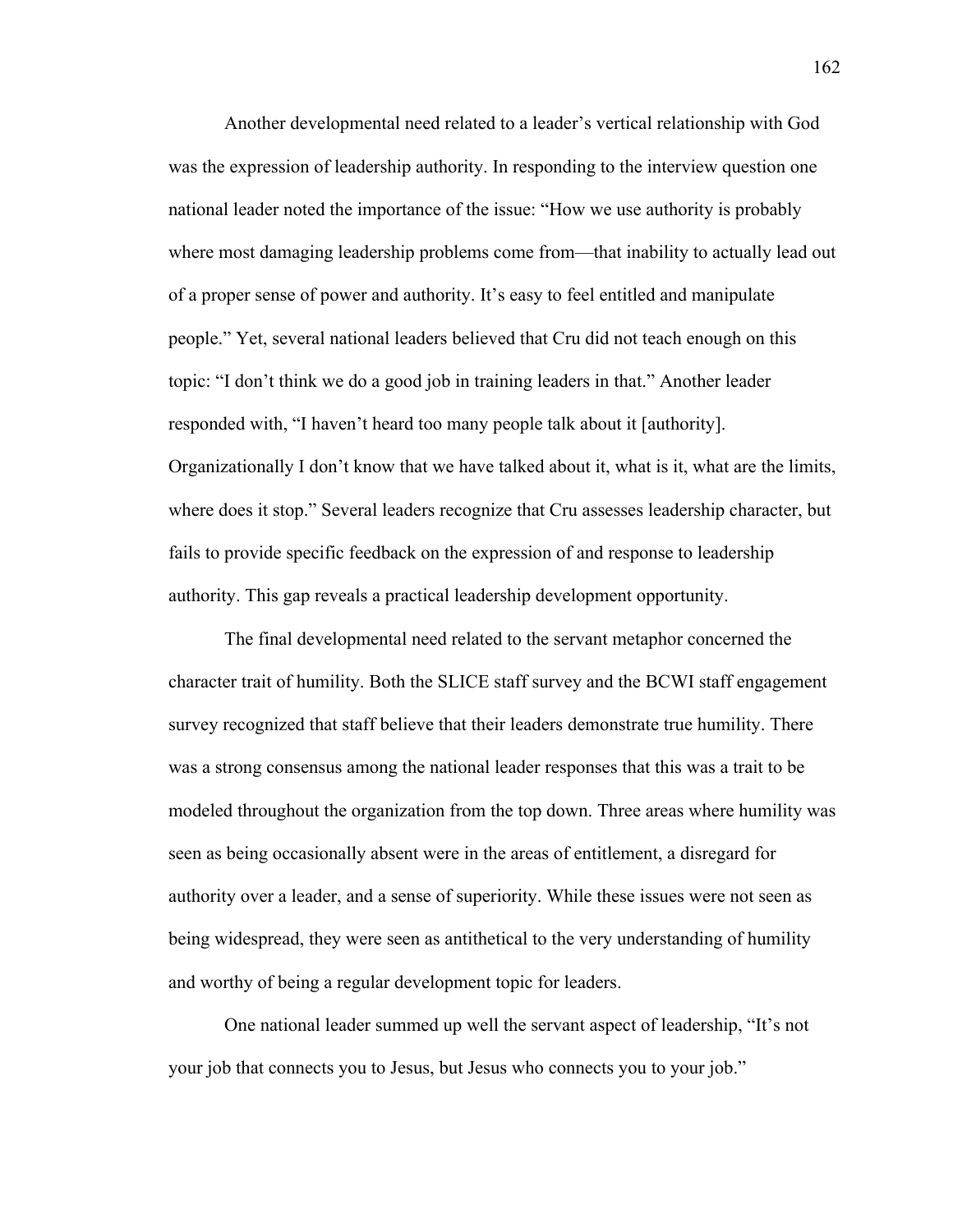### **A More Comprehensive Methodology**

One final development issue that was presented by the national leaders through the interview process was the need for a more thorough and comprehensive leader development process. So many comments were made concerning development methodological issues that the researcher added a parent code, which received 35 attributions. While this topic is beyond the scope of this research, its dominance bears further study in the future.

A summary of themes that arose on this topic was the need to provide training beyond venues and new titles and the need to equip beyond a classroom style that would incorporate more reading, writing, reflection, and experiential learning. There was also the expressed desire to see more specific leadership training provided for mature leaders. It was noted by two leaders that a coaching approach might be the most effective way to develop shepherding skills within Cru leaders, in order that specific needs might be addressed. It was also noted again that a coach or mentor approach might yield good results in helping leaders better see, understand, and utilize all the resources around them from the steward role. One interviewee summarized the feelings of many national leaders: "I think we have incredible training. Sometimes I think it is too theoretical and classroom oriented. Maybe you do more in a coaching group or cohort. You engage in more case studies and write more. We need to take our training to the next level."

### *Summary*

The ten national leader interviews helped substantiate the results of the field team leader survey. Both the leaders and those that contribute to leadership development raised several common developmental issues, notably shepherding care, better management of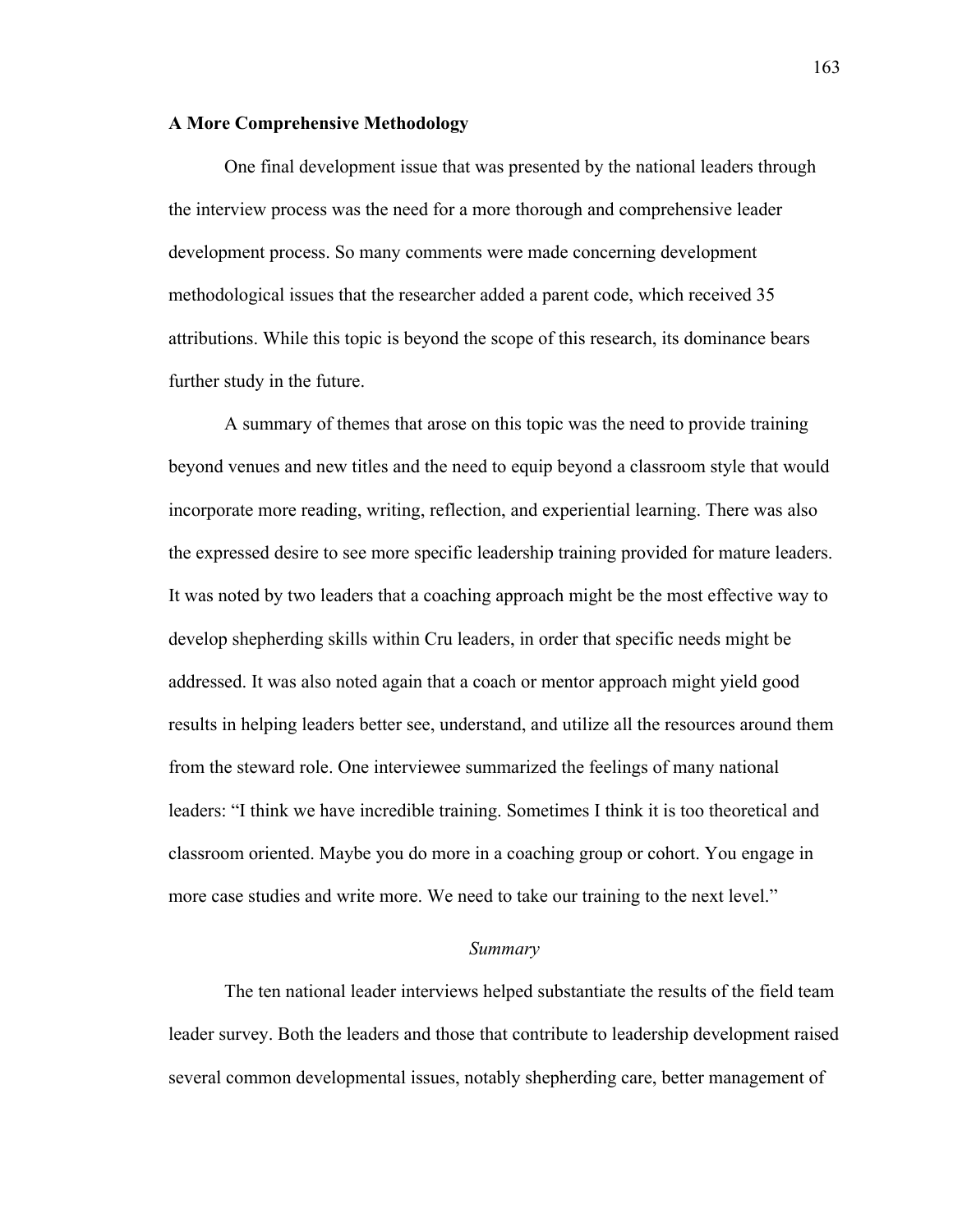available resources, and leader satisfaction and fulfillment in light of complexity. The interviews added a more holistic perspective to the quantifiable data of the field leader survey and provided a more thorough understanding of the Cru context for leadership development. The additional themes of the need for a new development paradigm and a more comprehensive methodology uniquely came from the perspective of a developer. While there was some variation between geographic regions and between Cru divisions, the themes reported in this research were common across the organization.

## **Conclusion**

The secondary data supplied by the SLICE staff survey and the BCWI staff engagement survey reveal the overall attitude towards Cru leadership and the environment for development. These sources substantiated a desire among all Cru staff for more intentional development and a greater frequency of personal feedback. The staff also want the organization to play a strong partnering role in providing personal and professional development. There was a high view of organizational leadership communicated through the survey regarding character and trust. But there was also a longing expressed for more direct and frequent communication from organizational leaders relating to the direction of the organization and its strategic goals. The team experience rated quite low for the majority of staff, primarily reflecting a deficiency in staff care issues and in experiencing a real sense of community.

The primary research data revealed four expressed development themes from the field leader survey: leader credibility, leader care, leader management, and leader calling and fulfillment. The national leader interviews revealed five developmental areas crying out for greater attention: a better developmental paradigm, addressing the challenges of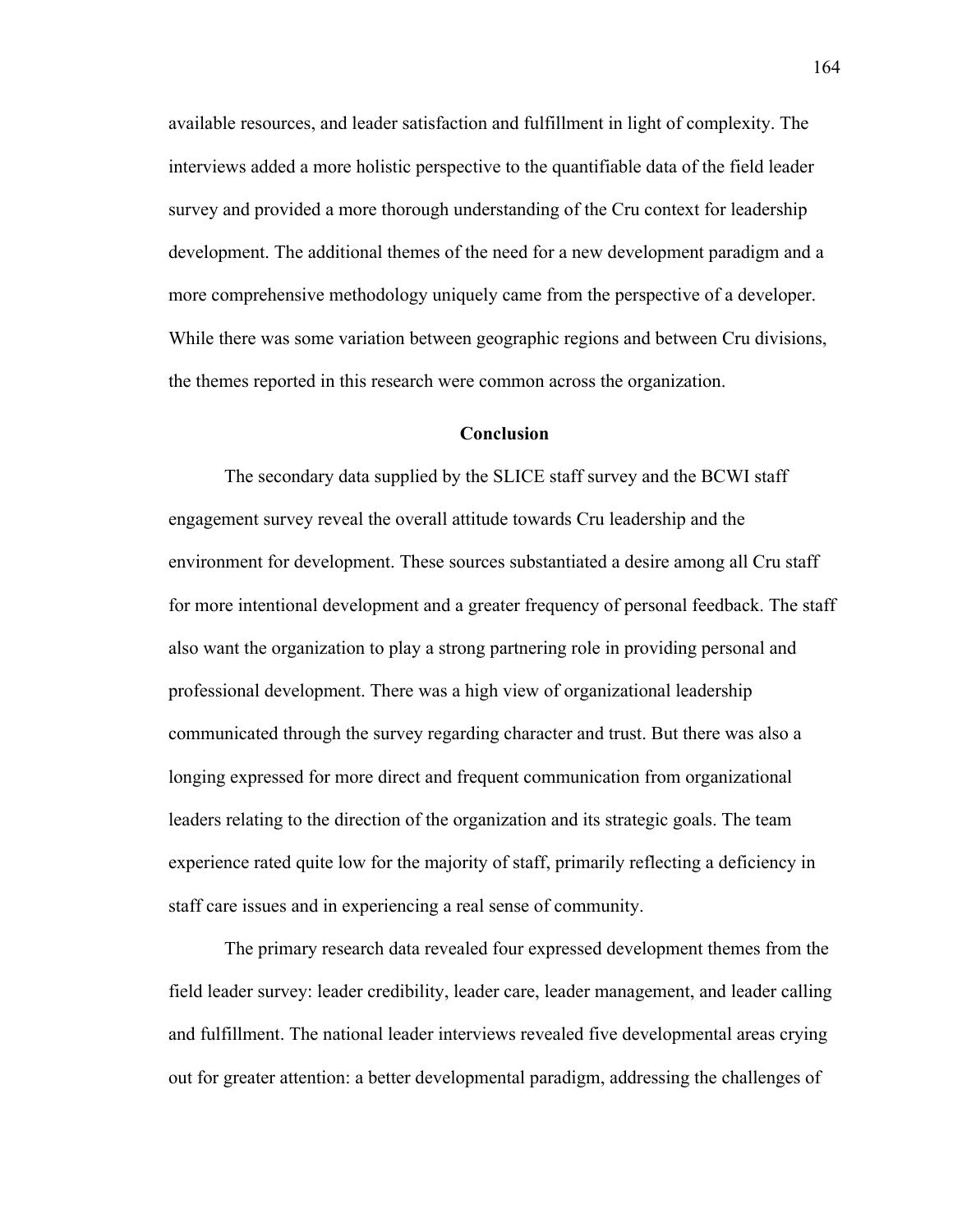shepherding care, the need to strengthen the steward-leader role, the need to define better and apply the servant role, and the need to create a more comprehensive development methodology. These developmental issues remained largely consistent across all of the research data. As the researcher engaged in field research, the focus was narrowed to leaders and developers of leaders. This restriction only served to sharpen the developmental needs within the organization and provided a backdrop for how the biblical metaphors of servant, shepherd, and steward could provide an important dimension to the overall process.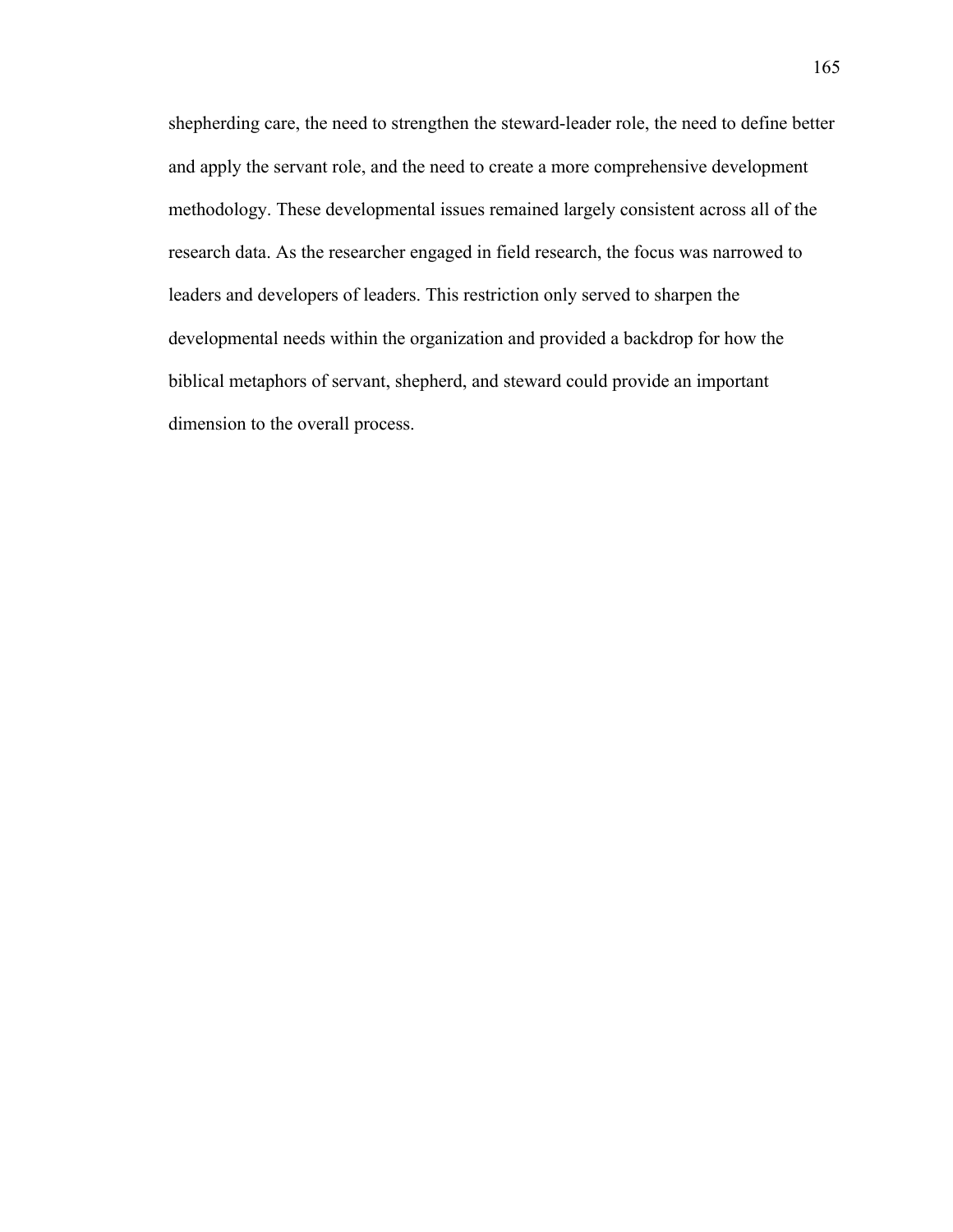## CHAPTER SIX: IMPLICATIONS AND RECOMMENDATIONS

### **Implications of the Research Data**

This research project included four sources of data: timeless principles taken from the Bible, additional wisdom from related literature, existing survey data related to Cru development culture, and qualitative field research drawn from 110 local level team leaders and ten national level leaders responsible for leadership development. These four sources supplied a number of foundational themes and principles for building a Christcentered servant leadership development framework. The biblical metaphors of servant, shepherd, and steward have been shown to be a developmental framework that can honor those themes and principles. The metaphors are comprehensive in addressing the leader's vertical relationship with God, his horizontal leadership relationship to those he leads, and his outward focus of managing all of the resources entrusted to him for the mission. The metaphors shape the posture and presence of a leader as he gives expression to all of his leadership functions. The metaphors also provide a simple, yet ready context for any number of leadership competencies that need to be developed.

# *Implications for Cru*

This project utilized existing relevant data, an extensive survey, and a thorough interview process to stimulate discovery and discussion within Cru. The ministry of Cru has a long history of ministry innovation and adaptation. Its founders were entrepreneurial in their thinking, deeply devoted to God and his leading, and committed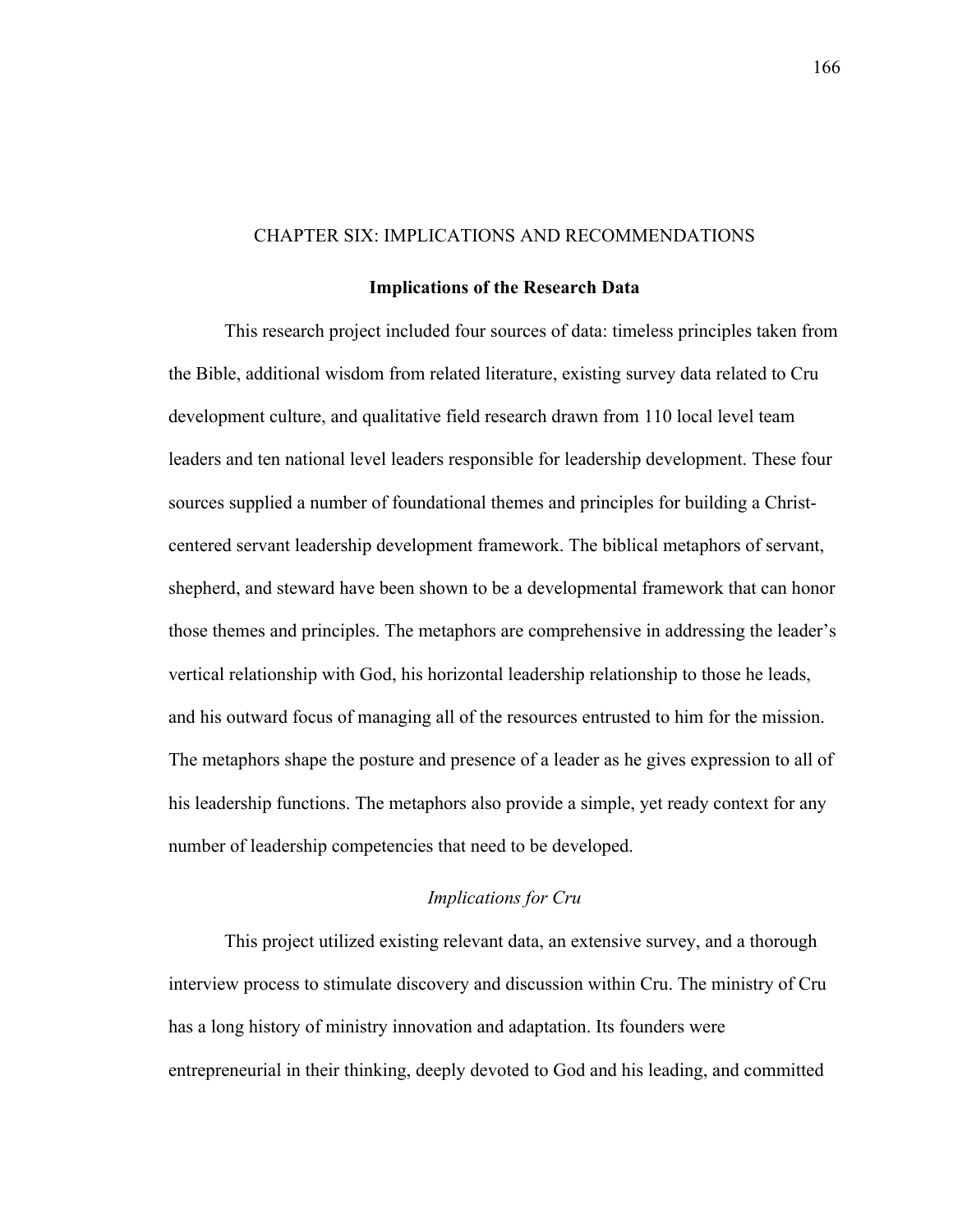to helping fulfill the Great Commission. The discovery journey of this project has already begun to stimulate fresh thinking about how Cru develops its leaders for a new reality. There is resonance toward an improved leadership development framework to better form missional leaders for Cru and the Church at large. In the face of cultural and organizational complexity, there is a need for a framework that is biblical in its conception, simple in its understanding, and flexible in its execution beyond gender, ethnicity, generations, venues, styles, and titles. If leader development is primarily about expanding a person's capacity for effectiveness in leadership roles and processes, then two questions must be answered. McCauley and Van Velsor highlight these two questions as core to determining a good development process: "How do people acquire and improve their capacity for leadership? How do organizations help them in this process?"<sup>1</sup>

It is clear that Cru field leaders desire to be effective in the roles they have been given. They also desire a robust partnership with the organization to help expand their leadership capacity. And because Cru is a Christian organization, the development of the inner life of its leaders—their intimacy with Jesus and their character—and the godly expression of that inner life through one's leadership, deeply matters. Cru staff long for a team experience that enables an authentic spiritual community. Field leaders desire to be equipped in how to care for their teams and create spiritual community. The competencies necessary for staff care are addressed within the context of the shepherd metaphor through its emphasis on personal guidance, provision, and protection.

<sup>&</sup>lt;sup>1</sup> McCauley and Van Velsor, 3.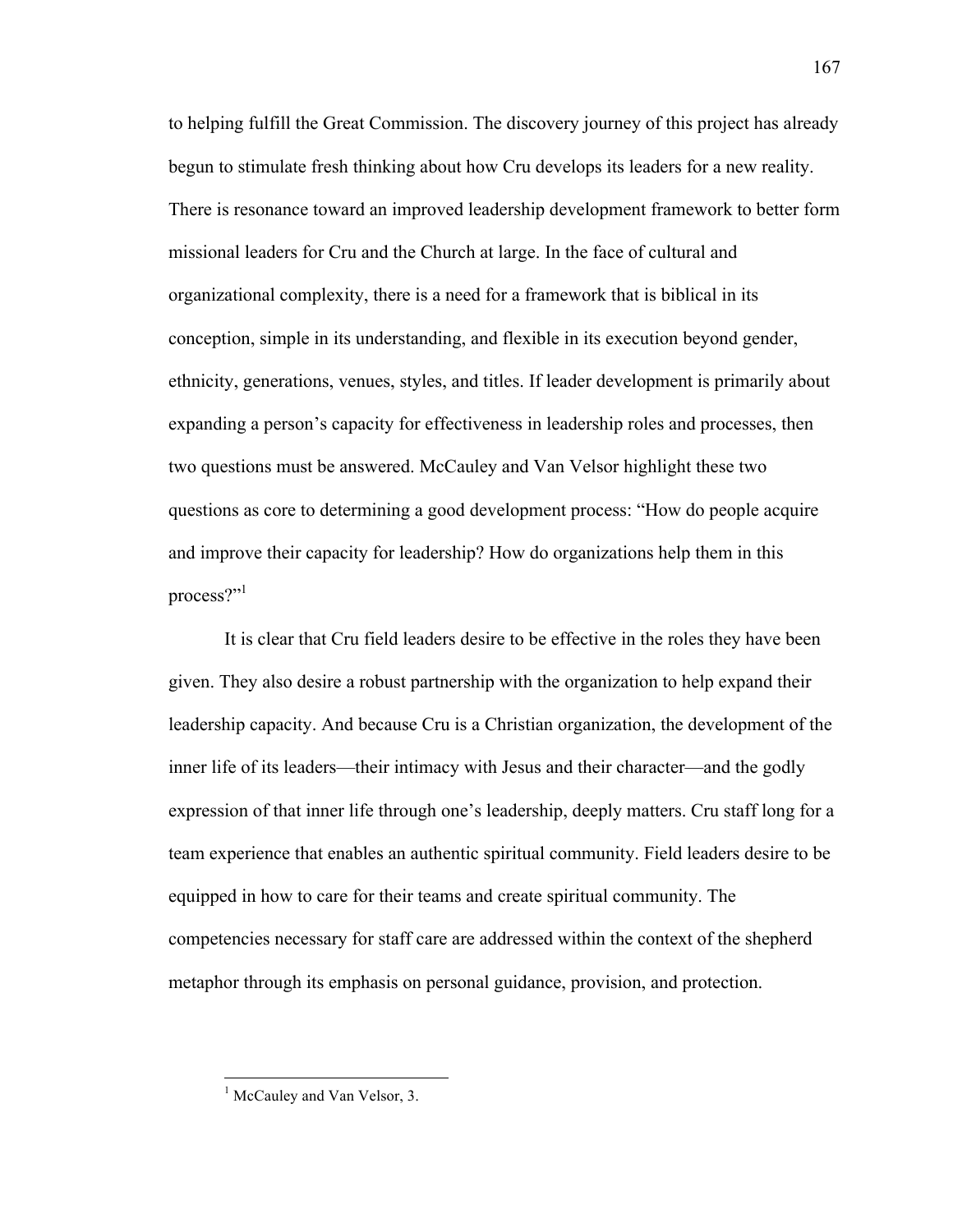Field leaders want to reduce personal and organizational complexity so that they can focus on leading into the mission. These competencies require an intimacy and dependence upon Christ that match the weight of team leadership. The abilities to address role complexity from an inner life vantage point and a competency vantage point lie within the leadership metaphors of servant and steward. The servant metaphor points the field leader to his posture of dependence to meet complex aspects of the role. The steward metaphor allows the field leader to press into a deeper level of self-awareness by looking at personal strengths, weaknesses, and emotional presence. Self-stewardship allows a leader to express his or her abilities in a more focused way by maximizing personal contribution and reducing complexity through the empowerment of others.

The three-metaphor framework addresses each of these developmental issues by providing focus to the internal life of a leader, the attitude and ability to lead others, and the posture and competency to manage well those resources entrusted to them toward the mission.

It is also evident that those responsible for leadership development within Cru at the highest levels desire for field leaders to thrive and be effective in fulfilling their calling. Because they see many of the challenges associated with living out the field leadership calling, national leaders require a developmental framework that clearly addresses field leadership challenges. These leaders also want a structure that provides growth-related pathways to serve field leaders in reducing complexity and expanding personal capacity. The proposed three-metaphor framework honors these desires and offers simple, clear pathways for character and competency development that can be applied in a number of ways.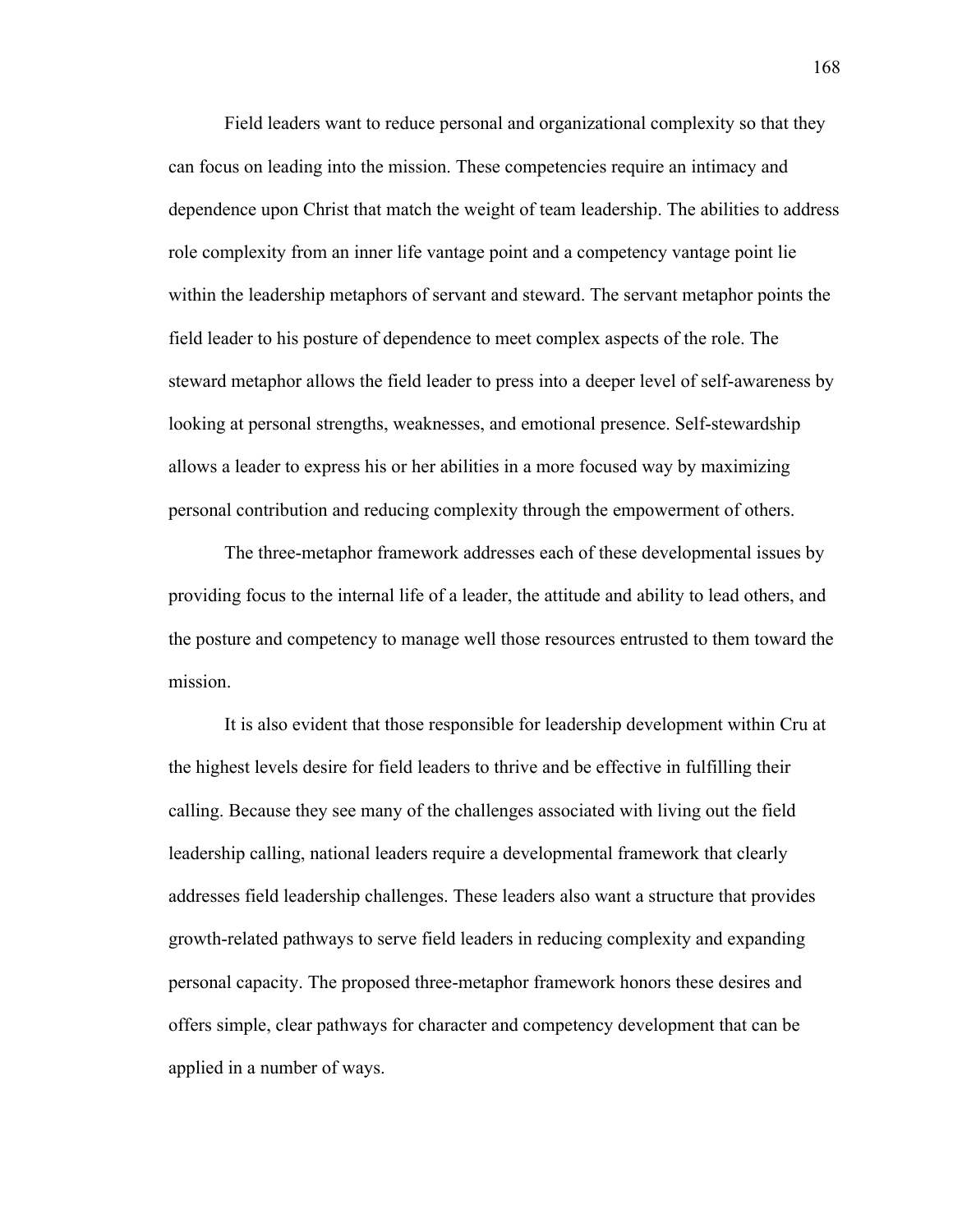Throughout this process, the researcher has had many staff, either as consultants or participants, express their gratitude and interest toward the result. Several of the field leaders who participated in the survey communicated their appreciation for being asked questions directly related to their leadership experience—questions they had never been asked before. This larger dialogue is valuable and needs to continue. First, and foremost, it is valuable because those being served, the field team leaders, must be regularly addressed to fully understand their felt and real needs. Development strategies that are concocted in a vacuum will never fully hit the target. Second, this ongoing dialogue is worthy because it keeps organizational values and priorities squarely in front of the field team leaders so that they never lose sight of their organizational contribution. There is validity to national leaders of development determining new needed competencies for field team leaders that match organizational calling. Finally, this dialogue is beneficial because collaboration is necessary between field leaders and national leaders of development to determine the most strategic pathways for meaningful development. Through the implementation of this project, the researcher has already been invited by field and national leaders to engage in further thinking, consultation, and delivery of its findings. This opportunity to present will allow for a greater impact beyond the pages of this report.

This project represents an opportune moment for Cru to consider the effectiveness of its current development paradigms and methods by listening to its leaders and making a commitment to either replace or refine the existing framework. The organizational capacity of Cru to fulfill its calling and mission depends upon the capacity of its leaders.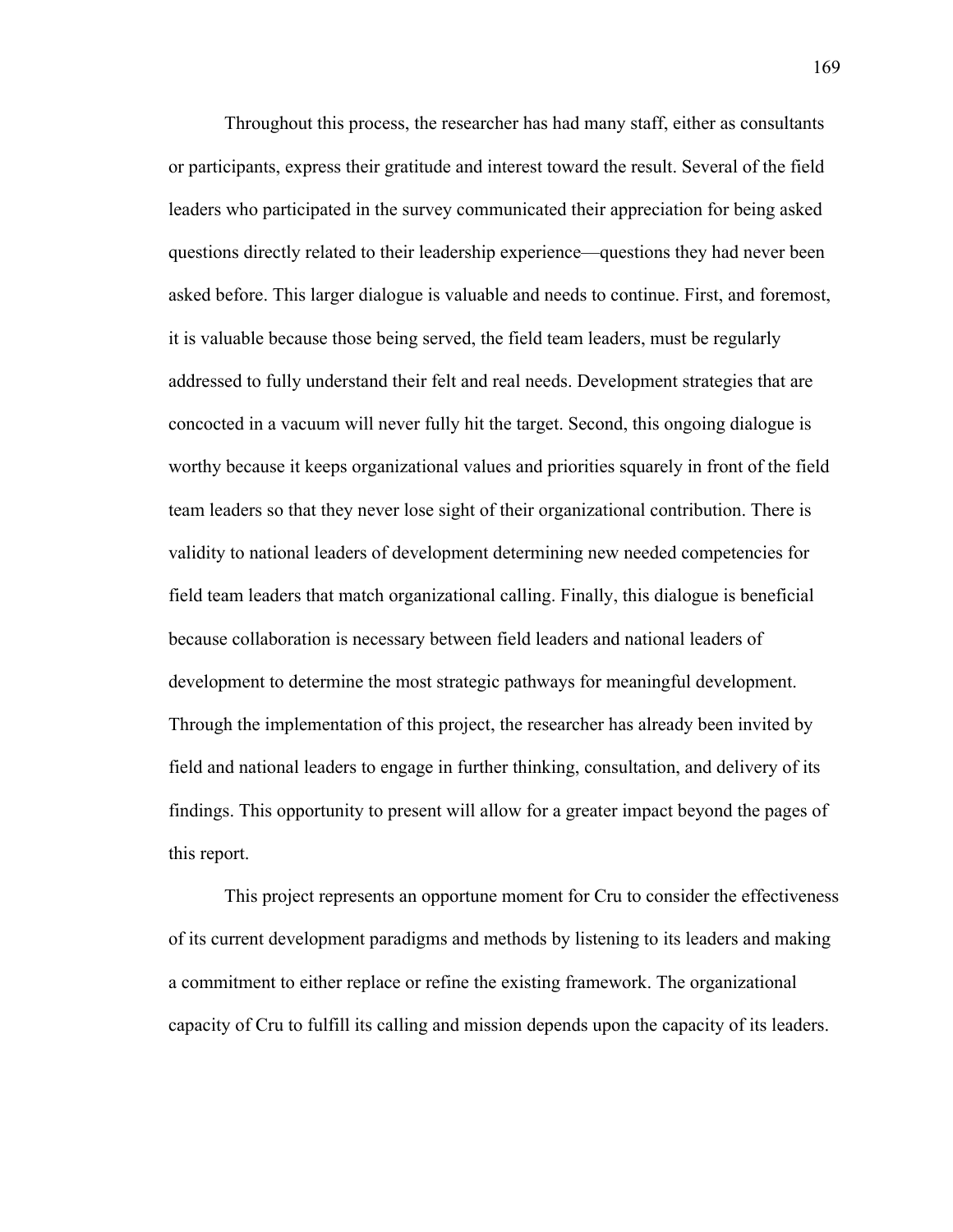### *Implications Beyond Cru*

It is the researcher's observation that little leader development takes place for the average pastor beyond seminary. Most pastors, Christian leaders, and volunteer leaders are left to themselves to best determine their developmental pathway. The same pressures of cultural and organizational complexity that Cru leaders are facing confront these leaders as well. There is a need for a leader development framework that can serve the broader body of Christ that is biblically based, simple to understand, flexible for a variety of settings, and can inform the whole person. These leaders need a framework that goes beyond competency and style. They need a construct that can speak to their inner life as a Christian leader in such a way that their posture and presence informs their every leadership interaction and expression.

## **A New Leadership Development Paradigm**

The research project sought to provide a biblically based leadership development framework for the development of servant leaders.

The biblical research revealed that the Bible has much to say about the nature and function of servant leadership. The use of metaphorical language adds a layer of richness and depth that cannot be obtained through the biblical narratives and stated principles alone. Three biblical metaphors stand apart to aid the 21st century leader in fulfilling his calling to serve those around him in a God-honoring way. The servant metaphor in Scripture relates to the leader's vertical relationship with God, cultivating an intimacy that finds its expression through a godly posture and presence. The shepherd metaphor in the Bible relates to the leader's horizontal relationships with those he leads, demonstrating godly care through guidance, provision, and protection. The biblical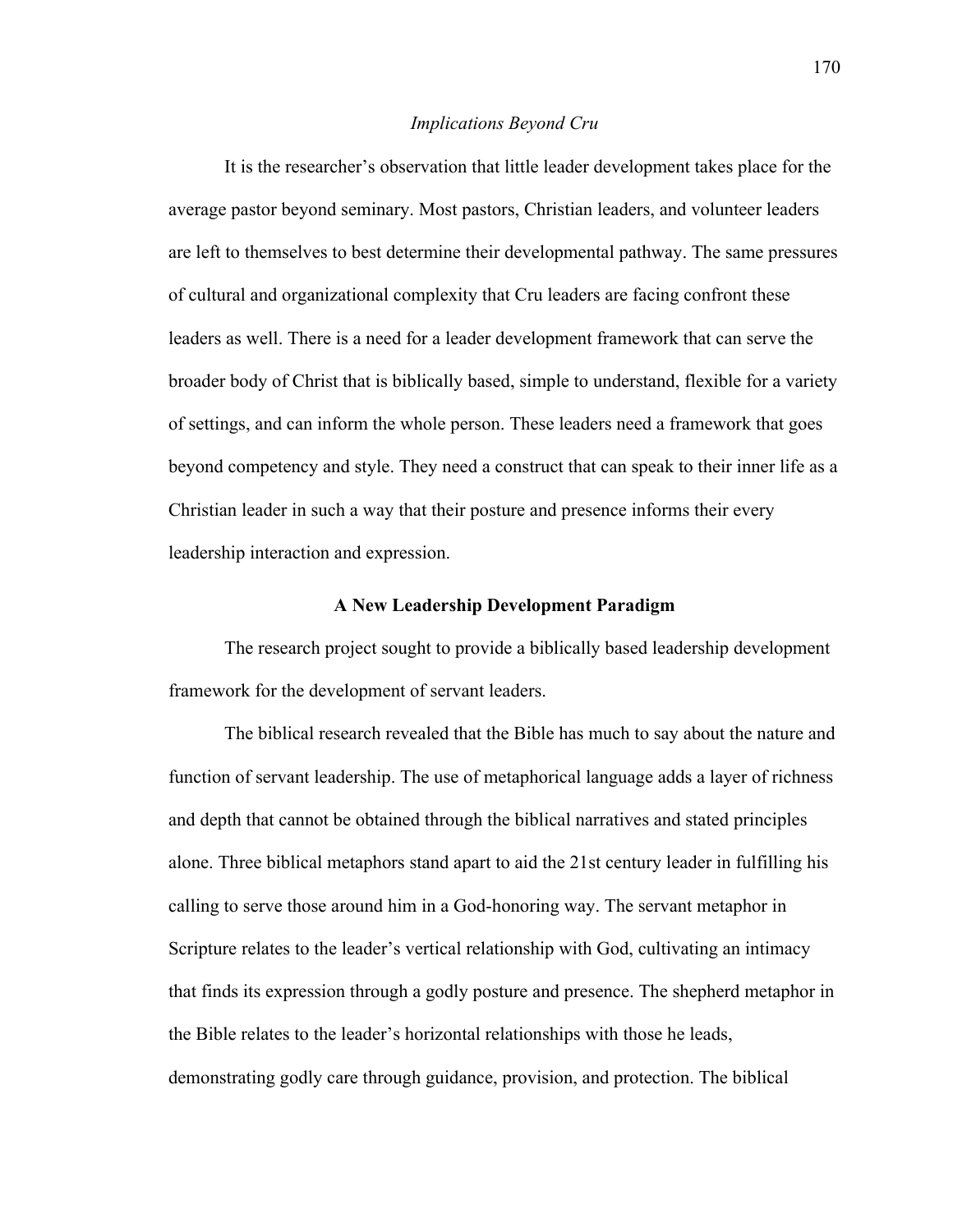metaphor of steward relates to the leader's relationship to the mission, managing well all of the resources entrusted to him for the purpose and pleasure of the Master.

These metaphors speak to both the inner spiritual life of a leader, as well as the outward function of a leader. Though the metaphors may seem antiquated, they transcend time with their upward, inward, and outward approach to addressing leadership needs. While the truth may be found wherever God chooses to reveal it, we often launch Christian leadership development efforts with corporate and cultural insights rather than God's revealed word. This approach can result in a truncated expression of spiritual leadership that neither fully glorifies God nor fully blesses the follower. The Christcentered servant-leader leads from a posture of total dependence expressed through an authentic presence of humility and derived authority. He comes alongside those he leads in genuine care and compassion to meet needs, with no regard for title or cost. He sees himself as owning nothing but entrusted with much, for the sake of advancing the kingdom of God through the proclamation of good news and the doing of good deeds.

Field research supported the desire and need for a biblically grounded framework that would be simple and flexible to meet the developmental needs of leaders in the midst of an increasingly complex cultural and organizational context. For example, field team leaders expressed their desire to understand better how to lead their teams into spiritual community and demonstrate shepherding care. This competency requires an approach grounded in Scripture. National leaders expressed their desire for a framework that did not assume the spirituality of field leaders but sought to directly minister to the inner life of all Cru leaders. This too requires an approach that is grounded in Scripture. The need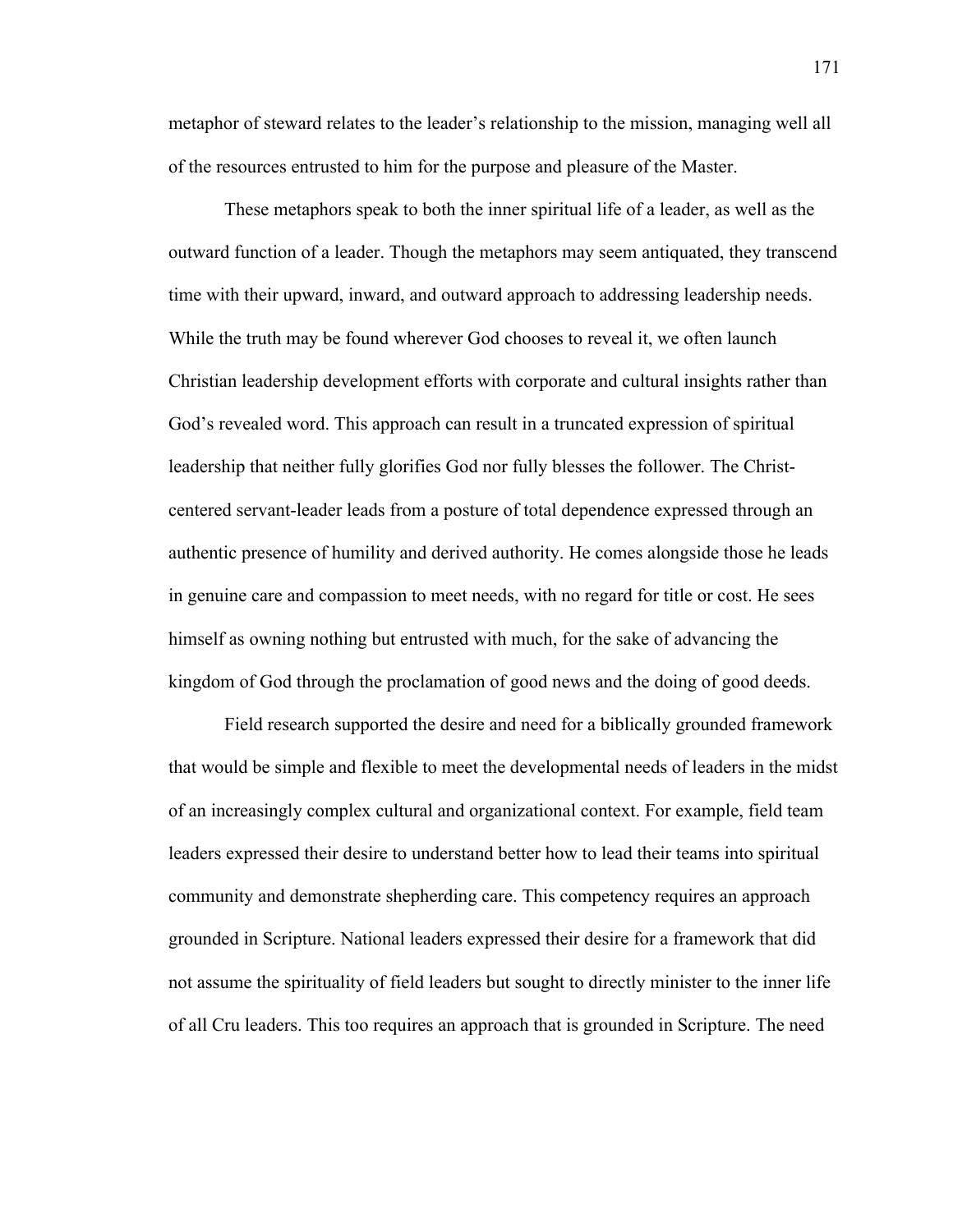for a biblically grounded framework was also recognized by the research respondents because Cru is a Christian entity at its core.

Field research supported the necessity of a framework that would emphasize the inner life of a leader as more than an aspirational value. The need calls for a framework that uniquely addresses the spiritual life of a leader regarding intimacy, community, and self-awareness. It was noted first by the national leader respondents in the research that Cru tends to assume the spirituality of its leaders rather than be proactive about inner life development. This lack of intentionality was seen as a deficit that led to greater problems down the road in the form of weary field leaders and team dysfunction.

Field research supported the need for a framework that would address the value of shepherding leadership in the midst of the mission. Specifically, field leader respondents called for a framework that would equip them in addressing individual follower issues, as well as skills to help create spiritual community for a team.

Field research also supported the need for a framework that championed the posture of a steward. Specifically, field leaders desired guidance toward the faithful management of people, funding, tools, strategies, and partnerships. The biblical component of stewardship carries the prerequisite of relinquishing the prerogative of ownership and submitting to the purposes of the Master. This unconventional road to effective stewardship happens by understanding the generosity of the Master. Field leaders made this developmental need known through their communication of weariness with the complexity of the job. They expressed a desire for a number of steward-leader skills, such as time management skills, priority thinking skills, major donor relationship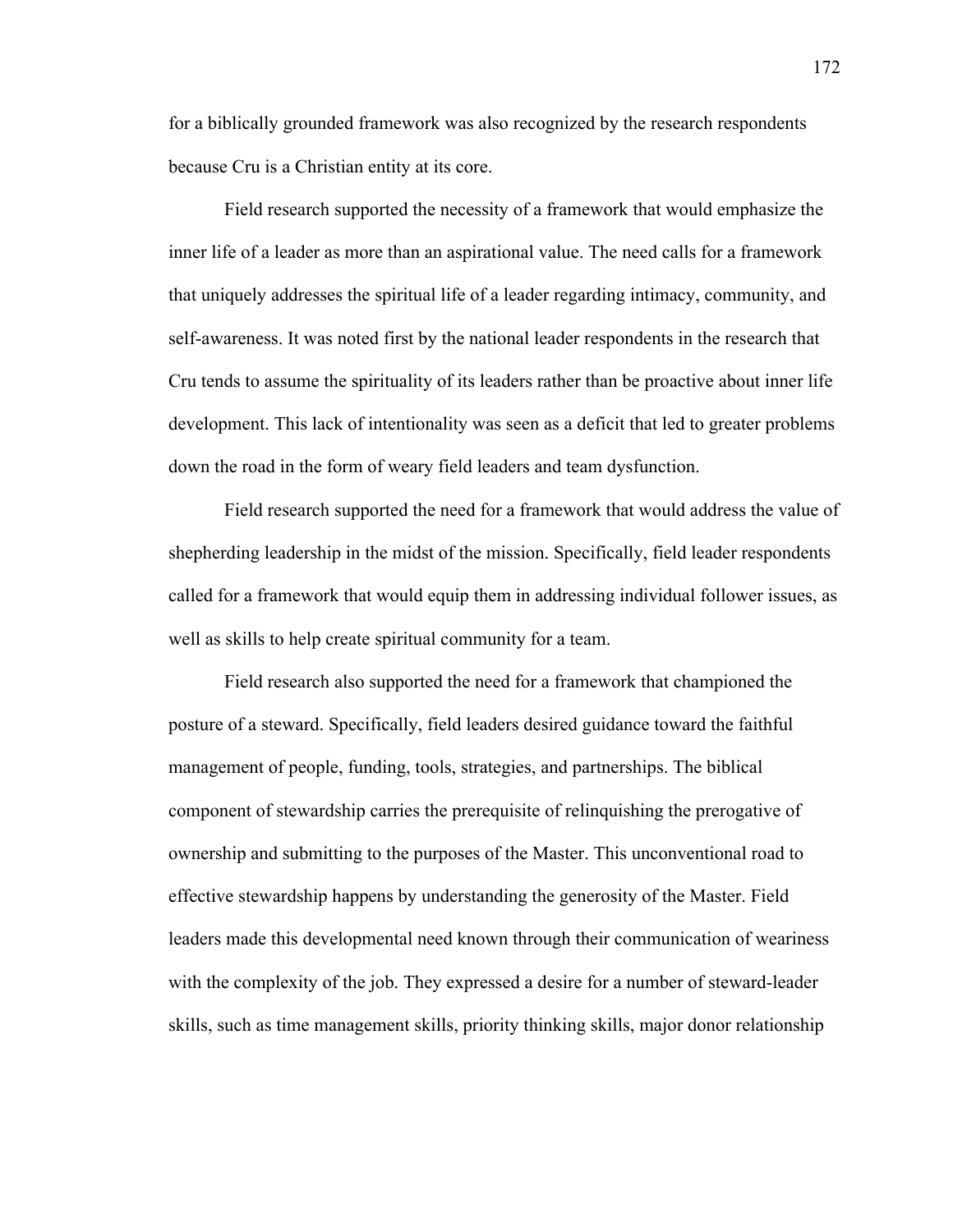skills, and planning skills. A proper stewardship will create people-honoring value and God-honoring courage.

Field research supported the need for a framework that would allow multiple modes of delivering development over time through multiple means. It was noted by the field leaders that intentional development by the organization ceased after receiving the last leadership title. They expressed a desire for ongoing character development and skill acquisition. National leaders interviewed observed current developmental venues as good, but insufficient in meeting all of the needs required today for leader development. The demand is for a framework that is flexible enough to address character and competency needs regardless of gender, ethnicity, stage of life, or season of leadership life.

Table nine summarizes the new paradigm for the development of Christ-centered servant leaders. This construct could stand as a refinement or replacement to the existing Cru framework. The researcher's hope is that it would tangibly inform and influence the current approach.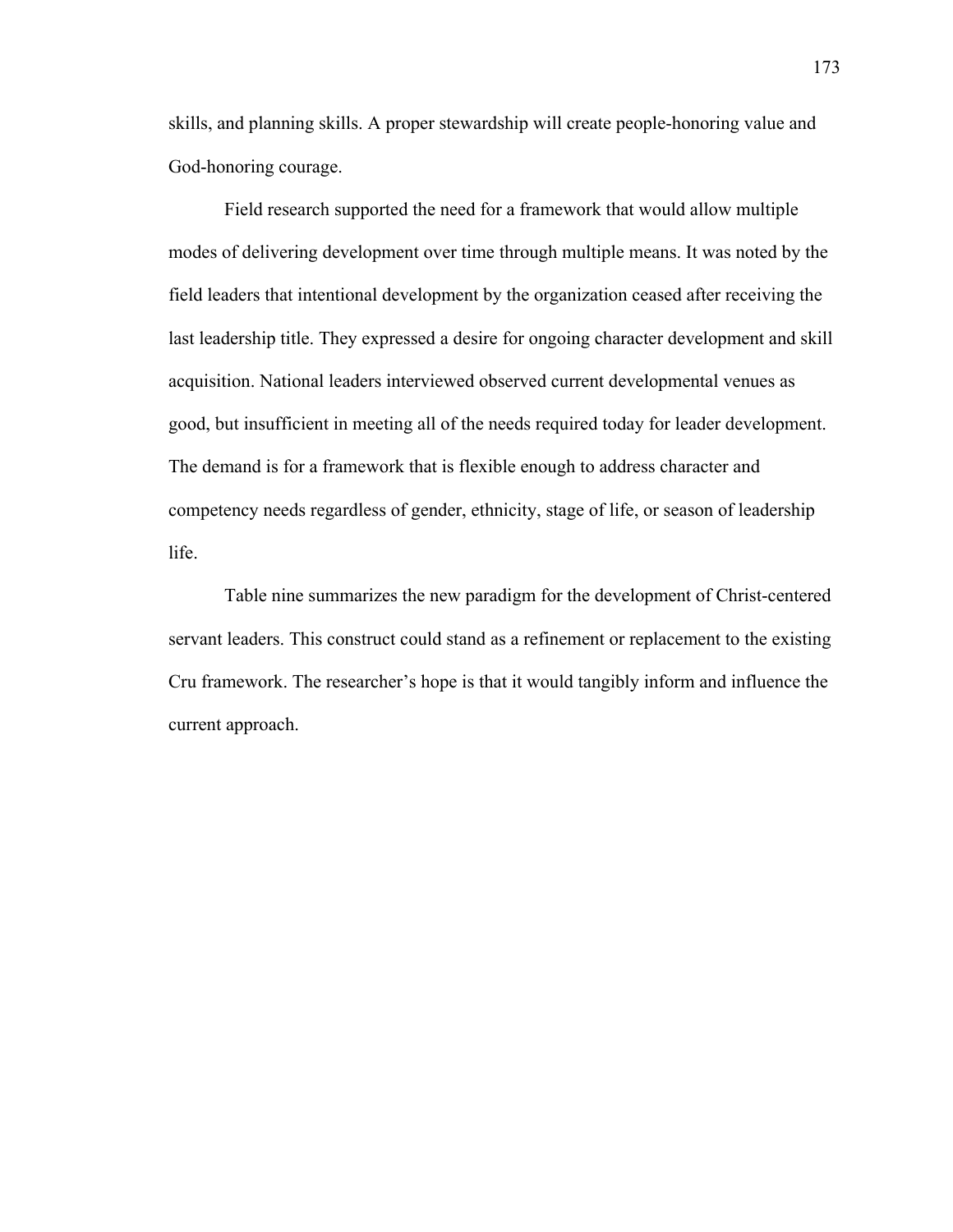| Metaphor       | <b>Profile and Developmental Characteristics</b>                                           |  |
|----------------|--------------------------------------------------------------------------------------------|--|
| <b>Servant</b> | Primary View of God: Lord and Master                                                       |  |
|                | Personal Identity: Slave of Christ                                                         |  |
|                | Key Attitude: Worship and Submission                                                       |  |
|                | Leadership Expression: Servant Leadership expressed through                                |  |
|                | Representative Authority and Genuine Humility                                              |  |
|                | Critical Competencies: (to maintain a godly presence and posture<br>before God and people) |  |
|                |                                                                                            |  |
|                | Growing in Spiritual Disciplines for Leaders                                               |  |
|                | <b>Understanding Power and Authority</b>                                                   |  |
|                | Learning the Pathway of Genuine Humility                                                   |  |
|                | Knowing the Contributors and Consequences of Leadership<br>Presence                        |  |
| Shepherd       | Primary View of God: The Good Shepherd/Chief Shepherd                                      |  |
|                | Personal Identity: Under-shepherd (Fellow Elder)                                           |  |
|                | Key Attitude: Selfless Sacrifice                                                           |  |
|                | Leadership Expression: Servant Leadership expressed through                                |  |
|                | Compassion and Care                                                                        |  |
|                | Critical Competencies: (to provide personal guidance, provision,                           |  |
|                | and protection for those they lead)                                                        |  |
|                | Assessing and Knowing Your Followers and Their Needs                                       |  |
|                | Developing Spiritual Community<br>$\bullet$                                                |  |
|                | Addressing Follower Issues: personal sin, doctrinal error,<br>$\bullet$                    |  |
|                | emotional issues                                                                           |  |
|                | Monitoring Your Motives: shepherd willingly, eagerly, and as one                           |  |
|                | who is an authentic model                                                                  |  |
| <b>Steward</b> | Primary View of God: Purposeful and Generous Master                                        |  |
|                | Personal Identity: Slave of Slaves                                                         |  |
|                | Key Attitude: Faithfulness                                                                 |  |
|                | Leadership Expression: Servant Leadership expressed through                                |  |
|                | Courage and Risk Taking for the Purposes and Pleasure of the                               |  |
|                | Master                                                                                     |  |
|                | Critical Competencies: (to accomplish the mission)                                         |  |
|                | <b>Vision Casting</b>                                                                      |  |
|                | Overall Direction and Strategic Planning                                                   |  |
|                | Problem Solving<br>$\bullet$                                                               |  |
|                | Resource Acquisition and Management<br>$\bullet$                                           |  |
|                | Partnership<br>$\bullet$                                                                   |  |
|                | Self-Awareness and Self-Leadership<br>$\bullet$                                            |  |

Table 9. A New Paradigm for Christ-Centered Servant-Leader Development

# **Recommendations**

The researcher offers eight specific recommendations for consideration as next steps in the development of Christ-centered servant-leaders for Cru, or any other part of the body of Christ.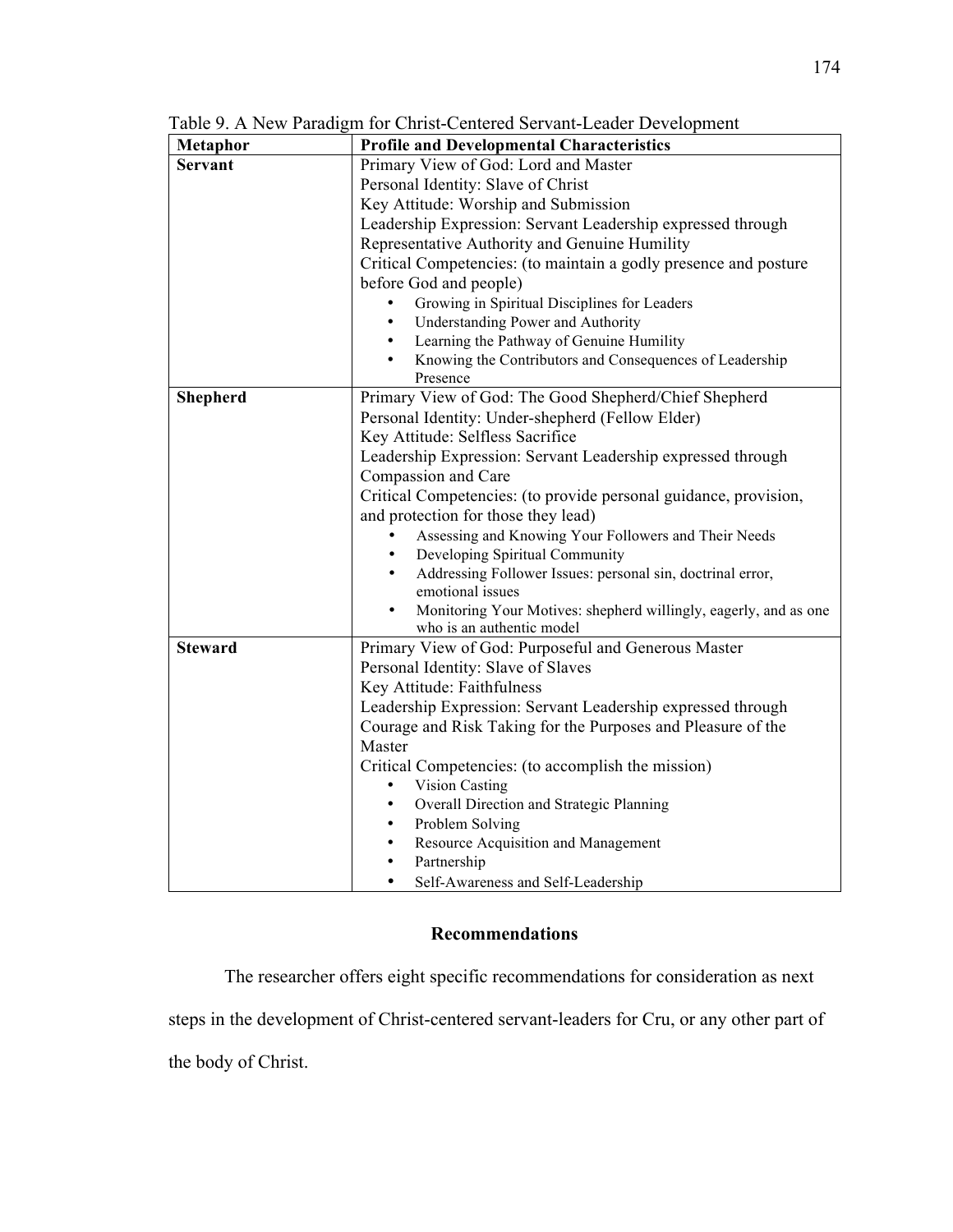First, teach servant leadership from the Scriptures. It is important for the Christian community to lay a foundation of biblical principles for kingdom leadership. This foundation will facilitate a proper understanding and use of other leadership wisdom to be applied as helpful and needed. The metaphor construct of servant, shepherd, and steward offers one curriculum alternative, which can be richly illustrated through various biblical leadership narratives and supported by stated biblical leadership principles.

Second, aim for learning over teaching. Cru tends to educate its leaders whenever they receive a new title and primarily in conference settings. This method lends itself to a classroom teaching style where content is disseminated through experts with little participant reflection, processing, or discussion. This approach limits those with different learning styles. It also reduces formal leader development to the next title or position within the organization. One bright spot mentioned by most of the national leaders was the Senior Leadership Initiative (SLI). This program is a two-year modular approach to leader development that incorporates several styles of learning and brings together emerging leaders from across the spectrum of Cru. The researcher would suggest a robust analysis of SLI to determine best practices for learning and long-term results of those who have graduated out of the training.

Third, update or replace the organization's current leadership framework so that it better emphasizes a servant leadership approach, promotes a biblical foundation, and better equips the whole leader. The three metaphor construct (servant, shepherd, and steward) could be built into the current framework or serve as a replacement for the current framework. Many of the competencies within the current structure could be matched to the metaphor construct so that the best of the existing framework is not lost.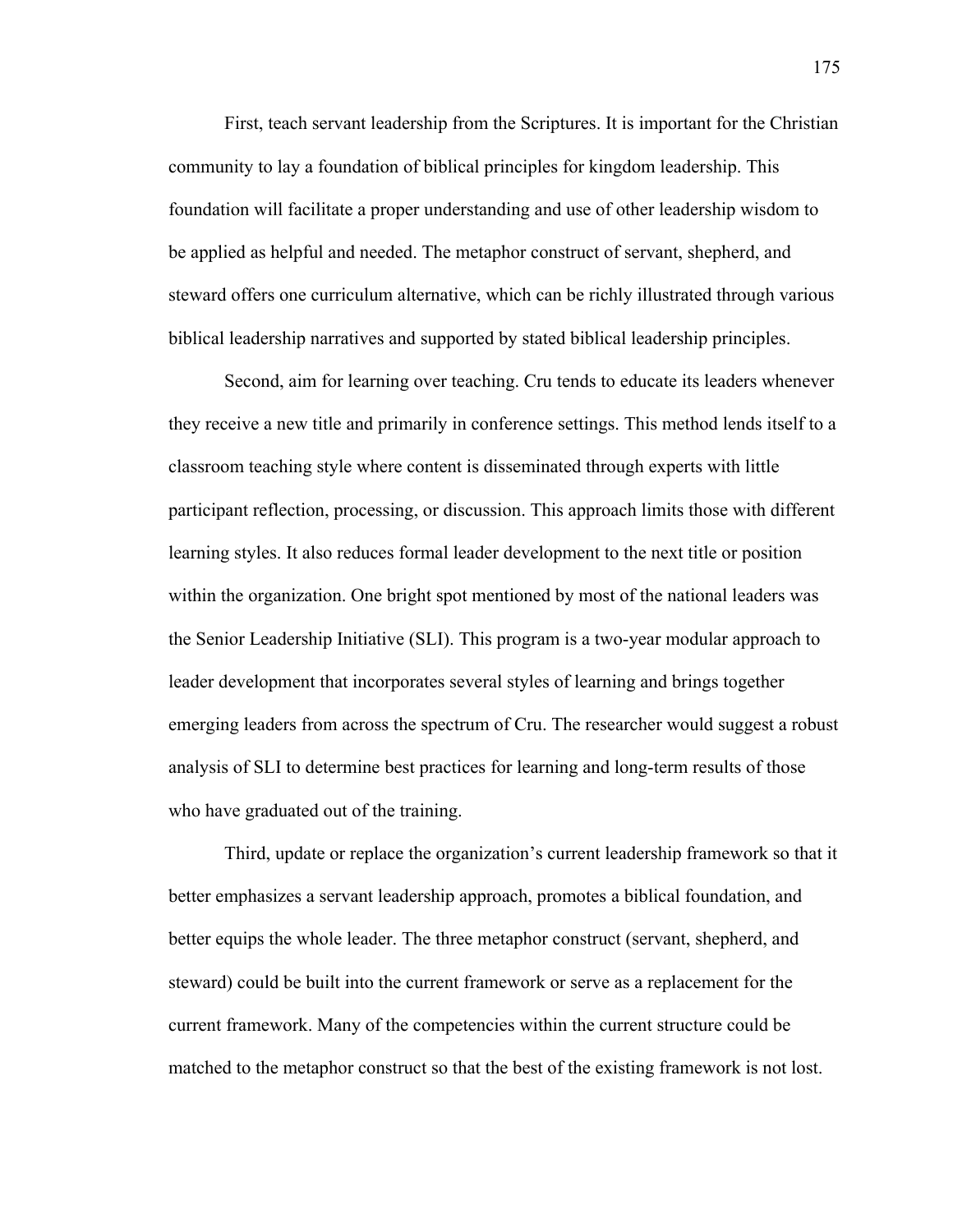Fourth, develop a resource base that will promote ongoing leader development beyond venues and between titles. This resource base should include voluntary selfleadership components as well as structured offerings that strive to keep leaders fresh in their learning and application. In particular, these resources should also emphasize a servant leadership approach, promote a biblical foundation to leadership, and aim to equip the whole leader. These resources could easily be broken down under the headings of servant, shepherd, and steward.

Fifth, promote other methods of delivering leader development within Cru. These methods should take into account leadership experience, season of life, unique ethnic leadership expressions, and generational differences. Executive coaching, mentoring, and cohort learning should be especially considered for ongoing leader development that is tailored to a leader's unique experience, season of leadership life, and personal needs.

Sixth, new venues could also be utilized beyond role titles for emerging and senior leader development. In particular, a "School of Servant Leadership" should be taken into consideration that is virtually accessible and ongoing in its developmental expression. This type of approach would be advantageous in addressing specific, but common leadership needs across the organization. It would also serve as a development venue for grounded leaders who would benefit greatly from being exposed to outside thought leaders and a variety of perspectives within the body of Christ, other non-profits, and corporate entities.

Seventh, promote greater organizational dialogue toward leader development. Improve the dialogue between field leaders and national leaders responsible for leadership development within Cru. Each audience has a unique vantage point and should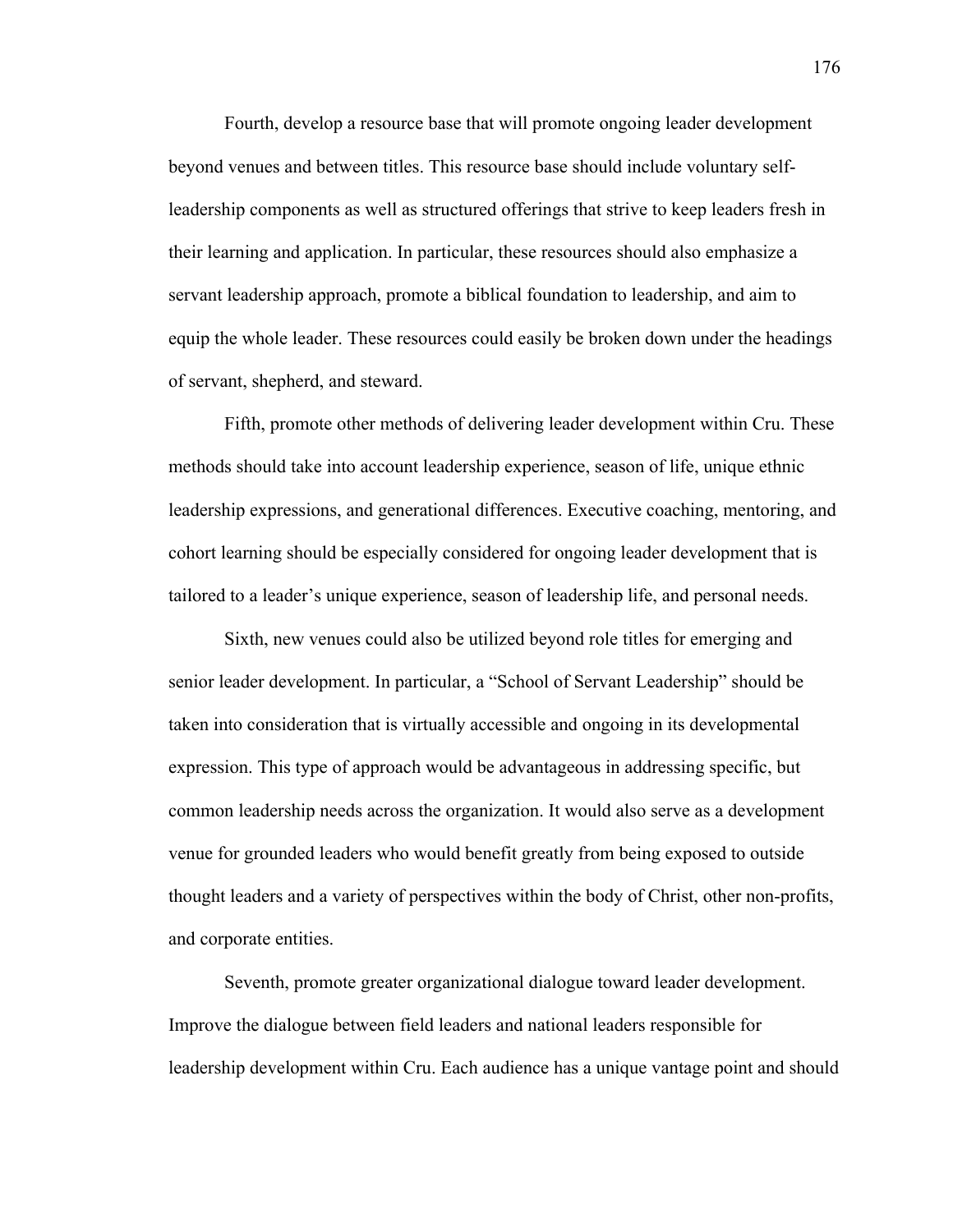be heard. Improve the dialogue between those who organize and lead different development offerings across Cru. This communication could serve to streamline and broaden leader development for common organizational needs and increase shared learning. It would also provide a potential opportunity to structure around a common adaptable framework, like the three-metaphor construct proposed in this project.

Eighth, make a concerted effort to learn from the combined streams of data already available to Cru to discern developmental history, developmental needs, developmental effectiveness, and to provide a hopeful developmental future for Cru leaders. There is much to be gained from the input Cru staff and leaders have provided over time. It is the researcher's hope that this project could also inform that extended learning.

### **Conclusion**

This project addressed the lack of a biblically grounded model for servant leadership development at Cru for current and future leaders. The researcher proposed several specific recommendations to strengthen Cru's approach to leadership development toward a more robust biblical foundation for servant leadership. The changing nature of the cultural context and ministry landscape demands a framework that is biblical, simple, and flexible to develop leaders holistically for effective and sustainable kingdom ministry.

## **Strengths and Weaknesses of the Study**

There are three strengths that mark this study. The first is its uniqueness. There has been relatively little study and research done on leadership or leadership development from the aspect of biblical metaphors. Much has been written on the description of a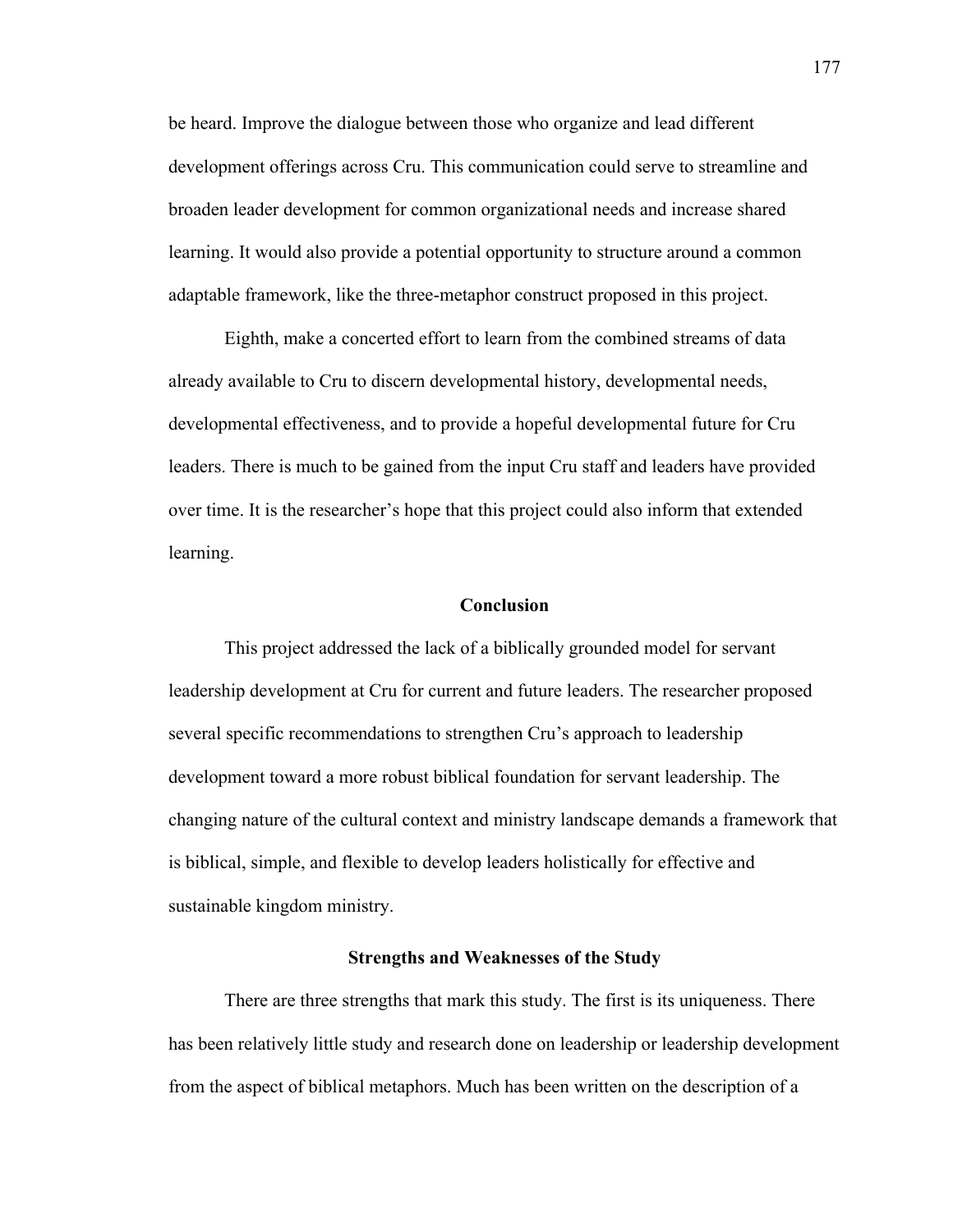Christian leader and leadership functionality from the perspective of a shepherd. Almost nothing has been written on the biblical metaphors of servant, shepherd, and steward working in combination to form a developmental construct for Christian leaders. This study will extend the stream of research in considering biblical foundations for Christcentered servant leadership.

The second strength of this study is the bringing together of two necessary viewpoints in one research project. The researcher engaged 110 field leaders as well as ten national leaders responsible for leadership development. This collaboration allowed the researcher to ascertain the developmental needs from both vantage points to gain a more fully formed perspective toward developing servant-leaders. There is great value in hearing from those who look at development from an organizational perspective as well as an end user perspective.

The third strength of this study is the holistic approach that is suggested by the three-metaphor framework of servant, shepherd, and steward. It purposefully addresses the inner life of the leader as well as the outward expression of leadership. In actuality, this framework places a strong emphasis on the posture and presence of a leader in every realm of leadership. The implications of the servant metaphor show up biblically in the expression of the shepherd and steward metaphor—to view oneself as a slave of Christ properly affects how one shepherds others and stewards the resources entrusted to them.

The primary weakness of this study is that it does not attempt to define in detail the necessary developmental aspects of the metaphor profiles and characteristic traits. There is work to be done in making these traits more concrete so that they can be inculcated into a practical development process.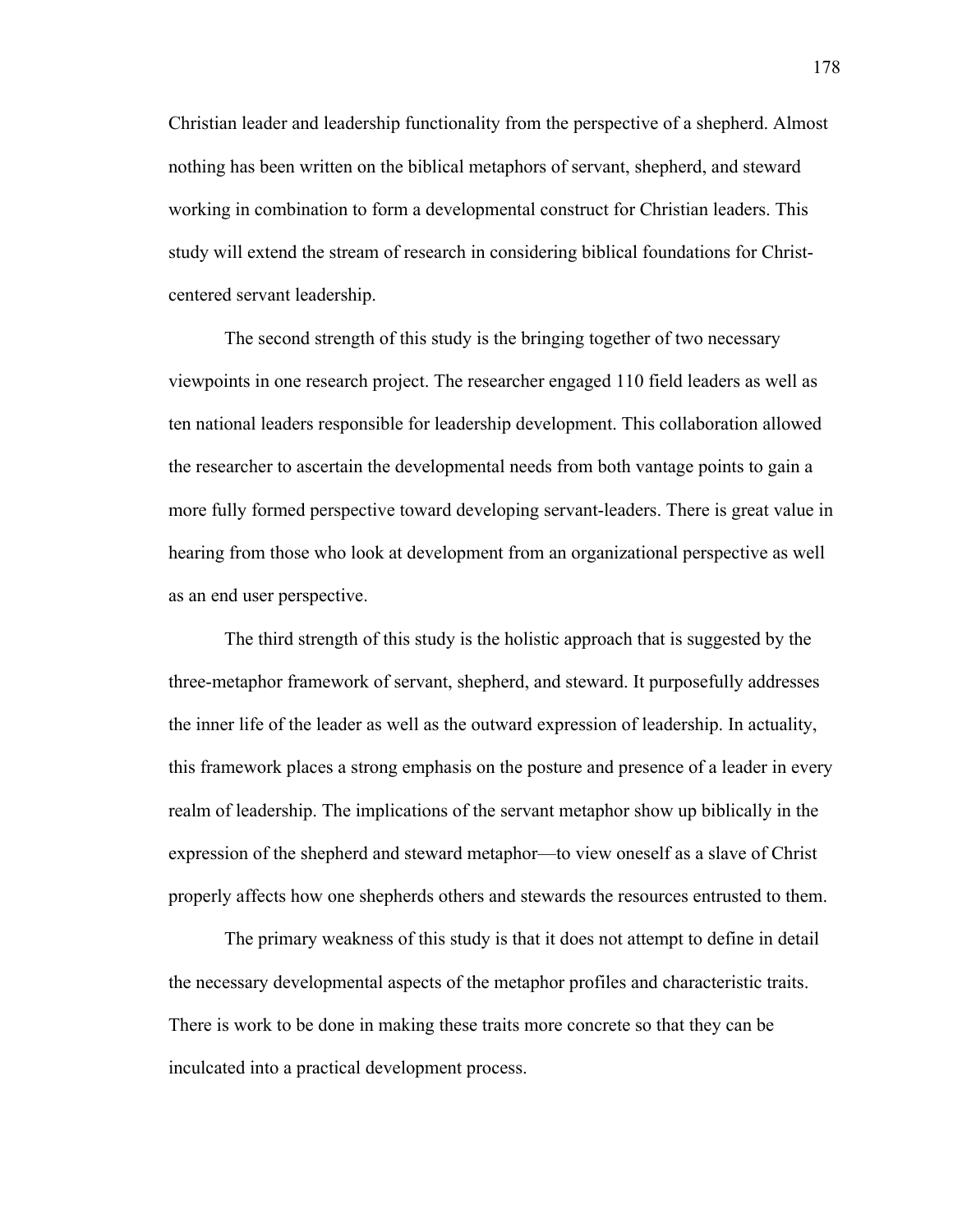A second weakness noted by the researcher is the need for more open-ended questions within the team leader survey. Twelve of the fourteen questions used were based on a continuum response. This approach gave the respondents defined options from which to choose and a more precise set of data for the researcher to analyze. Two questions allowed the respondents to freely voice their opinions regarding the best and worst developmental practices. A greater range of free response questions may have yielded broader results and a fuller picture of the team leader experience regarding development efforts by Cru.

#### **Modifications**

The main modification in the project was the inability to survey a broader number and cross section of field leaders. The researcher had the original intent of surveying at least 300 field leaders across the three major divisions of Cru. When it was communicated that the researcher would not be given access to that sample size, modifications were made to survey a smaller number of leaders that would remain statistically significant and sufficiently representative of the overall audience of field leaders within Cru.

#### **Suggestions for Further Research**

This study provides a helpful biblical framework for the development of Christian servant-leaders. The field research was carried out in a specific organizational context and is limited within and by that context. One suggestion for further study is to determine better if this biblical metaphor framework proves effective in shaping Christ-centered servant leaders over time. Do leaders lead better because of the implications and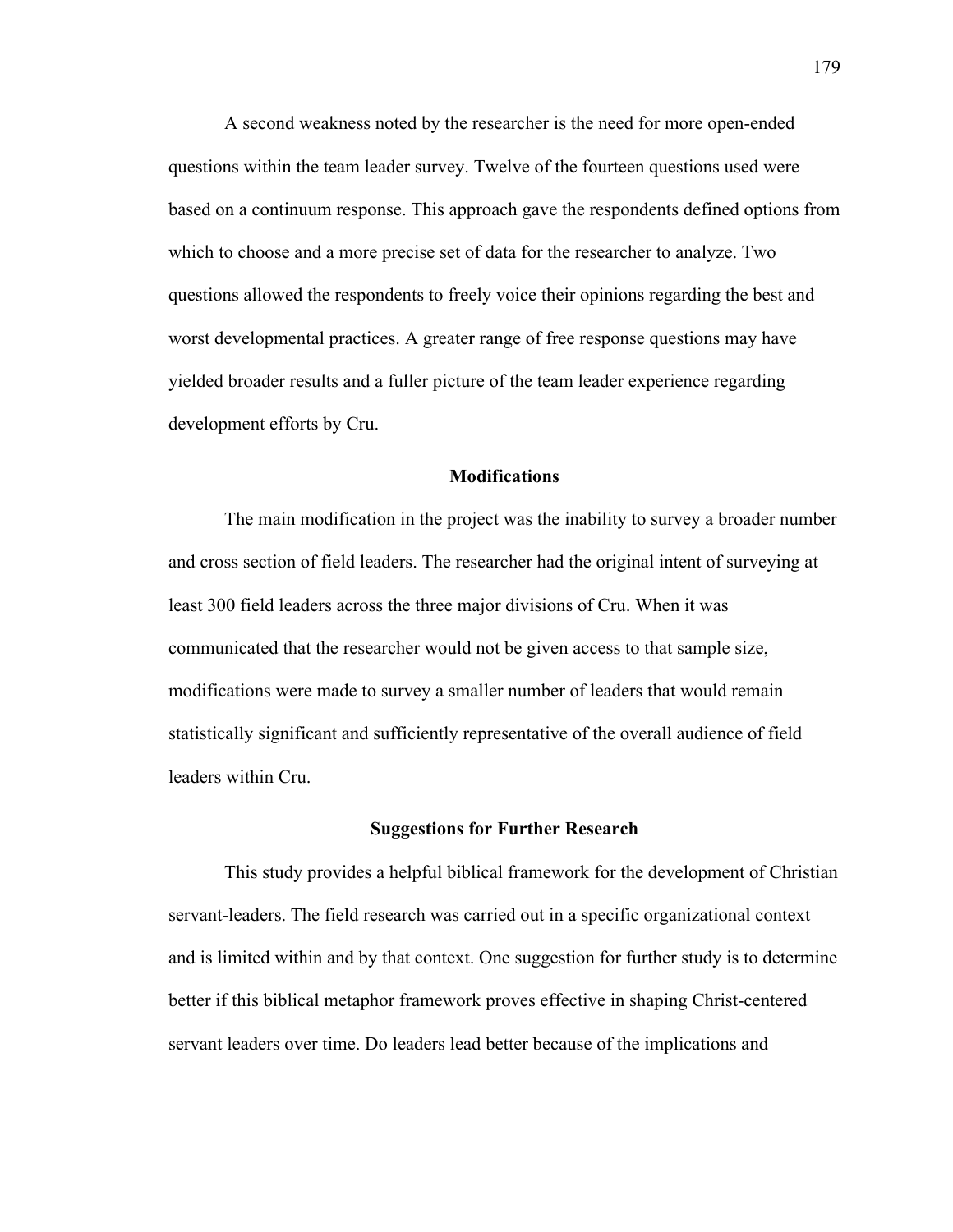application of this approach? A sample group needs to be studied with appropriate measures applied to determine the overall effectiveness of this approach.

A second aspect that requires further study is to determine if this construct can prove meaningful and effective across different ethnicities and generational divides. The needs of these unique audiences may speak more to how the framework is applied than to the nature of the framework itself. Survey respondents included leaders of different ethnicities and generations, which revealed developmental needs. But the application of the proposed framework, as a potential solution, requires further testing to determine its timeless nature and adaptability to those needs.

A third aspect that requires further study is in the realm of leader development methodology. Much is changing in our virtual world. The ability to deliver content in a multitude of ways has never been greater. Much about the digital delivery of information reinforces isolation. Leaders, by nature of their role and weight of responsibility, already exist in various forms of isolation. From the researcher's perspective, leader development utilizing any construct needs to take place in community, over time, in a confessional space of safety and vulnerability. More research remains to be done on best practices for the setting, form, and delivery of leader development.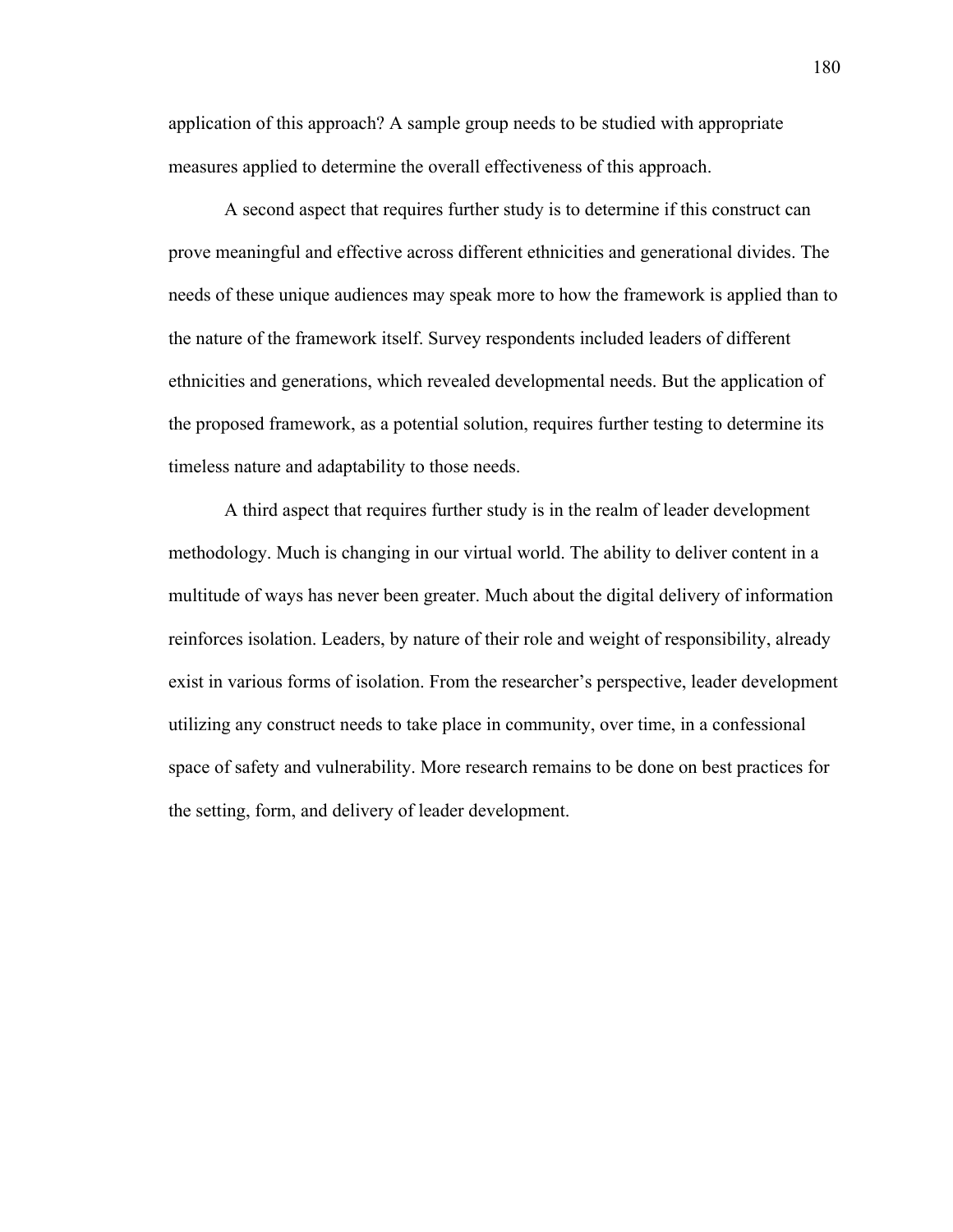### CHAPTER SEVEN: PERSONAL REFLECTION

I have enjoyed my doctoral studies immensely. This journey has served to anchor and refresh me during a season of reflection and transition. I will be forever grateful to God for the lessons he has taught me through this endeavor. Some of those lessons have come by way of expert instruction, some through exposure to gifted and humble leaders, and some by way of challenging study in the midst of a busy time of life and ministry. Four particular aspects of positive learning and growth stand out.

First, I am grateful for the learning on leadership itself. Helping leaders lead well is a personal, God-given passion. This doctoral journey has exposed me to a treasury of leadership learning through better understanding the history of leadership theory, uncovering critical leadership topics, being exposed to a variety of leadership educators and practitioners, and personal application through reflection and writing.

Second, three topics have risen to the top of my interest to pursue for further leadership learning. The first is self-leadership. Self-leadership is a critical attitude, perspective, and skill for every leader. Leaders must take personal responsibility for addressing their own character gaps and competency needs. Too often leaders rely solely on the organization for meeting those needs. This attitude toward self-leadership contributes to leadership cynicism, stunted leadership growth, and a premature exit from being qualified to lead. Leaders must choose to engage on a path of development that includes organizational efforts as well as the personal pursuit of unique leadership needs. I must maintain, by God's grace, a humble posture of self-leadership to remain effective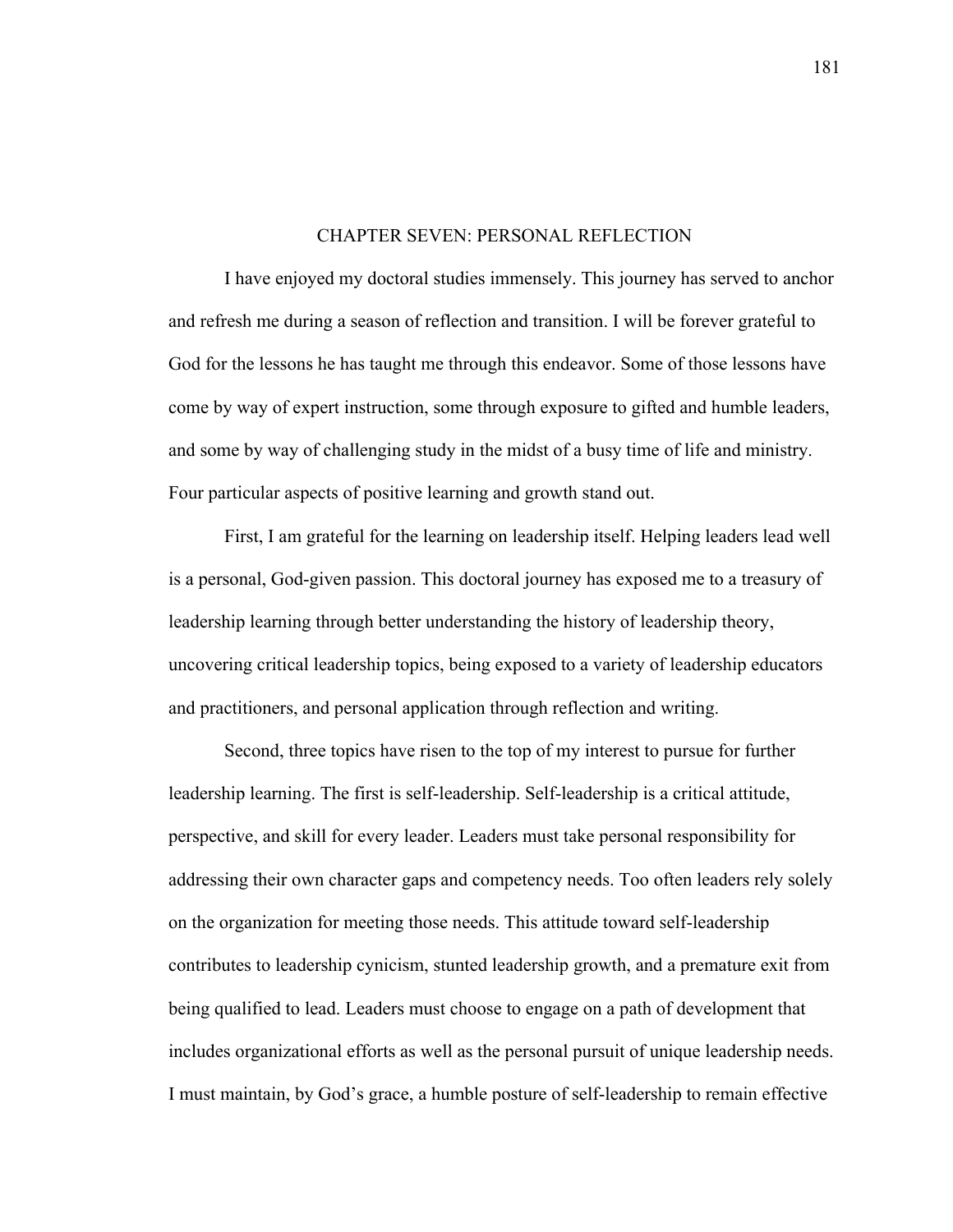and make my best contribution to kingdom work. The second topic of importance is finishing well. At this stage of my leadership life, finishing well has become a prominent pursuit for me. Most leaders give this topic little thought in the midst of their vigor and busyness toward the ministry. For many leaders, the die is cast early for how they will finish. A unique pathway of choices exists for the leader who wants to finish well. I hope to apply these concepts vigorously to my own life, as well as be used of God to aid others. The third topic is organizational culture. This project, as well as some previous work I have completed through the doctoral program, has allowed me to gain insight on the critical importance of organizational culture. Every leader helps to shape, sustain, or damage organizational culture. All but founding leaders enter into an organizational history that precedes them. Each has an opportunity to make his or her mark on whether that culture will aid or hinder the purpose of the organization. I want my leadership presence always to be a benefit and a blessing to the culture in which I am embedded. And I want to help others do the same. I am convinced all the more that everything rises or falls based on leaders and the quality of their leadership.

Third, this has been one of the most humbling experiences of my life. I have come to realize for the millionth time that I am not omni anything. The doctoral challenge of making a contribution to the stream of leadership learning has exposed me again to my deep need for others and the daily grace of an all-sufficient God. I have experienced seasons of personal doubt and moments of great frustration. I have tasted times of profound discovery and joy, while also contemplating how God might use this new foundation of learning. I am grateful for my fellow cohort members, program director, and thesis advisor who have kept me in the game and hopeful.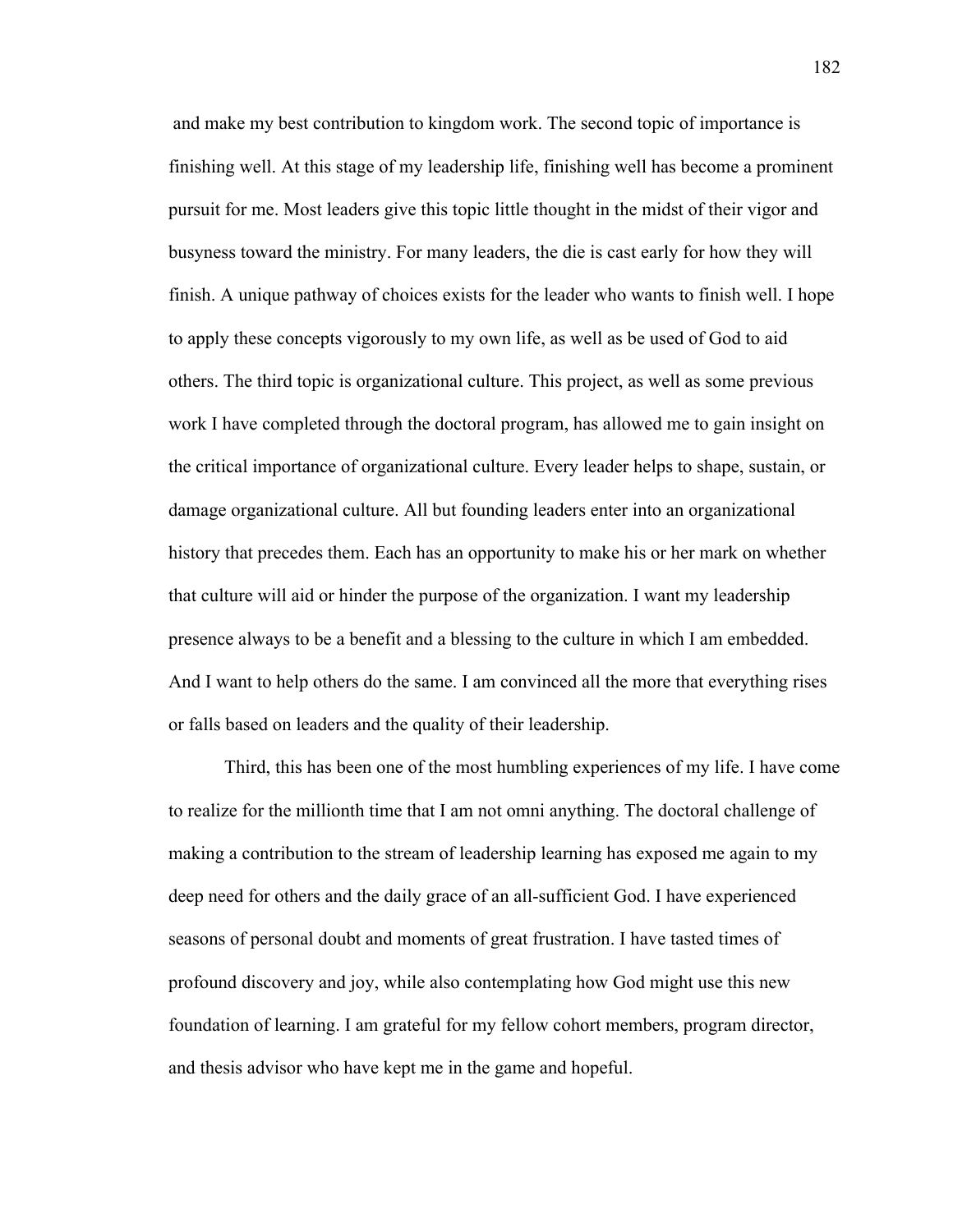Finally, I am excited for the foundation of leadership learning on which I can build. Some questions have been answered, and many more remain that are worth chasing. I know I am equipped better for the pursuit of unleashing leaders worthy of being followed and fulfilling that for which I am called—for the glory of the King of kings and Lord of lords. Amen.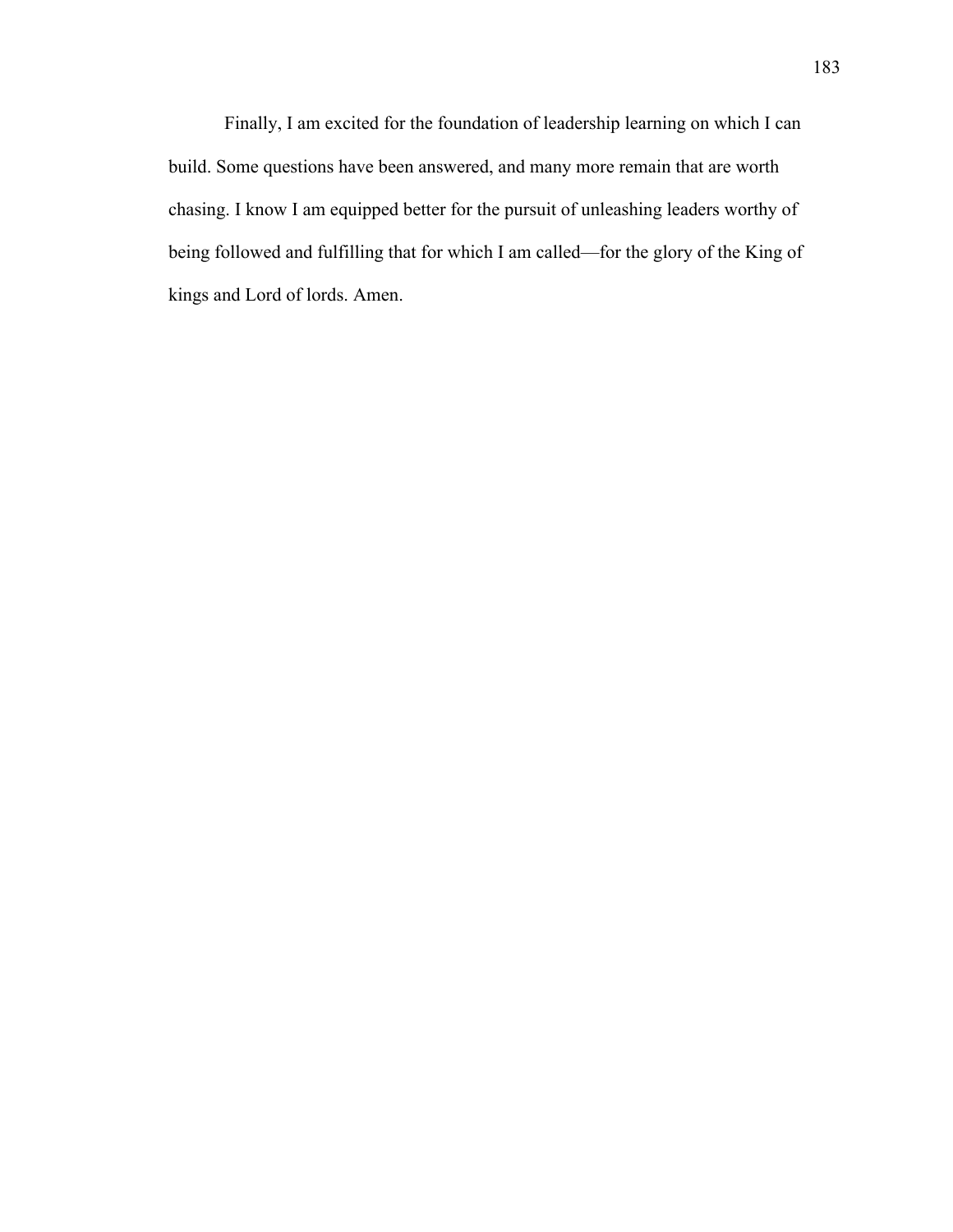## APPENDIX A

# FIELD TEAM LEADER SURVEY QUESTIONS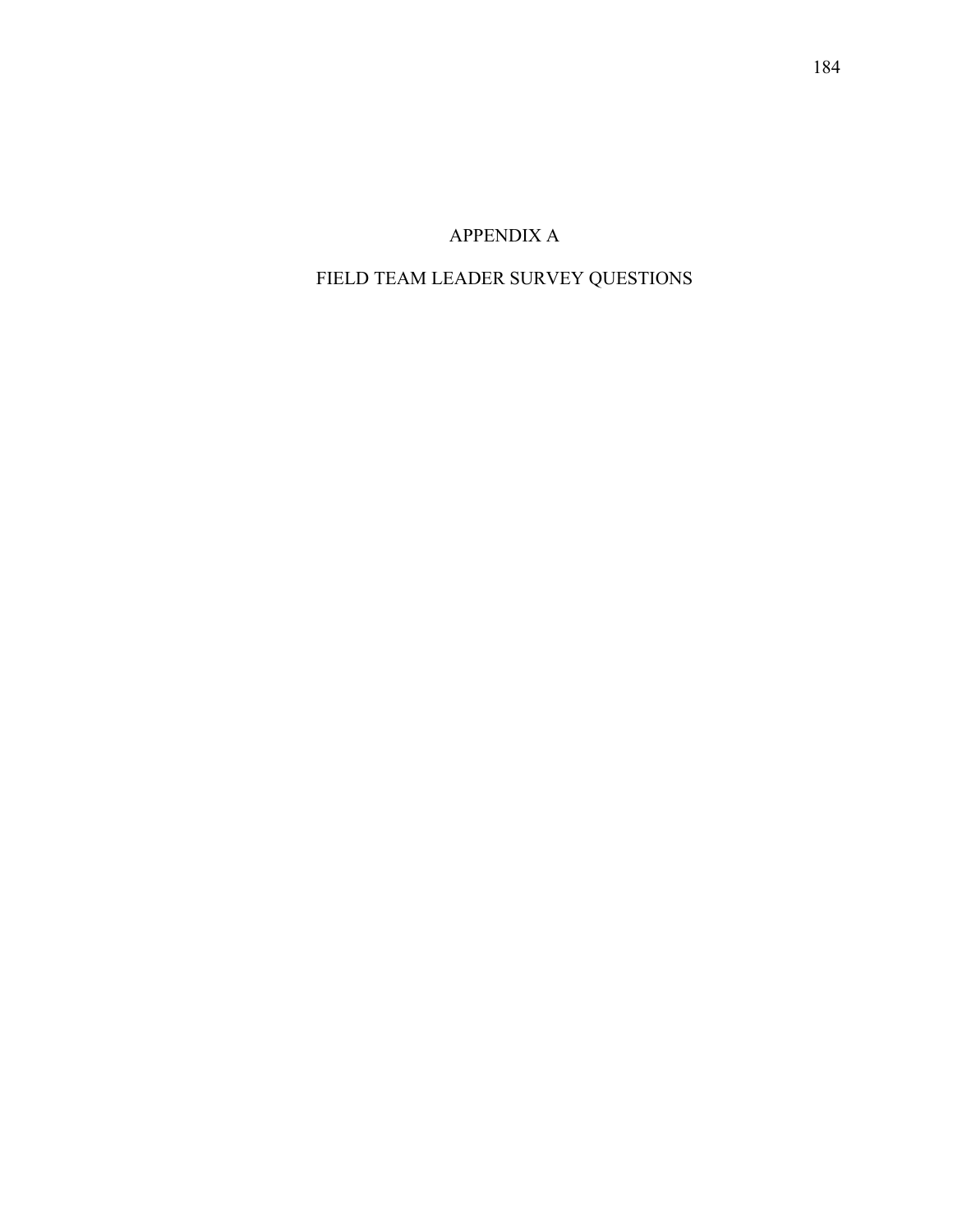| <b>Survey Question</b><br>1. What is your gender?                                                                                                     | <b>Relevant Metaphor</b><br>None | <b>Metaphor Trait</b><br>None |
|-------------------------------------------------------------------------------------------------------------------------------------------------------|----------------------------------|-------------------------------|
| 2. What is your age range?                                                                                                                            | None                             | None                          |
| 3. I have been serving in a formal leadership role<br>with Cru for? (# of years)                                                                      | None                             | None                          |
| 4. How would you rate your current level of intimacy<br>in your relationship with Jesus?                                                              | Servant                          | Intimacy                      |
| 5. How would you rate your current level of<br>dependence upon God for your leadership life?                                                          | Servant                          | Dependence                    |
| 6. How well do you feel equipped to care for those<br>you lead?                                                                                       | Shepherd                         | Care                          |
| 7. How would you rate your desire for leading on a<br>daily basis?                                                                                    | Shepherd                         | Desire                        |
| 8. How equipped do you feel in dealing with follower<br>issues (sin, false doctrine, emotional issues, etc.)?                                         | Shepherd                         | Protect                       |
| 9. How equipped do you feel to lead those you lead<br>into a rich relationship with Christ?                                                           | Shepherd                         | Provide                       |
| 10. How equipped do you feel in creating a good<br>spiritual community for those you lead?                                                            | Shepherd                         | Provide                       |
| 11. How would you rate your knowledge of your<br>innate strengths, spiritual gifting, and your abilities to<br>lead others?                           | Steward                          | Self-Awareness                |
| 12. To what degree are you able to articulate your<br>calling to ministry?                                                                            | Steward                          | Calling                       |
| 13. To what degree do you feel you are currently<br>fulfilling your call to ministry?                                                                 | Steward                          | Calling                       |
| 14. How equipped do you feel in providing clear<br>direction into the mission for those you lead?                                                     | Steward                          | Strategic<br>Direction        |
| 15. How equipped do you feel in utilizing all of the<br>resources (people, funding, strategies, tools) around<br>you to lead into the mission of Cru? | Steward                          | Resource<br>Management        |
| 16. How competent do you feel in your leadership<br>and management skills to carry out the mission?                                                   | Steward                          | Mission                       |
| 17. If you could be further developed in one aspect of<br>your leadership, what would it be?                                                          | Steward                          | Competency                    |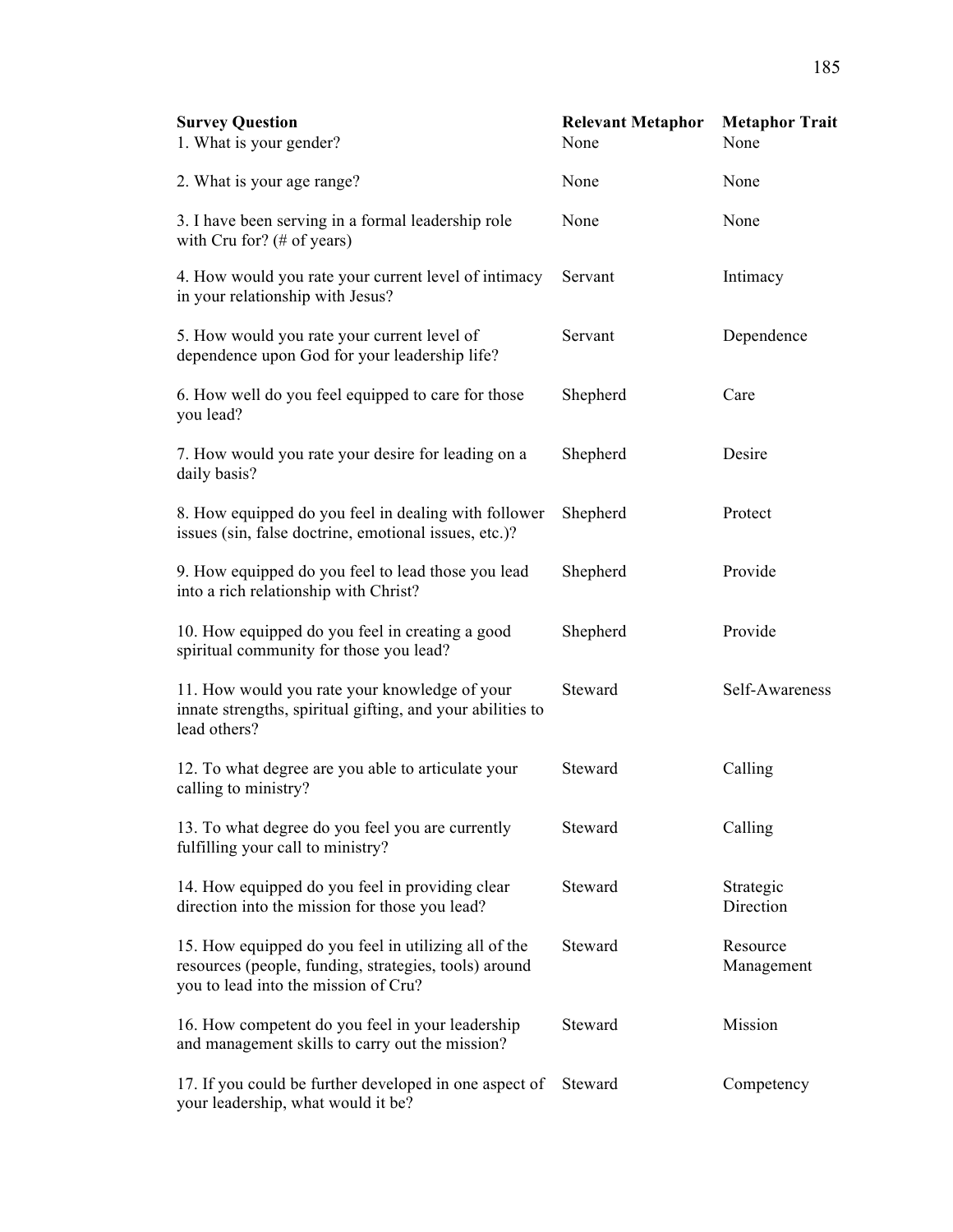## APPENDIX B

# NATIONAL LEADER INTERVIEW QUESTIONS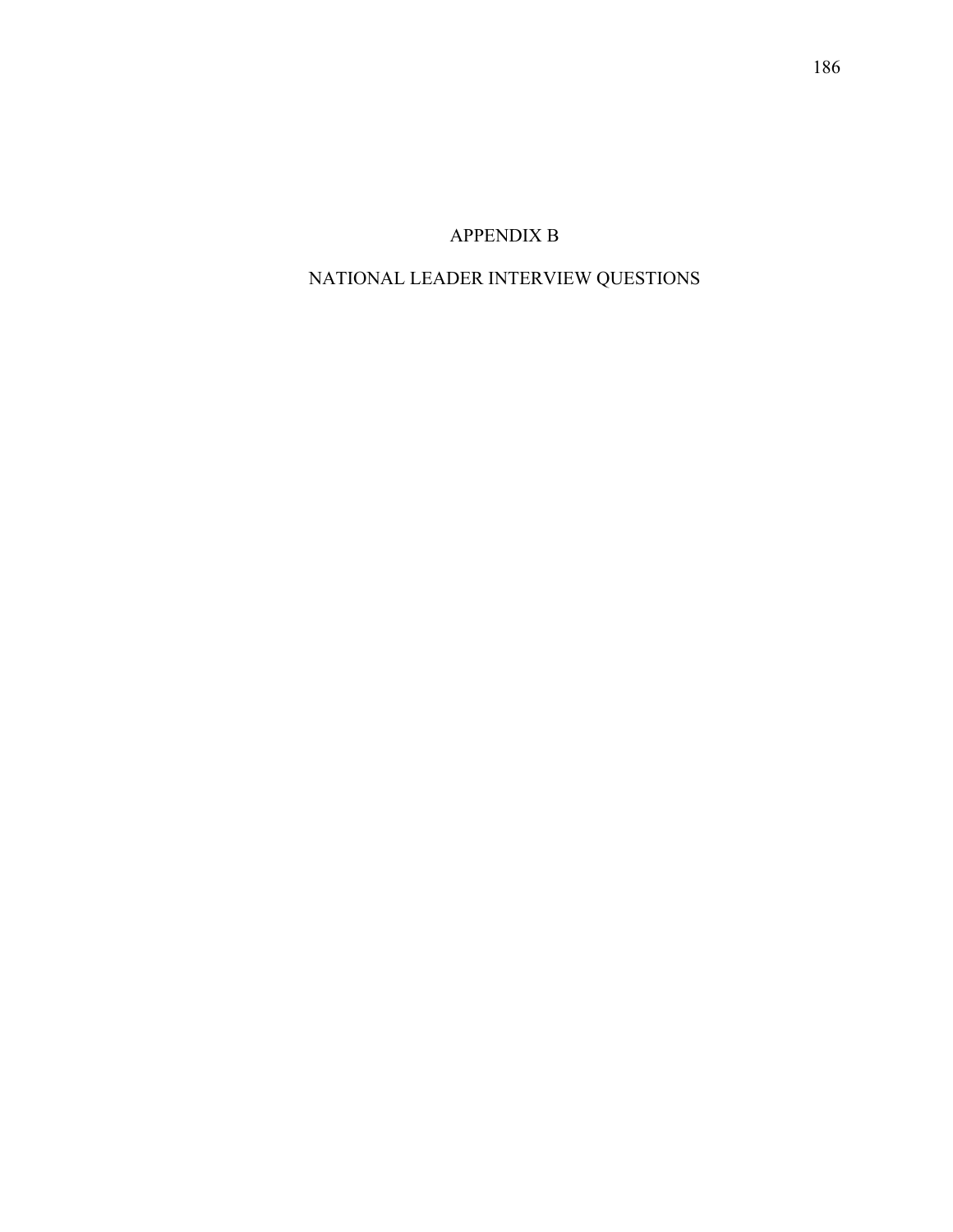1. Describe to what degree you believe Cru develops servant leaders?

2. How well (or in what ways) does Cru develop leaders that connect well with Jesus in their leadership lives?

3. To what degree do you believe Cru leaders lead from a foundation of humility?

4. How well do you believe Cru develops leaders in godly or right use of leadership authority?

5. What is one aspect you would change about Cru's leadership development efforts related to developing servant leaders?

6. How would you characterize a shepherd leader? What do they need to be equipped to do?

7. How well do you believe Cru equips leaders to lead others into personal intimacy with Christ?

8. How well do you believe Cru equips leaders to deal with follower issues? (sin, doctrinal error, emotional issues, etc.)

9. How well do you believe Cru equips leaders to articulate clear, ongoing direction for those they lead?

10. What is one aspect you would change about Cru's leadership development efforts related to developing shepherd leaders?

11. How well do you believe Cru equips leaders in day-to-day skills to lead others into the mission and calling of Cru? Where does Cru do well? Where are the gaps?

12. How well does Cru develop leaders to best utilize all of the resources available to them to lead others into the mission of Cru?

13. What is one leadership competency you believe Cru is very good at in developing leaders?

14. What is one leadership competency you believe Cru is deficient in toward developing leaders?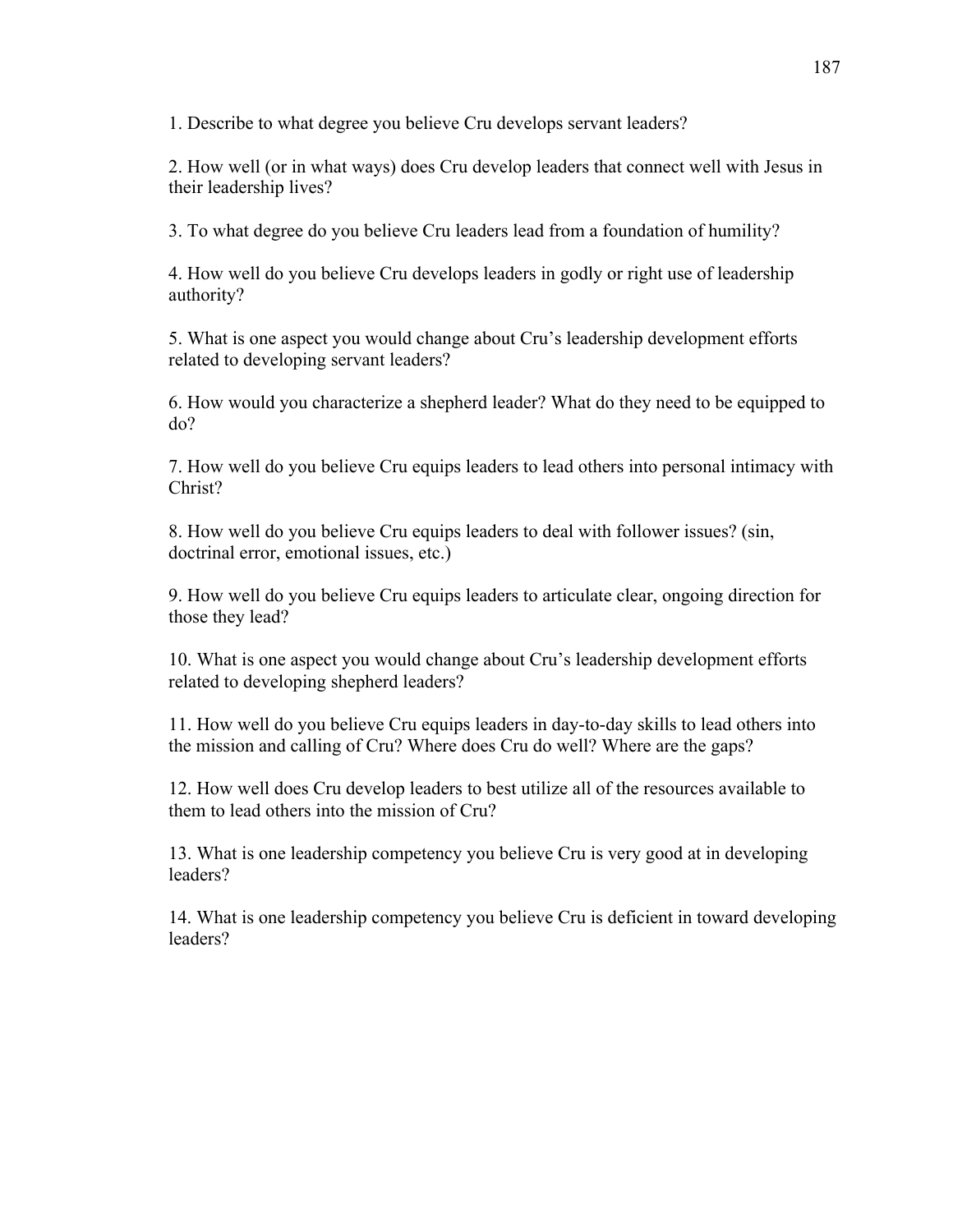## APPENDIX C

## SUMMARY OF CODED RESPONSES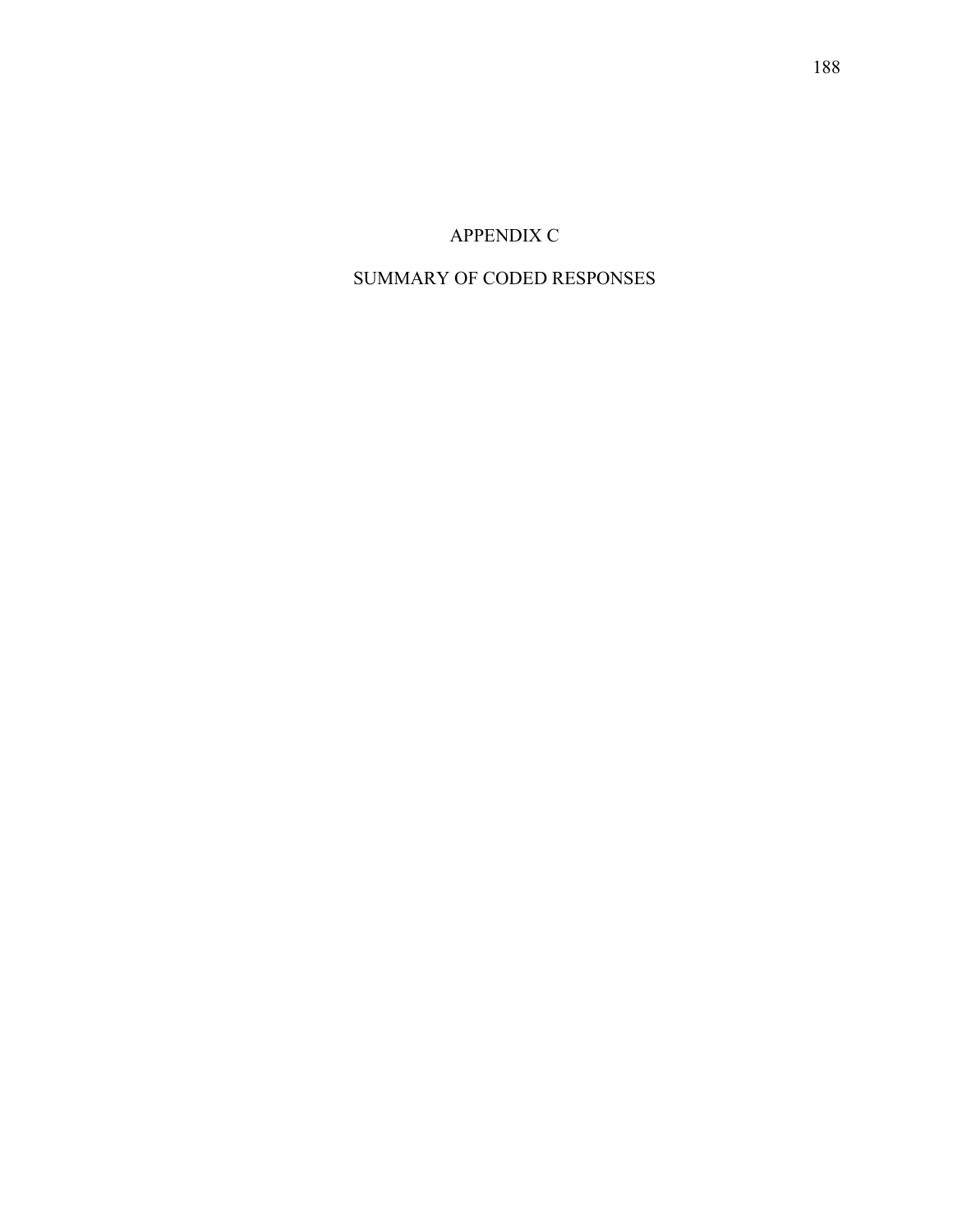| <b>Coded Responses to Question 1</b> |                                |
|--------------------------------------|--------------------------------|
| Codes                                | <b>Number of Times Applied</b> |
| [servant leader]                     | (12)                           |
| [servant leadership]                 | (9)                            |
| [leadership]                         | (2)                            |
| [venues]                             | (1)                            |
| [complexity]                         | (1)                            |
| [shepherd]                           | (1)                            |
| [methods]                            | (1)                            |
| [modeling]                           | (1)                            |

**Question 1:** Describe to what degree you believe Cru develops servant leaders?

**Question 2:** How well (or in what ways) does Cru develop leaders that connect well with Jesus in their leadership lives?

| <b>Coded Responses to Question 2</b> |                                |
|--------------------------------------|--------------------------------|
| Codes                                | <b>Number of Times Applied</b> |
| [connecting to Jesus]                | (15)                           |
| [servant]                            | (13)                           |
| [modeling]                           | (3)                            |
| [methods]                            | (2)                            |
| [steward]                            | (1)                            |
| [equipping others]                   | (1)                            |
| [venues]                             | (1)                            |
| [complexity]                         | (1)                            |

**Question 3:** To what degree do you believe Cru leaders lead from a foundation of humility? **Coded Responses to Question 3**

| Codes                 | <b>Number of Times Applied</b> |
|-----------------------|--------------------------------|
| [servant]             | (16)                           |
| [humility]            | (15)                           |
| [connecting to Jesus] | (2)                            |
| [methods]             | (1)                            |
| [modeling]            | (1)                            |

### 189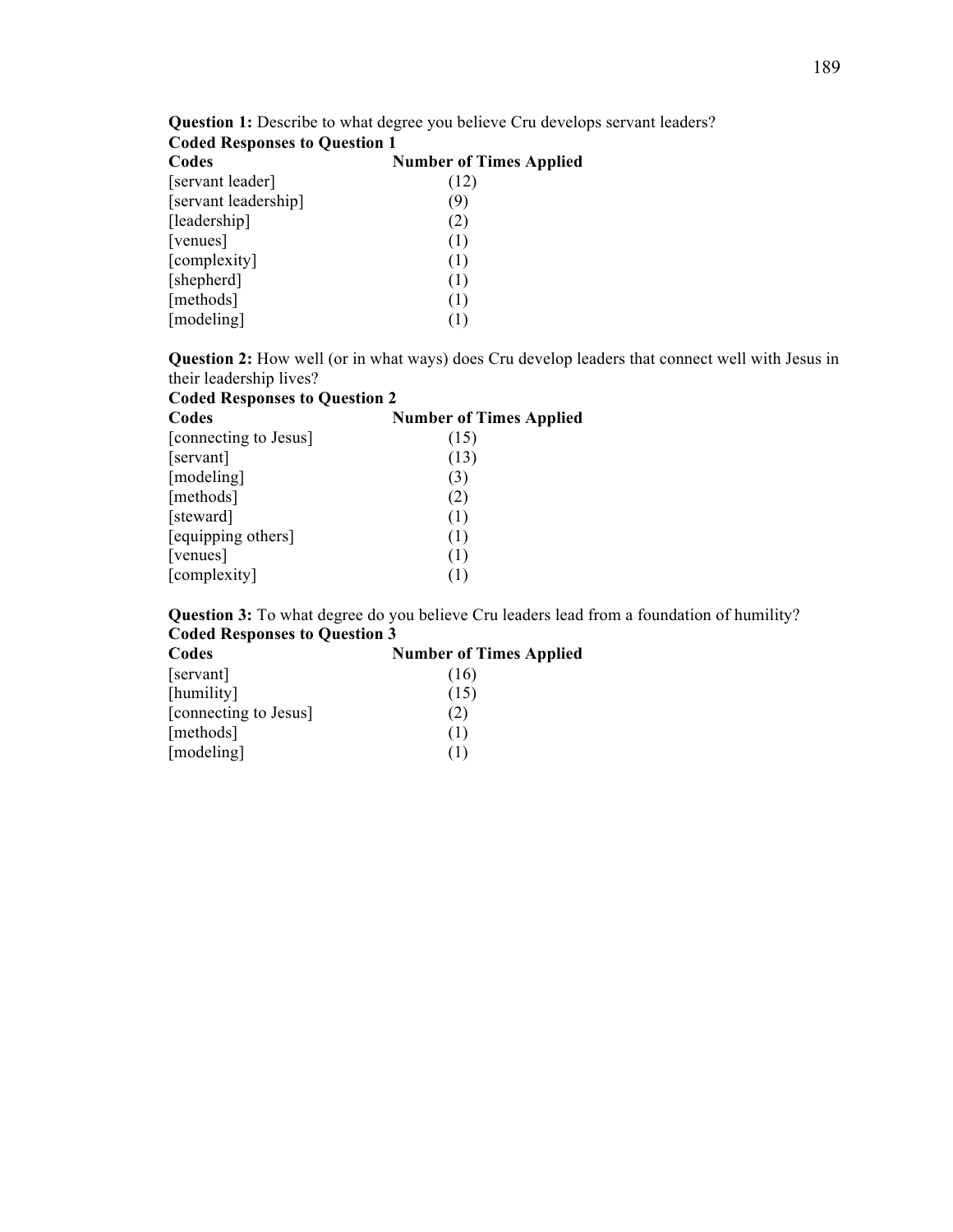**Question 4:** How well do you believe Cru develops leaders in godly or right use of leadership authority?

| <b>Coded Responses to Question 4</b> |                                |
|--------------------------------------|--------------------------------|
| Codes                                | <b>Number of Times Applied</b> |
| servant                              | (13)                           |
| [authority]                          | (13)                           |
| [expression]                         | (6)                            |
| [humility]                           | (3)                            |
| [methods]                            | (3)                            |
| [influence]                          | (3)                            |
| [hierarchal/position]                | (2)                            |
| [servant leadership]                 | (1)                            |
| [power]                              | (1)                            |
| [mentoring]                          | (1)                            |
| [coaching]                           | (1)                            |
| [venues]                             | (1)                            |
| [accountability]                     | (1)                            |
| [character]                          | (1)                            |
| [modeling]                           | (1)                            |
|                                      |                                |

**Question 5:** What is one aspect you would change about Cru's leadership development efforts related to developing servant leaders?

### **Coded Responses to Question 5**

| <b>Number of Times Applied</b> |
|--------------------------------|
| (6)                            |
| (6)                            |
| (6)                            |
| (5)                            |
| (5)                            |
| (4)                            |
| (3)                            |
| (3)                            |
| (2)                            |
| (2)                            |
| (1)                            |
| (1)                            |
| (1)                            |
| (1)                            |
| (1)                            |
| (1)                            |
| (1)                            |
|                                |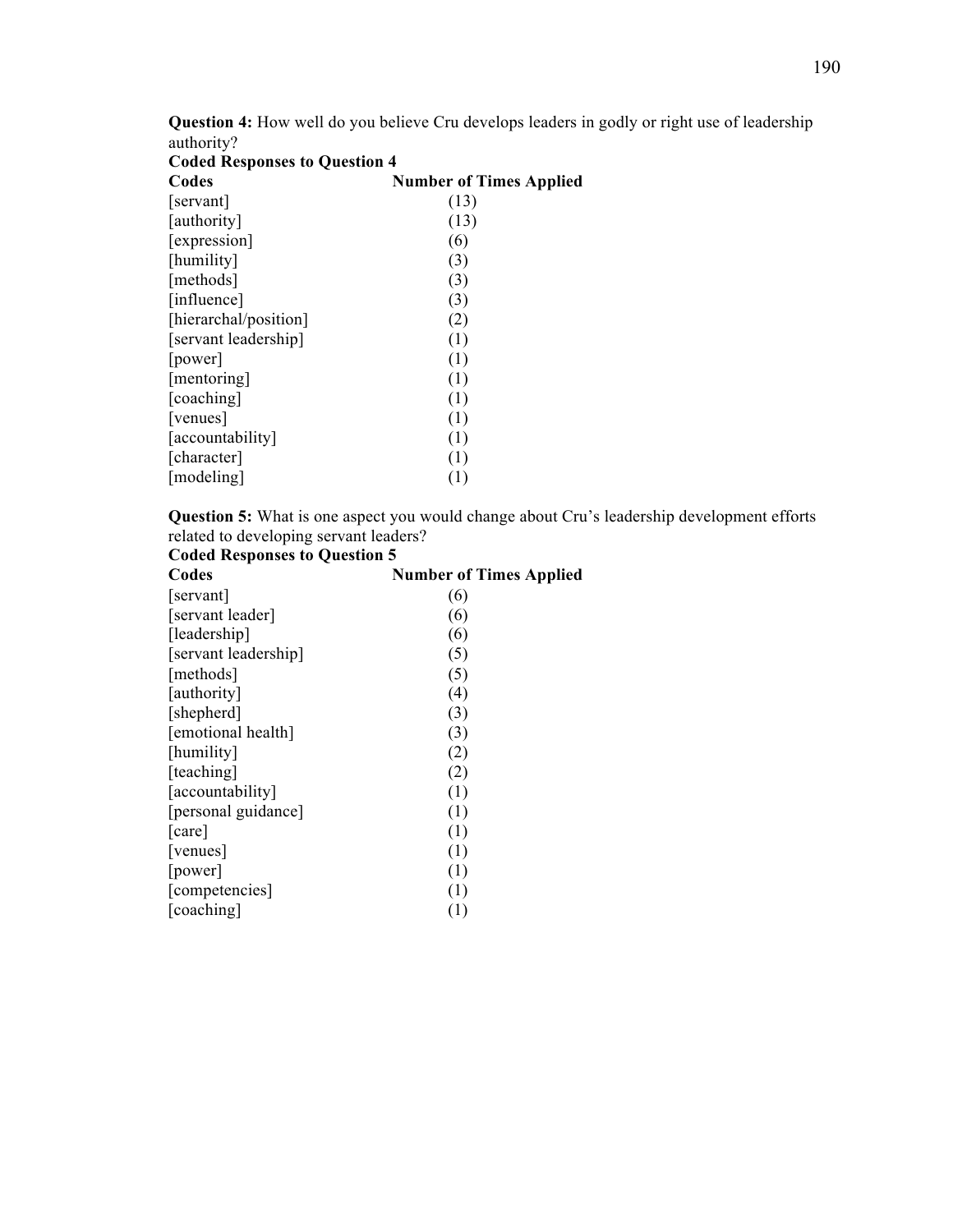**Question 6:** How would you characterize a shepherd leader? What do they need to be equipped to do?<br>Coded **D Coded Responses to Question 6**

| <b>Coded Responses to Question 6</b> |                                |  |
|--------------------------------------|--------------------------------|--|
| Codes                                | <b>Number of Codes Applied</b> |  |
| [shepherd]                           | (21)                           |  |
| $\lceil \text{care} \rceil$          | (13)                           |  |
| [spiritual health]                   | (7)                            |  |
| [methods]                            | (5)                            |  |
| [emotional health]                   | (3)                            |  |
| [motivation]                         | (3)                            |  |
| [modeling]                           | (3)                            |  |
| [provide]                            | (3)                            |  |
| [personal guidance]                  | (3)                            |  |
| [equipping others]                   | (2)                            |  |
| [authority]                          | (2)                            |  |
| [accountability]                     | (2)                            |  |
| [servant leadership]                 | (2)                            |  |
| [protect]                            | (1)                            |  |
| [resources]                          | (1)                            |  |
| [character]                          | (1)                            |  |
| [hierarchal/position]                | (1)                            |  |
| [teaching]                           | (1)                            |  |
| [strategic direction]                | (1)                            |  |
|                                      |                                |  |

**Question 7:** How well do you believe Cru equips leaders to lead others into personal intimacy with Christ? **Coded Responses to Question 7**

| Coueu Responses to Question / |                                |  |
|-------------------------------|--------------------------------|--|
| Codes                         | <b>Number of Codes Applied</b> |  |
| [shepherd]                    | (15)                           |  |
| [spiritual health]            | (12)                           |  |
| [personal guidance]           | (5)                            |  |
| [modeling]                    | (4)                            |  |
| [methods]                     | (4)                            |  |
| [provide]                     | (3)                            |  |
| [servant]                     | (2)                            |  |
| [connecting to Jesus]         | (2)                            |  |
| [servant leadership]          | (1)                            |  |
| [steward]                     | (1)                            |  |
| [complexity]                  | (1)                            |  |
| [coaching]                    | (1)                            |  |
| [mentoring]                   | (1)                            |  |
|                               |                                |  |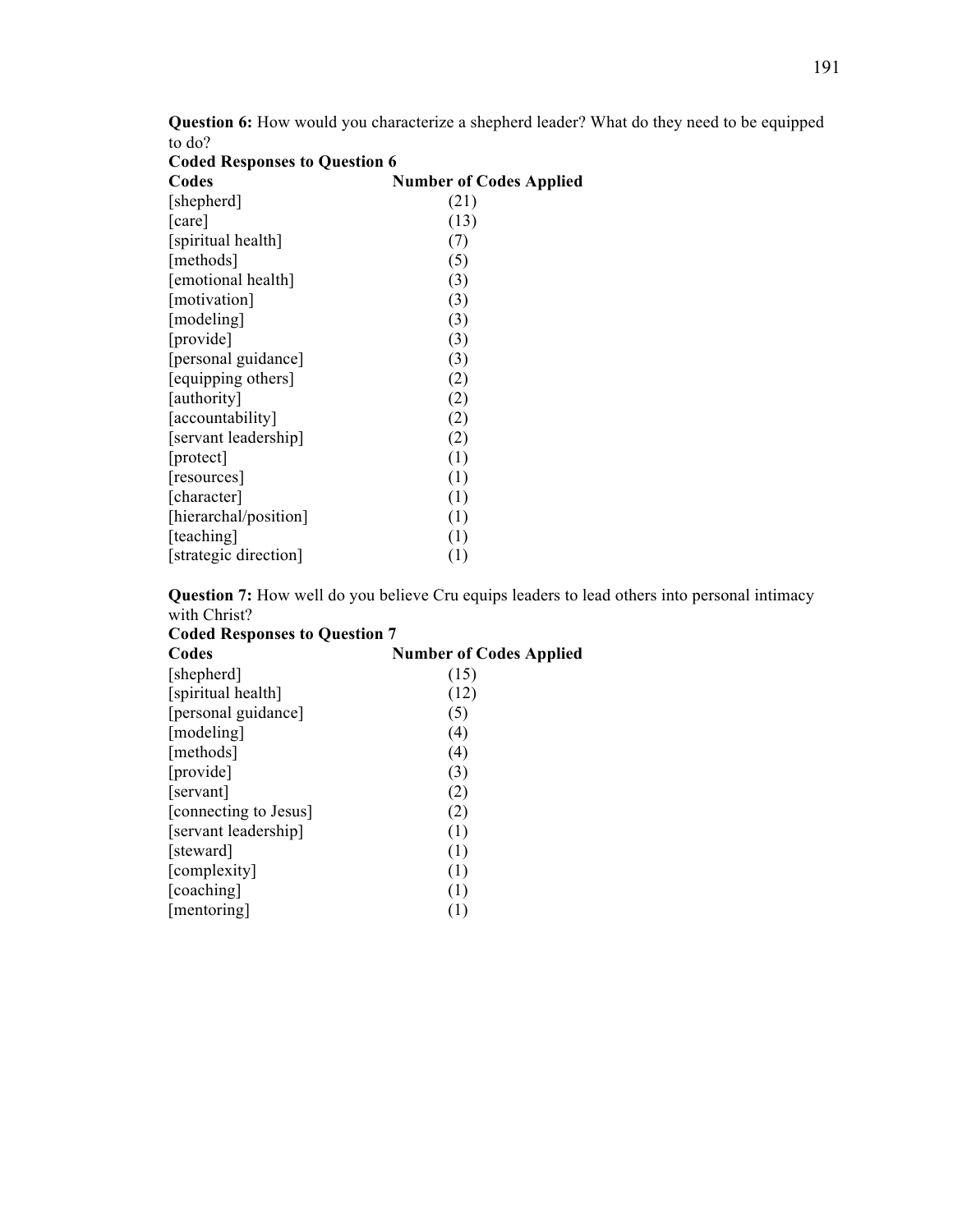**Question 8:** How well do you believe Cru equips leaders to deal with follower issues? (sin, doctrinal error, emotional issues, etc.)

| <b>Coded Responses to Question 8</b> |                                |
|--------------------------------------|--------------------------------|
| Codes                                | <b>Number of Codes Applied</b> |
| [shepherd]                           | (16)                           |
| care                                 | (16)                           |
| [protect]                            | (7)                            |
| [spiritual health]                   | (5)                            |
| [equipping others]                   | (5)                            |
| [emotional health]                   | (5)                            |
| [accountability]                     | (4)                            |
| [steward]                            | (2)                            |
| [leadership]                         | (1)                            |
| [authority]                          | (1)                            |
| [equipping others]                   | (1)                            |
| [personal guidance]                  | (1)                            |

**Question 9:** How well do you believe Cru equips leaders to articulate clear, ongoing direction for those they lead? **Coded Responses to Question 9**

| Coucu Responses to Question 7 |                                |
|-------------------------------|--------------------------------|
| Codes                         | <b>Number of Codes Applied</b> |
| steward                       | (14)                           |
| [strategic direction]         | (14)                           |
| [shepherd]                    | (4)                            |
| [personal guidance]           | (3)                            |
| [coaching]                    | (2)                            |
| [spiritual health]            | (1)                            |
| [methods]                     | (1)                            |
| [mentoring]                   | (1)                            |
| [modeling]                    | (1)                            |
| [accountability]              | (1)                            |
| [equipping others]            | (1)                            |
| [competencies]                | (1)                            |

**Question 10:** What is one aspect you would change about Cru's leadership development efforts related to developing shepherd leaders?

| <b>Coded Responses to Question 10</b> |                                |
|---------------------------------------|--------------------------------|
| Codes                                 | <b>Number of Codes Applied</b> |
| [shepherd]                            | (11)                           |
| [care]                                | (4)                            |
| [methods]                             | (4)                            |
| [emotional health]                    | (3)                            |
| [motivation]                          | (2)                            |
| [modeling]                            | (2)                            |
| [equipping others]                    | (1)                            |
| [competencies]                        | (1)                            |
| [spiritual health]                    | (1)                            |
| [accountability]                      | (1)                            |
| [teaching]                            | (1)                            |
| [mentoring]                           | (1)                            |
| [coaching]                            | (1)                            |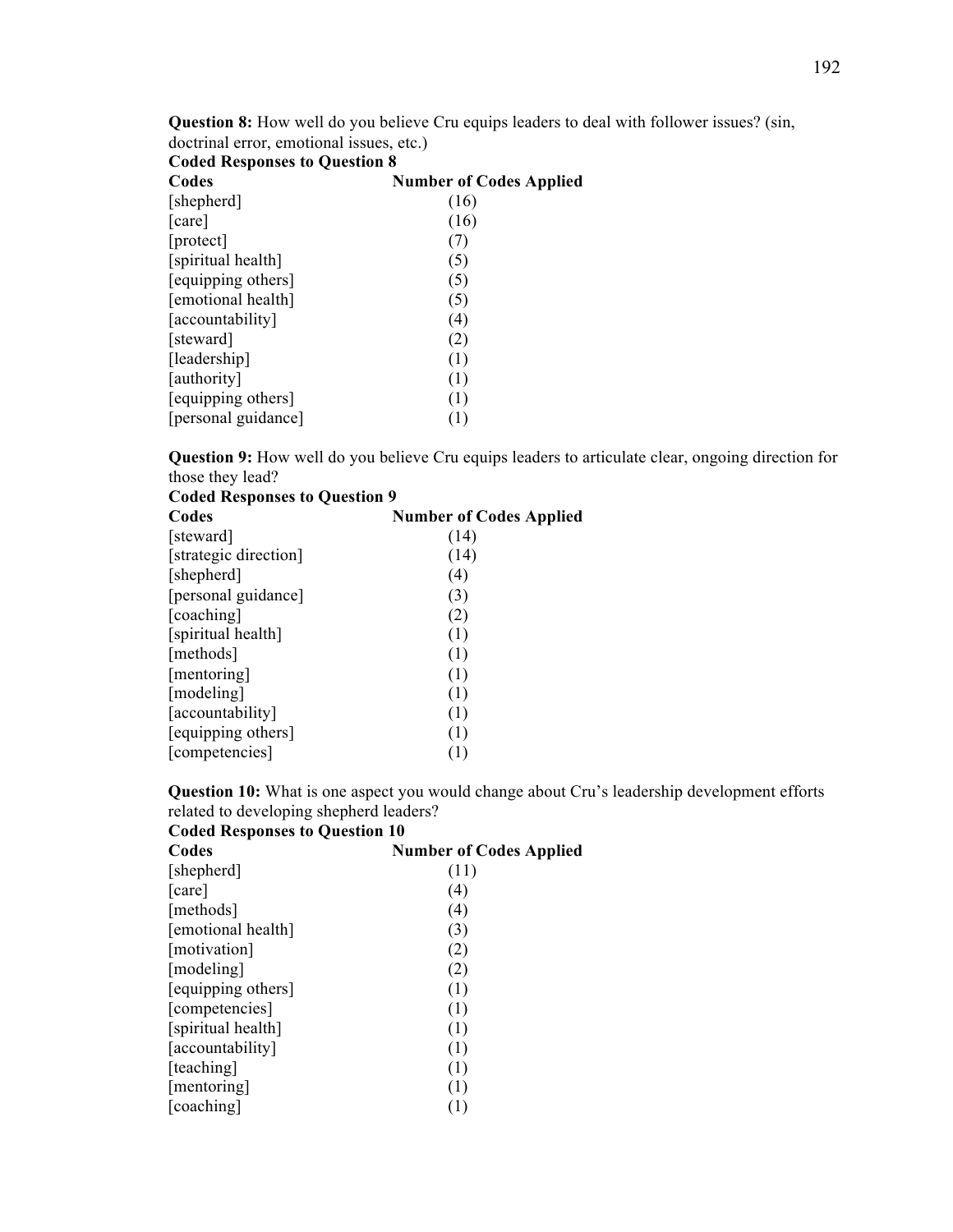**Question 11:** How well do you believe Cru equips leaders in day-to-day skills to lead others into the mission and calling of Cru? Where does Cru do well? Where are the gaps?

| <b>Coded Responses to Question 11</b> |                                |
|---------------------------------------|--------------------------------|
| Codes                                 | <b>Number of Codes Applied</b> |
| [steward]                             | (12)                           |
| [competencies]                        | (8)                            |
| [strategic direction]                 | (3)                            |
| [complexity]                          | (3)                            |
| [methods]                             | (3)                            |
| [equipping others]                    | (2)                            |
| [coaching]                            | (1)                            |
| [mentoring]                           | (1)                            |
| [modeling]                            | (1)                            |
| [venues]                              | (1)                            |

**Question 12:** How well does Cru develop leaders to best utilize all of the resources available to them to lead others into the mission of Cru?<br>Coded Besponses to Question 12

| <b>Coded Responses to Question 12</b> |                                |  |  |
|---------------------------------------|--------------------------------|--|--|
| Codes                                 | <b>Number of Codes Applied</b> |  |  |
| [steward]                             | (10)                           |  |  |
| [resources]                           | (10)                           |  |  |
| [complexity]                          | (4)                            |  |  |
| [methods]                             | (3)                            |  |  |
| [shepherd]                            | (1)                            |  |  |
| [modeling]                            | (1)                            |  |  |
| [coaching]                            |                                |  |  |

**Question 13:** What is one leadership competency you believe Cru is very good at in developing leaders?

| <b>Coded Responses to Question 13</b> |                                |  |  |
|---------------------------------------|--------------------------------|--|--|
| Codes                                 | <b>Number of Codes Applied</b> |  |  |
| [competencies]                        |                                |  |  |
| [steward]                             | (6)                            |  |  |
| [equipping others]                    | (1)                            |  |  |
| [strategic direction]                 | (1)                            |  |  |
| [venues]                              | (1)                            |  |  |
|                                       |                                |  |  |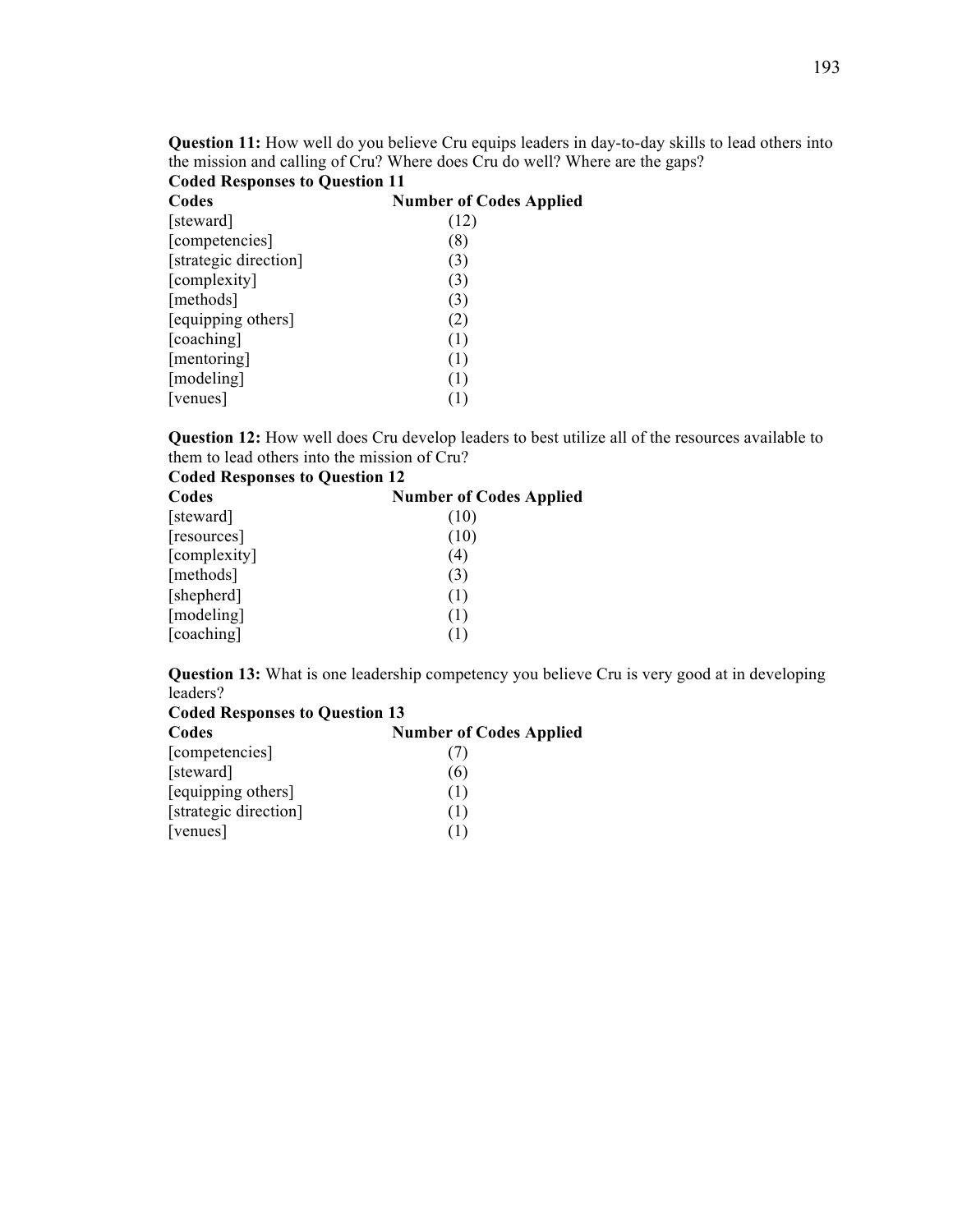| <b>Question 14:</b> What is one leadership competency you believe Cru is deficient in toward |  |  |
|----------------------------------------------------------------------------------------------|--|--|
| developing leaders?                                                                          |  |  |

| <b>Coded Responses to Question 14</b> |  |  |
|---------------------------------------|--|--|
| <b>Number of Codes Applied</b>        |  |  |
| (14)                                  |  |  |
| (7)                                   |  |  |
| (2)                                   |  |  |
| (2)                                   |  |  |
| (2)                                   |  |  |
| (1)                                   |  |  |
| (1)                                   |  |  |
| (1)                                   |  |  |
| (1)                                   |  |  |
| (1)                                   |  |  |
|                                       |  |  |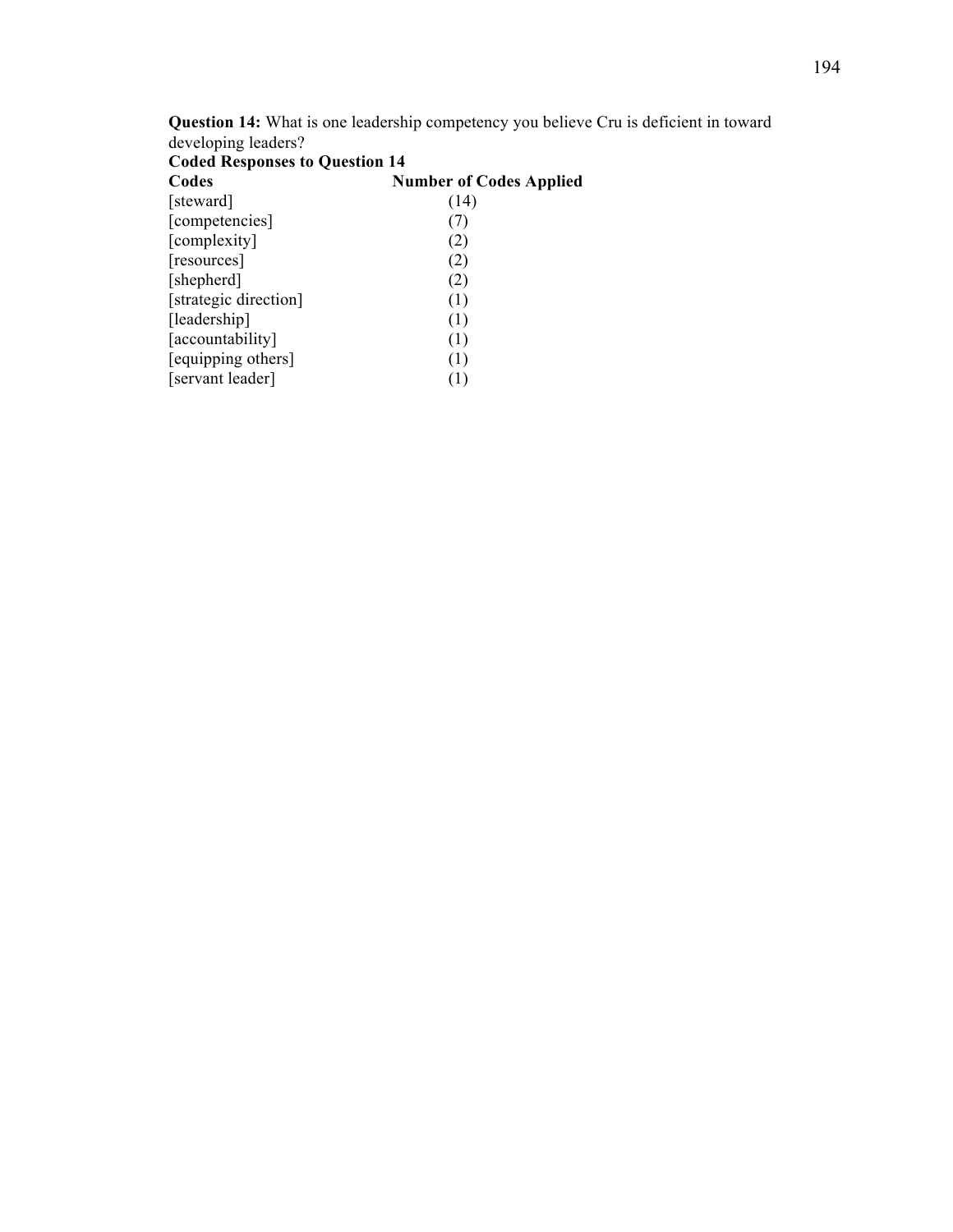### BIBLIOGRAPHY

- Aranoff, Gerald. "Shepherding as a Metaphor." *Jewish Bible Quarterly* 42, no. 1(2014): 36-38.
- Arndt, William F., and F Wilbur Gingrich. *A Greek-English Lexicon of the New Testament*, 2nd ed. Chicago: University of Chicago Press, 1979.
- Beavis, Mary Ann. "Ancient Slavery as an Interpretive Context for the New Testament Servant Parables with Special Reference to the Unjust Steward (Luke 16:1-8)." *Journal of Biblical Literature* 111/1 (1992): 37-54.
- Bell, Skip. *Servants and Friends: A Biblical Theology of Leadership*. Berrien Springs, Michigan: Andrews University Press, 2014.
- Bennett, David W. *Metaphors of Ministry: Biblical Images for Leaders and Followers*. 2nd rev. ed. Grand Rapids, MI: Baker Book House, 1993.

\_\_\_\_\_\_\_\_. "A Call to Develop Christ-Like Leaders." Lausanne Occasional Paper No. 41, prepared for the Lausanne Committee for World Evangelization, Pattaya, Thailand, September 29-October 5, 2004.

- Best Christian Workplace Institute. "About." Accessed December 12, 2016. http://www.bcwinstitute.com/about.html.
- Best Christian Workplace Institute. "8 Factors for a Flourishing Workplace." Free Resources. Accessed December 14, 2016. http://www.bcwinstitute.com/about.html.
- Blanchard, Kenneth H., Bill Hybels, and Phil Hodges. *Leadership by the Book: Tools to Transform Your Workplace*. Colorado Springs, CO: WaterBrook Press, 1999.
- Boda, Mark J., and J G. McConville. *Dictionary of the Old Testament: Prophets*. Vol. 4 of *IVP Bible Dictionary Series*. Downers Grove, IL: IVP Academic, 2012.
- Brand, Chad, Charles Draper, and Archie England. *Holman Illustrated Bible Dictionary*. Nashville, TN: Holman Bible Publishers, 2003.
- Bretscher, Paul G. "The Parable of the Unjust Steward: A New Approach to Luke 16:1- 9." *Concordia Theological Monthly* 22/10 (October 1951): 756-762.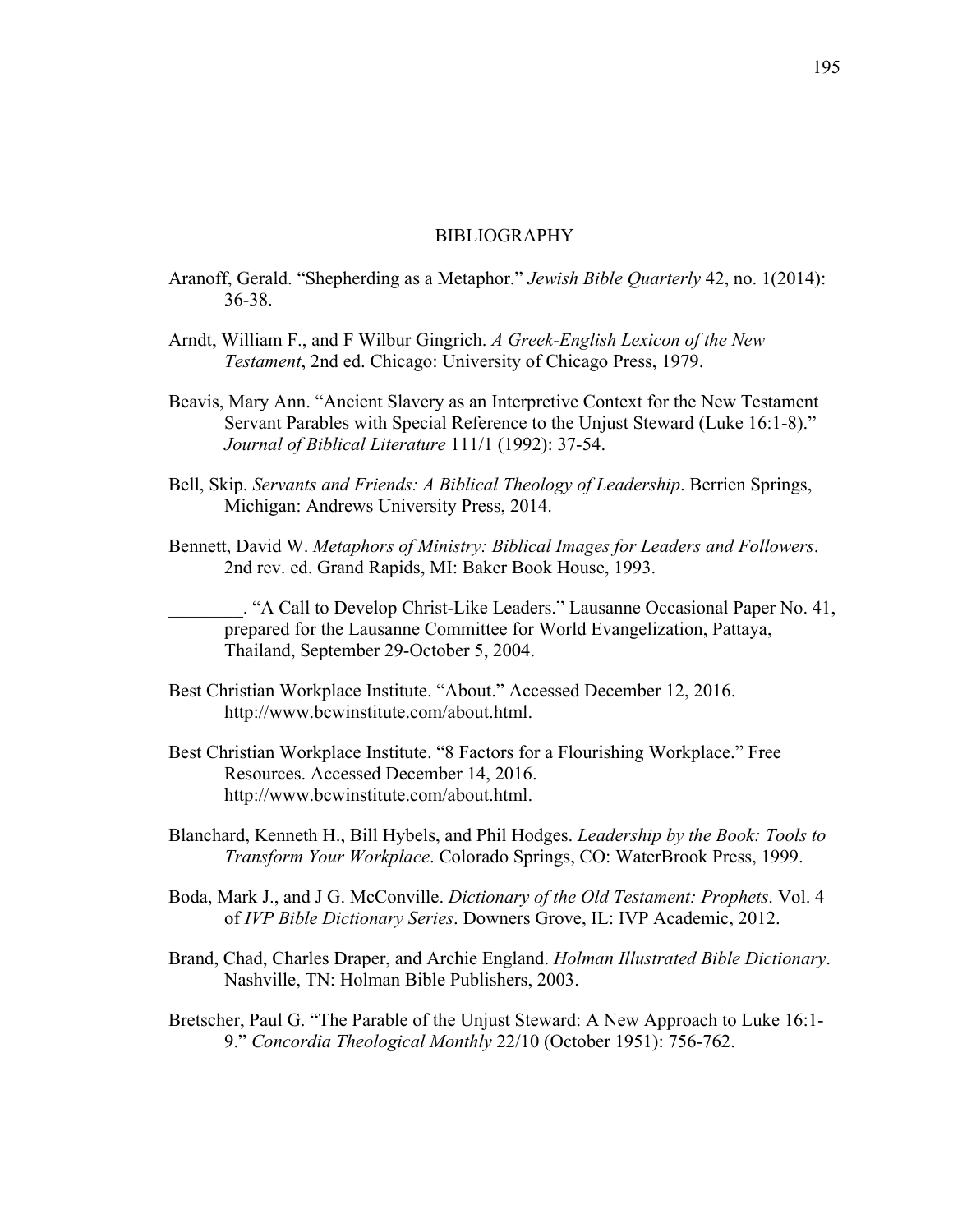- Bridge, Edward J. "Loyalty, Dependence, and Status with YHWH: The Use of 'bd' in the Psalms." *Vetus Testamentum* 59 (2009): 360-378.
- Bullock, C Hassell. *An Introduction to the Old Testament Prophetic Books*. Chicago: Moody Press, 1986.
- Burchard, Mary Jo. "'This Is How One Should Regard Us': An Exegetical Study on Paul's Treatise to the Corinthians Regarding His Relational Expectations with His Spiritual Children," *Journal of Biblical Perspectives on Leadership* 5, no. 1 (2013): 63-84.
- Callender, Dexter E. "Servants of God(s) and Servants of Kings in Israel and the Ancient Near East." *Semeia* 83/84 (09/1998): 67-82.
- Campbell, R. Alastair. "Review of *The Elder and The Overseer: One Office in the Early Church* by Benjamin L. Merkle." *Evangelical Quarterly* 77.3 (2005): 281-283.
- Carnes, Phillip Gene. "Like Sheep without a Shepherd: The Shepherd Metaphor and Its Primacy for Biblical Leadership." Masters thesis, Reformed Theological Seminary, 2007.
- Carson, D. A. *The Gospel According to John*. Pillar New Testament Commentary. Leicester, England: InterVarsity Press, 1991.

\_\_\_\_\_\_\_\_. *The Cross and Christian Ministry: An Exposition of Passages from 1 Corinthians*. Grand Rapids, MI: Baker Book House, 1993.

\_\_\_\_\_\_\_\_. *The Expositor's Bible Commentary: with the New International Version of the Holy Bible*. Grand Rapids, MI: Zondervan Publishing House, 1984.

- Cochrell, Timothy Robert. "Foundations for a Biblical Model of Servant Leadership in the Slave Imagery of Luke-Acts." PhD diss., Southern Baptist Theological Seminary, 2015.
- Creswell, John W. *Research Design: Qualitative, Quantitative, and Mixed Methods Approaches*. 4th ed. Thousand Oaks, CA: SAGE Publications, 2014.
- Daft, Richard L., and Patricia G. Lane. *The Leadership Experience*. 3rd ed. Mason, OH: Thomson/South-Western, 2005.
- DeClaissé-Walford, Nancy L., Rolf A. Jacobson, and Beth LaNeel Tanner. *The Book of Psalms*. The New International Commentary on the Old Testament. Grand Rapids, MI: William B. Eerdmans Publishing Company, 2014.
- Dowling, Elizabeth V. "Luke-Acts: Good News for Slaves?" *Pacifica* 24 (June 2011): 123-140.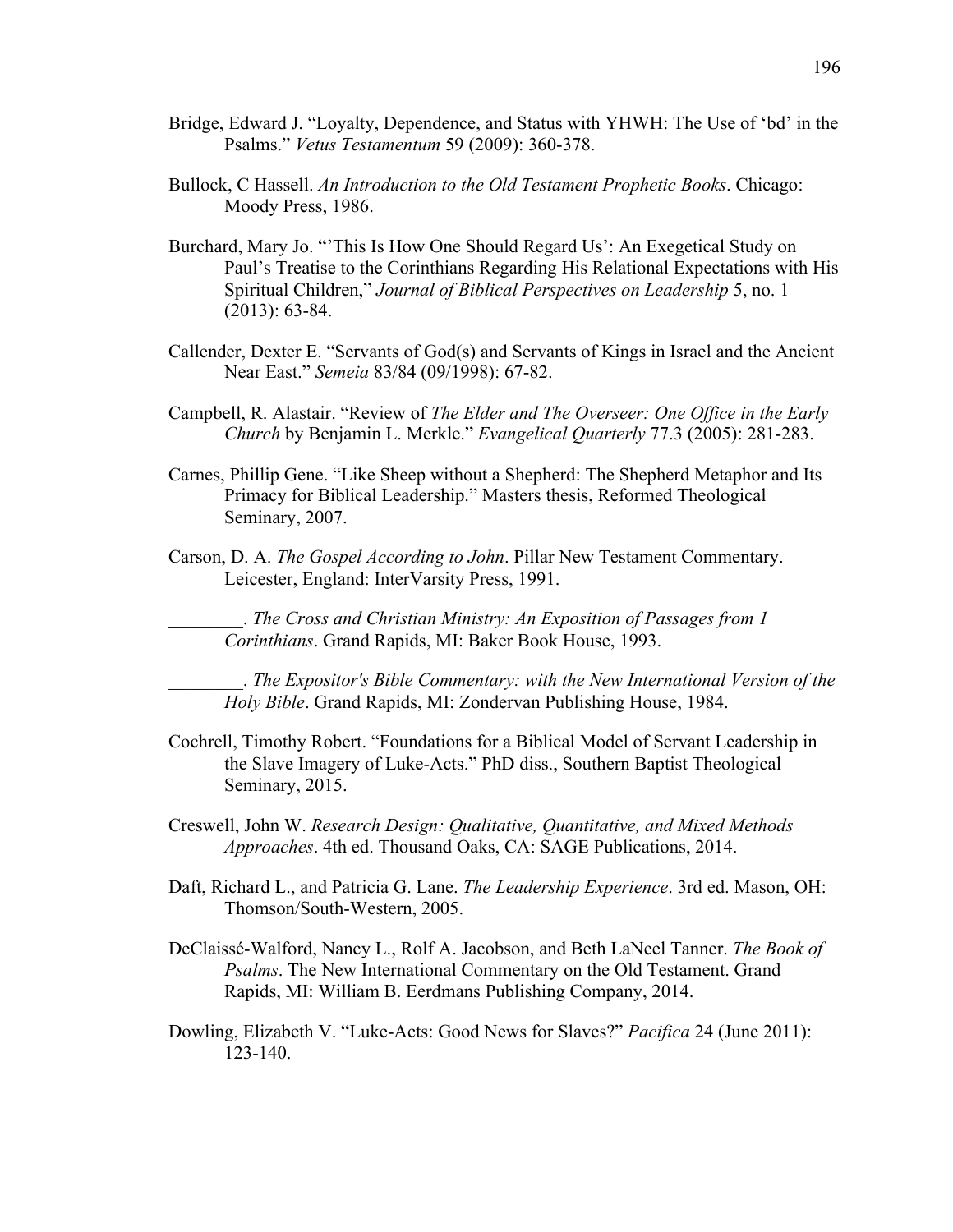- Dumbrell, W. J. "The Content and Significance of the Books of Samuel: Their Place and Purpose within the Former Prophets." *JETS* 33/1 (1990): 49-62.
- Fee, Gordon D. *The First Epistle to the Corinthians*. The New International Commentary on the New Testament. Grand Rapids, MI: William B. Eerdmans, 1987.

\_\_\_\_\_\_\_\_. *1 and 2 Timothy, Titus*. Vol. 13 of *New International Biblical Commentary*. Peabody, MA: Hendrickson Publishers, 1988.

- Fitzmyer, Joseph A. *The Gospel According to Luke: Introduction, Translation, and Notes*. Vol. v. 28-28A of *The Anchor Bible*. Garden City, NY: Doubleday, 1981- 1985.
- Fowler, Donald L. "The Background to the Good Shepherd Discourse in John 10." *Digital Commons@Liberty University* (1991): 1-13.
- Furnish, Victor Paul. *II Corinthians*. Garden City, NY: Doubleday, 1984.
- Gladwell, Mary Beth. "The Shepherd Motif in the Old and New Testament." Xenos Christian Fellowship. http://www.xenos.org/essays/shepherd-motif-old-and-newtestament (accessed September 29, 2016).
- Golding, Thomas A. "The Imagery of Shepherd-Part 1." *Bibliotecha Sacra* 163 (January-March 2006): 18-28.

\_\_\_\_\_\_\_\_. "The Imagery of Shepherding-Part 2." *Bibliotheca Sacra* 163 (April-June 2006): 158-175.

- Green, Joel B., and Scot McKnight. *Dictionary of Jesus and the Gospels*. Vol. 6 of *The IVP Bible Dictionary Series*. Downers Grove, IL: InterVarsity Press, 1992.
- Grudem, Wayne A. *The First Epistle of Peter: An Introduction and Commentary*. Vol. 17 of *Tyndale New Testament Commentaries*. Leicester, England: Inter-Varsity Press, 1988.
- Guthrie, Donald. *New Testament Introduction*. The Master Reference Collection. 4th ed. Downers Grove, IL: Inter-Varsity Press, 1990.
- Hamilton, Victor P. *Handbook on the Pentateuch: Genesis, Exodus, Leviticus, Numbers, Deuteronomy*. Grand Rapids, MI: Baker Book House, 1982.
- Harris, Murray J. *Slave of Christ: A New Testament Metaphor for Total Devotion to Christ*. Vol. 8 of *New Studies in Biblical Theology*. Downers Grove, IL: InterVarsity Press, 2001.

\_\_\_\_\_\_\_\_. *Colossians & Philemon*. Grand Rapids, MI: W.B. Eerdmans, 1991.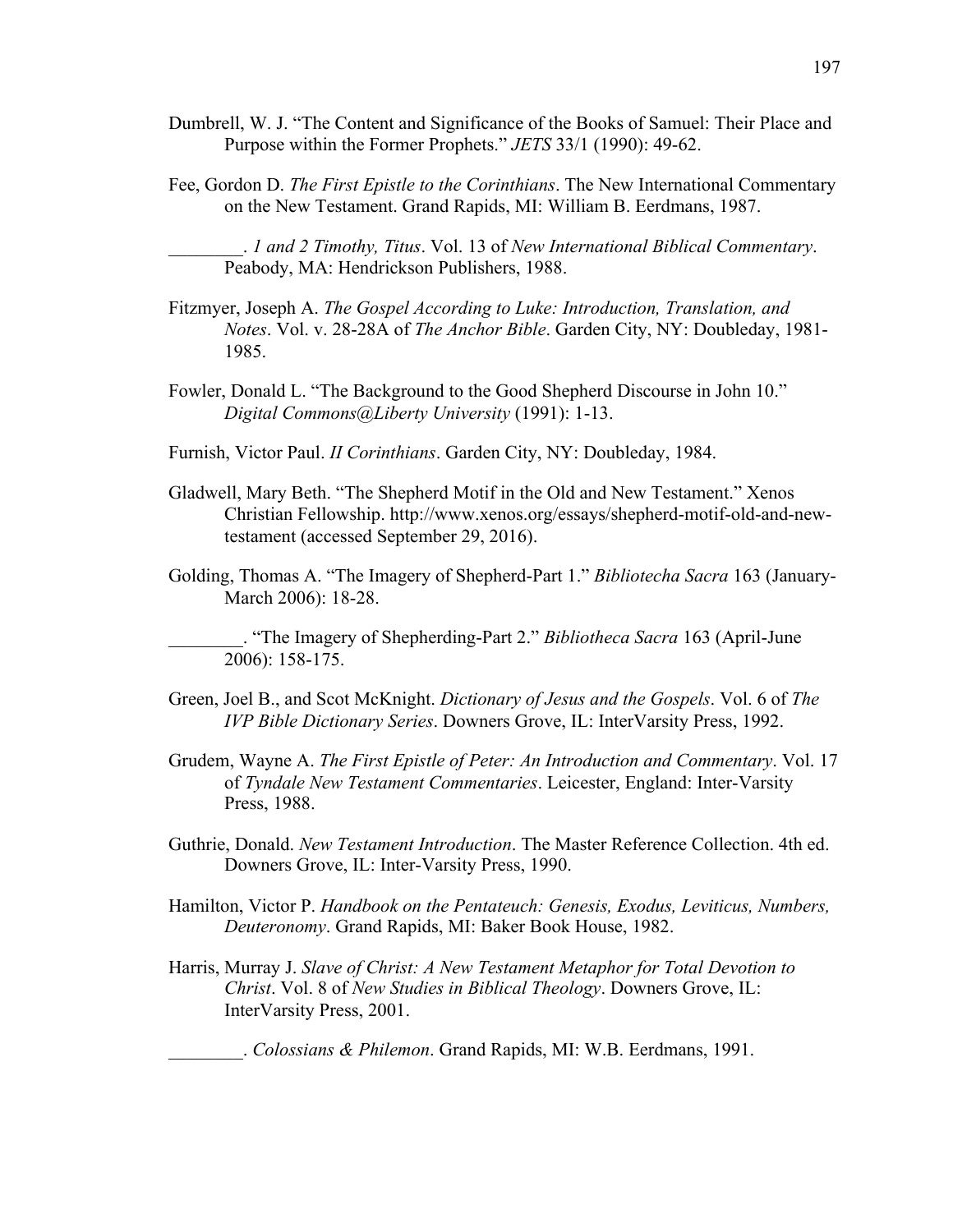- Harris, R Laird, Gleason L. Archer, and Bruce K. Waltke. *Theological Wordbook of the Old Testament*. Chicago: Moody Press, 1980.
- Heil, John Paul. "Ezekiel 34 and the Narrative Strategy of the Shepherd and Sheep Metaphor in Matthew." *The Catholic Biblical Quarterly* 55 (1993):698-708.
- Henry, Matthew. *Matthew Henry's Commentary on the Whole Bible: Complete and Unabridged in One Vo*lume. Peabody, MA: Hendrickson Publishers, 1991.
- Hernez-Broome, Gina and Richard L. Hughes. "Leadership Development: Past, Present, and Future." *Human Resource Planning* 27, no. 1(January 2004):24-32.
- Hill, Andrew E., and John H. Walton. *A Survey of the Old Testament*. Grand Rapids, MI: Zondervan Pub. House, 1991.
- Howell, Don N. *Servants of the Servant: A Biblical Theology of Leadership*. Eugene, OR: Wipf & Stock Publishers, 2003.
- Hutchison, John C. "Servanthood: Jesus' Countercultural Call to Christian Leaders." *Bibliotheca Sacra* 166 (January-March 2009): 53-69.
- Jamieson, Robert, A R. Fausset, and David Brown. *A Commentary on the Old and New Testaments*. Peabody, MA: Hendrickson Publishers, 1997.
- Jeremias, Joachim. *Jerusalem in the Time of Jesus: An Investigation into Economic and Social Conditions During the New Testament Period*. Philadelphia: Fortress Press, 1969.
- Jones, Galen Wendell. "A Theological Comparison Between Social Science Models and a Biblical Perspective of Servant Leadership." PhD diss., Southern Baptist Theological Seminary, 2012.
- Jones, Peter Rhea. "Biblical Teachings on Stewardship." *Review and Expositor* 70, no. 2 (1973):141-151.
- Keener, Craig S. *Matthew*. Vol. 1 of *IVP New Testament Commentary Series*. Downers Grove, IL: IVP Academic, 2011.
- Keil, C. F. and F. Delitzsch. *Keil and Delitzsch: Commentary On the Old Testament.* Vol. 1. Peabody, MA: Hendrickson Publishers, 1996.
- Kidner, Derek. *Proverbs: An Introduction and Commentary*. Vol. 17 of *Tyndale Old Testament Commentaries*. Nottingham, England: InterVarsity Press, 2008.
- Kinnison, Quentin P. "Shepherd or One of the Sheep: Revisiting the Biblical Metaphor of the Pastorate." *Journal of Religious Leadership* 9, no. 1 (Spring 2010): 59-91.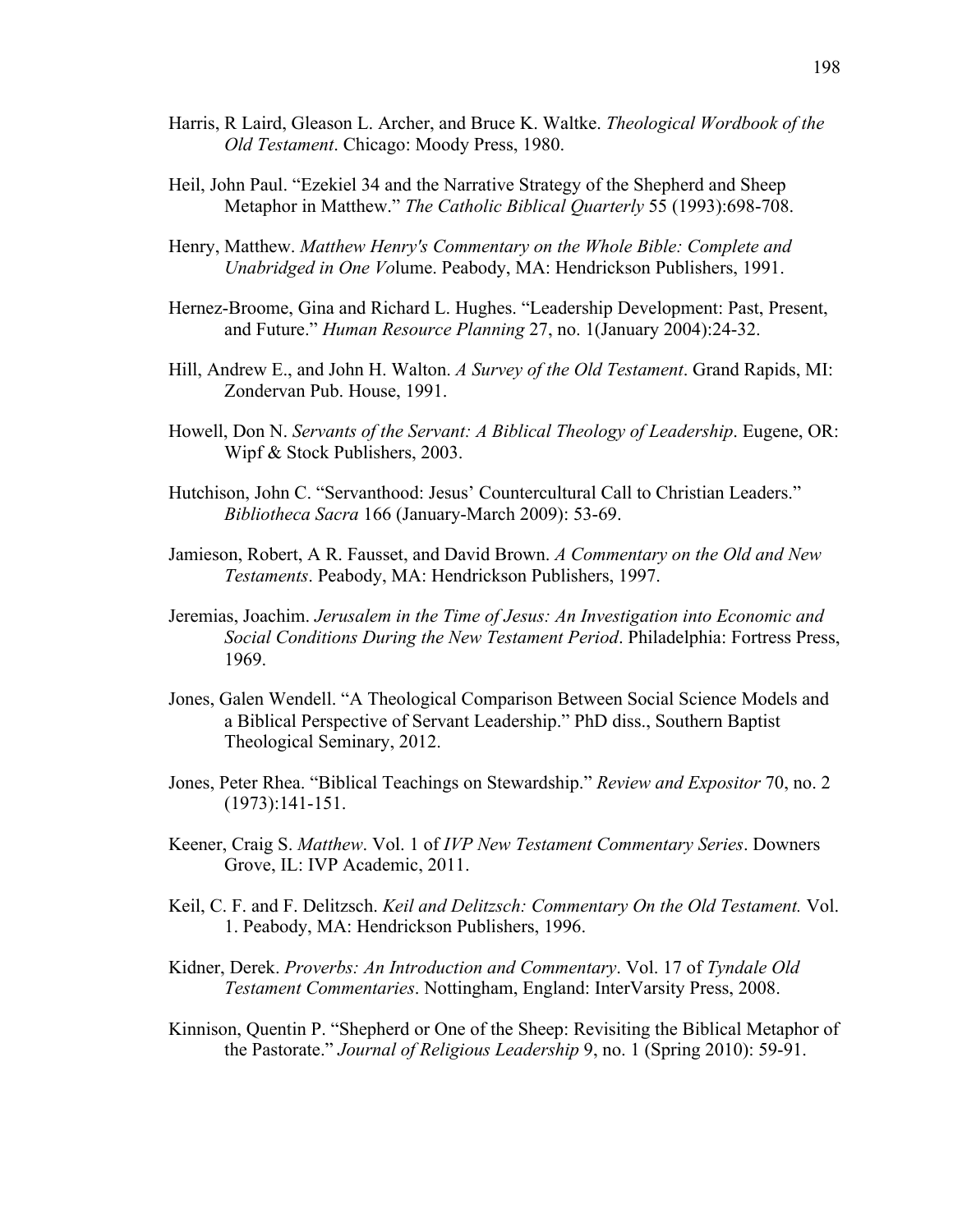- Kistemaker, Simon. *Exposition of the Epistles of Peter and of the Epistle of Jude*. Vol. 26 of *New Testament Commentary*. Grand Rapids, MI: Baker Book House, 1987.
- Kittel, Gerhard, and G. W. Bromiley. *Theological Dictionary of the New Testament*. 10 vols. Grand Rapids, MI: Eerdmans, 1964-1999.
- Klenke, Karin. *Qualitative Research in the Study of Leadership*. 2nd ed. Bingley, United Kingdom: Emerald Publishing, 2015.
- Knight, George W. *The Pastoral Epistles: A Commentary on the Greek Text*. The New International Greek Testament Commentary. Grand Rapids, MI: W.B. Eerdmans, 1999.
- Köstenberger, Andreas J. *John*. *Baker Exegetical Commentary on the New Testament.* Grand Rapids, MI: Baker Academic, 2004.
- Lafasto, Frank and Carl Larson. *When Teams Work*. Thousand Oaks, CA: Sage Publications, 2002.
- Lakoff, George, and Mark Johnson. *Metaphors We Live By*. Chicago: University Of Chicago Press, 2003.
- Lange, John Peter. *Lange's Commentary on the Holy Scriptures 12 Double Volumes.* Vol. 1. Grand Rapids, MI: Zondervan, 1960.
- Laniak, Timothy S. *Shepherds After My Own Heart: Pastoral Traditions and Leadership in the Bible*. Vol. 20 of *New Studies in Biblical Theology*. Leicester, England: Apollos, 2006.
- Layton, Scott C. "The Steward in Ancient Israel: A Study of Hebrew (ĂŠER) AL-HABBAYIT in its Near Eastern Setting." *Journal of Biblical Literature* 109/4 (1990): 633-649.
- Leedy, Paul D., and Jeanne Ellis Ormrod. *Practical Research: Planning and Design*. 10th ed. Boston, MA: Pearson, 2013.
- Lennox, Robert. "The Servant of Yahweh in the Old Testament." *Theology Today* (October 1, 1958): 315-320.
- Lyall, Francis. *Slaves, Citizens, Sons: Legal Metaphors in the Epistles*. Grand Rapids, MI: Academic Books, 1984.
- Lynch, Chloe. "In 1 Peter 5:1-5, who are the πρεσβύτεροι and what is said about their role?" *The Expository Times* 123, no. 11 (2012): 529-540.
- Martin, D. Michael. "Pauline Metaphors Describing Christian Leadership." PhD diss., Southern Baptist Theological Seminary, 1980.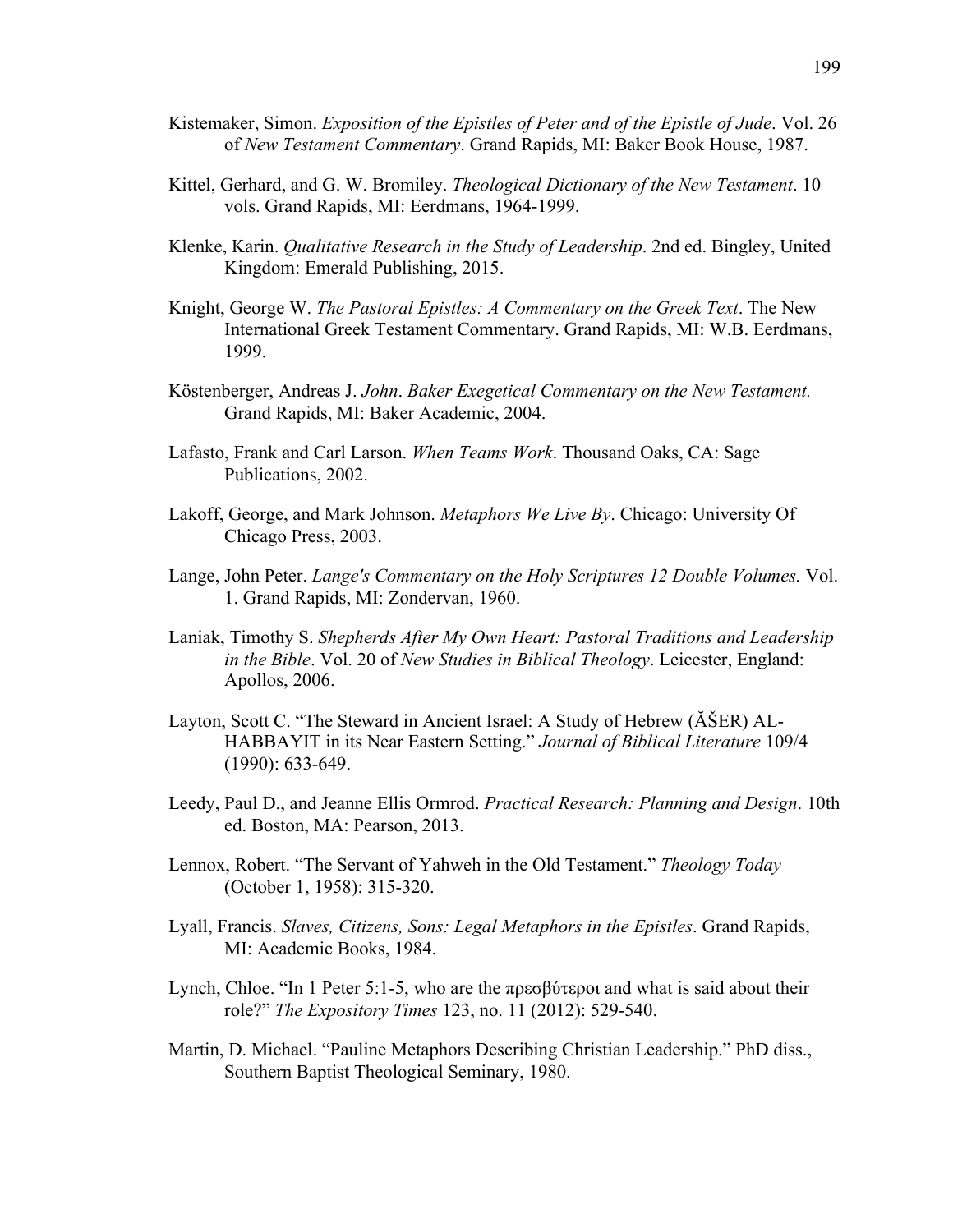- Martin, Ralph P. *2 Corinthians*. Vol. 40 of *Word Biblical Commentary.* Waco, TX: Word Books, 1985.
- Marshall, I Howard. *The Gospel of Luke: a Commentary On the Greek Text*. Vol. 3 of *The New International Greek Testament Commentary*. American ed. Grand Rapids, MI: Eerdmans, 1978.
- McCauley, Cynthia D., and Ellen Van Velsor. *The Center for Creative Leadership Handbook of Leadership Development*. 2nd ed. San Francisco: Jossey-Bass, 2004.
- Mein, Andrew. "Profitable and Unprofitable Shepherds: Economic and Theological Perspectives on Ezekiel 34." *Journal for the Study of the Old Testament* 31, no. 4 (2007): 493-504.
- Michaels, J. Ramsey. *1 Peter*. Vol. 49 of *Word Biblical Commentary*. Waco, TX: Word Books, 1982.
- Morris, Leon. *The Gospel According to Matthew*. The Pillar New Testament Commentary. Grand Rapids, MI: William B. Eerdmans Publishing Co., 1992.
- Motyer, J A. *The Prophecy of Isaiah: An Introduction and Commentary*. Downers Grove, IL: InterVarsity Press, 1993.
- Nel, Philip J. "Yahweh is a Shepherd: Conceptual Metaphor in Psalm 23." *Horizons in Biblical Theology* 27 (December 2005): 79-103.
- Nelson, Richard D. *Joshua: A Commentary*. The Old Testament Library. Louisville, KY: Westminster John Knox Press, 1997.
- Niewold, Jack. "Beyond Servant Leadership." *Journal of Biblical Perspectives in Leadership* 1, no. 2 (Summer 2007):118-134.
- Northouse, Peter Guy. *Leadership: Theory and Practice*. 6th ed. Thousand Oaks, CA: SAGE, 2013.
- O'Brien, Peter Thomas. *The Epistle to the Philippians: A Commentary on the Greek Text*. The New International Greek Testament Commentary. Grand Rapids, MI: W.B. Eerdmans, 1991.

\_\_\_\_\_\_\_\_. *Colossians, Philemon*. Vol. 44 of *Word Biblical Commentary* Waco, TX: Word Books, 1982.

- Powell, Mark Allan. *The HarperCollins Bible Dictionary*. New York, NY: HarperOne, 2011.
- Rodin, R Scott. *The Steward Leader: Transforming People, Organizations and Communities*. Downers Grove, Ill.: IVP Academic, 2010.